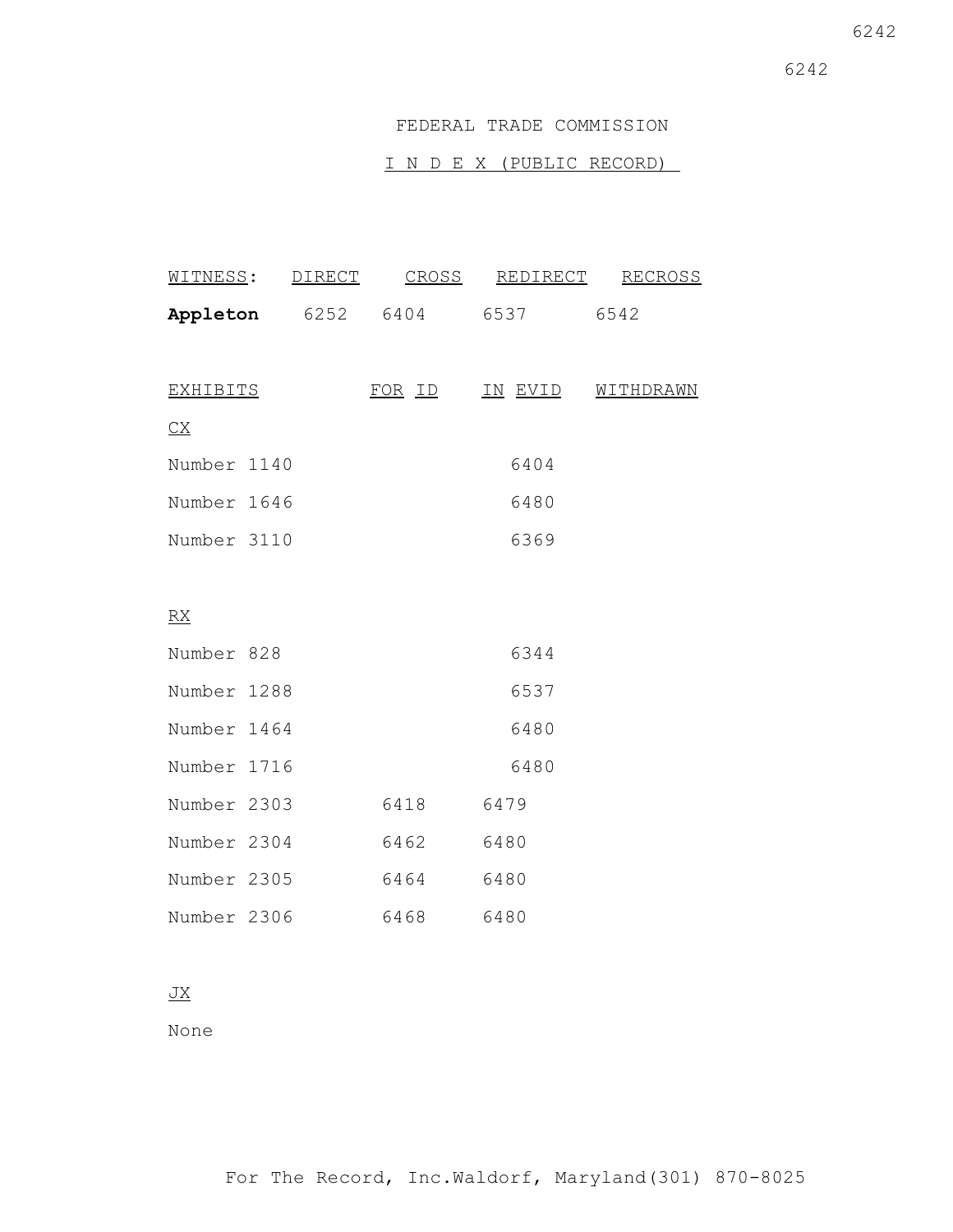6243

6243

| EXHIBITS   |  | FOR ID | IN EVID | WITHDRAWN |
|------------|--|--------|---------|-----------|
| DX         |  |        |         |           |
| Number 110 |  | 6262   |         |           |
| Number 111 |  | 6267   |         |           |
| Number 112 |  | 6271   |         |           |
| Number 113 |  | 6272   |         |           |
| Number 114 |  | 6282   |         |           |
| Number 115 |  | 6292   |         |           |
| Number 116 |  | 6474   |         |           |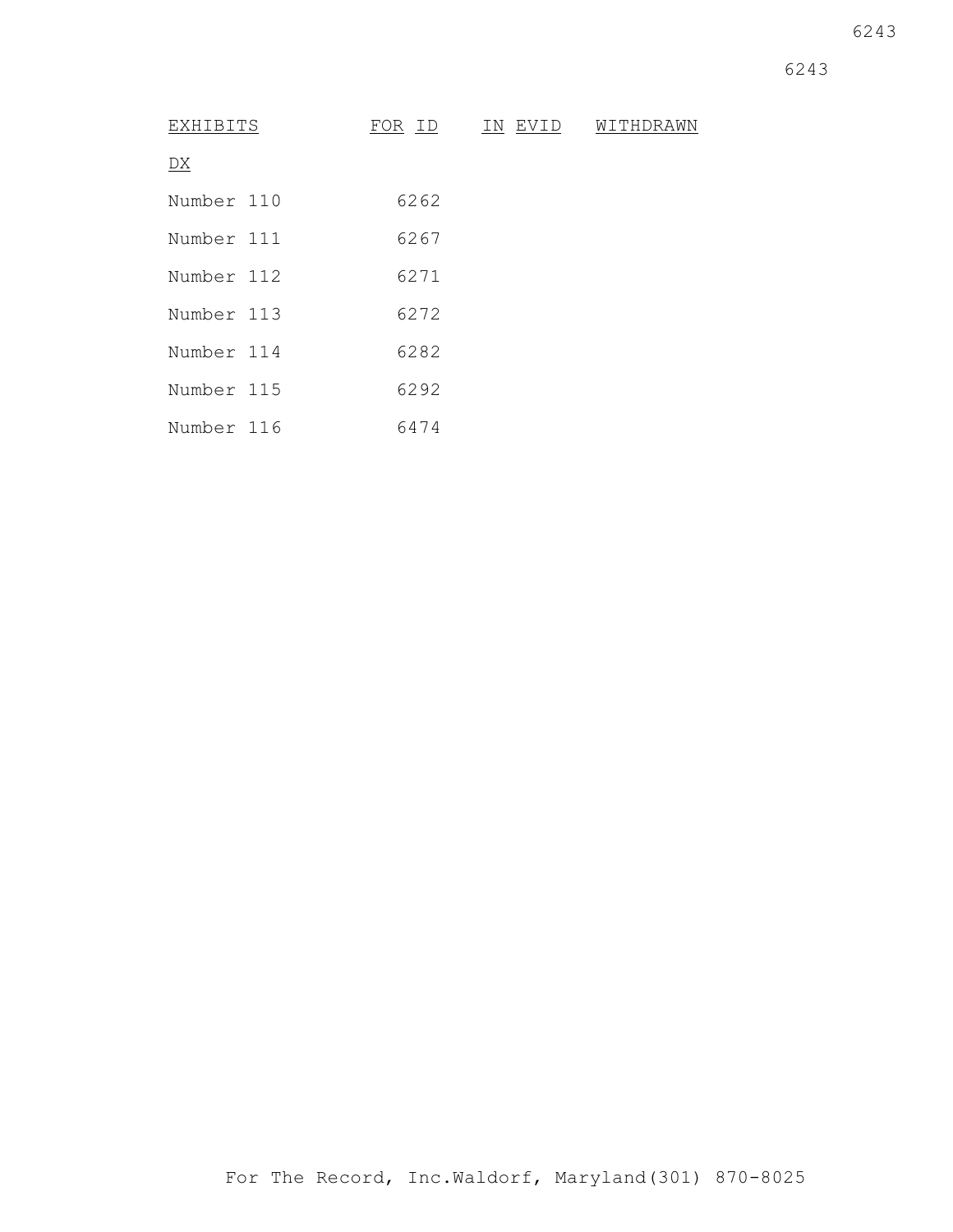# UNITED STATES OF AMERICA

# FEDERAL TRADE COMMISSION

In the Matter of: (1) Rambus, Inc. (a) Docket No. 9302 ------------------------------)

> Friday, June 20, 2003 10:00 a.m.

#### **TRIAL VOLUME 32**

# **PART 1**

## **PUBLIC RECORD**

BEFORE THE HONORABLE STEPHEN J. McGUIRE Chief Administrative Law Judge Federal Trade Commission 600 Pennsylvania Avenue, N.W. Washington, D.C.

Reported by: Susanne Bergling, RMR

For The Record, Inc.Waldorf, Maryland(301) 870-8025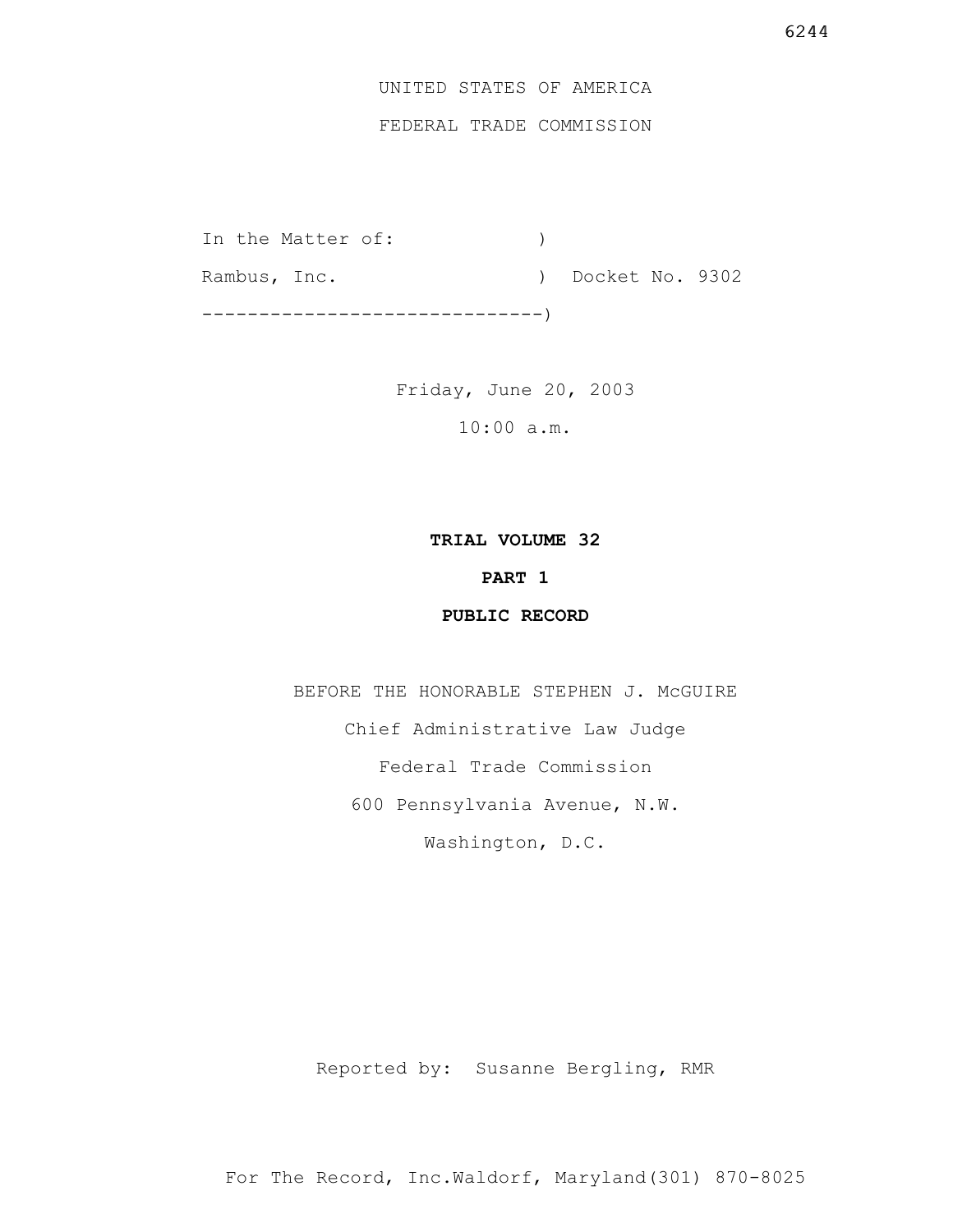#### ON BEHALF OF THE FEDERAL TRADE COMMISSION:

**M. SEAN ROYALL, Attorney GEOFFREY OLIVER, Attorney JOHN C. WEBER, Attorney LISA ROSENTHAL, Attorney** Federal Trade Commission 601 New Jersey Avenue, N.W. Washington, D.C. 20580-0000 (202) 326-3663

ON BEHALF OF THE RESPONDENT:

**GREGORY P. STONE, Attorney STEVEN M. PERRY, Attorney PETER A. DETRE, Attorney SEAN GATES, Attorney** Munger, Tolles & Olson LLP 355 South Grand Avenue, 35th Floor Los Angeles, California 90071-1560 (213) 683-9255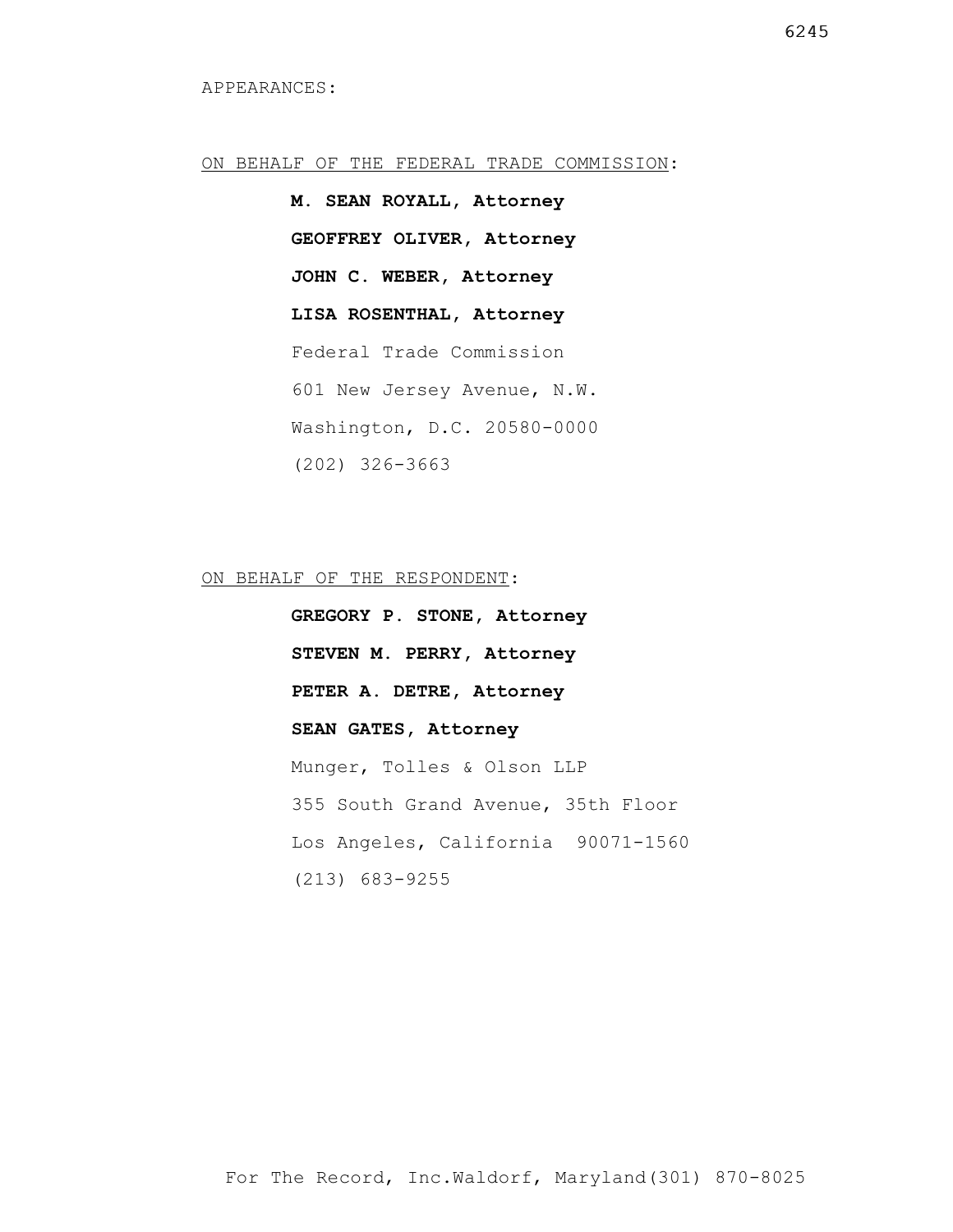#### APPEARANCES:

#### ON BEHALF OF THE RESPONDENT:

**A. DOUGLAS MELAMED, Attorney** Wilmer, Cutler & Pickering 2445 M Street, N.W. Washington, D.C. 20037-1420 (202) 663-6090

#### ON BEHALF OF THE WITNESS:

**MATTHEW D. POWERS, Attorney** Weil, Gotshal & Manges LLP 201 Redwood Shores Parkway Redwood Shores, California 94065 (650) 802-3200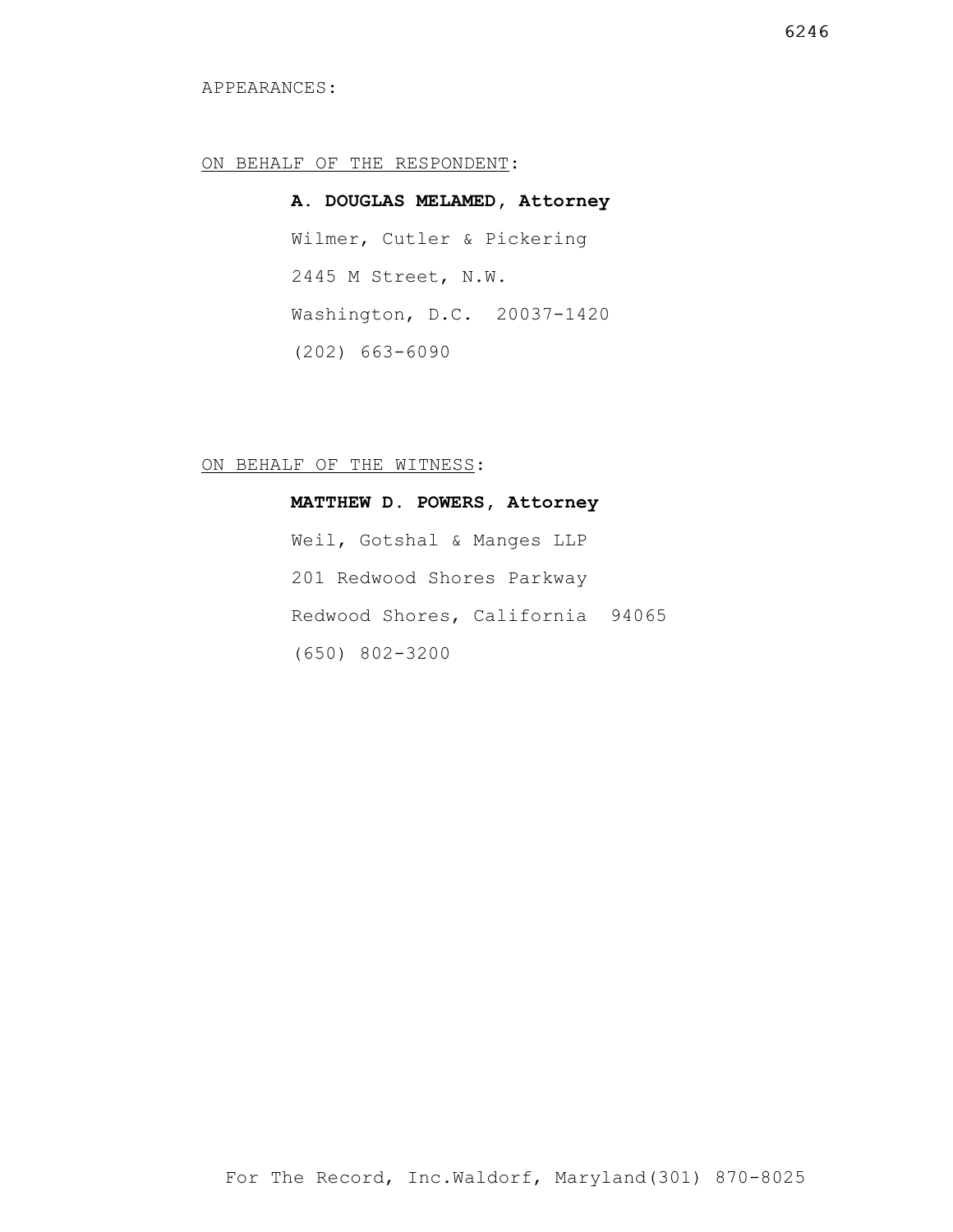#### **P R O C E E D I N G S**

**- - - - -**

 JUDGE McGUIRE: This hearing is now in order. Are there any issues that need to come before the Court before we begin today?

 MR. STONE: Your Honor, I did not know if you were going to issue an order on --

JUDGE McGUIRE: I'm sorry?

 MR. STONE: I did not know if you were going to issue an order before we start.

 JUDGE McGUIRE: I plan on issuing an order here very shortly. I have a couple of inquiries on that first before I do that.

 MR. STONE: The only issue I was going to raise is we will have some fairly significant relevance objections to what it appears will be some of the testimony elicited from Mr. Appleton based on the graphics that we received yesterday, the demonstratives. I just want to alert you. I don't think they should be argued in advance, but I wanted to alert you that we will have a couple of those issues.

JUDGE McGUIRE: All right.

Do you have anything, Mr. Royall?

 MR. ROYALL: Your Honor, I wasn't in the courtroom yesterday. When you say you are going to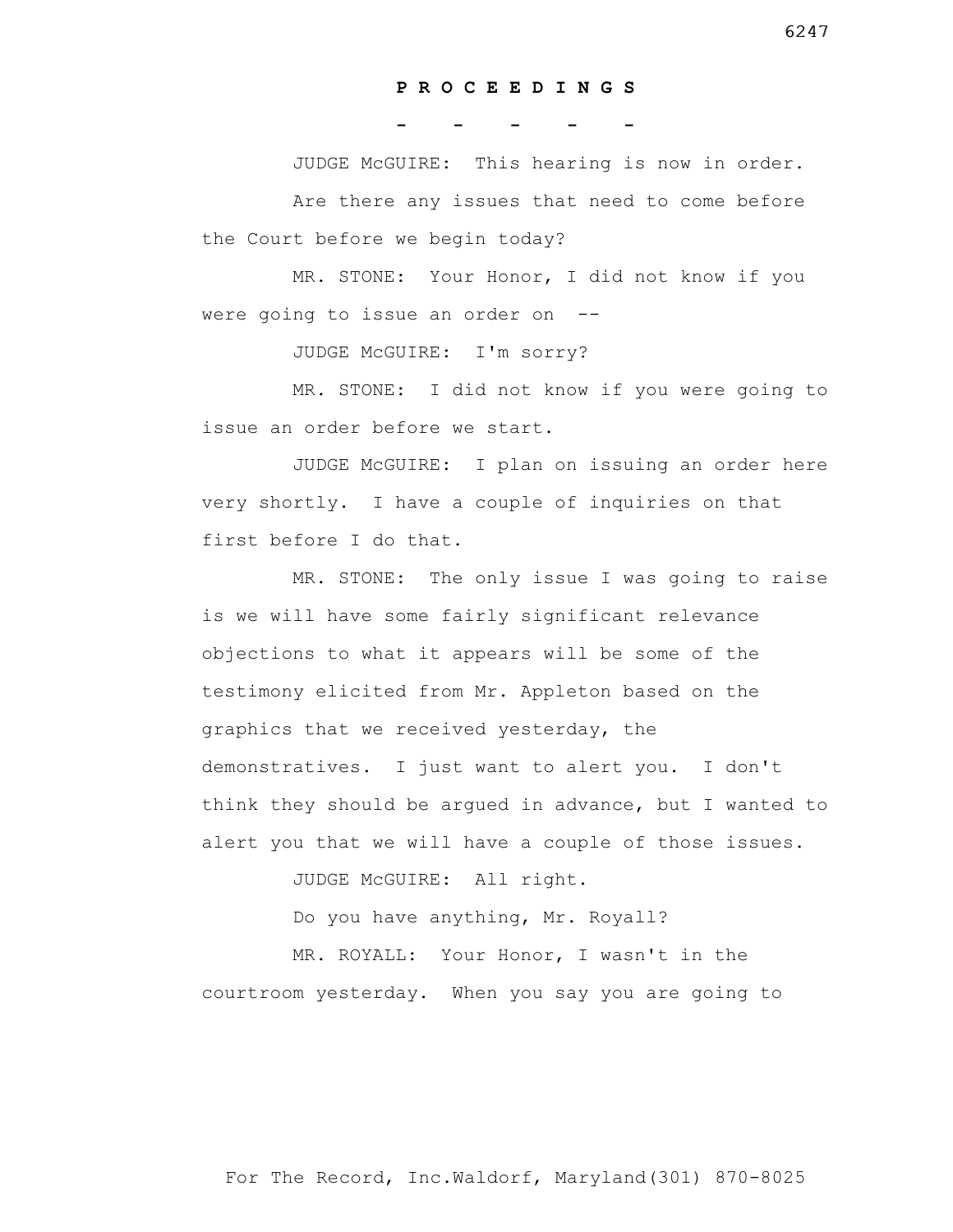issue an order, is this on --

 JUDGE McGUIRE: On the request from Micron, and on that topic, I want to inquire of complaint counsel, did you intend to respond in any way to that earlier request by them?

 MR. ROYALL: We have no intent to make any kind of written response. I expect that these issues may come up in some way orally today, and at that time I may have something to say.

 JUDGE McGUIRE: The other thing I want to inquire of complaint counsel, is it your intention to seek findings by the Court on the issue of the purported higher cost or higher price of RDRAM?

 MR. ROYALL: I just want to make sure I understood the question.

 I believe, Your Honor, that one of the issues that we would seek findings on  $-$  it's a subissue, perhaps -- but would relate to the factors that affect the success or failure of technologies in this marketplace and as relate to various proposed standards, including RDRAM. So, it's an issue that I  $d$ o think  $-$ 

 JUDGE McGUIRE: Including the purported higher cost and higher price of RDRAM?

MR. ROYALL: Yes, Your Honor, that we would --

For The Record, Inc.Waldorf, Maryland(301) 870-8025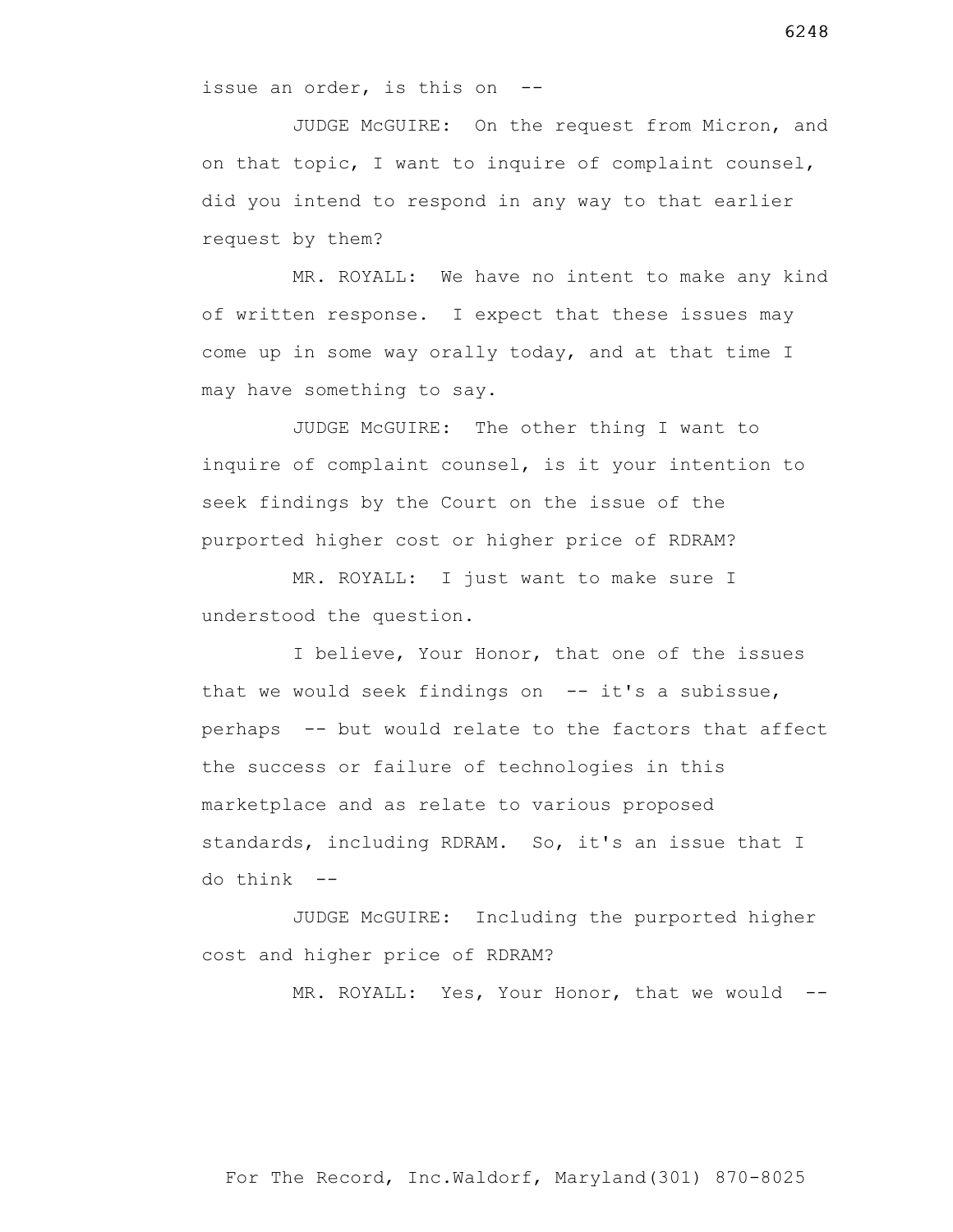that it would be encompassed within facts that we think are relevant, although not central to the case, that there were issues relating to the costs associated with manufacturing, for instance, of RDRAM that influenced its -- the extent to which it succeeded in the marketplace.

 JUDGE McGUIRE: Okay, then Mr. Royall, you just indicated as well that you perhaps thought that some time today you would make an oral statement regarding your response to the request. This is the time to do so.

MR. ROYALL: Well, the -- when I said that, what I was referring to is I expect that when questions are asked, if questions are asked on cross examination relating to these issues, that there may be a point at which we would object. Now,  $I$  -- as you know obviously, we filed a motion in limine, and Your Honor has ruled on that.

JUDGE McGUIRE: Yes, right.

 MR. ROYALL: As we understand the ruling, you have said that you have some doubts about the relevance of evidence relating to purported collusion among DRAM manufacturers, and you have said that you do not intend to entertain extensive examination on that question.

JUDGE McGUIRE: Right.

6249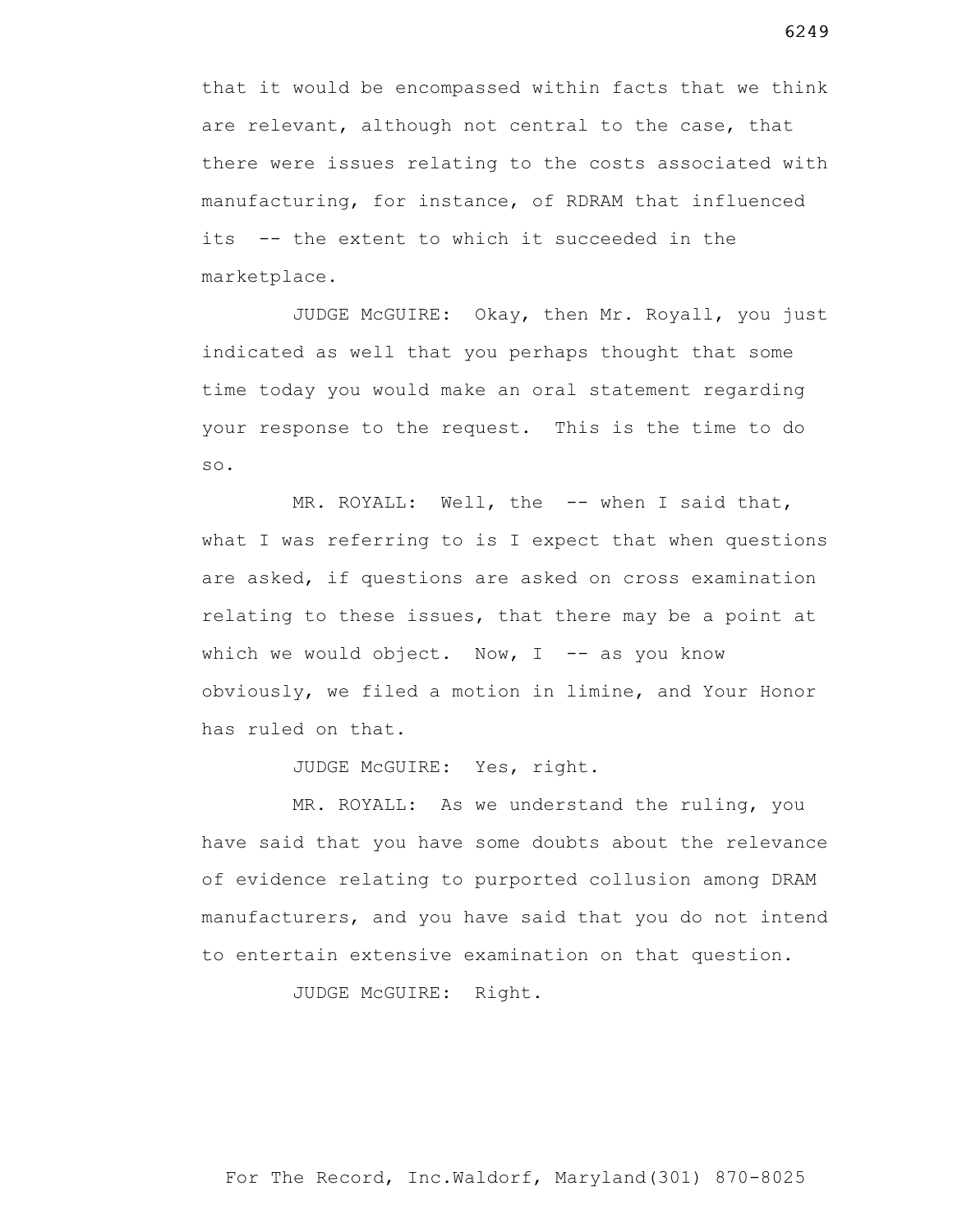MR. ROYALL: And that's the context in which I might have something to say, is if there is an effort to have an extended examination, I might object at that point.

 JUDGE McGUIRE: Okay, then at this time the Court wants to issue its order on this matter, if counsel will approach, including counsel for Micron.

 MR. POWERS: Yes, Your Honor, Matt Powers of Weil, Gotshal & Manges for Micron.

JUDGE McGUIRE: All right, come on forward.

 Do the parties want to take a short break to have time to consider this order, and then we'll return?

 MR. STONE: I think it might be useful if we could.

 JUDGE McGUIRE: All right, I am going to go back to my office. I suggest someone give my office a call when you're ready, and I will return at that time.

> MR. STONE: Thank you, Your Honor. MR. ROYALL: Thank you, Your Honor.

#### **(A brief recess was taken.)**

 JUDGE McGUIRE: On the record. Counsel, anything we need to take up?

 MR. ROYALL: Your Honor, obviously we've read your order, and in response, all I would say is that I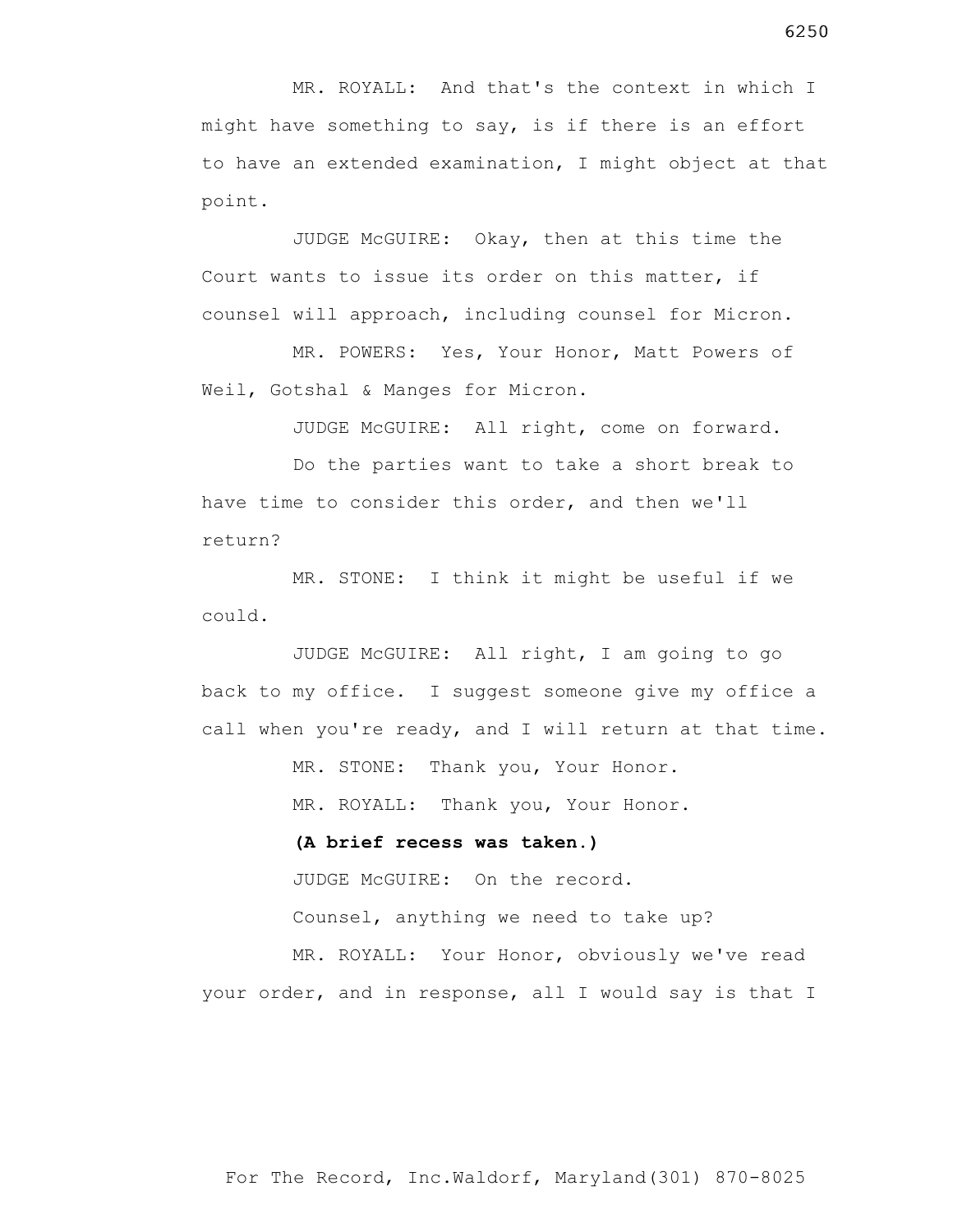don't -- we understand your order, and I don't believe that anything in it would necessitate delaying our proceeding today. There are some statements in the order that complaint counsel does have views on. We would like to be heard at some appropriate time, but we don't see the need to delay our proceedings today.

JUDGE McGUIRE: Okay, good.

 Mr. Stone, did you have any response on behalf of respondent?

MR. STONE: No, Your Honor.

 JUDGE McGUIRE: All right, at this time complaint counsel may call its next witness.

MR. ROYALL: Thank you, Your Honor.

 At this time, complaint counsel calls as its next witness Mr. Steve Appleton.

 JUDGE McGUIRE: All right, Mr. Appleton, will you please come to the Bench and be sworn in by the court reporter.

Whereupon--

#### **STEVEN R. APPLETON**

a witness, called for examination, having been first duly sworn, was examined and testified as follows:

 JUDGE McGUIRE: Have a seat right there, if you would, Mr. Appleton.

You may proceed.

6251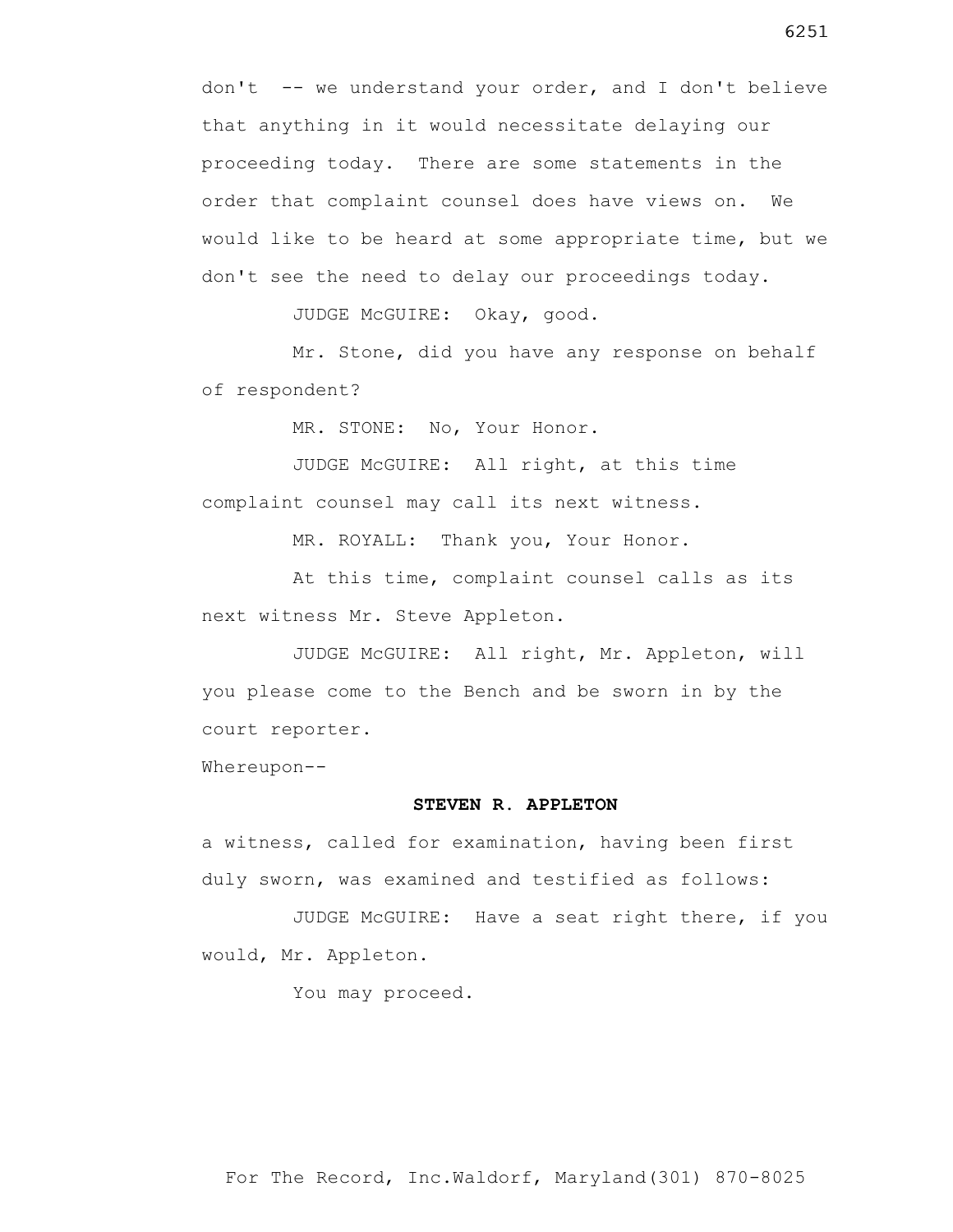**DIRECT EXAMINATION** BY MR. ROYALL:

Q. Good morning, Mr. Appleton.

A. Good morning.

 Q. Could I ask you to state your full name for the record?

A. Steven Robert Appleton.

Q. And where are you employed, Mr. Appleton?

A. Micron Technologies.

Q. Where is Micron Technologies headquartered?

A. Our headquarters are in Boise, Idaho.

Q. Is that where you live?

A. Yes, it is.

 Q. How would you describe the basic nature of Micron's business?

 A. Micron produces a variety of products, and today we're focused in semiconductors.

 Q. And what position or positions do you hold at Micron?

 A. Today, I am chairman of the board, chief executive officer and president.

Q. And how long have you held those positions?

A. I've held those three positions since 1994.

 Q. Could you describe for us in general terms the nature of your current responsibilities at Micron?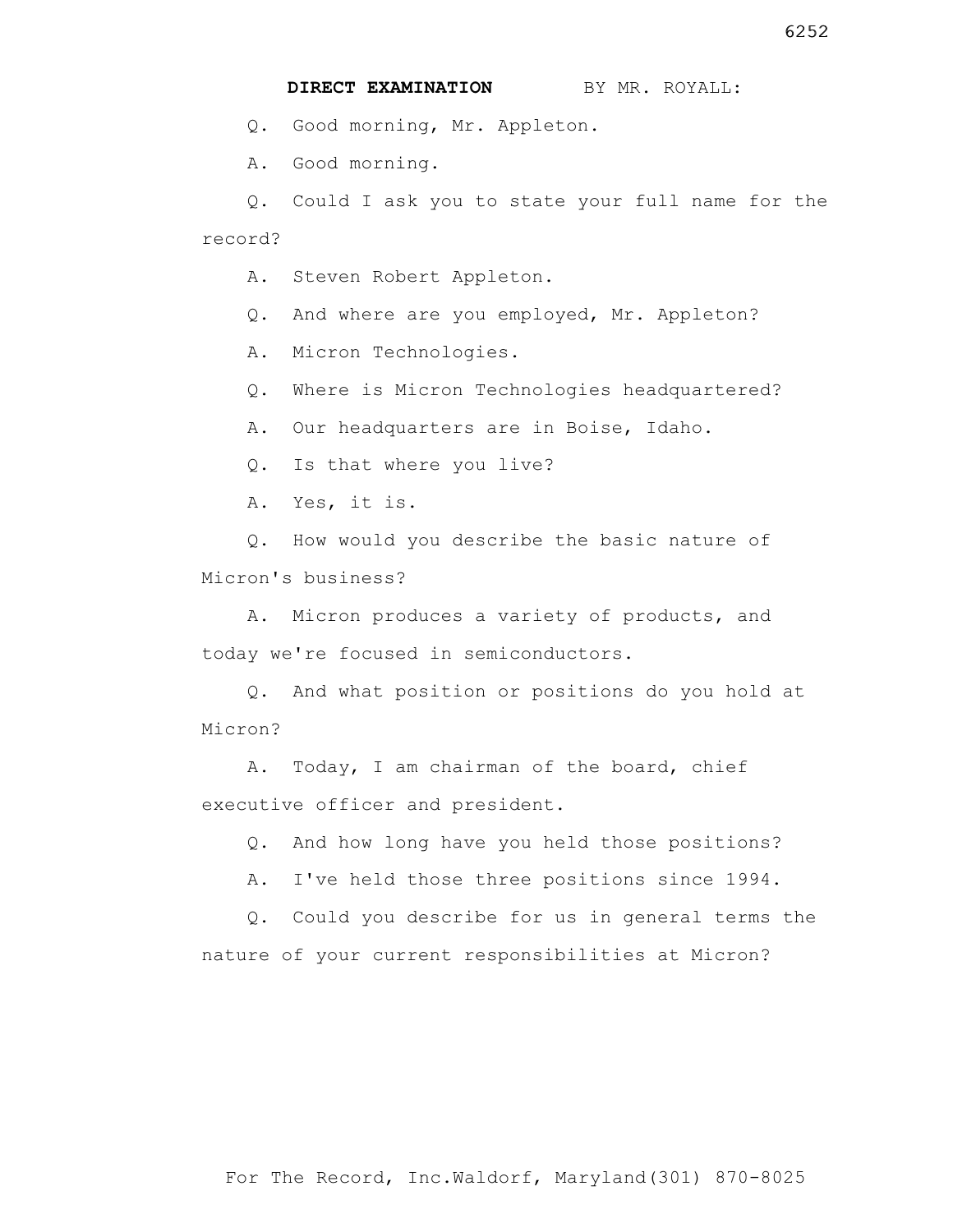A. Yeah. Well, as the CEO and chairman of the board and president, I have broad responsibilities for the entire corporation, and we have operations worldwide, and so my responsibilities primarily focus on resource allocation, of course, you know, employment issues and really strategic and vision, so to speak, of the company as it moves forward.

Q. When did you first start working at Micron?

A. In February of 1983.

Q. And was that right out of college or had you --

A. It was shortly after college.

 Q. Would it be fair to say that you've spent most of or all of your career at Micron?

A. Yes.

Q. And what was your first job at Micron?

 A. When I started at Micron, of course, we were a very -- we were a startup company. I started in production, in the manufacturing of wafers.

 Q. And how long did you work in that area of Micron's business?

 A. Well, I was in operations for years, when I started as a production operator running the equipment, and there's really a series of positions after that that were in operations.

Q. Well, could you walk us through the --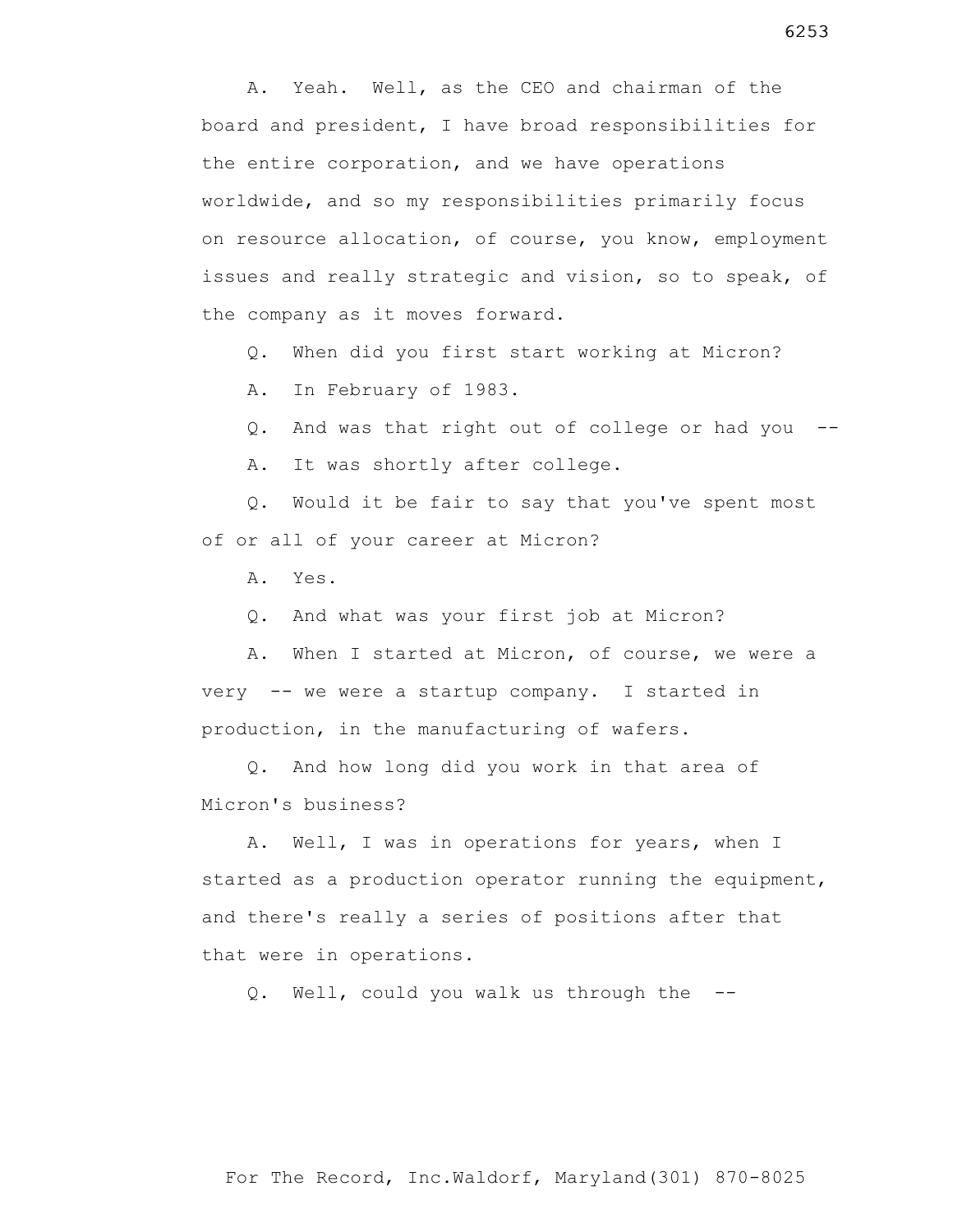A. Sure.

 Q. -- we don't need to go into any great detail, but just to give us a sense of the different positions that you held as you progressed through the operations side of Micron's business?

A. Yeah. I'll try to maybe capture it in the -leading up to when I became president in 1991, I had 11 promotions in those nine years. I didn't skip any positions. I was a production operator, then a lead production operator, then a production supervisor, and then I became what we called a supervisor for multiple areas in the fab, and then what was called a shift production manager, and then eventually production manager of all of the fab operations, covering all the shifts. And we ran 24 hours, seven days a week beginning in 1983 shortly after I started with the company.

 And then from there, I moved to responsibilities which was called a wafer fab manager, and that's where you manage all of the functions that are going on with respect to both production and engineering. And then I was promoted to include all of manufacturing, which was not just wafer fabrication, but it included the assembly and packaging operations, and it included the test operations.

6254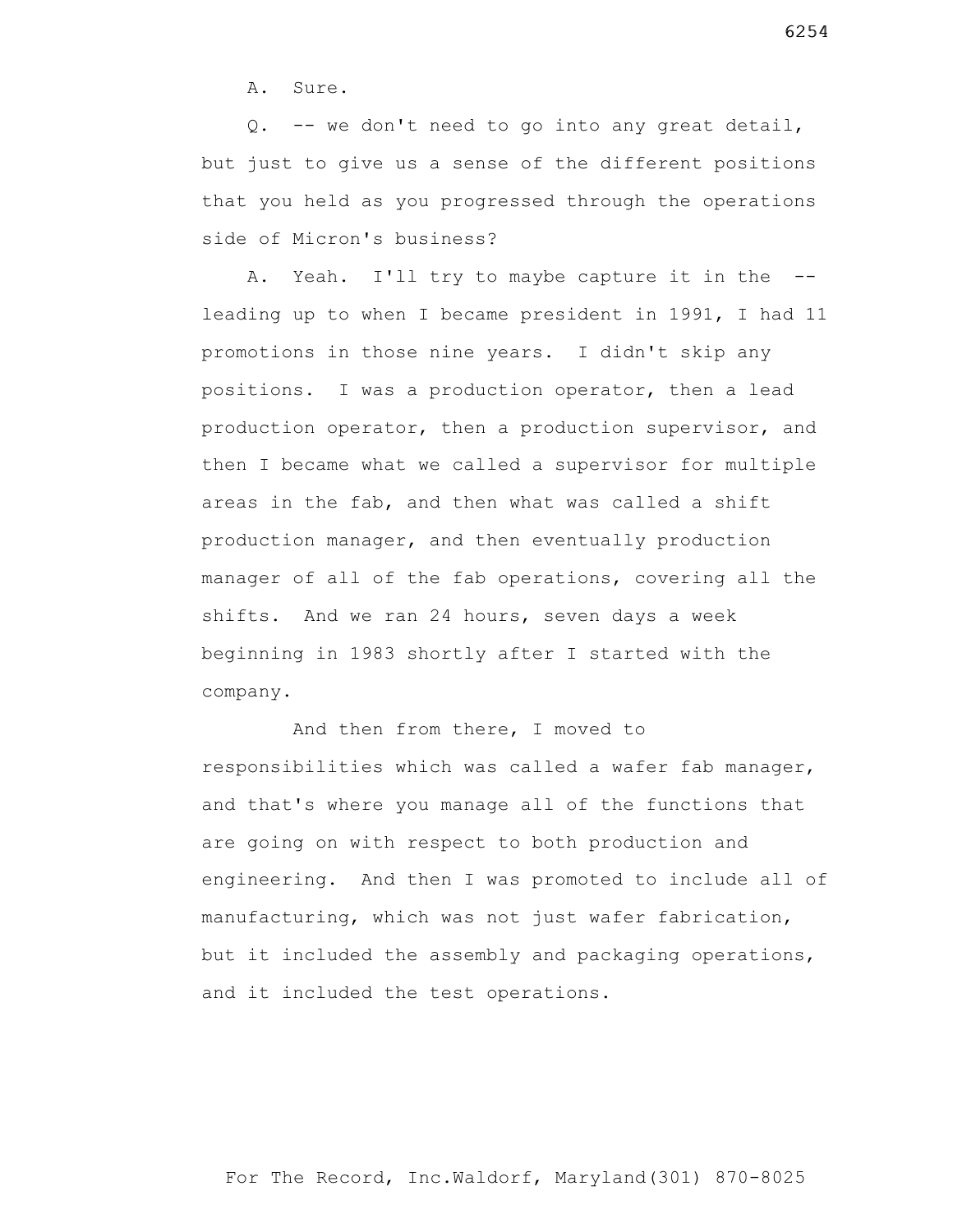And then I was promoted to director of manufacturing, which really included a few other things in the operation. And ultimately, before becoming president, I was vice president of the operations, and that included things like facilities and security and plant services and those kinds of things.

 Q. And how long were you vice president of operations?

 A. I was vice president of operations for a couple years before becoming president.

Q. And you became president in what year?

A. In 1991.

 Q. And did you hold that position for some period of time before you also assumed the title of chairman and CEO?

 A. I had that position up until I became CEO and chairman in 1994.

 Q. Do you recall how old you were when you became the CEO of Micron?

 A. I was 34 years old. I remember looking it up on the Fortune 500, and there were only two other CEOs that were  $-$ - just out of curiosity, there were two other CEOs that were younger than I was, and it was Ted Waite who had founded Gateway, and Michael --

JUDGE McGUIRE: Okay, we don't need to get into

For The Record, Inc.Waldorf, Maryland(301) 870-8025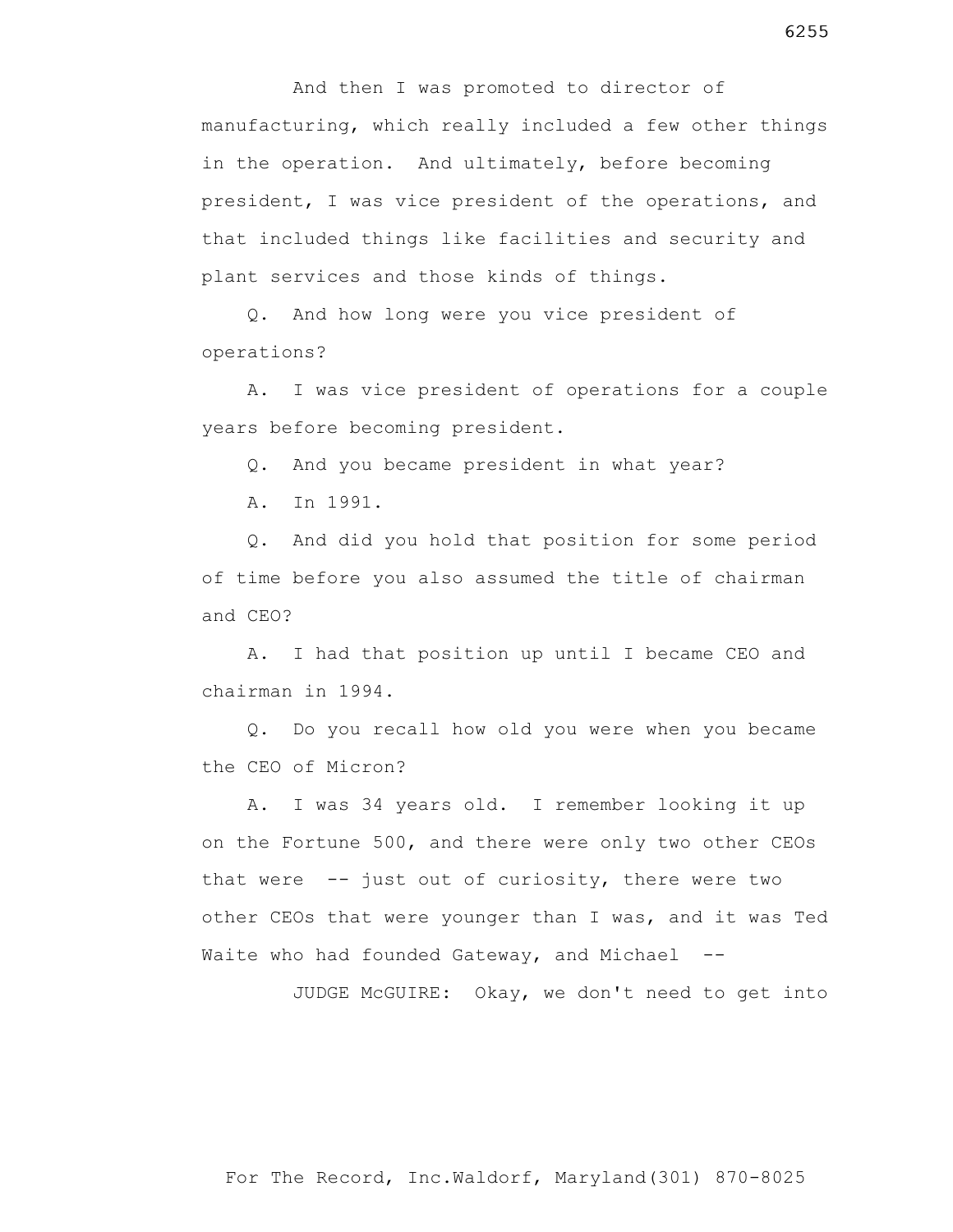that.

BY MR. ROYALL:

 Q. Let me ask you a little bit about your background and education.

Are you originally from Idaho?

 A. No, I was born in Los Angeles and raised in Los Angeles.

Q. And when did you move to Idaho?

 A. I moved to Boise to go to university there in 1978.

Q. Which university are you referring to?

A. Boise State University.

Q. What did you study there?

A. Management, business.

Q. And did you get a degree from Boise State?

A. Yes.

Q. In business management?

A. In business management.

Q. And what year was that?

A. 1982.

Q. Do you hold any other degrees?

A. No.

Q. Have you ever studied engineering?

A. Yes.

Q. Can you explain?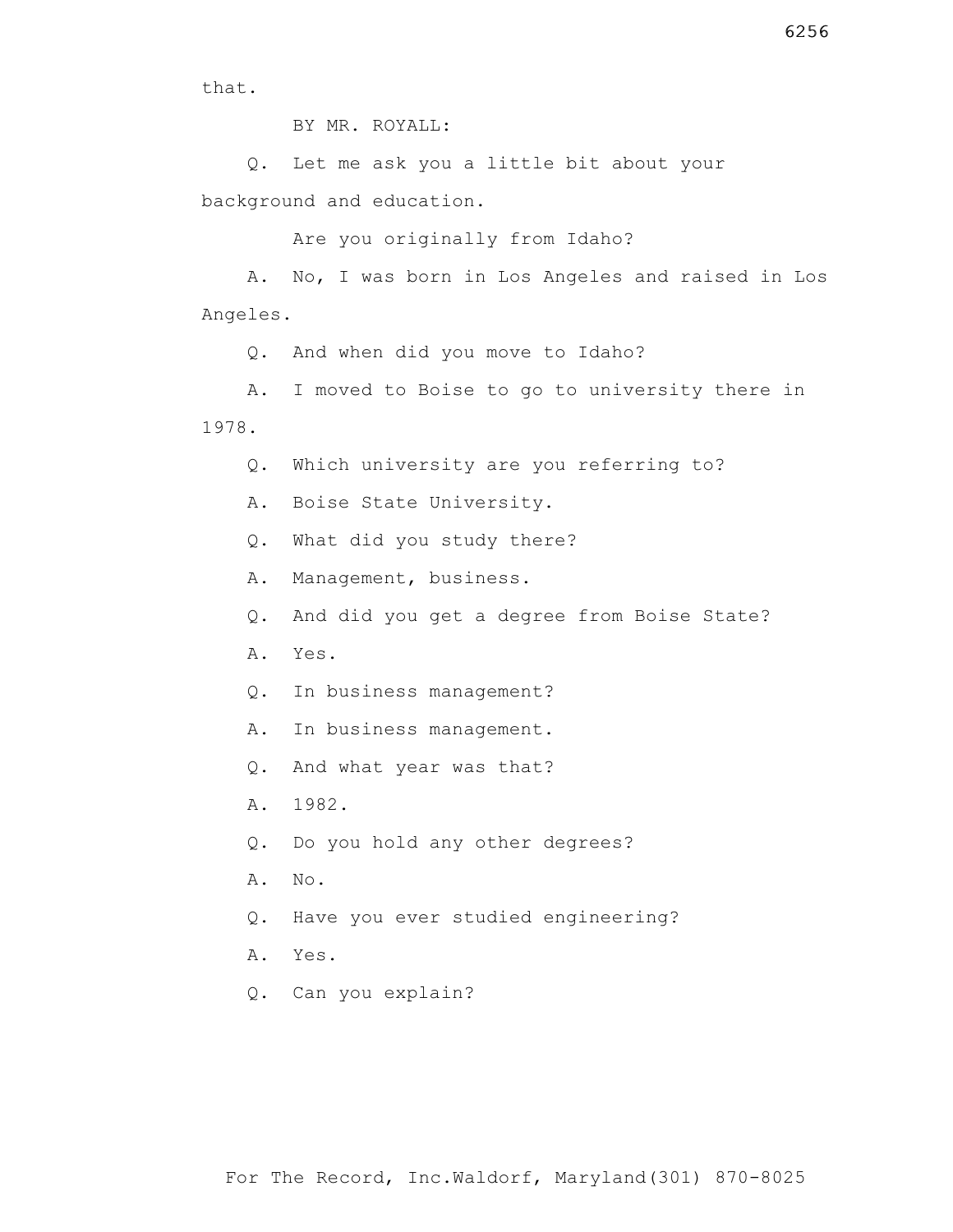A. Well, after I -- well, there -- maybe just a quick synopsis, when I was at Boise State University, I was pursuing a triple major, which was in computer science as well as accounting. You know, I went there on scholarship to play tennis for the university, and I, of course, had wanted to continue that shortly after college to see how I would do, but I didn't want to leave school before I graduated. So, I focused in my last semester everything on business to get the degree before I left the school.

 And then after I started work at Micron, obviously that's a technology-oriented company, I actually went back to the university to take science courses. I wanted to pursue my -- actually my EE and my Master's in EE, because I had a lot of science background previously. So, I entered courses through the University of Idaho, and a lot of it was process-oriented, although some circuitry as well.

 Q. Just so it's clear for the record, you mentioned I think EE. Are you referring to electrical engineering?

A. Oh, I'm sorry, electrical engineering, yes.

Q. Have you ever worked as an engineer for Micron?

 A. No, I have never held an engineer position at Micron.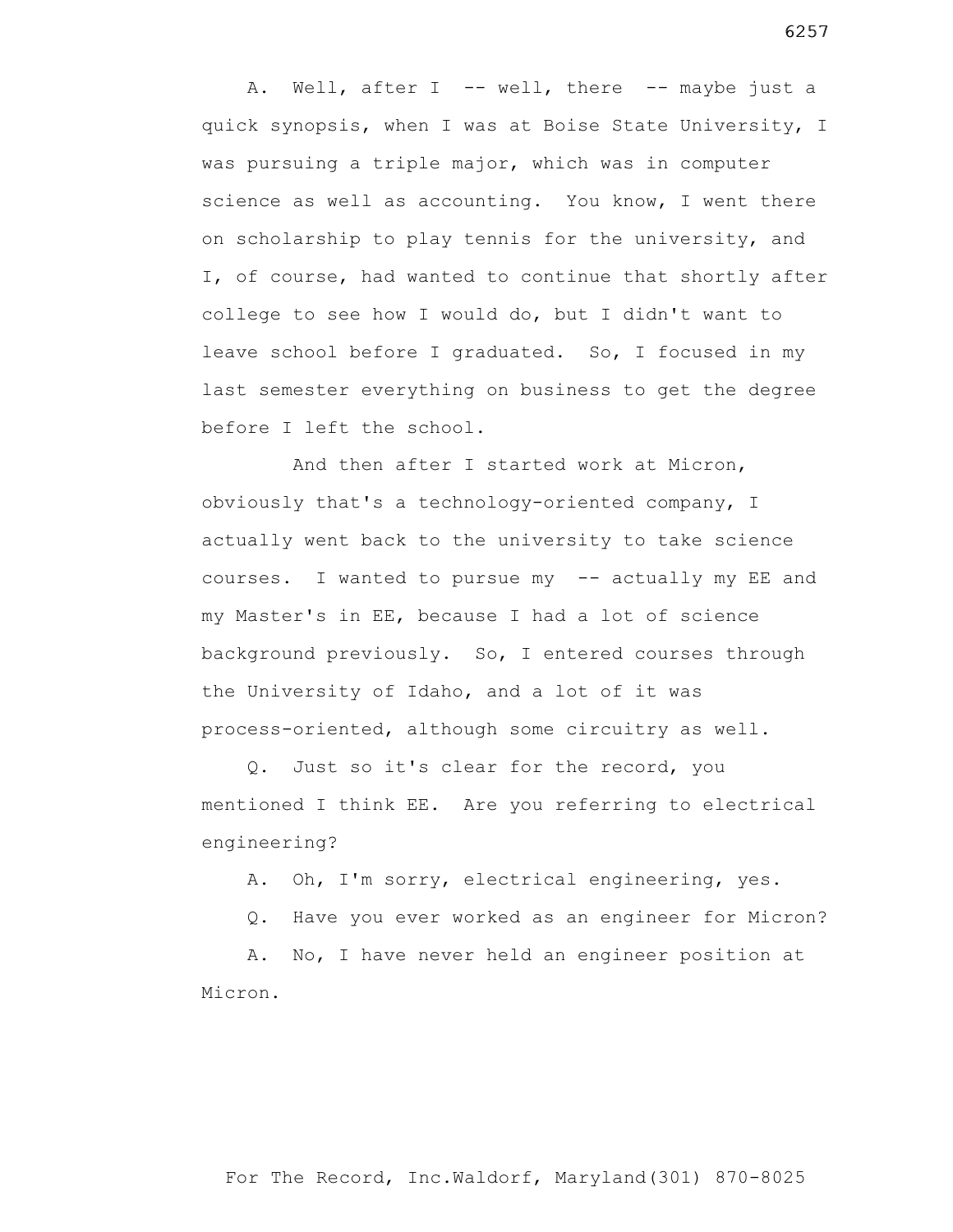Q. Now, before I go any further about your particular role at Micron, let me ask you a few questions about the company and its history.

 First of all, do you know when Micron was founded?

A. 1978.

Q. And do you know who founded the company?

 A. There were -- the founders were two twin brothers, Ward and Joe Parkinson, and the company in the beginning was just founded as a consulting firm for DRAM design in 1978 and existed -- there were only I think three or four or five people in the company until they got into the early eighties and then decided to try to manufacture its own DRAM.

 Q. And when you joined the company in 1983, was Micron already at that time producing DRAM?

 A. It was very limited. They were really just starting to run the manufacturing fab that had completed construction the prior year.

 Q. Do you recall roughly how many employees the company had when you started in '83?

 A. I don't remember the exact number. It was probably between 100 and 200 people.

 Q. Roughly how many employees does Micron have today?

For The Record, Inc.Waldorf, Maryland(301) 870-8025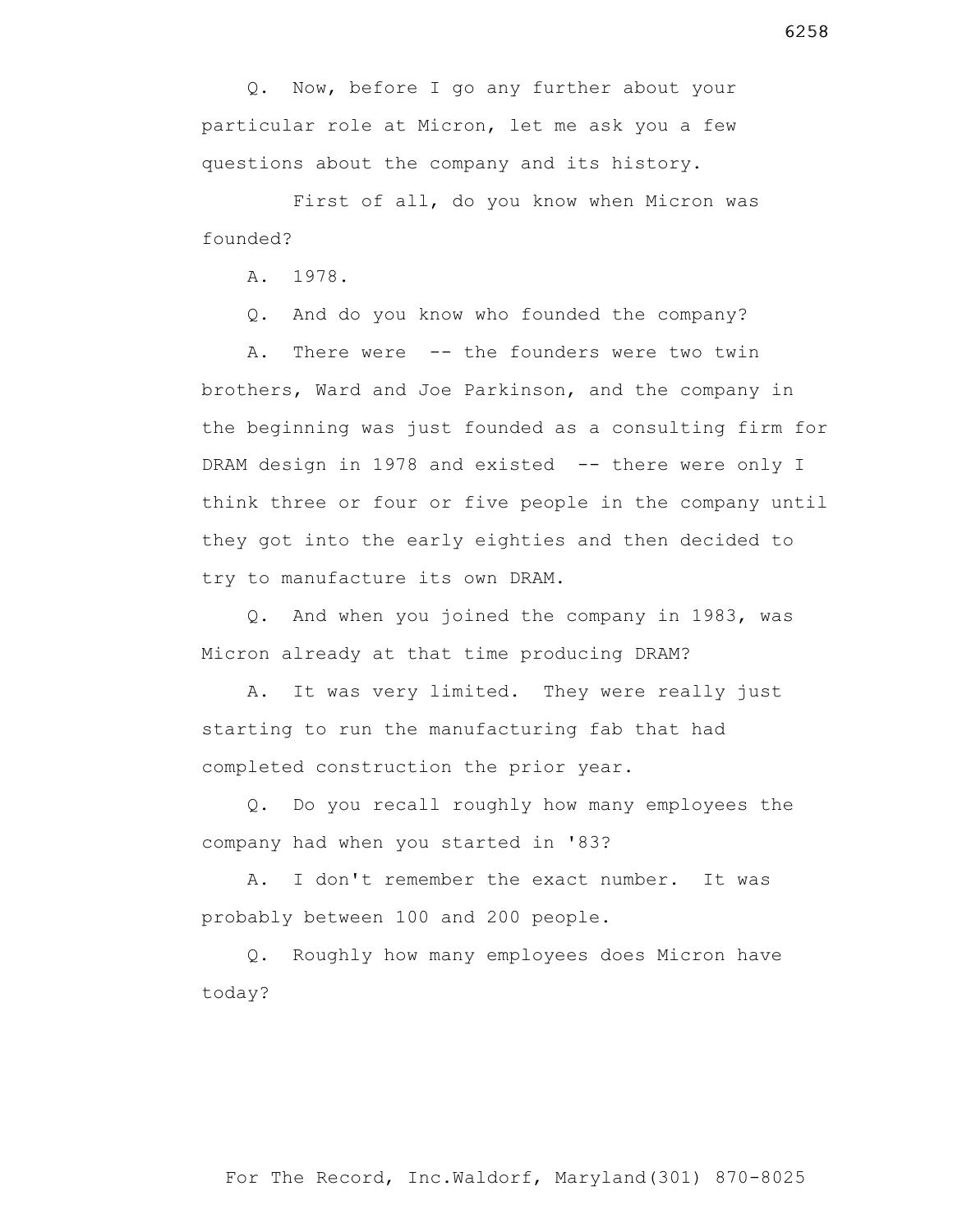Q. Is Micron a public company?

A. Yes.

Q. Do you recall when it became public?

A. We became public in the spring of 1984.

 Q. Has Micron's business evolved or changed at all in the 20 or so years that you've been employed by the company?

A. It's changed dramatically.

Q. In what way?

 A. Well, I think there are a couple of different ways to categorize it. We -- first of all, we were a small startup company, struggling, if you will, in the early eighties, and we really had one product and not very many people, and in the competitive environment, there were probably 20-25 companies that produced DRAM at that time.

 And then over the ensuing years, there's been a continuation of consolidation, and Micron has continued to grow in size and success, and of course, the company today is the second largest producer of DRAM, and we have operations around the world.

When we first started, we had the one little building in Boise, Idaho. Today we have operations in every region of the world. We have operations -- we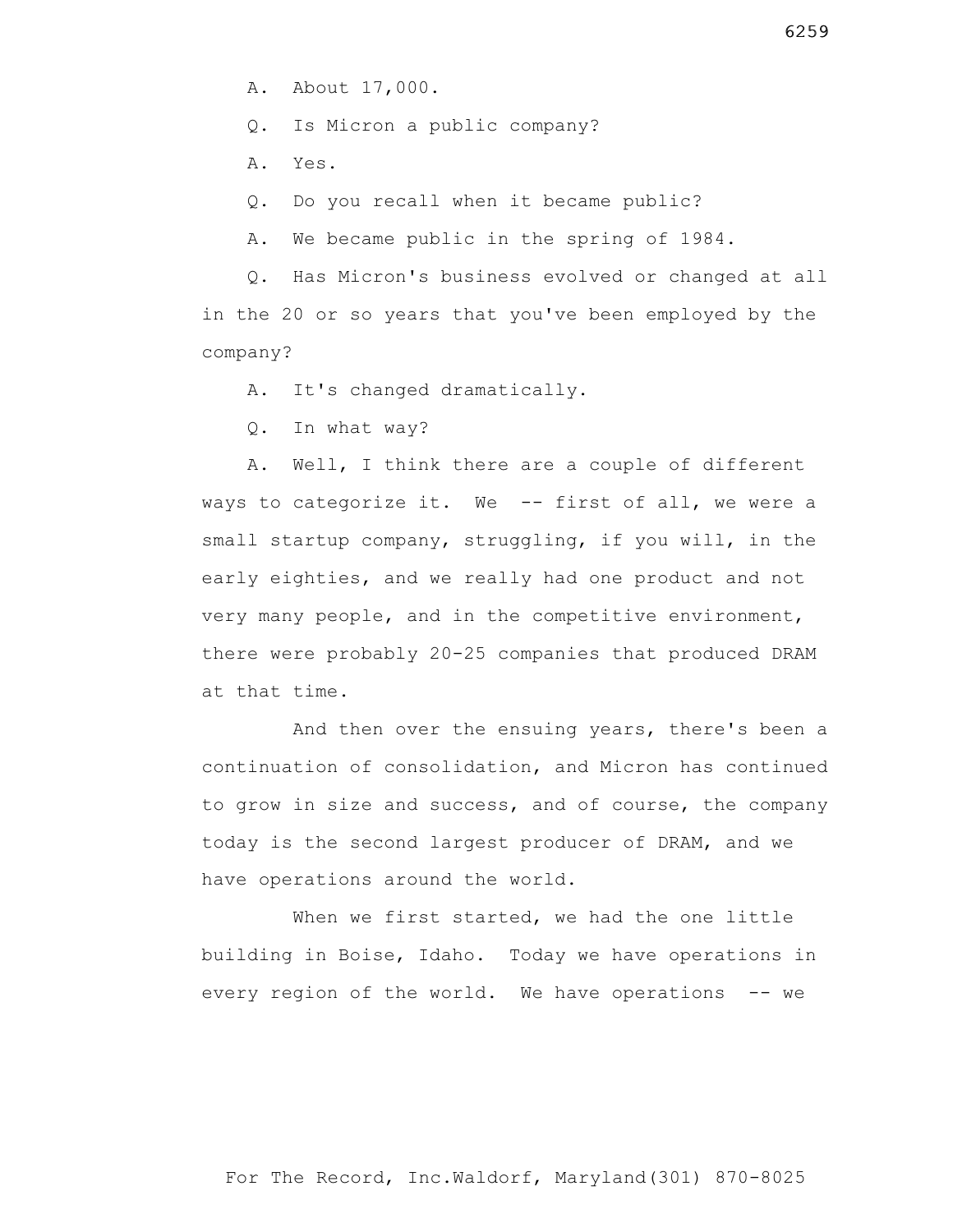6260

make wafers in Singapore and Japan and Europe and, of course, in the United States.

 Q. And do you today make products other than DRAMs?

A. Yes, we -- we have -- we make products that are

known as flash memory, we make products that are known as CMOS imagers.

 Q. I believe that we may have a demonstrative that relates to Micron's products. Can you pull that up?

 MR. STONE: Your Honor, I think we're getting into a level of detail that's probably not relevant to the issues in this case about Micron's business, and I would object. I think some background is certainly appropriate, but I would object to going into other details of Micron's business that are not relevant to this case just on the grounds of relevance and trying to conserve time.

 JUDGE McGUIRE: Mr. Royall, any response to the objection?

 MR. ROYALL: Your Honor, this is just foundational, and it will just take a moment. It is meant to lay a foundation as to the portion of the company that produces DRAM.

 JUDGE McGUIRE: All right, I'll give you some leeway, but let's keep it brief.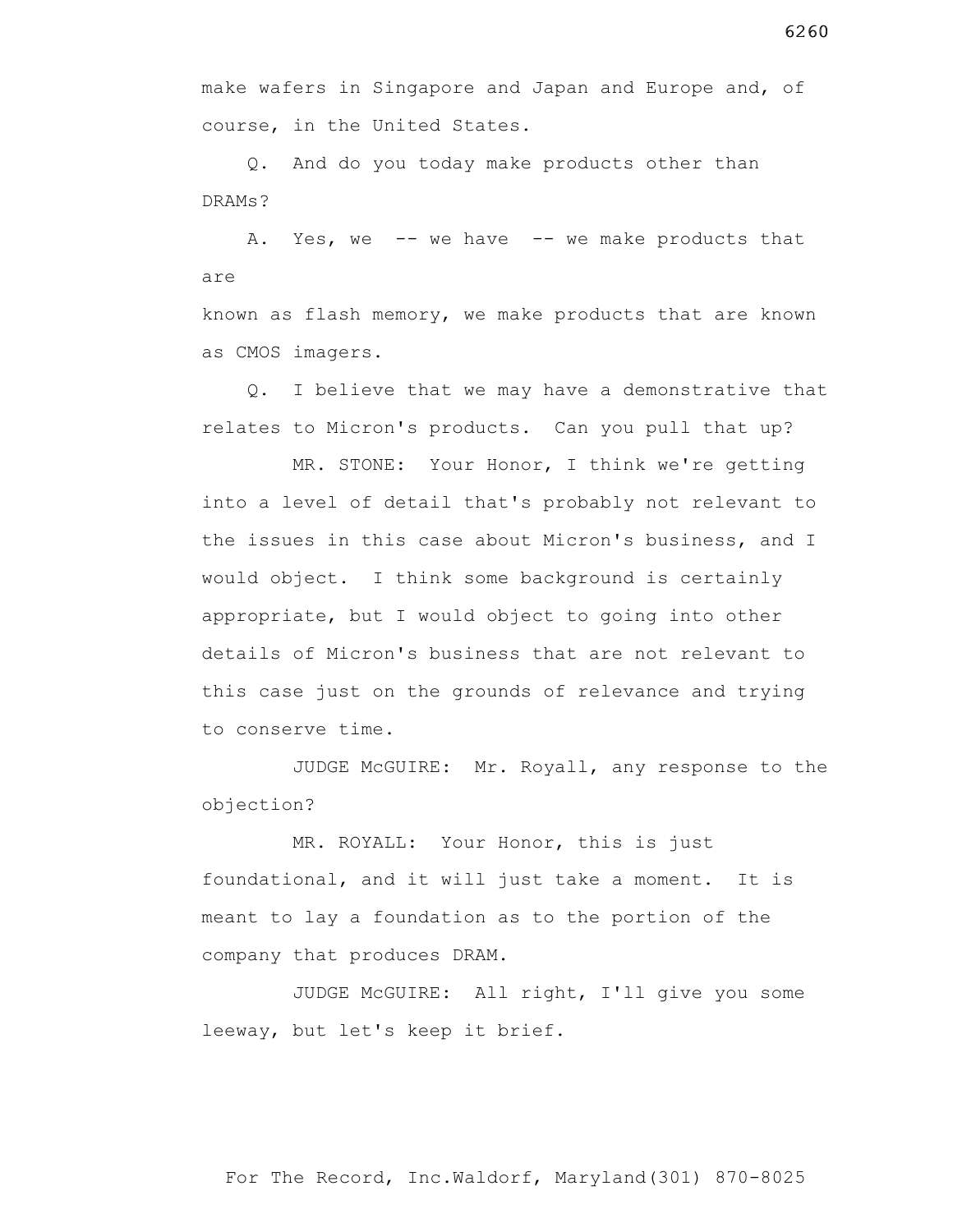BY MR. ROYALL:

 Q. Mr. Appleton, do you see on the screen a slide display? Do you recognize this?

A. Yes.

Q. Can you tell us what it is?

 A. Well, this is a slide just describing the products that we have. We use this often. I use it in meetings as just a general discussion about the types of products that we have that are available.

 Q. You mentioned earlier, in addition to DRAM, that you make flash and CMOS image sensors. Is that right?

A. Yes, yes.

Q. Just very briefly, what is flash?

 A. Flash is a type of memory that when you turn the power off, it retains its memory.

 Q. And what about CMOS image sensors, what are those products?

 A. Those are semiconductors that actually capture an image, so we think of digital still cameras today and cell phones, those types of things. Even the pills that you swallow that take pictures of your inside, that's a CMOS imager. It's just capturing the image that it sees, whatever that image might be.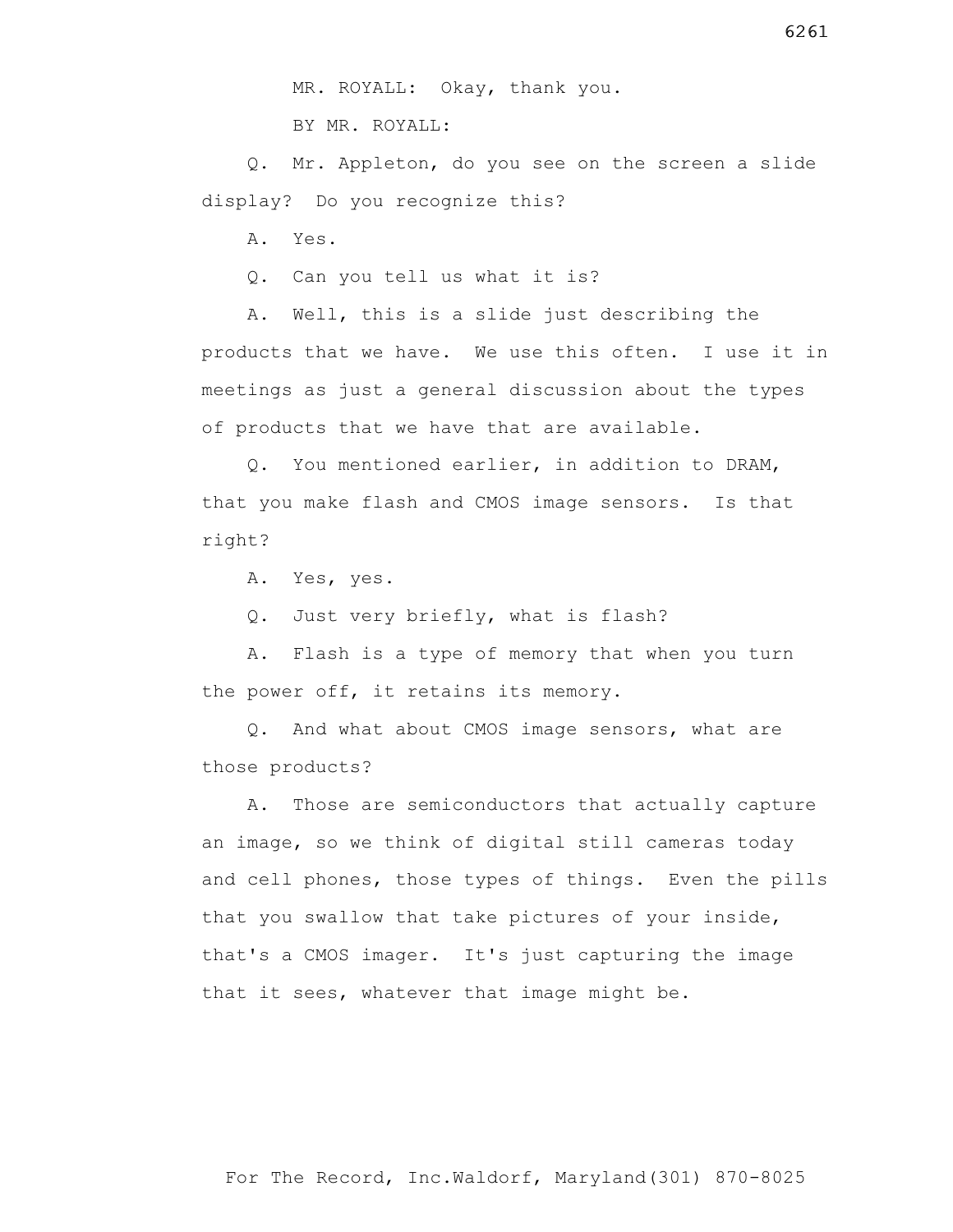Q. Well, referring to -- just to the DRAM part of your product mix, who are the customers that Micron sells DRAMs to?

A. We have really two categories -- or several categories of customers, but two primary. One is the computing customers. That would be the names that most people recognize, Dell, IBM, Gateway, Hewlett Packard.

 And then we have customers that are in what we call networking and communications. So, CISCO, Nortel, those types of customers. And in the communications side, it would be companies, you know, like Sony Ericsson, Nextel, Nokia and so forth.

 Q. And just to be clear before we pull this slide down, are -- these three products, are these the principal products that Micron produces today?

A. Yes.

 MR. ROYALL: Your Honor, before we go further, I'm not sure where we are in terms of marking demonstratives.

 JUDGE McGUIRE: It was 100 and something. Mr. Stone, you were the previous historian in that regard. MR. STONE: I think we're to 110, Your Honor. JUDGE McGUIRE: 110, let's mark it as DX-110. MR. ROYALL: Thank you, Your Honor.

 **(DX Exhibit Number 110 was marked for** 

6262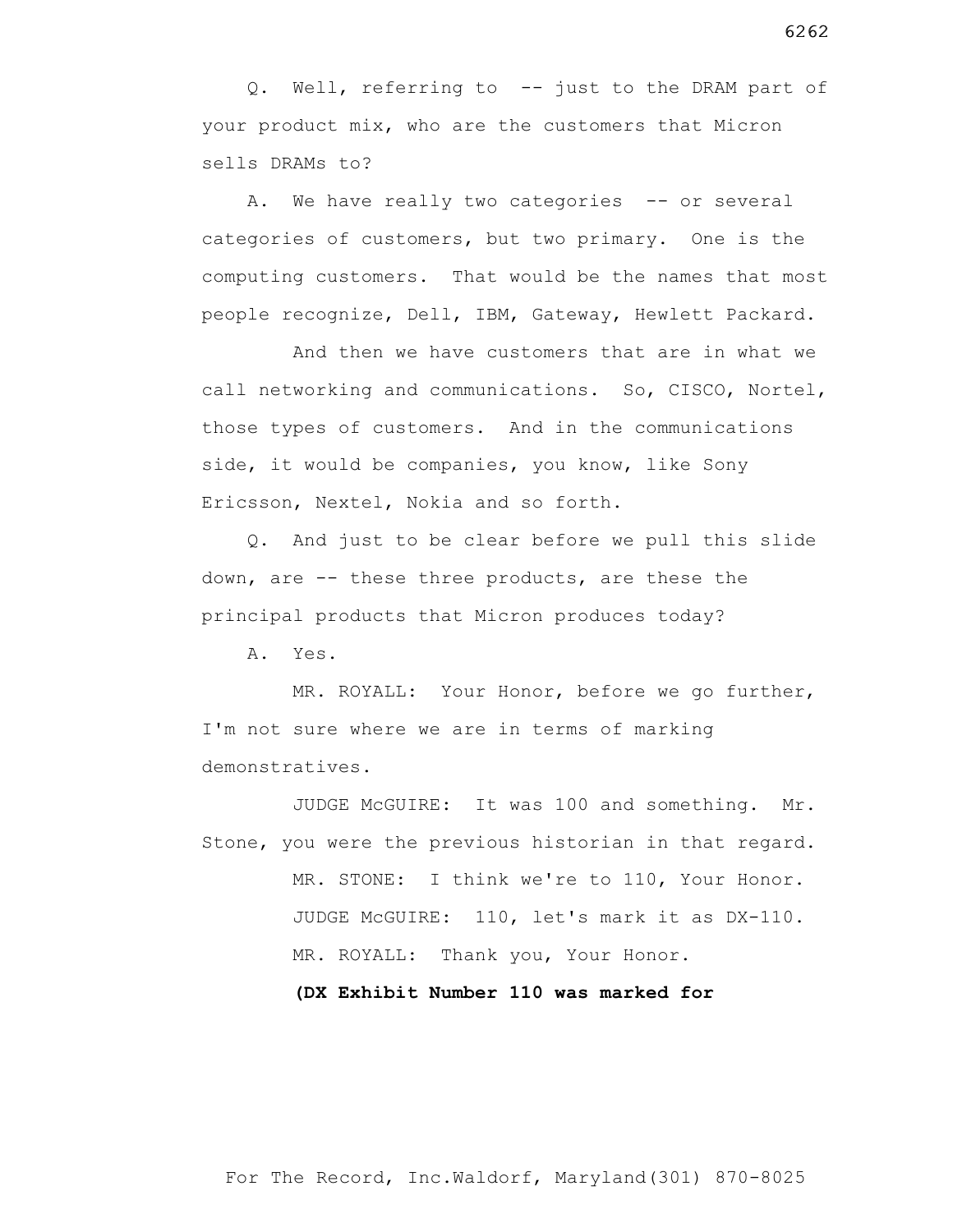#### **identification.)**

BY MR. ROYALL:

 Q. Besides the three products that we just discussed, are there other products that Micron has manufactured in the past but no longer makes?

 A. Oh, sure. We used to make PCs. We used to make flat-panel -- we did what are called field emission devices, display type products. We made semiconductor equipment for the industry, a variety of types of products.

 Q. Is there any reason why Micron chose to withdraw from those businesses?

 A. Well, we -- when I became CEO in '94, I just thought that we needed to focus the company so we wouldn't be diluted on resources and so forth, and over the ensuing seven or eight years, we have either absorbed, divested or just stopped working on all of those other products. Today, Micron is purely a semiconductor company.

 Q. And what portion, if you can say generally speaking, what portion of Micron's revenues today come from DRAM sales as opposed to other semiconductors?

A. It's approximately 95 percent.

 Q. And for what types of applications does Micron sell DRAMs?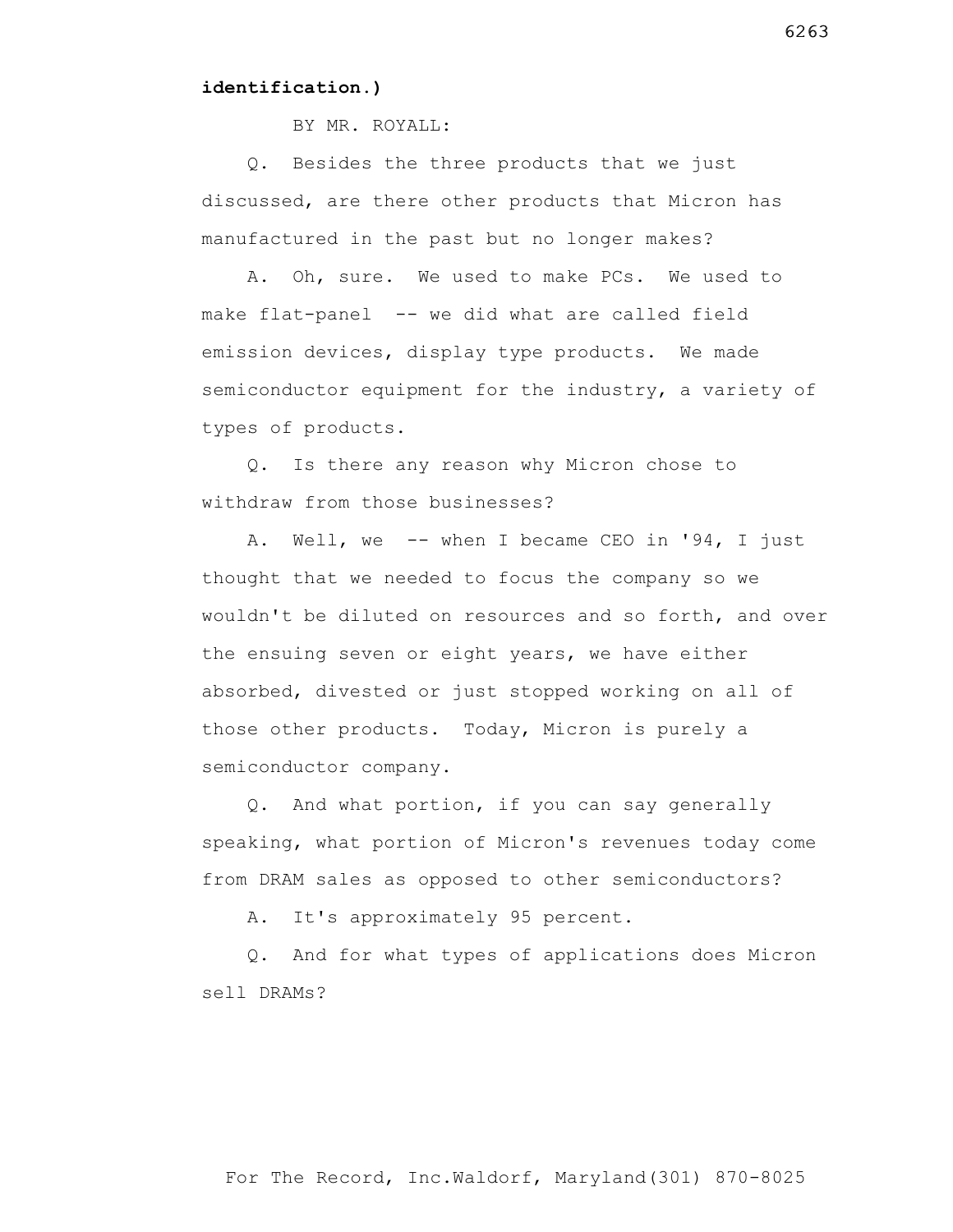A. Well, the applications, as I mentioned, are -the one that most people think of are computers, you know, that you sit on your desktop, but when I say computing, it includes the notebook computers, it includes desktops, it includes servers. It would include peripherals, those types of products, in the computing environment.

 And then when you think about the networking environment, then it's really, you know, CISCO routers and those types of things, switches, base stations for wireless phones and so forth. So, it covers those types of applications.

 Q. And focusing on Micron's production as of today, what types of DRAMs does Micron produce?

 A. We make a variety. We make what we call EDO, which is extended data out. We make synchronous DRAM. We make DDR, we make DDR2. And we have some specialty DRAMs, things like pseudostatic RAMs.

 Q. And do you have an understanding as to how your product -- overall product mix breaks down across these different types of products?

A. Yeah, well, almost all of the -- the majority of the product is today synchronous DRAM and DDR, and there's just a whole variety of configurations that - around those two devices, but essentially those are all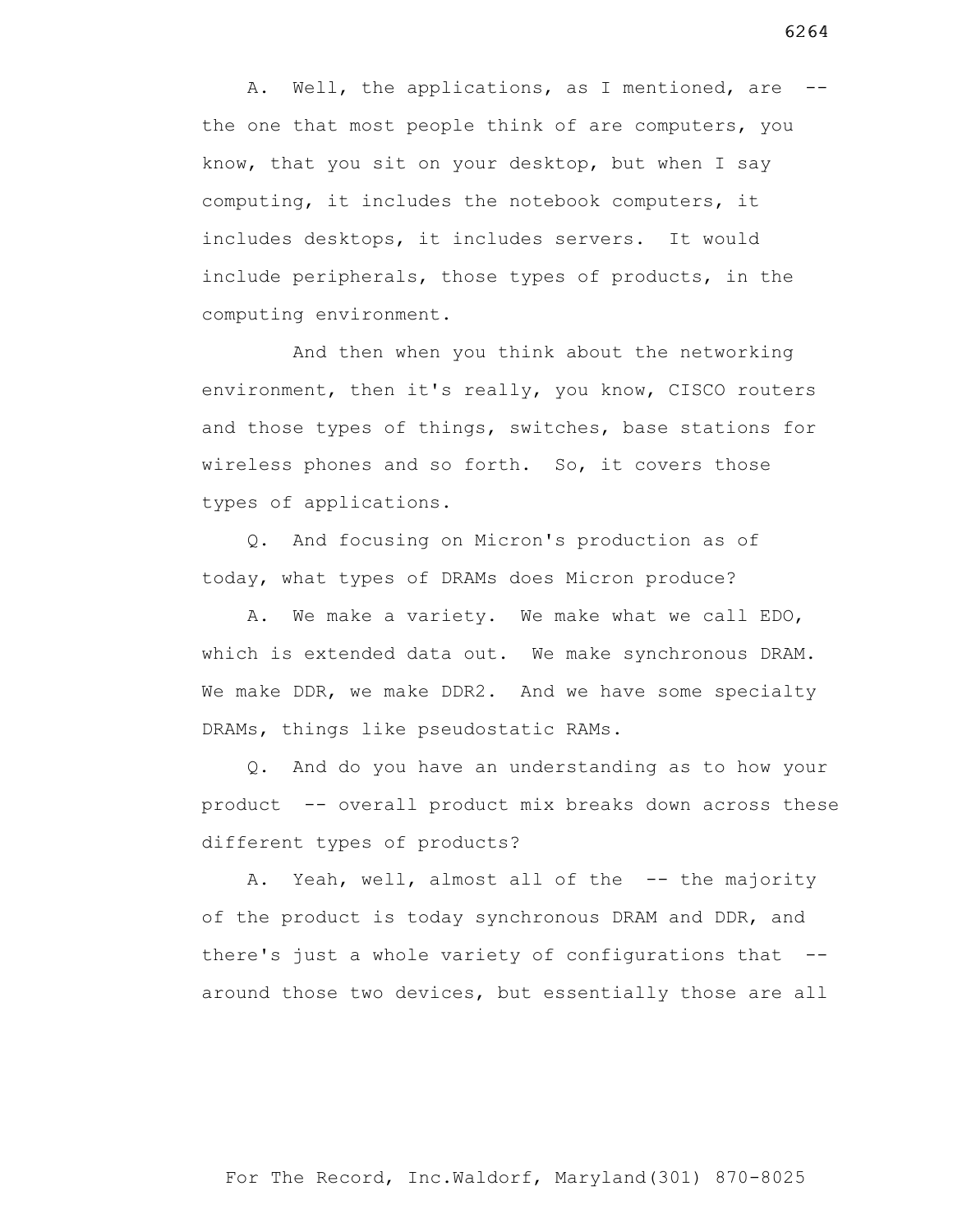derivatives of kind of the same basic part.

 Q. And when you say that synchronous DRAM and DDR are the majority of your products, do you have a sense of, in terms of percentages, what percentage of your total production is made up of SDRAM and DDR SDRAM memory?

A. Of the DRAM that we produce today, I would -- I think it's in excess of 95 percent would be between synchronous DRAM and DDR.

 Q. Now, referring to those two products, do you have an understanding as to whether these products are standardized in any way?

 A. Yeah, they're -- there is a JEDEC standard that we build these products to.

 Q. And to your knowledge, do all of the SDRAM and DDR SDRAM devices that Micron produces comply with JEDEC's specifications?

A. Yes.

 Q. Are all of the -- focusing on SDRAM, are all of the SDRAM products that Micron produces the same, or does Micron produce more than one version of SDRAM?

A. Well, we have a -- we have a variety of versions of SDRAM, both -- we have density changes, in other words, when we talk about a 64 meg, a 128, a 256, a 512, we're talking about the number of megabits for a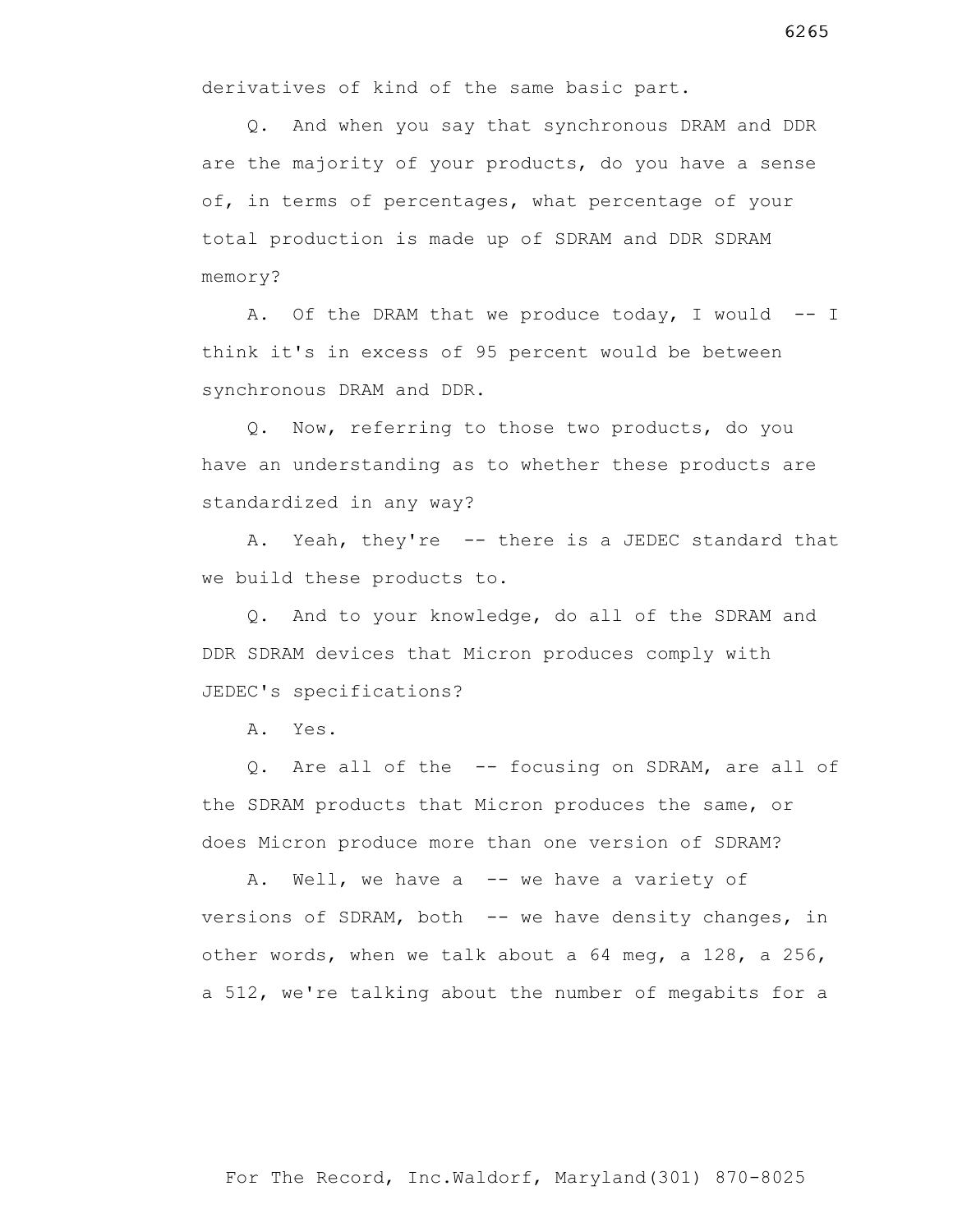given chip, and then we have lots of types of configurations, which are, you know, x4, x8 or x16, which really discusses how the data is either put in or brought out of the device in parallel and at what time. So, we have a variety of both density and configurations on synchronous DRAM.

 Q. And is that true for the DDR SDRAM products that you produce as well?

A. It would be the same for the DDR as well.

 Q. Now, you mentioned earlier that over time, in the 20 years that you've been with Micron, the company has become more global. Let's talk about that for a little bit.

When you started at Micron in 1983, where were -- where were the company's operations based?

 A. The only operation that we had was in Boise, Idaho.

Q. And has that changed since that time?

 A. Yeah, it's changed really quite dramatic. We -- through time, we now have operations -- first of all, it's spread throughout the United States, so we have manufacturing plants not only in Boise, but we have them in Utah, we have them in Virginia, and we also have design centers all over the -- all over the United States, but really I think the component that's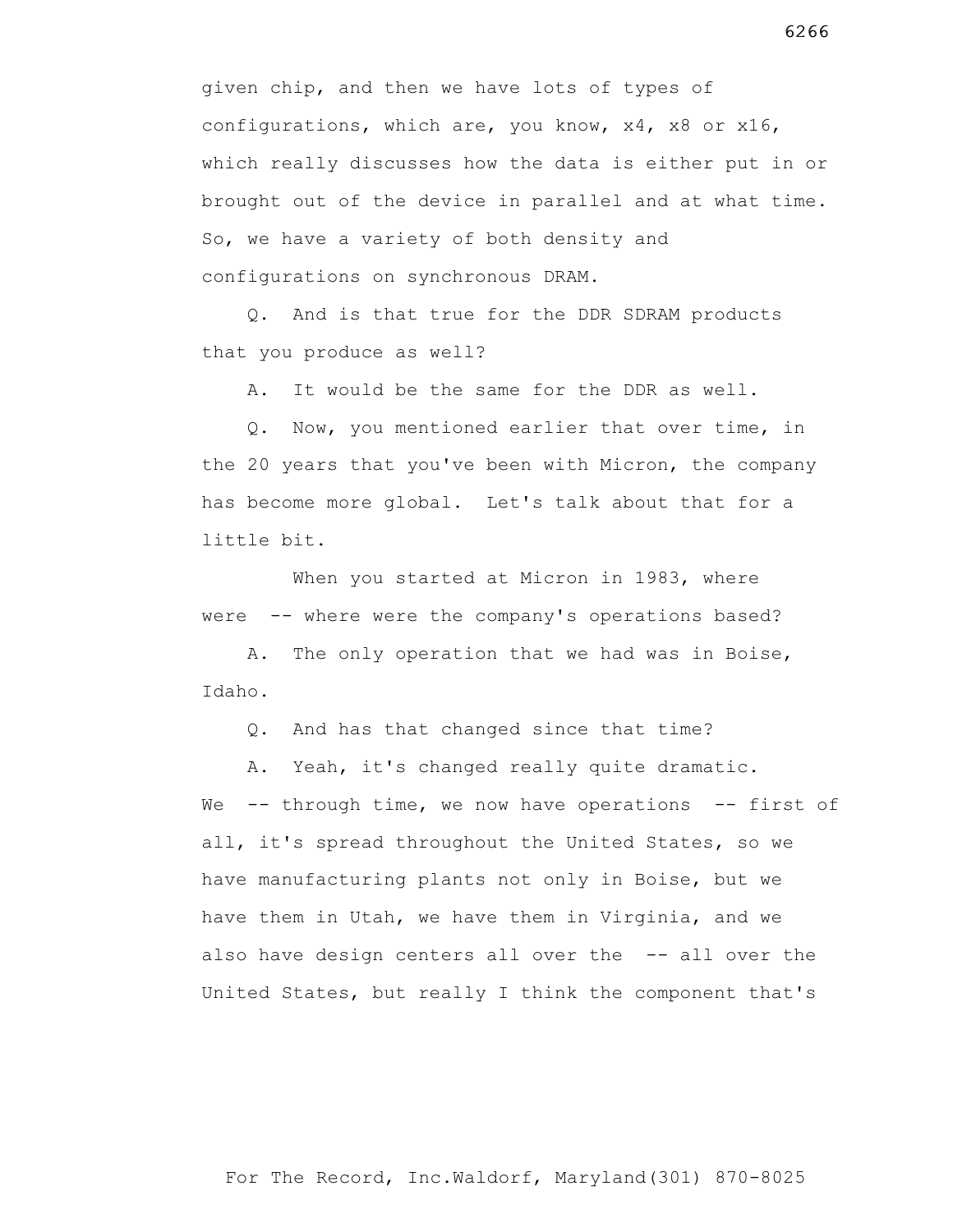probably changed the most is how global this business has become and how international it is. So, we have operations, either design centers, manufacturing operations, sales offices, really in many parts of the world.

 Q. I think we have another demonstrative that may relate to this. This will be DX-111, I believe.

JUDGE McGUIRE: Yes.

# **(DX Exhibit Number 111 was marked for identification.)**

BY MR. ROYALL:

 Q. Do you see the slide that's on the screen, Mr. Appleton?

A. Yes.

Q. And do you recognize that slide?

A. I do.

 Q. Can you explain to us what it -- what it is or what it shows?

 A. Yeah, this is a slide that's depicting the major parts of the various types of activities that we have and the location around the world. You can see -when it says fabrication, it means wafer fabrication, and when I say wafer fabrication, that means that we have in those locations an actual wafer fab producing wafers.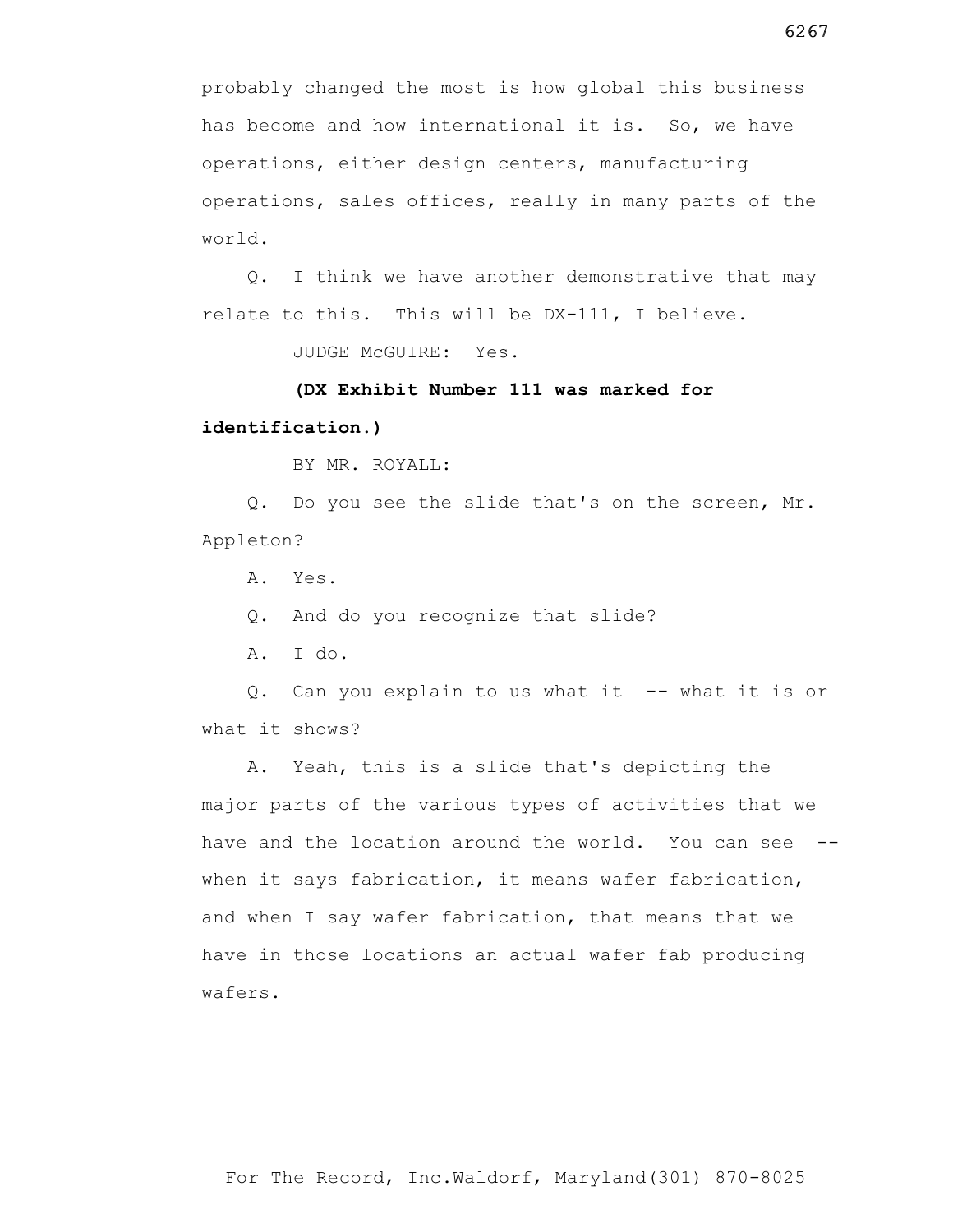Under test and assembly, it really is describing where we package and where we test devices. Under design, you can see we have quite a few design centers around the world. That's where we have people actually designing the product that we ultimately would intend to manufacture.

 And then perhaps it's worth knowing when it says module assembly, it's a little different than assembly in that module assembly means that we're taking a part that's already been packaged, we're then putting it on a module before we ship it to a customer. And a module is really nothing more than a little circuit board.

 Q. And is some portion of your overall DRAM sales sold in module form and other sales in chip form?

 A. Yeah, it has varied over time. Today, about 60 or 70 percent of our product is actually sold in module form. In other words, the customer decides whether or not it's a component or whether it's in module form, and today 60 or 70 percent of the product, the customer happens to be wanting it in module form. And it's varied a little bit over time, but the percentage is relatively consistent.

 Q. Now, referring to the first two columns here, fabrication and test/assembly, are all of the DRAM

## For The Record, Inc.Waldorf, Maryland(301) 870-8025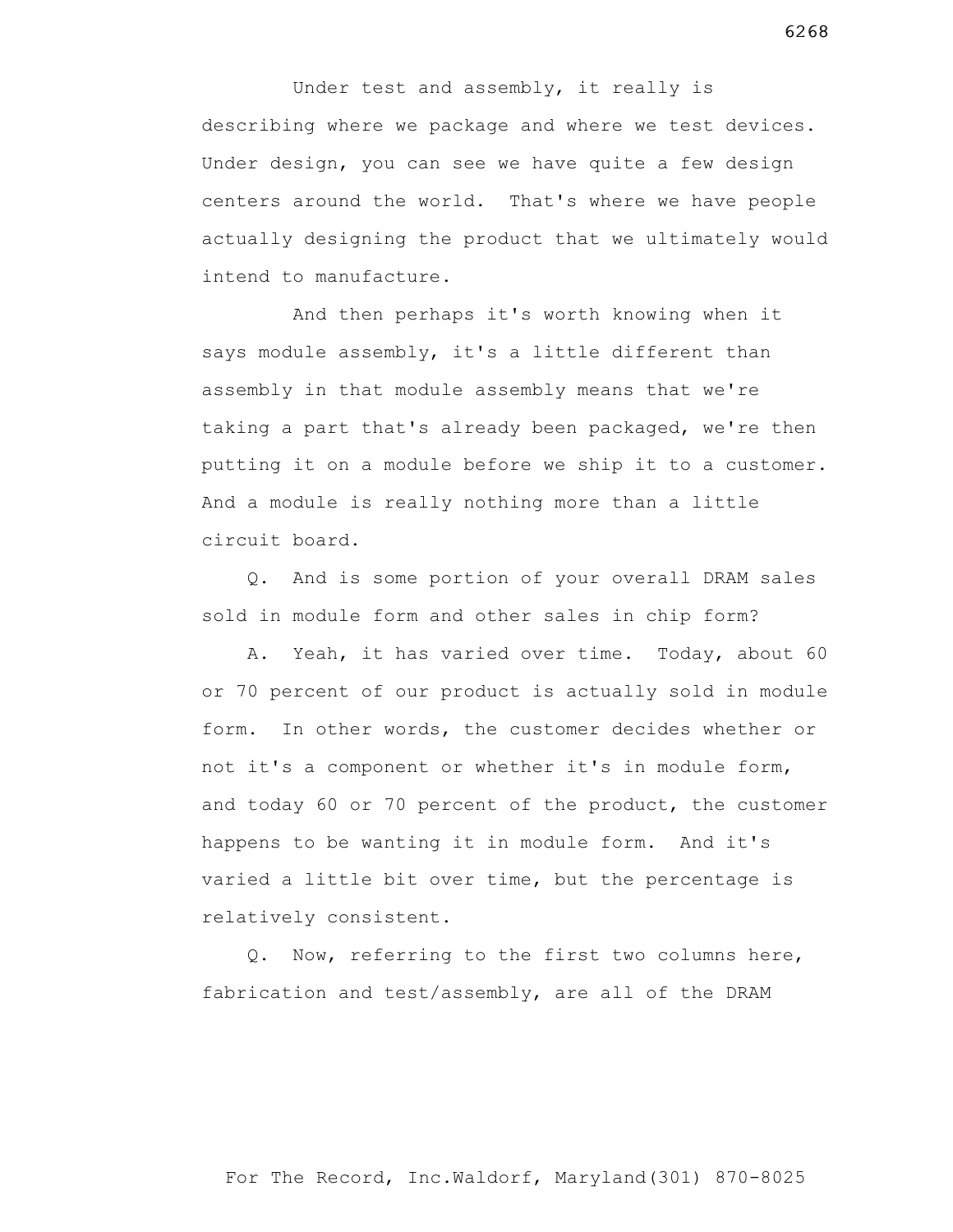products that Micron manufactures or fabricates in, let's say, the United States also tested and assembled in the United States?

 A. No, that's not true. The manufacturing of the product is obviously where we do it in wafer form, but those wafers really can go anywhere in the world to be packaged and assembled. Obviously you can see here that we have five wafer fabs, but yet really we only have two large packaging operations and three test operations. So, I would say that -- that that can be the case a lot of times, but it depends on where the customer wants the product from, in other words, which operation, and the product pretty much flows back and forth pretty freely.

 Q. And when you say the product flows back and forth, are you saying that within Micron's own internal process of manufacturing and then testing and assembling, that as those processes are being completed, Micron is shipping products across international boundaries?

 A. Yeah, I think one thing to note here is that the -- when most people think of shipping, they think of large costs when they think of shipping internationally. You know, the fact is that these devices are very, very small, they're not much in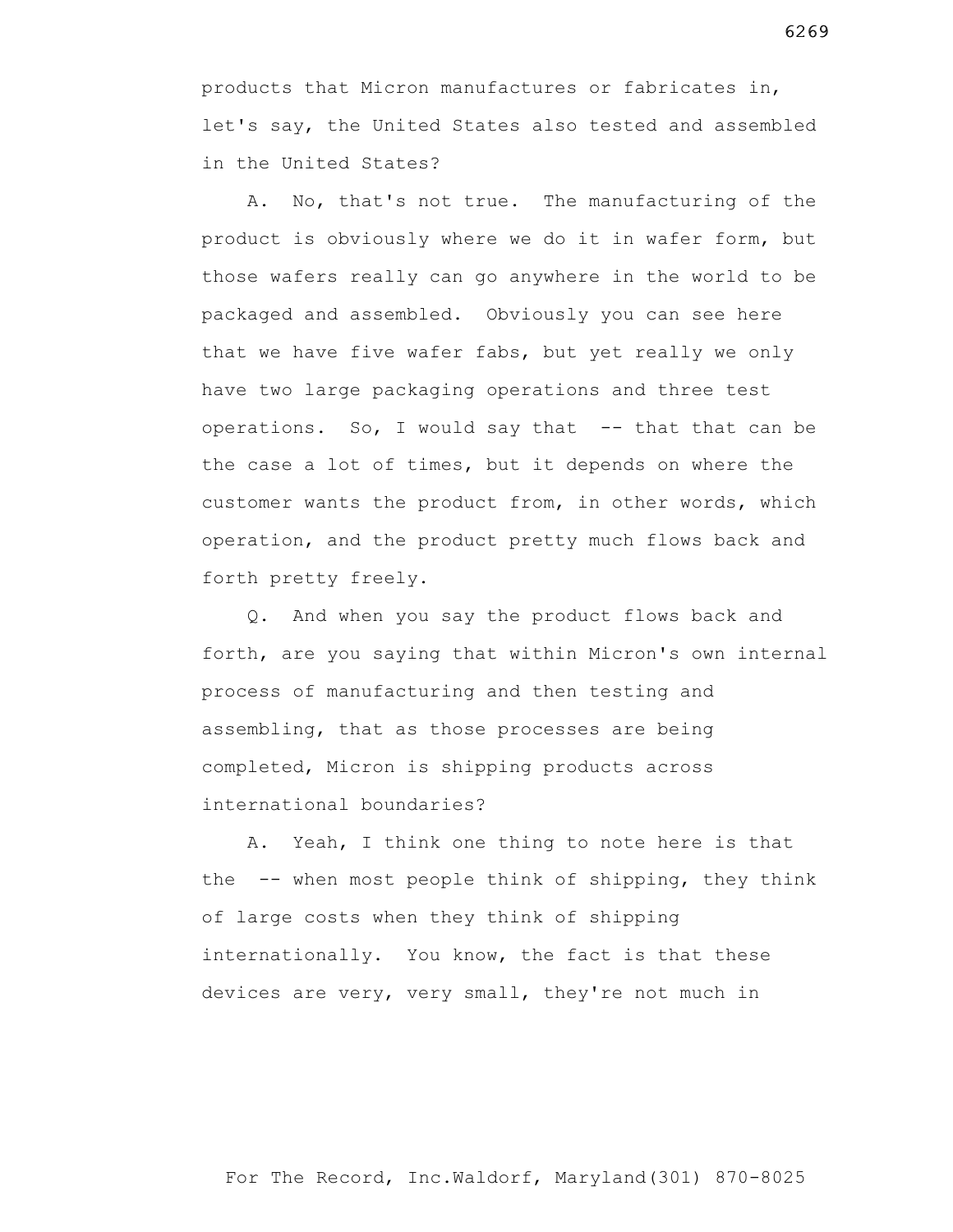weight, and they move around the world pretty freely and at a relatively low cost.

 So, we -- the fact that we ship wafers from Idaho over to Singapore or wafers from Italy down to Singapore to be assembled, on the cost side, it's not that significant. It's pretty much we're trying to match capacity around the world with all of our operations.

 Q. I think we have another slide that relates to this. This will be DX-112, I believe.

JUDGE McGUIRE: Mr. Stone?

MR. STONE: Your Honor, again, I simply -- I think we have established that their operations are international, and I think beyond that there is not any relevance to this continued line of questioning. It certainly leaves many more topics for cross examination than I think are necessary.

 JUDGE McGUIRE: Mr. Royall, are these upcoming slides cumulative?

MR. ROYALL: Your Honor, the -- I just have a couple more points to touch on --

 JUDGE McGUIRE: But are they cumulative at this point?

For The Record, Inc.Waldorf, Maryland(301) 870-8025

 MR. ROYALL: No, I don't believe so. We haven't talked about sales, and I wanted to touch on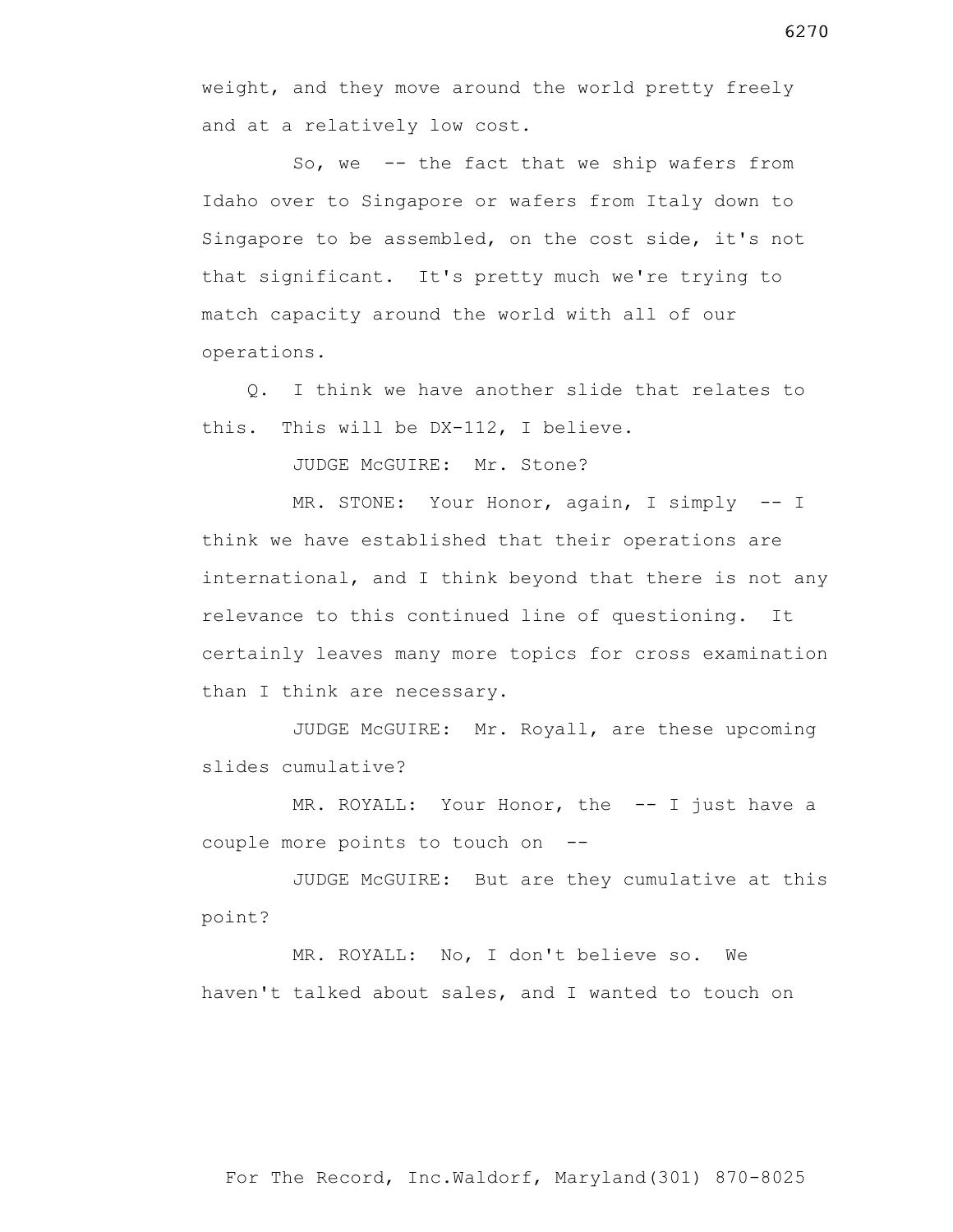sales, and I would just note for the record that this is all actually quite relevant to remedy issues in this case. The international flow of products across international boundaries is a significant factor in terms of the scope of the remedy that complaint counsel is seeking in this case.

JUDGE McGUIRE: All right.

 MR. ROYALL: And it's not an issue, I would add, that has really been touched upon by prior witnesses.

JUDGE McGUIRE: All right, proceed.

**(DX Exhibit Number 112 was marked for identification.)**

BY MR. ROYALL:

 Q. Now, do you recognize this slide, DX-112, Mr. Appleton?

A. Yes.

 Q. Can you explain basically what it shows or depicts?

A. Yeah, it depicts -- obviously shows some depiction of the operations around the world, but it depicts where we have sales and marketing offices, and it also happens to denote the design and manufacturing facilities around the world.

Q. Now, the sales and marketing offices are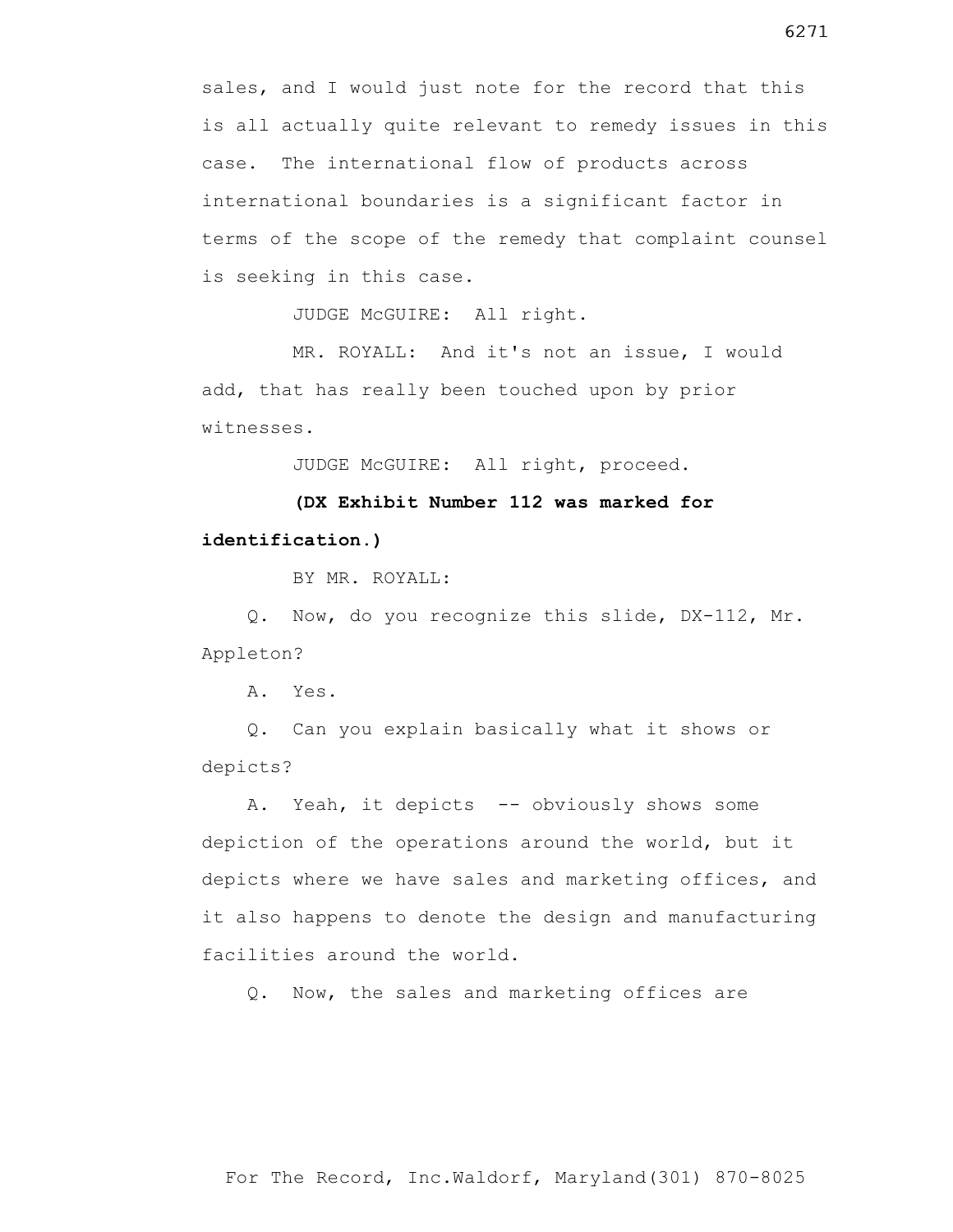depicted by the red circles and the yellow circles. Is that right?

A. That's correct.

 Q. Well, referring to the yellow circles or the international sales locations, why -- why are they so dispersed? Is there a reason for that?

 A. Well, there's just a lot of territory to cover. The sales offices are in the major locations where you would have consumption of devices.

 Q. Now, we have one more slide, and then we'll be done with this. Can we pull that up? And this will be DX-113.

# **(DX Exhibit Number 113 was marked for identification.)**

BY MR. ROYALL:

 Q. Do you see the slide on the screen, Mr. Appleton?

A. Yes.

 Q. And can you explain to us what this slide depicts?

A. Well, it essentially just describes the -where the bulk of our product goes, and it depicts essentially that, you know, Micron -- we talked about a change in our business from the earlier years, we were all in the United States. Today, about half of our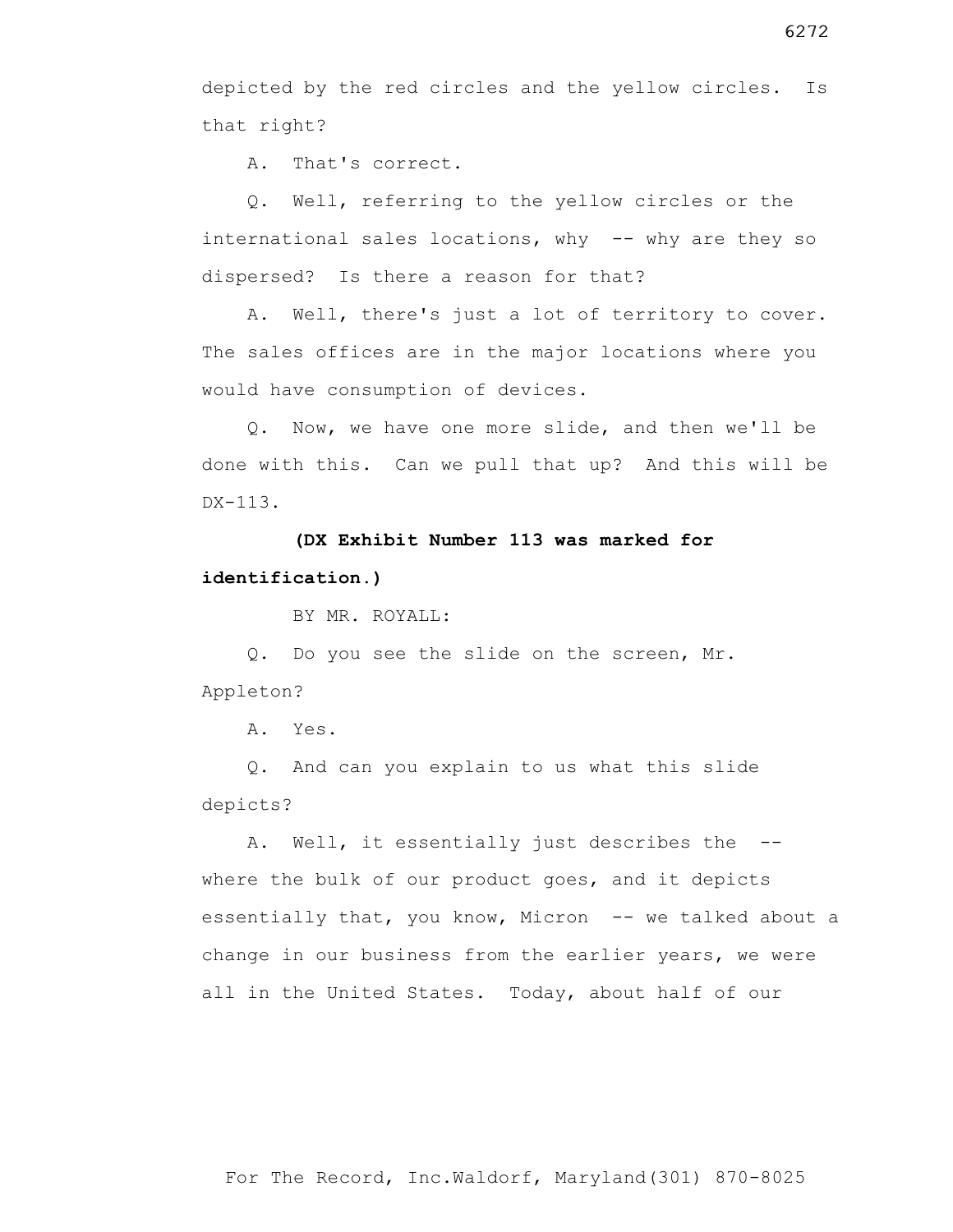product is sold outside the United States and about half of the product is sold inside the United States.

 Q. And is it the case that the products that you sell, whether they're DRAM modules or DRAM chips, individual chips, that they are sometimes incorporated into other end products, computers or other products which are then also resold?

A. Yes, that -- as we -- as we sell the product to

the customer, the customer, whether they're U.S.-based or European-based or Asian-based, will have manufacturing plants around the world. They all tend to vary to the customer, but we ship that product to that customer, and that customer incorporates that product into an end product, and then they ship it somewhere else in the world.

 Q. Well, do you know whether the customers that you deal with say in the United States in terms of customers that are incorporating your products into their own end products, do you know whether all of those end products are also sold in the United States?

 A. I think it is really pretty varied. They'll produce product here, and then they'll ship it to their customer somewhere else in the world.

 I might add that there is a percentage of our business that goes directly to the customer, but  $-$ - in

For The Record, Inc.Waldorf, Maryland(301) 870-8025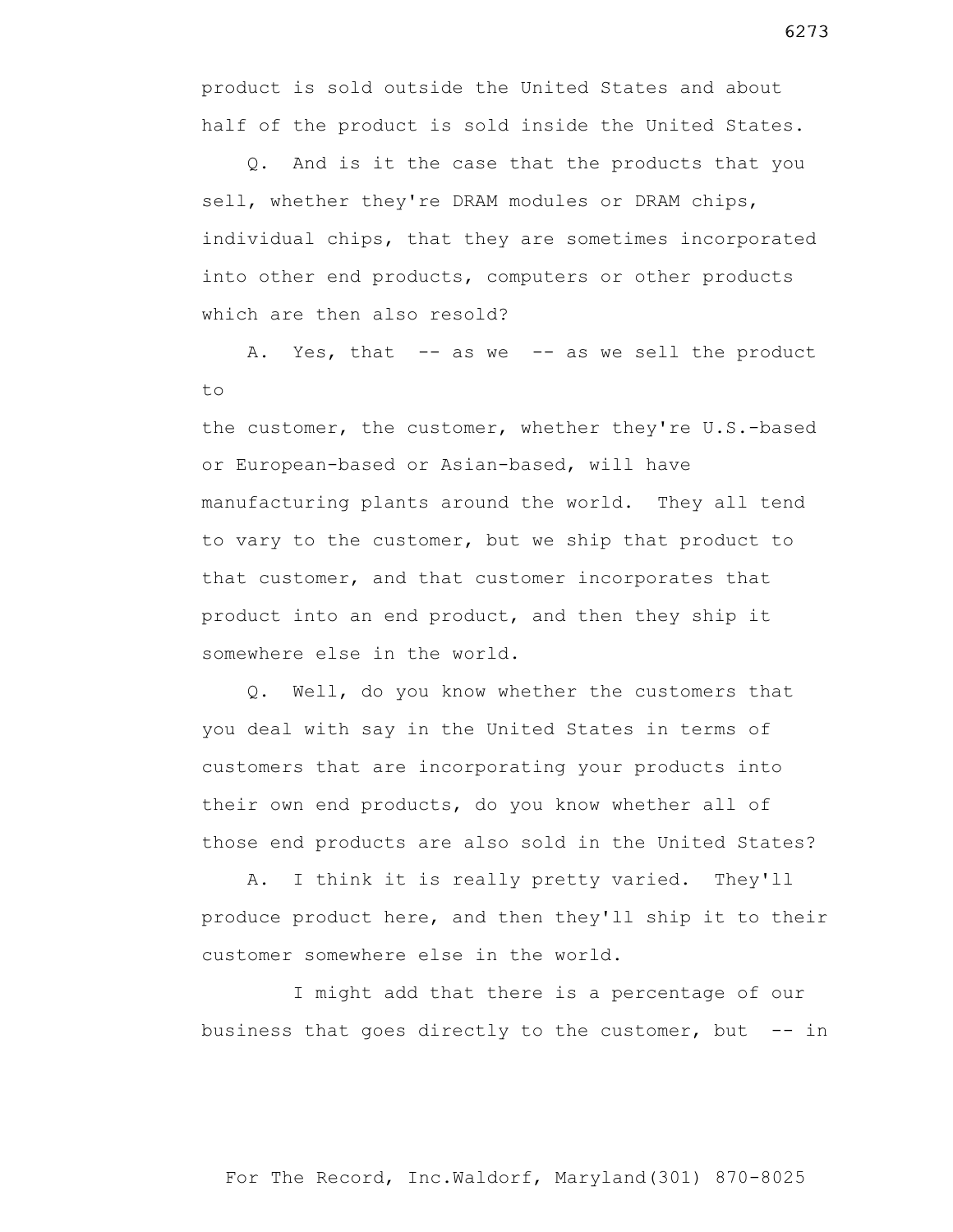other words, if you think of today the internet, people can go on the internet, they can look up -- most people think in terms of adding memory to their PC. They can go buy that memory direct from the company, but that's a relatively small percentage of our total business. Most of it goes to one of these OEMs, which then ships their product somewhere else.

 So, as an example, we can ship product to HP or we can ship it to CISCO, and they'll then incorporate that product in the box and ship it somewhere else in the world, and that either may or may not be in the United States.

 Q. Now, you said earlier that -- I believe you said -- that it's your understanding that all of the SDRAM and DDR SDRAM devices that Micron produces comply with JEDEC standards.

A. Yes.

Q. Is that right?

A. Yes.

 Q. Is that true of the products that you produce overseas as well?

A. Yes.

 Q. Do you regard JEDEC standards as U.S. product standards, world standards or something else?

A. Well, the participants in JEDEC are from all

For The Record, Inc.Waldorf, Maryland(301) 870-8025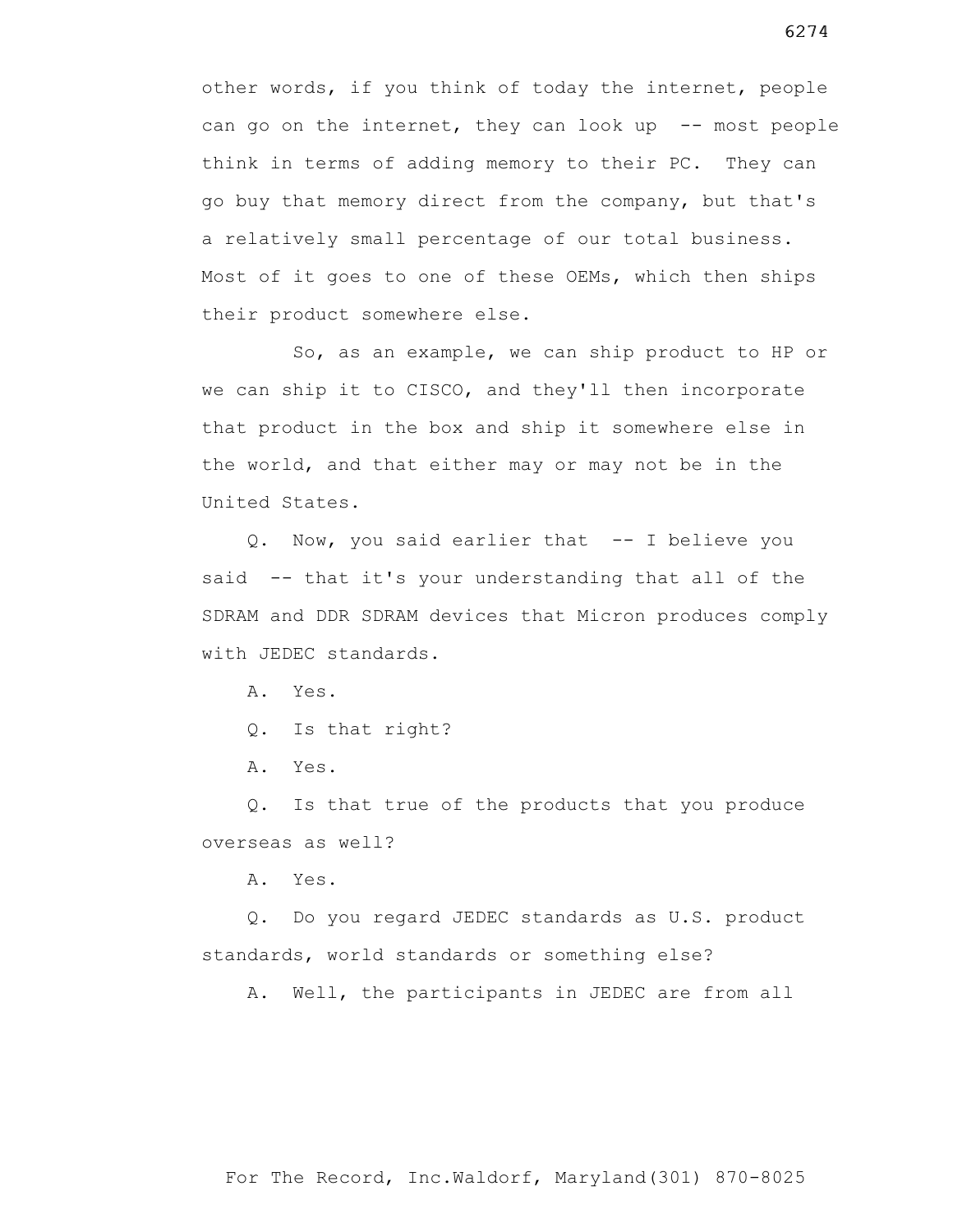over the world. It's definitely an international standard, that that product then gets standardized by companies all over the world to be incorporated into their product. So, the device that we sell to, as an example, Fujitsu is the same JEDEC standard device that we would sell to Dell.

 Q. And to your knowledge, is it important to your customers that Micron's SDRAM and DDR SDRAM devices do comply with JEDEC standards?

 A. Well, it's not -- yeah, it's critical to the customer and it's critical to the manufacturer. I mean, when you think about why it's so critical, you know, when -- when the whole world can design to a standard, then it has a benefit not only to those of us that manufacture, because we all then cumulatively put resources towards bringing that product to market and it's more cost-effective because we're able to know what's going to be consumed in the marketplace in aggregate, it's of benefit to the customer, because the -- and the reason these standards exist is that the customer also needs to know that they're going to have a variety of supply from companies in order with which to build their products. So, the only way you can possibly achieve that is to design it to a standard, and what  $--$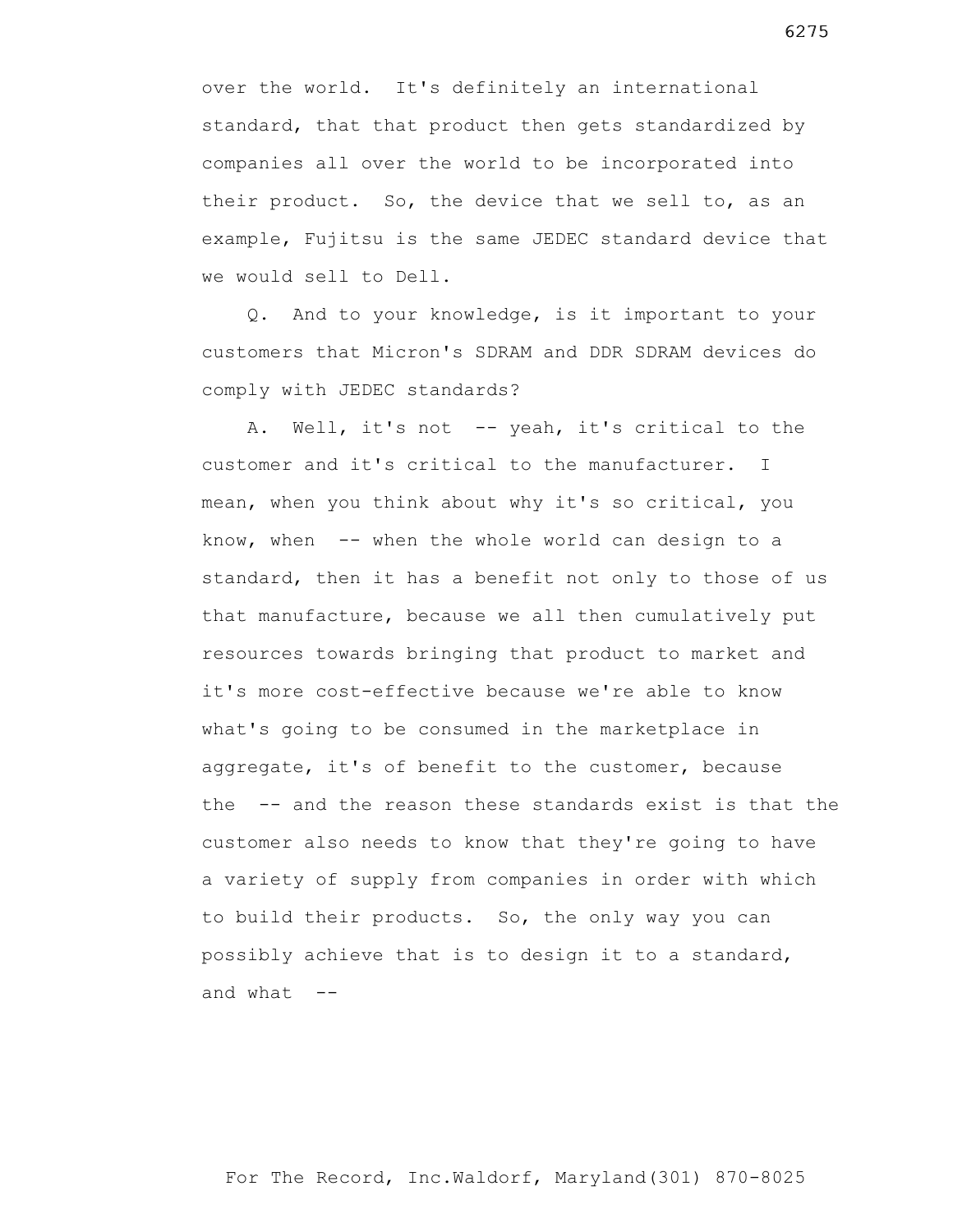JUDGE McGUIRE: Okay, Mr. Appleton, I'm going to cut you off. I don't want to hear these long -- I'm sure it's very interesting and such, but I want you to confine your question -- your answer just to the question and not engage in these long narratives.

THE WITNESS: Okay, sure.

JUDGE McGUIRE: Thank you.

MR. ROYALL: Thank you, Your Honor.

BY MR. ROYALL:

 Q. Let me move on to another subject, Mr. Appleton. I'd like to ask you a few questions about the DRAM industry in general.

 Back when you began at Micron in the early 1980s, do you recall roughly how many different companies Micron competed with in the DRAM business?

A. It was 20 or 25.

 Q. Has the competitive landscape changed since that time?

A. Yes.

Q. And can you explain how?

 A. The companies today that constitute the majority of the business have now been reduced to five or six, and in the 1980s, it was predominantly Japanese companies, and today it's really one or two companies from the major regions of the world.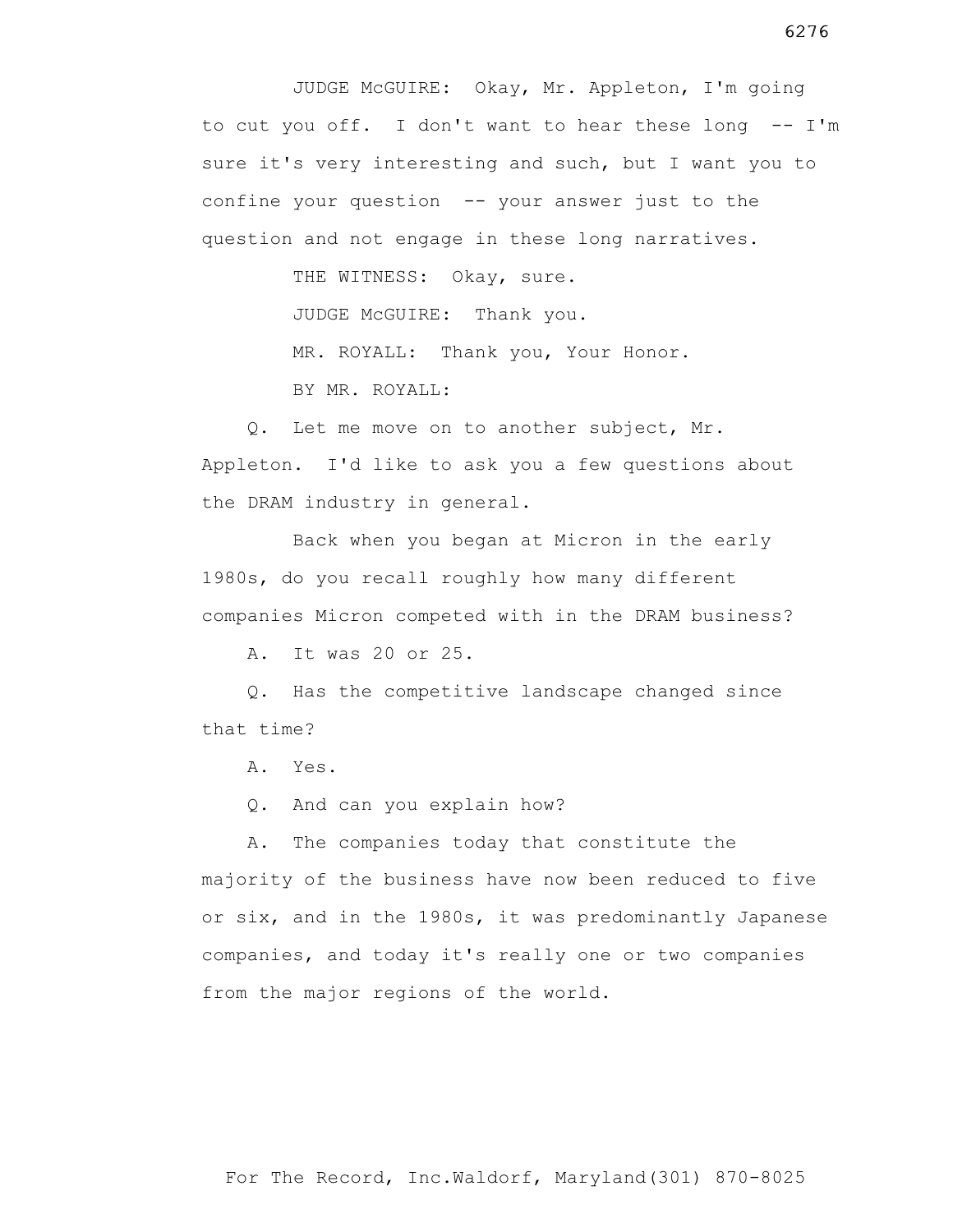Q. How many DRAM manufacturers in addition to Micron are located in the United States?

A. None.

 Q. What about overseas, how many companies do you compete with overseas?

 A. There is one DRAM manufacturer in Europe, there is now one DRAM manufacturer in Japan, and there are two DRAM manufacturers in Korea. And then there are two or three smaller -- much smaller DRAM manufacturers in Taiwan.

 Q. Do you in your capacity as the CEO of Micron have any understanding as to why other companies have exited this business?

 A. Well, it's -- it's been a very competitive business over time. Those companies that weren't able to focus on cost and reduction of cost simply weren't able to remain competitive, and the more competitive companies are the ones that have been able to remain, and the other ones have exited the business.

 Q. Do you regard the DRAM business in any way as being a volatile business?

 A. It's probably one of the most volatile businesses that exists today.

 Q. And what do you mean -- when you think of it as a volatile business, what do you mean by that?

6277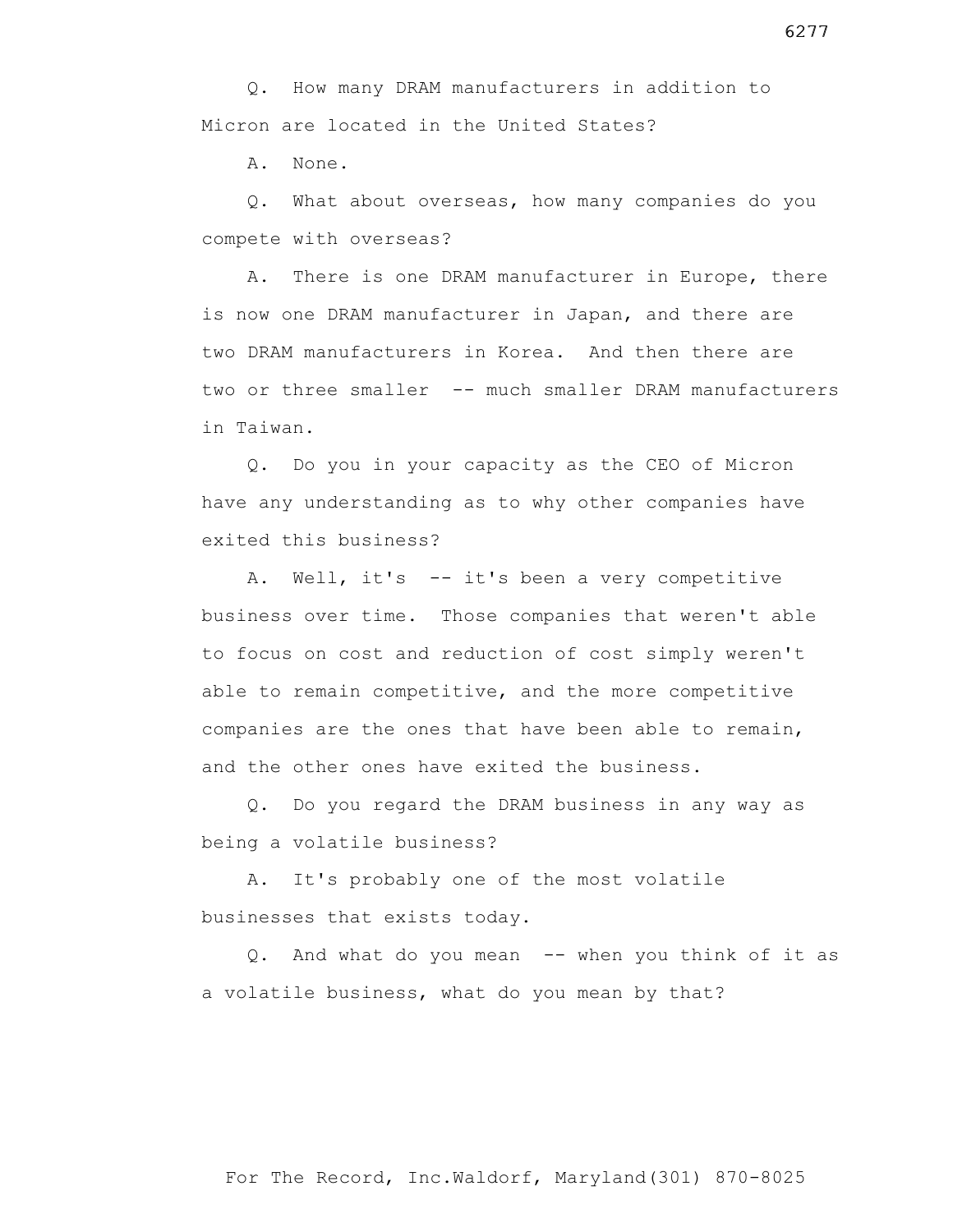A. Well, there are two components of volatility. One is the supply, and then one is the  $-$ - the demand, and of course, that ends up being the selling price of the product dramatically changing over time. You can have as much as an 80 or 90 percent drop in selling price in as short a period of time as 18 to 24 months.

 Q. Do you have any views as to why or how Micron has managed to stay in the DRAM business when other companies have not?

A. Yeah.

Q. What are your views in that regard?

A. Well, I think that we have focused on  $-$ - you know, we've focused on a number of things, and in particular, we've focused on things like costs, things like innovation, continued to move forward in being more competitive.

 Q. Is there a measure of cost that is relevant to you in evaluating your business and the efficiency of your business?

 A. We define it as cost per bit, and Your Honor, if you will allow me just to expand on that for a second --

JUDGE McGUIRE: Go ahead.

THE WITNESS: -- the cost per bit, when we say we produce a 256-megabit device, we say that we're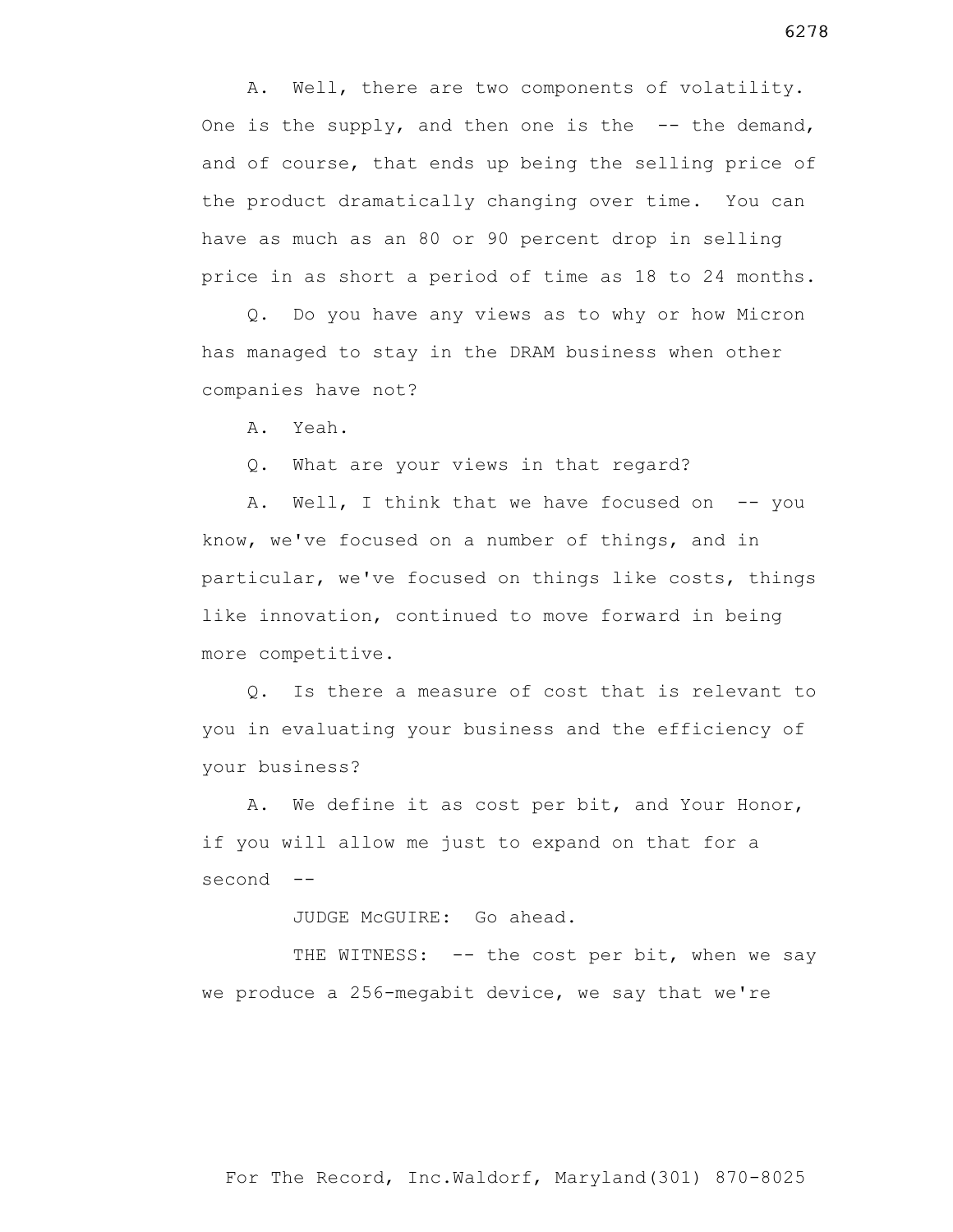producing a computer chip that has 256 million bits on it, and a bit is just a piece of information stored on the device. And so the cost to produce that individual bit is the way that we measure through time how  $-$ either cost reductions or how competitive we are.

BY MR. ROYALL:

 Q. And you talked about cost reductions. Is reducing costs something that Micron seeks to do on a continual basis?

A. Yes.

 Q. And why? Why is it -- does it focus on reducing costs?

 A. Well, the -- the most predominant factor in being successful in the DRAM business has been a company's ability to continue to lower its cost per bit, and that's why we focus so much on it.

 Q. Do you have any specific targets in terms of how quickly or by how much you seek to reduce your costs over time?

A. Well, we have -- Micron's been able to average over the last 20 years reducing our costs every year, compounded, approximately 25 to 30 percent annually. It just so happens to be that, you know, this year we have a target of reducing our costs 50 percent, but on average, it's been 25 to 30 percent every year.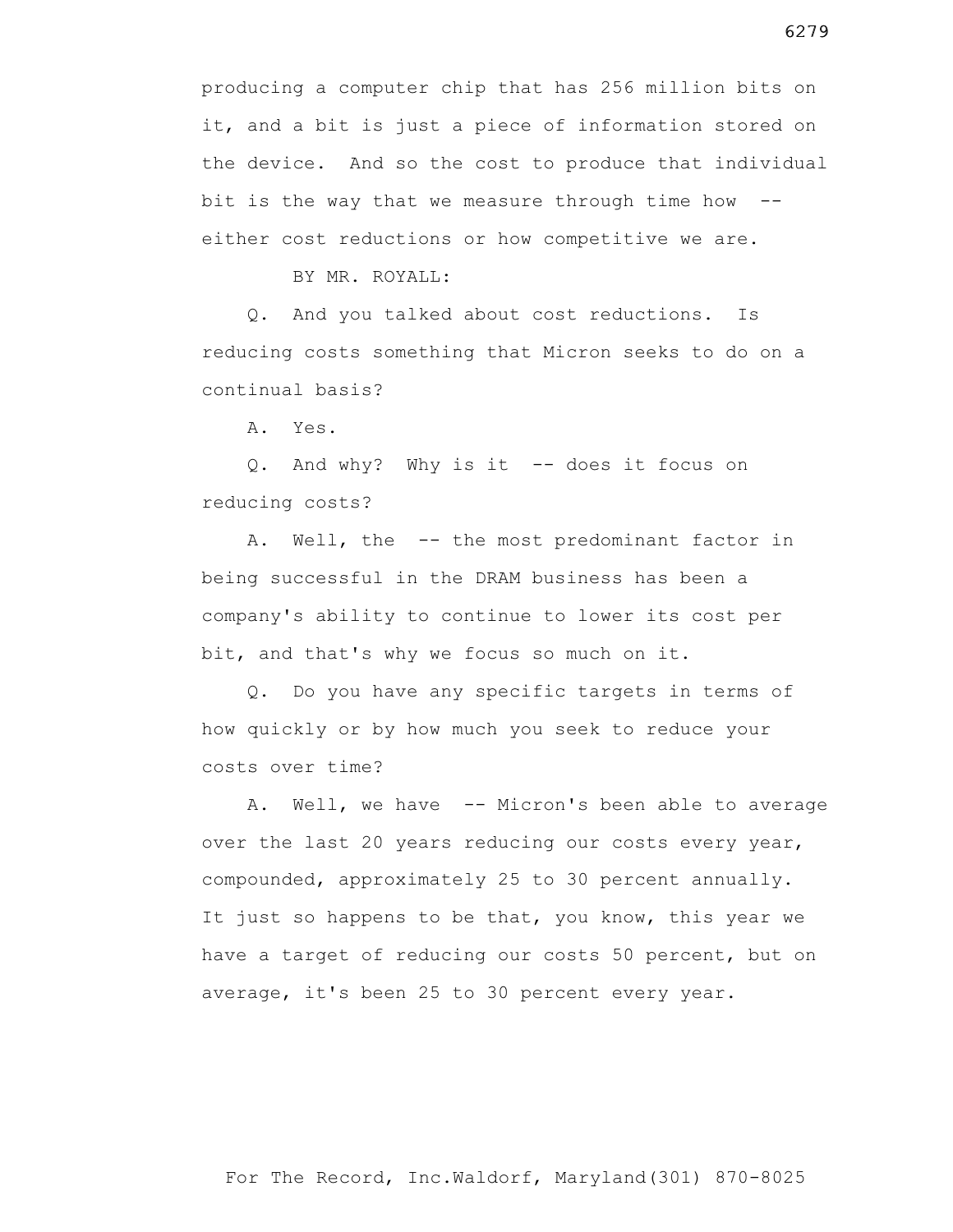Q. Have you ever heard the DRAM business referred to as a commodity business?

A. Sure.

Q. And do you agree with that characterization?

 A. Ah, I do in many ways, and it's predominantly related to the way that the product gets priced and gets sold. If we go back to the -- the comment earlier about having an open standard, when you have an open standard, lots of people produce a product that's compatible to that open standard, and as a result, there's a varying supply out there, and so when they talk about commodity, talk about the nature of really the volume and the pricing associated with it, much like you would associate it with some other type of commodity that more of us are maybe familiar with, either in agriculture or oil or something like that, and people describe it as a commodity because the selling price of the product moves very much with the -- with essentially the general amount of supply in the market, and it moves up and down. In other words, they call it commodity life, because it goes up and down just like commodity products do.

 Q. Does the commodity nature of this business affect the way that you operate or that Micron operates its business?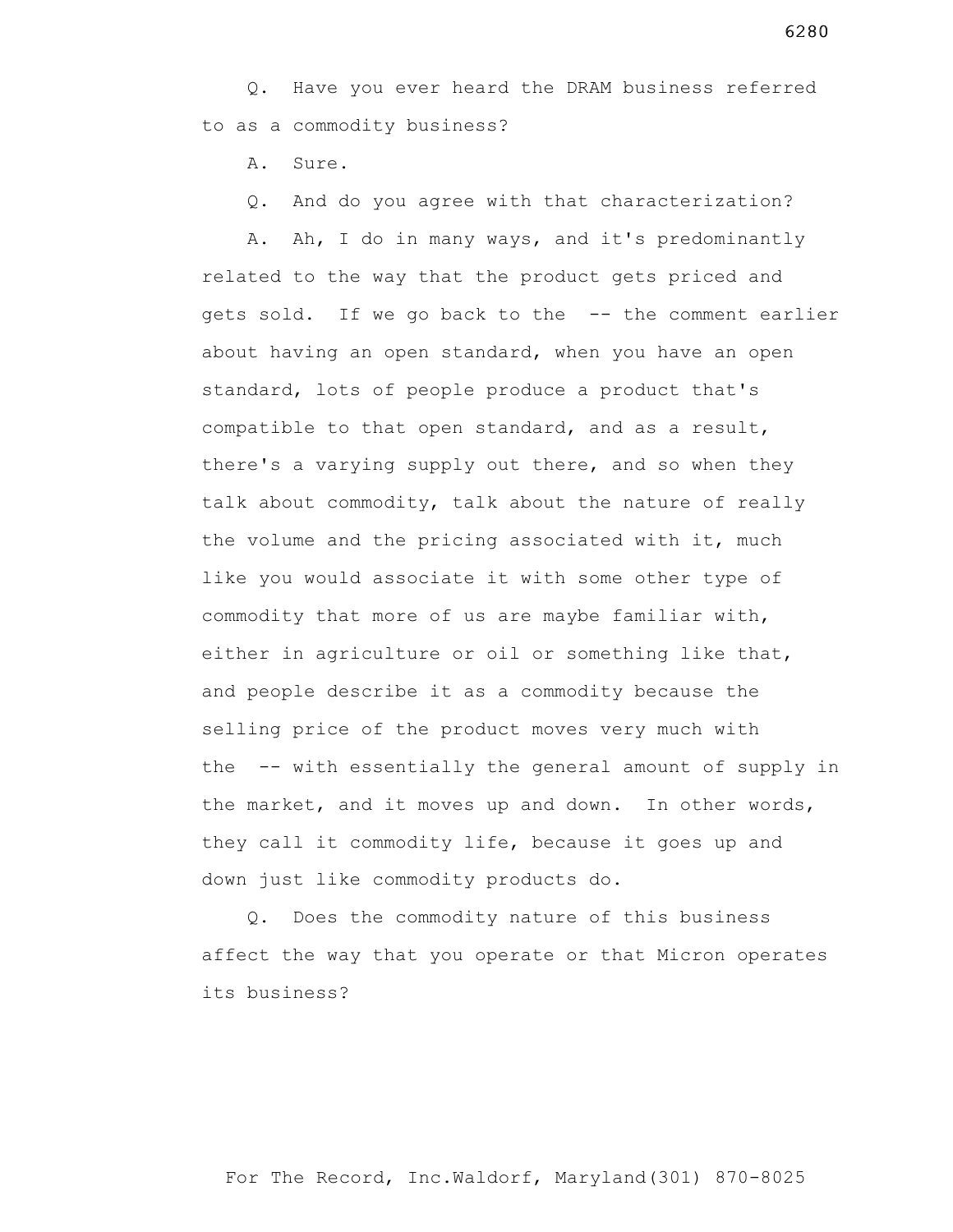A. It has a large impact. I mean, that goes back to the question about why we have to always continue to reduce our costs, because the selling price can be so volatile.

 Q. Do you regard the DRAM business as a cyclical business in any way?

 A. Yes, well, it's very cyclical. When you consider that Micron's revenues can go up 3X and then drop by 80 percent from one year to the next, and when you talk about the supply that comes online in relatively large chunks, if you will, then it creates a very cyclical business.

 Q. Just so the record's clear, you said I believe in response to that last question something about Micron's revenues can go up 3X?

A. Yes.

Q. What did you mean by that?

 A. Well, based on the supply and demand equation and what's happening with the cyclicality of the business, our revenues can go -- in fact, they did, our revenues went from \$2 or \$3 billion up to \$6 or \$7 billion in the matter of a 12 to 18-month period.

 Q. Mr. Appleton, are you generally familiar with Micron's financial position?

A. Yes.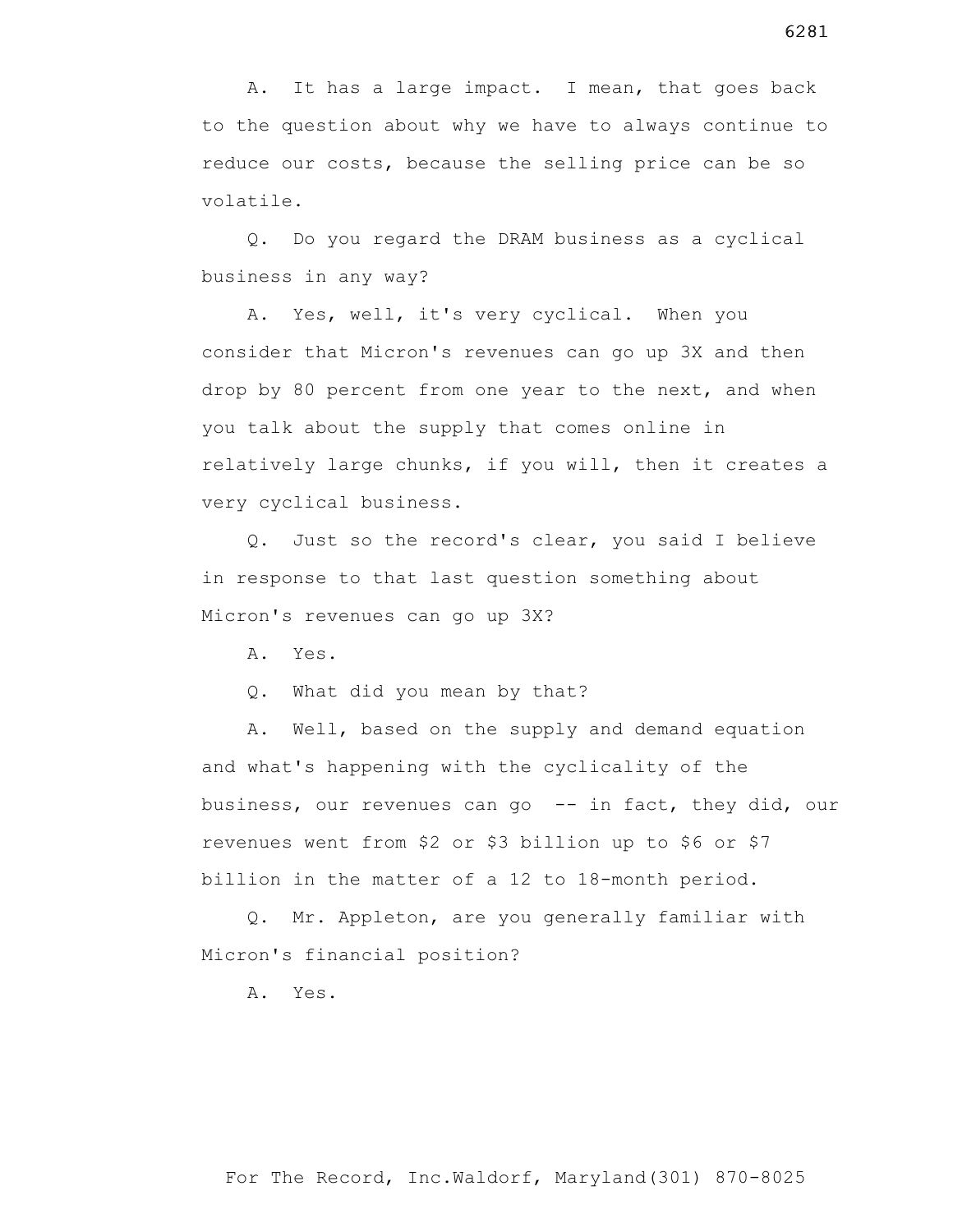A. Yes.

Q. And why is that important?

A. Well, as CEO, I have -- I have responsibility, of course, to the shareholders, but in addition to that, I have responsibility for utilization of the company's resources internally, and I need to understand our financials in order to do that.

 Q. I think we have another slide to show you. This will be DX-114.

 **(DX Exhibit Number 114 was marked for identification.)**

BY MR. ROYALL:

Q. Do you recognize this slide, Mr. Appleton?

A. Yes.

 Q. And can you explain to us what it is, what it shows?

 A. This is a slide that depicts Micron's annual sales since 1994 through 2002. It's a line that shows our R&D expenditures in comparison to that, and then it's a slide that shows our net income in those years.

 Q. Now, referring to the net income row of the information that's presented here, there's some numbers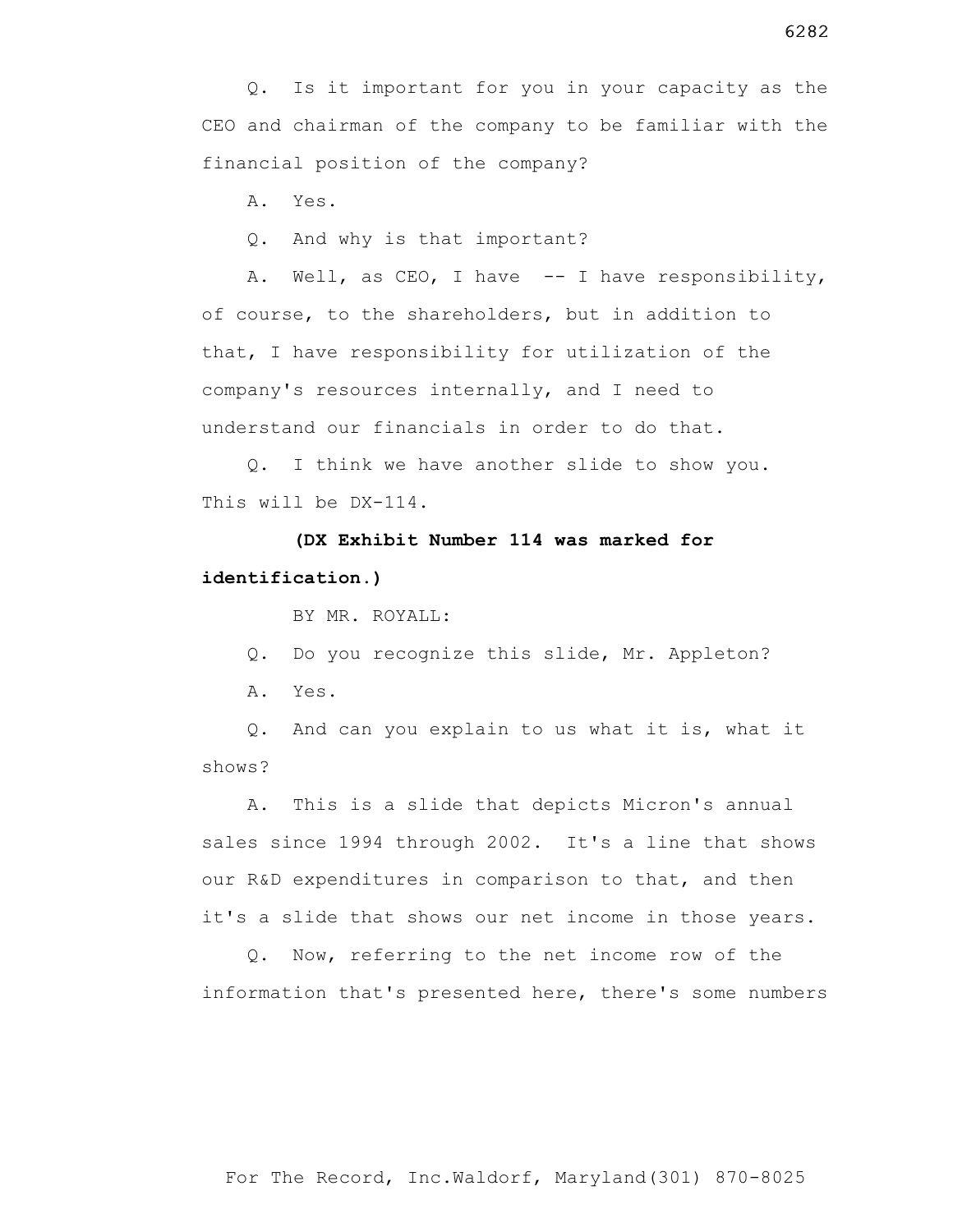Do you see what I'm referring to?

A. Yes.

 Q. Do you have an understanding of what that indicates?

A. Those are the -- when they're in parentheses, it means that that's a loss for the year.

 Q. So, let me see if I'm following you. Referring to the most recent year that the statistics are reported here, 2002, under Net Income, there's the number 907 in parentheses.

Do you see that?

A. Yes.

Q. And what specifically does that indicate?

A. For the -- for last year, for our fiscal 2002, we lost \$907 million.

 Q. So, you're saying that on the year as a whole, you had a loss of that amount and no profit whatsoever?

A. That is correct.

 Q. And in the earlier years going back, 2001, 1999 and 1998, do you see the parentheses in the Net Income (loss) row in those years?

A. Yes.

 Q. And are those also years in which the company had no -- no net profits, but net losses in the amounts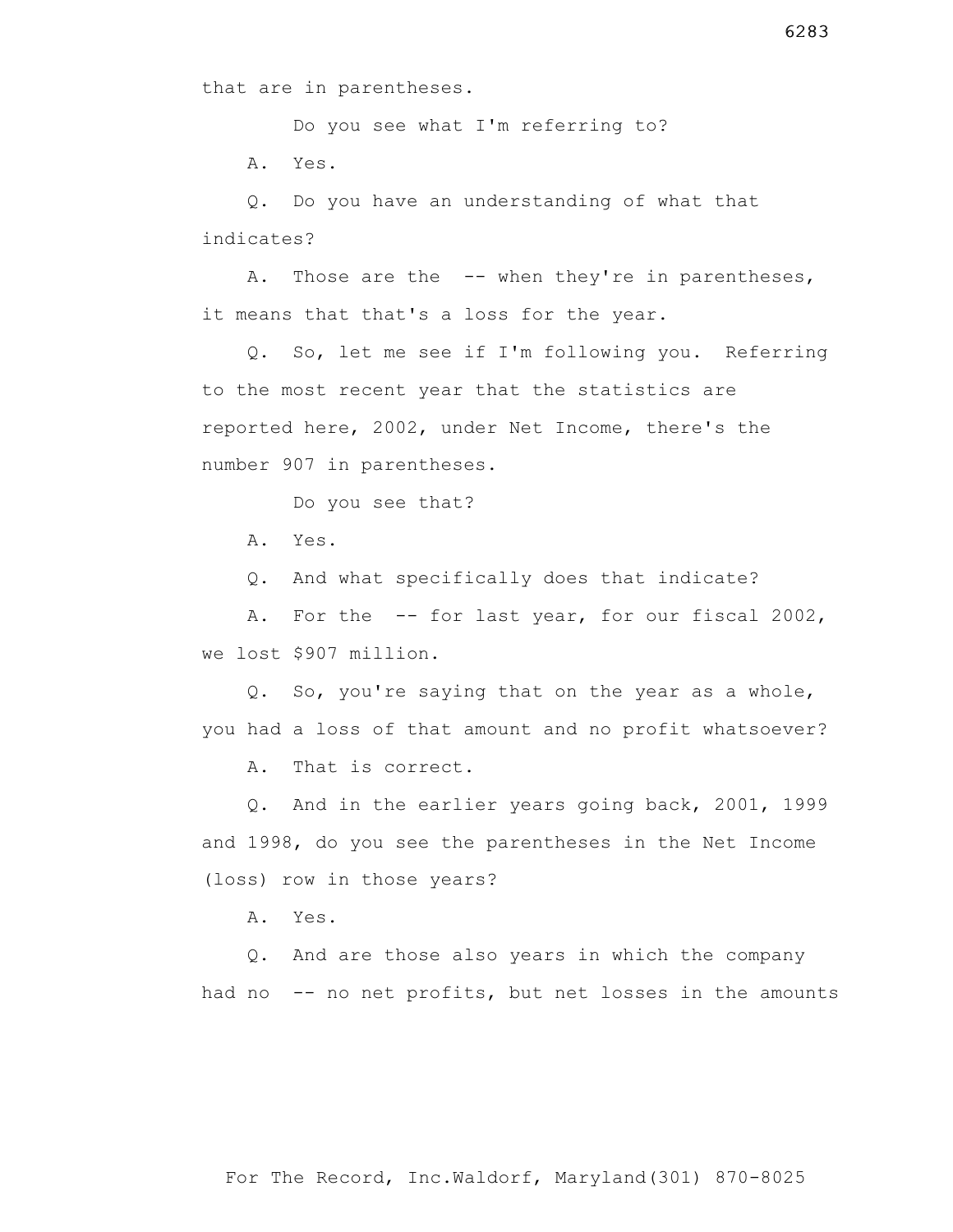A. Yes.

 Q. There have been a string of losses over the - four of the last five years for Micron. Is that correct?

 A. Yes. I would add that 2003 so far we've reported approximately a billion dollars in losses.

 Q. Do you have any understanding or explanation as to why Micron has experienced losses in these amounts over four of the last five years?

 MR. STONE: Your Honor, I should at this point, A, object that I think if we're going to get into the detailed financial information of Micron, I think we're getting into an area that's not relevant.

 B, in the course of discovery in this case, Micron took the position that all of its cost information was not relevant, and they refused to produce it. So, if this is an area we're going to go into -- and you may rule that complaint counsel is entitled to inquire into it -- we will ask the Court to allow us to make a motion to compel Micron to produce the cost information that they have withheld so far, and we will ask to recall Mr. Appleton so that he can be examined on it.

And I want complaint counsel to be alert to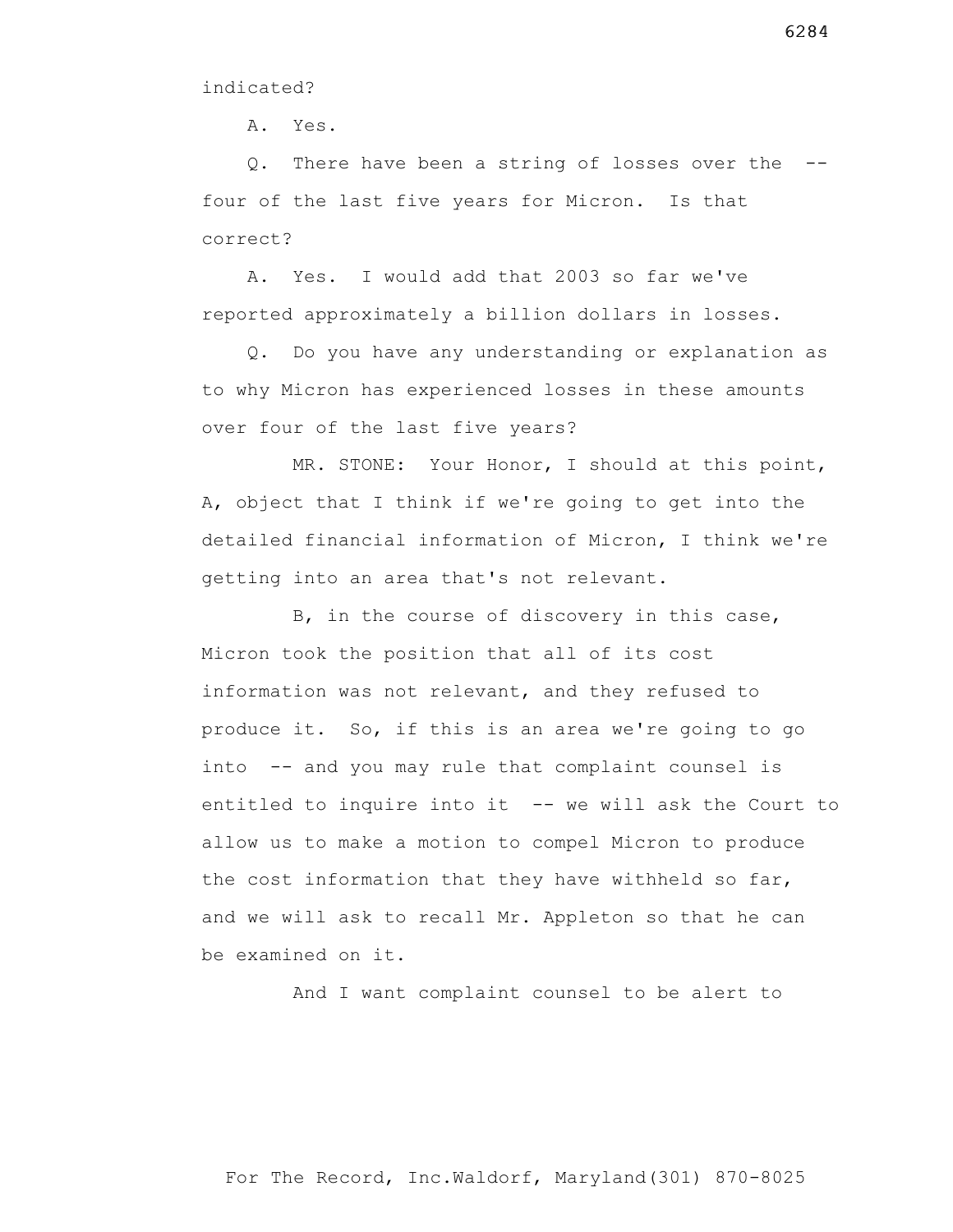that fact, because I know we've been told that Mr. Appleton will not return to this trial. His lawyers, one of his lawyers who's here, has told us that because the cost of travel is too high, so that we can't call him back. So, I think -- I want to alert them if they have a position in this regard.

JUDGE McGUIRE: All right.

 Is that the case, that this information has not been offered to the other side prehearing, Mr. Royall?

 MR. ROYALL: No, Your Honor, that is not the case. The information that is presented here, as indicated, comes from Micron's 2002 annual report, which is  $--$ .

 JUDGE McGUIRE: Has it been provided to the other side?

MR. ROYALL: -- a public document.

MR. STONE: These numbers, Your Honor, these numbers on this chart we do have, but the underlying cost data which he was examined about earlier, the underlying cost data which he was examined about earlier which underlies this data, we have not seen.

 JUDGE McGUIRE: All right, we are not going to go into anything that they haven't already had a chance to analyze prehearing. So, if that will offer some guidance in this proceeding, so be it.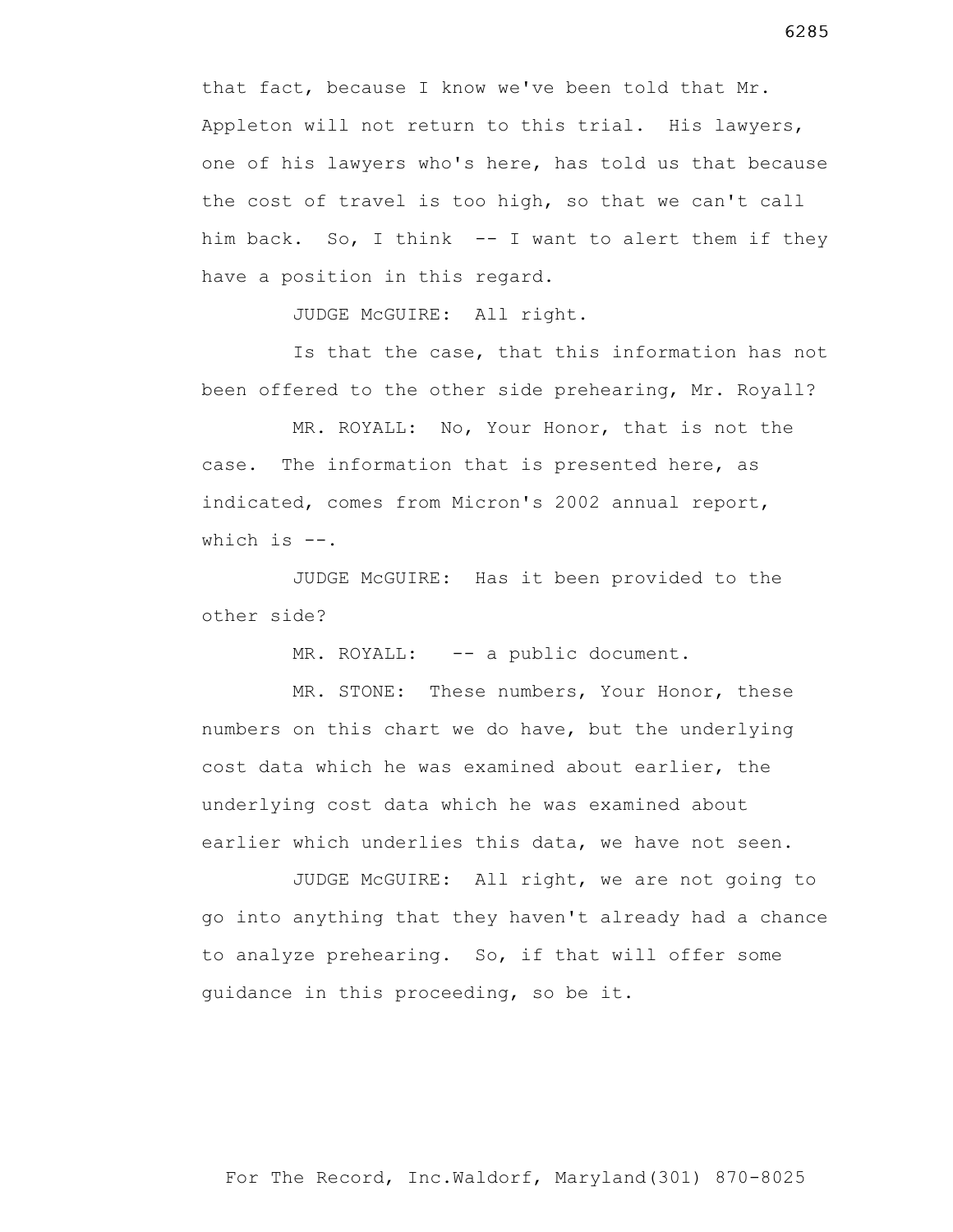MR. ROYALL: To make it clear, Your Honor, I have no intention of going into anything that they haven't seen.

 JUDGE McGUIRE: Okay, well, that's what I'm trying to clarify here, what they had access to and that information they have not had access to, so information they have not had access to, we are not going to inquire.

 MR. ROYALL: And just so Your Honor knows, I'm simply dealing with this in the same level of generality that it's dealt with in the 2002 annual report, and I'm almost finished with my questions on this subject.

JUDGE McGUIRE: Okay.

BY MR. ROYALL:

 Q. Now, let me remind myself of the earlier question. Can we go back?

 Now, the earlier question, Mr. Appleton, is do you have an understanding or an explanation as to why Micron has experienced losses in these amounts over four of the last five years?

 A. I think it references, when we talked about earlier the volatility of the industry, the fluctuation in the selling price that's occurred, and that's directly related to, you know, the imbalance that's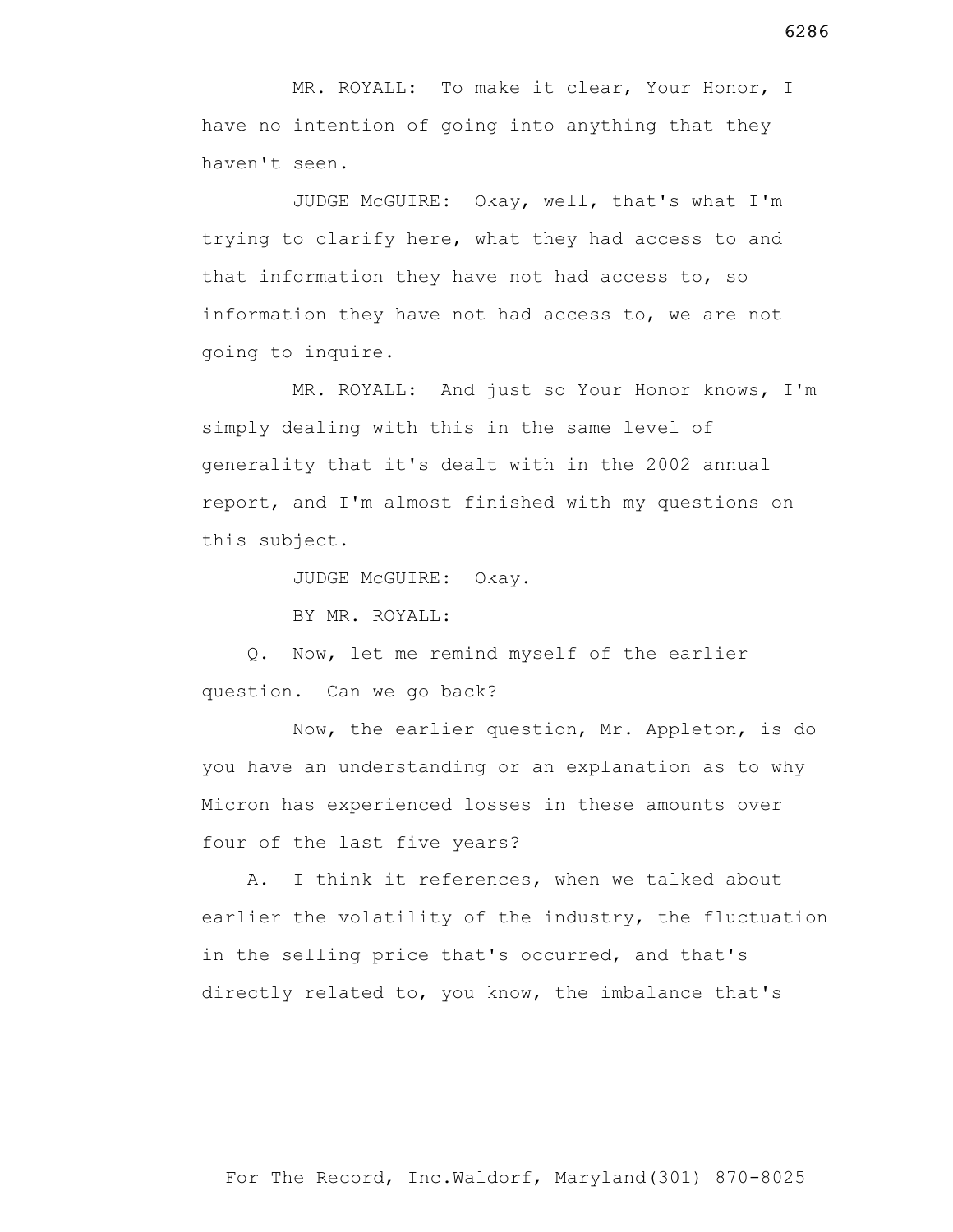Q. Now, just before we leave this slide, the year 2000 was an exception in this what would otherwise have been a five-year string of losses for Micron. Is that correct?

A. Yes.

 Q. And in that year, you did make a profit in the amount that's indicated on DX-114?

A. Yes.

 Q. Is there any particular factor or set of factors that in your mind explains why that was a good year for Micron?

 A. Well, in 2000, the supply was relatively short. I think that the -- if you look at the history of the business, it really just talks to how more competitive the business has become and how more volatile it's become, back to your earlier question. I mean, the fact that we've only had really one profitable year out of the last several is just indicative of the increasing competitive nature of the industry.

 Q. Now, we've talked about -- a little bit about Micron's history, a little bit about the DRAM industry. Now I'd like to go back to the time period when you took over as CEO in 1994, I believe you said. Is that right?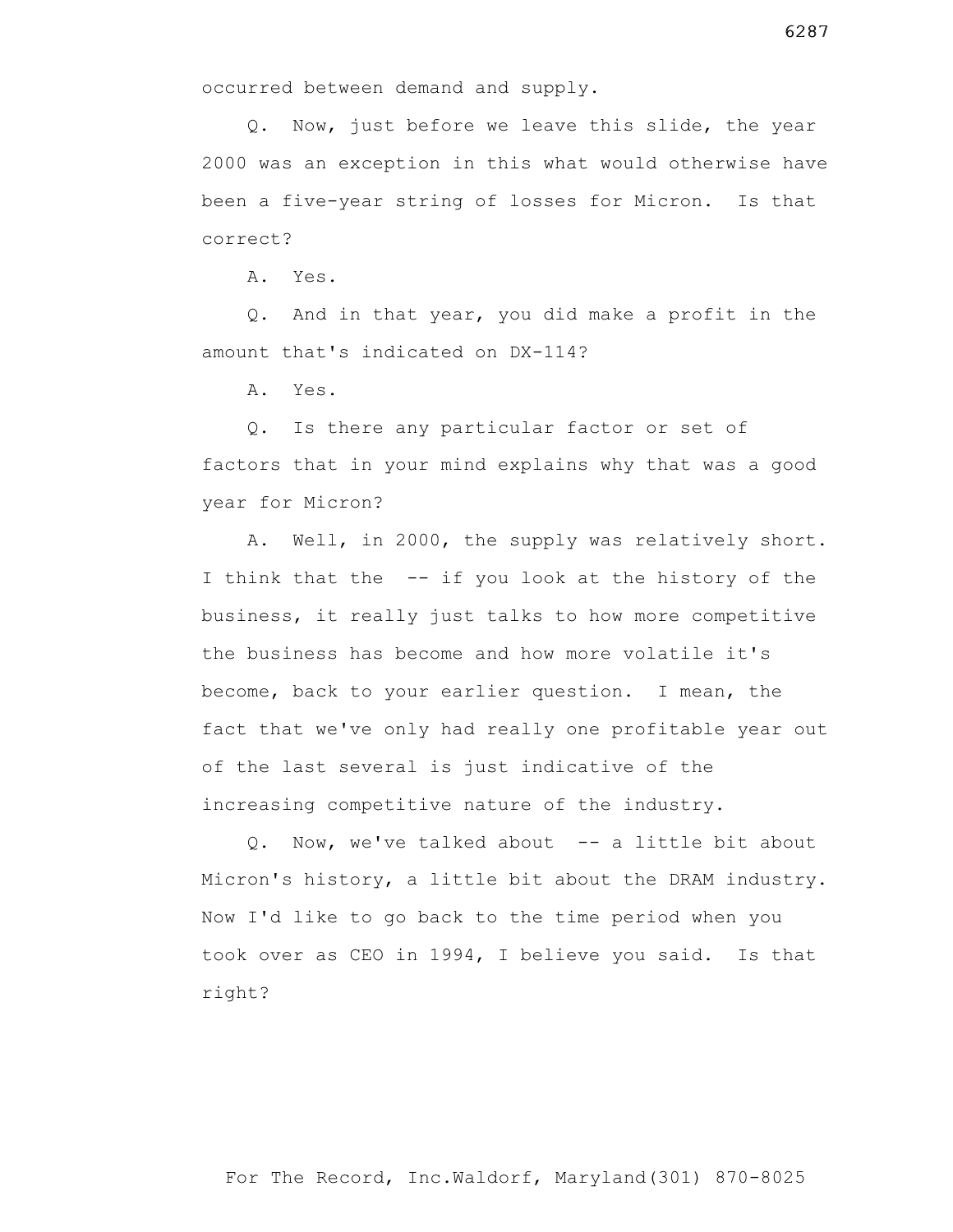A. Yes.

 Q. Now, generally speaking, what was the state of your company as you viewed it in 1994 when you became the chief executive officer?

A. In 1994, we were -- we were coming out of what had been a downturn in '91 and '92. We were relatively stable at that point in time, but I think we could see the industry was consolidating and that we had, you know, a lot of changes that we needed to make going forward.

 Q. Did you at the time that you became CEO of Micron believe that there were ways that the company could be better positioned for the future?

 A. Sure, I think most CEOs, when they become CEO, they try to look at the company from a fresh perspective and then try to focus on things that they can do to improve going forward.

 Q. Are there any particular initiatives or strategies that you sought to identify for Micron when you became the CEO?

 A. We had -- we had, of course, lots of things that we were working on, but we had three or four -- I think maybe I could categorize them as core principles that we wanted to focus on.

Q. Well, perhaps you could identify those for me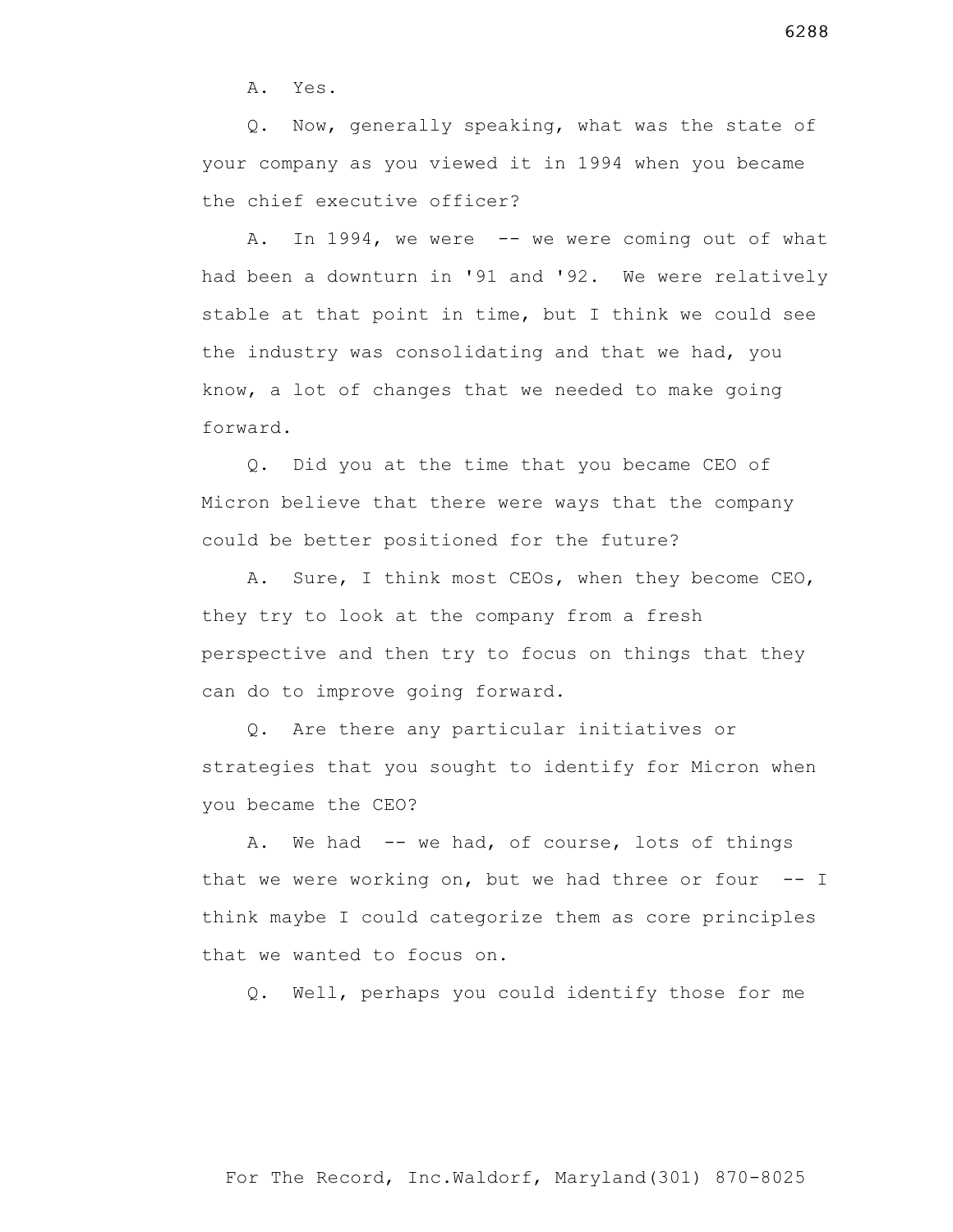and I can follow up and ask you about them.

 A. Okay. One of them was innovation. I think we thought it was important to develop and own, you know, our own intellectual property.

 The second one was really cost efficiency. We have already talked a little bit about that, how competitive the industry is.

 A third one would have been really designing products to open standards, because we felt that's how we could get the greatest market penetration.

 And then probably the final one would be the customer focus that was going to be required moving forward. We knew that the industry was changing, that customers were going to make a lot more demands on us, and as a result, we wanted to get closer to the customer, if you will.

 Q. And when you identify these four things as core principles, are these, in fact, core principles that under your leadership Micron has sought to institute?

A. Yes.

 Q. Now, taking the first principle that you mentioned, innovation, what specifically did Micron do in the years after you became CEO to focus on this core principle of innovation?

A. Well, we dramatically increased our R&D budget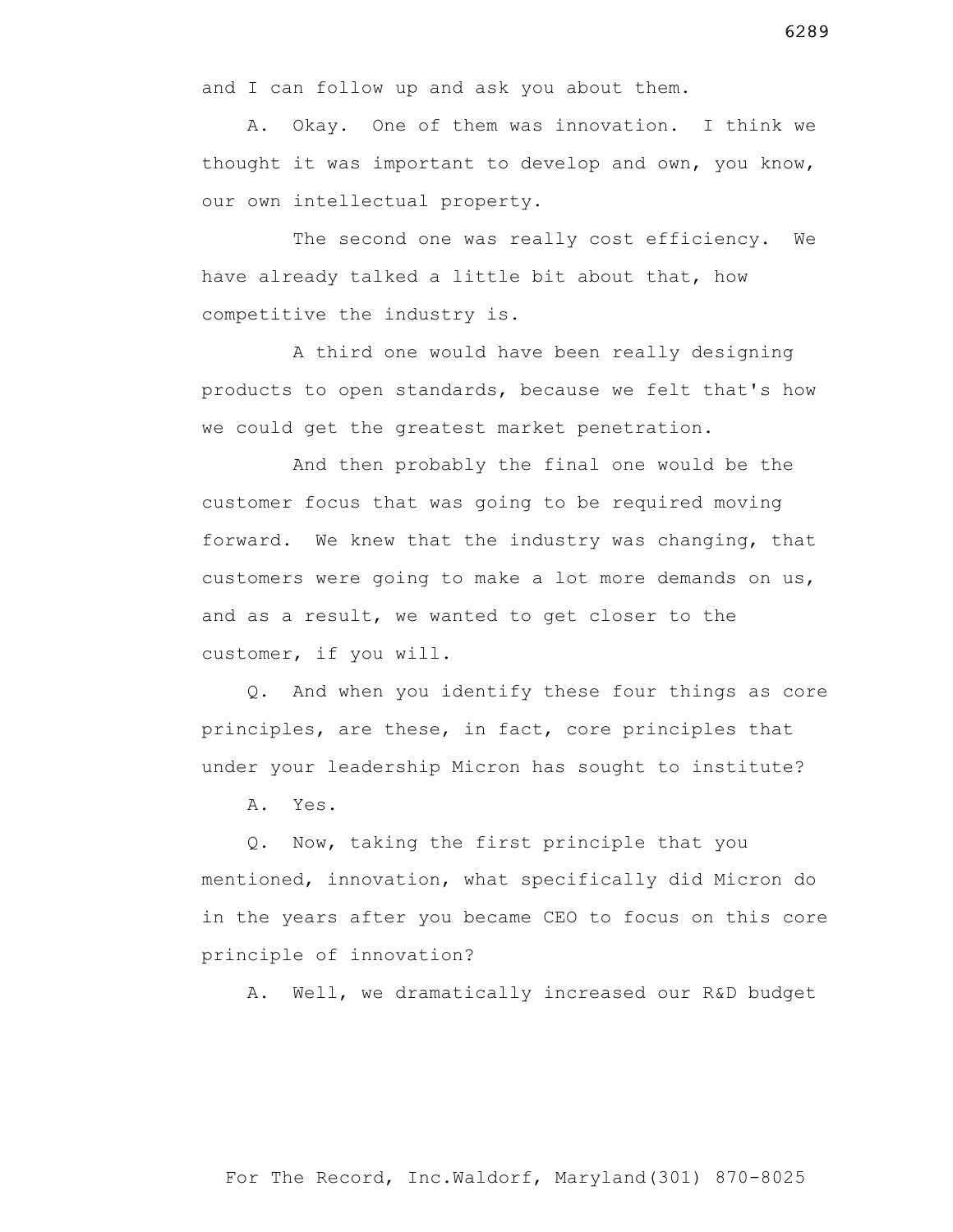year after year, independent of the market conditions, and by that I mean the research and development, so we continued to put more money into research and development, even though the industry continued to be volatile . If you were to look at the data, you would see that.

 And then the second is that we made a pretty concerted effort to make sure we tried to capture all of the ideas, if you will, that Micron was developing in terms of -- it doesn't matter whether it was trademarks or patents or process know-how, we -- we focused on that as well.

 Q. Now, if we could just very briefly pull up the last demonstrative exhibit, DX-114. You mentioned R&D expenditures, and I just wanted to connect that to the information on this exhibit.

 Do you see in DX-114 the row of numbers identified as R&D expenditures?

A. Yes.

 Q. And are the amounts that are identified here the amounts that Micron has actually spent on R&D expenditures in the years indicated?

A. Yes.

 Q. Now, we talked earlier about the losses that Micron has experienced in recent years. Have those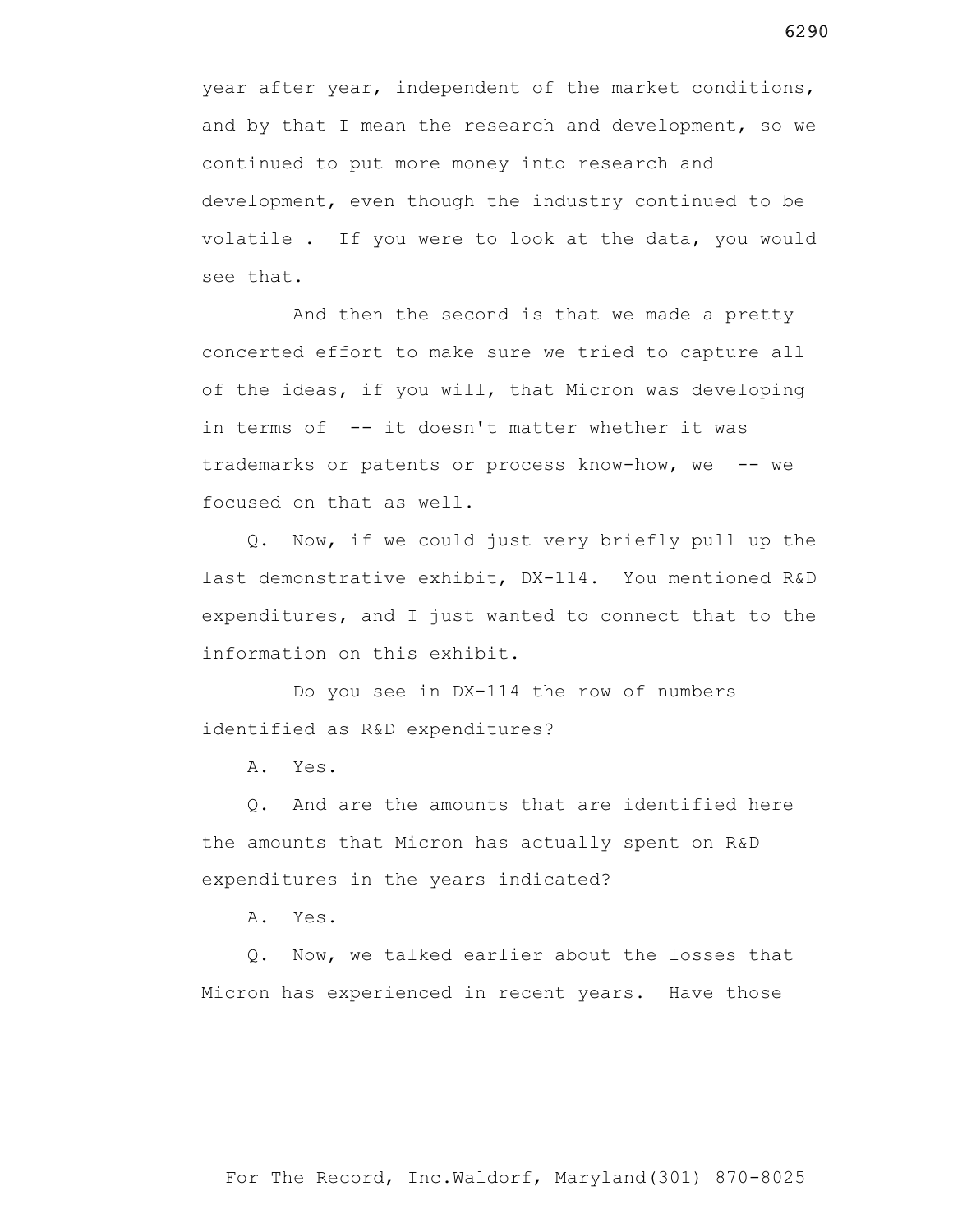losses caused Micron to pull back on R&D investment?

 A. Well, they've limited our ability to maybe invest as much as we wanted to invest in research and development, but you can see from the data that our R&D expenditures increased by approximately seven times over that time period, and obviously our revenues didn't increase by that much. So, we obviously made it a priority for the company to continue to invest in research and development as much as we could.

 Q. Now, you mentioned in response to an earlier question that in addition to R&D expenditures, that another area in which you sought to focus on this core principle of innovation related to I believe you said capturing your ideas.

Is that -- is that what you said?

A. That's correct.

 Q. Can you explain to me a little bit more about what specifically you were referring to when you said that it had become a focus of your company to seek to capture your ideas or intellectual property?

 A. Yes. Well, there's a variety of ways to do that. Of course, we've put processes in place trying to make sure that we were able to document the ideas that we were developing, and again, it could be trademark or it could be something of that nature.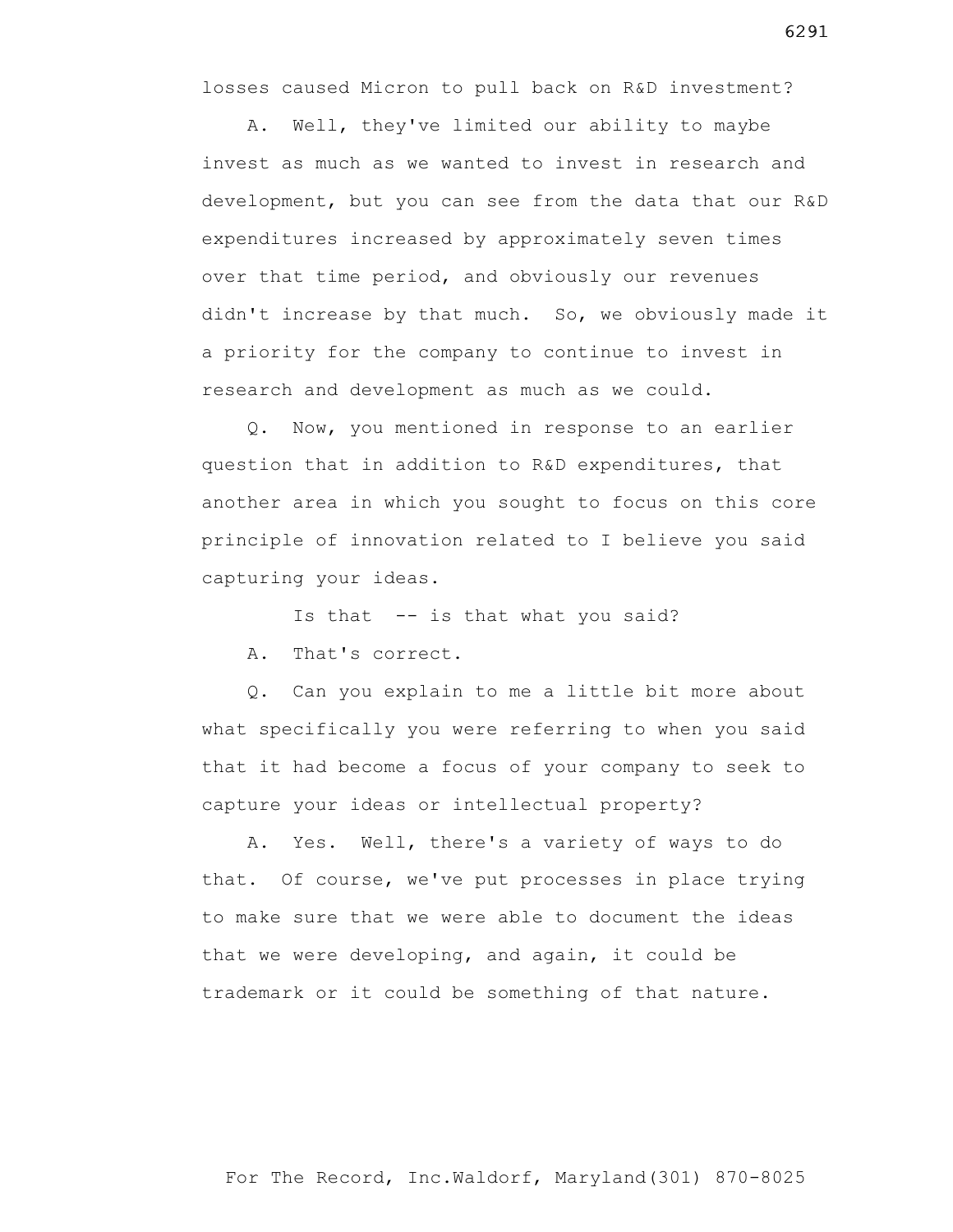Probably the most obvious one is in the patent arena, where we've put a lot of focus on making sure that we -- as we developed our own intellectual property, that we patent it.

 Q. And is that something that benefits Micron or its business?

A. Yeah, absolutely.

Q. And how?

A. Well, if you -- if you think of the -- what that does for the company -- first of all, we use it as a defensible position to protect our IP, and then secondly, any time we have license negotiations, the stronger our own intellectual property and development that we have, the more favorable position that it puts us in.

 Q. In your view, has Micron succeeded in your tenure as the CEO in terms of its efforts relating to this core principle of innovation?

A. I think our team's done a fabulous job.

 Q. Let me -- we have one more slide relating to this, I believe. This will be DX-115.

 **(DX Exhibit Number 115 was marked for identification.)**

BY MR. ROYALL:

Q. Do you recognize this slide, Mr. Appleton?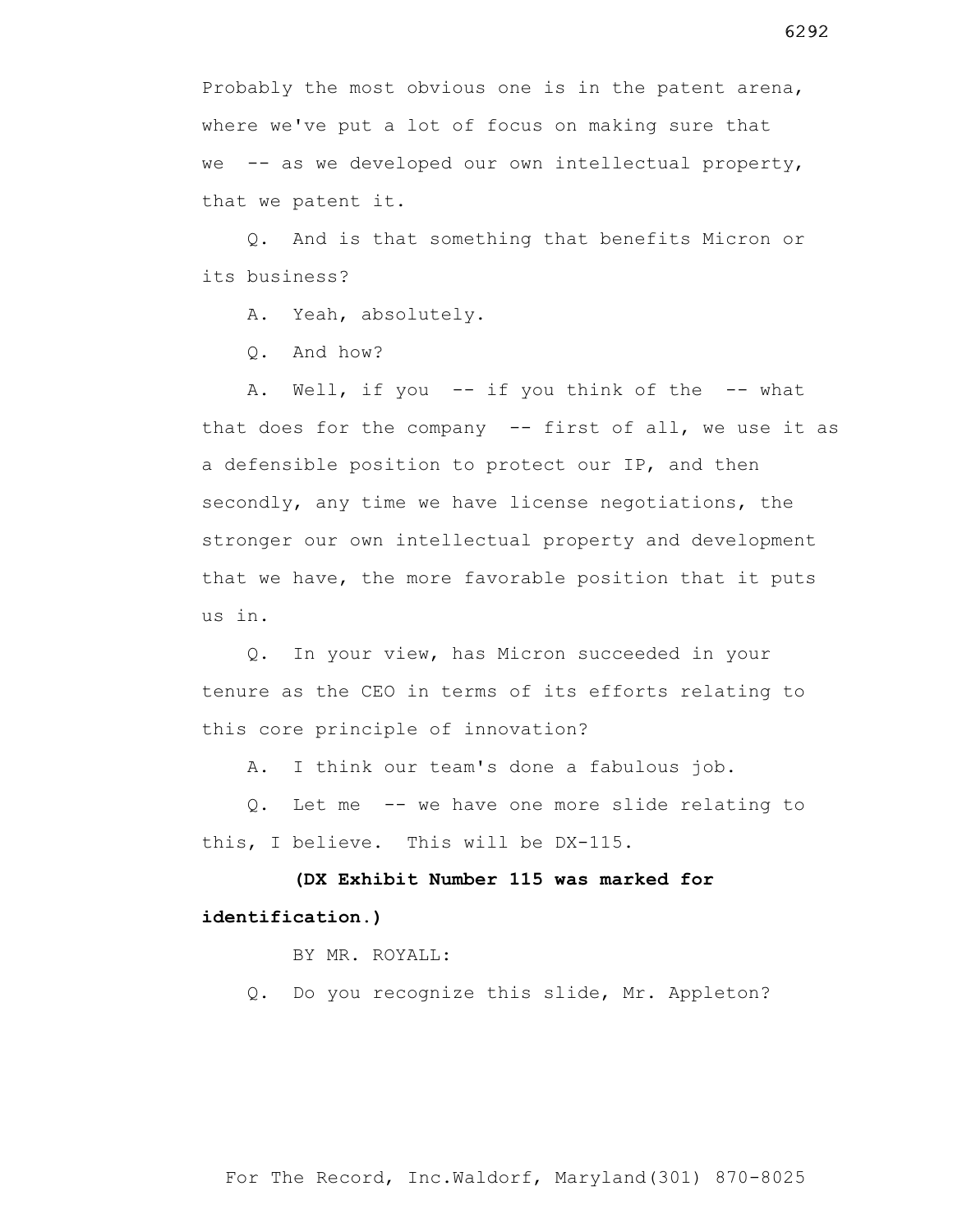A. Yes.

 Q. Can you explain to us what it is or what it shows?

 A. This is a patent-ranking slide. I think what's probably significant about it is of all corporations in the world, not just semiconductor, but of all corporations in the world that apply for patents in the United States -- and I think most of us know that that's where they apply for them at  $-$  and this includes companies that are 30 or 40 times the size of Micron, of all of these companies, Micron was number three in the world in receiving patents in 2002.

 Q. Generally speaking, what has -- to your knowledge, what has Micron done to increase the size of its patent portfolio?

 A. Well, we have really continued to innovate. I mean, we have really made a concerted effort to develop our technology and to make sure that we've captured that technology, and then as we've captured that technology, we apply for patents on it.

 Q. Do you have a general understanding of the size of Micron's patent portfolio today?

A. Yes. We have approximately 10,000 patents.

 Q. Do you know, roughly speaking, how many patents Micron has earned in a year's time in any recent year?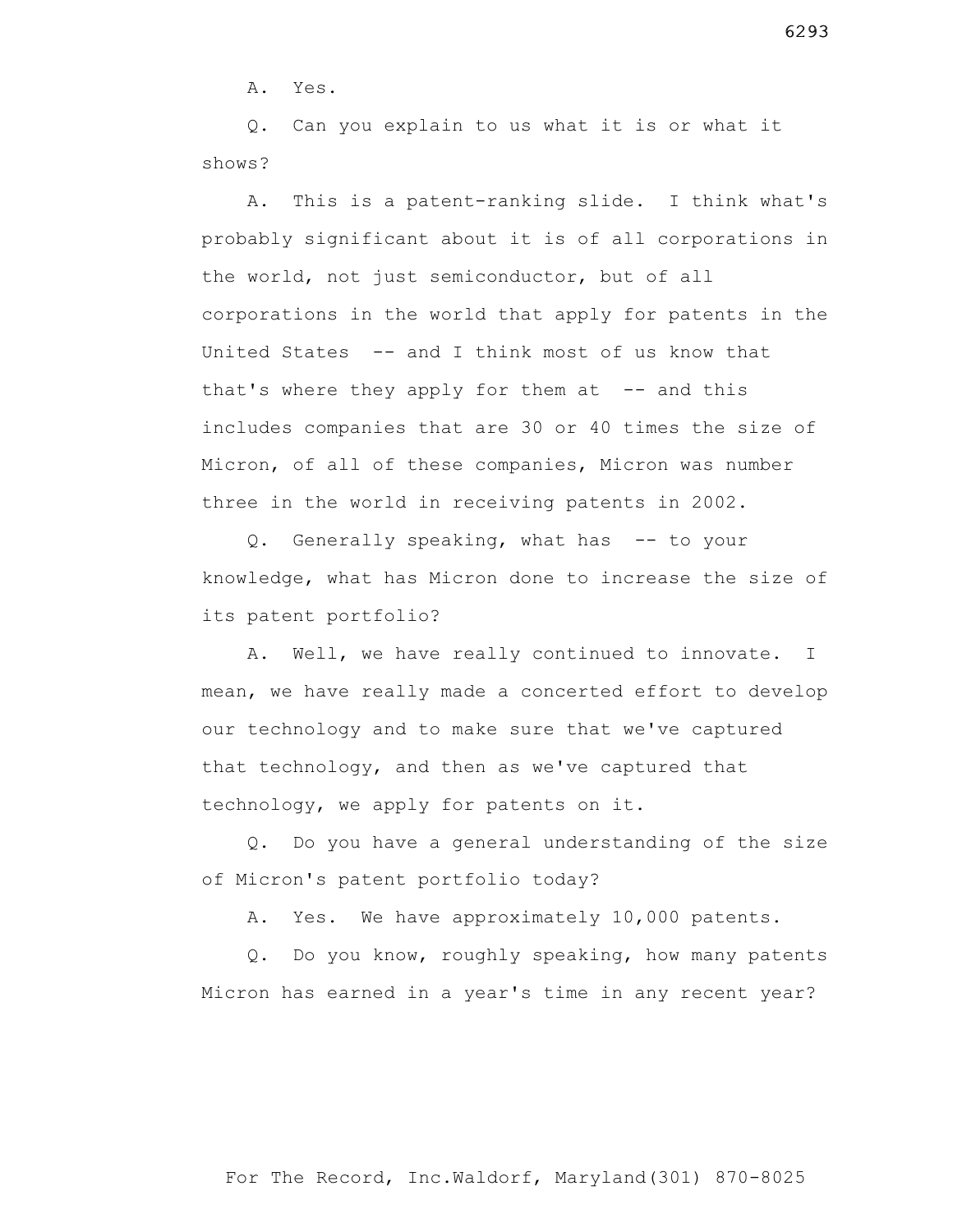A. Well, the -- in 2002, I think it was about 1600 patents, and we're still on that pace for far into the future.

 Q. Now, turning to the next core principle that you mentioned, which I believe related to cost or cost efficiency, can I ask you to explain what, if anything, in particular has Micron done since you have been the CEO of the company to focus on that core principle?

 A. Well, we've done lots of things on cost around the company, but, you know, I think for some significant examples, we have focused on shrinking the technology -- and again, Your Honor, if you will bear with me for just a second  $-$ - when I talk about shrinking the technology, in our industry we primarily talk about the size of the technology in microns, and today we talk about in one-hundredths of a micron.

 So, when I say we have gone from a technology of 0.2, I'm talking about 20/100ths of a micron, and as we shrink the technology, we have gone to .18 to .15 to .13 to .11, and essentially that's just trying to get to a smaller geometry.

 Q. And is that something that helps you reduce cost?

 A. It dramatically helps us to reduce costs, because it allows us to make these computer chips much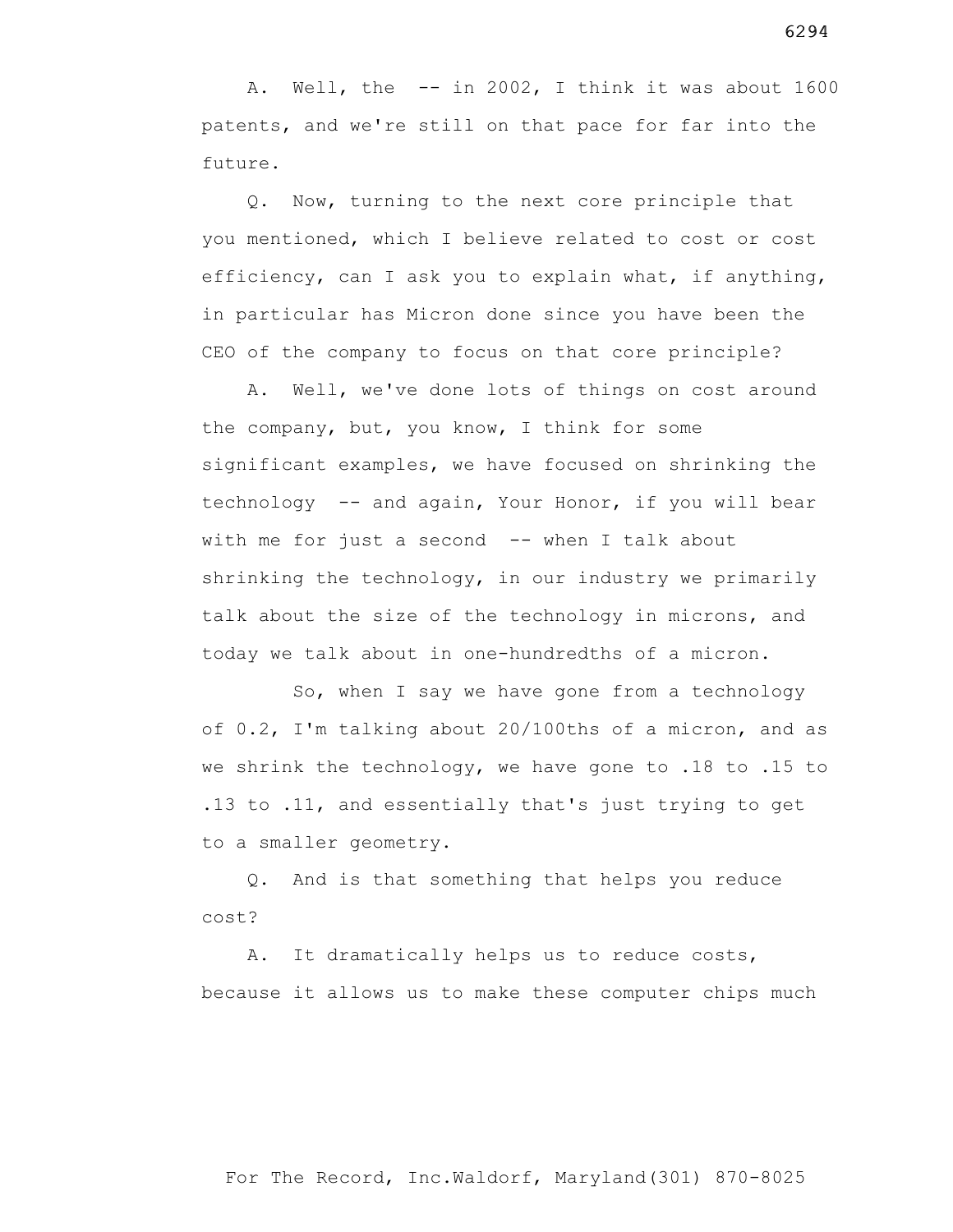smaller. As a result, we get a lot more of these computer chips off of the same wafer.

 Q. Does the timing of how quickly you complete the shrink process, does that timing effect your cost in any way?

A. Yeah, it used to be -- when I became CEO, the average time that it took to shrink one of these geometries was somewhere in the two to -- two and a half to three-year period as you made these transitions. Today, we make the transition in about half that time, sometime between 12 to 18 months.

 Q. So, you mentioned that shrinking to smaller geometries is something that the company has done to reduce costs in the ten years you've been CEO. Are there any other areas that come to mind where you have made it a focus of attempt to reduce your costs?

 A. Well, another significant area has to do with capital expenditures. You know, we spend approximately \$1 billion per year on buying new equipment, and we've tried to -- since that time, we've tried to make sure that we get more use out of that equipment in terms of its lifetime. So, we do what we call extend the useful life of the equipment so that we can maybe cover a couple of generations instead of just one.

Q. And what kinds of things do you do or does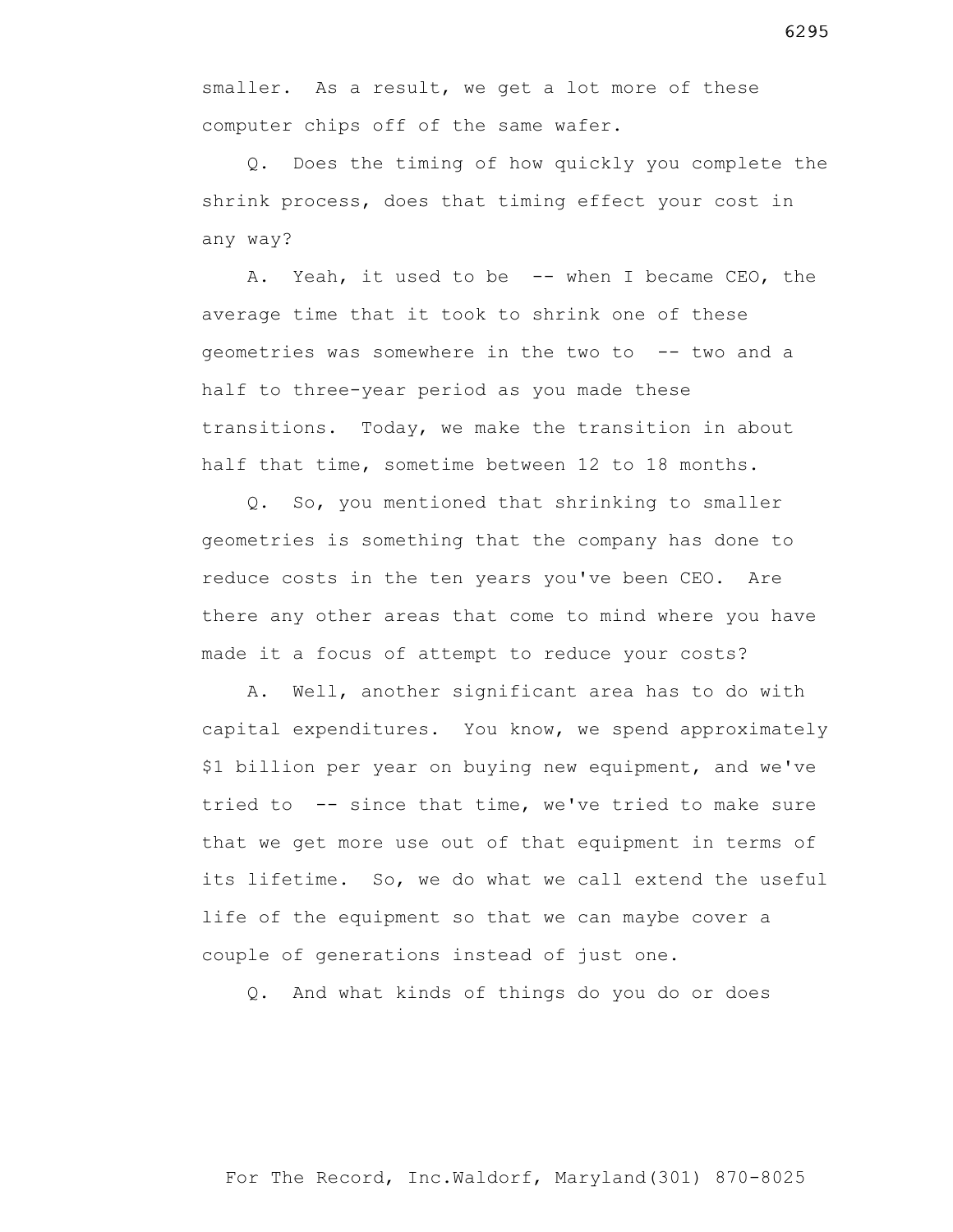Micron do to extend the useful life of equipment?

 A. Yeah, there are two primary things. One is that we try to innovate on the process side so that we can get the next generation of equipment to be able to run really kind of a creative process. And then the second thing we do is we have actually modified the equipment, we have done a lot of things with the equipment to try to make it capable of doing a more advanced process.

 Q. Are you familiar, sir, with the terms "evolutionary" and "revolutionary" as they are sometimes used in connection with the DRAM business?

A. Sure.

 Q. What do those terms mean to you? And let me ask you to start with "evolutionary."

 A. Well, most of us in the DRAM industry think of evolutionary as a process that goes forward on a change, if you will, of follow-on products that is relatively stable. There are changes that occur, but they're -- they're in a pretty normalized, stable fashion as you go forward, and obviously that's good, because it allows customers to adapt, it allows suppliers to adapt in what we consider to be an environment that's a lot more conducive on the cost side as we move forward.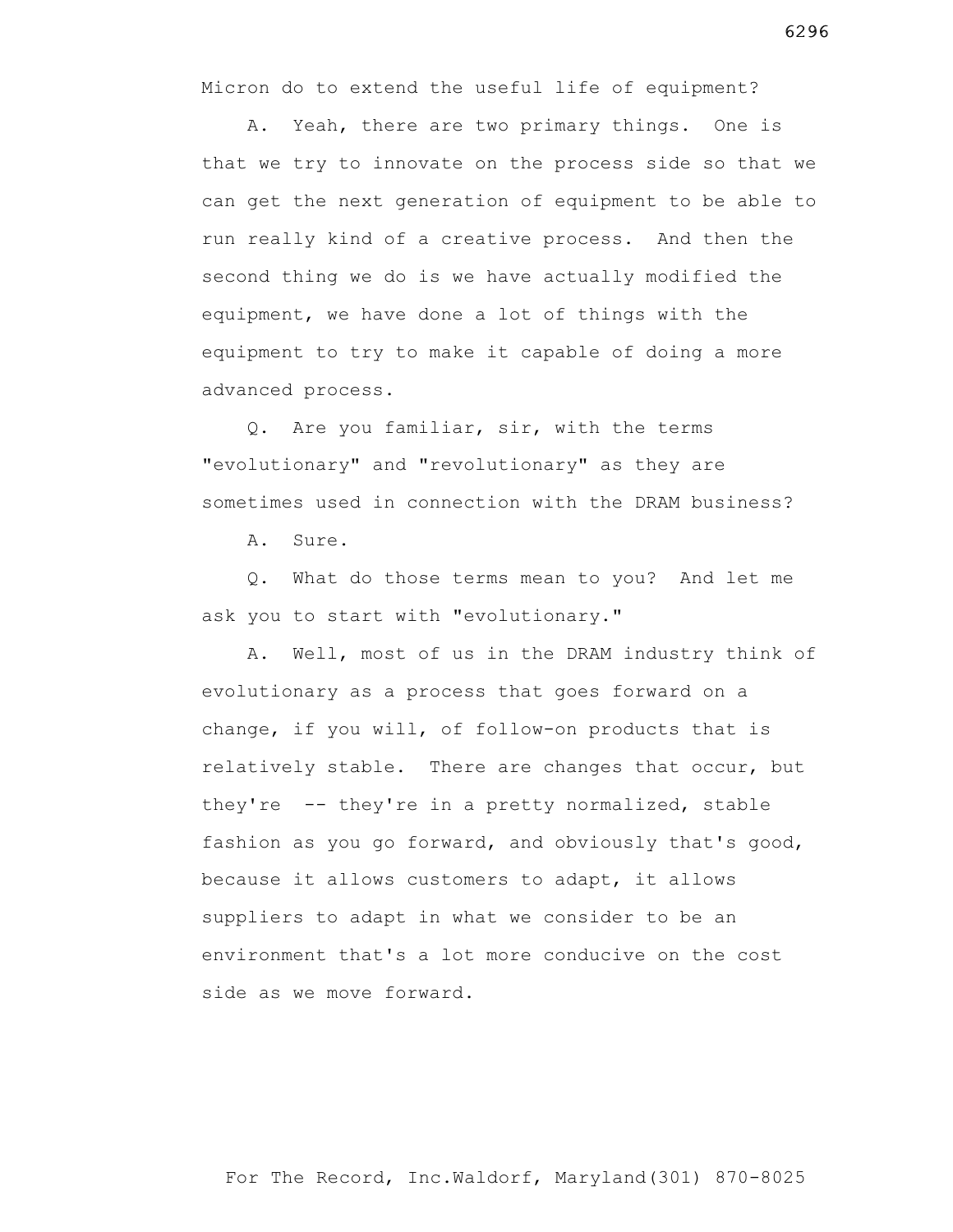Q. And what about the term "revolutionary," what does that term mean to you?

 A. Revolutionary means that typically you're going to introduce something that is very, very different from what you've been doing. I think most of us describe it -- when you talk about manufacturing and development, most of us think of it as some type of disruptive technology, something that's really going to cause the organization to have to change.

 Q. Does Micron have any preference or view as to whether it desires to see technology in this industry progress on a revolutionary basis as opposed to an evolutionary basis?

 A. Sure, Micron's preference, of course, is to go evolutionary, because it's more stable for us, it's less costly for us, and we can more easily plan for it.

 Q. Do you have any understanding as to what, if any, views Micron's customers have on that issue?

 A. Well, customers in general would prefer to have an evolutionary process as well. It  $-$ - the changes don't just affect us, they affect the people we are selling the product to, and when you start talking about reliability of the device, reliability of the technology platform, reliability of the supply, it's also a much easier transition for them.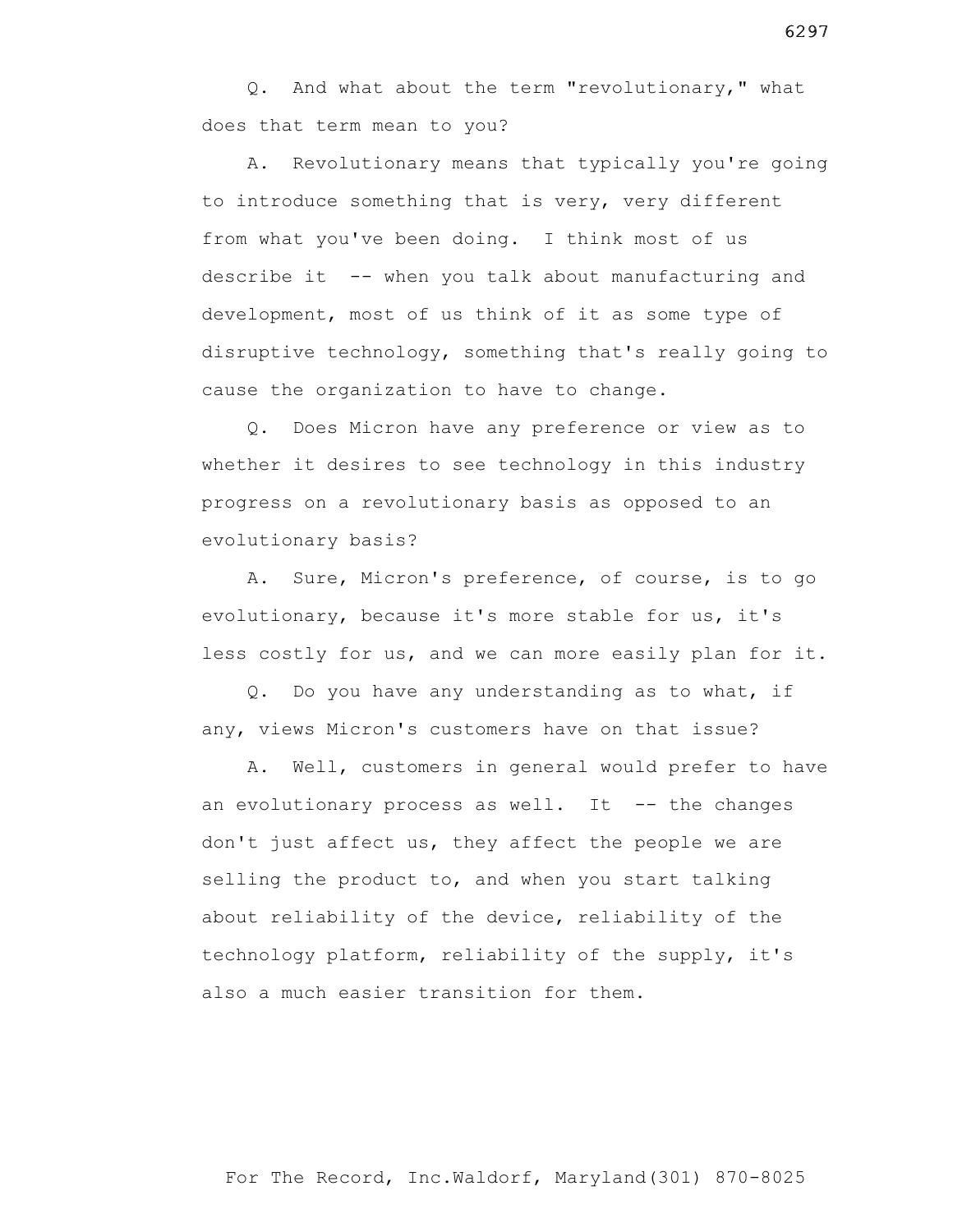Q. Now, going back to the issue of extending the life of equipment, does this question of evolutionary versus revolutionary have anything to do with that?

 A. Sure, I think it's just one subset of the total change that occurs when you manufacture these devices, and to the extent that you can  $-$ - you don't have to make some kind of disruptive, radical change to either the testing of the device or the packaging of the device. It means that you get to what we call re-use, you get to re-use the equipment more over a longer period of time than you otherwise would be able to.

 Q. You've told us about the shrinking process, shrinking to smaller geometries, about extending the equipment life. Are there any other areas that have been a focal point for you and your company in terms of reducing costs?

 A. Well, those have been on the operations side. I think that perhaps one that's not as often thought of but is just as critical would be on the SG&A side, which SG&A means sales, general and administration.

 Q. And what, if anything, has Micron done in the area of -- I believe you said sales, general and administration to reduce its costs?

 A. Yeah, SG&A -- we'll talk about sales for a second. When I became CEO, we predominantly sold our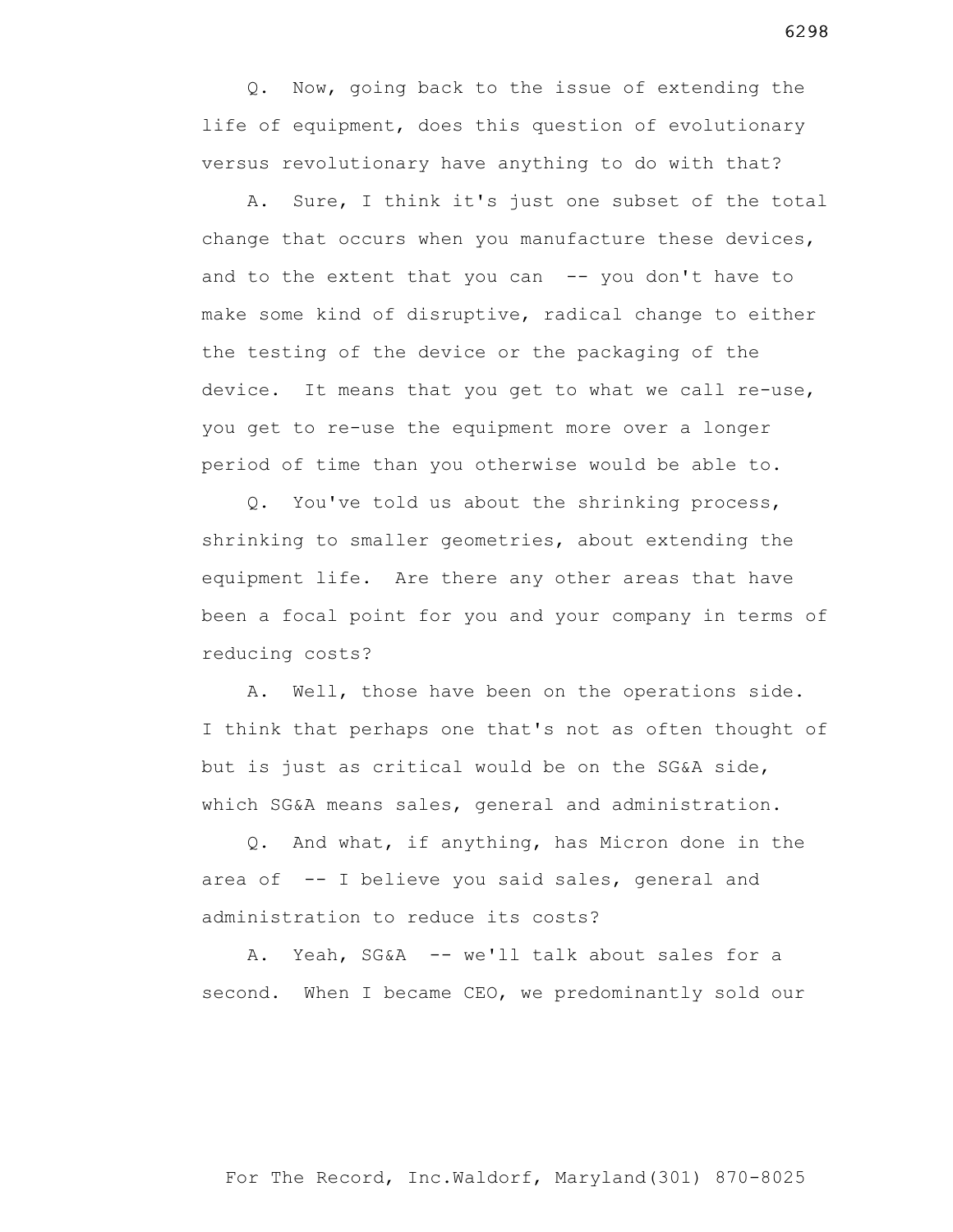product through what we call representatives and more distribution, distributors as we know them, but essentially that's a middle man, and we have now focused -- essentially all of our sales now go through a direct sales force. So, the cost of selling the product is actually less for us today than it was at that time because we've changed the model that we had.

 Q. Have you done anything else in the area of SG&A expenses to reduce your costs in the past ten years that you've been CEO?

A. Yeah, we have -- the -- we focused on reduction

of royalty expense in that time period.

 Q. And what do you mean by "reduction of royalty expense"?

 A. Well, when I became CEO in 1994, we were paying approximately 10 percent of our revenues in royalties, and we knew that going forward that that just wasn't going to work for the DRAM business model, it just wasn't possible to do that, and as a result, we focused on developing our own know-how, if you will, developing our own intellectual property, and we already talked about capturing that intellectual property so that we could reduce those royalty rates.

 Q. You said that in your view, it just wasn't possible for Micron to continue paying 10 percent of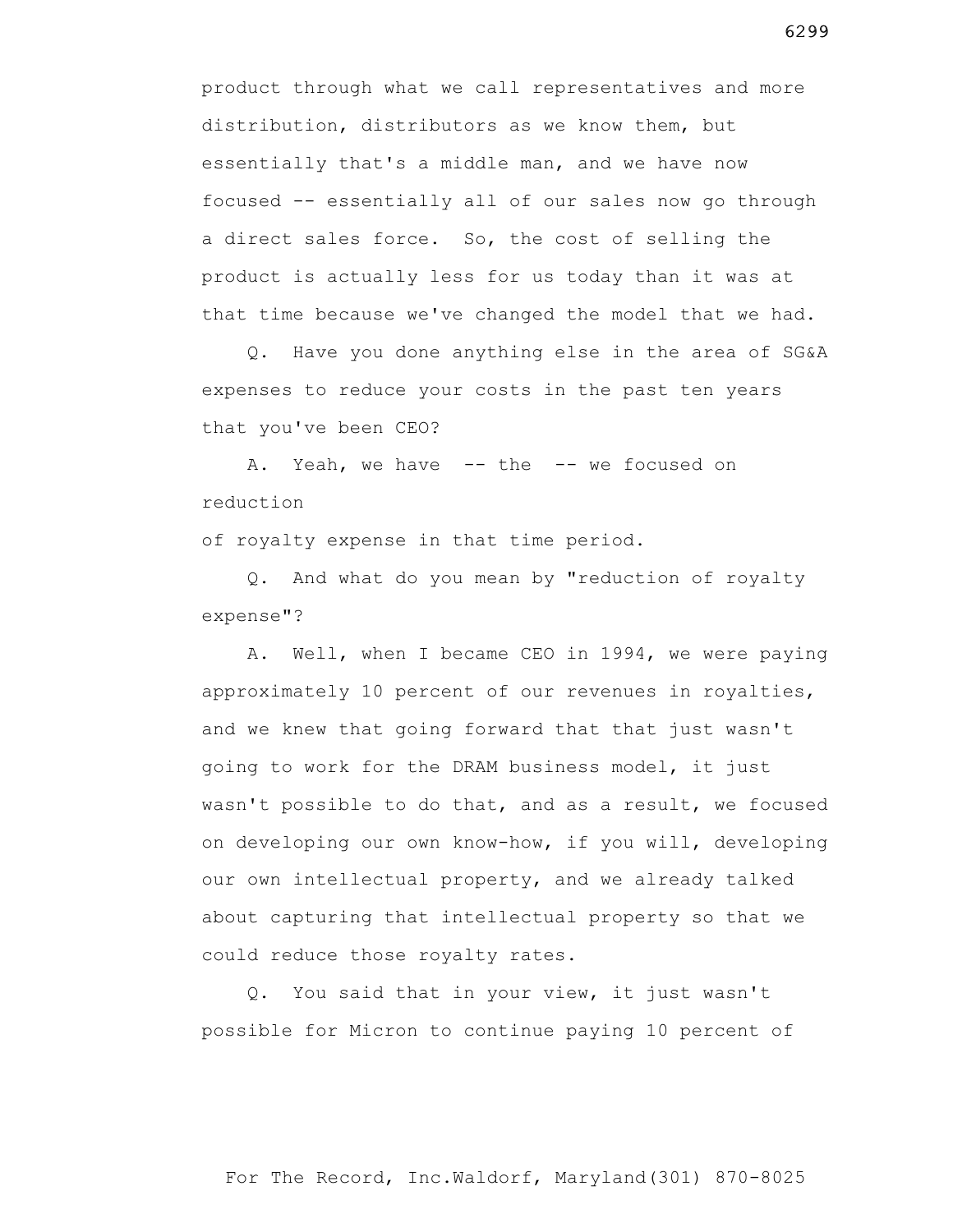revenues in royalties. Why was that not possible in your view?

A. When you think of the -- how competitive the industry has become, which is more volatile, more competitive than it was in that time frame, and you think of what's happened to our profits, if you will, that's just -- that's just a very, very significant piece of the ability of the company to be profitable, and we -- we made a conscious decision, as I've already described, to put that into research and development and develop our own technology so that we wouldn't have the royalties that we had at that time.

 Q. Well, you've explained the nature of the problem and the concern. I'm not sure that I understand yet what, if anything, Micron has done in your tenure as CEO to reduce the royalty expense.

 A. I see. Well, we, of course, have gone through negotiations, future negotiations as we developed our own property, and as a result of that, our royalties today are very insignificant. Essentially they have gone from 10 percent of the company to an insignificant percentage of the company.

 Q. Is it Micron's business strategy simply to refuse to pay any royalties at all?

A. No, that's never been the case.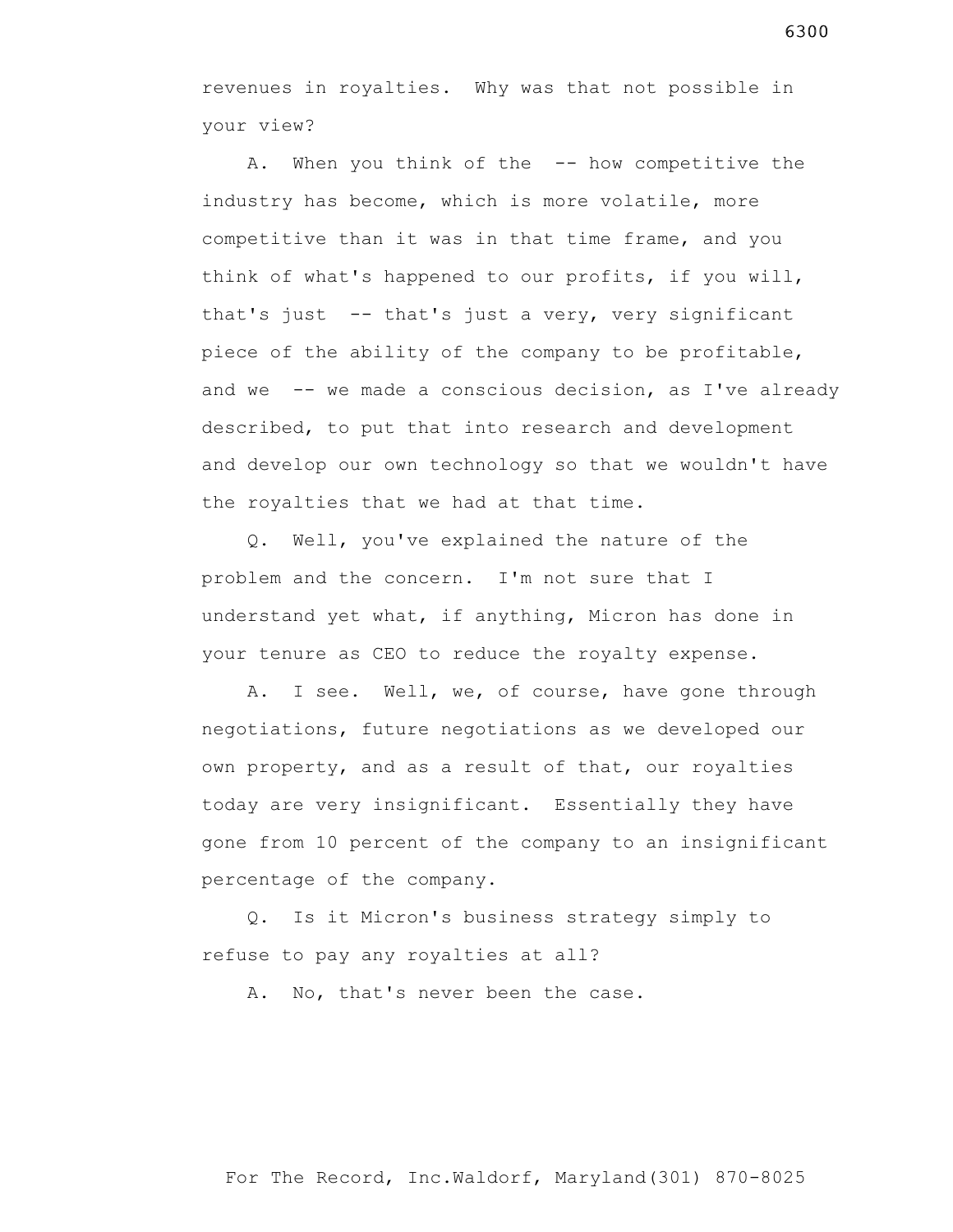Q. When you took over as CEO, was the company paying royalties linked to any specific products that you were producing?

 A. No, all of the royalties that we have paid historically was for what we know in the industry as broad patent cross-licenses. The royalties that we were paying were associated with the entire semiconductor product, if you will. So, it didn't really matter -- it didn't matter what type of device we were making, and it didn't really matter whether we were using a particular process. The royalties were associated with a very broad patent cross-license.

 Q. And do you recall to which companies Micron was paying royalties in that time period when you became CEO?

 A. I can recall a few of them. There was Texas Instruments, we had some royalties that we were paying to AT&T, I think Hitachi was on that list, companies of that nature.

 Q. During your tenure as the chief executive at Micron, has the company been successful in reducing this aspect of its costs?

A. Yeah, absolutely.

 Q. Now, going back to your core principles, the next core principle I believe that you mentioned had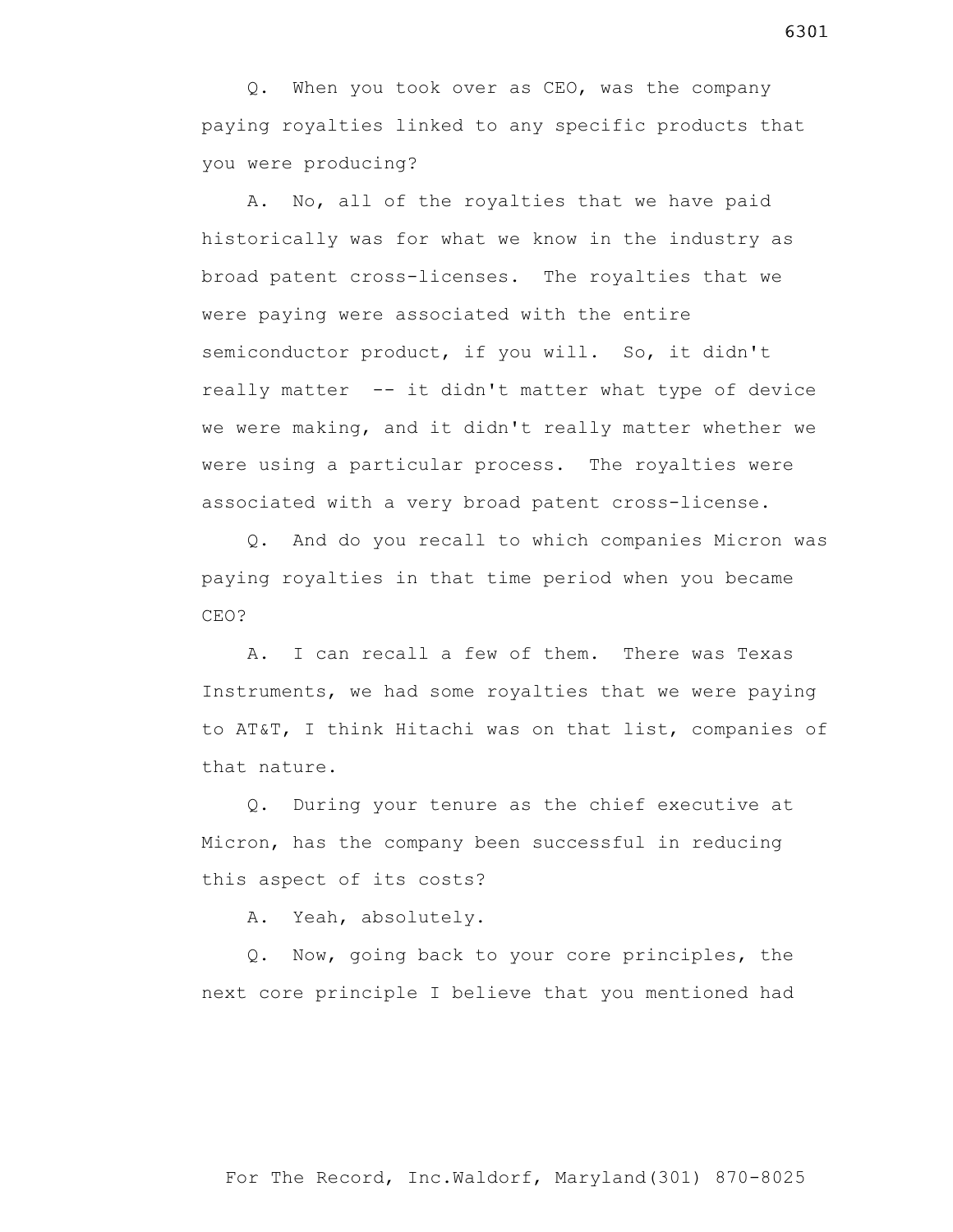something to do with open standards. Do you recall that?

A. Yes.

 Q. And can you explain to us, first of all, what you mean by the term "open standard"?

A. Well, open standards to us means that -- first of all, it's a standard that there's a large body of participants that works together to develop a standard that the industry is going to use on a platform moving forward. An open standard to me means that  $-$ - you know, to the extent it's possible, that it's royalty-free. It means that it's a standard-setting process whereby we participate.

 When you contribute your ideas and you sit at the table with these other individuals and you develop this standard, that, you know, that you'll have relative freedom to operate and to design to that standard and get that product to the marketplace.

 Q. And can you elaborate on how open standards have been a core principle for Micron?

A. Sure. You know, we -- in the DRAM industry, history will show that the adoption of DRAM is  $-$ - has been very much affected and directly affected by the ability of the customers to rely on an open standard. In other words, the more open it is, the more supply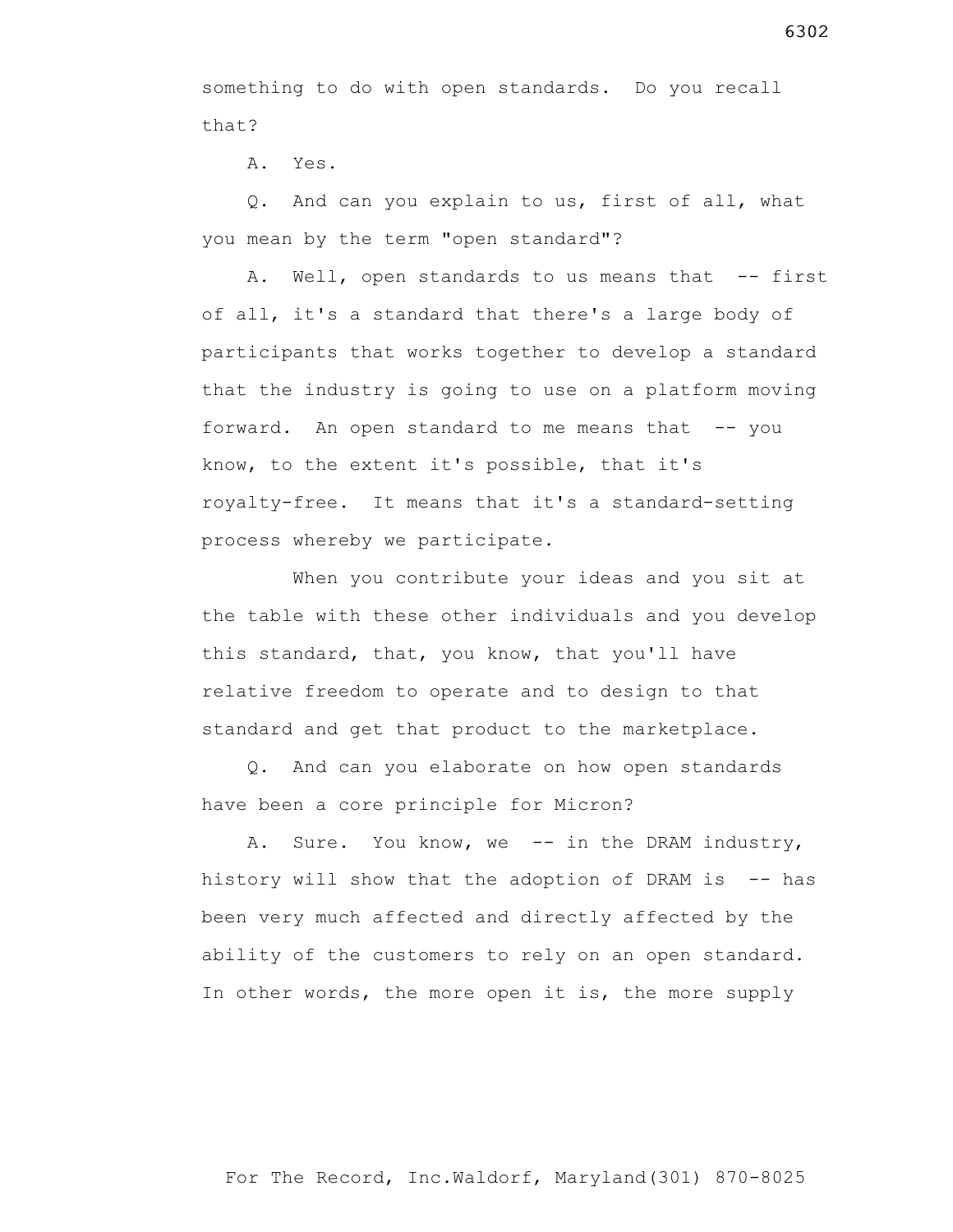there is, the more they can  $-$ - they know what the platform is going to be as opposed to some kind of custom device. Then they're able to plan much better in order to adopt that product.

 And history will show that the standard devices, the devices that are designed to the open standard, achieve much greater penetration than any of these other products, any of the other maybe specialty DRAMs or something that's a little more customized.

 Q. And is it that expanded penetration that causes Micron to benefit from open standards, or is there some other way in which you benefit?

 A. Well, we -- well, we benefit because of that, but we also benefit because the -- when you think of it from the customer's perspective, they're able to consume the product -- and it's even beyond just the computing industry. Other companies can look at the standard that's been established even for the computing environment, and they then can rely on that device, and there's not extra cost to develop something else beyond that. So, it's really beneficial for a customer base that's maybe beyond what was even intended -- initially intended to be thought of.

 Q. Well, just to follow up on that, you talked earlier about cost reductions. Does this commitment or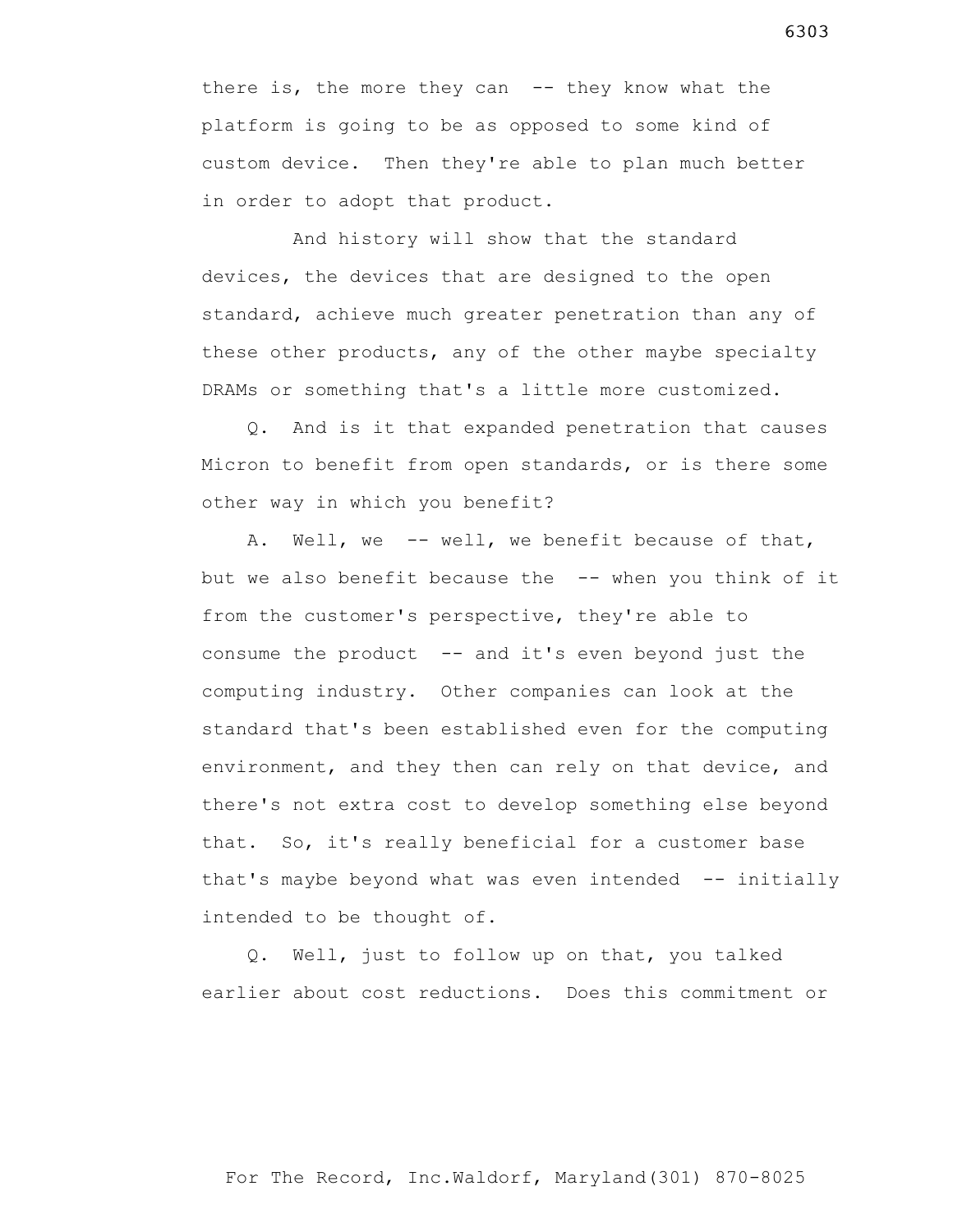core principle of open standards play into or influence in any way your ability to reduce your costs?

 A. Well, sure. You know, our costs are a direct reflection of kind of the critical mass in the industry, if you will, that's put the -- that's put behind developing, you know, a particular type of product. There's a lot of ideas that are shared as a result. Of course, we can look at all of that in a cumulation and save on resources. We can save on resources that would otherwise be required to come up with a device.

 Q. We've touched in passing on JEDEC. Let me ask you, do you consider JEDEC to be an open standards organization or open standards process?

A. Yes.

Q. And why?

A. Well, it really I think is -- you know, it really talks about a process whereby you have customers and you have competitors who are getting together to talk about trying to develop a standard that we can all use, and in that process, you -- you believe it would be open, because when you're participating in that process, you're sharing your ideas. You're sharing your -- your, so to speak, thoughts on the standard, on how it might best be developed, and as a result of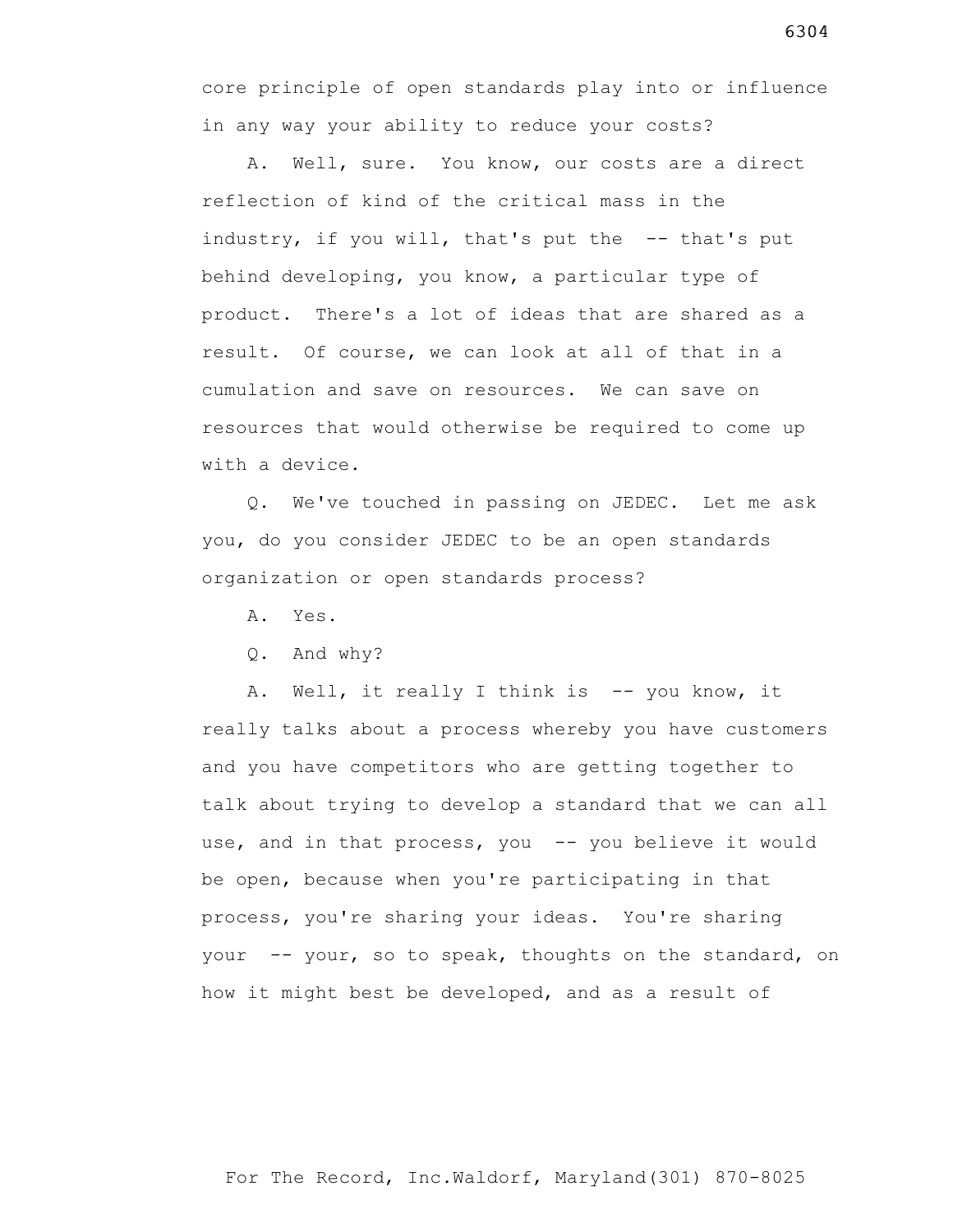that, you have an expectation that when you leave that table -- you're all sitting around together talking about these things, and when you leave that table, that it will be an open standard, that you'll all be able to use it, that somehow somebody is not going to come back later and try to either block or inhibit you from using that standard who has participated.

JUDGE McGUIRE: Okay, that's enough.

BY MR. ROYALL:

 Q. Going now to the final item on your list of core principles, which I believe you said had something to do with focus on customers, do you recall that?

A. Yes.

 Q. And can you elaborate on what you meant by that?

 A. Yes. The industry is slowly changing over time. I think customers are looking for, you know, better and better solutions, and in order for us to be able to do that, we have to get much closer to them, and so we actually reorganized the company to be organized by applications and customers as opposed to being organized by product. So, we have groups -- our groups are very specifically organized to markets and applications and those customers in them.

Q. Do you, Mr. Appleton, in your capacity as CEO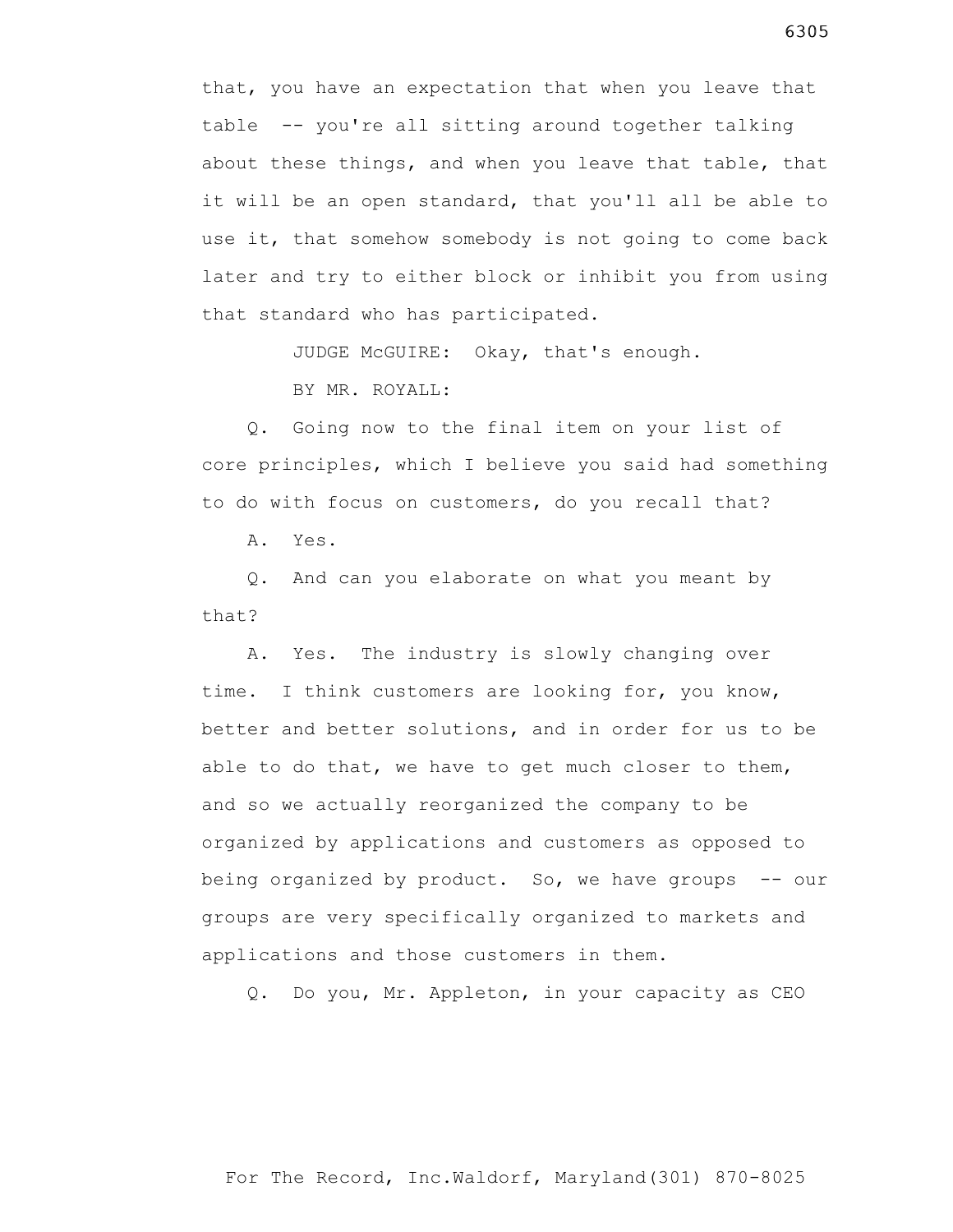A. Yes, I often do.

Q. How often?

 A. Typically it's -- it can vary, but it's going to be anywhere from a couple times a week to, you know, maybe five times in a month or so, but pretty often.

 Q. And what is the general purpose of your personal interactions with Micron's customers?

 A. It can be pretty broad. It can vary all the way from, you know, we're discussing whether we're going to be able to supply product, the products that they're going to consume. We talk about, you know, how close the companies are, where the problems are in the relationship, things of that nature.

 Q. Does the interaction between Micron and its customers have anything to do with alignment or coordination?

- A. Sure, we -- it has a lot to do with alignment.
- Q. Can you explain how?

 A. Well, usually Micron has a product roadmap that we're pursuing, and obviously it needs to be in alignment with the customer roadmap. So, as we meet with these customers, we talk about the products that we're continuing to develop and build, and then the customer talks about the products that they're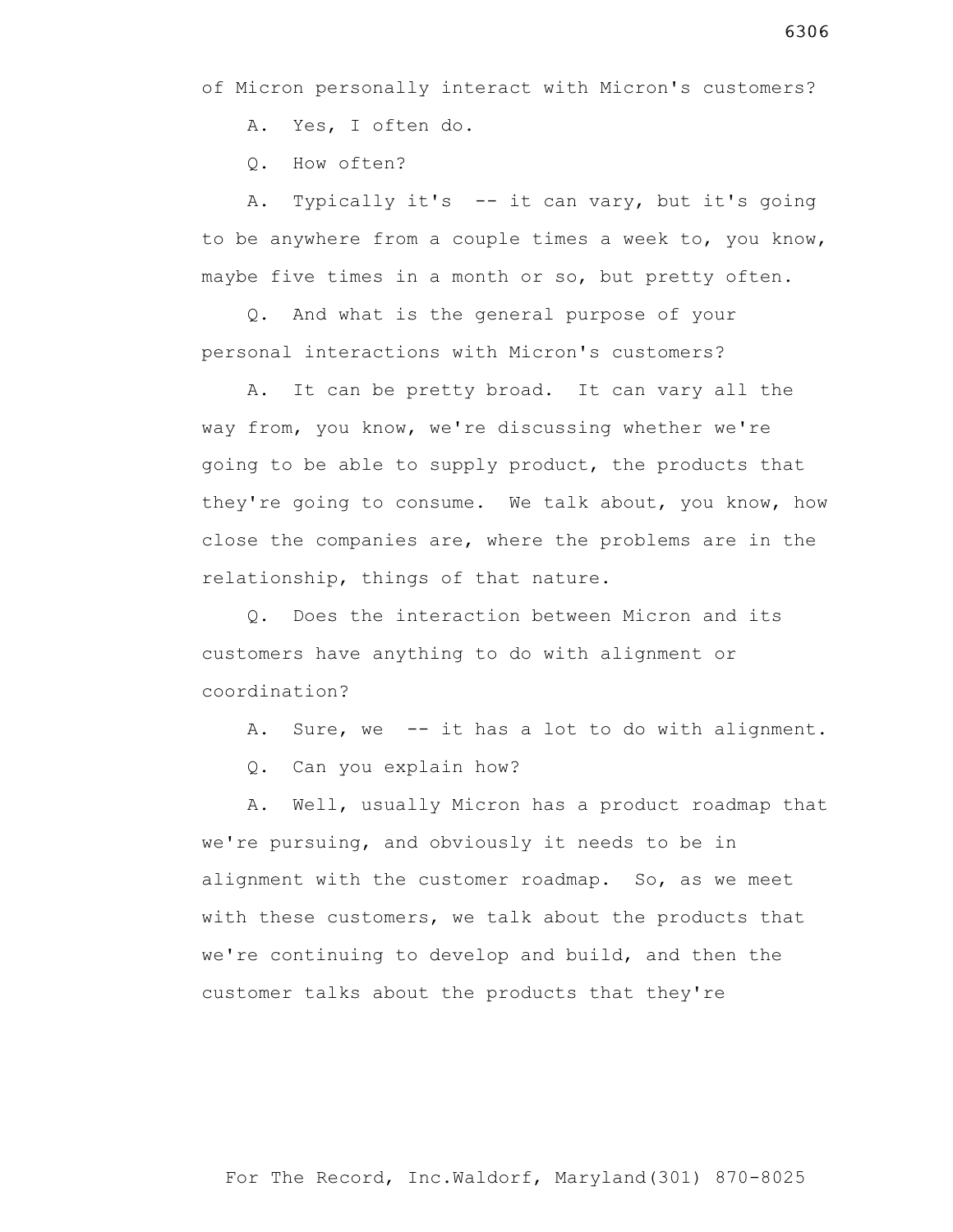For The Record, Inc.Waldorf, Maryland(301) 870-8025

intending to use, and for obvious reasons we need to make sure that those are very well aligned.

 Q. You mentioned the term "roadmap." What is a roadmap?

 A. Sorry. A roadmap -- a product roadmap essentially defines the types of products that you're going to manufacture, whether synchronous or DDR or something else, and it talks about the time frame in which those products are going to be introduced to the market.

Q. Does Micron share roadmaps with its customers?

A. Yes.

 Q. Do Micron's customers share their roadmaps with Micron in some instances?

A. Yes.

 Q. And does this sharing of roadmaps have anything to do with the alignment and coordination that you touched on a minute ago?

A. Yeah, it has a lot to do with it.

Q. And how is that?

 A. Well, the roadmap sharing gives us a lot of insight as to where their products -- what products they have and what quantities that those products are going to have and what they need for products that they're going to manufacture, and the sharing of it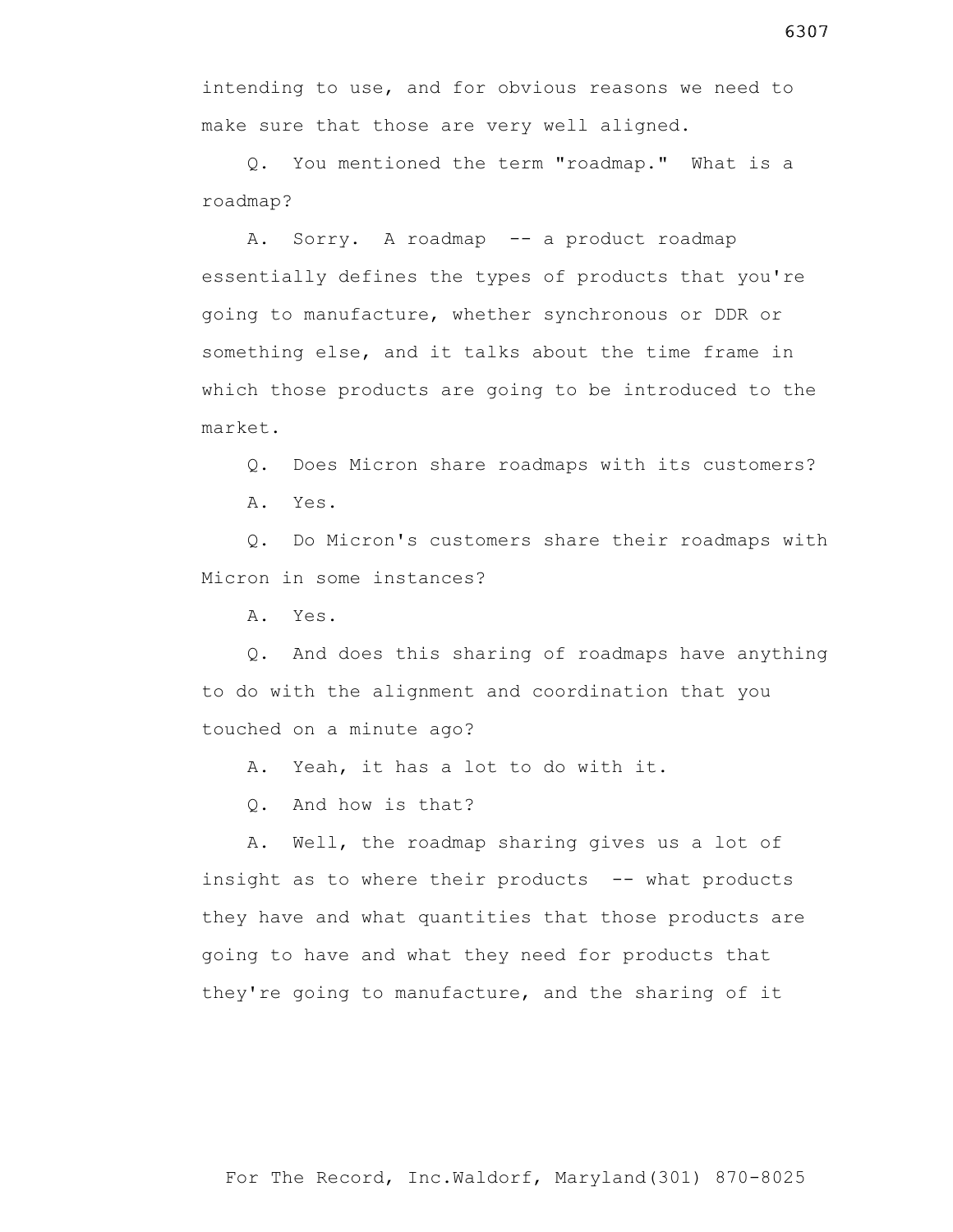allows us to make sure that we're in sync, that we don't come up with the wrong device from what they are going to buy.

 Q. In your experience, do the roadmaps of Micron's customers tend to remain constant over time, or do they change?

 A. The roadmaps are constantly changing as to timing, volume, products that are going to be introduced, because obviously the industry is changing -- our industry changes all the time.

 Q. And do you have a sense of what types of factors can influence changes in your customers' roadmaps?

A. Well, there's -- sure, I mean, you can -- the consumer behavior often changes. When they thought a particular product was going to be a platform, a product was going to be adopted, it's often not. Sometimes the technology is just very difficult, it's not available when they thought it would be available. And sometimes the manufacturers just simply don't have the wherewithal or the capacity or something in that chain in order to be able to produce the product when the customer needs it. So, it creates a change in the roadmap.

Q. Generally speaking, how far into the future do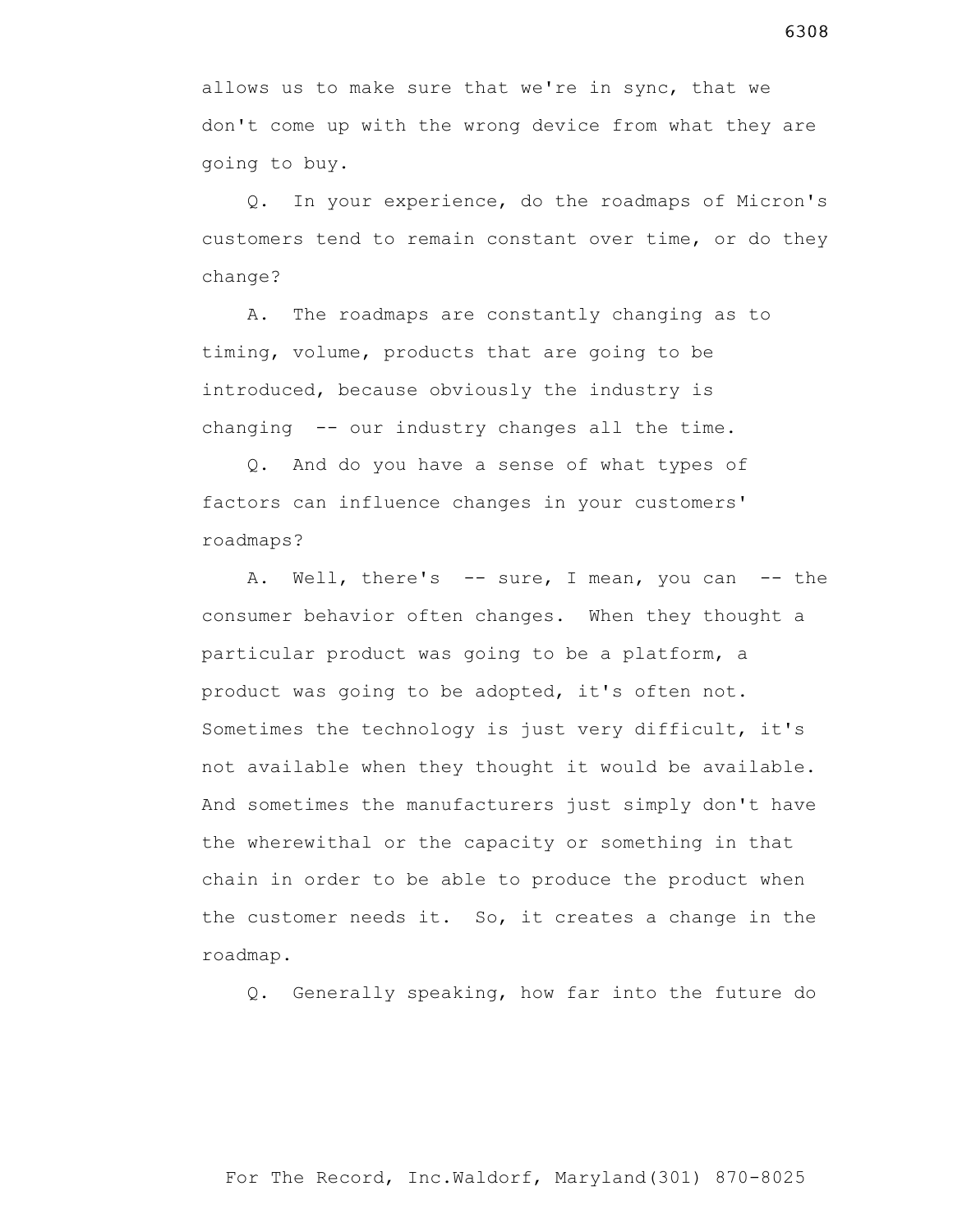Micron's roadmaps extend?

 A. Several years. Our roadmaps typically go out several years as we try to align with the customer.

> MR. ROYALL: Your Honor, may I approach? JUDGE McGUIRE: Yes.

BY MR. ROYALL:

 Q. Mr. Appleton, I've just handed you a document that's been marked for identification as Exhibit CX-2742. Do you recognize this document?

A. Yes.

Q. Can you explain to us what it is?

 A. Let me quickly take a look here. (Document review.) This is a document that is one type of roadmap that we use when we talk to customers. We use it internally as well. This is typical of a document that talks about roadmaps and products on those roadmaps.

 Q. And generally speaking, can you explain or characterize for us the type of information that's reflected in this type of Micron roadmap?

A. Sure.

 MR. STONE: Your Honor, I object. There has been no foundation that Mr. Appleton has seen this document before.

JUDGE McGUIRE: Sustained.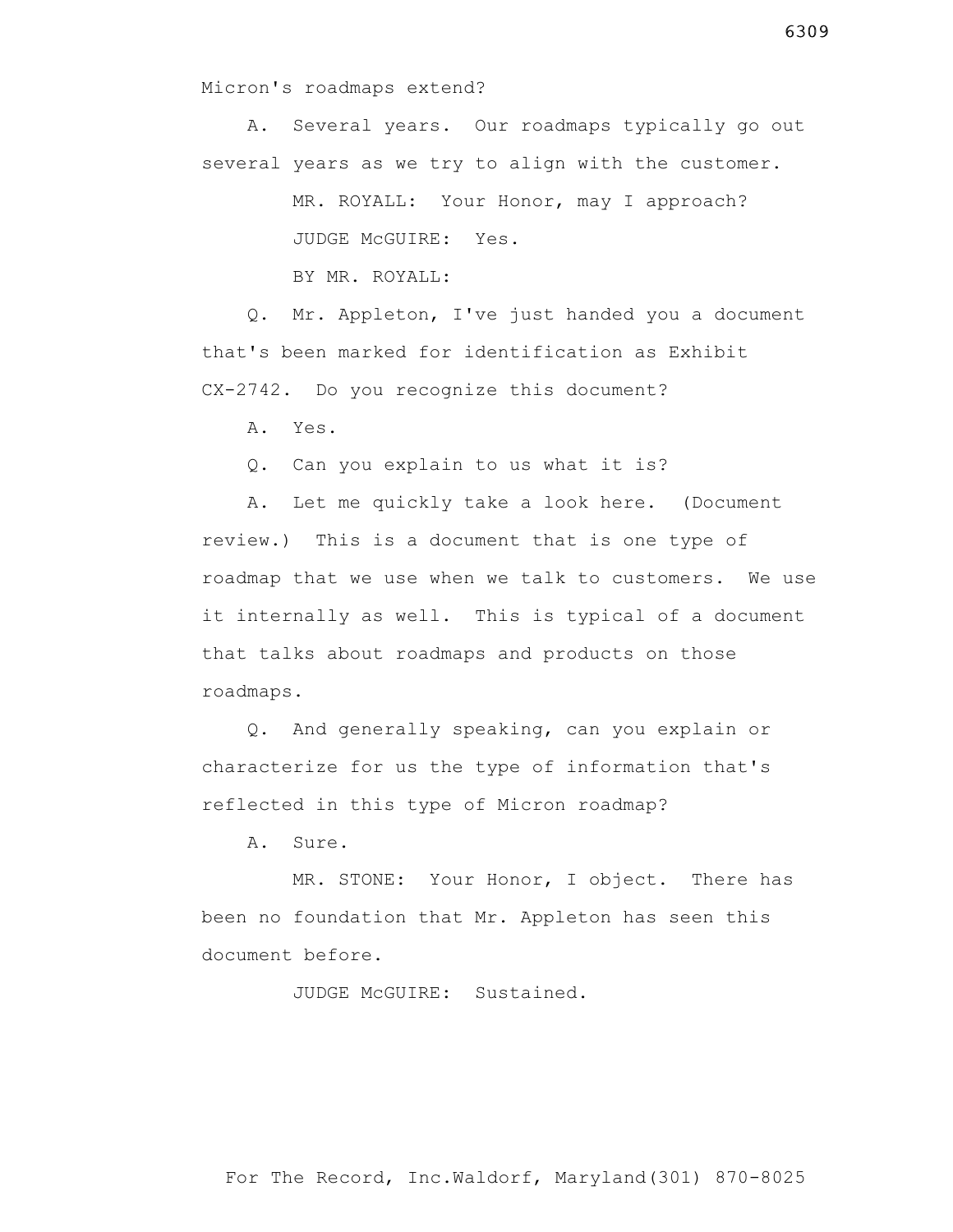Q. Have you, Mr. Appleton, have you seen this document before?

A. Yes.

 Q. And in what capacity or for what reason did you have occasion to review this document?

 A. Well, I'm often in these meetings that would use these documents at customers, so I've seen this document and other documents like it that describe roadmaps.

 Q. Now, going back to the earlier question, very generally speaking, can you just explain to us the nature and type of information that is conveyed in this type of Micron roadmap?

A. Well, we talk about the -- we're describing here the introduction of products, in particular the type of device, whether it be a synchronous DRAM or some other type of device, and we talk about the timing at which we intend to introduce the device into the market.

 Q. And is that information that's important for Micron's internal business purposes?

- A. Yes.
- Q. Why?

A. Well, we need to -- it's both internal and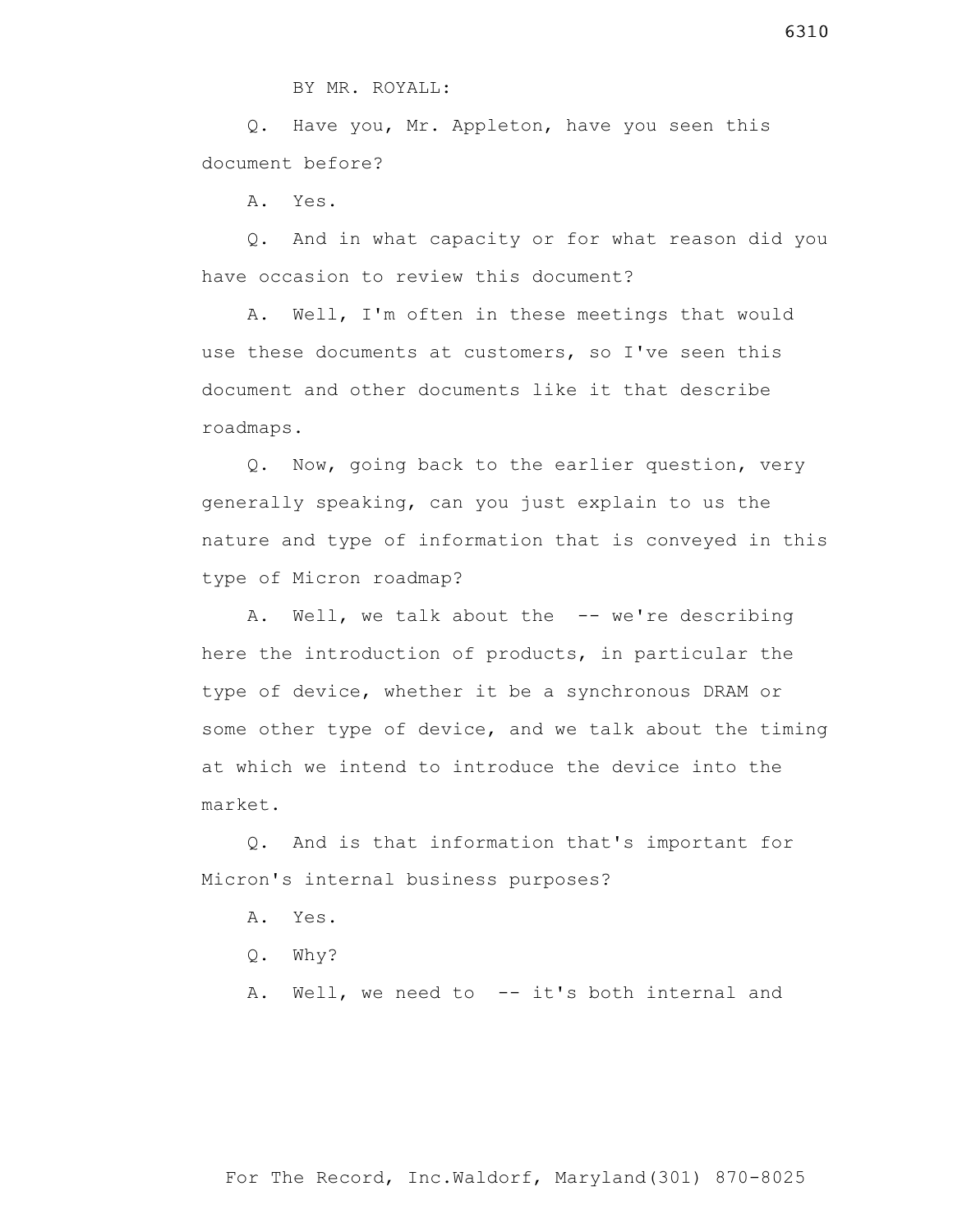external. Internally we have to make sure that we're also aligned and everybody in the company knows where the roadmaps are and where we're headed and the products that we're planning to introduce.

 Q. And if I haven't asked you this already, is this the type of roadmap or one type of roadmap that Micron shares with its customers?

A. Yes.

 Q. And what is the purpose for sharing this particular type of roadmap with customers?

 A. To -- going back to the question about alignment, we want to make sure that our products are aligned and that they give us feedback on this roadmap as to what their desires are for products they're going to consume.

 Q. Now, this document, CX-2742, is dated, as you can see on the first page, July 1999.

Do you see that?

A. Yes.

 Q. If this were a current roadmap, would the type of information that's reflected in this roadmap be considered to be confidential and proprietary within Micron?

 A. If you can bear with me, I just haven't looked at every page here. (Document review.) In general,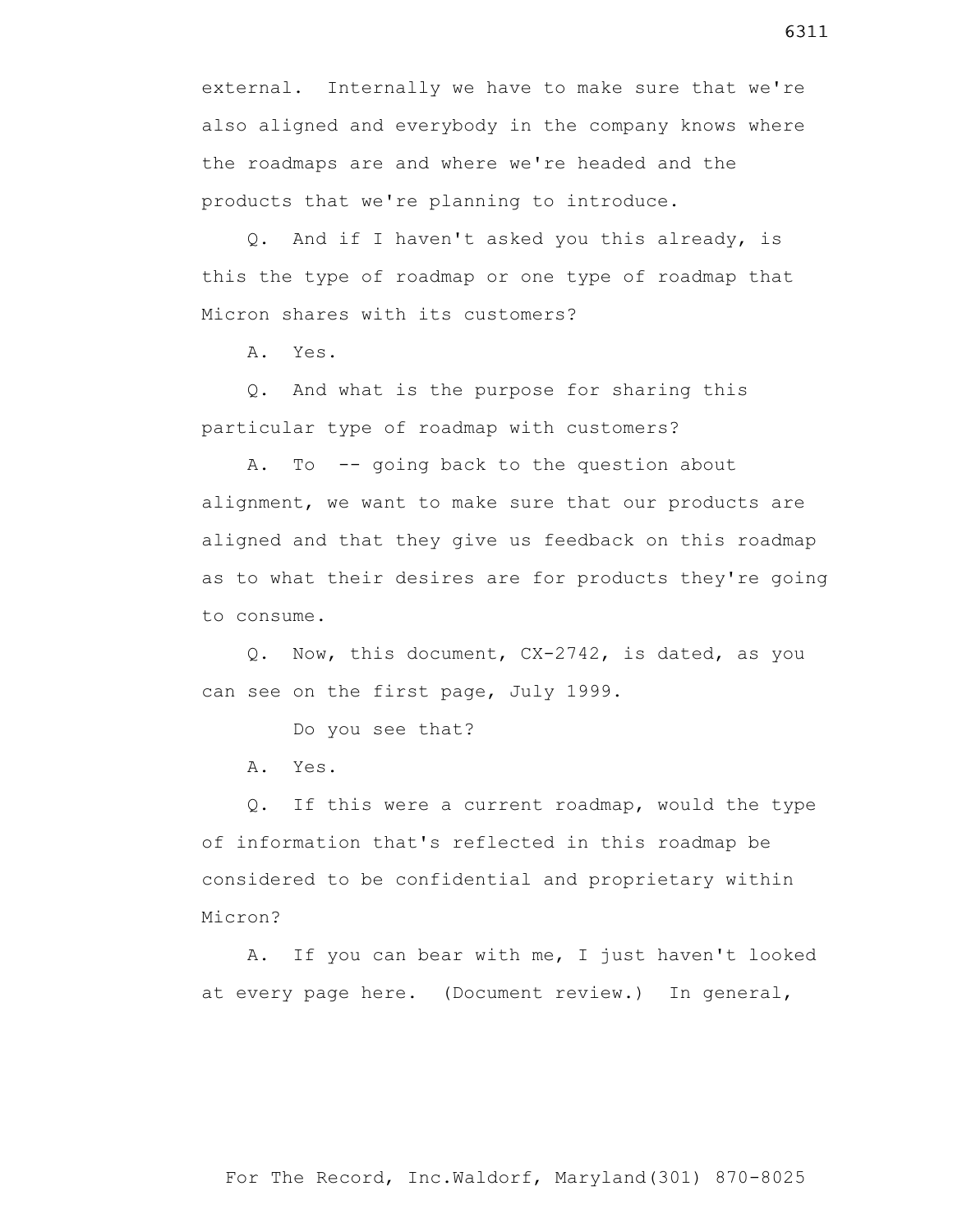this is information that would be shared with the customer, and this information -- I'll just make the caveat. If there were customer information on it, then we might consider it confidential, but if it were Micron information, roadmap and product introduction, then we would not.

 Q. Now, let me ask you quickly about one of the pages in this document, page 10 of Exhibit CX-2742, which has the heading Notebook at the top of the page.

Do you see that?

A. Yes.

 Q. And you'll see a reference on that page to RDRAM, DDR, SDRAM. Do you see references to those terms on that page?

A. Yes.

 Q. Now, by referencing those terms on this page, is Micron conveying or does the document convey that at the time that this roadmap was created, that Micron was either producing or had plans to produce all of the different types of DRAM products that are reflected here?

A. Yes.

 Q. And in meeting with customers and discussing this type of document, would it be customary for Micron to solicit input on the various types of DRAM options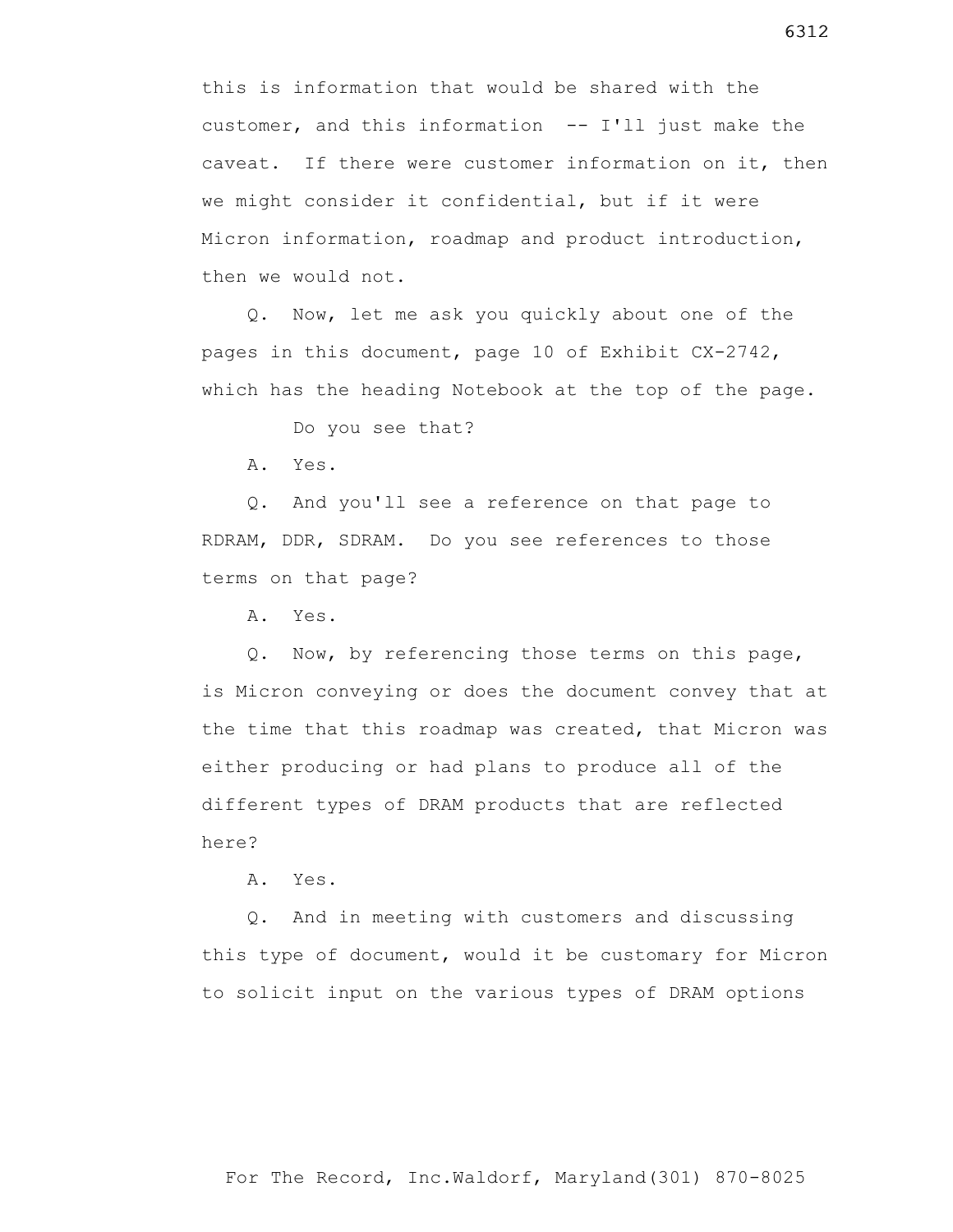MR. STONE: Objection, leading. JUDGE McGUIRE: Overruled. THE WITNESS: I'm sorry, could you repeat that? BY MR. ROYALL:

 Q. The question was whether in meeting with customers and discussing this type of document, would it be customary for Micron to solicit input from the customers relating to the various types of DRAM options that Micron had in its roadmaps?

A. Sure. I mean, that was the -- one of the intents of sharing the roadmap, is to get their feedback on it.

 Q. And after receiving customer input on a roadmap such as this, what generally speaking would Micron do with that customer input?

 A. Well, we would take the input, we would internalize it, discuss it inside the company as to the feedback, could be positive, could be negative, could be either way. In either case, we would take that into consideration for our future product roadmap.

 Q. Now, you talked a little bit about efforts to follow customer needs or to solicit customer input. By that do you mean that Micron never seeks to advance or promote to customers an option that Micron itself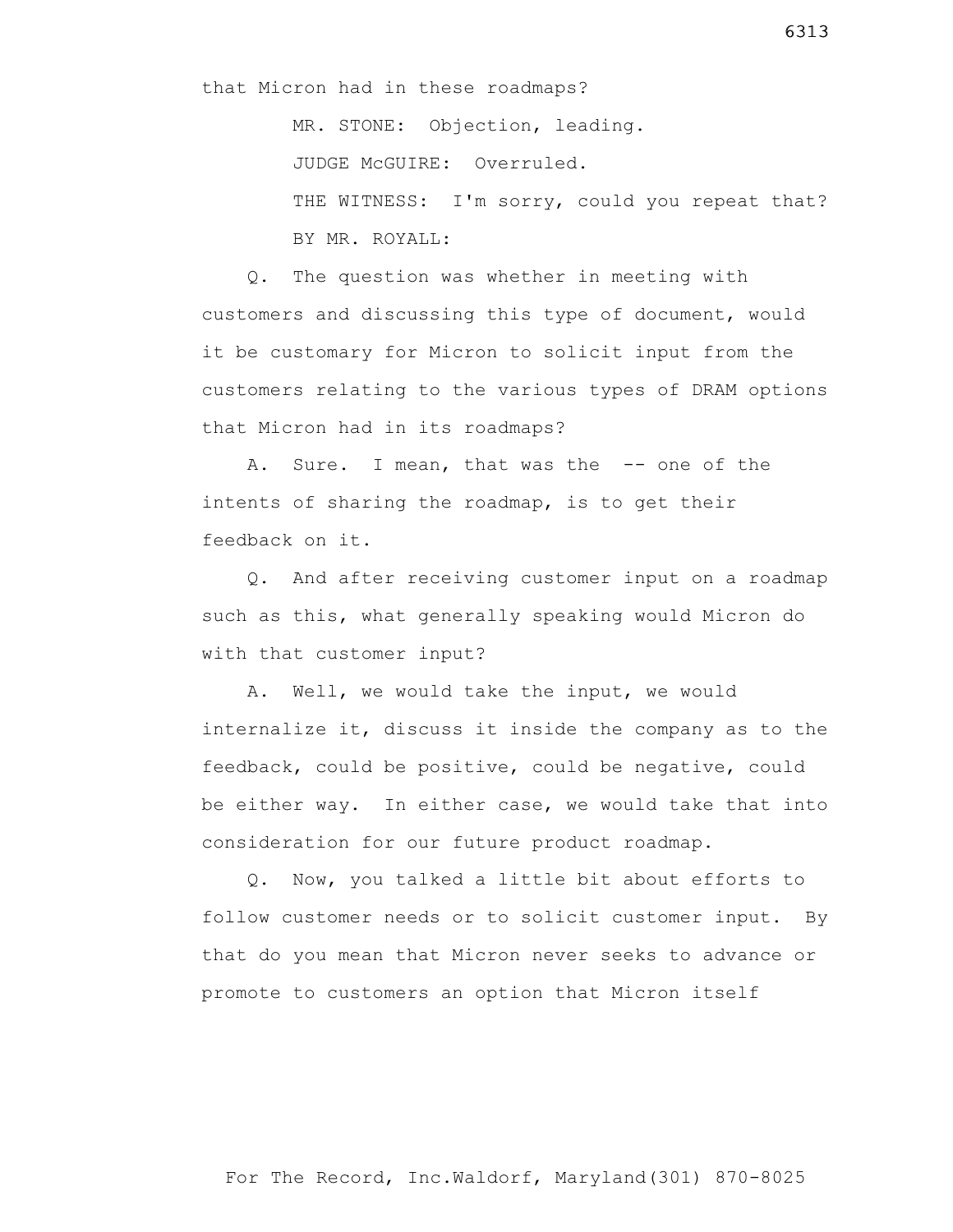believes makes sense from the standpoint of DRAM production?

 A. No, I think it's an interactive process. We've often promoted what we thought was the best solution in the industry to the customer as opposed to what maybe they thought was the solution.

 Q. Are there any particular examples that you can think of of instances in which Micron has sought to advance or promote a given DRAM design or technology to its customers?

 A. Well, when we had, you know, developed and invented burst EDO, we were trying to promote that to the customer. We felt that was a better solution for the time frame as opposed to synchronous DRAM.

 Q. Let's be clear. You mentioned time frame. What time frame are you referring to?

A. That one was  $-$ - the time frame on  $-$ - boy, that goes back quite a ways, but I am going to guess it was in the, you know, early to mid-nineties.

Q. And what is or was burst EDO?

 A. It's extend -- it's burst extended data out. Essentially it was an attempt to get the data out of the DRAM faster.

Q. Was it a type of DRAM design?

A. Yeah, it was a type of DRAM design.

6314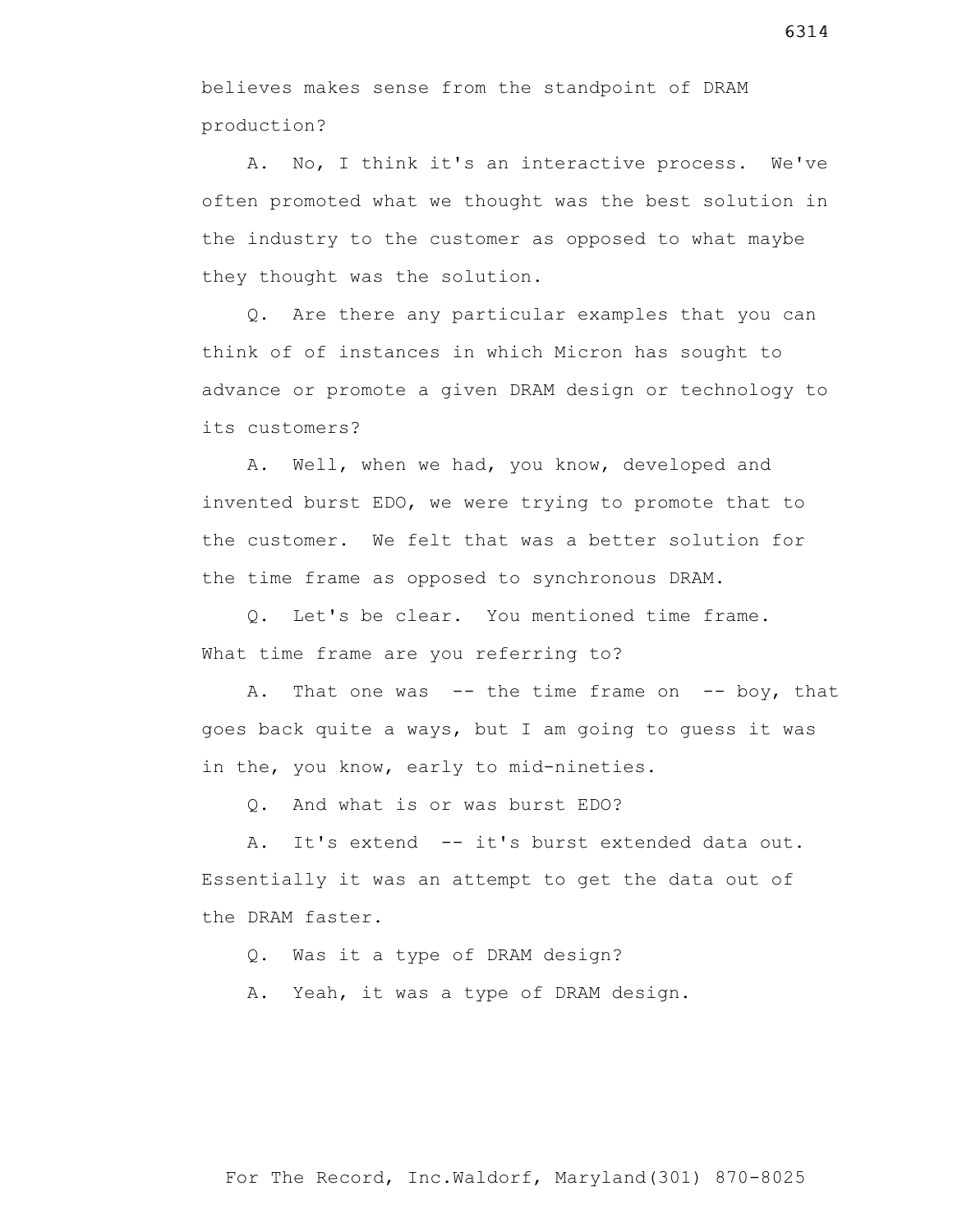A. Yeah. It was -- as I think about this, it had to be pretty early. It was probably -- maybe it was '90-ish -- I can't remember exactly the time period, but it was pretty early on.

 Q. And what was Micron's purpose in promoting that particular DRAM option to customers?

 A. Well, we thought it was the best solution. We thought that it was the best solution. We thought it was a lower cost solution than moving to synchronous DRAM at that time, and we tried to get it  $-$ - we tried to get the customer to buy in.

 Q. Was the burst EDO solution something that Micron had to develop itself?

A. Yes.

 Q. Was it ever, to your knowledge, standardized by JEDEC or any other organization?

A. To my knowledge, it never was.

Q. Did Micron ever manufacture burst EDO?

A. We -- we only sampled burst EDO. We never manufactured it.

 Q. Can you explain, just so we're clear, what you mean by the term "sample"?

A. Oh, I'm sorry. When I say "manufacture," I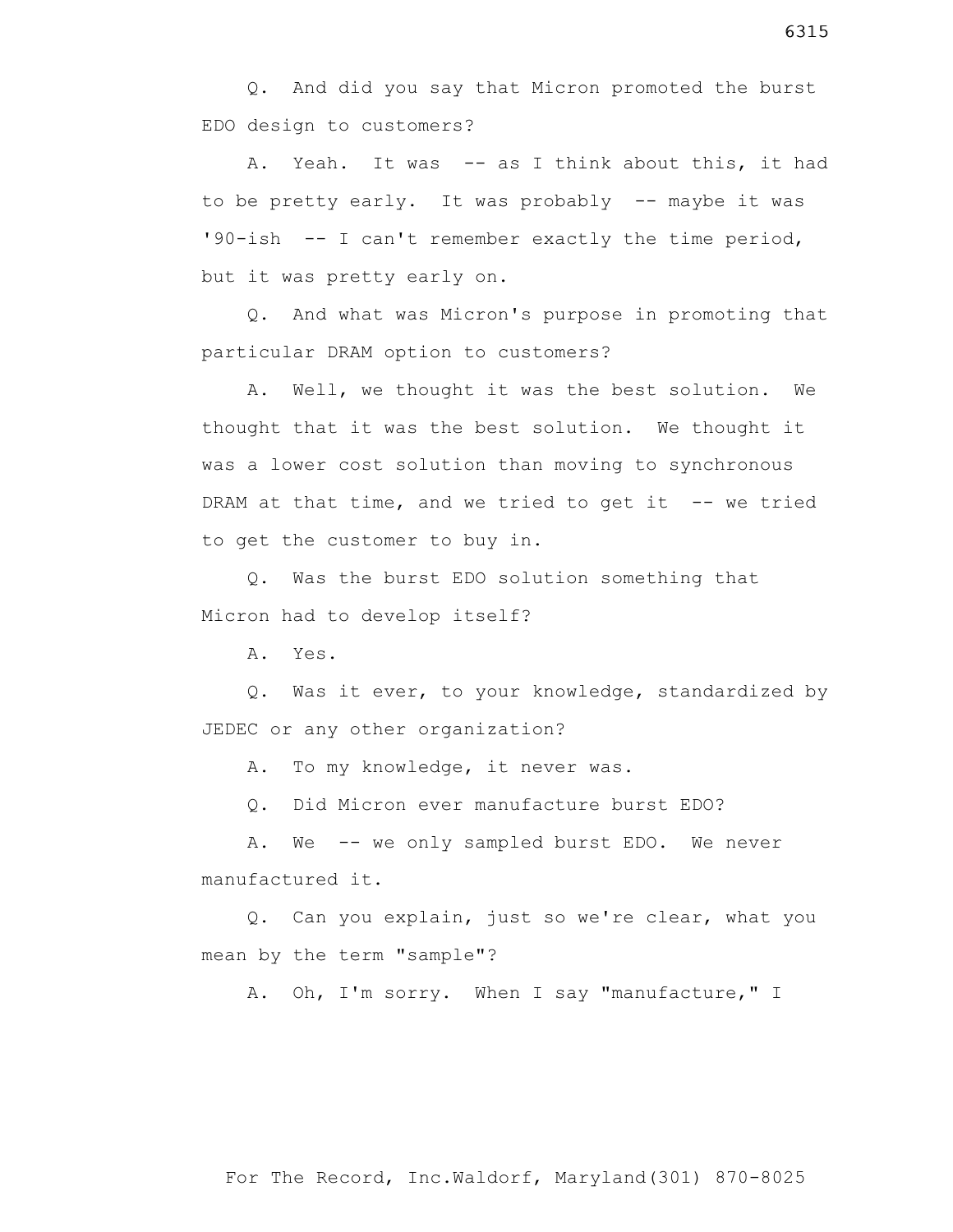mean we would take it into volume production. When I say "sample," it means we produced working devices of it, even though it might not have quite been in its final form, but we sent it to a customer to evaluate.

 Q. And it's in that latter sense, the sampling sense, that you did produce burst EDO. Is that right?

A. Yeah, that's what I'm talking about, yeah.

 Q. Did you ever go to volume production with burst EDO?

A. No.

Q. Why not?

A. Well, it turned out that the -- you know, we have obviously our opinions, and we promoted it to the customer, but at the end of the day, the customer decides what we build, and the customer decided they weren't going to adopt that platform. They didn't think it was a solution that addressed some of their longer term desires, and as a result, they elected not to adopt it as a platform.

 Q. Do you recall whether at the time that Micron was working with burst EDO, whether it was working on other DRAM options as well?

A. Sure. We were working on others.

 Q. Do you recall what other options Micron was working on in the same time period as it was working on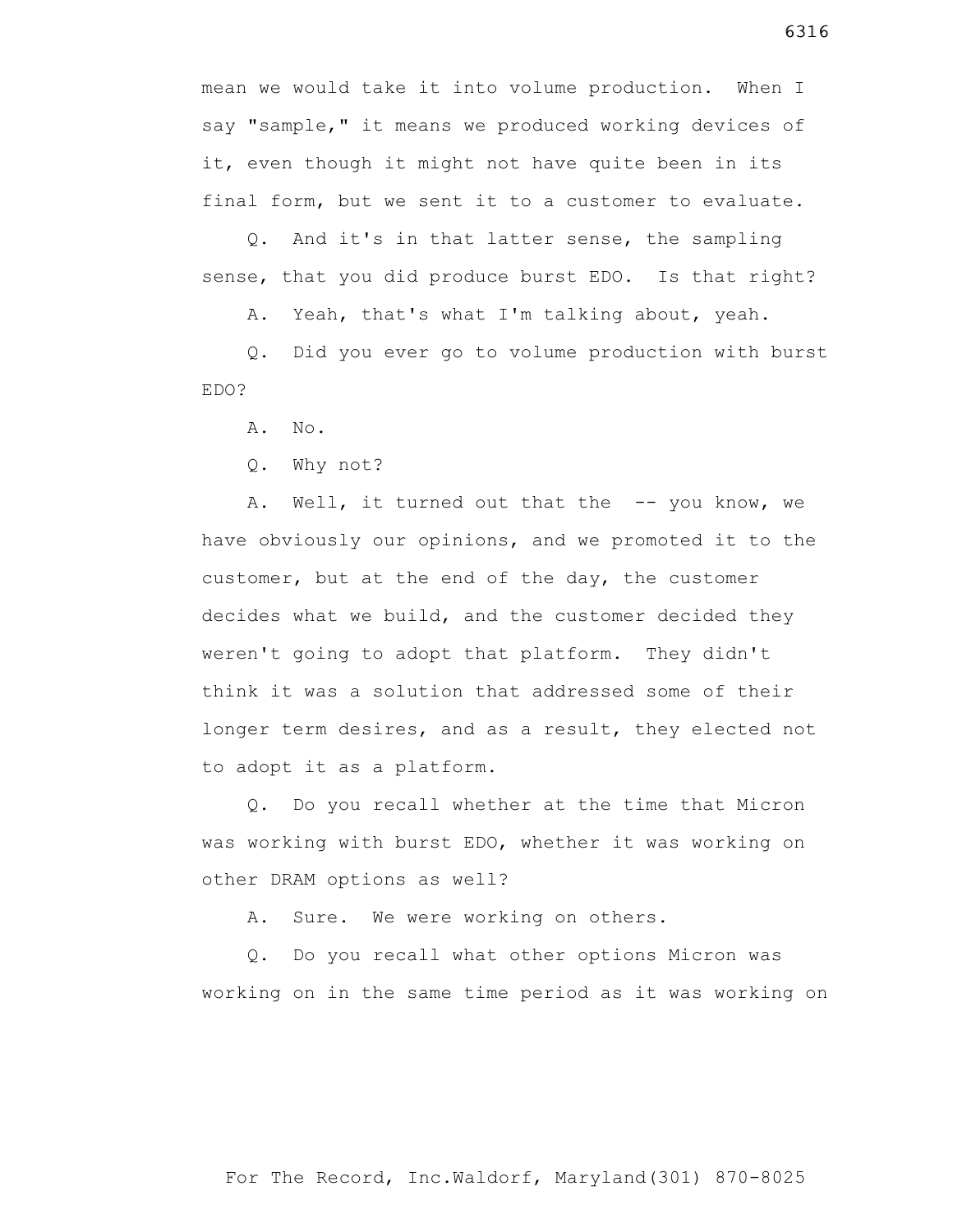JUDGE McGUIRE: Are you talking about in terms of its IP when you say what other options it was working on?

MR. ROYALL: I can be more clear, Your Honor.

BY MR. ROYALL:

 Q. At the time that you were sampling burst EDO and talking to customers about burst EDO in the early nineties I think you said, in that time period, was Micron working on developing other types of DRAM besides burst EDO?

A. Well, yeah. To be clear, the -- you know, there are a variety of products that have existed in the DRAM industry, and developing one of them has never really been a situation for us. We -- it wasn't just burst EDO. Of course, we were continuing to try to extend the EDO life. I think there were some earlier work, something that we had called RamLink.

 Obviously synchronous DRAM was coming into the picture. We were trying to do some work on synchronous DRAM. So, we were -- we were trying to make sure that we continued to work on, you know, the various products that may get actually adopted by the customer.

 Q. And are you saying that in the time period that you were promoting burst EDO to customers in the early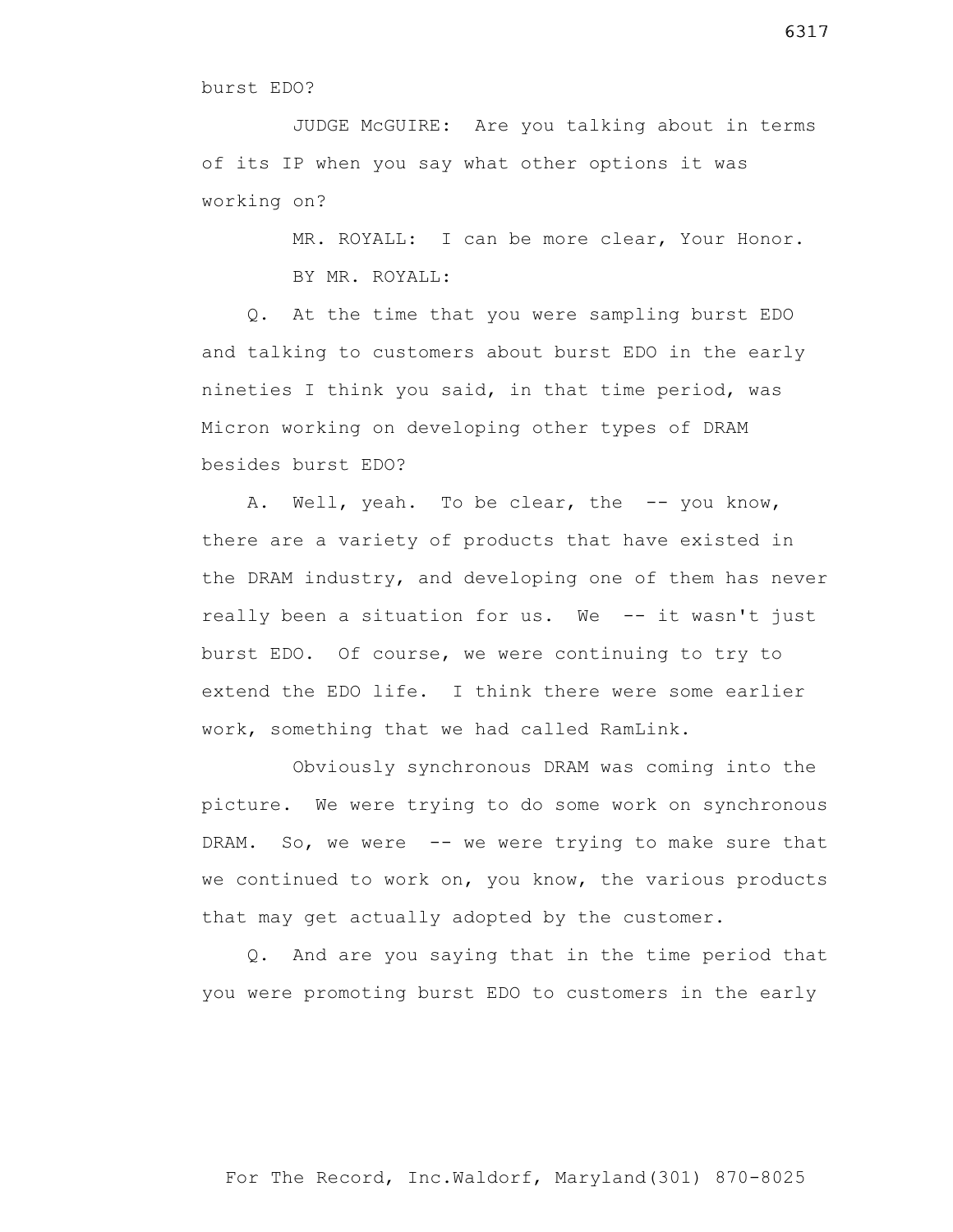1990s, that simultaneously you were also developing these other types of DRAMs that you mentioned?

 A. Yes, we wanted to be prepared for whatever the market eventually adopted.

 Q. And why is it that -- just to take that time period as an example -- Micron would be pursuing multiple different types of DRAM or developing multiple different types of DRAM at one time?

 A. Well, at the end of the day, we don't decide what the customer buys. The customer is going to decide what they want to buy, and we needed to make sure that whatever became the customer's choice of product, that we were in a position to be able to supply it.

 Q. Are there instances in which Micron designs a type of DRAM product but ultimately doesn't go to volume production? I think you've said, actually, that burst EDO was an example of that. Is that right?

A. Yes.

Q. Are there other examples that you can think of?

 A. Ah, we -- we didn't go to volume production on SyncLink. We didn't go to volume production on Rambus. Those are a couple of examples.

 Q. But SyncLink and Rambus, these are types of DRAMs that you did do design work on but ultimately did

6318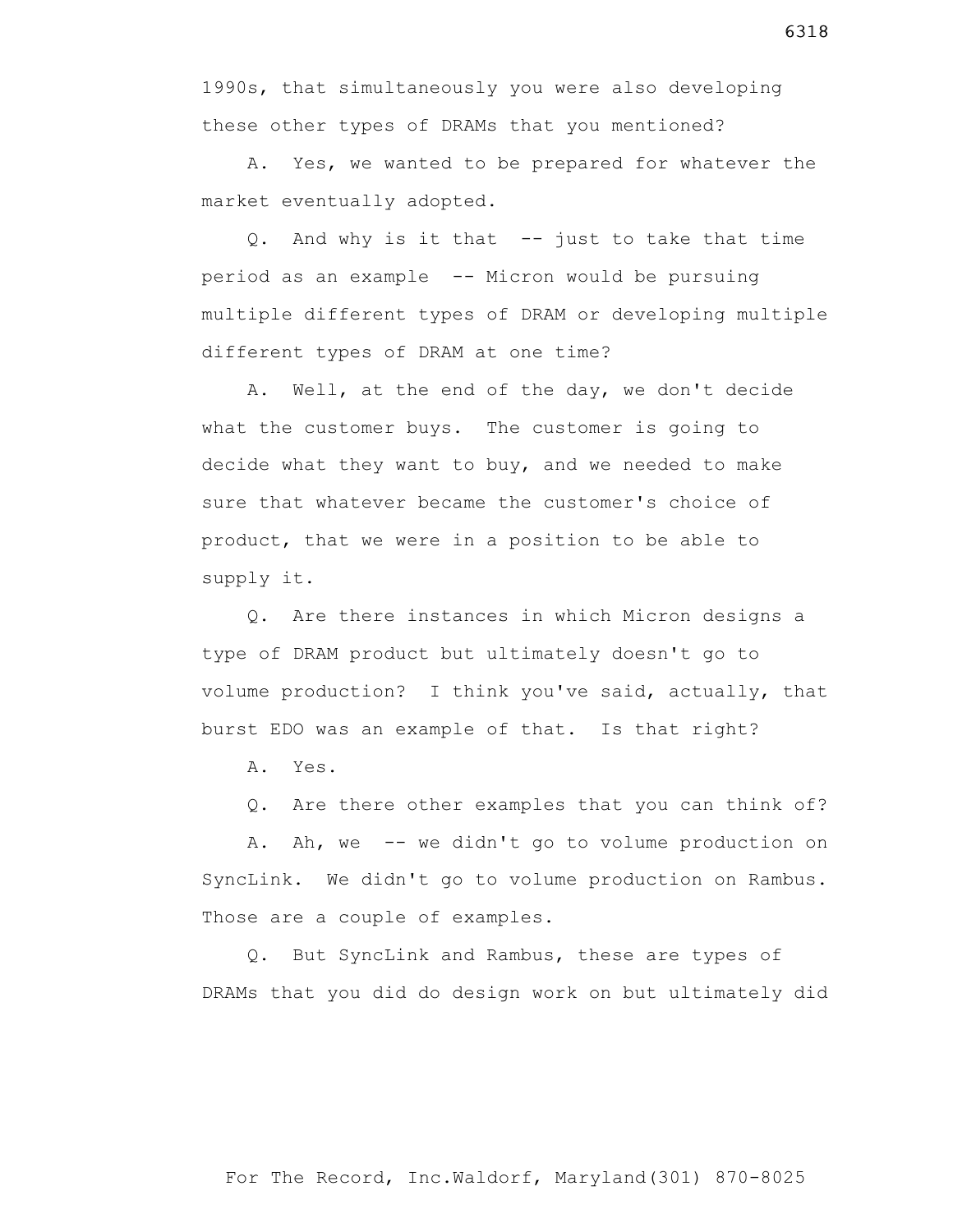not go to volume production on. Is that what you said?

A. Yes.

 Q. Now, let's take SyncLink. Why is it that after committing design resources to SyncLink you ultimately did not -- Micron ultimately did not go to volume production on that product?

 A. Well, once again, the customer simply decided that they weren't going to buy it, that that was not going to be the platform that they adopted in any volume, and as a result, we didn't move it into production.

 Q. Let me ask you the same question with respect to Rambus DRAM.

 A. For RDRAM, it depends on the timing as to what the customer feedback was, but when the -- when the platform first came up -- anyhow, we ultimately didn't take it into production because it didn't become -- it didn't get adopted by the market in a large percentage, and as a result, we didn't take it to volume production.

 I didn't want to ramble, just wanted to give the answer.

 Q. Now, with respect to burst EDO, I think you've said that that was an option that Micron did advance or promote with its customers in the early 1990s. Is that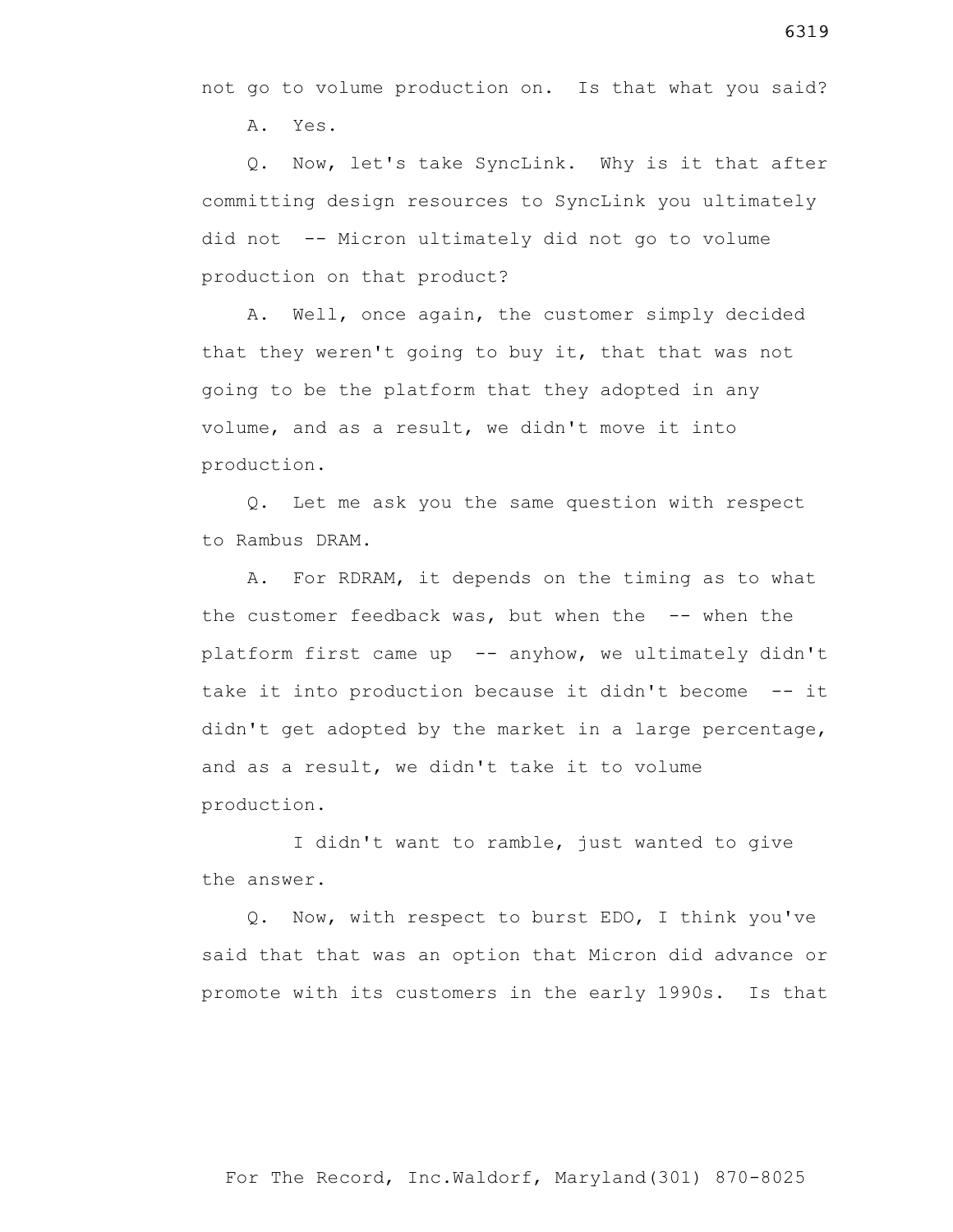## right?

A. Yes --

Q. Can you --

 A. -- in that time frame. I don't remember exactly when that was.

 Q. Can you think of any other examples of DRAM options or types of DRAM other than burst EDO that Micron has sought to promote with customers?

 A. Well, we've promoted SyncLink, we've promoted RDRAM, which I've already mentioned, and we've promoted essentially a variety of products over time, some of them going into production and some of them not.

 Q. Are there any instances in which to your knowledge Micron has ever expressed concerns or reservations to customers about a given DRAM option or type of DRAM?

A. Yes.

 Q. Can you give us an example of an instance in which Micron, to your knowledge, has expressed such concerns to a customer?

 A. Well, when we were promoting the burst EDO, as I mentioned before, we -- we had concerns that synchronous DRAM -- about synchronous DRAM in a couple of different aspects, and we voiced those to the customer.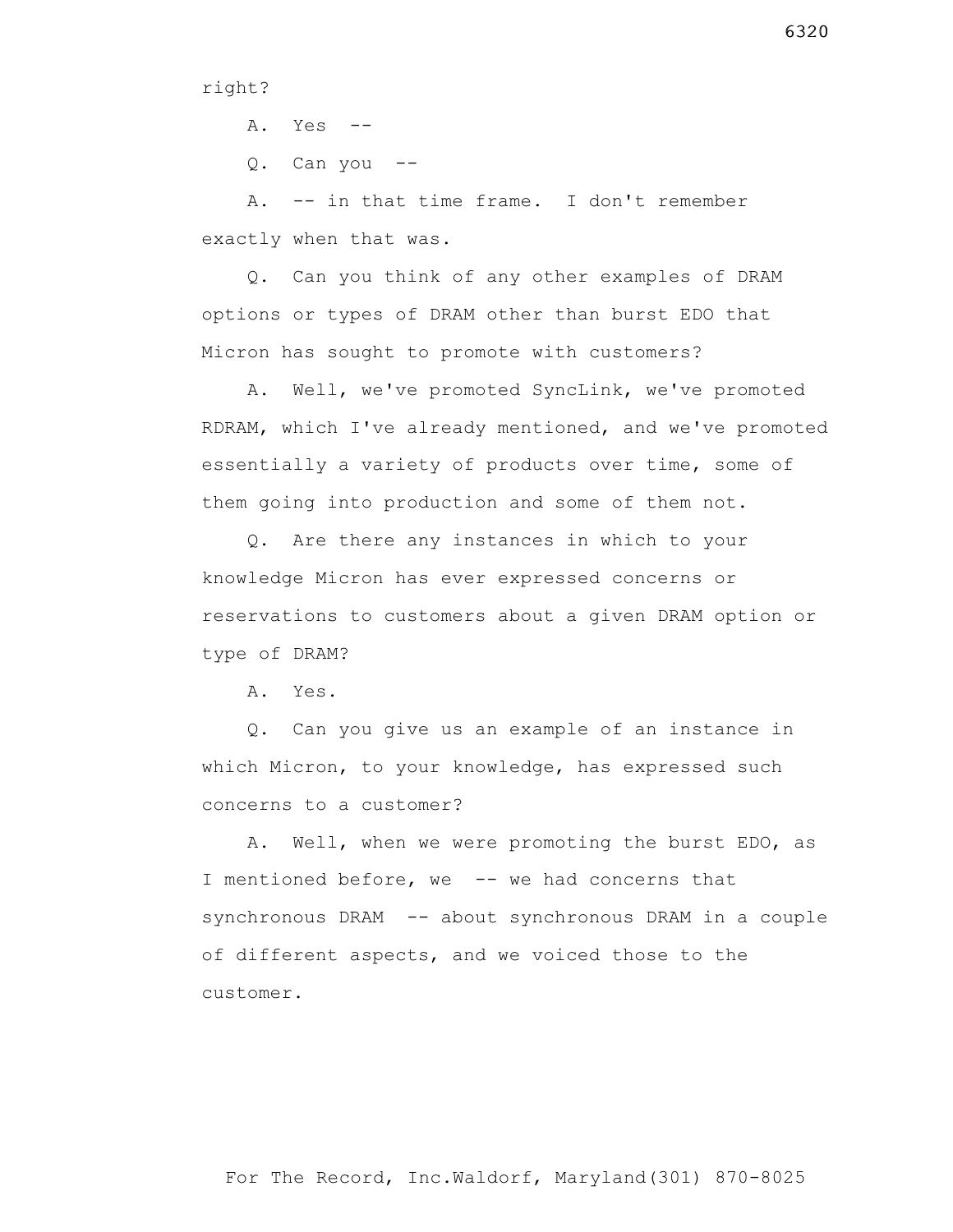Q. What types of concerns are you referring to?

 A. Well, we didn't believe it was the most cost-effective solution at that time, for that time period, and so -- and we also believed that it would take a more difficult transition to go to the synchronous DRAM than it would be to move to burst EDO, because when we talked earlier about kind of an evolutionary process, we thought it would be a more stable environment to make that smaller change, if you will, as we moved forward.

 Q. And is it the case that despite expressing such reservations to customers about SDRAM, that Micron nonetheless did proceed to produce SDRAM in volume?

A. Yeah, the -- despite our concerns about synchronous DRAM, the market adopted it, and we  $-$ - we ultimately produced that product.

 Q. In your experience, do -- do Micron's customers solicit from the company any concerns or reservations that you may have about a given DRAM product?

A. Yeah, they -- they do it often.

 Q. Do your customers always agree with Micron's concerns or reservations when you do have such reservations?

A. No.

Q. Are you aware of any instance in which Micron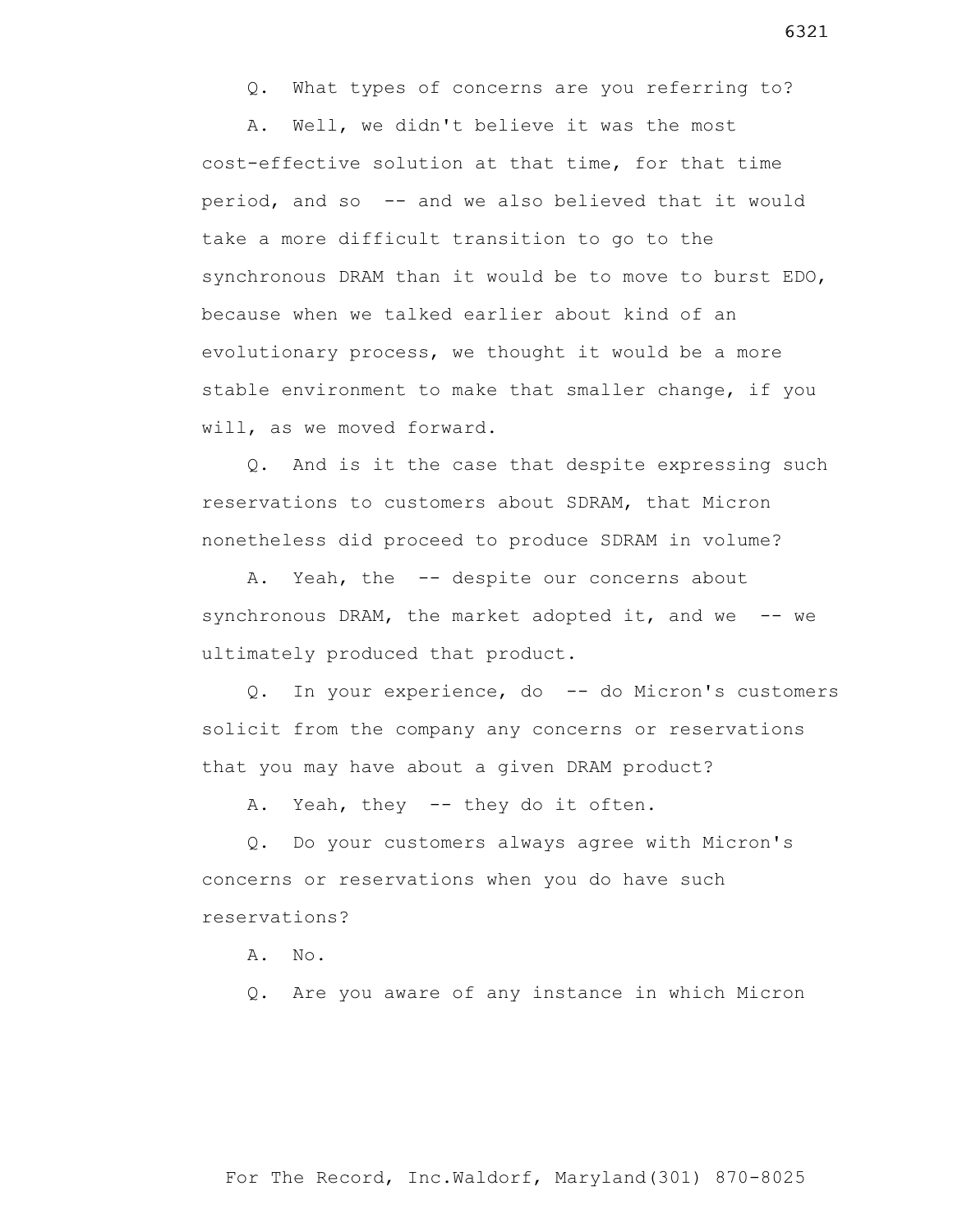had a specific concern or reservation about a DRAM product and withheld that information from its customers?

 A. No. We have an honest relationship with our customers, and we tell them what we think.

 Q. And do you regard that to be something that's important to Micron?

 A. Well, we think it's critical. We think we have to develop a relationship where they trust us. Again, we may not always agree, but they know that we're going to tell them what we think.

 MR. ROYALL: Your Honor, I'm at a convenient breaking point.

JUDGE McGUIRE: Okay.

 MR. ROYALL: I don't know whether we want to break for an early lunch or break and come back, but --

 JUDGE McGUIRE: Well, let me ask you a question. How much more time do you intend to spend with this witness under direct examination? Just give me a ballpark.

 MR. ROYALL: I expect it will be about an hour and a half.

 JUDGE McGUIRE: Why don't we take just a quick break, ten minutes, then we'll return.

Then is there a point after the break where,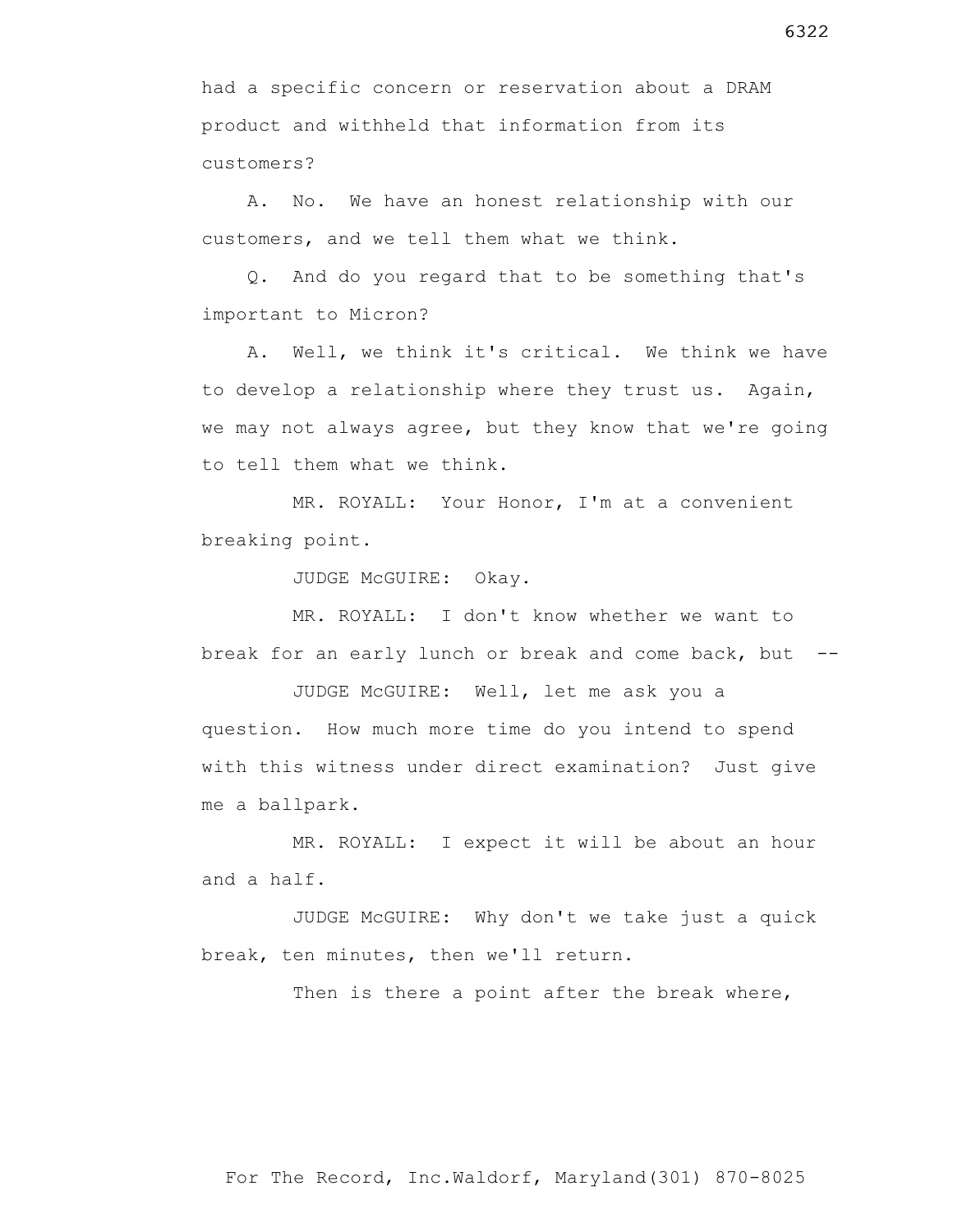you know, you can -- I won't expect you to inherently go until 2:00 and then we'll break for lunch. I mean, are you advising the Court that at this point you think this would be the time we should break for lunch?

MR. ROYALL: Well, if others -- I didn't have breakfast, so I'm happy to break for lunch now, but if others --

JUDGE McGUIRE: That's not relevant.

 MR. ROYALL: I understand. I do think it would be -- the amount of time that I have left is the amount of time we would normally go between breaks, so from my standpoint, it might make sense to break for lunch now.

 JUDGE McGUIRE: All right, because we got off this morning -- you know, it's not the early start that we have typically, is an hour adequate today for lunch?

 MR. STONE: Certainly from our perspective, Your Honor.

MR. ROYALL: Yes, Your Honor.

 JUDGE McGUIRE: Let's break, and we'll return at 1:00 p.m. **.**

 **(Whereupon, at 12:00 p.m., a lunch recess was taken.)**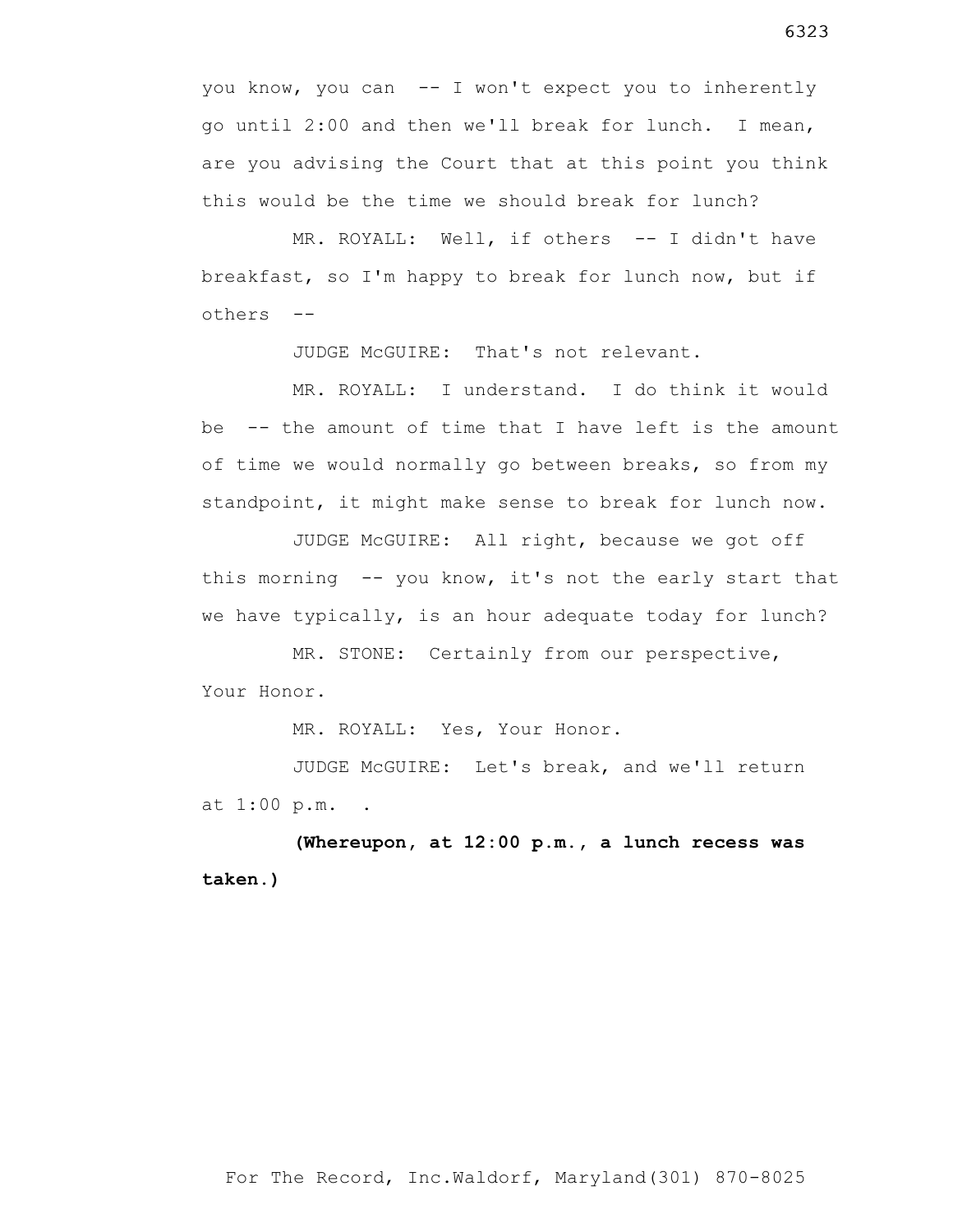## **AFTERNOON SESSION**

## **(1:00 p.m.)**

 JUDGE McGUIRE: This hearing is now in order. At this point, complaint counsel may continue with its examination of the witness.

 Mr. Appleton, would you please take a seat on the stand again?

MR. ROYALL: Thank you, Your Honor.

BY MR. ROYALL:

 Q. Mr. Appleton, I'd like to now turn more directly to the subject of JEDEC.

 Is Micron a member of JEDEC, to your knowledge? A. Yes.

 Q. And to your knowledge, has Micron been a member of JEDEC throughout your tenure with the company?

 A. I don't recall if it was always a JEDEC member, but it was a JEDEC member when I became president in '91, and we have been since then. I don't remember the timing as to when we became a member before that.

 Q. And in your capacity as Micron's CEO, have you been supportive of Micron's participation in JEDEC?

A. Yes.

 Q. In your view, does Micron benefit from participation in JEDEC?

A. Yes.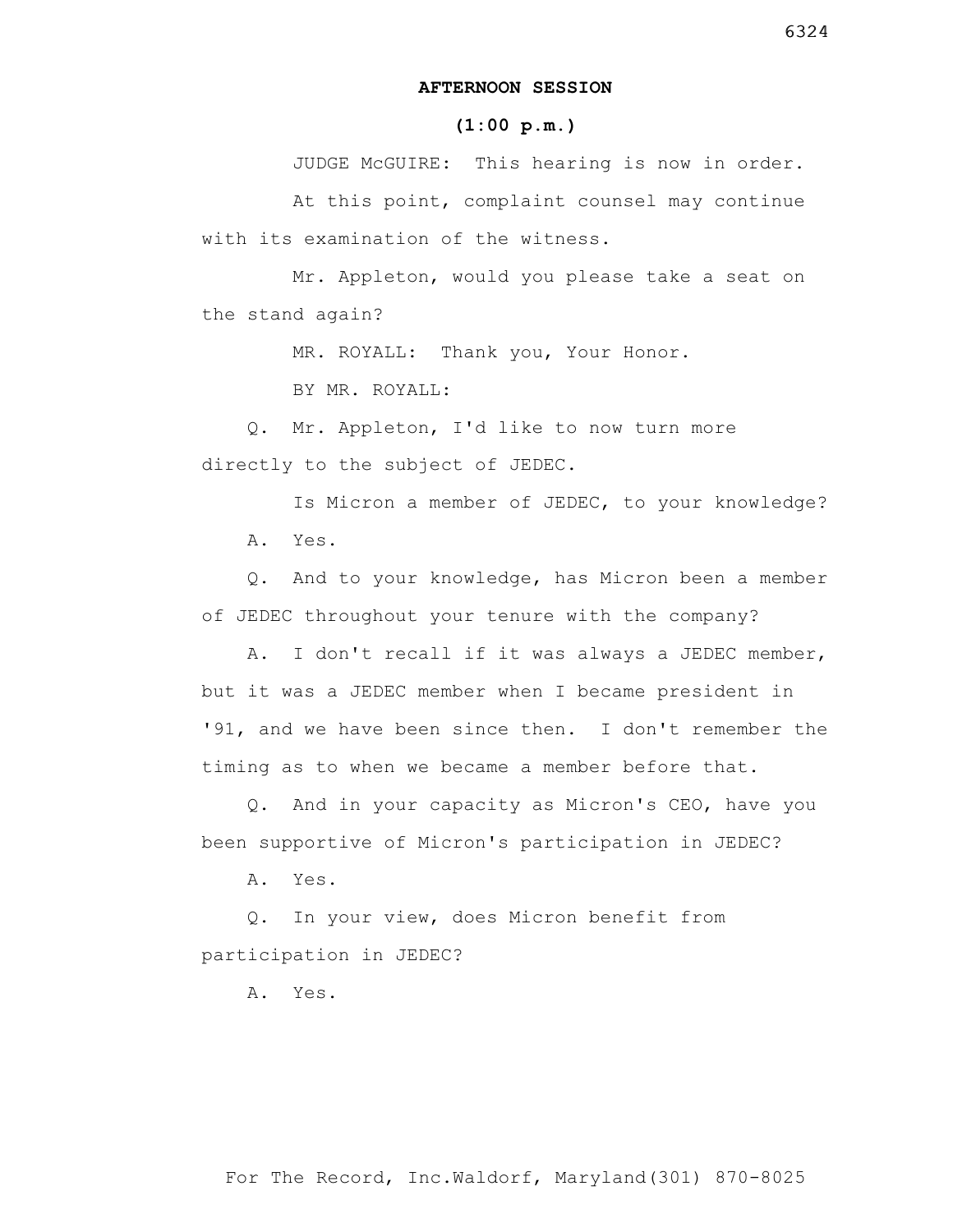Q. And I don't want to recover any territory that we covered earlier about open standards, but is there anything in particular that causes you to say that  $-$ -

 JUDGE McGUIRE: You know, I think we have gotten into this already, Mr. Royall.

MR. ROYALL: That's fine, Your Honor.

BY MR. ROYALL:

 Q. To your knowledge, do any of Micron's customers participate in JEDEC?

A. Yes.

 Q. And does the fact that you have customers participating in JEDEC, is that something that's of value to Micron?

A. Yeah, it's of a lot of value.

 Q. How familiar are you with JEDEC-related activities and procedures? How familiar are you personally with those things?

 A. Well, I have a general understanding of how JEDEC operates. I am -- you know, I'm not involved in the details, though.

Q. Have you ever attended a JEDEC meeting?

A. No.

 Q. Have you, to your knowledge, ever reviewed minutes of a JEDEC meeting?

A. No.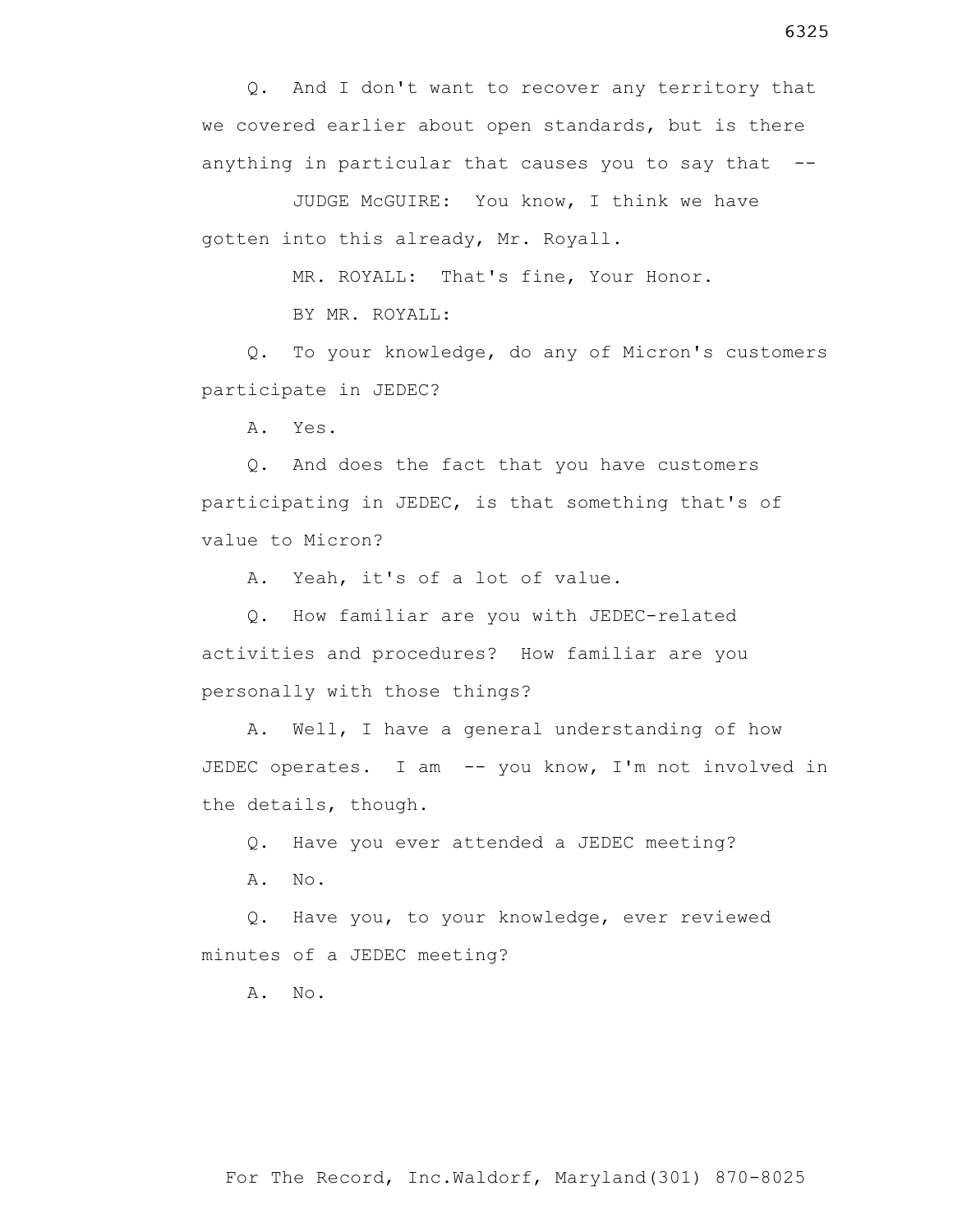Q. To the extent that you have general knowledge about JEDEC or JEDEC-related activities, what's the basis of that knowledge?

 A. It's the people that we have had who have either been members or representatives from Micron or attendees at the JEDEC meetings who have communicated to me over the years, you know, the variety of activities that have gone on there.

Q. Do you have anyone in particular in mind?

A. Oh, it was usually -- there's probably two or three people that have been fairly consistent. An individual by the name of Terry Walther I know went to JEDEC meetings, a guy named Terry Lee has attended JEDEC meetings, and there was a few -- some of the marketing management people have attended those meetings. And they've -- and I have had interaction with them about that at times.

 Q. In your capacity as the CEO of Micron, do you regard it as important in any way for you personally to be informed of JEDEC-related developments?

 A. I think at a high level, that's true. I need to be -- I need to understand what the organization is doing.

Q. And why is that?

A. Well, because Micron's a participant, and as we

## 6326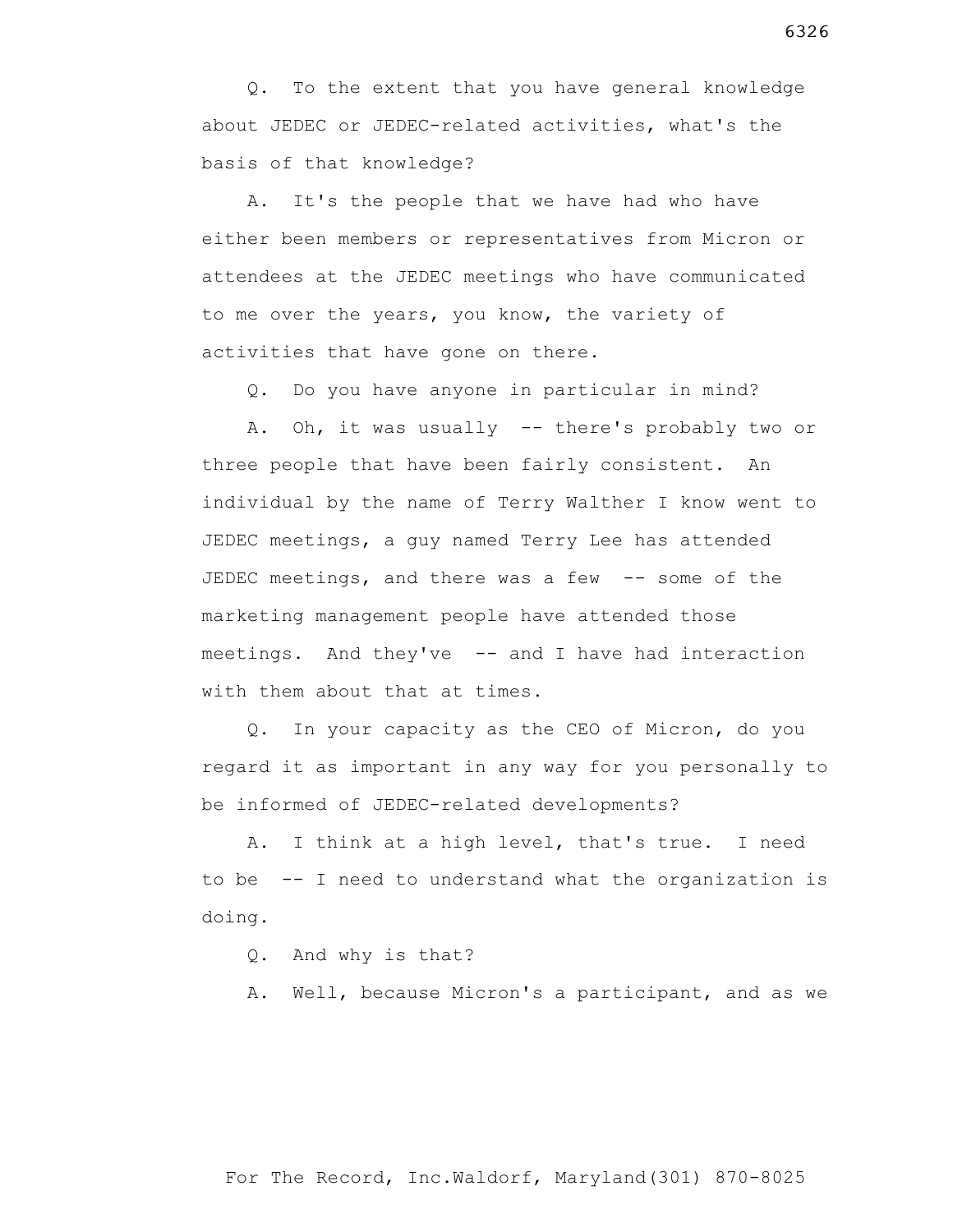participate in JEDEC, we -- we disclose, you know, ideas and we work with customers through that body to try to develop a standard, and so to the extent that the activities there would have an impact on that process, we want to know about it.

 Q. And do you in the regular course of business do anything to stay abreast of JEDEC-related developments at that level of generality?

A. Yeah.

Q. What do you do in that regard?

 A. Well, again, it's through the dialogue with Micron employees. I am -- you know, at times I ask what the activities are and what's being worked on at JEDEC, or they might even come on their own to me if it's something that's of significance.

 Q. In your view, is it important for you as Micron's CEO to have an understanding of JEDEC's purposes?

A. Sure.

Q. Why is that?

A. Well, the purpose of JEDEC -- there are I suppose a couple of purposes, but the purpose of JEDEC often very much affects their activities; affects, you know, Micron's involvement to the extent that we want to participate.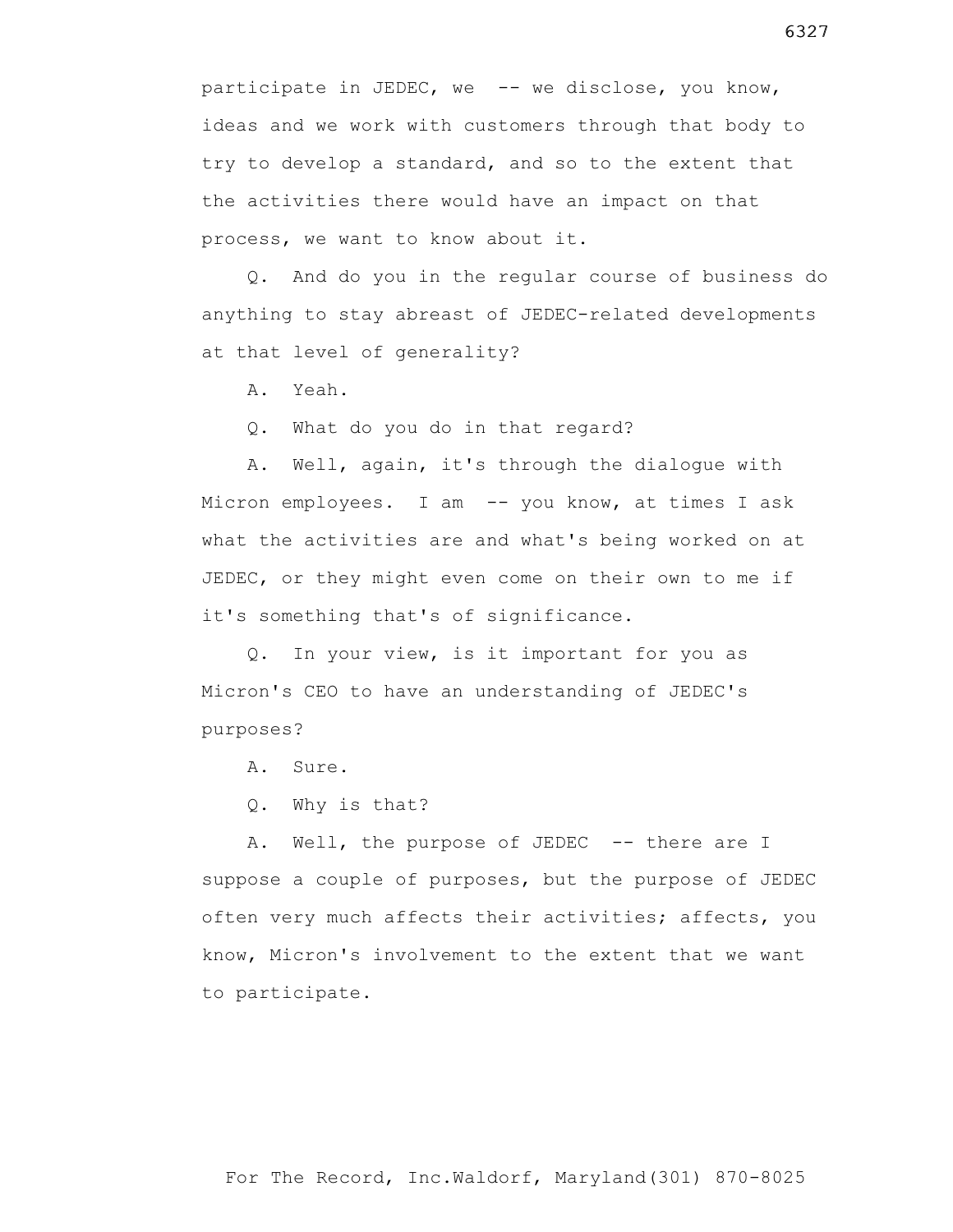Q. And do you personally have an understanding of JEDEC's purposes?

A. Yeah, I have a general understanding.

Q. And what is that understanding?

 MR. STONE: Objection, Your Honor, based on hearsay, not based on any personal knowledge, lacks foundation.

JUDGE McGUIRE: Overruled.

BY MR. ROYALL:

Q. You may answer.

 A. My understanding from my interaction and participation over the years in JEDEC is that its purpose is to develop an open standard that companies and customers would have access to in order to develop their products to.

 Q. Now, I, again, don't want to recover ground we covered earlier, but I believe you said earlier that it's your understanding that in the sense that you used the term "open standards," that JEDEC is an open standards organization. Is that right?

A. Yes.

 Q. Do you have an understanding as to whether JEDEC does anything to ensure that its standards are open?

A. I think I have a general understanding of how

For The Record, Inc.Waldorf, Maryland(301) 870-8025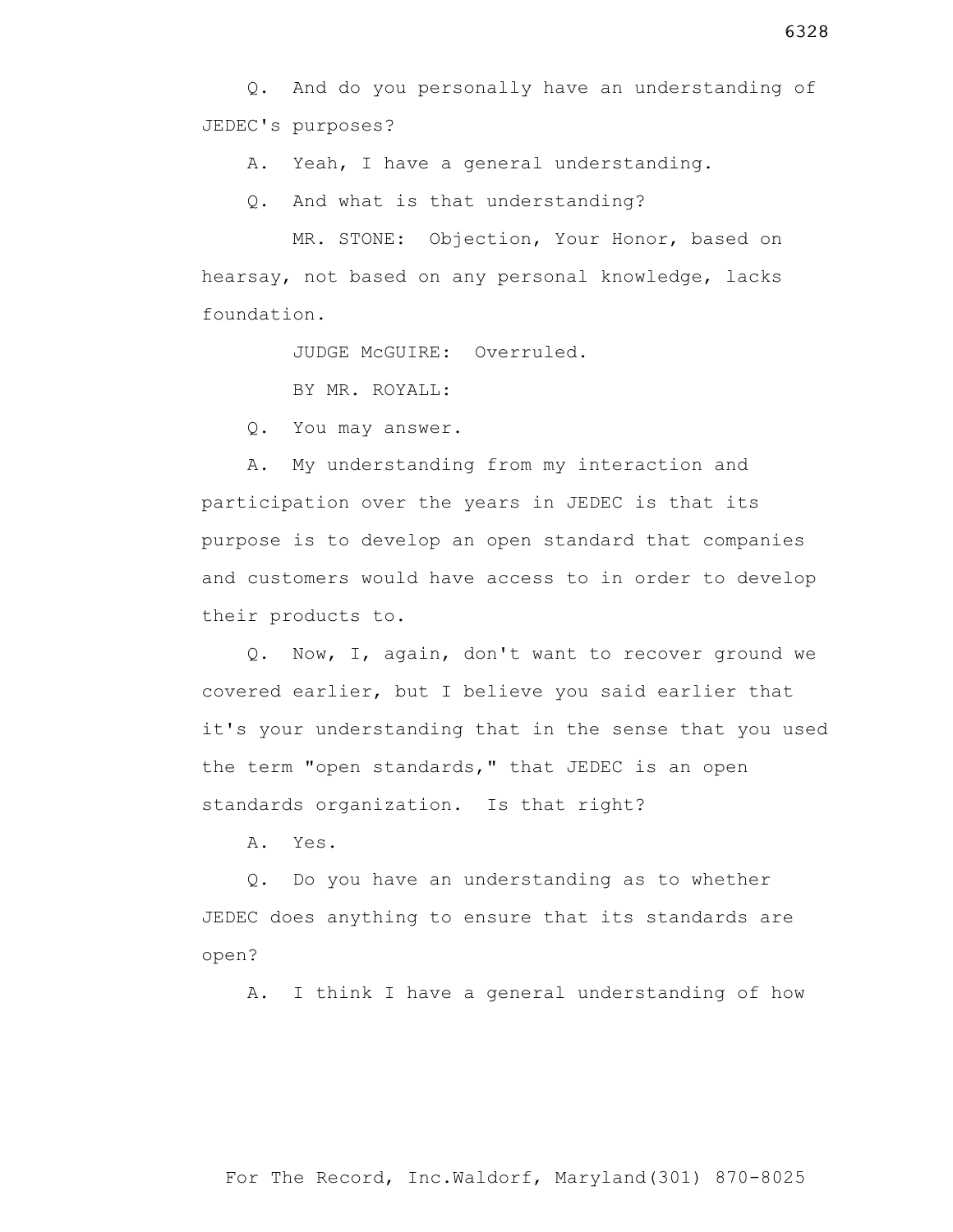they approach that.

Q. And what is your understanding in that regard?

 A. Well, it's -- it's I think fairly straightforward. JEDEC tries to make sure that the participants that are sharing their knowledge with the body that's there and the customers who are there, they try to make sure that as the standard gets developed, that -- and the sharing of knowledge, that we somehow wouldn't be able to come back later and try to apply some intellectual property that either came out of that meeting or that applied against it that we didn't disclose anything to them about it, that we would somehow try to come back later and use that against the standard.

 Q. Do you -- do you have any understanding personally, Mr. Appleton, as to whether there are implications for member companies -- that is, members of JEDEC -- that fail to disclose patents or patent applications that relate to JEDEC's work?

 A. Well, one understanding is that if they fail to disclose them, then they wouldn't come back later - they couldn't come back later and try to enforce those against the standard that had been developed.

 Q. Putting aside what JEDEC's rules and procedures may, in fact, require, do you have -- do you as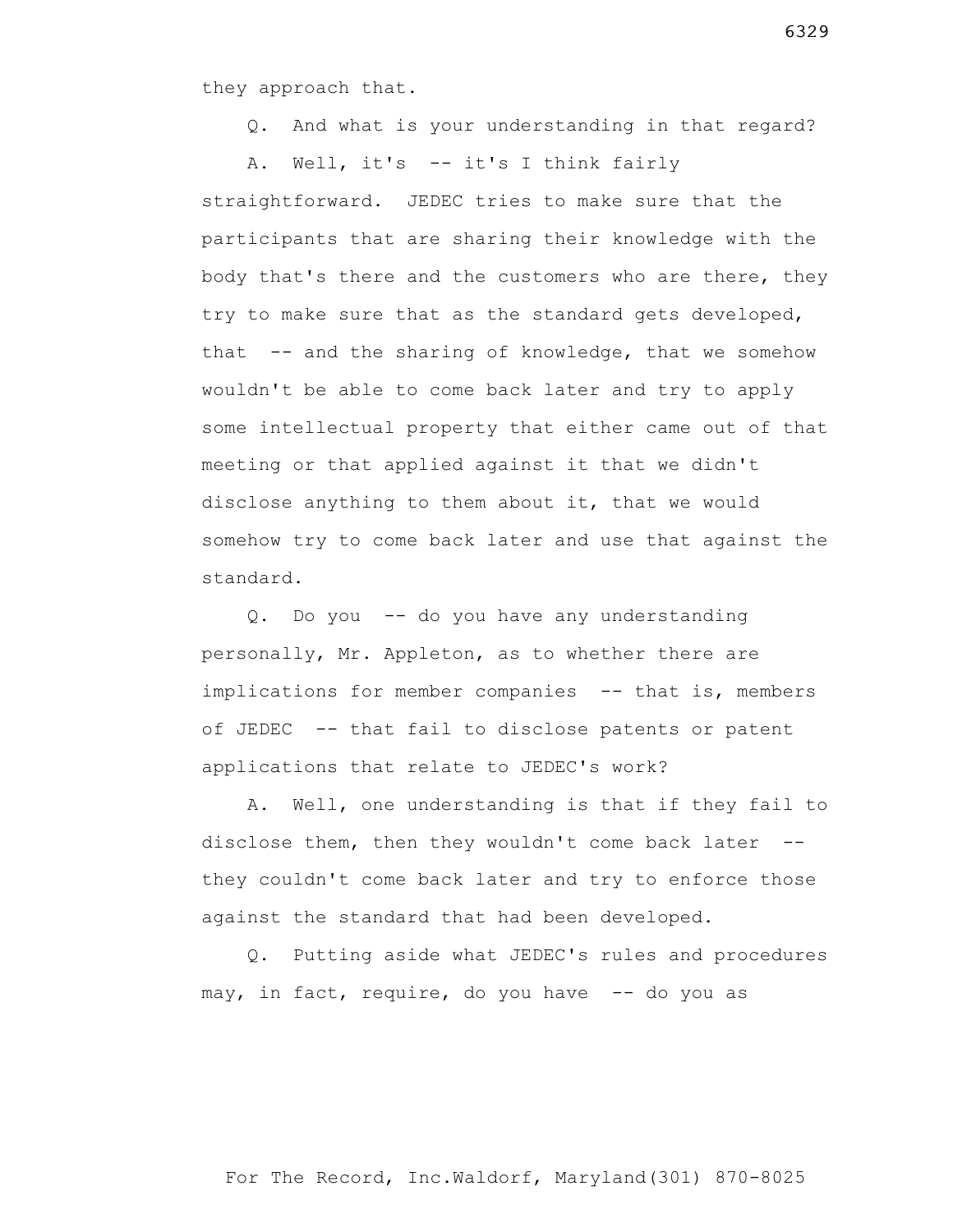Micron's CEO have any views as to the approach that your company, Micron, should take to patent disclosure issues at JEDEC?

A. Sure.

Q. What views do you have in that regard?

 A. Well, my perspective is the same, that if we have intellectual property that would be applicable against a standard of JEDEC that we were helping to develop, that we should disclose that.

 Q. And in instances in which Micron may not have disclosed, if there are any such instances, do you have any views as to what implications that may have for your company?

 A. I don't know of any instances, but if that were to occur, we certainly -- my view is we certainly wouldn't go out and then try to enforce that against the standard.

 Q. Well, just to be clear, are you aware of any instance in which Micron has failed to disclose any patent or patent application that was subject to disclosure under JEDEC's rules and procedures?

A. No, I'm not.

 Q. Are you aware of any instance in which Micron has sought to enforce a patent that should have been disclosed but was not disclosed to JEDEC?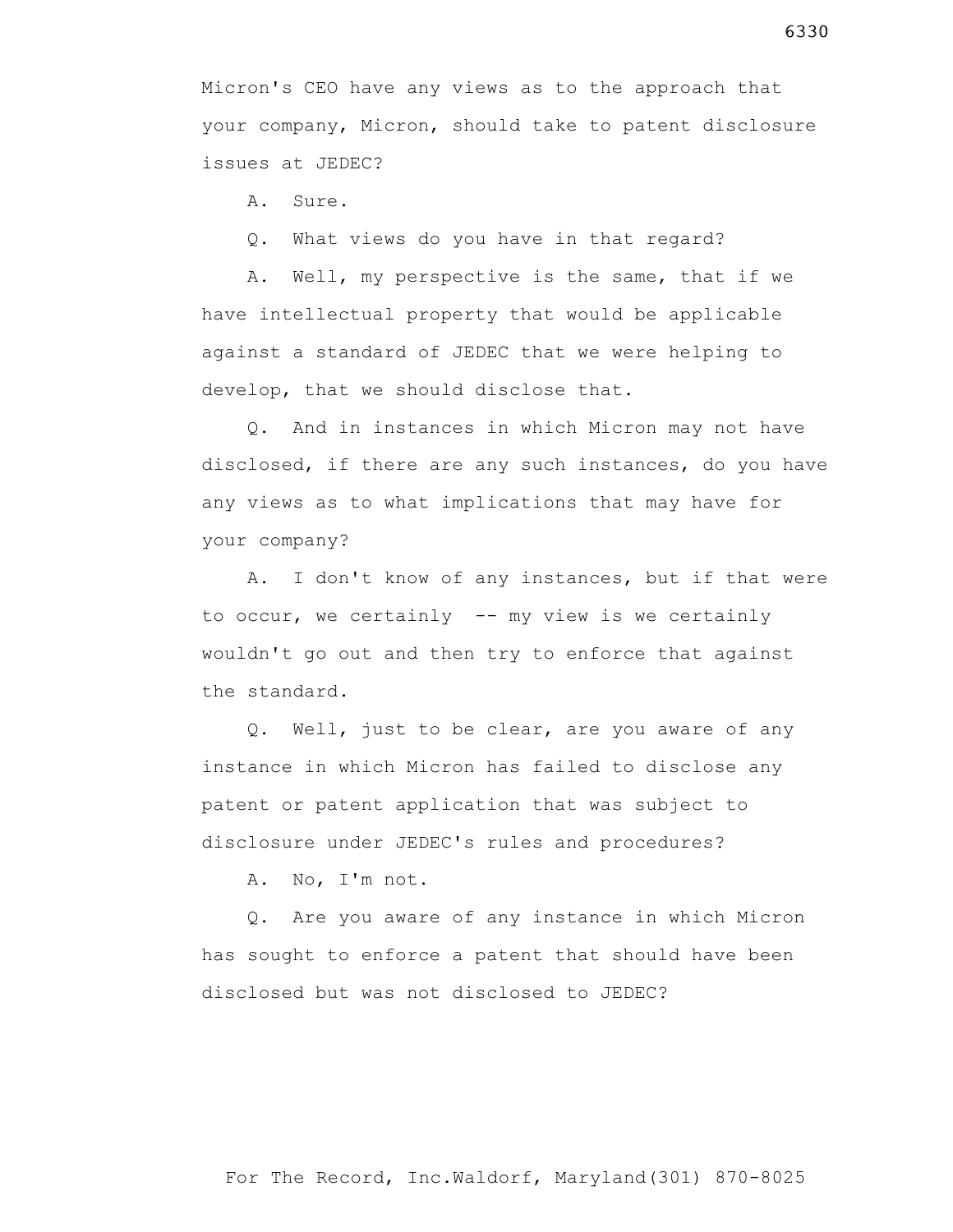A. No, I'm not.

 Q. Does it matter to you, Mr. Appleton, whether other companies other than Micron who participate in JEDEC disclose their own relevant patents or patent applications when that would be required under JEDEC's process?

A. It matters a great deal.

Q. Why does that matter to you?

 A. Well, because of the consequences that I described earlier. If, in fact, somebody who was participating in developing the standard and we were all sharing our ideas at the same table would then - did not have an obligation and then would try to enforce some intellectual property and then tell us about it later against that standard, then I think it brings into entire question the process that we're using to develop the standard, and it would very much affect whether Micron participated or not.

 Q. What do you mean by saying that this could affect whether Micron participates in JEDEC or not?

 A. Well, if we -- if we didn't know that -- I mean, this destroys the whole process of developing an open standard. If we didn't know with confidence that companies that were participating in that process, that they couldn't come back later and then try to block it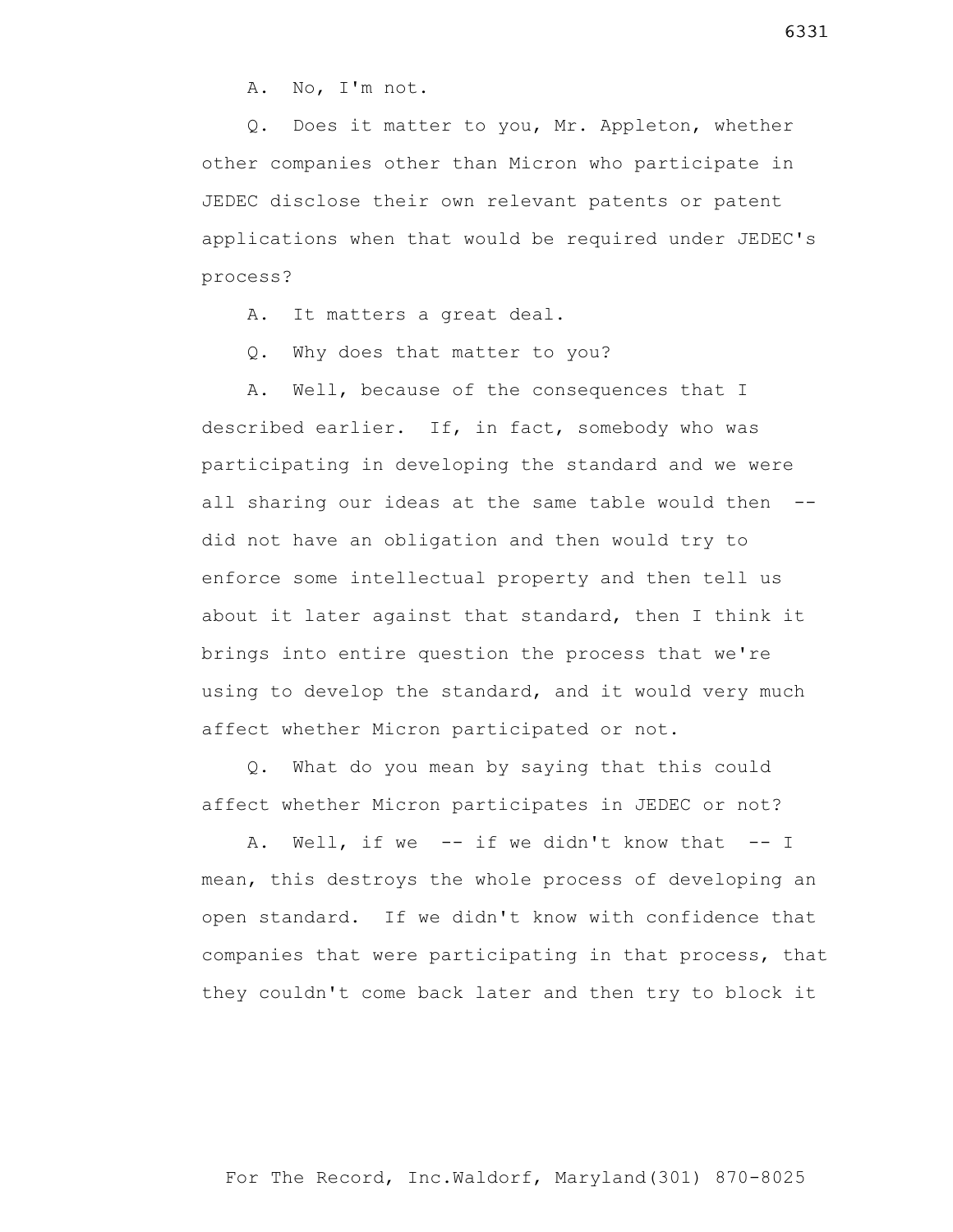or come back later and try to apply intellectual property against it when they were a participant in that process and they didn't disclose it, that's very problematic for that process, because it means that it essentially destroys the ability to set a standard, that there's very little value in actually going through that process anymore.

 Q. Let me shift gears now away from JEDEC to another topic, and that topic is Rambus.

 When do you recall first learning about or hearing about Rambus?

A. It was -- it was around the 1996 time frame.

 Q. Do you recall how you first learned about Rambus?

A. Well, we had -- we had some technical folks that had become aware of it, and I'm not sure how they became aware of it, but they became aware that there was a company, and it was called Rambus, that was developing some interface technology, the RDRAM technology, for DRAM.

 Q. Do you recall anything specifically about what you initially heard when you became familiar with Rambus and the fact that it had an interface technology of that sort?

A. Yeah, in general. The discussion was the --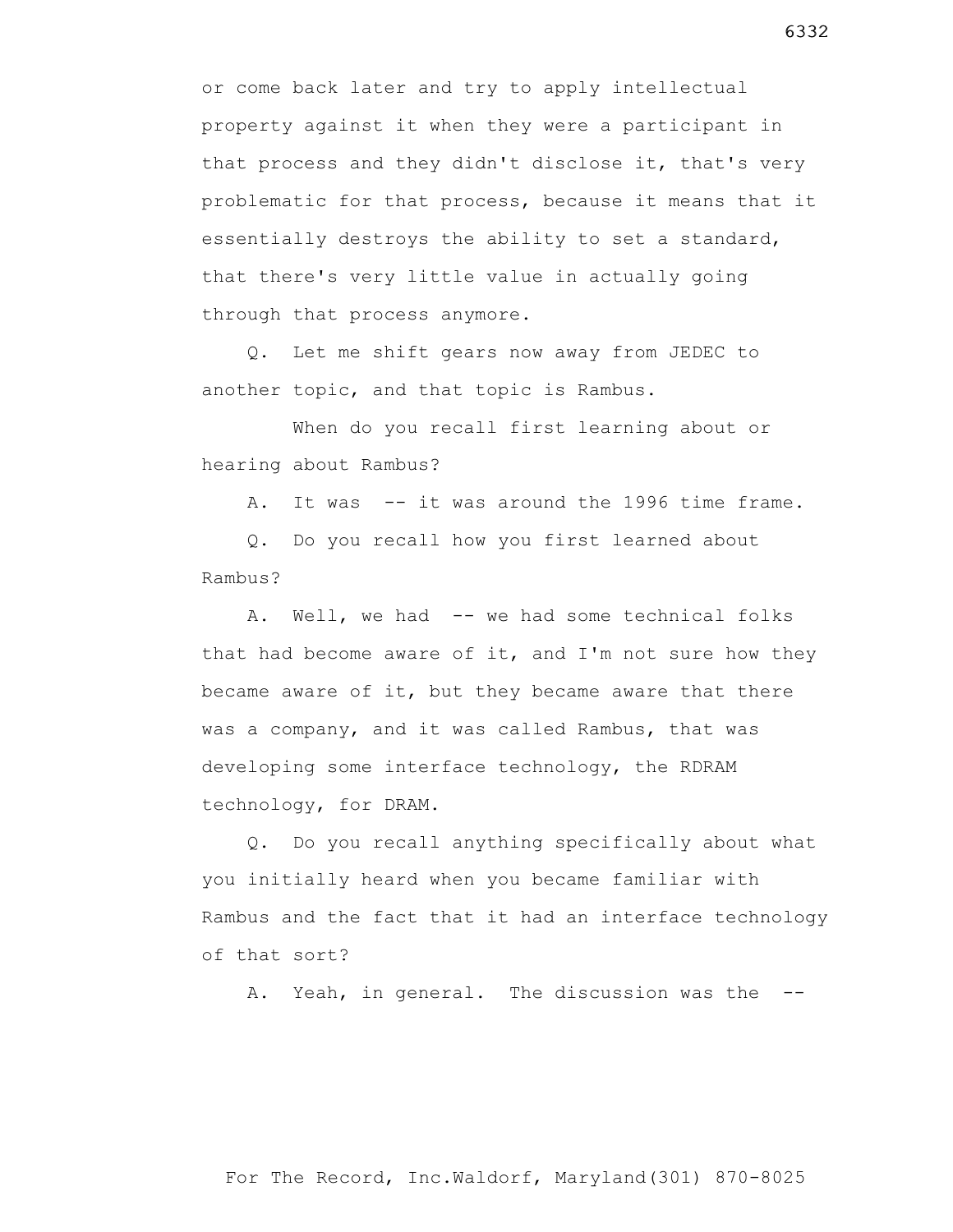was the -- you know, the speed with which data could be moved in and out of DRAM, that their -- that Rambus said that they had some pretty high-speed capability in that arena, and you know, we're I think always interested in trying to address any of the problems that may be downstream.

 And so our technical people brought it to me. They mentioned it to me and said that there was this company that was out there developing it.

 Q. Do you recall learning about any specific performance-related claims that Rambus was making? And again, I'm focusing you on the time period  $-$  and you said around '96 when you first became familiar with Rambus.

 A. I don't remember the megahertz speed at the time, but you know, I seem to remember at least early on in that time frame we were talking, you know, 200 megahertz, 300 megahertz, 400 megahertz type activity, and that the claim was the speed -- and that has to do with really the bus speed, but it's  $-$ - there's more technical people than I am to try to discuss that.

Q. What about -- putting aside performance, when you learned about Rambus, did you have an understanding as to whether Rambus in connection with its own interface technology was making any cost-related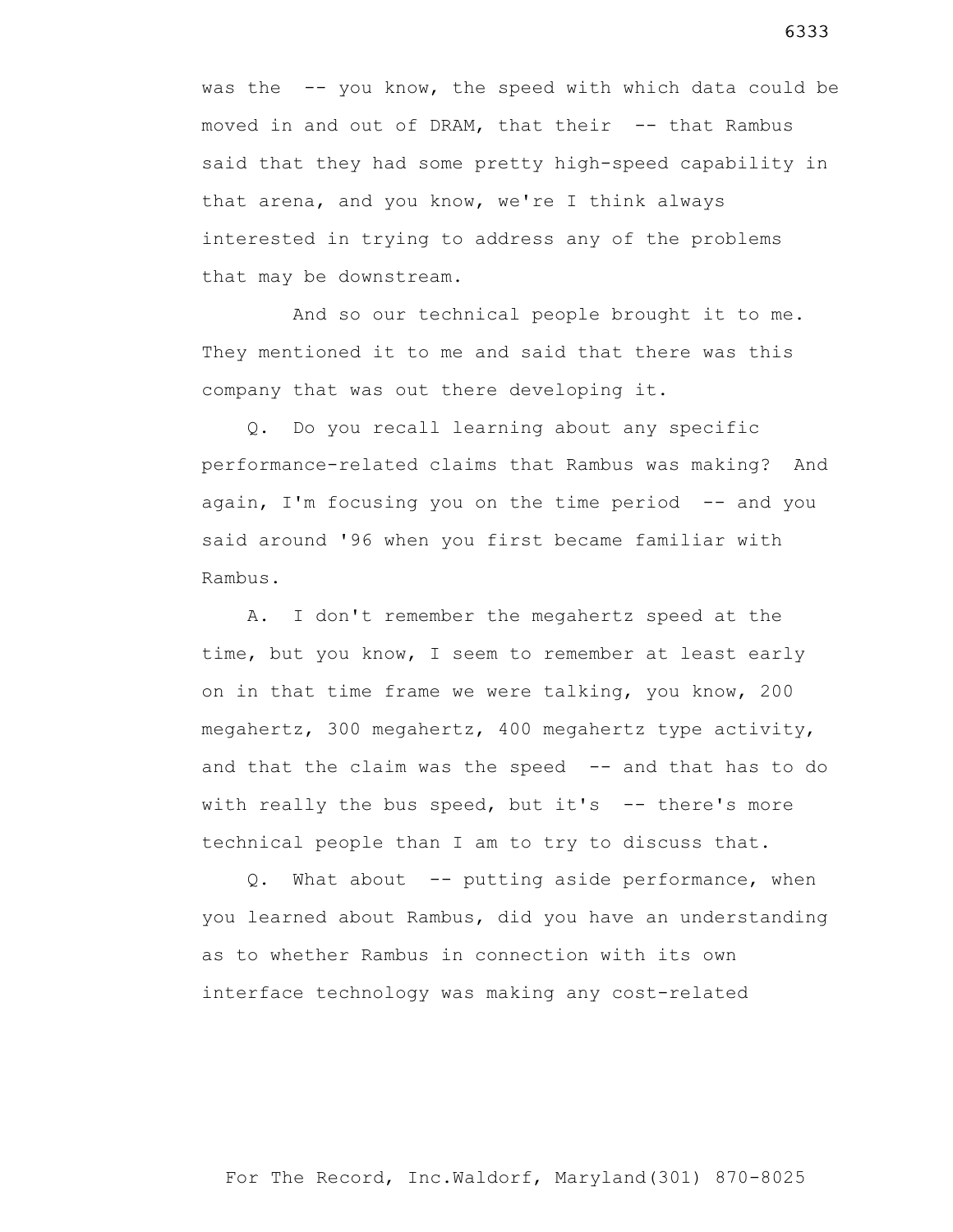claims?

A. Well, there were -- in terms of cost, Rambus was saying at that time that there wouldn't be much of a premium for the -- for the product in comparison to other solutions that existed.

 Q. At the time that you learned about Rambus, do you recall whether Micron, others at Micron, had any views as to the merits of Rambus' claims, either performance-related claims or cost-related claims?

 A. Well, obviously we were very interested in looking at the speed issue. I think that we met it with some skepticism, predominantly because we -- you know, Rambus didn't make anything. They didn't make any product, and Micron had had years and years of experience in manufacturing. So, the performance claim was one issue which we knew would be a challenging issue to overcome.

 But secondly, the claim that the -- that the  $-$ 

it would be a very cost-effective solution as opposed to other routes, I think we had skepticism. We had a lot of experience manufacturing these products, and for that reason, we were skeptical.

 Q. You mentioned in that answer something about Rambus didn't make anything. What, if any, relevance did that have to Micron's assessment of Rambus'

6334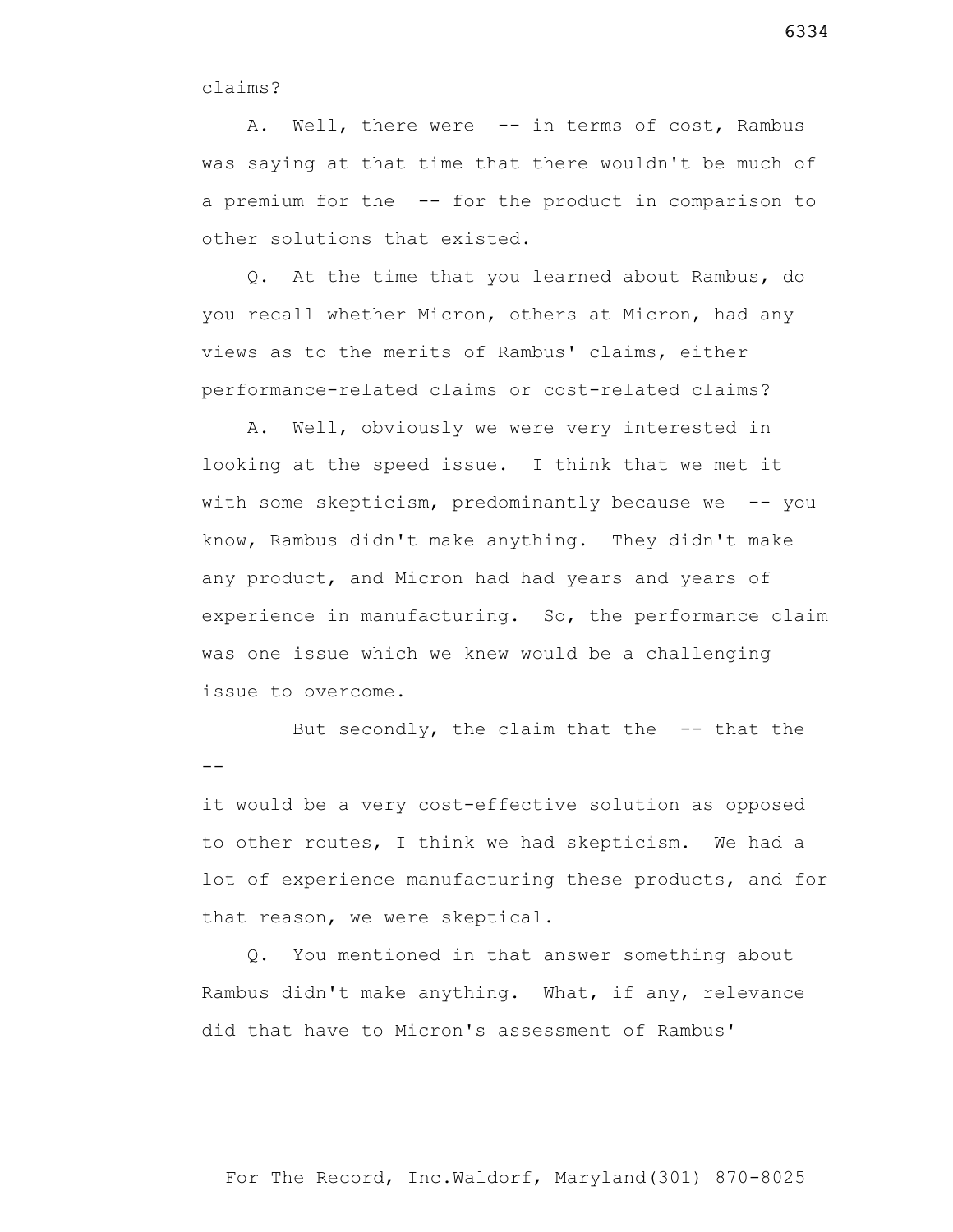performance or cost-related claim?

 A. Well, with respect to the claims, you know, there's a lot of things that go into producing DRAM, and we  $-$ - when I say they didn't make anything, they didn't actually produce any DRAM, and really it was the manufacturers that were having to deal with how this technology would be implemented.

 Q. Did there come a time when you personally were contacted by Rambus?

A. Yes.

 Q. Do you recall, roughly speaking, when you were first contacted?

 A. It was -- I believe it was later in 1996. MR. ROYALL: May I approach, Your Honor? JUDGE McGUIRE: Yes.

BY MR. ROYALL:

 Q. Mr. Appleton, I've just handed you a document that's been marked for identification as Exhibit RX-828. Do you recognize this document?

A. Yes.

Q. And can you explain to us what it is?

 A. This is a letter that I received from Geoff Tate in December of 1996.

 Q. And do you recall whether this was the first communication that you received from Rambus or whether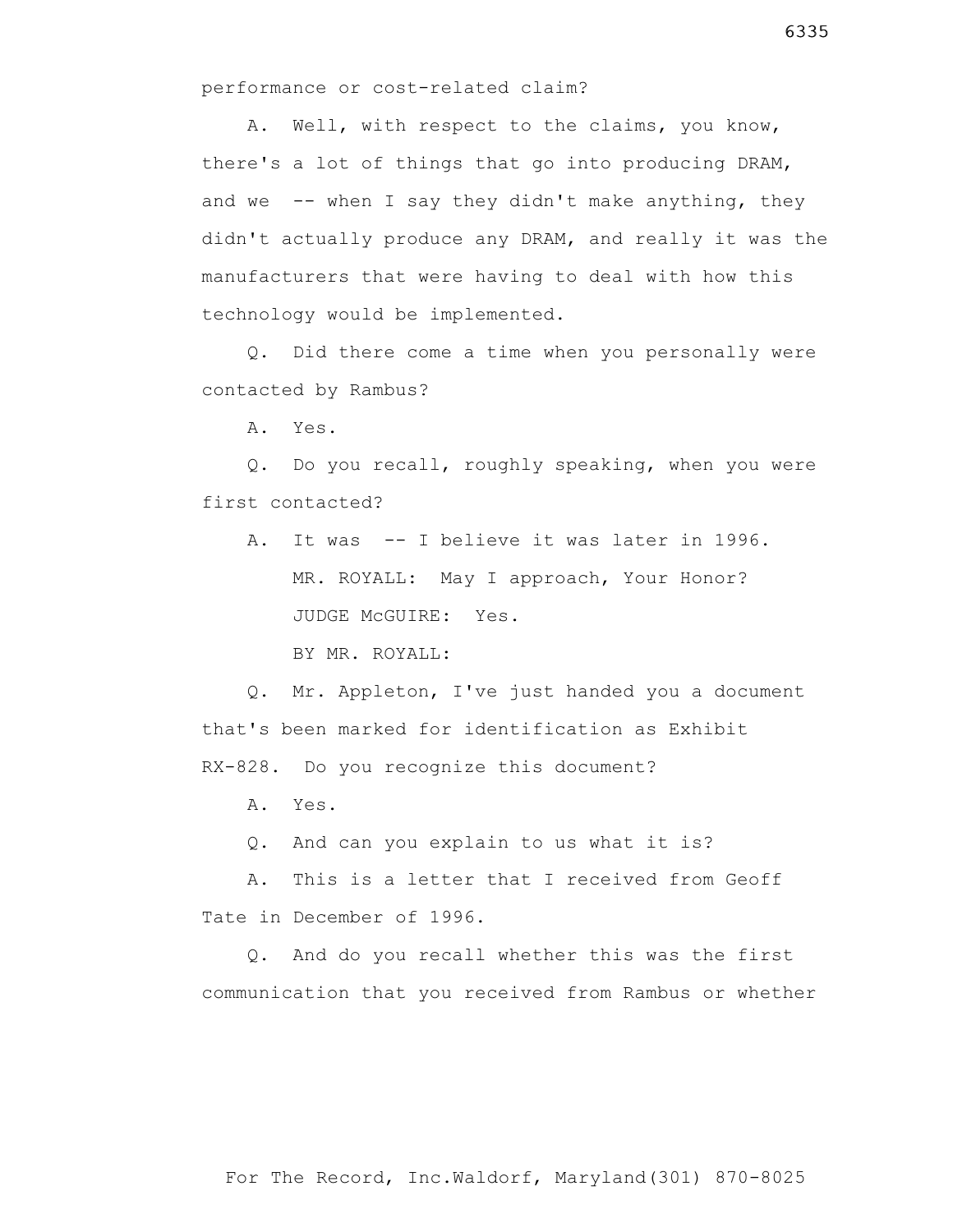there were other prior communications?

 A. I don't recall if I had any verbal conversation with Mr. Tate around this time frame, so anything that would have been in this time frame, I think this was the first written communication that I had received from him. Whether there was some conversation prior to that around this time frame, I don't recall.

 Q. At the time that you received this letter from Mr. Tate of Rambus in late 1996, did you have an understanding as to what, if anything, Rambus was proposing or seeking from Micron?

A. Yeah, my understanding was that they were -they approached Micron to take a license to the RDRAM.

 Q. And when you say RDRAM, are you referring to - if we could highlight this, you'll see in the -- after the four bullet points at the top of the first page of RX-828, do you see the sentence beginning, "Our list price"?

A. Yes.

 Q. And in that same sentence, a few words later, there's a reference to "direct Rambus DRAM."

Do you see that?

A. Yes.

 Q. And when you said earlier that they approached -- Rambus approached Micron to discuss

For The Record, Inc.Waldorf, Maryland(301) 870-8025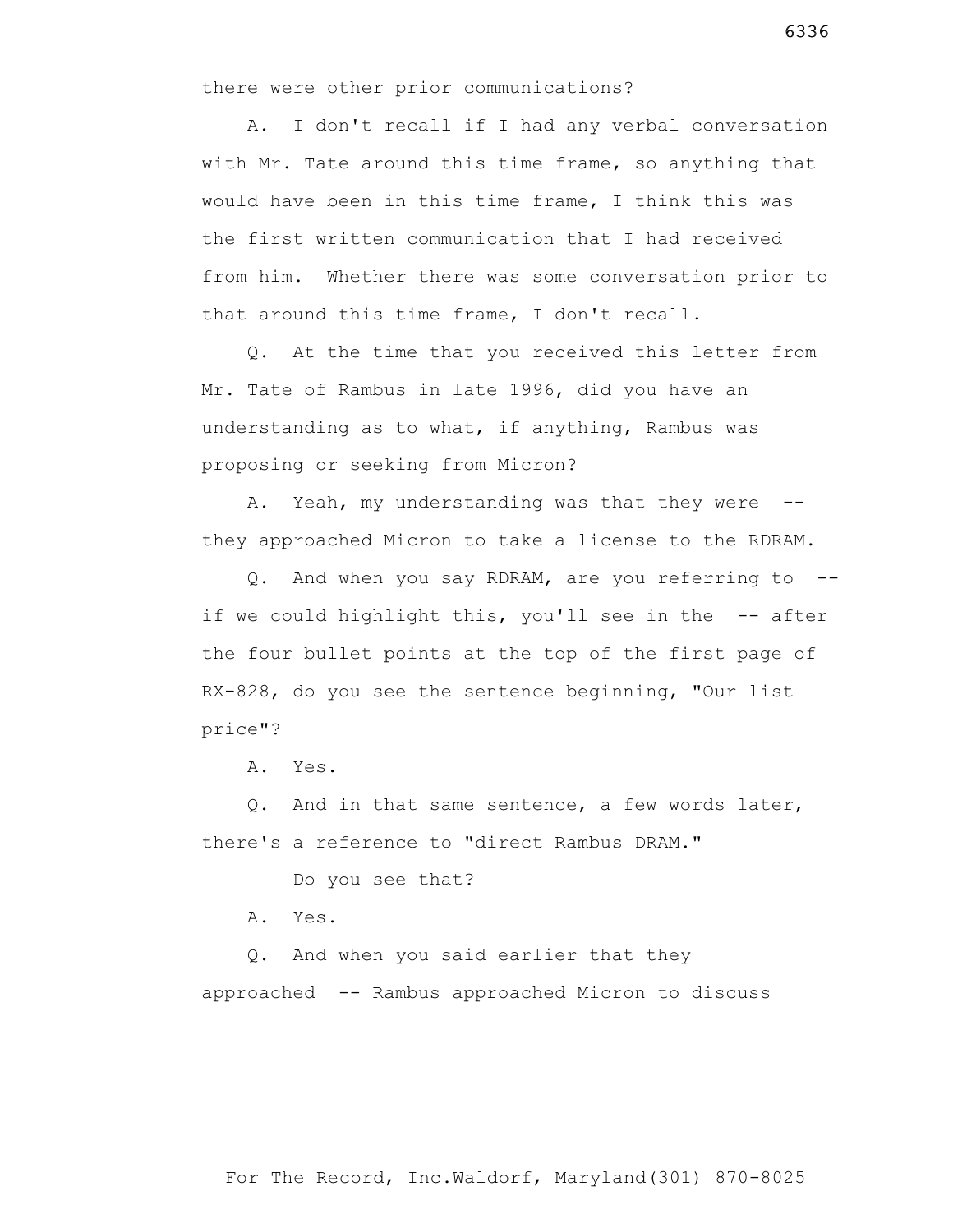taking a license, was the license that they were discussing with you, was it a license for that direct Rambus DRAM technology?

A. Yeah,  $I$  -- just to clarify, I think when we talk about Rambus DRAM, this is I think the name that Rambus used for it, which was the direct Rambus DRAM, the RDRAM it got commonly known as.

 Q. Do you recall what, if anything, you did in response to this letter from Mr. Tate?

 A. Well, we -- we obviously discussed it internally among our team and -- and just really started to evaluate what was being offered here.

 Q. Do you recall what, if anything, was said or discussed in these internal meetings relating to Rambus?

A. Well, we thought -- when we went through the discussion, we thought the royalty rate was quite high. We thought the NRE package, the nonreoccurring engineering charge, was high. To us it looked exorbitant. It was just pretty high cost.

 Q. When you say that you thought the royalty rate was high, do you see reference to the royalty rate in this letter --

A. Yeah.

Q. -- from Mr. Tate?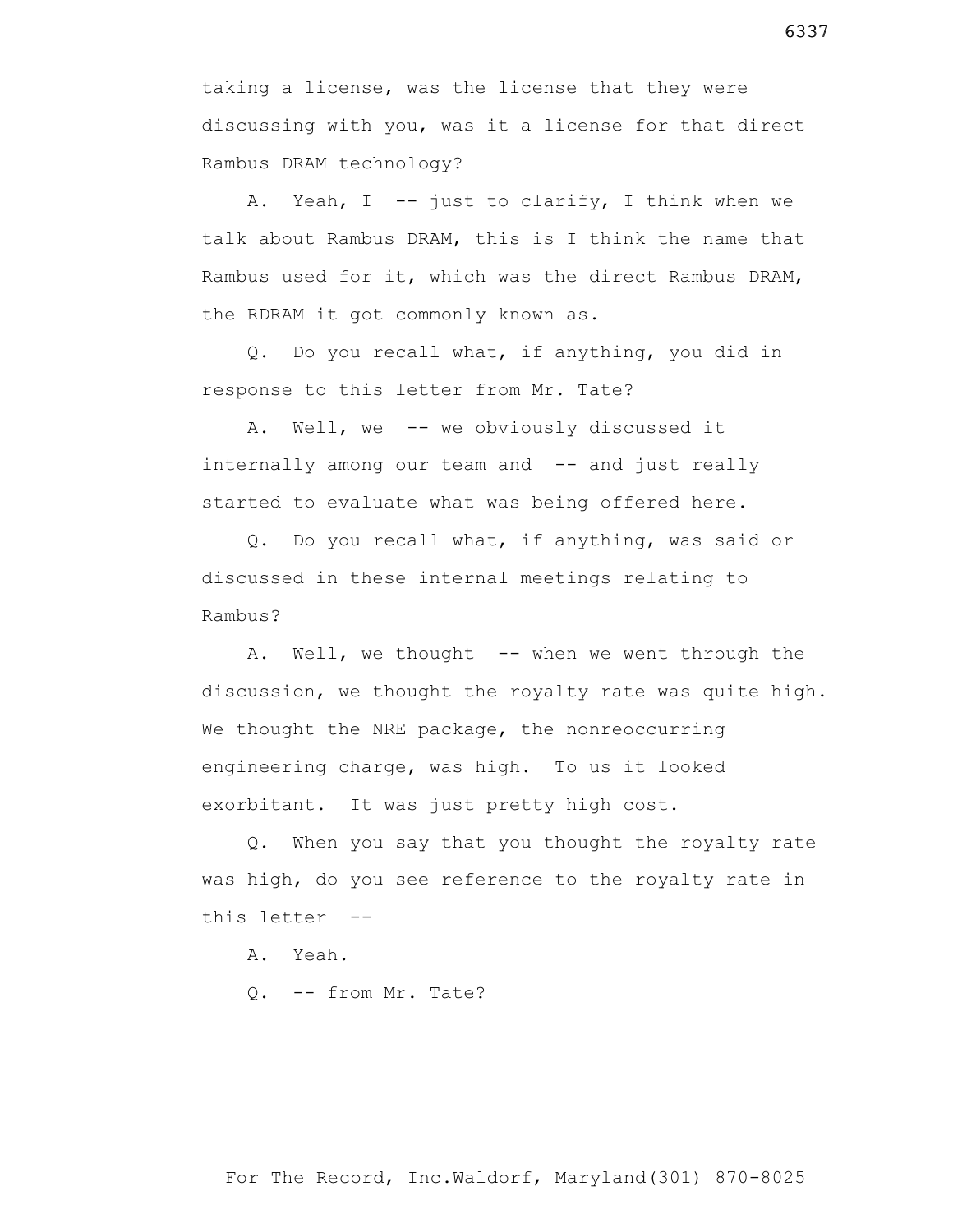A. Yes, I do.

Q. Can you point us to that?

 A. Well, it -- there's an implementation package of \$9.25 million and a royalty rate of 2 percent.

 Q. And you said that Micron thought that these licensing terms were high. Is that what you said?

A. Yes.

Q. Why did Micron have that view, if you recall?

 A. Well, in comparison to -- first of all, as I had mentioned earlier in my testimony, Micron's royalty rate today is essentially insignificant as a result of all the work that we've done over the years, but when you talk about what is actually being described here as DRDRAM, you're talking about an interface technology.

It's such a minor -- it's a very small part of what's actually required to produce a DRAM. It's a very small part of intellectual property that exists -- I mean, a tiny part of the intellectual property that exists to actually manufacture a DRAM, to develop a DRAM, and so that's why we thought it was high. It was just a very small piece of what was required in total to produce one of these products.

 Q. But Micron had paid royalties relating to DRAMs in the past, that is, prior to 1996, hadn't it?

A. Yes.

6338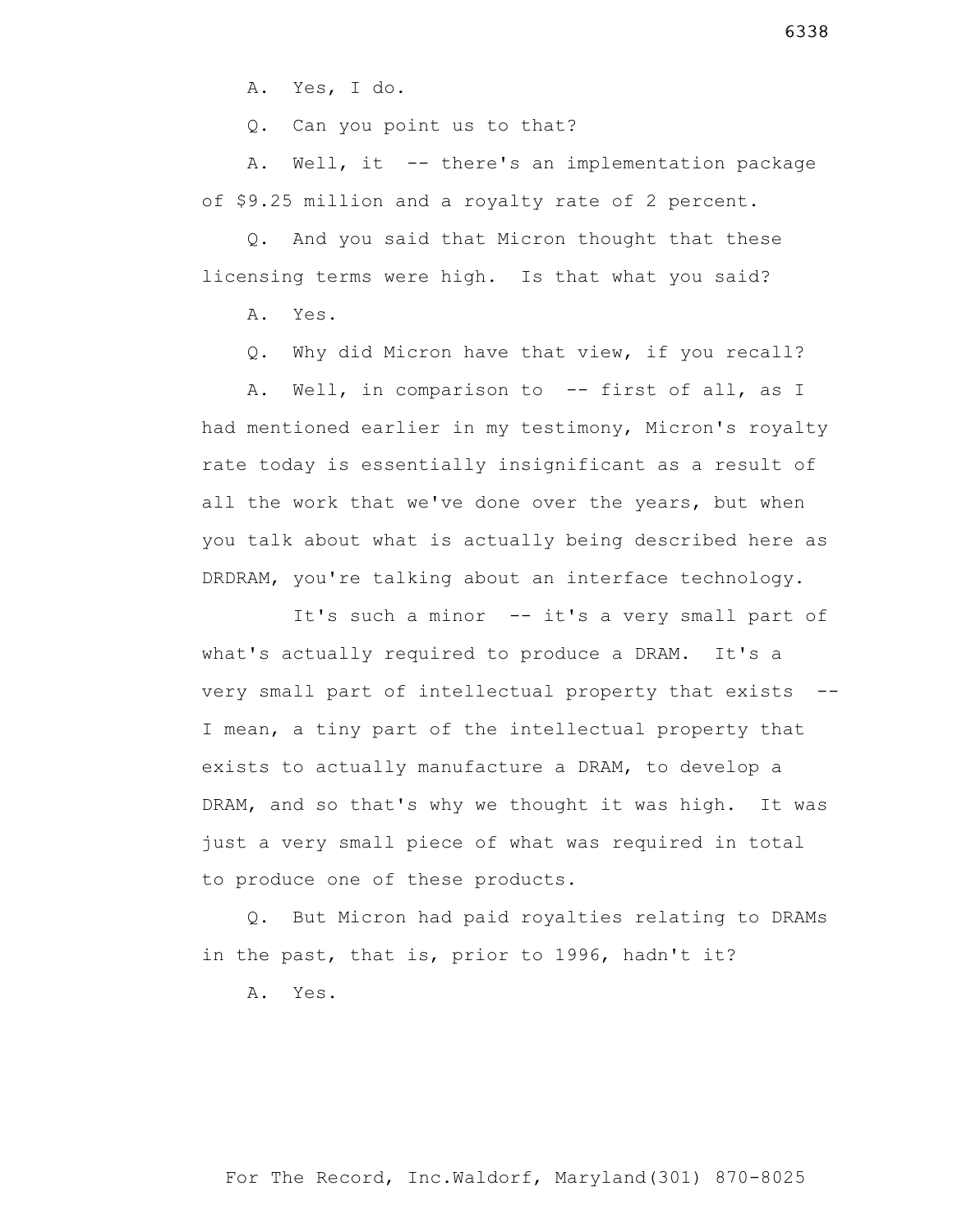Q. Why was -- why was this or what about this request on the part of Rambus for royalties was different, if anything, from the sorts of royalties that Micron had paid in the past?

 A. Well, if you look at the royalties that we had paid historically, they were associated with broad cross-licenses, and in fact, I had mentioned Texas Instruments as one of the companies that we had paid royalties to. You know, Texas Instruments was credited with essentially inventing the semiconductor, and they had thousands and thousands of patents, and they covered all sorts of things that were going on in the semiconductor manufacturing industry, and even in that case we felt those royalties were high, and we continued to work to develop our own technology and reduce those over time.

 And as we moved through time, by the time we started looking at royalty rates of this nature, we thought it was high because we knew we had been doing a lot of work ourselves.

 Q. At the time that you received this letter in late 1996, had Micron, to your knowledge, ever paid a royalty to a company specifically relating to patents covering a memory interface technology?

A. No.

6339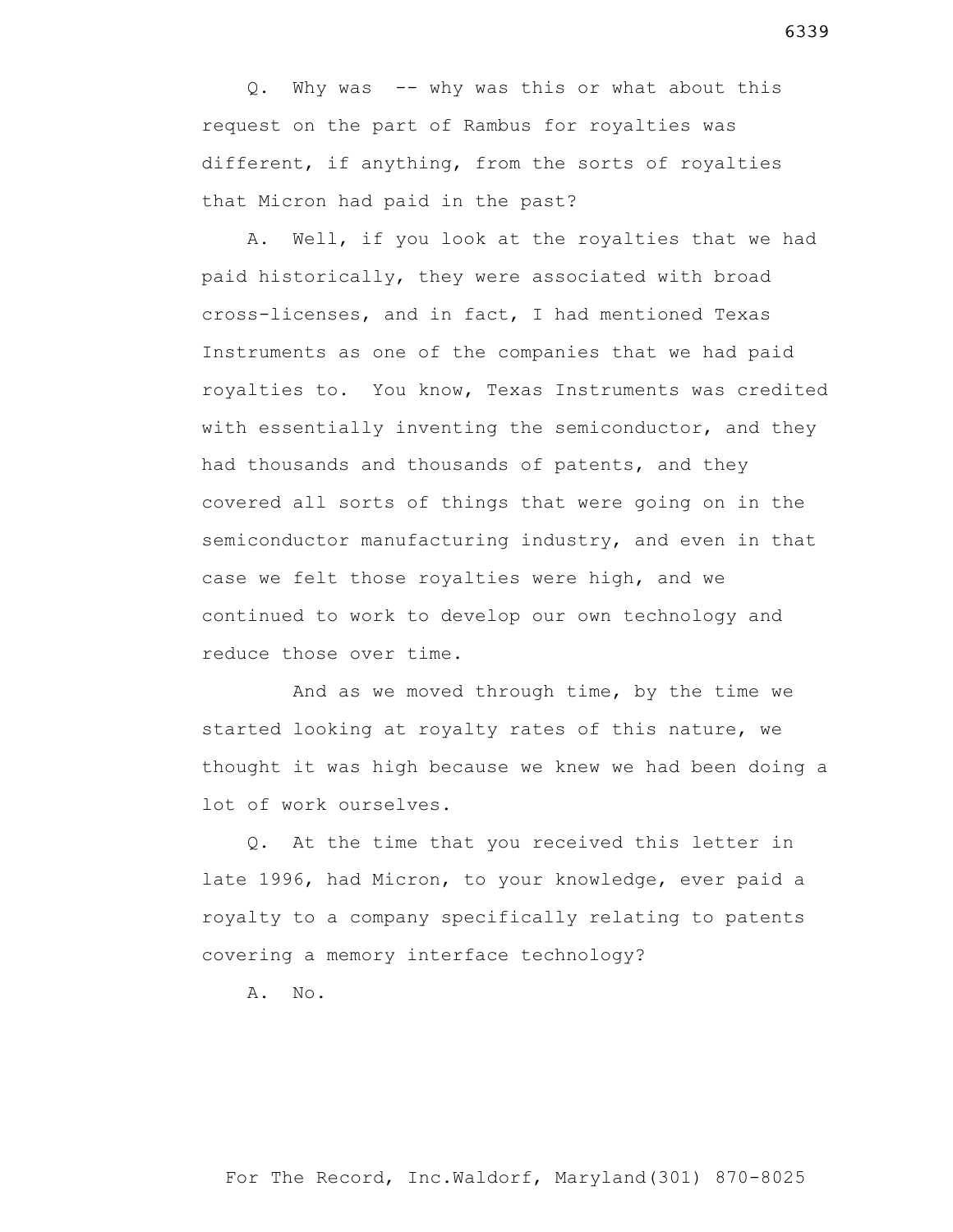Q. Have you since?

A. No.

 Q. Now, you mentioned that after receiving Mr. Tate's letter, there were internal discussions within Micron and that one of the upshots of those discussions that you recall was a general view that the -- that the licensing terms that Rambus was seeking were high.

 Do you recall anything else being discussed in those initial discussions in the aftermath of receiving this letter from Mr. Tate?

 A. Well, we thought it would be difficult, because essentially the discussion here is that we would not work on any other high-speed development devices, and you know, for us, we -- we didn't think that was a viable option, and as a result, we talked about the implications of that within this letter.

 Q. Well, let me ask you about that. You mentioned other high-speed development devices, I think, is that what you -- is that the term you used?

A. Yes, yes.

 Q. And by that, are you referring to other types of DRAM technology other than direct RDRAM that offered some type of high-speed performance?

A. Yeah, the -- in the letter itself, it says high bandwidth DRAMs, but essentially they're talking about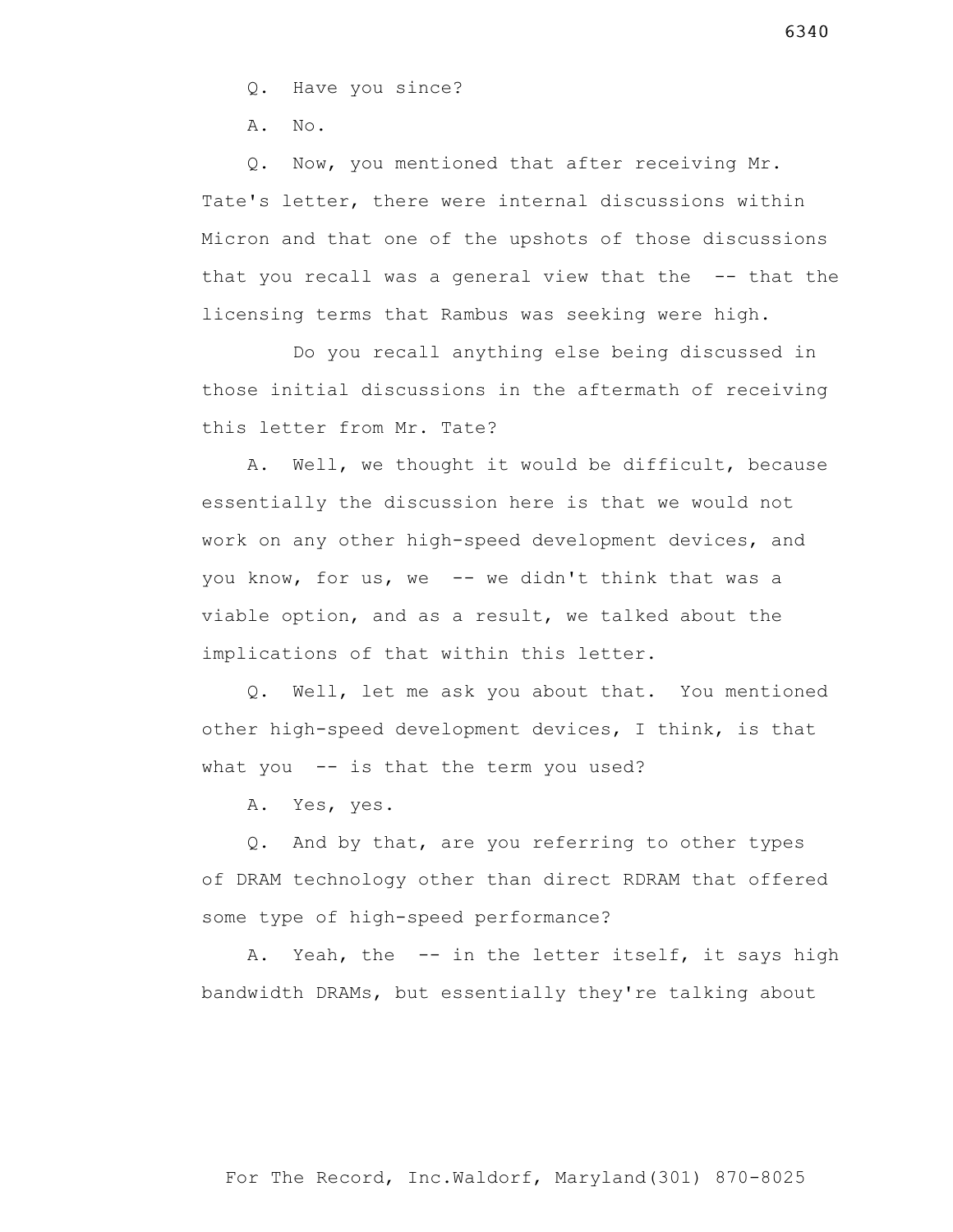the same thing.

 Q. Now, in this time period, late 1996, putting aside direct Rambus technology, were there other high-speed DRAM technologies that Micron was considering or was in the process of developing?

A. Yes.

Q. What other technologies are you referring to?

A. Well, we were -- there were a couple. One was to get the synchronous DRAM to a higher speed. In this letter, it references 100 megahertz, and we were working on trying to get that particular device to a higher speed.

 We were working on what we had termed as SyncLink. We were working on SyncLink to develop it as a potential high bandwidth device as well.

 Q. Well, taking the first device that you mentioned, synchronous DRAM, did -- did Micron in this time period, late 1996, to your knowledge believe that synchronous DRAM -- the synchronous DRAM that existed in that time frame was extendable to future higher performance levels?

A. Yeah, Micron did.

 Q. Do you know whether that view was shared by others in the DRAM industry?

A. I think that there were some that believed it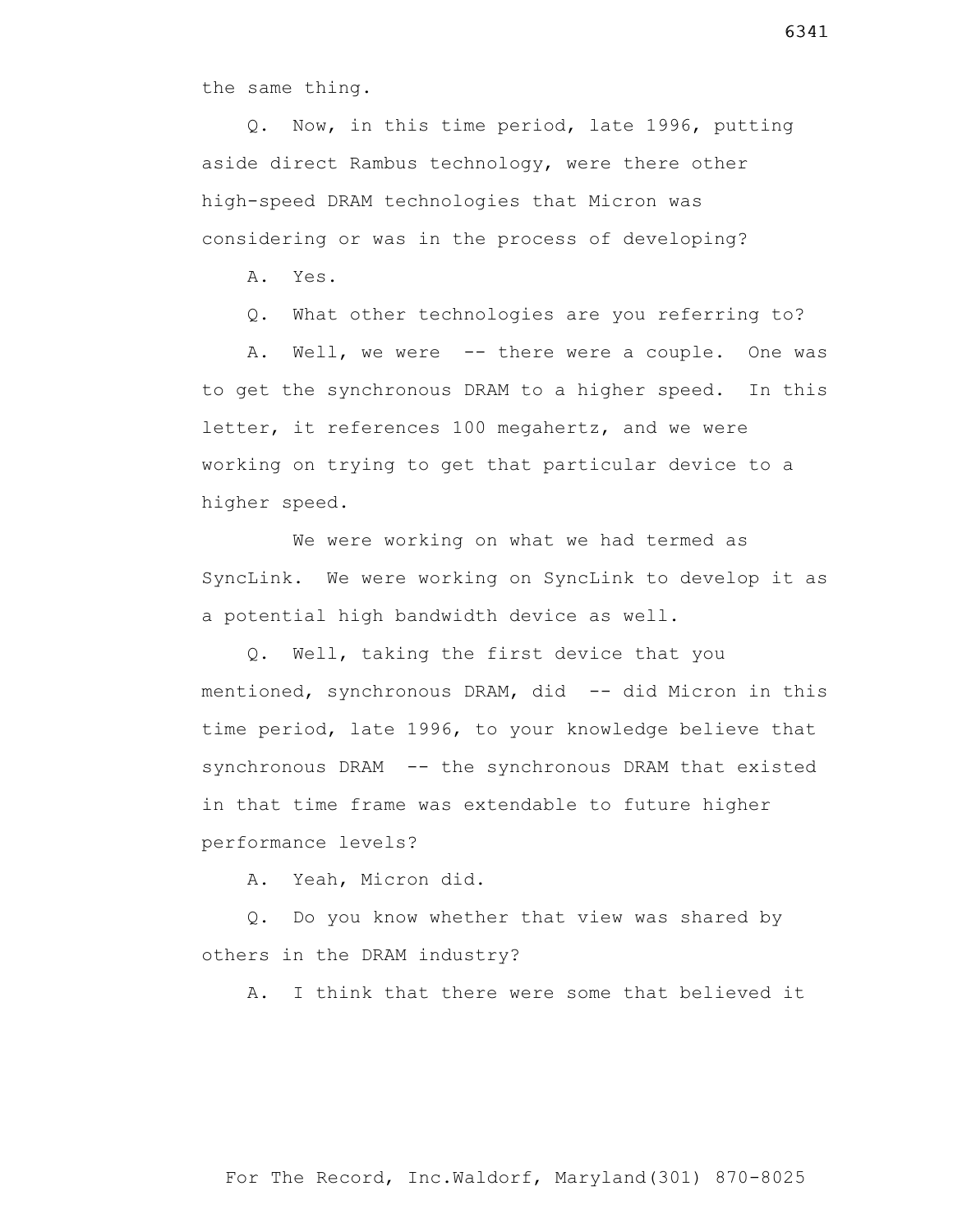and some that did not believe it.

 Q. Do you know of any other companies that had - as you recall, that had expressed views to the effect that they did not believe that synchronous DRAM could be extendable to higher performance ranges?

 A. Well, the -- I mean, there's no question, I had conversations with -- around this time frame with Mr. Tate, and they didn't believe -- Rambus didn't believe that the -- that the synchronous DRAM could go up to higher speeds.

 Q. Now, with respect to these other high-speed DRAM options besides direct Rambus DRAM that you were considering in this time frame, did you have an understanding as to whether Rambus in this letter or otherwise was asking Micron to do anything with respect to those other alternative DRAM options?

 A. Yeah, Rambus was requesting that we stop work -- stop all work on any of those other alternatives.

 Q. And do you see anything in this letter, Mr. Tate's December 10 letter, December 10, 1996 letter to you, that relates to that?

A. Yes, if you -- it's the second full paragraph on that page where it starts, "But if Micron," and as you read that sentence, it says if -- "to take a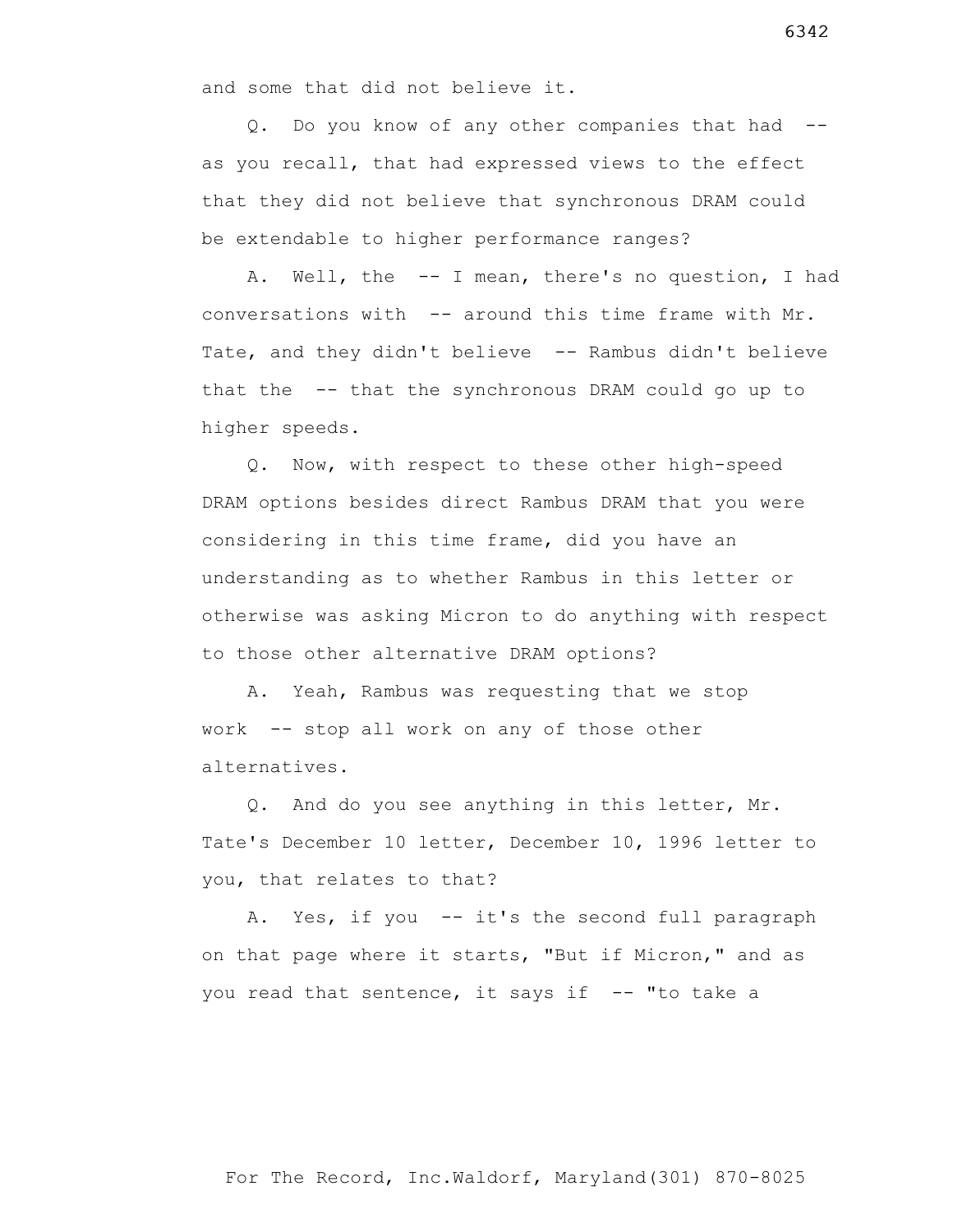further commitment to put 'all your wood behind one arrow,' with Rambus as your sole effort for high-bandwidth DRAMs."

 Q. And can I ask you, what did you understand Mr. Tate was asking through that language that you just read?

 A. He wanted us to stop work on any other development for high bandwidth DRAMs.

 Q. And do you recall how Micron responded to that proposal?

A. We -- we responded negatively in our internal discussions that, you know, never in our history had we eliminated the potential development of platforms that may become adopted, and so we wanted to make sure that we kept our alternatives open, because after all, as I mentioned before, the customer decides what product is going to be consumed, and we just simply couldn't limit ourselves to one path.

 Q. At some point in time, Mr. Appleton, did you learn that Intel had endorsed Rambus' direct RDRAM technology?

A. Yes.

Q. Do you recall when you learned of that?

A. It -- it was sometime after I received this letter and before we actually engaged in negotiations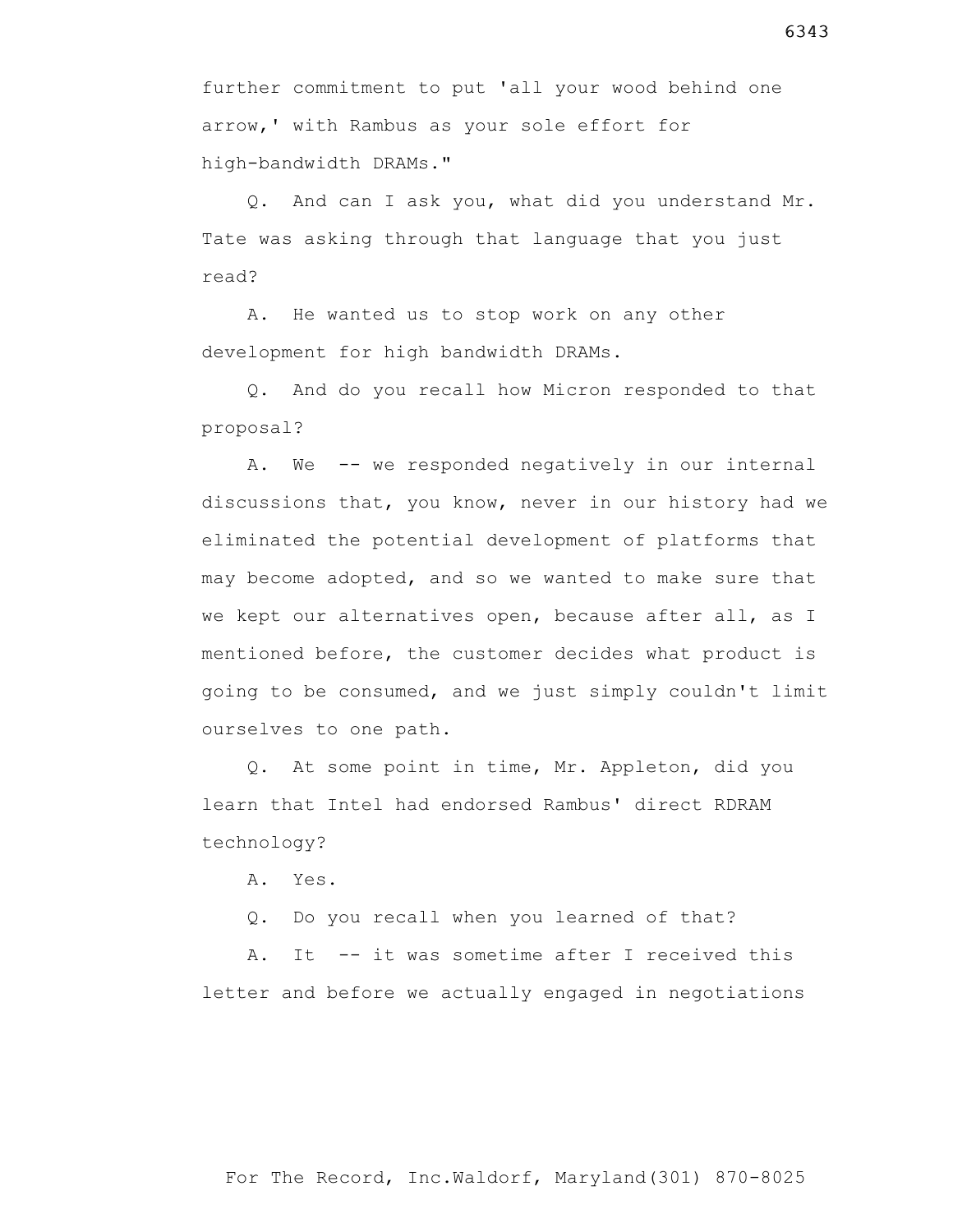with Rambus to obtain a license.

 MR. ROYALL: Your Honor, so I don't forget and before I go any further, I would like to offer at this point RX-828.

> JUDGE McGUIRE: Objection? MR. STONE: None, Your Honor. JUDGE McGUIRE: Entered. MR. ROYALL: Thank you.

 **(RX Exhibit Number 828 was admitted into evidence.)**

BY MR. ROYALL:

 Q. Do you recall, Mr. Appleton, what, if any, reaction you had when you learned that Intel had endorsed Rambus' direct RDRAM technology?

 A. We were surprised that they did, that they would endorse it and limit the path, but nonetheless, they did it, and we had to accept that they did endorse it.

Q. Why were you surprised?

 A. Well, because we thought that there were better alternatives to pursue, there were other alternatives, and we were surprised, given the outline -- what's described here, which I think others knew in terms of terms, that it would be a relatively high cost to the DRAM industry to do it.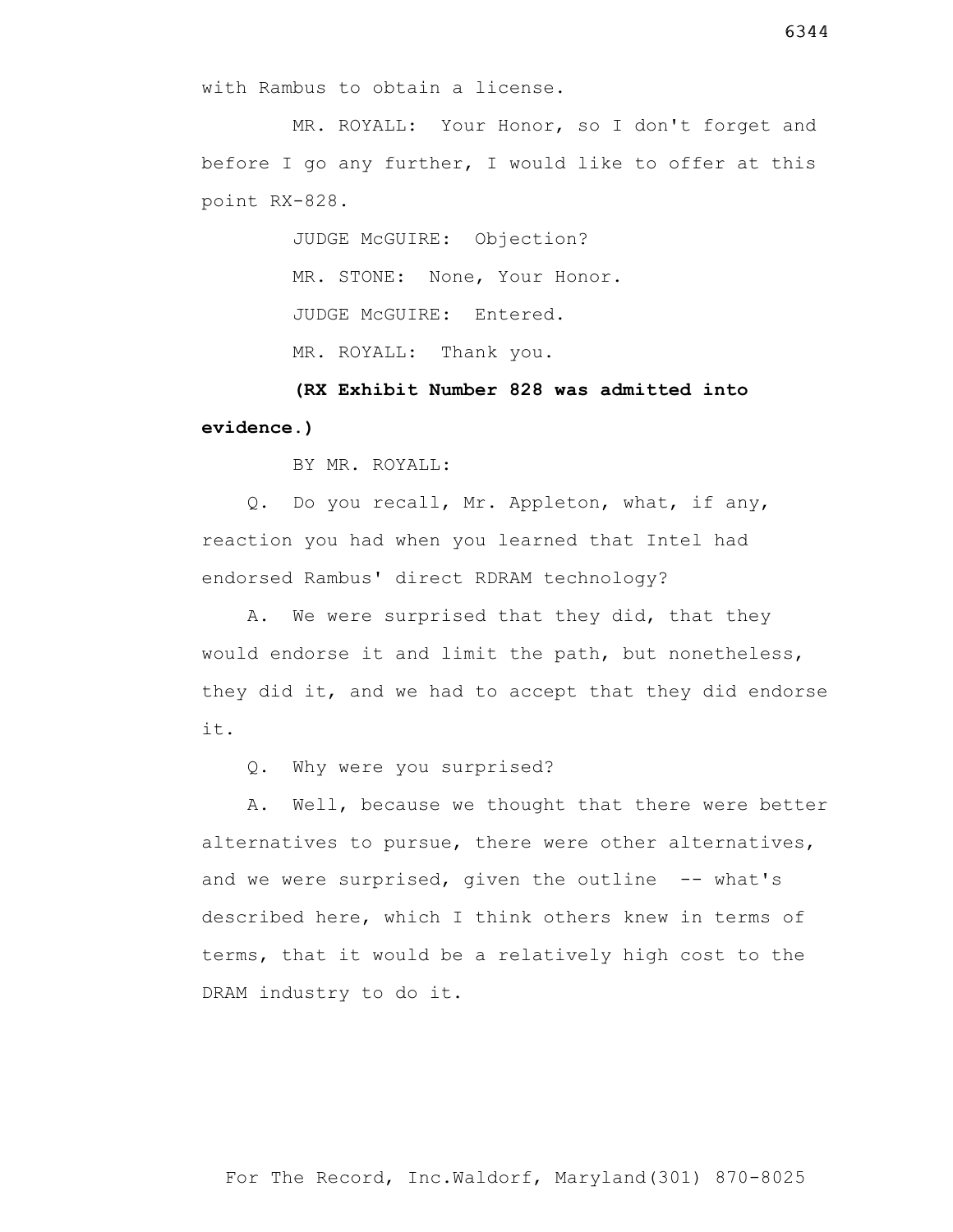Q. Did your knowledge about Intel's endorsement of the direct RDRAM technology have any impact or influence on the extent to which you were willing to consider licensing the RDRAM technology from Rambus?

A. Yes.

 Q. And how did that impact or influence your thinking in that regard?

 A. Well, once Intel endorsed the RDRAM, then the probabilities of customers in the marketplace actually using it increased quite a bit, and as a result, we also then believed that some customers would use RDRAM and that we needed to then engage to negotiate for a license.

 Q. After learning about Intel's endorsement of direct RDRAM, did you have meetings with Rambus to discuss the possibility of taking the license?

A. Yes.

Q. A license covering direct -- direct RDRAM? A. Yes.

 Q. Did you personally participate in any such meetings?

A. I did.

Q. Do you recall the time frame?

A. It was in the early part of 1997.

Q. Did anyone else from Micron participate with

6345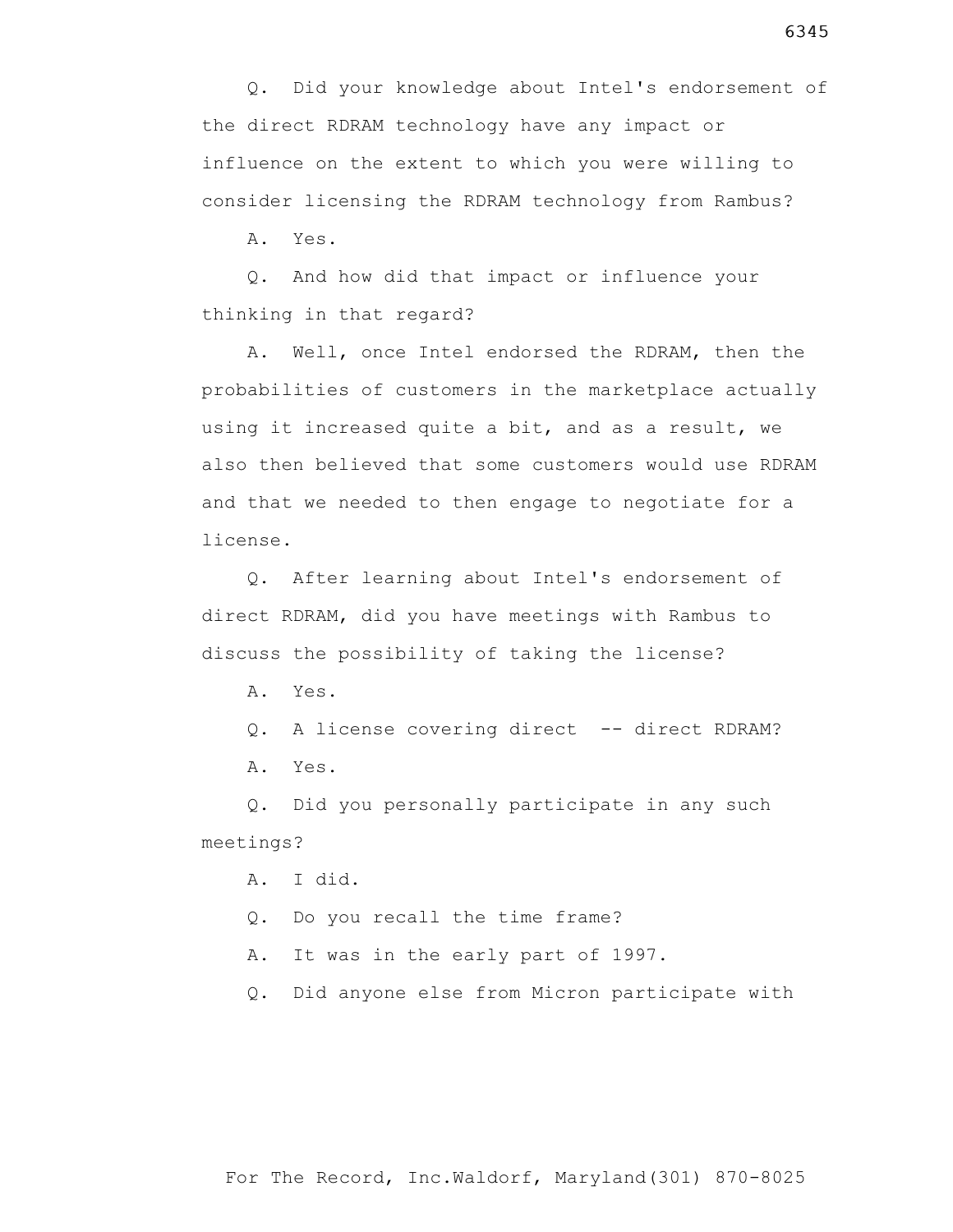you in such meetings?

 A. Yes, I had one of our vice presidents responsible for DRAM at the time, Bob Donnelly, join me, and we had -- we had somebody from legal counsel, but I just don't recall who it was.

 Q. Do you recall who participated in these licensing-related discussions on behalf of Rambus?

 A. I know Mr. Tate was there, and there were a couple other people that were with him.

 Q. Do you recall how many meetings occurred before -- well, first of all -- strike that.

 Did you ultimately take a license to Rambus' direct RDRAM technology?

A. Yes, we did.

 Q. And was there more than one meeting between Micron and Rambus leading up to that -- the license itself?

A. There was.

Q. Do you recall how many?

 A. I don't recall, and I did not participate in all of them.

 Q. Do you recall when the actual license was signed or agreed to?

 A. It was -- it was, again, kind of the latter - maybe it's in the springtime sometime in that same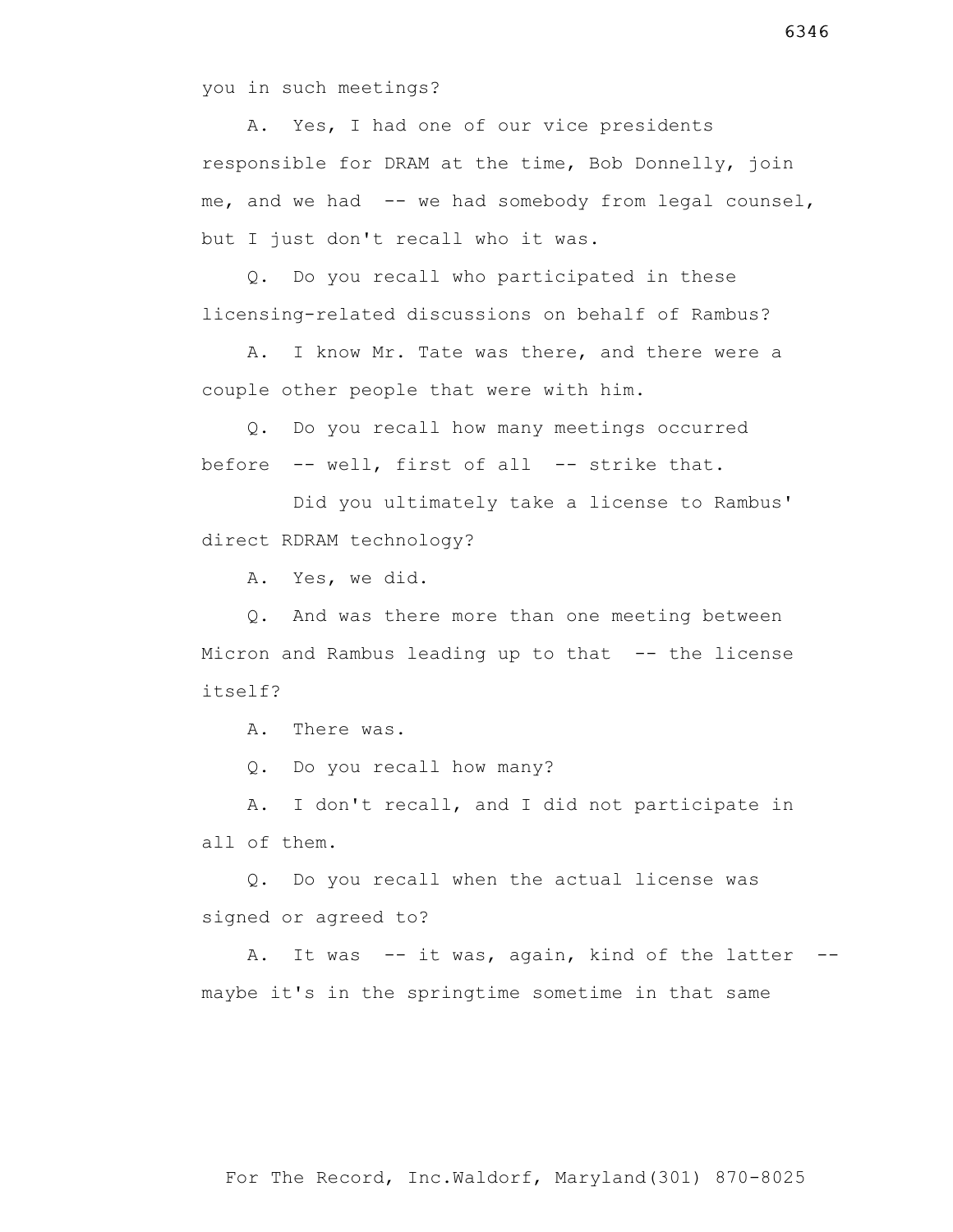year, 1997, but within two or three months after engaging in that first meeting.

 Q. From Micron's standpoint, why did you ultimately choose to take a license to Rambus' direct RDRAM technology?

 A. We felt that with Intel's endorsement, that there would be a customer base that would use the product, and we needed to be in a position to make whatever product that the customer decided that they were going to use for their platforms.

 Q. At the time that you signed that license, did you stop developing or working on other future DRAM options?

A. No, we did not.

 Q. Did anything in the license agreement with Rambus require you to stop work on other future DRAM options?

A. No.

 Q. At the time that you were negotiating the direct RDRAM license with Rambus, did you personally, Mr. Appleton, understand that Rambus claimed to have patents or patent applications relating to the direct RDRAM technology?

A. I  $-$  I  $-$  as part of the  $-$  as part of the license itself, there was a section in there on patents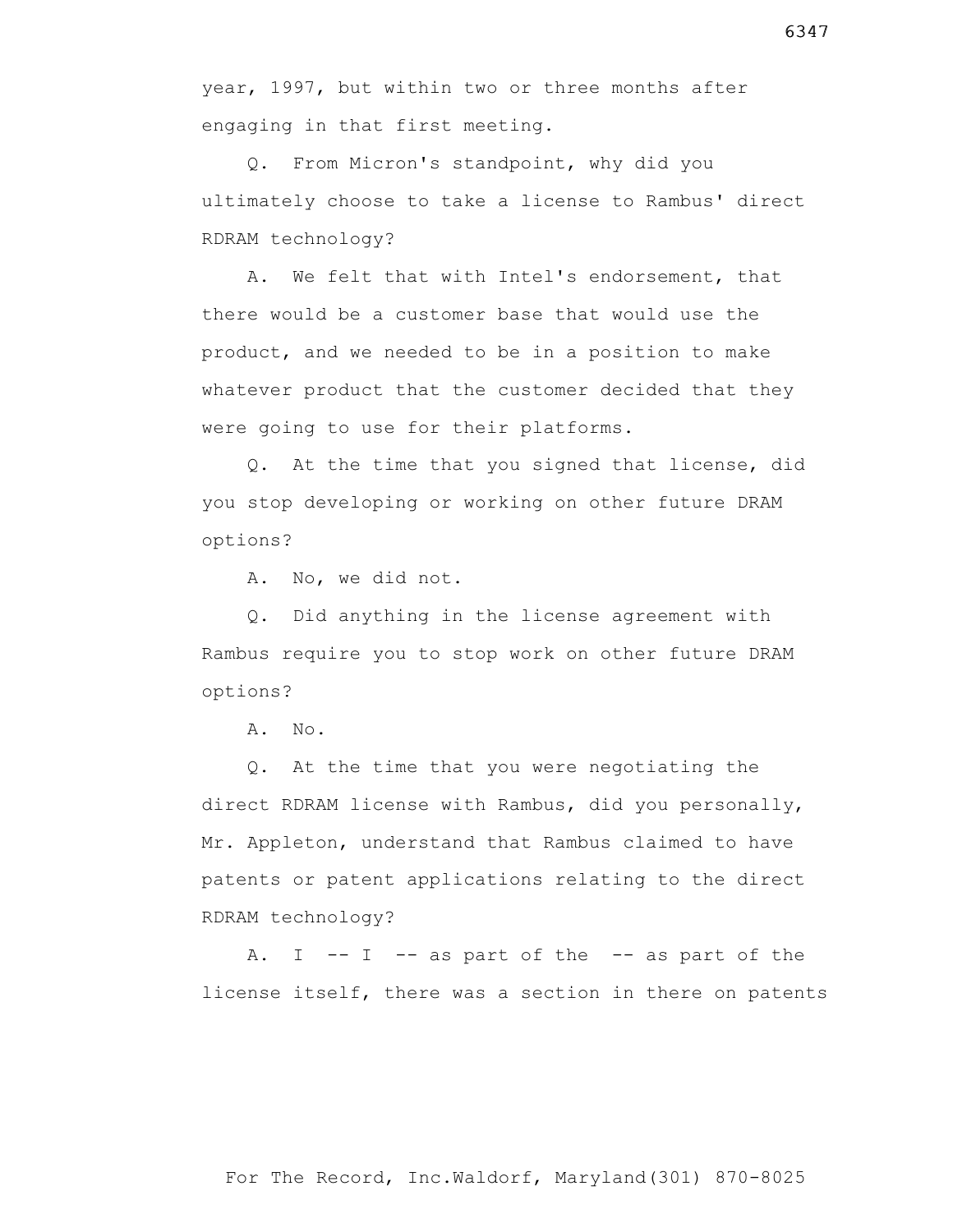Q. Do you recall whether Rambus provided Micron with copies of any patents or patent applications during these licensing negotiations?

A. I -- I don't know. They didn't to me.

 Q. Do you recall whether during those negotiations Rambus said anything to the effect that its patent rights extended or might extend beyond direct RDRAM?

A. Never.

 Q. Do you recall Rambus representatives during these negotiations saying anything to the effect that they believed that Rambus possessed or might be able to obtain patent rights extending to SDRAM or any aspect of SDRAM?

A. Never.

 JUDGE McGUIRE: All right, let me interject here. I'm a little bit confused. Perhaps you can clarify this for me, Mr. Appleton.

 If you didn't assume that they had patents in this area, then why would you enter into these understandings with them?

THE WITNESS: No, we assumed that they had a patent portfolio covering RDRAM.

JUDGE McGUIRE: Right.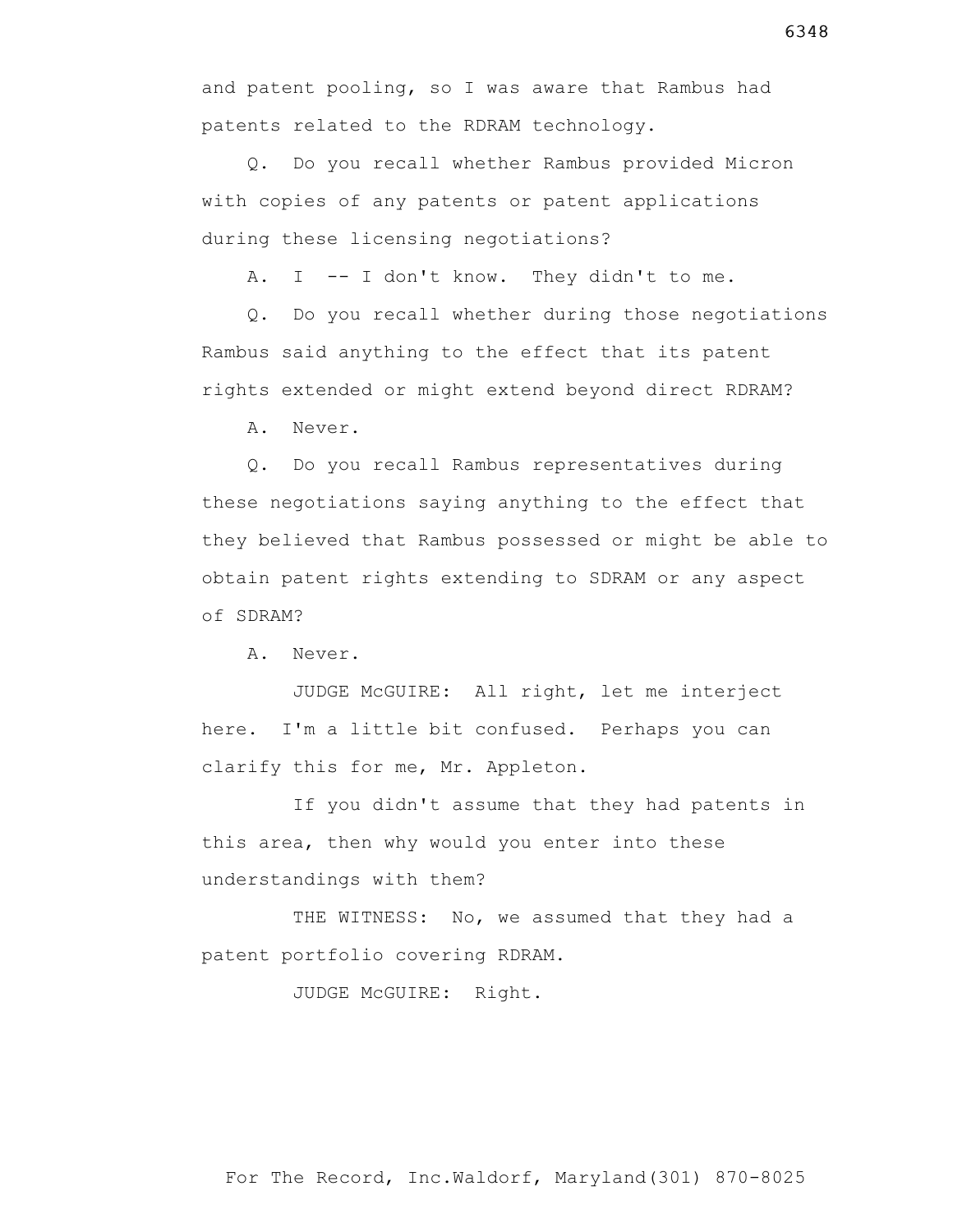THE WITNESS: And that was a part -- that would be common as part of a license negotiation we would go through.

 JUDGE McGUIRE: Okay, it's just that you didn't see those patents at the time of these negotiations. Is that correct? I mean, is that what your testimony is?

THE WITNESS: The actual patents -- the actual patents themselves -- an example would be if we were to negotiate a cross-license with some other company, we wouldn't send them all our patents and -- it would just be included in the negotiation that we would have access -- we would be licensed to those patents.

JUDGE McGUIRE: Okay, Mr. Royall, proceed.

MR. ROYALL: Thank you.

BY MR. ROYALL:

 Q. So, just to come back to this, you did generally understand that the direct RDRAM technology, the technology that you were licensing from Rambus, was covered or you understood that that technology was covered by some form of patent rights held by Rambus. Is that what you said?

A. Yes, that is correct.

 Q. Did you have any understanding, putting aside whether you understood that Rambus' patents covered the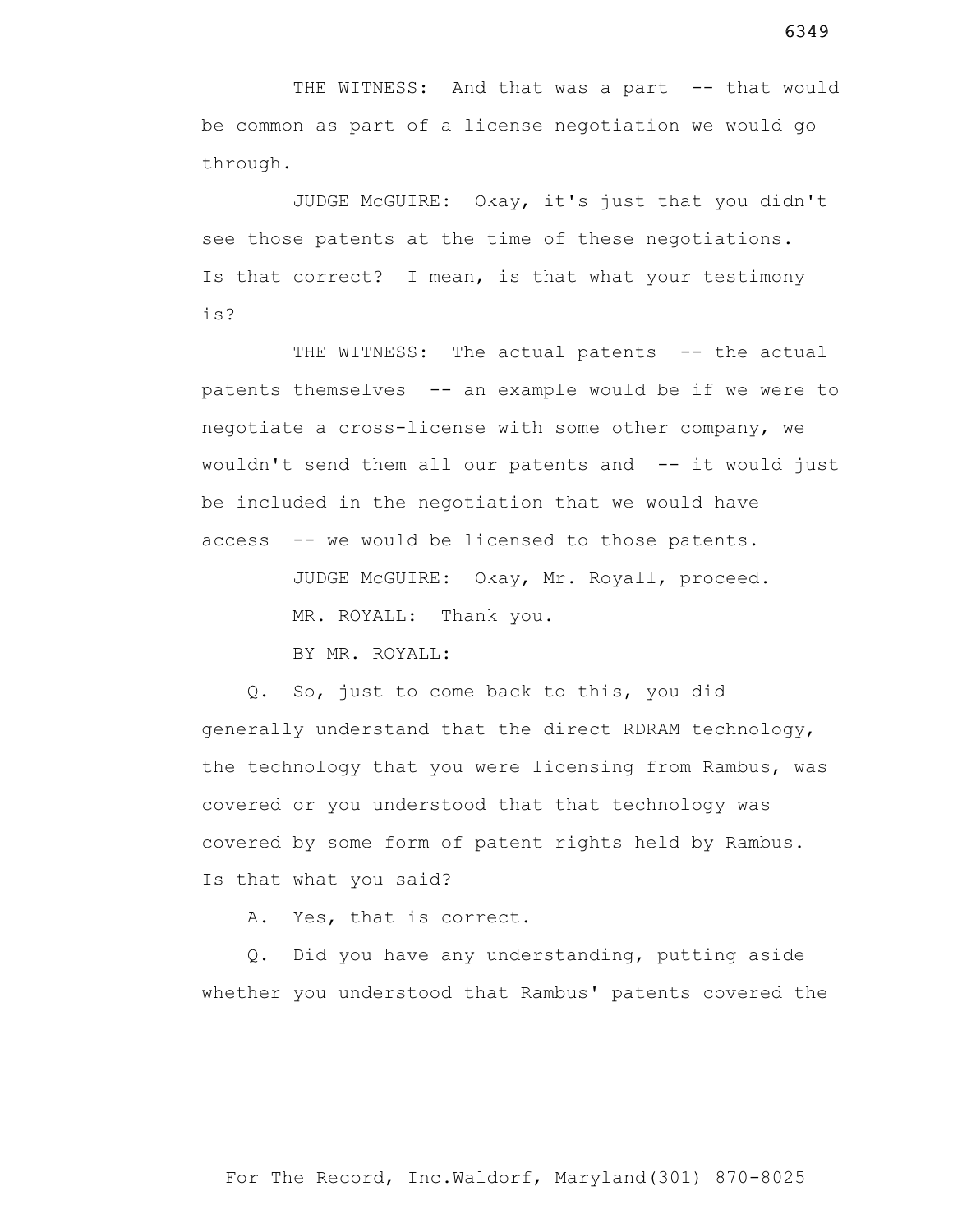direct RDRAM technology that you were licensing, did you have any understanding as to whether Rambus patents covered or might cover any other technology other than the direct Rambus technology that you were licensing?

 A. Never during the discussions that we had with Rambus on the license for RDRAM did they ever indicate, ever say that somehow that the patents that were part of RDRAM had any application to anything else besides RDRAM.

 Q. If it were the case that Rambus in this time period either possessed or thought that it could obtain patent rights covering other technologies other than the Rambus direct RDRAM technology that you were licensing, would you have expected that to come up in your licensing discussions?

 MR. STONE: Objection, Your Honor, calls for speculation, it's hypothetical, lacks foundation.

JUDGE McGUIRE: Sustained.

BY MR. ROYALL:

 Q. You said, sir, that in your discussions about licensing the direct RDRAM technology from Rambus, Rambus never indicated to you that they believed that their patents extended to other technologies besides direct RDRAM. Is that right?

A. That is correct.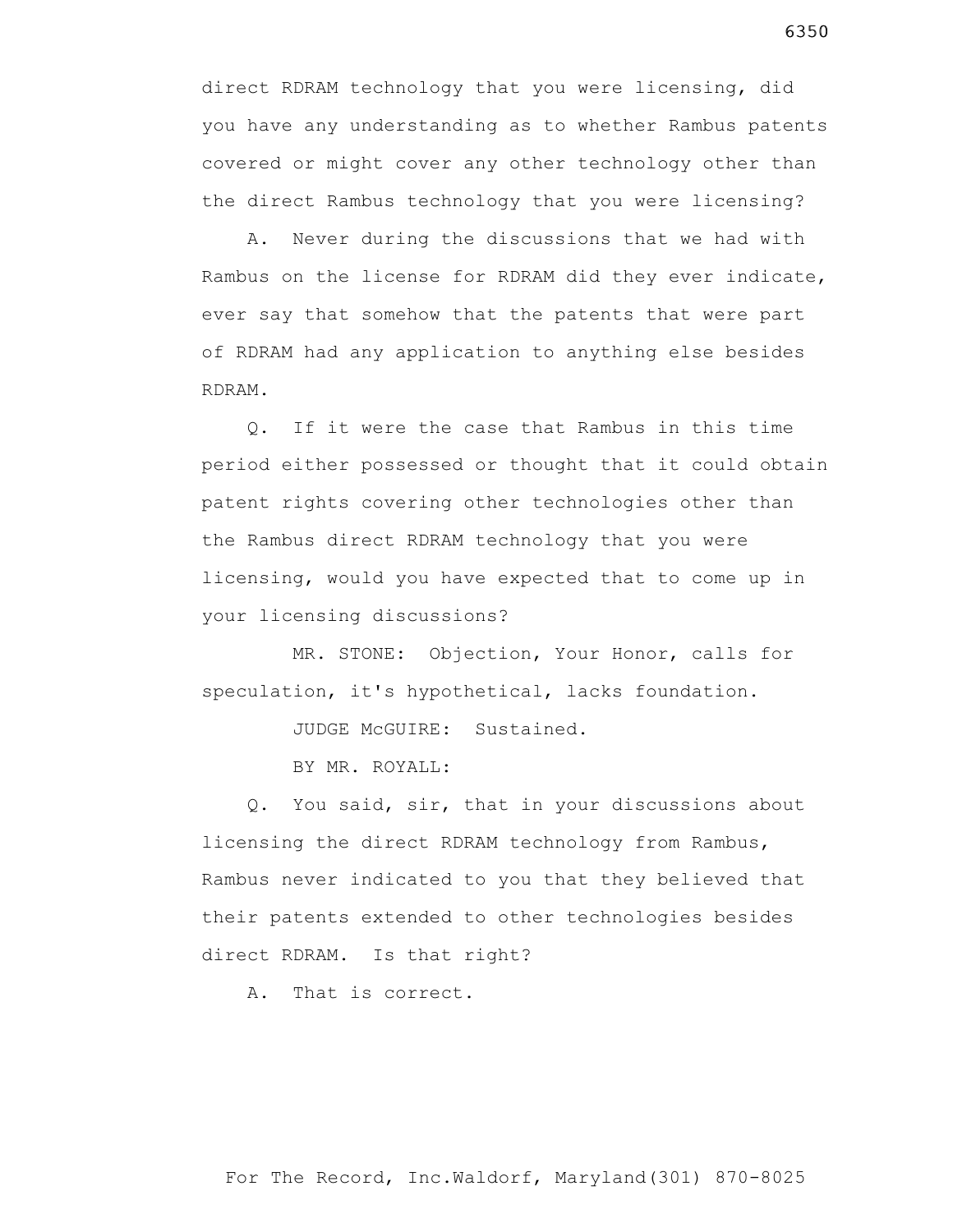Q. To your knowledge, did Rambus at that time have any reason to know that Micron was working on SDRAM?

A. I'm sorry, did you say SDRAM?

Q. Yes.

A. Sure, the whole world knew that.

 Q. Let me ask you to refer back to the prior exhibit, RX-828, which is Geoff Tate's letter to you from December 10, 1996.

 Do you see any indication in that letter that Mr. Tate, CEO of Rambus, was aware that Micron was working on SDRAM at this time?

 A. Yeah, in his letter, he specifically references that we would stop working on high-bandwidth DRAMs after the current EDO/synchronous DRAM products.

 Q. If Rambus in this time period possessed or believed that it possessed patent rights over some aspect of SDRAM, would it have been important for you to know that?

 MR. STONE: Objection, Your Honor, again, calls for speculation and lacks foundation.

> MR. ROYALL: Your Honor, may I be heard? JUDGE McGUIRE: Yes.

 MR. ROYALL: I don't think that this does call for speculation. This is asking for his state of mind based on his knowledge at this time period and the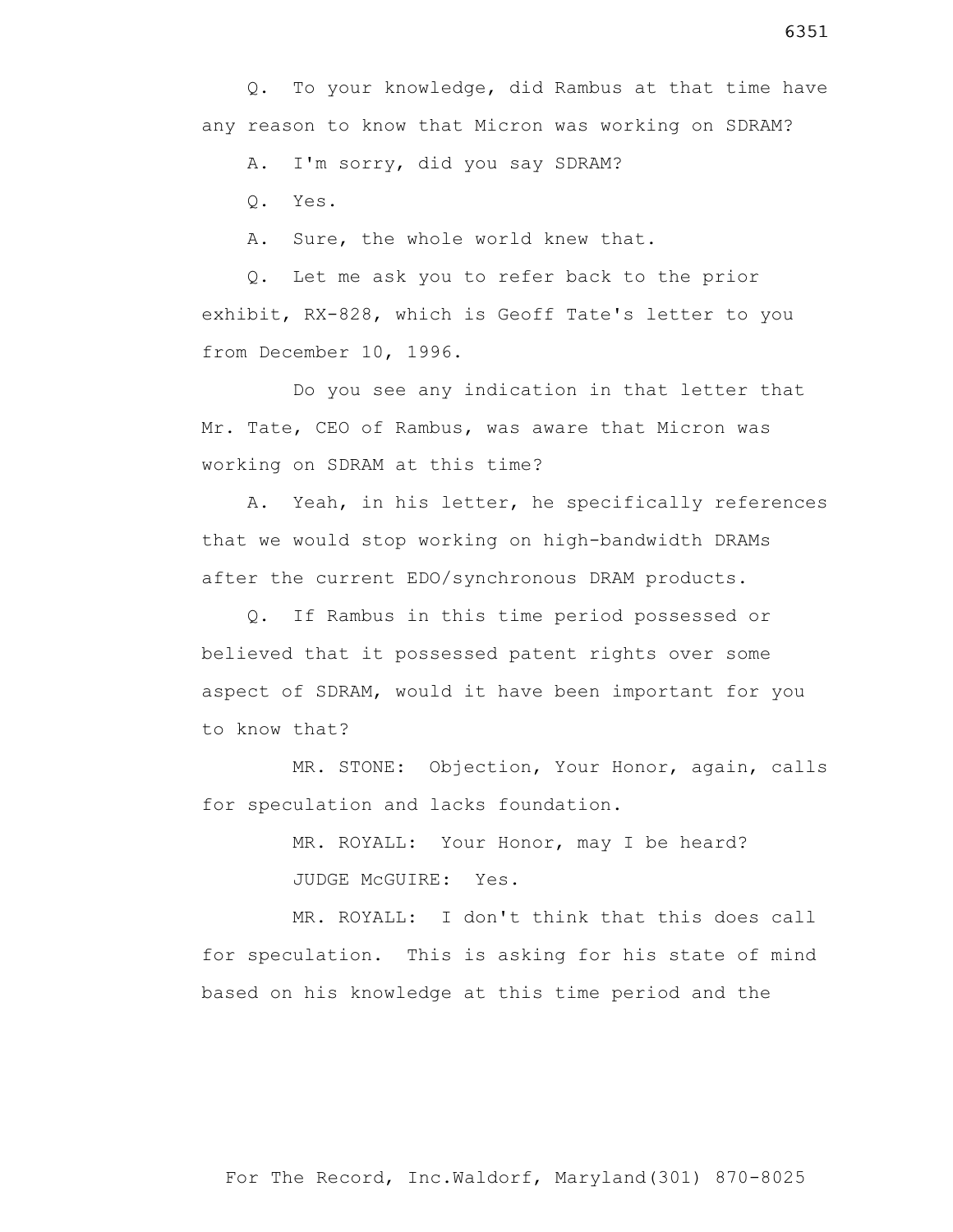events that were occurring at that time, and I'm asking for his state of mind, what was important to him in that time period, which is I submit a perfectly appropriate question in this context.

 JUDGE McGUIRE: I'll entertain the question on that basis.

MR. ROYALL: Thank you.

BY MR. ROYALL:

 Q. Do you have the question in mind or would you like me to read it back?

A. Could you please read it back to me?

 Q. If Rambus in this time period possessed or believed that it possessed patent rights over some aspect of SDRAM, would it have been important for you to know that?

A. Yes.

Q. Why?

 A. Well, in terms of trying to determine both the terms of a license and the technology that we were going to develop moving forward, it would have played a role as to whether Rambus thought that they had patents that were applicable to a current product line and the evolution of that product line.

 Q. And you mentioned I believe earlier that in this same time period, in addition to SDRAM and future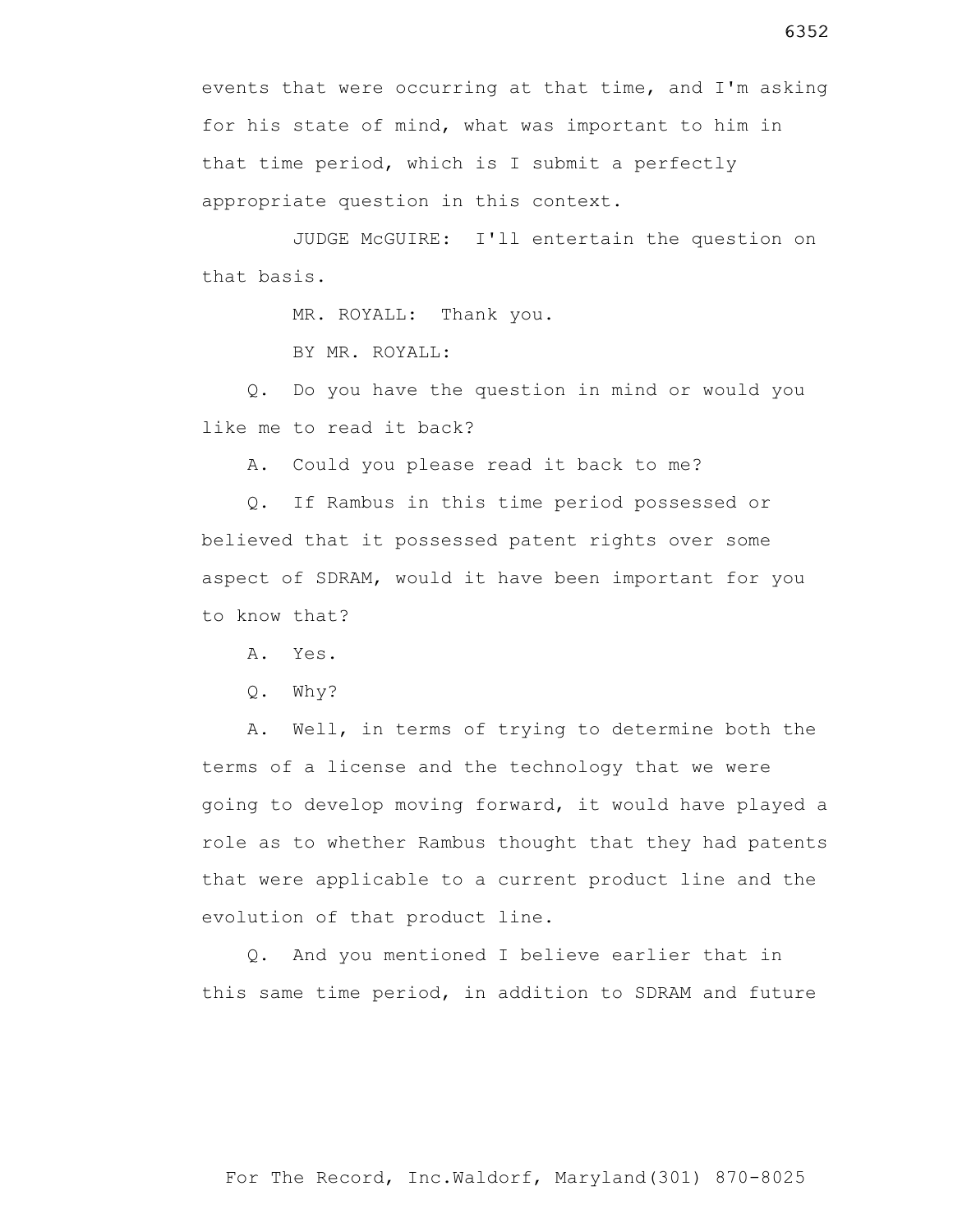versions of SDRAM, that Micron was working on something called SyncLink?

A. Yes.

 Q. And is SyncLink, the SyncLink DRAM technology, also sometimes referred to as SLDRAM?

A. Yes.

 Q. During your negotiations with Rambus over a license to the direct RDRAM technology, did Rambus representatives ever say anything to the effect that they believed that Rambus possessed or might be able to obtain patent rights extending to the SyncLink DRAM technology?

A. No.

 Q. If it were the case that Rambus possessed or believed that it could obtain patent rights over that technology, the SyncLink technology, would it have been important for you to know that?

 MR. STONE: Your Honor, I understand your ruling on this is likely to be consistent with the last one, but I want to object again on the same grounds I did.

 JUDGE McGUIRE: All right, noted for the record and overruled.

MR. ROYALL: Thank you.

THE WITNESS: We would have expected that they

For The Record, Inc.Waldorf, Maryland(301) 870-8025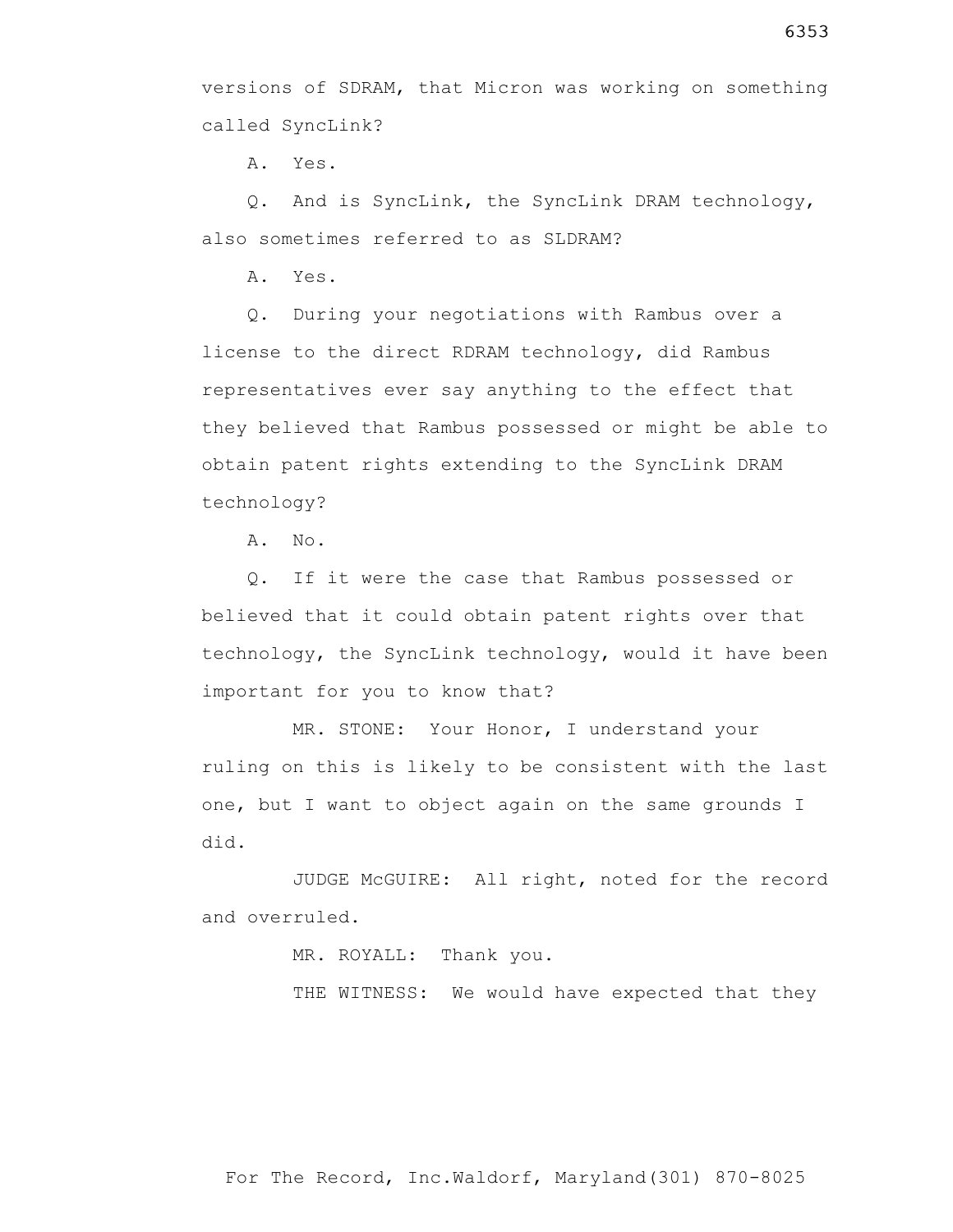BY MR. ROYALL:

say anything about that.

 Q. And would it have been important for you to know that information if there were information in that regard?

 A. It would have been very important, because it would have -- it could determine the course that we pursued in terms of technology moving forward.

 Q. After signing the RDRAM -- direct RDRAM license agreement with Rambus, did Micron do anything to develop direct RDRAM technology?

A. We did a lot of things.

Q. Well, what -- what did you do? If you can identify what  $-$ - what things you did do, and perhaps I could follow up.

A. Well, we --

 JUDGE McGUIRE: And let's try to keep this concise. Let's don't get off on a long, few-minute answer.

THE WITNESS: All right.

 MR. ROYALL: That's what I meant by that, Your Honor.

JUDGE McGUIRE: Let's keep this very crisp, if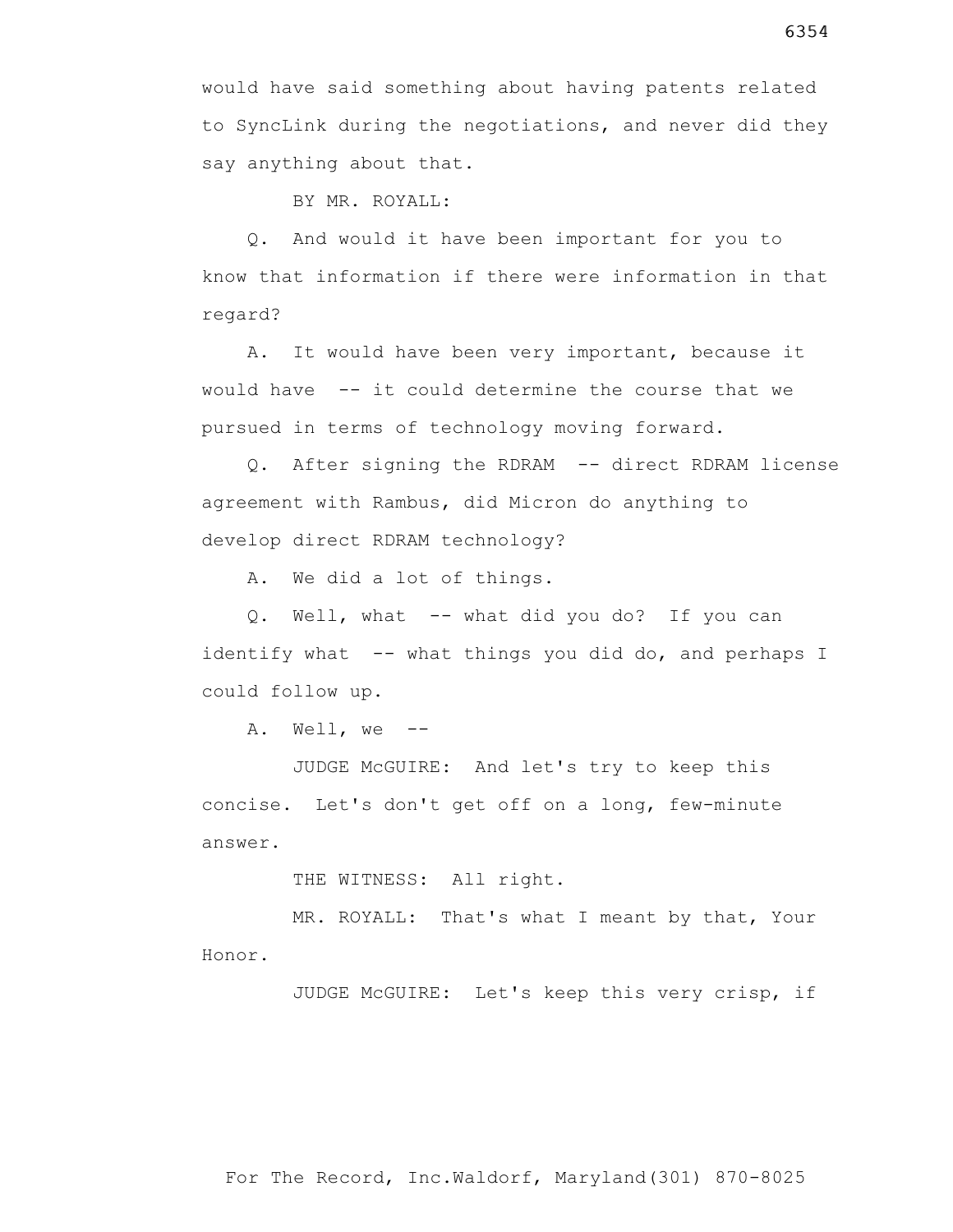we can.

THE WITNESS: I understand.

We put a large design team in place. We started to expand the number of people inside the company that were working on Rambus, things like product engineering. We actually started to put orders in place for purchasing equipment that could actually manufacture RDRAM, which included the testing environment. We put it on our product specifications, we put it on our roadmaps. We started to do all those things that you would do when you're developing a product.

BY MR. ROYALL:

 Q. Let me follow up on just a couple of the things you mentioned. You said something about a large design team on RDRAM. What do you mean by that and what causes you to characterize the design team on RDRAM as large?

A. Well, we -- in fact, we had the largest design team up to that point in time that we put on RDRAM compared to any other product that we had had a design team on.

 Q. And did you do anything to give the design team incentives or reasons to develop the RDRAM technology?

A. Yeah, we did. I think it's important here,

For The Record, Inc.Waldorf, Maryland(301) 870-8025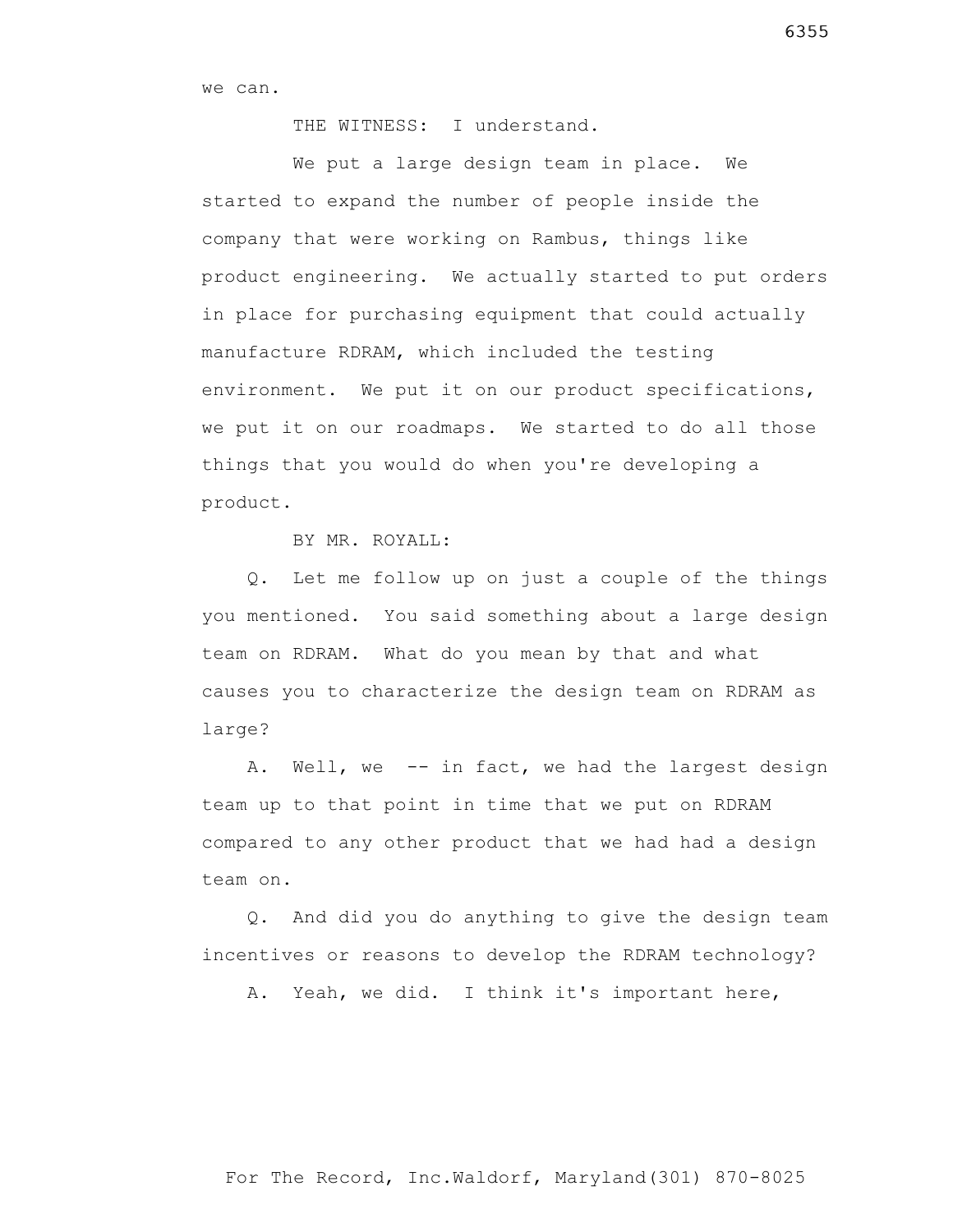Your Honor, just for a second, the timing of this is important, because when we first signed the license, the schematics and the final design wasn't even complete yet. So, we had to first wait to get that until we could do some of these downstream items.

 And on the design team, we put a bonus in place actually, a cash incentive bonus to meet certain milestones and tape-out dates to try to accelerate getting that product developed, but of course, that couldn't happen until we got the documentation from Rambus itself for the direct RDRAM.

 Q. You mentioned cash bonuses. These are bonuses for the design engineers working on RDRAM?

 A. They were bonuses for a number of people in the process. They were for design engineers to hit the tape-out date. They were qualification bonuses put in place to incentivise the people to get this developed in as short a time as possible.

 Q. Is that a customary kind of thing for Micron to do when it's developing a new DRAM technology?

 A. It's a little out of the ordinary. We didn't have that program for any of the other designs at that time.

 Q. And what was the purpose for Micron implementing such a program in connection with direct

6356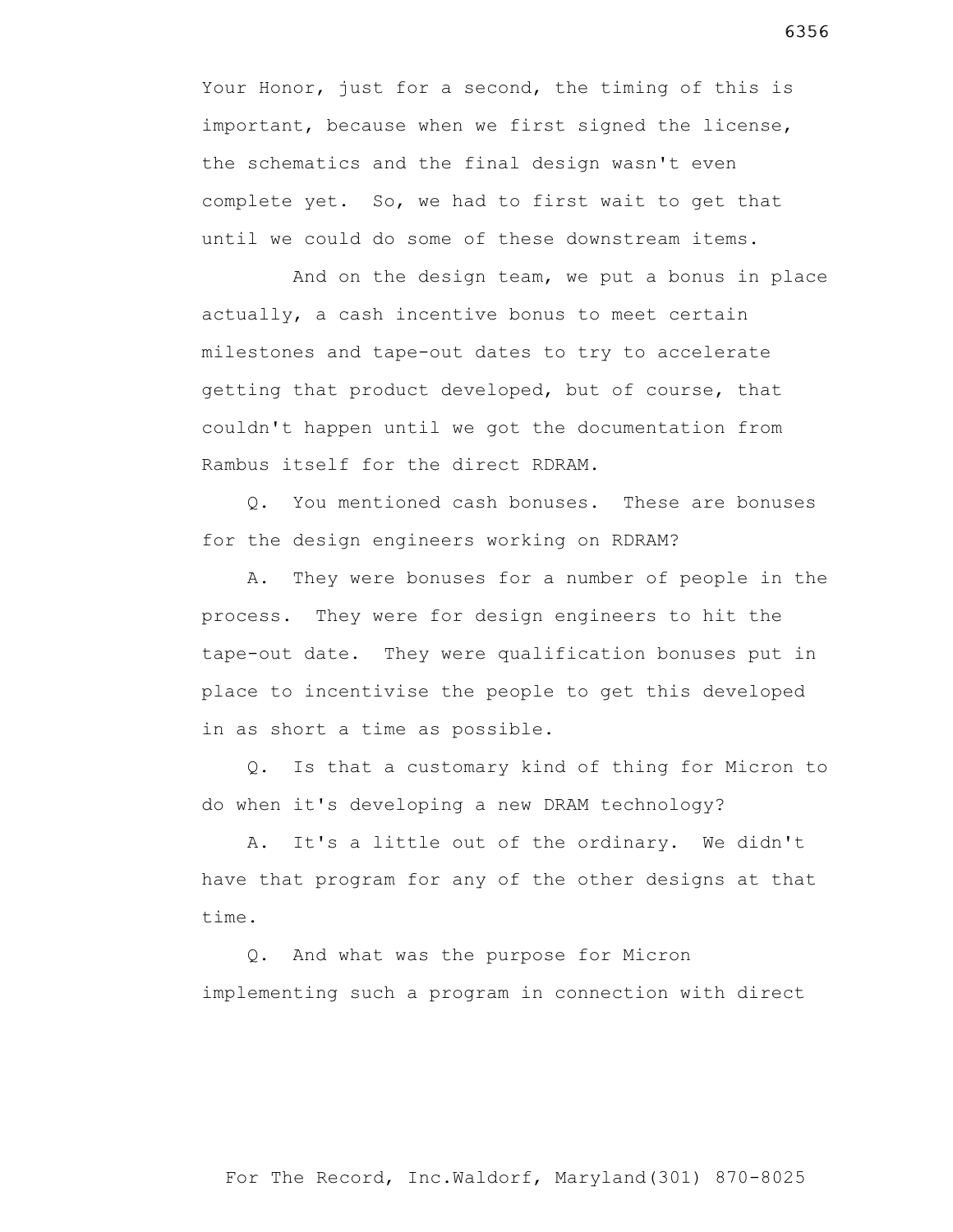RDRAM development?

 A. We wanted to do as much as we could to try to get that product developed so that we could meet what we thought was going to be the customer demand for it.

 Q. You mentioned something about ordering or purchasing new equipment.

A. Yes.

Q. Can you explain what you're referring to?

 A. Well, the -- because of the high bandwidth of the device, we would  $-$  we had the need to go out and buy new testing equipment, and actually, new testing equipment to test these high-speed devices is really very, very expensive.

 Q. After signing the license with Rambus covering the direct RDRAM technology, did Micron do anything to promote direct RDRAM outside the company?

A. Yes.

 Q. What, if anything, did Micron do in that regard?

 A. Well, we had roadmaps when we met with the customer that had RDRAM on it. We had -- we had incorporated it as part of our product presentation, and that included advertising and things of that nature.

Q. You mentioned roadmaps. Let me ask you to take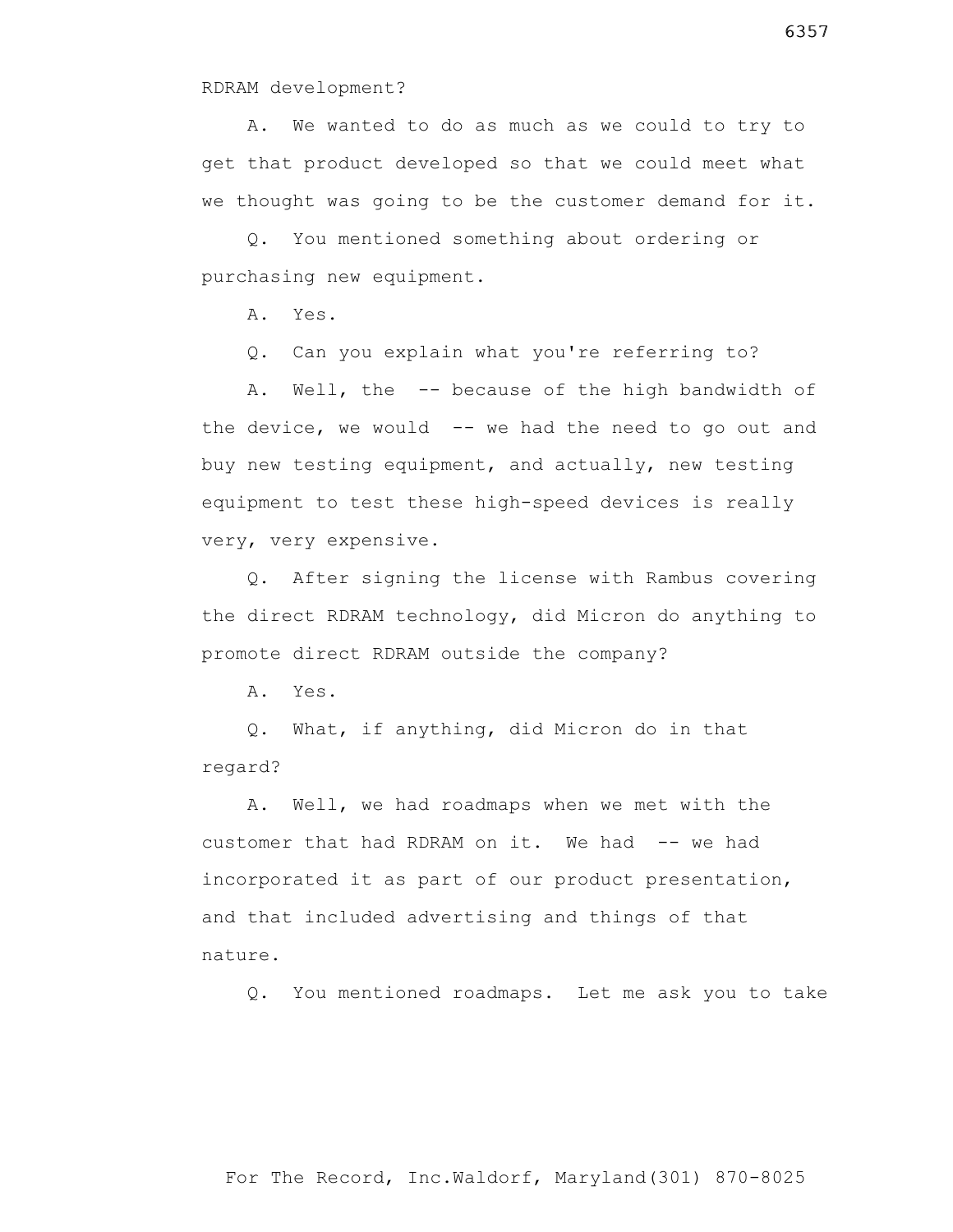A. Yes.

 $0.$  And  $-$ 

 A. Well, some of it is. It's not all a roadmap, but yeah.

 Q. Well, can you -- can you point us to the pages that constitute what you would have referred to as a roadmap? Is the first page page 8, is that --

 A. Well, as we come to an example, why don't we go to page  $9$ , that's  $-$  desktop is probably the largest component in the consumption of DRAM today or actually at this time as well, and if you go to the page 9, that would be typical of laying out our roadmap.

 Q. And the RDRAM -- direct RDRAM technology identified here?

A. Yeah, in several places.

 Q. And is this the kind of document that you were referring to when you said that after signing the license with Rambus, Micron put the direct RDRAM technology on its roadmap?

A. Yes.

 Q. And I think you testified earlier that this type of document is -- this is the type of document that Micron shared with its customers. Is that right?

For The Record, Inc.Waldorf, Maryland(301) 870-8025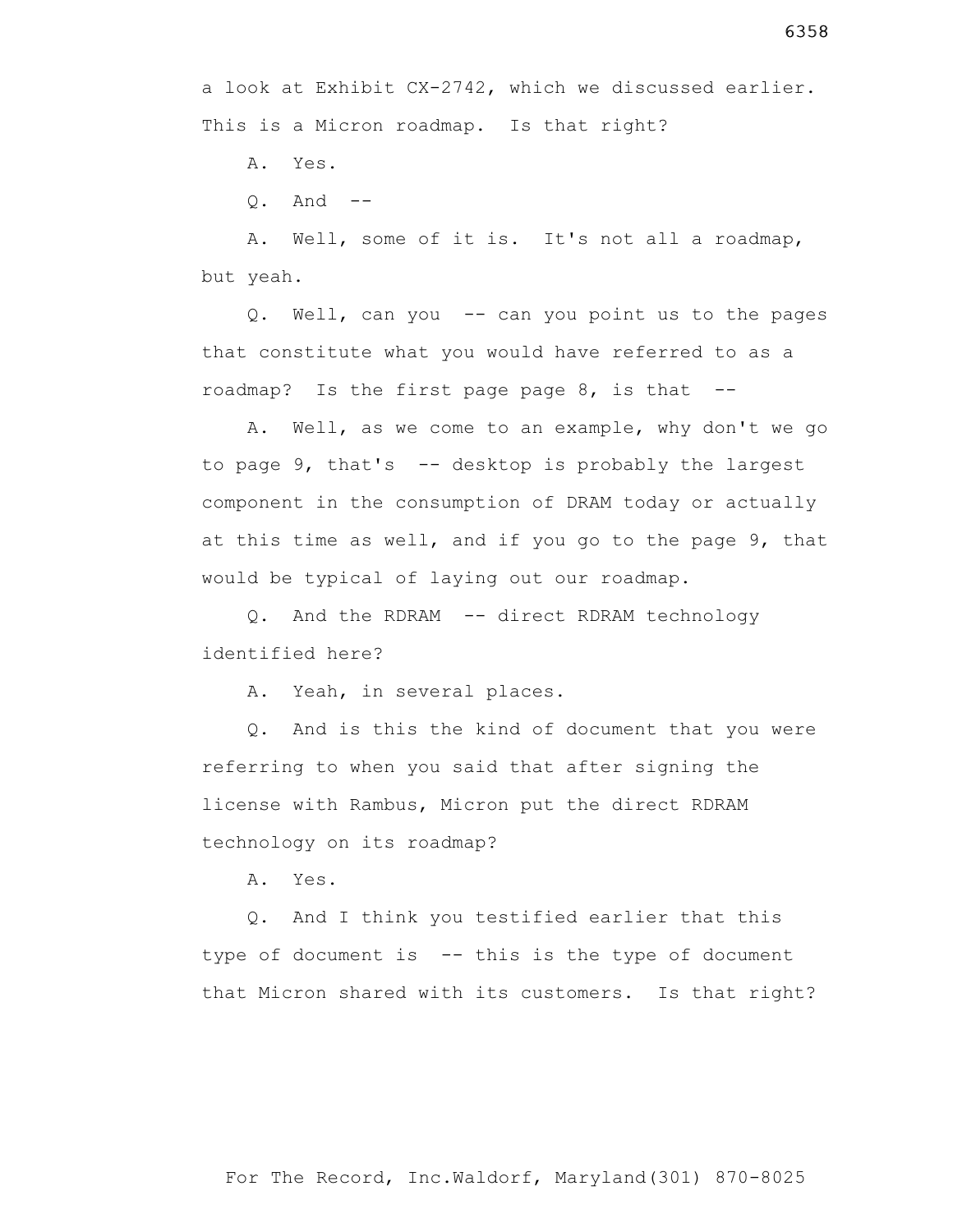A. Yeah, this is a common document.

 Q. Now, in response to the earlier question about efforts that Micron made to promote the direct RDRAM technology outside the company, I think you may have mentioned press releases.

A. I didn't mention -- we had press releases.

Q. Oh, you mentioned advertisements.

A. Yeah, I said advertising.

 Q. Well, I'll come back to advertisements, but did you issue press releases relating to the RDRAM technology or do you recall?

A. Yeah, we did.

 MR. ROYALL: May I approach, Your Honor? JUDGE McGUIRE: Yes.

BY MR. ROYALL:

 Q. Mr. Appleton, I have just handed you a document that's been marked for identification as Exhibit RX-1464. Do you recognize this document?

A. Yes.

Q. Can you explain to us what it is?

 A. This is a press release that we put out when we -- to announce that we had the first sample shipments, which I already described earlier what that is, on the 128-meg and 144-meg RDRAM.

Q. And what was the purpose of Micron issuing this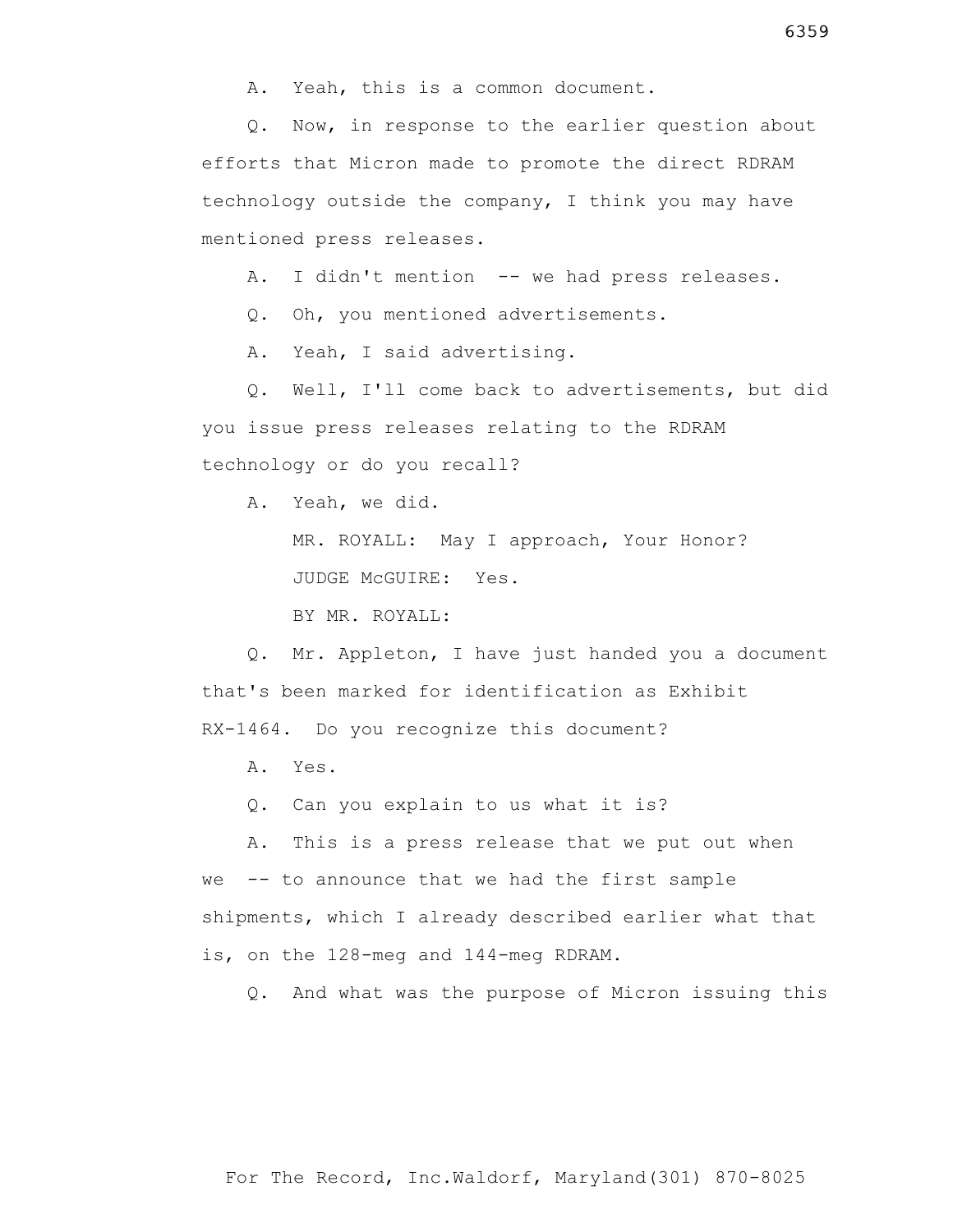press release?

 A. Well, we wanted to let customers know that we had sent samples to Intel for them to be evaluated and that we were getting ready for the market.

 Q. To your knowledge, was this the only press release that Micron issued relating to its development of RDRAM?

A. No, we had -- we had a few others.

 Q. Let me just ask you a couple questions about the statements in the press release.

 The first sentence of RX-1464 states, "Micron Technology, Incorporated today announced shipment of 128 meg and 144 meg RDRAM," and let me just stop there.

Do you see that?

A. Yes.

 Q. And there's a reference to samples here, and that -- I believe you explained earlier that samples are products but that are not -- not yet produced in large volumes?

 A. That's right, they're products that you've developed, you've produced, but you're really sending them to -- either to Intel in this case or to a customer for them to start going through a qualification and validation process.

Q. Going to the next paragraph in RX-1464, it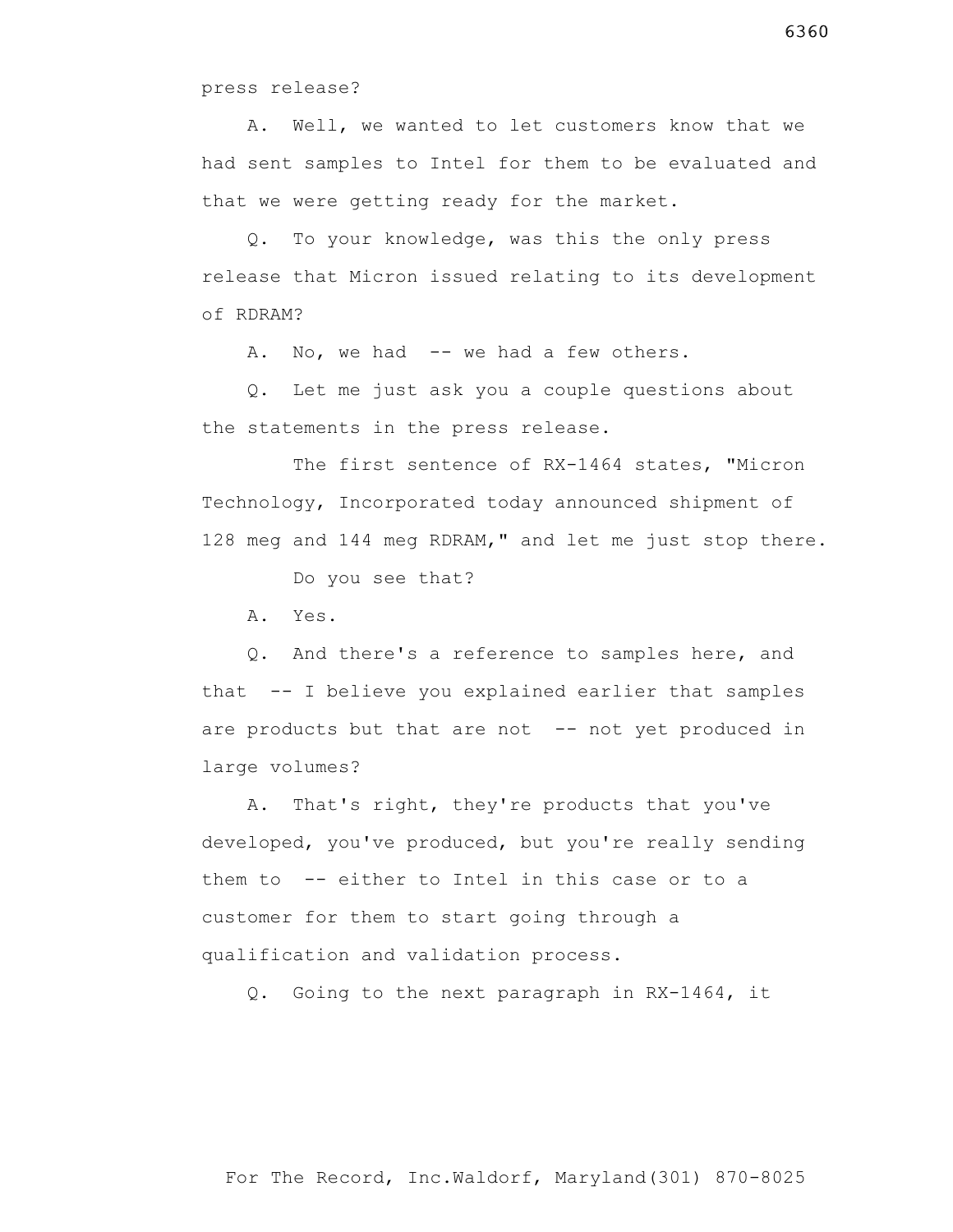begins with the word's "Micron's successful."

Do you see that?

A. Yes.

 Q. And that sentence says, "Micron's successful development of RDRAM devices enhances our leading position in the highly competitive DRAM industry."

Do you see that?

A. Yes.

 Q. And that's a quote that's in the press release that's attributed to you.

A. Yeah.

 Q. Is that or was that a correct statement at the time that it was made?

A. Yes.

 Q. Did Micron at this time consider its development efforts on direct RDRAM up to this point to have been successful?

A. Yes.

 Q. Continuing in that same paragraph, the press release states, "By focusing RDRAM development on 0.18-micron process technology, Micron will deliver very competitive memory products for the introduction of Rambus-based systems this fall."

Do you see that?

A. Yes.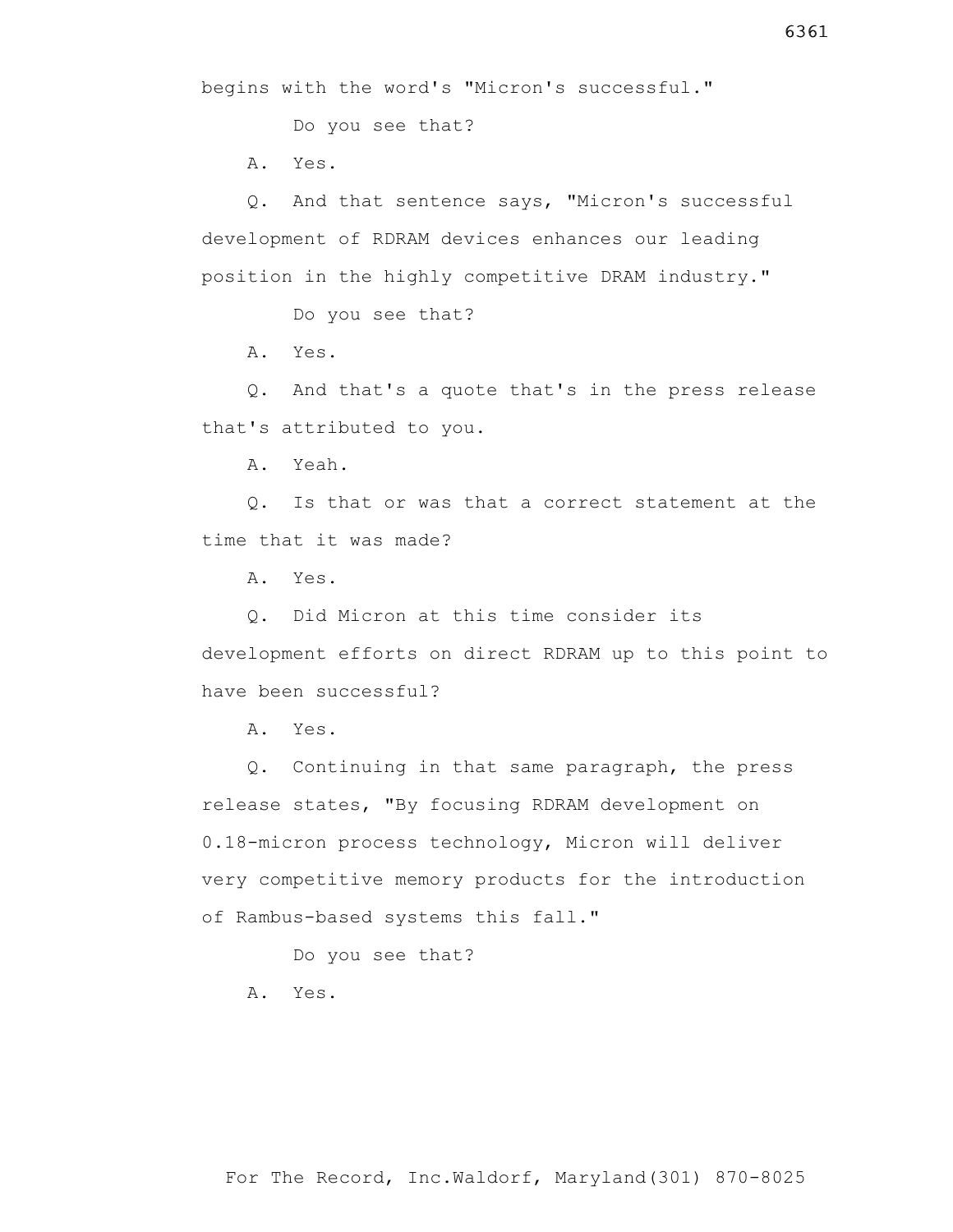Do you see that?

A. Yes.

 Q. And do you know whether that was a correct statement at the time that it was made?

A. We believed it was.

 Q. And did Micron view that as a significant factor achievement with respect to its development of RDRAM?

A. Yes.

Q. Why?

 A. Well, because we believed that by being able to make the smallest die in the world, that we would be more cost-effective, going back to the discussion before about we would get more chips per wafer, and we would be more cost-competitive.

 Q. The final sentence in that same paragraph states, "We are fully prepared to bring Rambus technology to market and anticipate becoming a volume leader in the latter half of 1999."

Do you see that?

A. Yes.

Q. Was that a true statement when it was made in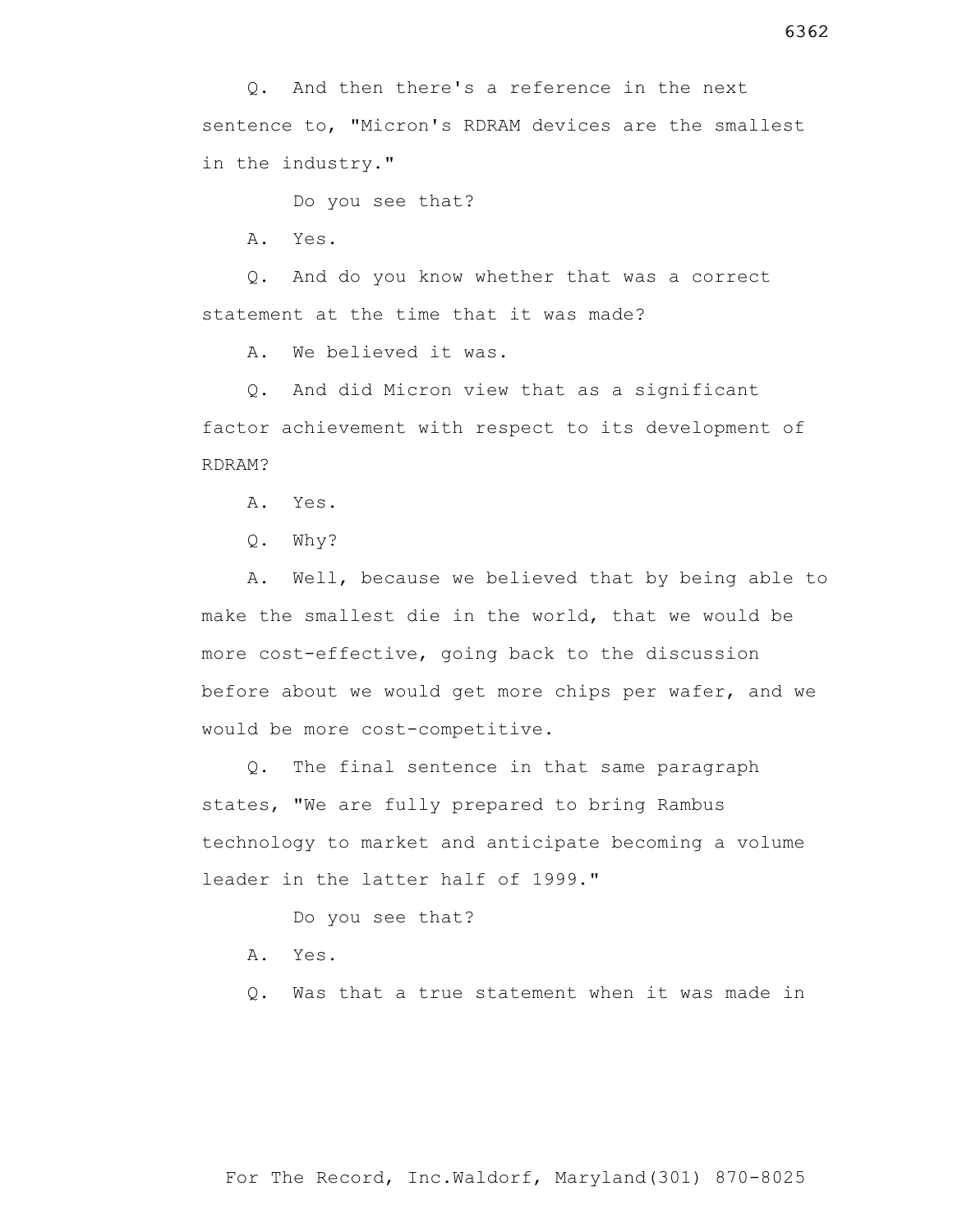A. Yes.

 Q. In addition to press releases, I think you mentioned that Micron did some advertising relating to direct RDRAM. Is that right?

A. We did, yes.

 MR. ROYALL: Before we go any further, let me just ask, is this document -- I believe this document, RX-1464, is already in evidence, Your Honor.

JUDGE McGUIRE: Okay.

BY MR. ROYALL:

 Q. Now, in terms of -- in terms of advertisements, when you refer to advertisements on direct RDRAM, are you talking about print advertising or something else?

A. No, print advertising.

 Q. Do you recall specifically what Micron said about direct RDRAM in any print advertising?

 A. Well, my recollection is in the -- in the advertisement we did, we were talking about the high-speed capability, the high bandwidth of RDRAM.

> MR. ROYALL: May I approach, Your Honor? JUDGE McGUIRE: Yes.

BY MR. ROYALL:

 Q. Mr. Appleton, I've just handed you a document that's been marked -- it has a Bates number that reads,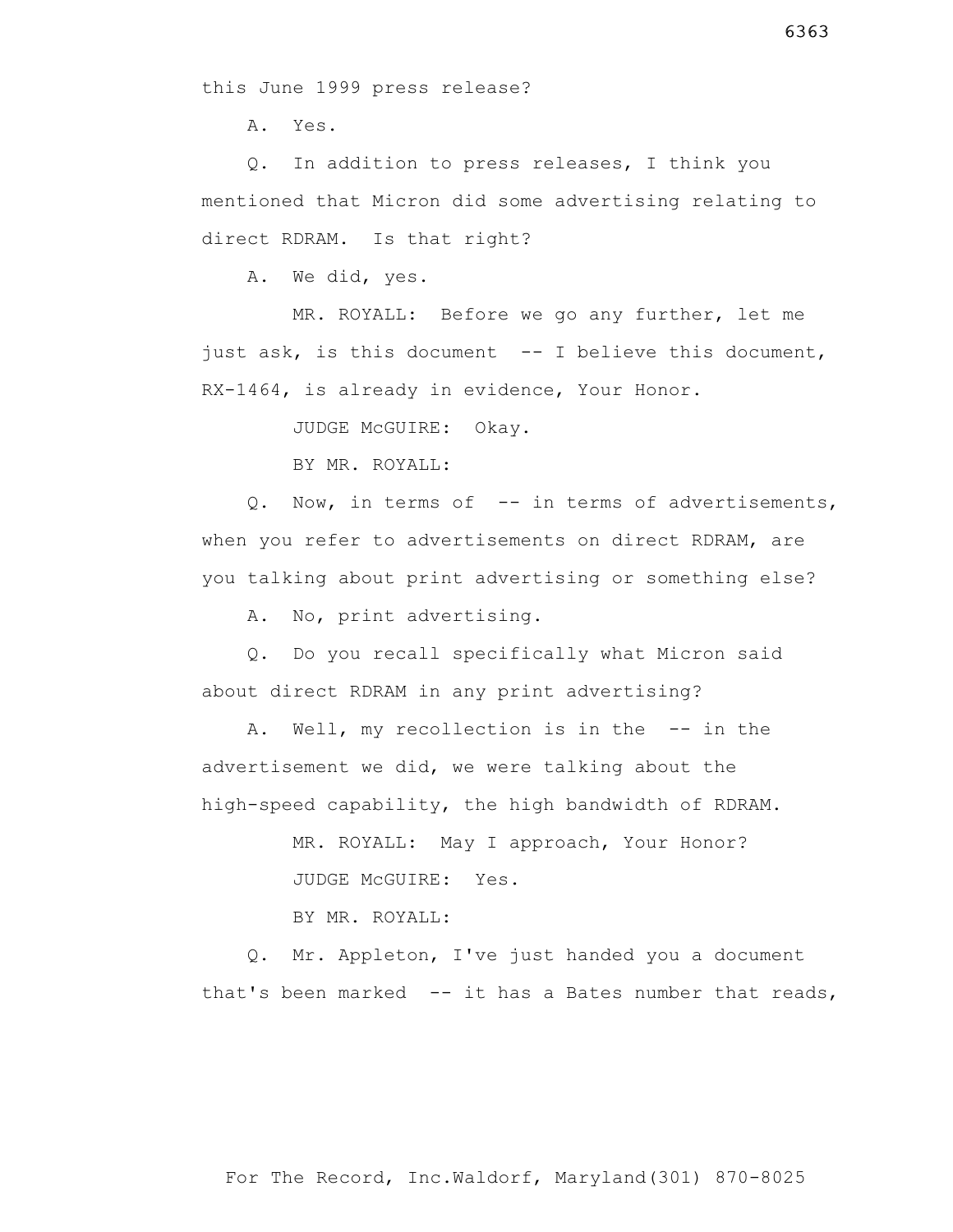MFTC 100008027. Do you have that?

A. Yes, I do.

Q. Do you recognize this document?

A. Yes, I do.

Q. What is it?

 A. This is one of the advertisements that I was referring to that we had done to promote RDRAM.

 Q. Do you know whether there were others, other print advertisements that Micron did for RDRAM?

 JUDGE McGUIRE: Mr. Royall, let me interject. Do you have this on the screen?

MR. ROYALL: I'm sorry, Your Honor, I --

 JUDGE McGUIRE: That's all right, that's all right.

MR. ROYALL: -- I apologize. May I approach you with a copy?

 JUDGE McGUIRE: If you have one, I'll take it quickly.

MR. ROYALL: I forgot about that, I'm sorry.

JUDGE McGUIRE: Thank you.

BY MR. ROYALL:

 Q. I believe, Mr. Appleton, my prior question to you was whether -- whether you know if there were other print advertisements that Micron did relating to RDRAM.

A. I don't recall the advertisements, all of the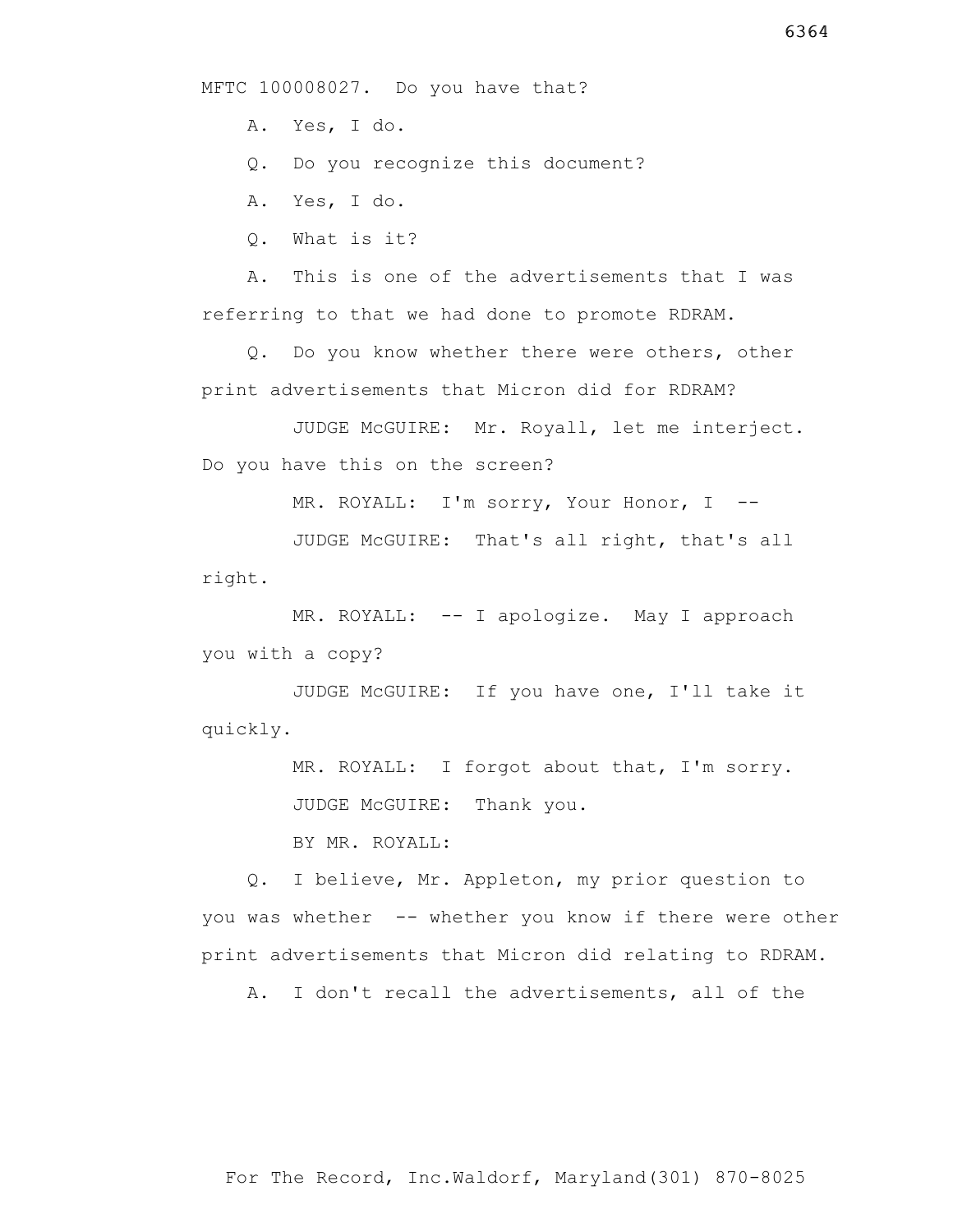Q. Do you know whether this particular advertisement was, in fact, run?

A. Yes, this one was run.

Q. Do you know in what publications it was run?

A. I don't. I don't recall.

 Q. Do you have an understanding as to generally what time frame it was run?

 A. Well, on this advertisement here, it has a 1999 date.

 Q. Is that consistent with your recollection as to when  $--$ 

A. Yeah.

 Q. -- when Micron was running advertisements of this sort?

A. Yes.

 Q. Were you personally involved in the process of developing this ad?

A. No.

Q. Do you know who from Micron was involved?

 A. I don't specifically. We have an advertising and marketing group that does this.

 Q. Do you know whether this or other advertisements relating to direct RDRAM prepared by Micron were prepared in conjunction with Rambus?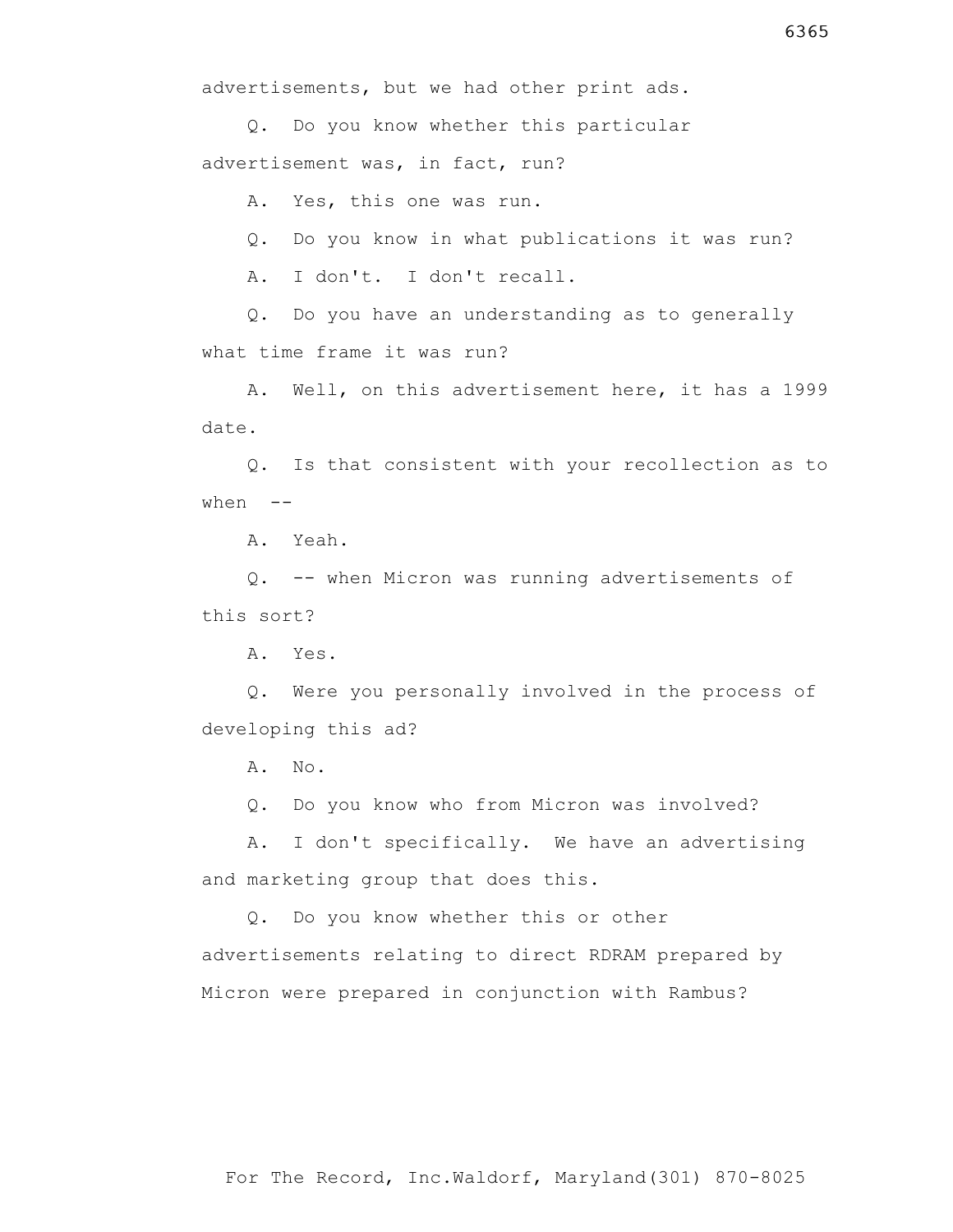A. I don't know that.

 Q. Now, focusing on the language of this particular advertisement, the first -- the first few sentences of the text in the bottom half of the advertisement state, "With its revolutionary new architecture, RDRAM can help your design take flight, and Micron can show you how."

 I won't read any further. Do you see that language?

JUDGE McGUIRE: Okay, Mr. Stone?

 MR. STONE: Your Honor, this ad and three other ads were first produced to us last evening, and we had not received them before in discovery. Now, I take it that Mr. Royall, by reading the text of the ad, is offering the ad in evidence. Either he's going to move it in evidence or he's going to read the text in evidence; either way he is going to get it into evidence.

 I don't have any objection to this ad being moved into evidence as long as the other three ads that were produced to us last night would be similarly treated, so we can move all three ads into evidence.

 JUDGE McGUIRE: Mr. Royall, is that your intention?

MR. ROYALL: I have no objection to that, Your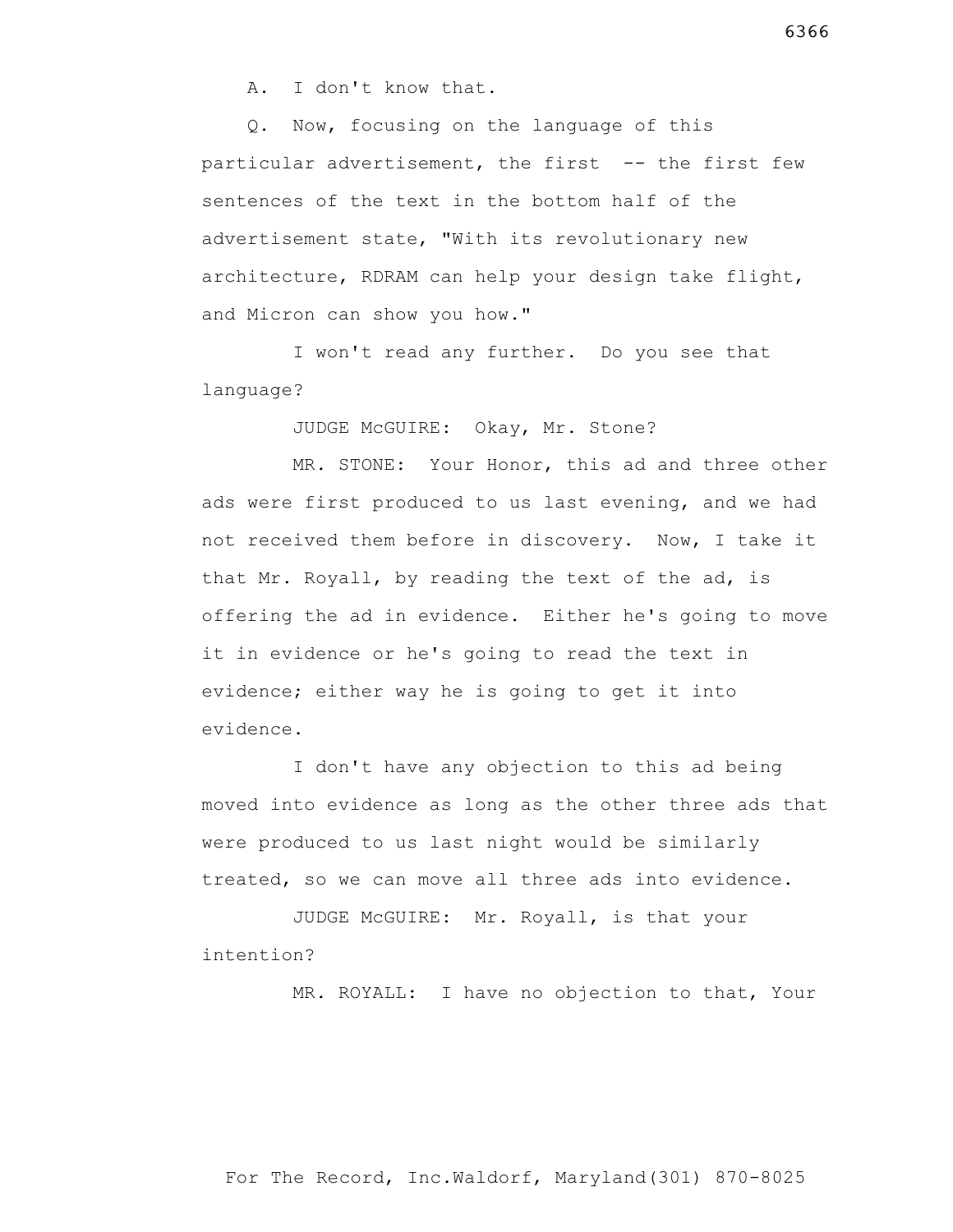Honor. The other advertisements I wasn't planning on discussing in my examination.

 JUDGE McGUIRE: If it's going to make him happy, we will move all four of them in.

 MR. STONE: I will discuss the other three in mine.

 JUDGE McGUIRE: Let's see, do we want to offer those in at the same time or do you want to offer them  $in$   $--$ 

 MR. STONE: We can offer them whenever. I'm not concerned about the time, Your Honor.

JUDGE McGUIRE: Understood.

Go ahead and proceed.

MR. ROYALL: Thank you, Your Honor.

BY MR. ROYALL:

 Q. Now, I won't read further in the text of the ad for purposes of this question, but the language that I did read, which was just the first two sentences of the text, is that consistent with the types of advertising messages that you recall Micron making with respect to direct RDRAM?

A. Yes.

 Q. Do you have an understanding as to who the target audience was for this ad?

A. It would be those customers that had a need for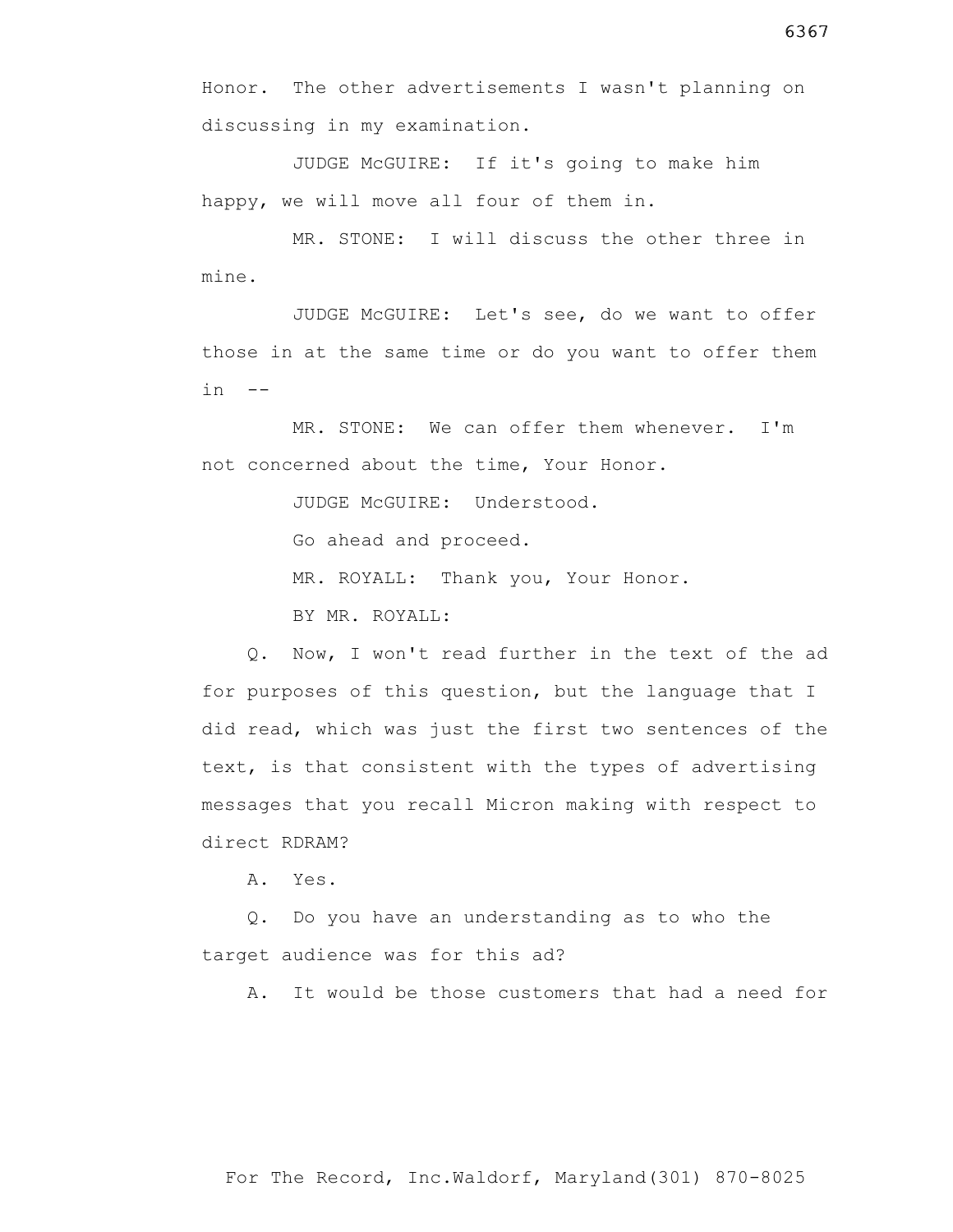## high-performance DRAM.

Q. Do you see the picture depicted here in the ad?

A. Yes.

Q. What do you recognize that to be a picture of?

A. It's a picture of a large jet cockpit.

 Q. And do you have an understanding as to what Micron was seeking to communicate or convey through the use of that picture in an RDRAM-related advertisement?

 A. Again, trying to communicate just the high performance of RDRAM.

 MR. ROYALL: Now, if I could, Your Honor, I would offer this document which I had previously identified by Bates number in evidence at this time.

 JUDGE McGUIRE: Now, what -- is it going to be a CX exhibit?

 MR. ROYALL: Yes, and I'm told that the CX would be  $CX-3110$ , and if  $-$  if it would simplify it, we could move in all four of the documents at once into evidence.

 JUDGE McGUIRE: All right, let's move them all in and be done with this.

 MR. ROYALL: Then the range for CX-3110 would  $be = -$ 

 MR. STONE: I think they should be four different exhibit numbers, Your Honor, just for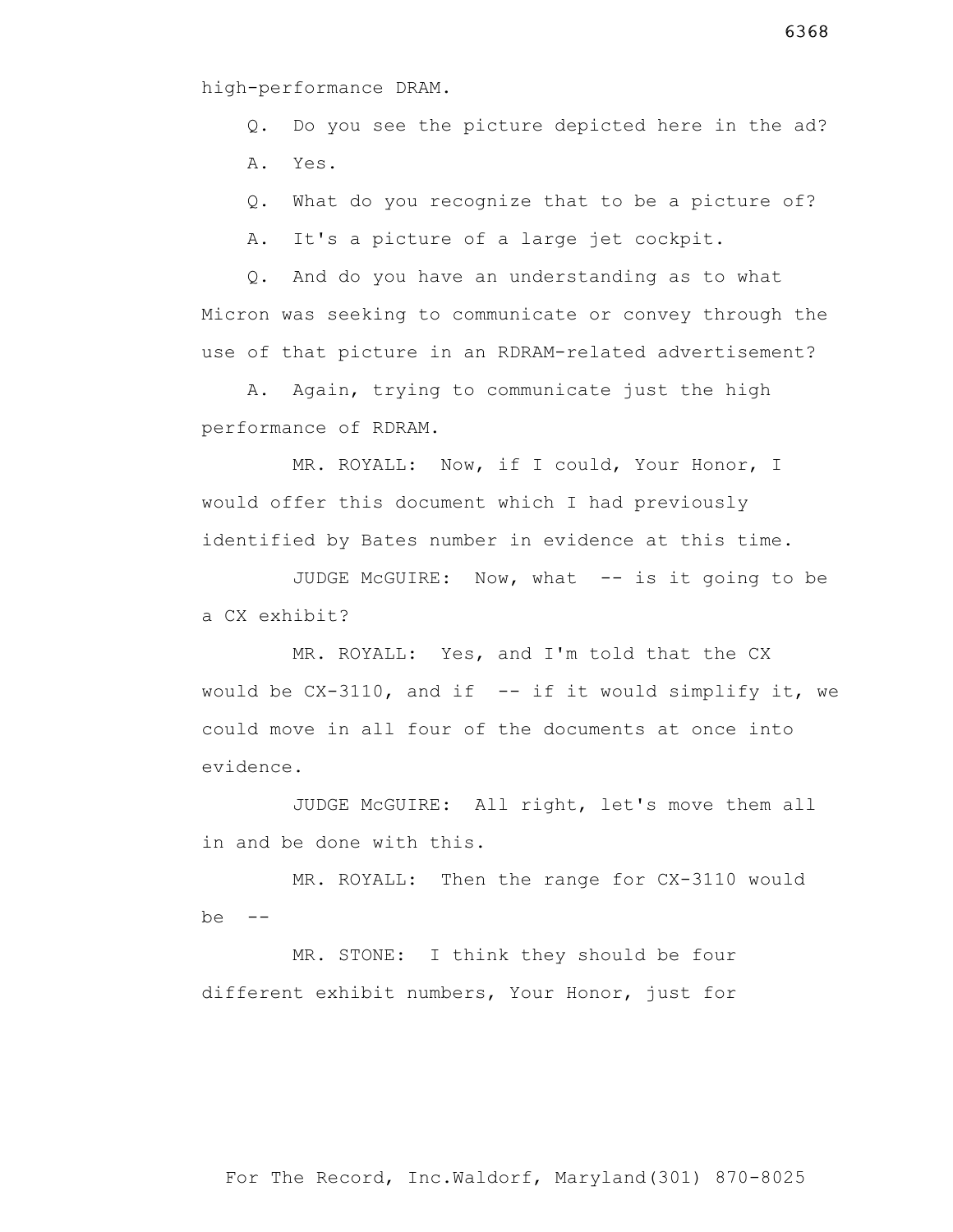JUDGE McGUIRE: That's fine with me.

 MR. ROYALL: I'm happy to do it that way as well. So, this 3110 will just relate to the Bates number that I identified earlier.

 JUDGE McGUIRE: Are we going to offer in the other three now or are we going to wait for Mr. Stone?

 MR. ROYALL: I think Mr. Stone may do that in his examination.

JUDGE McGUIRE: Okay, fine.

 **(CX Exhibit Number 3110 was admitted into evidence.)**

BY MR. ROYALL:

 Q. Now, Mr. Appleton, putting aside press releases and advertisements, do you have knowledge of Micron communicating directly with customers in a way that was meant to promote the direct RDRAM technology?

A. Yes.

 Q. What, if anything, do you recall Micron communicating to customers in that regard?

 A. Well, I mentioned earlier in my testimony, I participated in many meetings with customers where we had a roadmap for products, and we communicated to the customer base that these products would be available in certain time frames.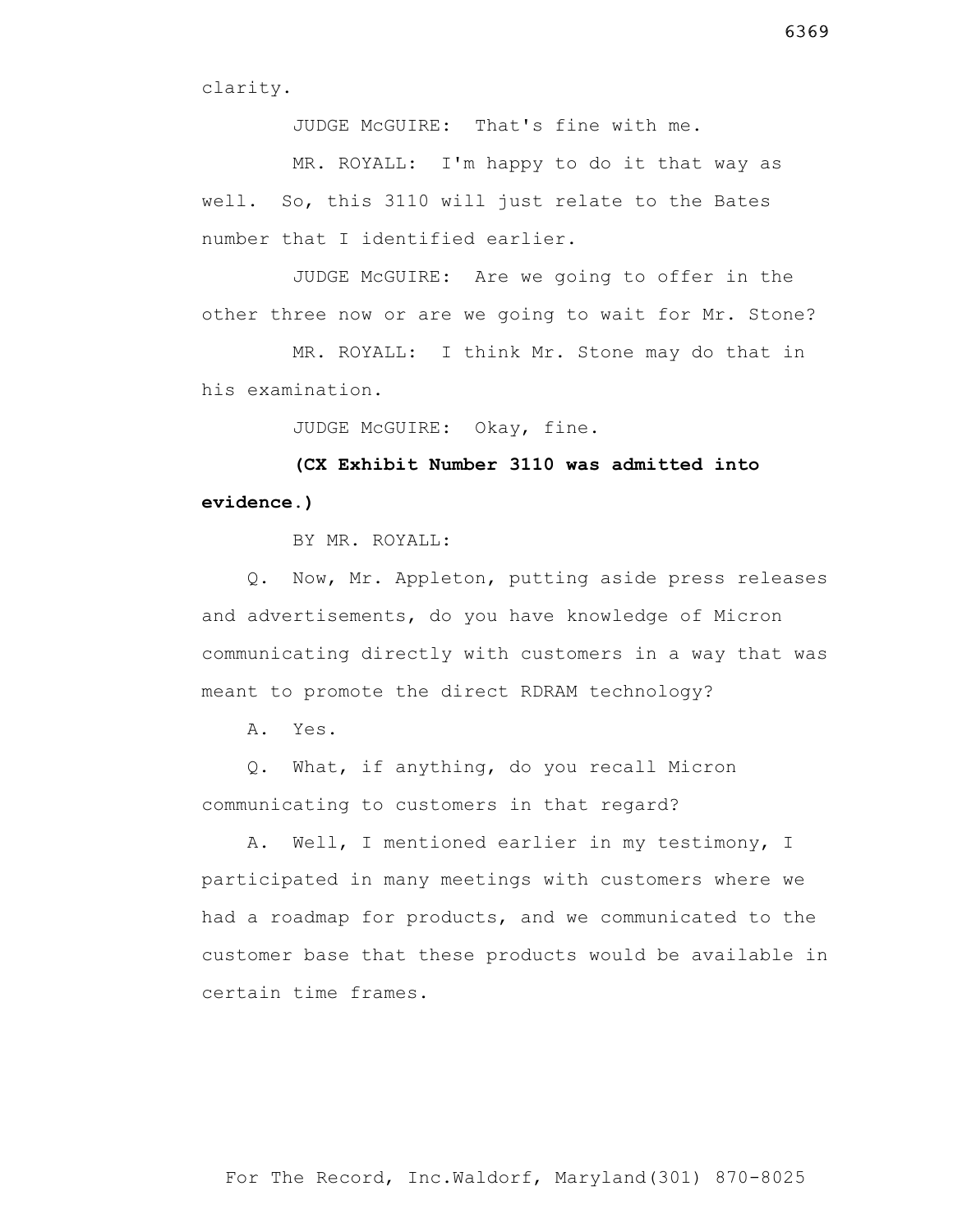Q. Do you recall whether Micron communicated anything in particular to customers relating to the cost or the performance of direct RDRAM?

A. Yes.

Q. What do you recall in that regard?

 A. Well, we -- as I also mentioned earlier, we have an open, honest relationship with our customers. We communicated all the parameters around any of our devices, including Rambus direct DRAM, and we spoke about the higher cost of RDRAM because of the types of things inherent in that  $-$ - in that device that just necessitated it being a higher cost.

 Q. So, you mentioned higher cost. Did you communicate anything in terms of performance that you recall to customers with regard to direct RDRAM?

 A. Yes, we tried to present to the customer all the alternatives to the performance retirements, and we believed, as I mentioned early, that the synchronous DRAM could be extended in its performance to a much higher level. We believed there were a variety of alternatives. So, in the discussion that we had with the customer, we simply gave them the data, all the data that we had regarding the potential products that could address their needs.

Q. I believe we covered this just very briefly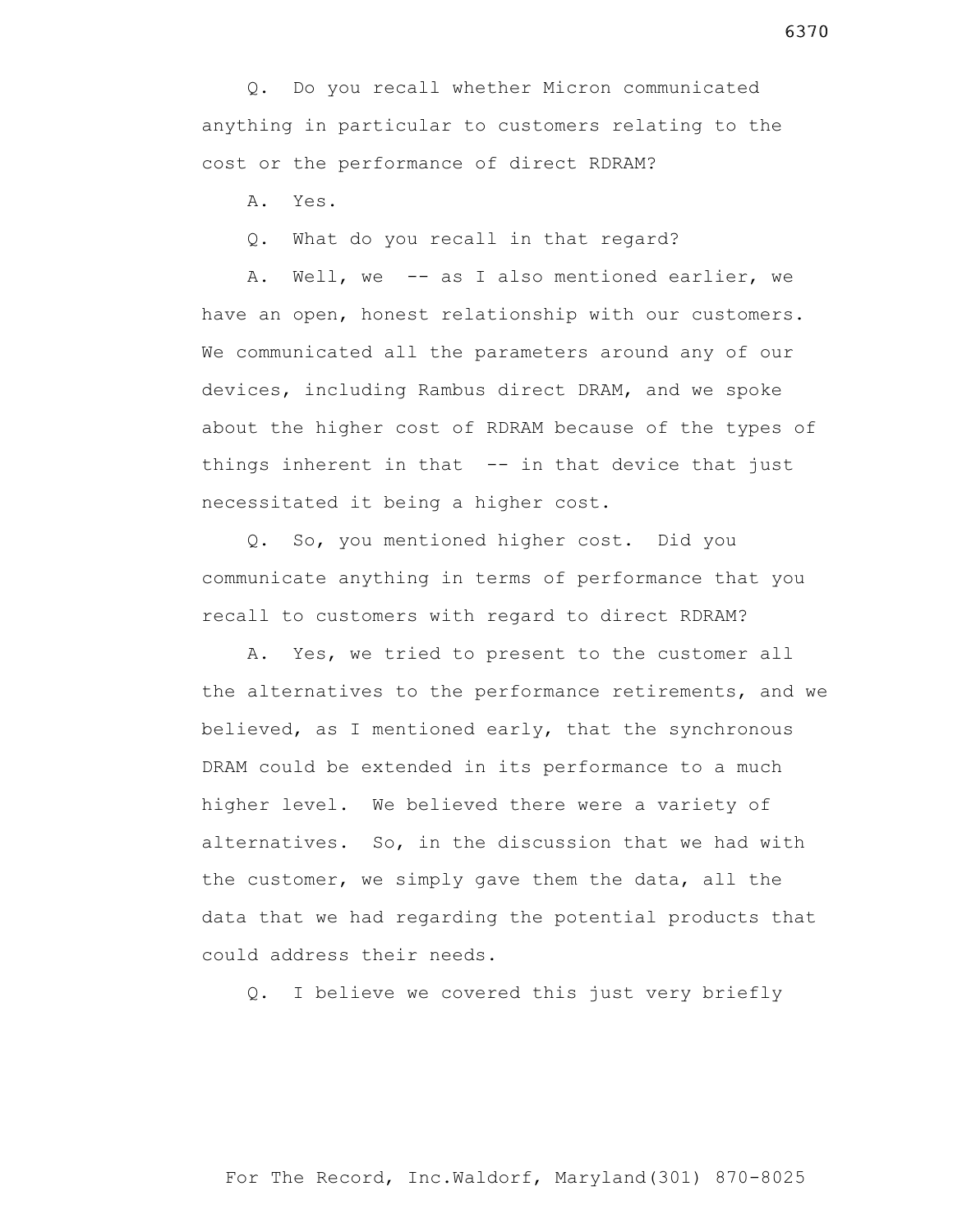earlier, but Micron did not ultimately take direct RDRAM parts into volume production. Is that correct?

A. Yes, that's correct.

Q. And why was that?

 JUDGE McGUIRE: All right, now, let's be clear on what you mean by "volume production." Can you answer that, Mr. Appleton?

THE WITNESS: Yes. Your Honor, just to give some clarity, we never  $-$  and maybe a better distinction between sample and volume production is we never brought RDRAM into the marketplace for the commercial sale. We sampled, but usually when you sample, that's usually free. It's not a commercial type of transaction. So, really we never -- probably a better way to help understand it is we never commercialized the product.

JUDGE McGUIRE: Okay.

All right, Mr. Royall.

BY MR. ROYALL:

 Q. And my question to you, Mr. Appleton, is why did Micron make the decision not to commercialize the direct RDRAM technology?

 A. Well, it was an accumulation of a number of events. It wasn't any one single event. There were quite a few delays in the development of the product.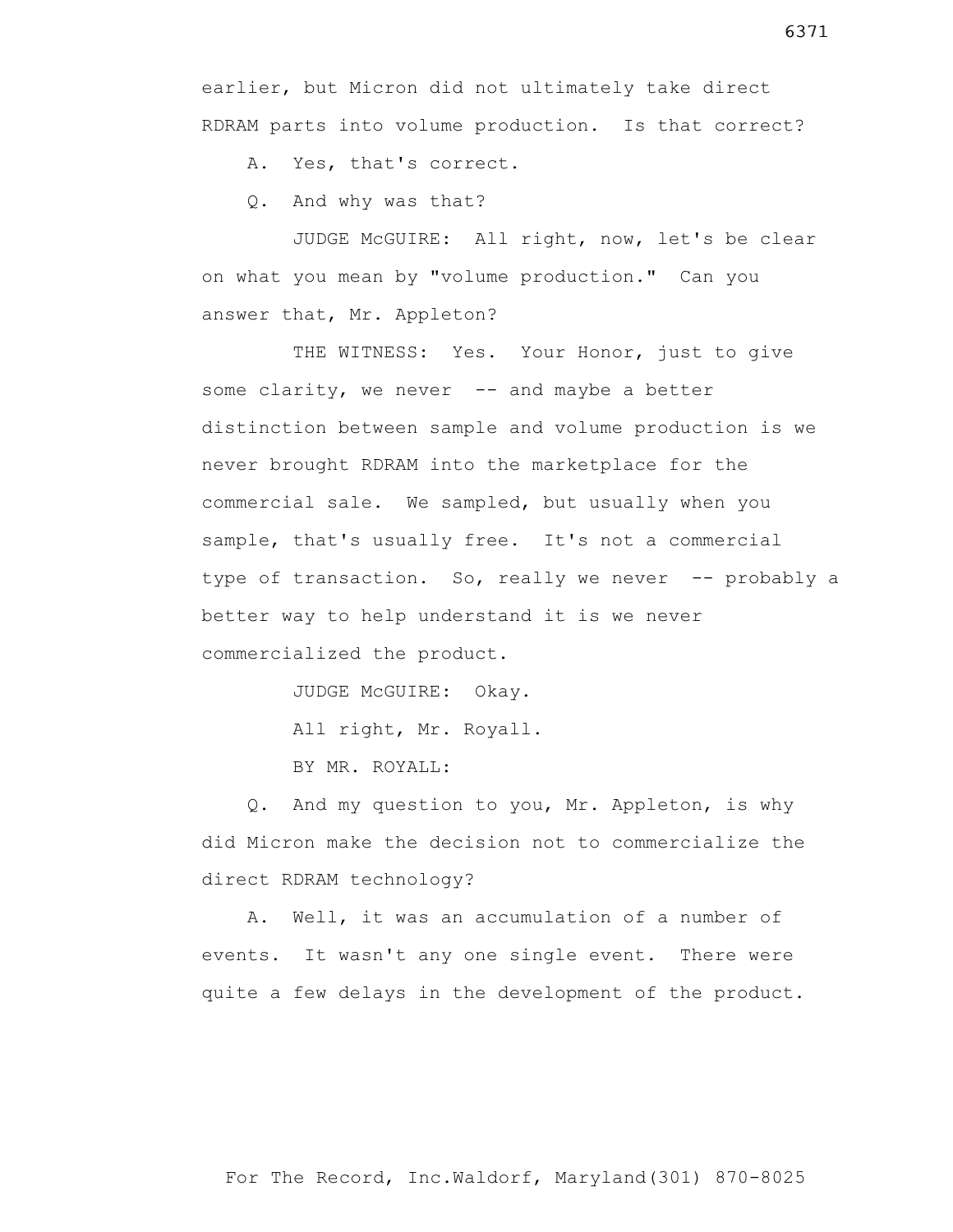There were lots of changes in the design, even after we thought that it would be stable, that there wouldn't be any changes, and so it created delays in that time frame.

 And then ultimately, in the early stages, we had customers that had -- had had it as a forecast, that they would actually consume quite a bit of the RDRAM for their products, and -- but as we went through time and as we encountered difficulties and challenges in the technology and delays, eventually, the customer started to change their forecasts for the consumption of RDRAM, and ultimately, it was at such a low level that we decided that it just wasn't worth it to try to take that to commercialization.

 Q. Do you recall the rough time frame as regarding -- let me strike that.

 Do you recall roughly when Micron made the decision not to commercialize direct RDRAM?

A. Well, it would have -- it was really sometime in probably 2001 when we ultimately came to the conclusion that we would really quit applying resources to try and develop it.

 Q. To your knowledge, did any other memory suppliers enter into commercial production of direct RDRAM?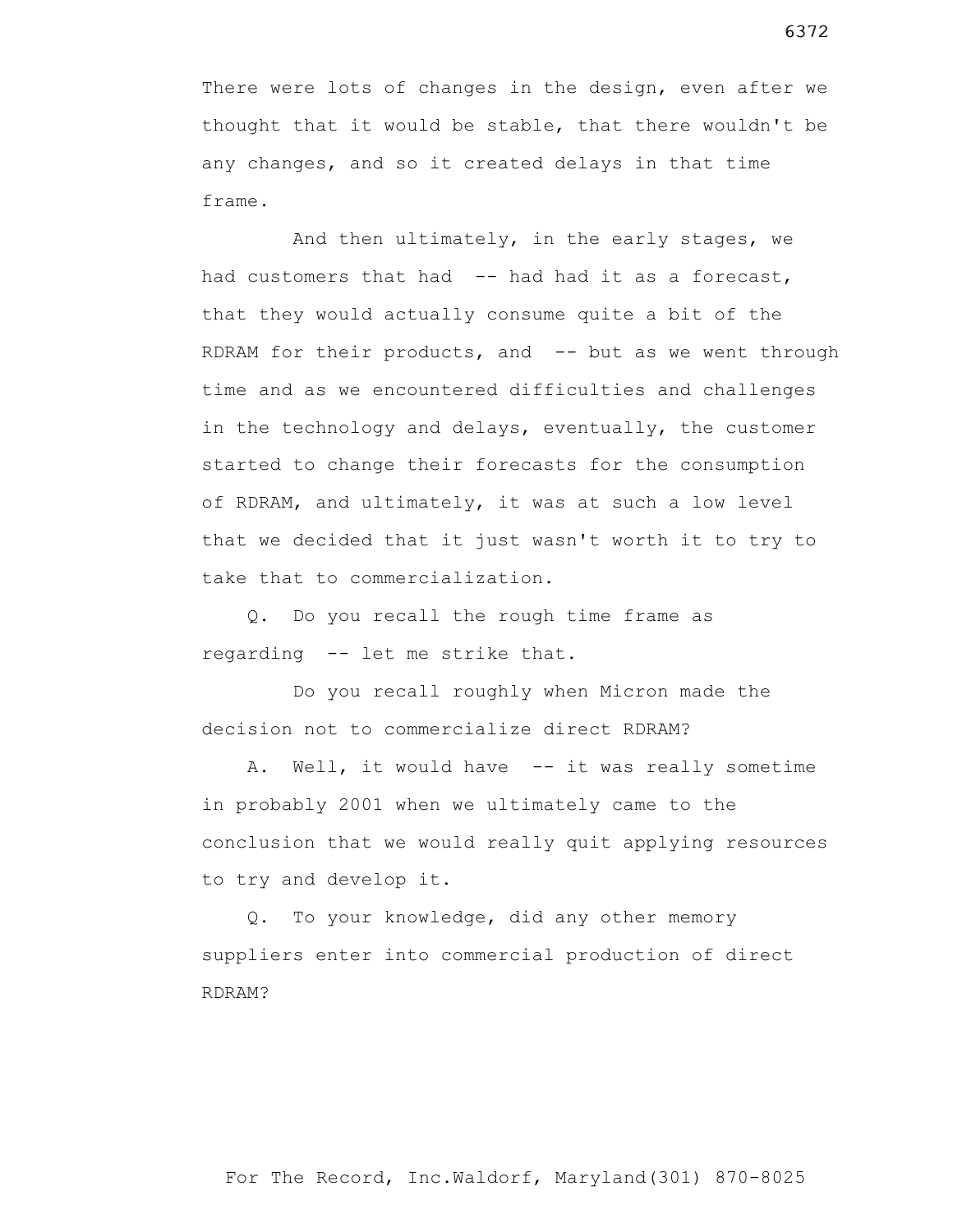A. Sure.

Q. Do you recall which ones?

 A. Well, the largest DRAM producer in the world, which is Samsung, entered commercialization and full production of RDRAM.

 Q. Did the fact that other companies were producing direct RDRAM in commercial quantities cause you to reconsider whether Micron should do so itself?

 A. It did. It was -- but I think it was a tough decision for us. We saw that the -- that one of our primary competitors was producing it, and we -- we had to think about that. I think we ourselves were a little bit unsure as to the decision, but ultimately, you know, the customer profile had changed enough to convince us that we weren't taking it to commercialization.

 Q. In deciding not to commercialize RDRAM, did you seek input from your customers?

A. Sure.

 Q. Do you have in mind any specific customer who said anything to you about that issue?

A. Well, our -- one of our largest customers at the time was Dell Computer.

 Q. And what, if anything, do you recall Dell saying to you about the issue of whether Micron should

6373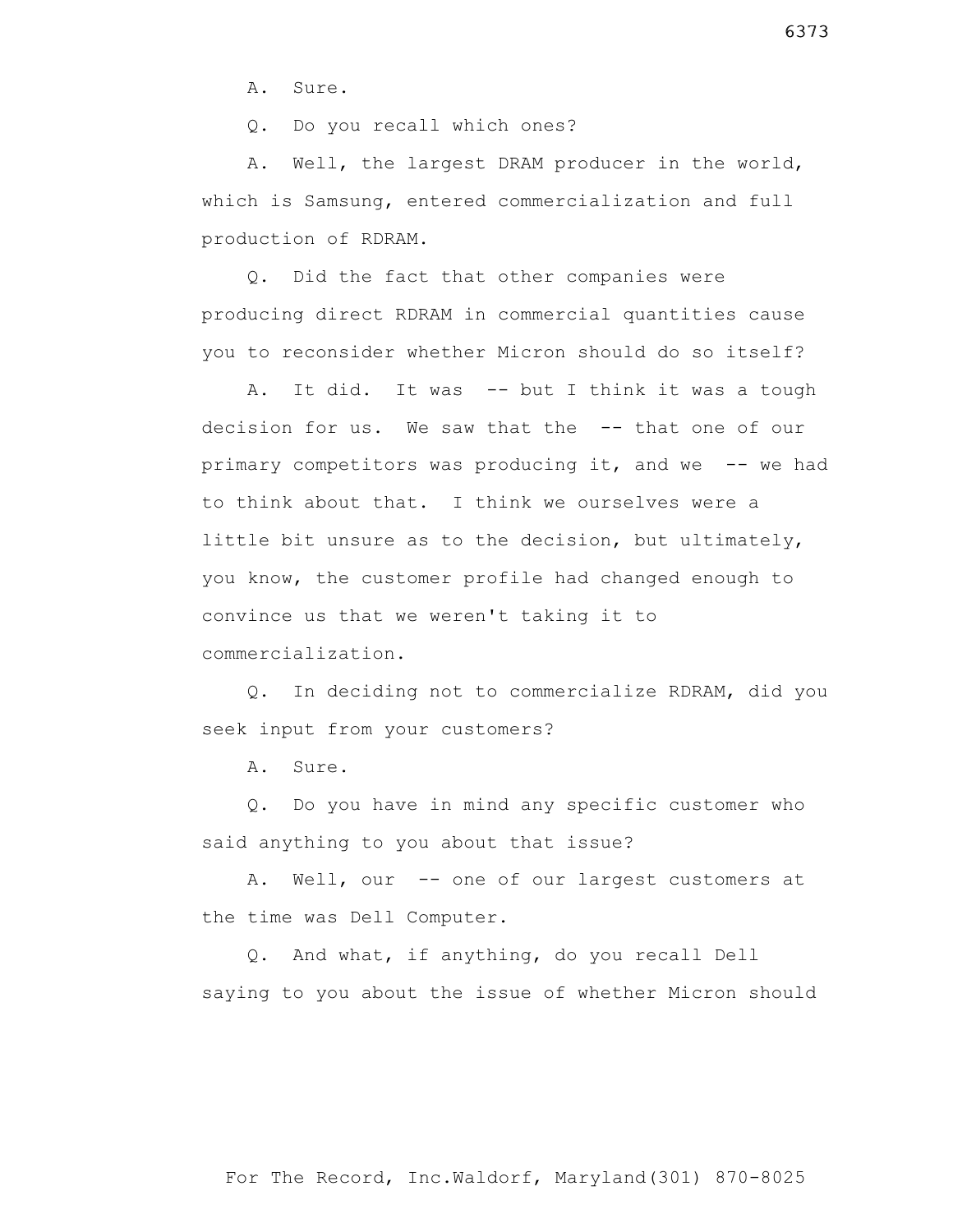commercialize direct RDRAM?

 A. Well, in the early stages, they had it as a significant forecast for their consumption of part of their DRAM anyways. They -- I don't believe we ever saw a forecast where they showed it as all of the DRAM, but they always had it as in the early stages a significant percentage going to a relatively high percentage, then that started to trail off over time.

 So, in the first discussion with Dell, they were very aggressive about promoting RDRAM, wanting a supply before really the industry had been supplying any of it, and then as the  $-$ - I think as the actual consumption of the product itself changed over time, that there -- we came to a point in time where even Dell told us, who had been the most aggressive in trying to adopt the technology, we came to a point in time where even Dell told us, look, we're really getting all of the RDRAM that we want from other supply, and we don't need you to work on that anymore. We'd really rather that you work on supplying us other devices that fills out the other part of our product portfolio.

 Q. Did you have any understanding as to what factors caused Dell to change its views with respect to whether it desired for Micron to produce direct RDRAM?

For The Record, Inc.Waldorf, Maryland(301) 870-8025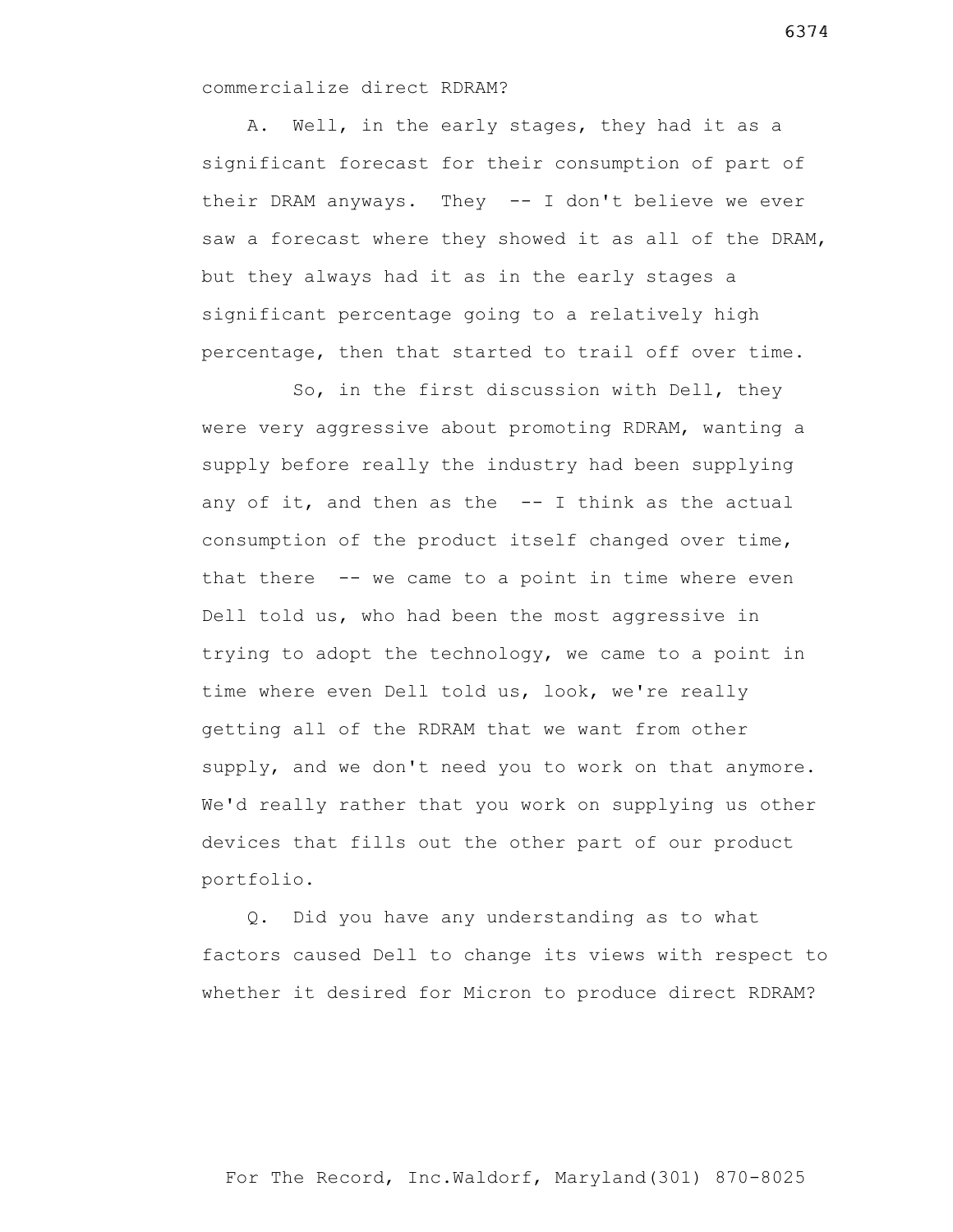MR. STONE: Your Honor, either this is speculation or hearsay, and in either event --

> JUDGE McGUIRE: Sustained. Sustained. BY MR. ROYALL:

 Q. Let me ask you, Mr. Appleton, at some point in the late 1990s, did Micron enter into any type of agreement with Intel?

A. I'm sorry, could you repeat that?

 Q. At some point in the late 1990s, did Micron enter into any type of agreement with Intel?

A. Yes.

Q. What was the nature of that agreement?

 A. It was an investment that Intel had made in Micron.

 Q. And do you recall the basic terms of the agreement?

A. Yes.

- Q. Or the nature of the agreement?
- A. Yes.
- Q. Can you explain?

A. Yeah. The primary investment -- it was \$500 million that they had invested in Micron, and the primary part of that agreement was a requirement that we spend -- that we equal that investment and spend it on capital expenditures for new equipment for advanced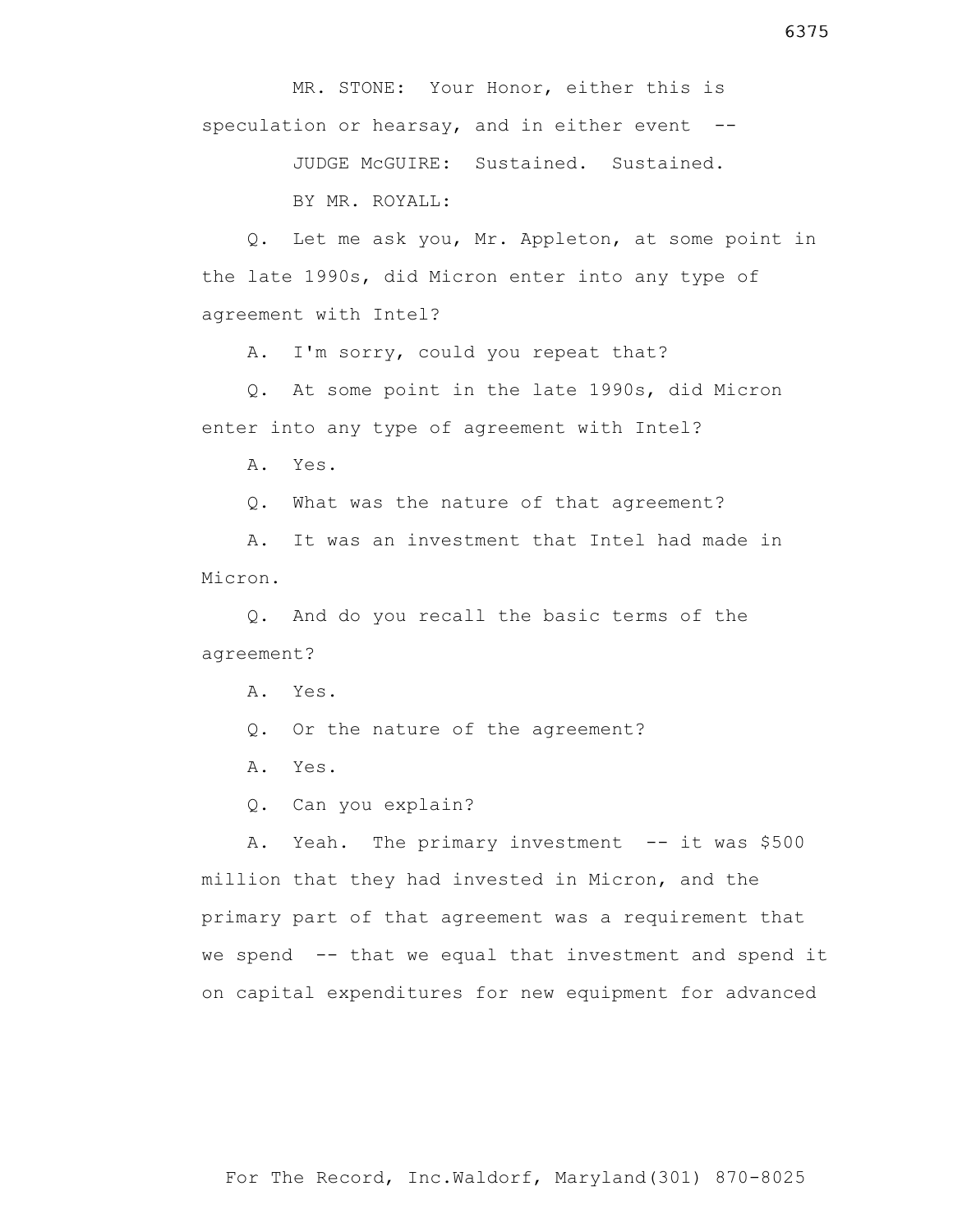process technology.

 And Your Honor, if I can for a second, when I talk about advanced process technology, I'm talking about the ability to go from .18, .15, .13, .11, which is critical in our industry in terms of advancing the technology and increasing the general supply in the market. We had an agreement that we would match them dollar for dollar in buying new equipment in order to produce that advanced process technology.

 Q. Were you involved in discussions with Intel leading up to this agreement?

A. Yes.

Q. Who initiated those discussions?

A. I did. I called Dr. Barrett myself.

 Q. What was your purpose in initiating such discussions with Intel?

 A. Well, in that same time frame, we were in the process of acquiring Texas Instruments' memory operations, and they had a number of fabs around the world, and so it's very expensive in order to cap -- in order to buy the equipment to put in these fabs and upgrade the process technology, and as a result, we knew that we were going to simply need more money in order to do that, and we thought that Intel would be very interested, because we also knew that they wanted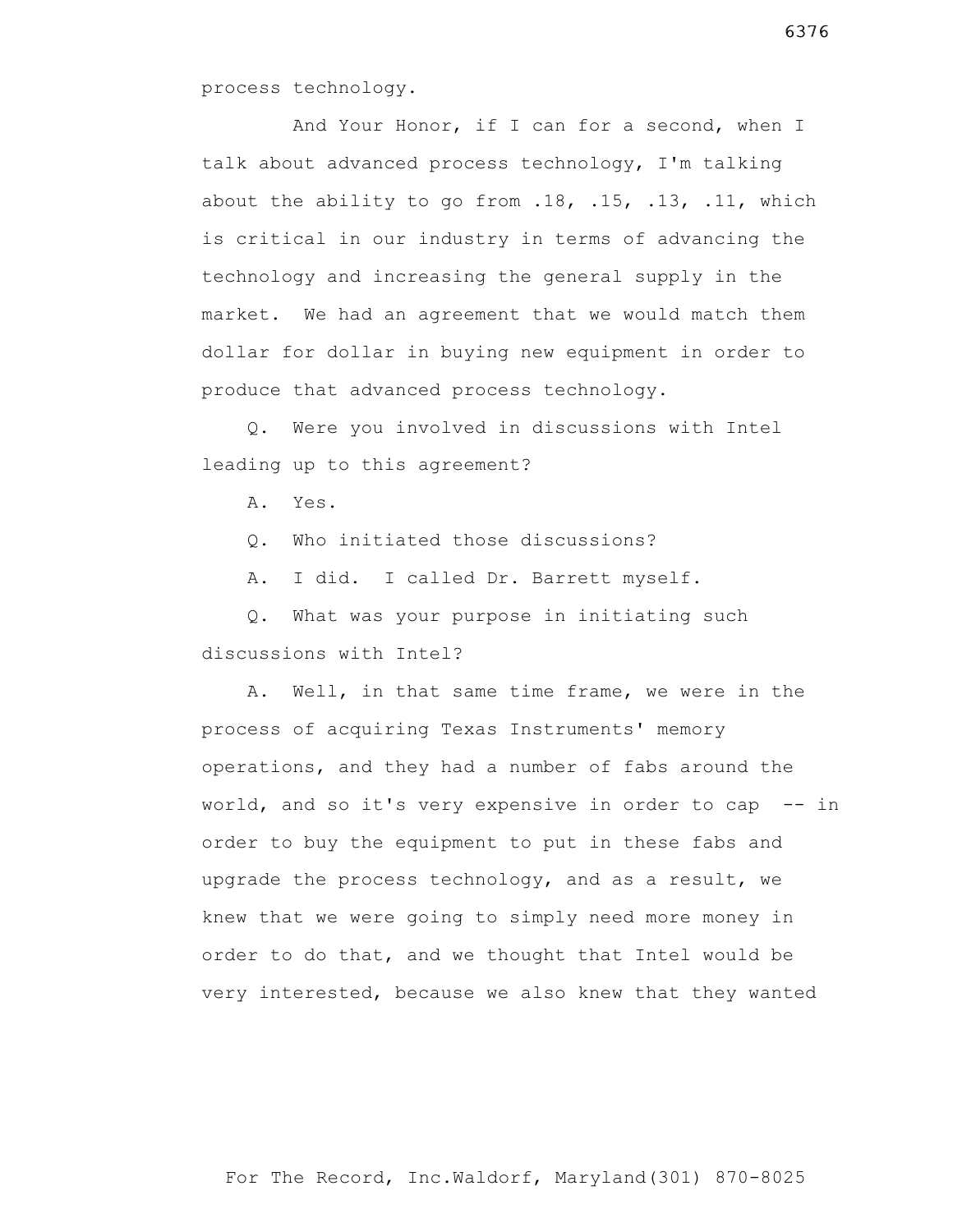the DRAM industry to continue to advance in its supply capability.

 Q. So, part of what motivated your approach to Intel at this time related to Micron's need for money?

A. Yes.

 Q. What caused you to approach Intel as opposed to going to some other company or bank in order to get the funds that you needed?

 A. Well, we could have approached a bank or some other investment source, but we thought Intel would have a great interest in making sure there was enough investment in capacity for the industry.

 Q. In making the investment that it did in Micron, did Intel insist on any conditions or commitments from Micron?

A. Yes.

 Q. What -- what conditions or commitments do you recall in that regard?

 A. Well, one of the conditions I already mentioned, which was really the bulk of the dollars that were being spent was for the capital equipment. There were conditions that they would have a certain call on our capacity should they want to direct it to a customer. There were conditions that we produce a certain quantity of RDRAM if other certain conditions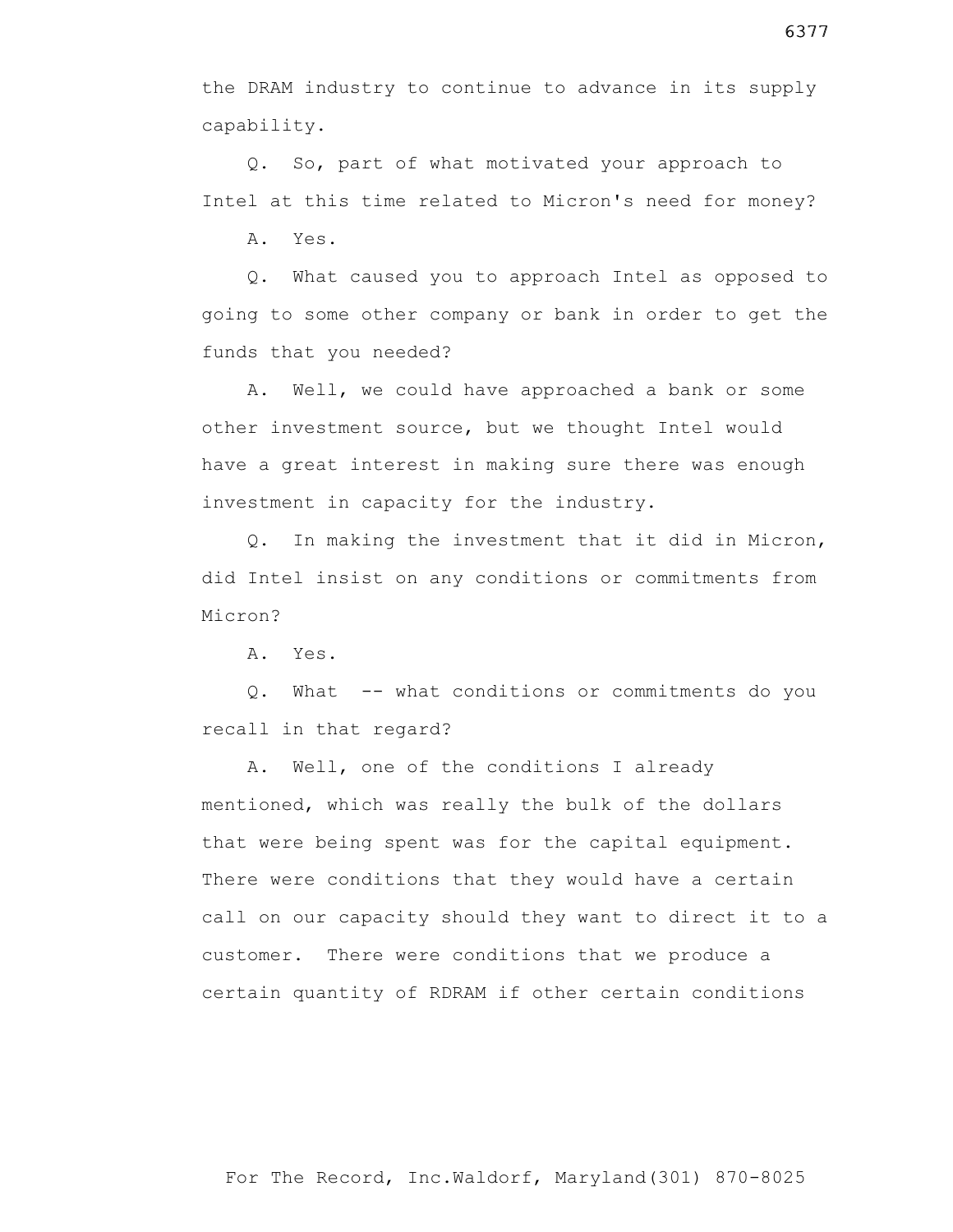were met.

 Q. These -- you mentioned, if I understood you correctly, that Micron undertook some commitments relating to the production of RDRAM. Is that right?

A. Yes.

 Q. Were those commitments linked to any conditions or prerequisites in terms of what the agreement with Intel provided?

A. Yes, they were.

 Q. Do you recall what those conditions or prerequisites were?

 A. I recall the major ones. One of them was linked to the actual chipset production that Intel itself was able to accomplish on RDRAM-competitive chipsets.

Q. Do you have -- I'm sorry, were you finished?

A. Sure, I'm sorry.

 Another condition with respect to the timing of the production was related to any delays that would occur with respect to the technology being developed, whether -- whether there were changes still being made in the design, as we tried to move forward, those types of things that also were a condition for us to actually make the product.

Q. Insofar as this agreement with Intel had terms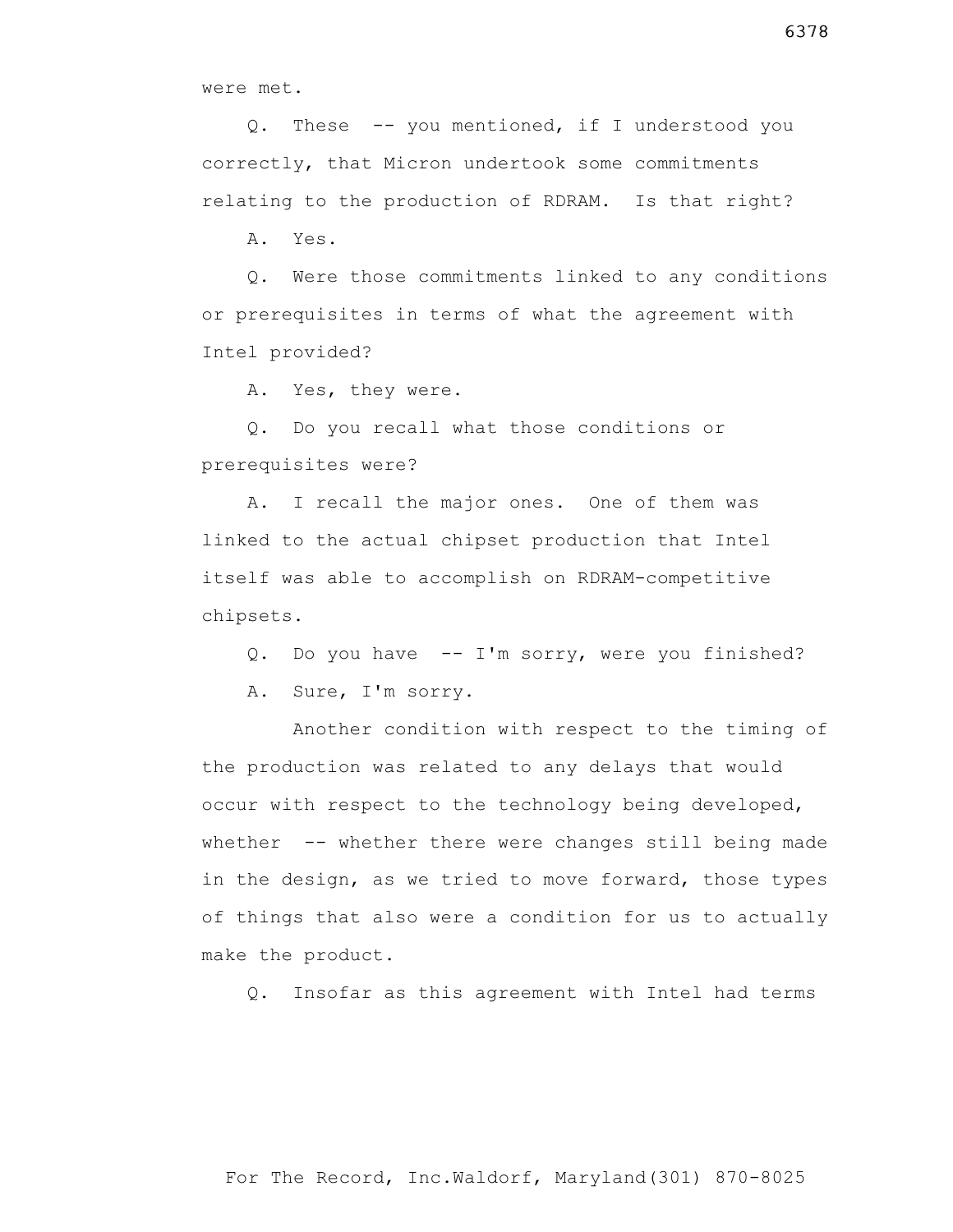relating to Micron's production of direct RDRAM, do you have an understanding as to why the agreement was structured to refer to those conditions or prerequisites?

A. I'm sorry, could you repeat that question?

 Q. Do you have an understanding of why the agreement was structured in a way that Micron's commitments on production of RDRAM were linked to these factors that you just mentioned, including the Intel chipsets?

A. Yes.

Q. What is your understanding?

A. Well, we, of course -- you know, we knew at the end of the day during the negotiation with Intel that the customer was going to decide how much of this product was purchased, and we didn't want to get into a situation where we were producing product that we couldn't sell or get into a situation where Intel wasn't producing their share of the product in order to enable RDRAM, and so we had those conditions put in there so that we could protect the company from -- from doing something that was irrational, which is making product that we couldn't sell.

 Q. And the conditions that you referred to in your earlier answer relating to Intel chipsets and timing of

6379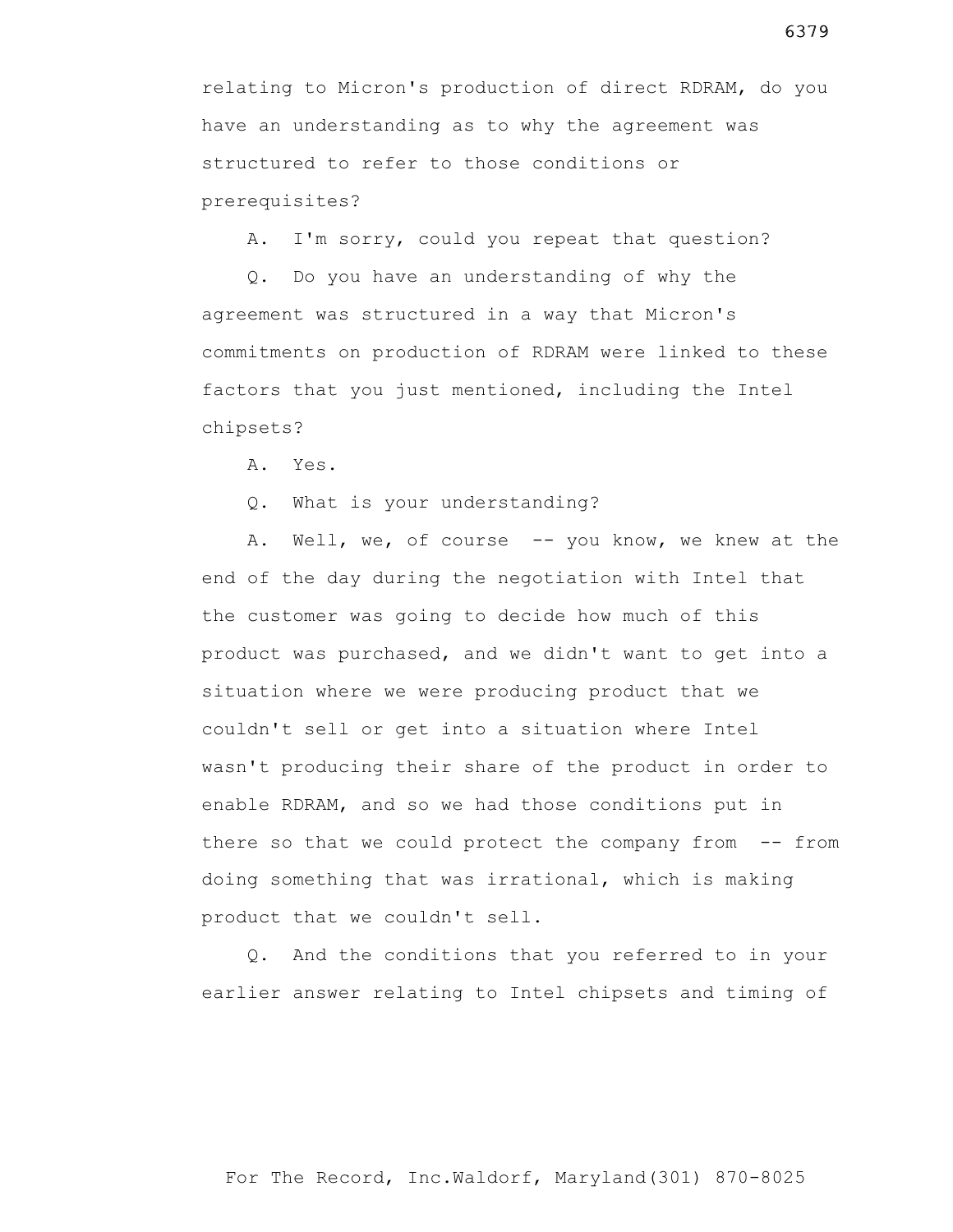A. I'm sorry, repeat the question.

 Q. The conditions that you described that triggered Micron's production obligations under the agreement, were those conditions ever satisfied?

A. No.

Q. What do you recall in that regard?

 A. Well, they were never met that would trigger us -- that would then require Micron to ramp the RDRAM.

 Q. Is the agreement between Micron and Intel which you've been discussing still in effect today?

A. No, it's not in effect today.

 Q. Do you have any recollection as to when it ceased to be in effect?

A. Well, it ceased to be in effect -- well, I don't remember. I don't recall when it was. It had an end date on it.

 Q. As far as you know, did Micron comply with its commitments under that agreement?

A. Yes, we did.

 Q. Did you ever receive notice from Intel that it felt that Micron had not fulfilled its obligations under the agreement?

A. No, we did not.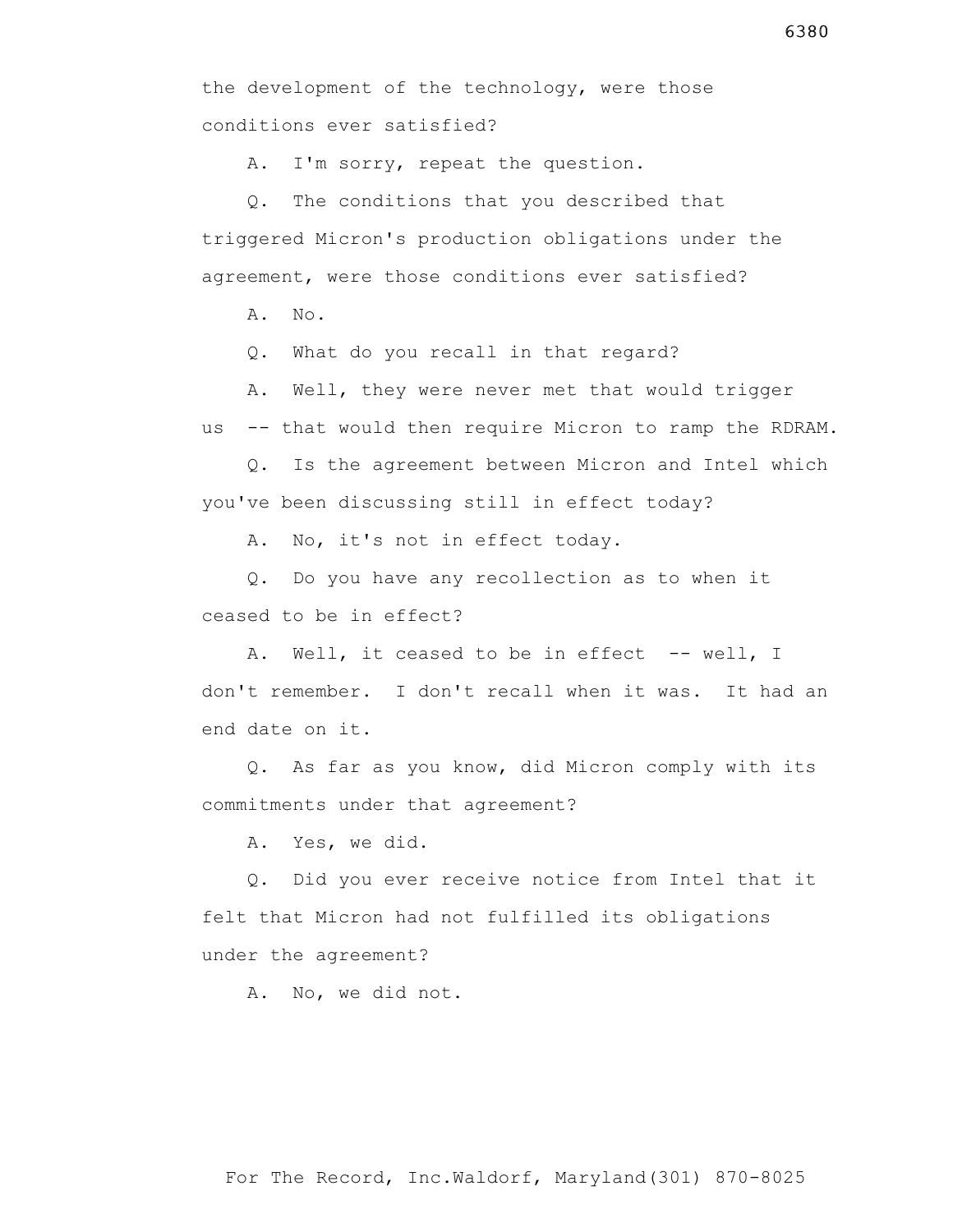Q. Now, we've touched on something called SyncLink or SLDRAM. Was Micron a supporter of SLDRAM?

A. Yes.

 Q. And do you have any understanding as to why Micron supported SLDRAM?

 A. We believed it was another potential alternative that the market might adopt.

> MR. ROYALL: May I approach, Your Honor? JUDGE McGUIRE: Yes.

BY MR. ROYALL:

 Q. Mr. Appleton, I have just handed you a document that's been marked for identification as Exhibit RX-801, and if I could direct your attention to the second  $--$  the second page of  $RX-801$ , do you have that page?

A. Yes.

 Q. And do you see your name on the bottom half of the page?

A. Yes.

 Q. And do you recognize whether this is something that you wrote?

A. Yes, I did.

 Q. And you sent this to -- is it a Mr. Tabrizi? Is that correct?

A. Yes.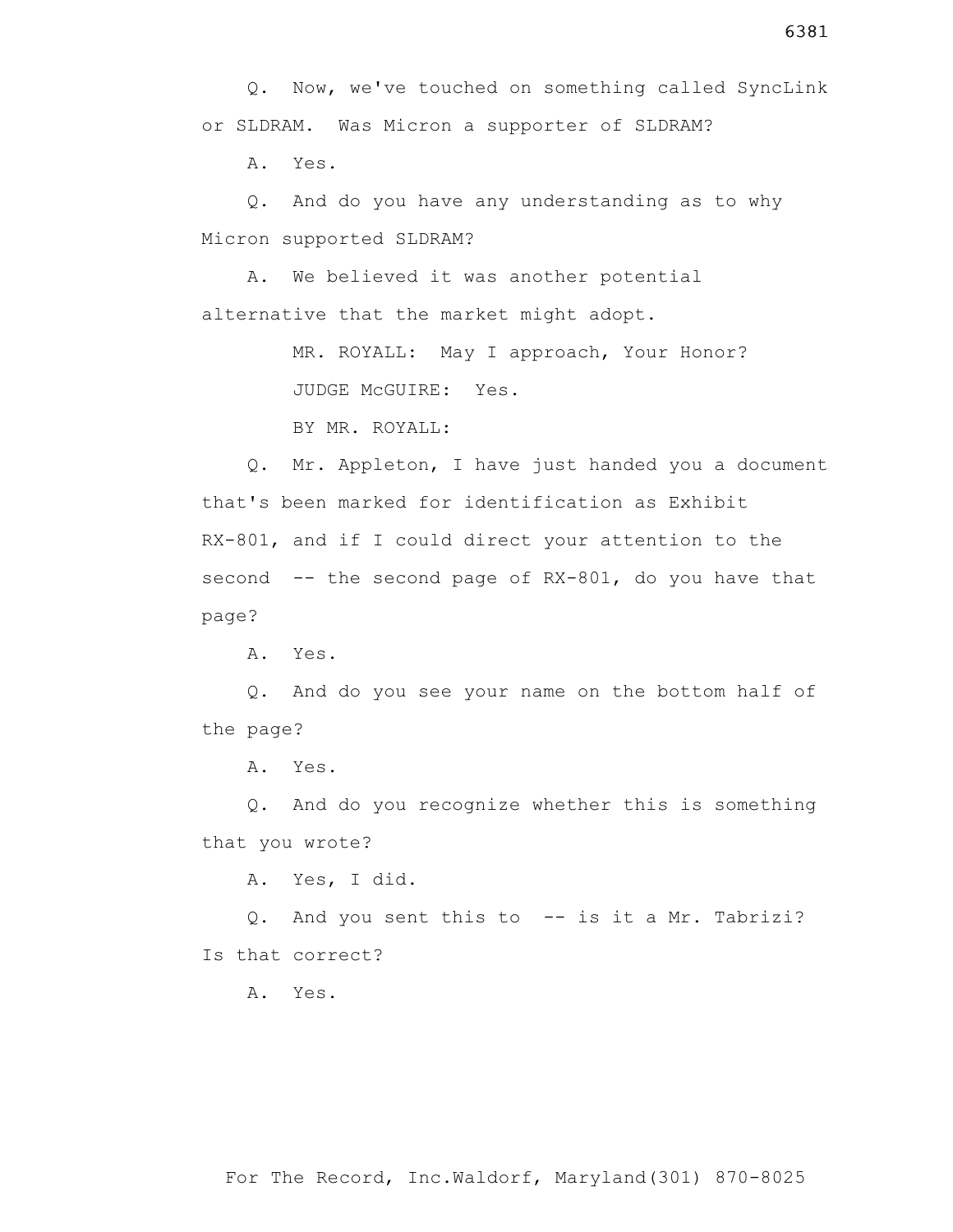A. Mr. Tabrizi is I believe one of the marketing executives for Hynix today but was I think Hyundai at the time.

 Q. And this document, RX-801, is -- appears to be an email chain of some sort. I'm not sure that your communication to Mr. Tabrizi actually has a date on it. Do you see a date?

A. No, I do not.

 Q. Do you have a recollection as to when you sent this communication to Mr. Tabrizi or is there anything in the document that refreshes your recollection?

A. I really don't recall.

 Q. Do you recall what it was that caused you to send this email to Mr. Tabrizi?

 A. I had been requested by one of our marketing managers to send this letter to Mr. Tabrizi.

 Q. And do you have an understanding as to why you were being asked to send this to Mr. Tabrizi?

A. Well, I was told that the -- that I -- that they wanted me to send this letter to Mr. Tabrizi because he was having difficulty even within Hyundai on maintaining support for SyncLink. Mr. Tabrizi, I think, was a pretty big proponent of SyncLink, and as a result he wanted I think his own management to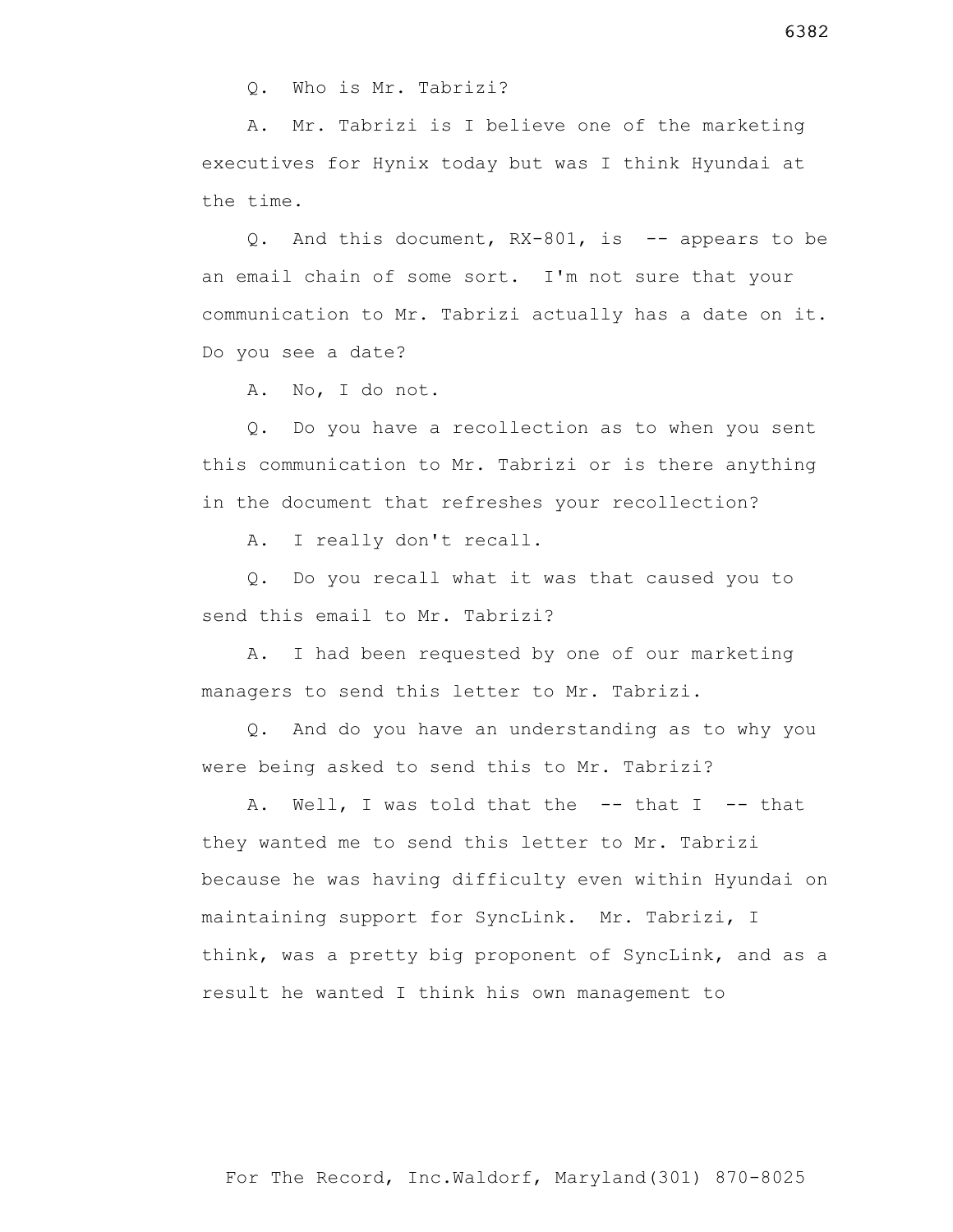Q. Let me just ask you about a couple of statements in the email.

 Referring to the second page of RX-801, the second paragraph of your email to Mr. Tabrizi, do you see the sentence beginning, "It is critical"?

A. Yes.

 Q. That sentence states, "It is critical our industry continue to develop new expertise and intellectual property."

Do you see that?

A. Yes.

Q. Do you recall what you meant by that statement?

A. Well, this is some time ago.  $I$  -- you know, the discussion about -- that we need to continue to develop, you know, technology and alternatives was very important for the industry as we moved forward.

 Q. What about the next paragraph, where the first sentence states, "We also believe the future health of the DRAM industry will rely on the suppliers' ability to generate new intellectual property for high frequency DRAMs"?

Do you see that?

A. Yes.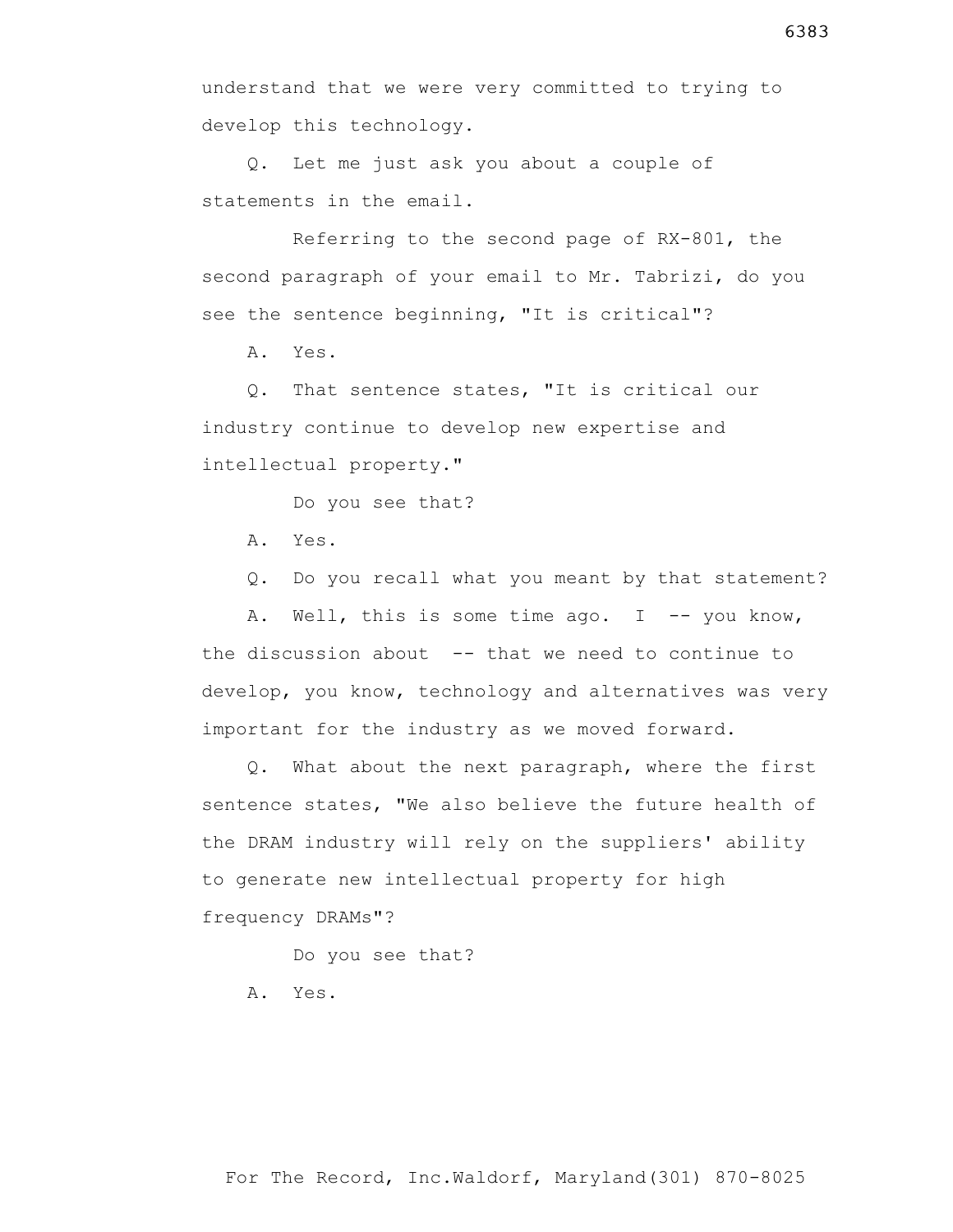Q. Do you recall what you meant by that statement?

 A. It's -- it's, again, difficult to remember that far back, but the belief was that the industry needed to develop higher speed interfaces to get the data out of the DRAM faster than what had previously occurred in history, and it was just important that we continue to do that in order to meet the needs of the platform and customer base moving forward.

Q. You may set that aside, if you would.

 Now, I'd like to change subjects and ask you whether at some point, Mr. Appleton, you personally learned that Rambus was asserting patents against manufacturers of SDRAM and DDR SDRAM devices.

A. Yes, I'm sorry, what was the question?

 Q. Did you at some point learn that Rambus was asserting patents against manufacturers of SDRAM and DDR SDRAM devices?

A. Yes.

Q. Do you recall when you learned that?

 A. Well, the -- there was a suit filed against Hitachi I believe it was in 2000 that asserted exactly that.

 Q. And do you recall how you learned about this Hitachi lawsuit?

A. Well, it was quite public. It was in many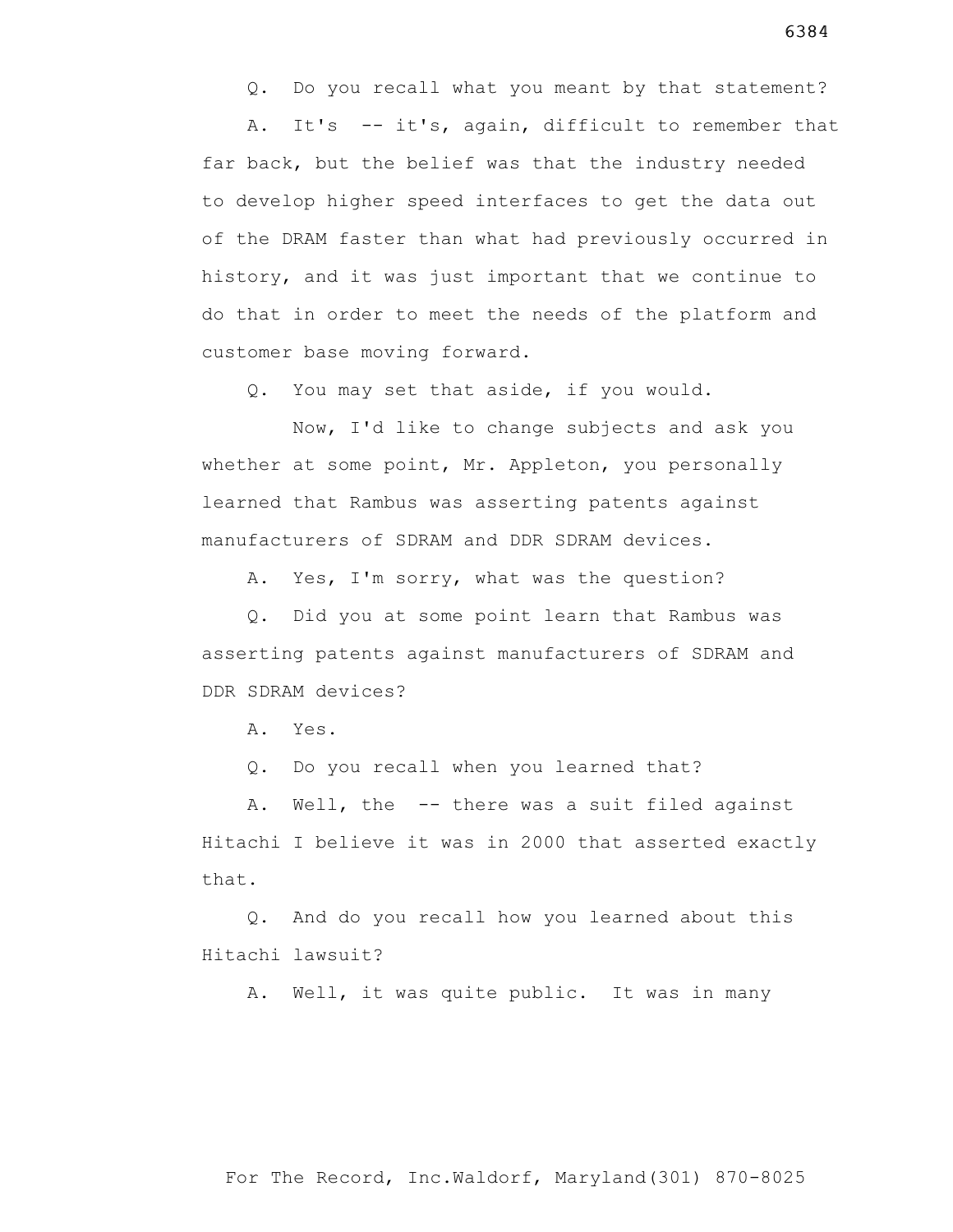press articles.

 Q. Do you recall how you reacted or responded when you heard that Rambus was asserting patent rights over these products, SDRAM and DDR SDRAM?

A. Well, we were surprised. I think that -- well, not only were we surprised, we were very disappointed.

 Q. Let me take the first point you made, surprise. Why were you surprised when you learned of this?

 A. Well, because, you know, at this time, both synchronous DRAM and DDR had been a standard developed some time ago, and it was developed through a JEDEC process, and we believed that it was an open standard, and as a result, that somehow some intellectual property that -- as a result of participating in that process, that IP wouldn't then come back later to be asserted against a standard that had been developed years ago.

 Q. Prior to the time that you learned of Rambus asserting patents against SDRAM and DDR SDRAM devices in the context of the Hitachi suit, prior to that time, had you ever heard anything to the effect that Rambus had or might have patents covering those types of DRAM devices?

A. No.

Q. You said in response to my earlier question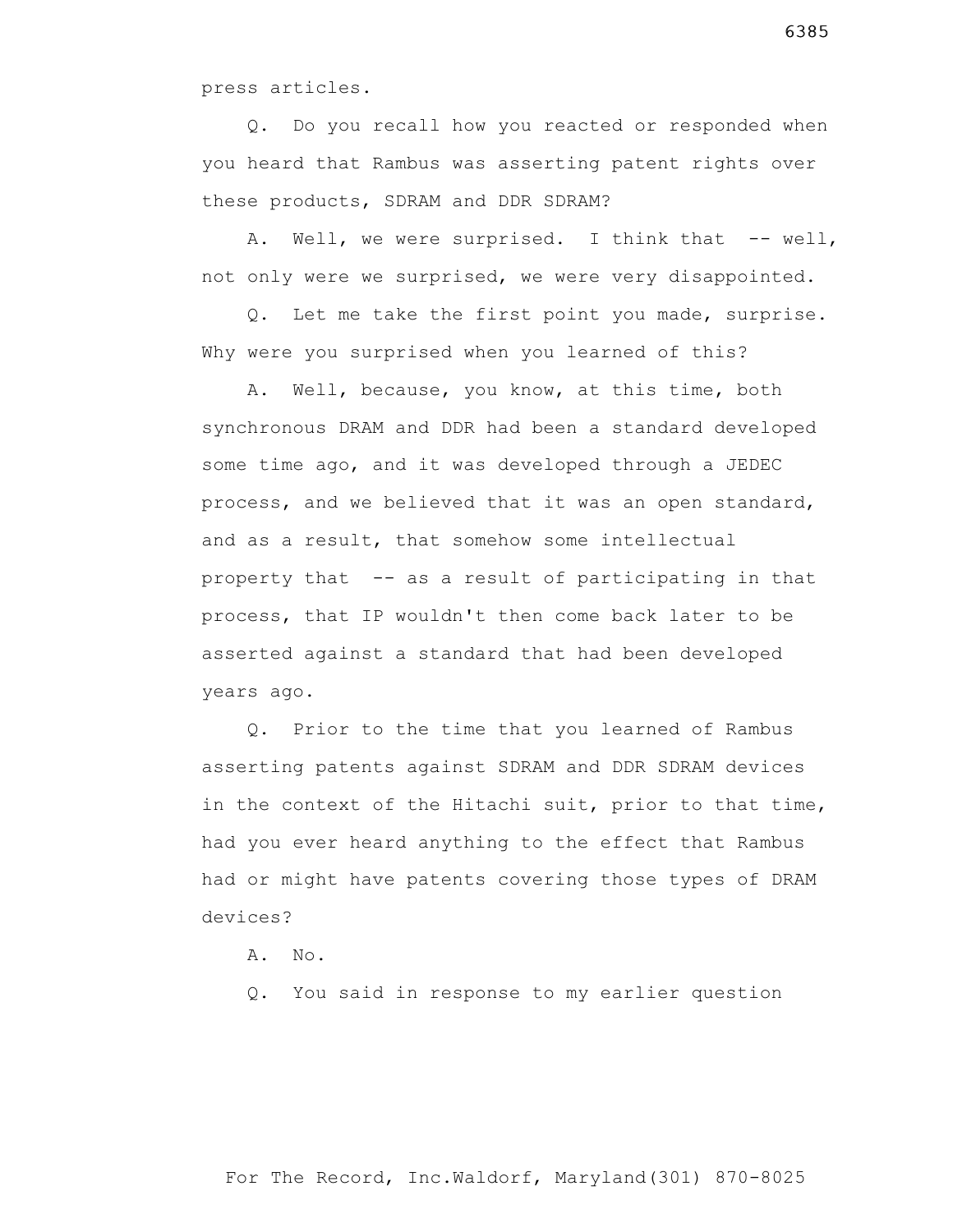that one of your reactions when you learned of Rambus suing Hitachi on these devices was that you were disappointed. What did you mean by that?

 A. Well, we -- we had been in discussions with Rambus for the RDRAM license in a prior period, and during that discussion, I've already said in my testimony, never was it mentioned that they believed that they had intellectual property that would apply to synchronous DRAM or DDR, and we met on several occasions to discuss the license for RDRAM, and never did anybody say that they had any intellectual property that would be applied towards a product that was currently being made at that time.

 Q. When you learned about Rambus asserting patents over SDRAM and DDR SDRAM devices, was that of concern to you in connection with Micron's own business?

A. Yes, it became of great concern.

Q. Why was it of concern to you?

 A. Well, we had already moved down a path of developing and building a product to the synchronous DRAM and DDR JEDEC open standard, so we had made considerable investment into that technology.

 Q. And why was the fact that you had made investment into this technology something that caused you to be concerned when you learned that Rambus was

6386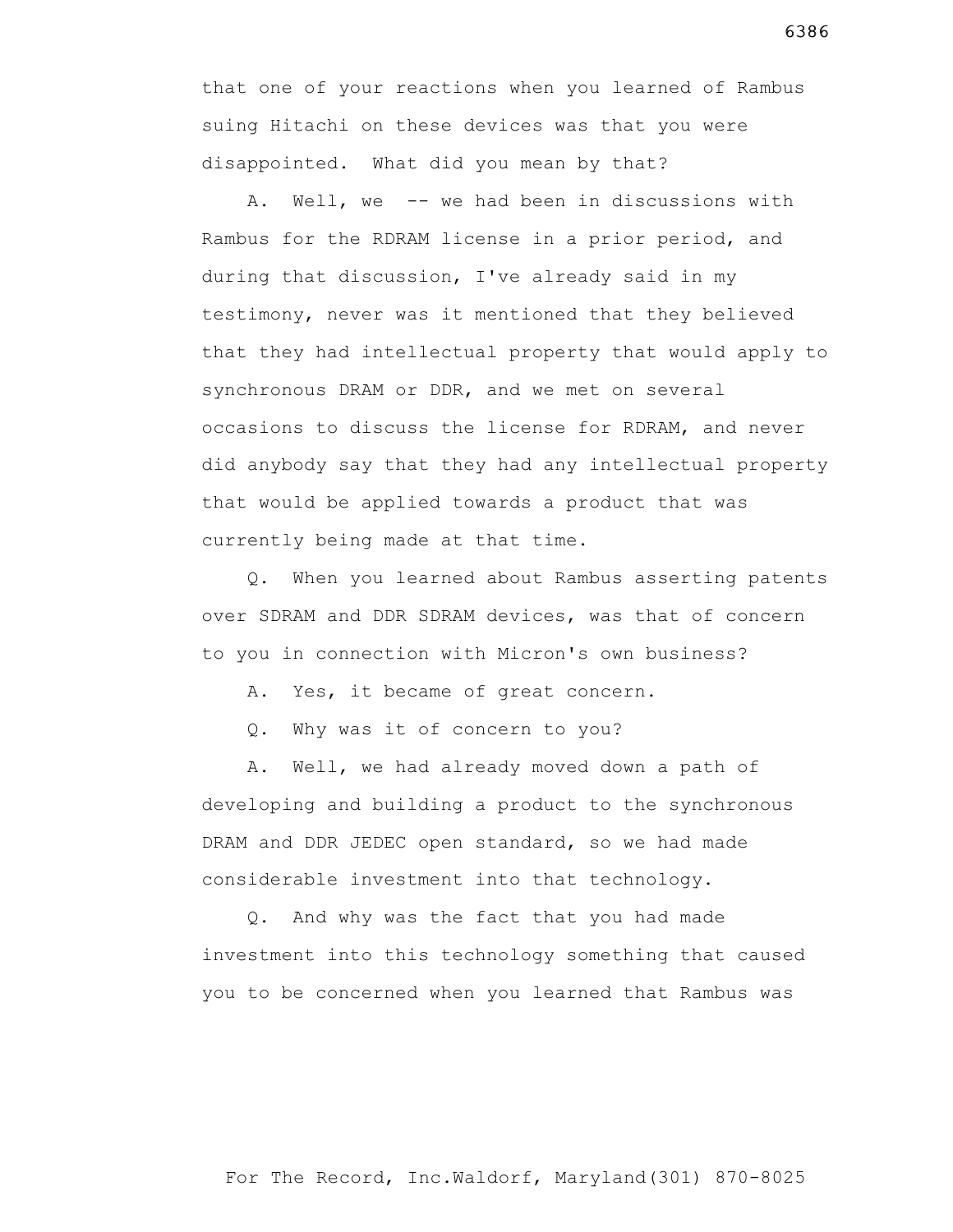asserting patent rights over the technology?

 A. Well, it's not an easy path for us to try to change once we become committed to a standard. There are costs associated with it. There are design and time considerations to try to make a change.

In addition to that, as you  $-$  as you move forward -- you know, we have an entire customer base that has already designed in and is now buying product off of a standard that they also believed that was open and developed through the JEDEC process.

 Q. Other than what you have already mentioned, were there any other respects in which you were concerned from the standpoint of Micron's business when you learned that Rambus was asserting patents over DDR SDRAM and SDRAM devices?

 A. Yeah, well, it became public in the press, comments that Rambus had made that they had claimed that -- first of all, the royalty rate that they were asking for was exorbitant, and in addition to that, that they may not license companies on these patents moving forward.

 Q. Were you at some point or was Micron at some point contacted by Rambus regarding the subject of SDRAM and DDR SDRAM patents?

A. Yes.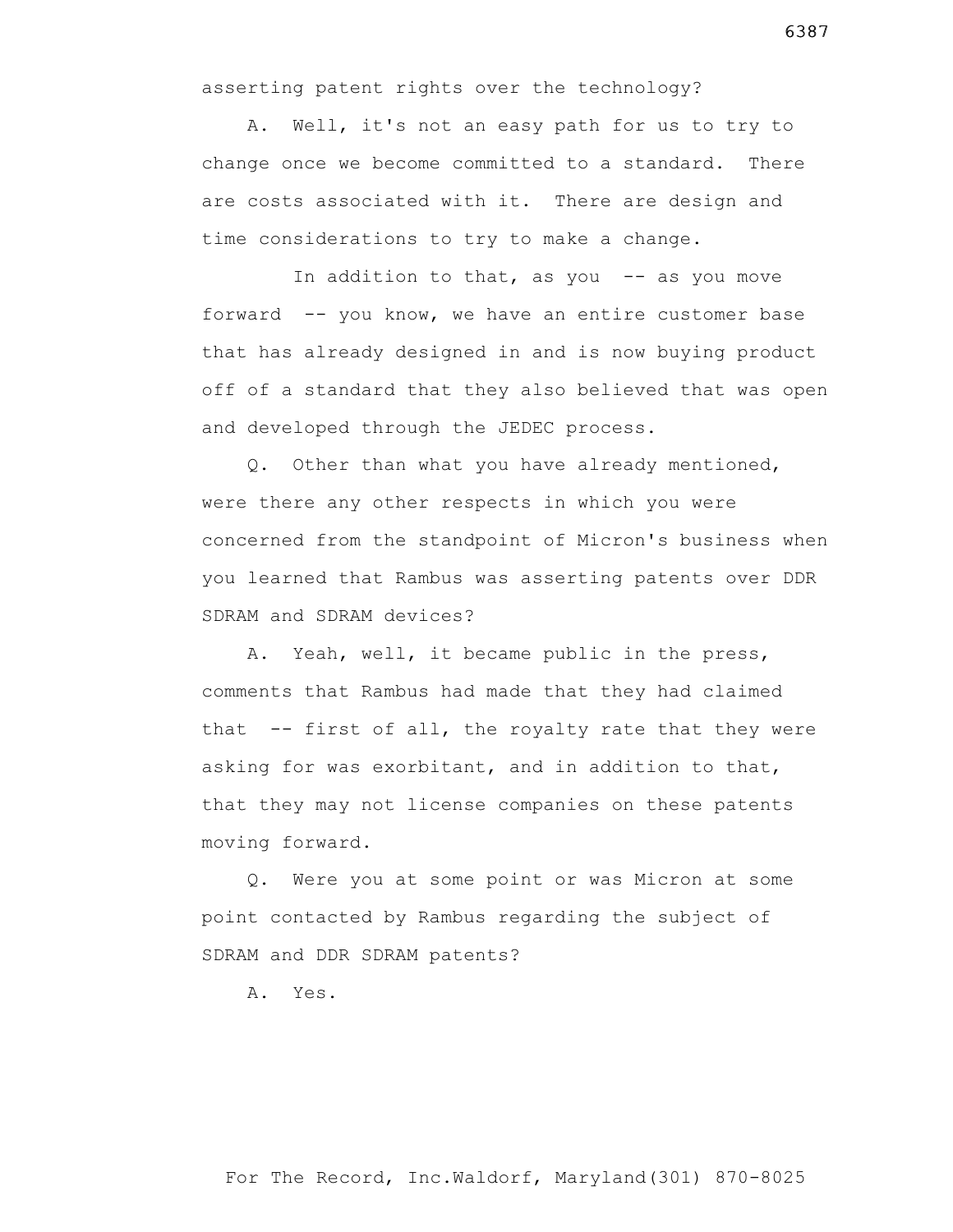A. I don't recall the exact time frame. It was - it was the -- sometime in the mid to the latter part of the year 2000, I received a letter from Mr. Tate.

Q. Do you recall what that letter said?

 A. The letter described terms under which we should take a license and so forth.

 $0.$  Do  $-$ 

 MR. STONE: Your Honor, I object and move to strike on the grounds of best evidence. The letter would be the best evidence of its contents.

JUDGE McGUIRE: Sustained.

BY MR. ROYALL:

 Q. When you were first contacted by Rambus relating to patents on these technologies, what do - what, if anything, do you recall that Rambus was proposing to Micron?

 A. Well, it included royalty rates under which they would grant us a license.

 Q. Did you meet with anyone from Rambus relating to these patents in that time frame?

A. No.

 Q. Is there a reason why you did not meet with them?

A. Well, we -- after I received the letter, we had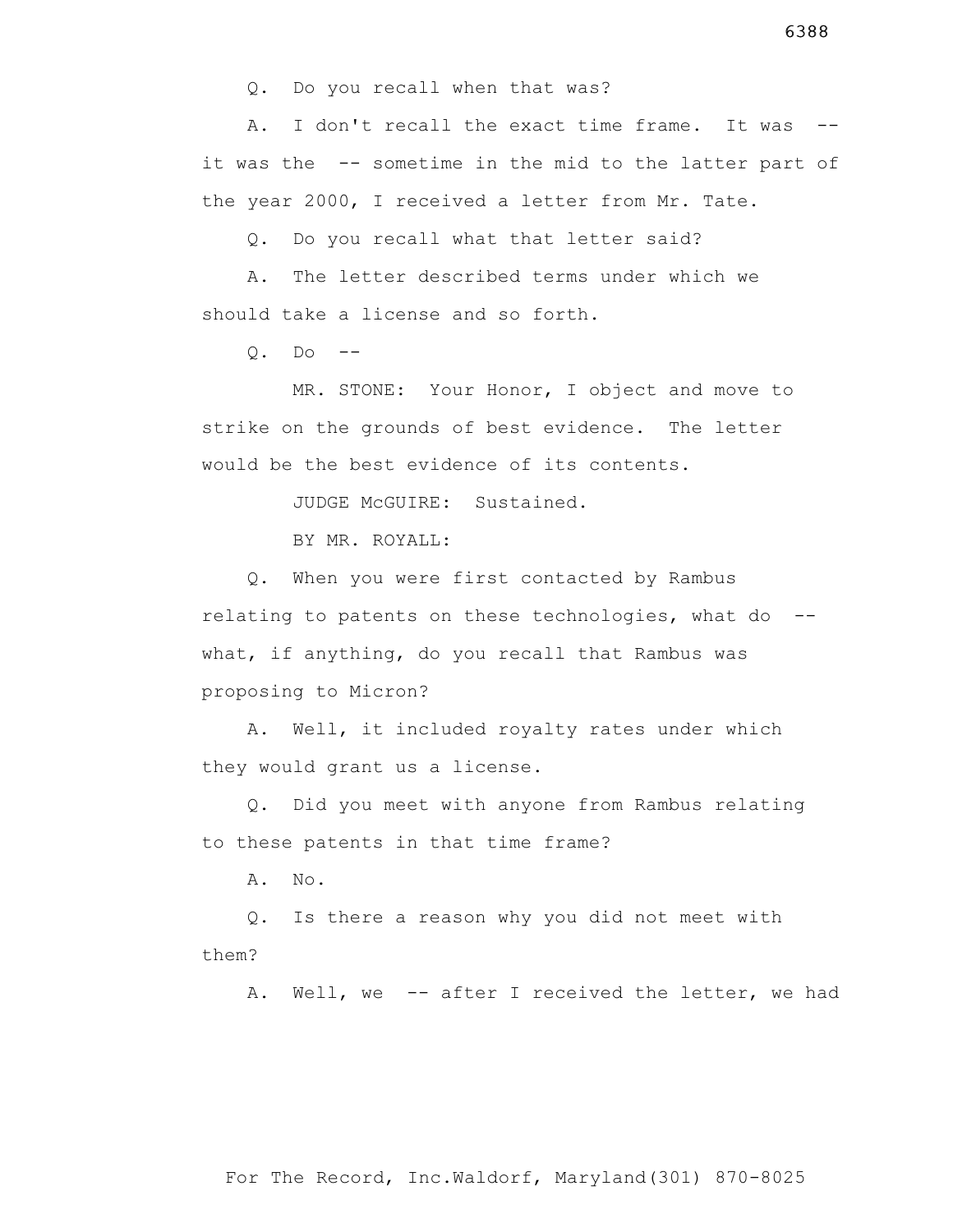discussion internally about it, about the terms, and you know, we were -- at this point in time, not only were we disappointed, I think that we were pretty upset, and it's for a pretty simple reason.

We believed that, first of all, they should have told us something in the past when we were negotiating on the prior license. Secondly, that here we had moved down this path of developing a standard that we thought was open, of which they participated in, and that they're now asserting intellectual property against it.

 And you know, sometimes you have to come back to this, you know, good faith, what's fair, what's not fair, and you can't have a process like that and then have something like this occur --

 JUDGE McGUIRE: All right, Mr. -- I am going to caution you. That's more argument than it is testimony. So, I don't want to get into that. Just answer the question, and we'll stay on that track.

BY MR. ROYALL:

 Q. Let me ask you this, Mr. Appleton: You mentioned in your earlier answer that you understood that when Rambus contacted you about DDR SDRAM and SDRAM patents that they were seeking to charge royalties.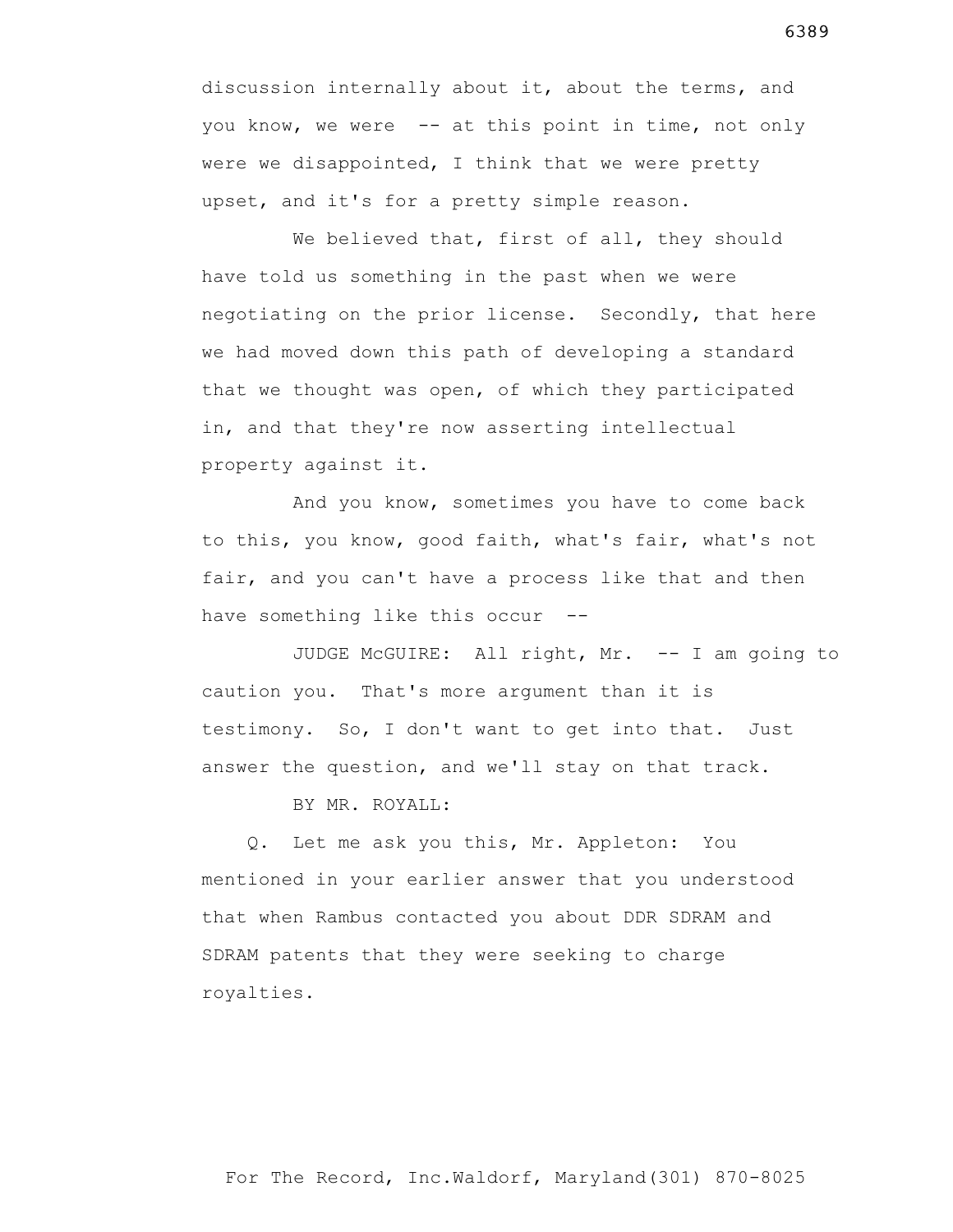A. Yes.

 Q. Did you have an understanding as to what amount of royalties Rambus was seeking relating to these patents?

A. Yes.

Q. What was your understanding?

 A. They were requesting 1 percent on product that was currently being made but requesting 3 and a half percent on a follow-on product.

 Q. And when you say they were requesting 1 percent on product currently being made by Micron, what product are you referring to?

A. Synchronous DRAM.

 Q. And when you say that they were -- that Rambus was requesting a 3.5 percent royalty on future product, what product are you referring to?

A. DDR.

 Q. Did you have any views regarding the reasonableness of those royalty rates for those products?

 A. We thought they were exorbitant. We didn't think they were reasonable at all.

 Q. Did you at the time that Rambus contacted you about DDR SDRAM and SDRAM related patents, did you have an understanding as to what amount of cost Micron would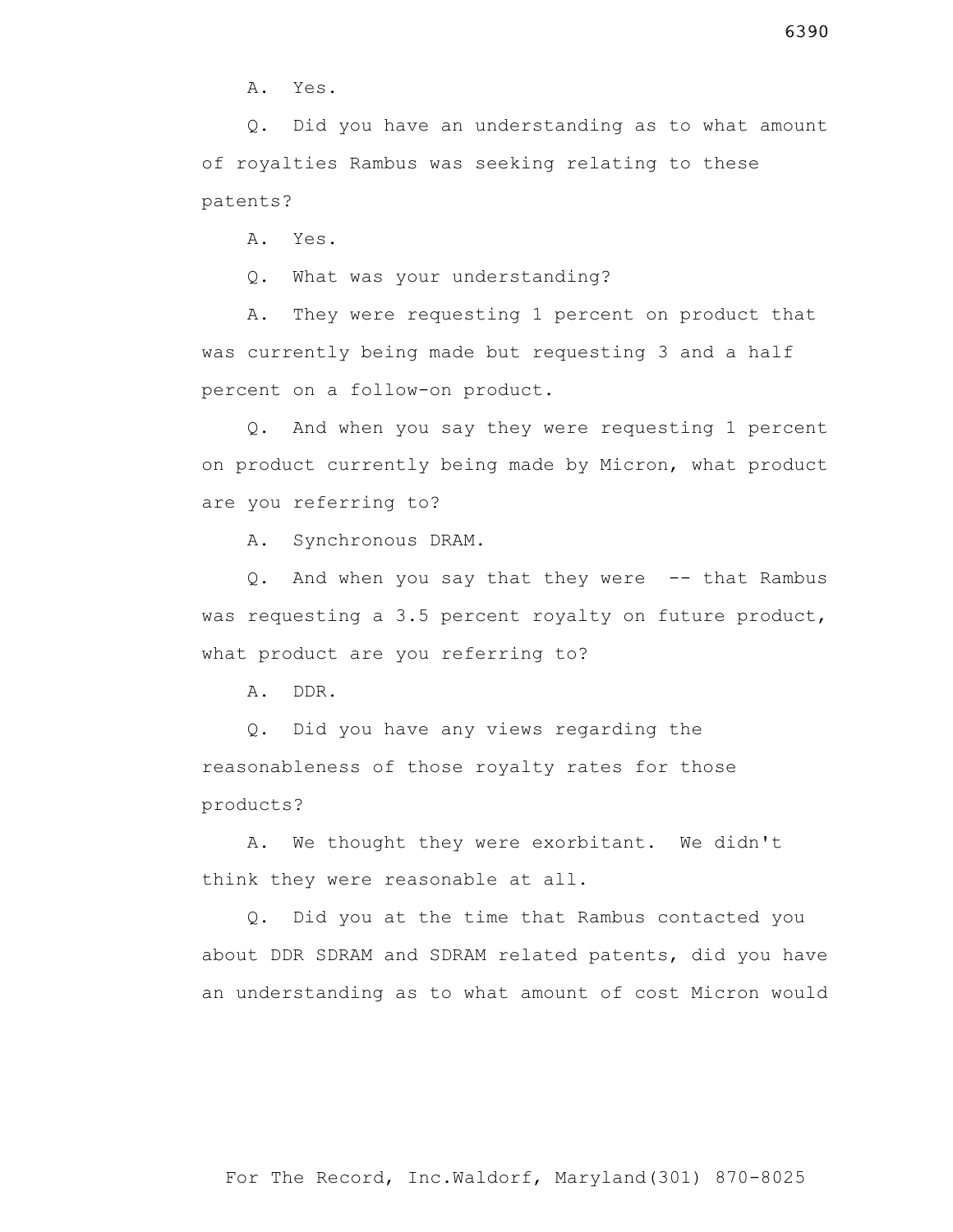incur if it were to agree to pay royalties in these amounts relating to these products, SDRAM and DDR?

A. Yes.

Q. What was your understanding in that regard?

 A. Well, it would be hundreds of millions of dollars.

 Q. Let me see if we can pull up a slide that we looked at earlier, which was identified as DX-114.

 Do you recall that we discussed this slide earlier, Mr. Appleton?

A. Yes.

 Q. Does this slide in any way help you in providing a -- any kind of ballpark estimate as to the cost impact to Micron of paying royalties on SDRAM and DDR in the amounts that you've mentioned earlier?

 A. Well, I think it can give you a gauge. The - of course, the revenues fluctuate, and royalties that were being proposed were based off of revenue, so it would change from year to year, but essentially when we look at these research and development numbers, looking at those, because that would give you a good scale, the royalties we would be paying Rambus would be somewhere between 25 and 50 percent of the R&D expenditures annually.

Q. So, by that you mean in the hundreds of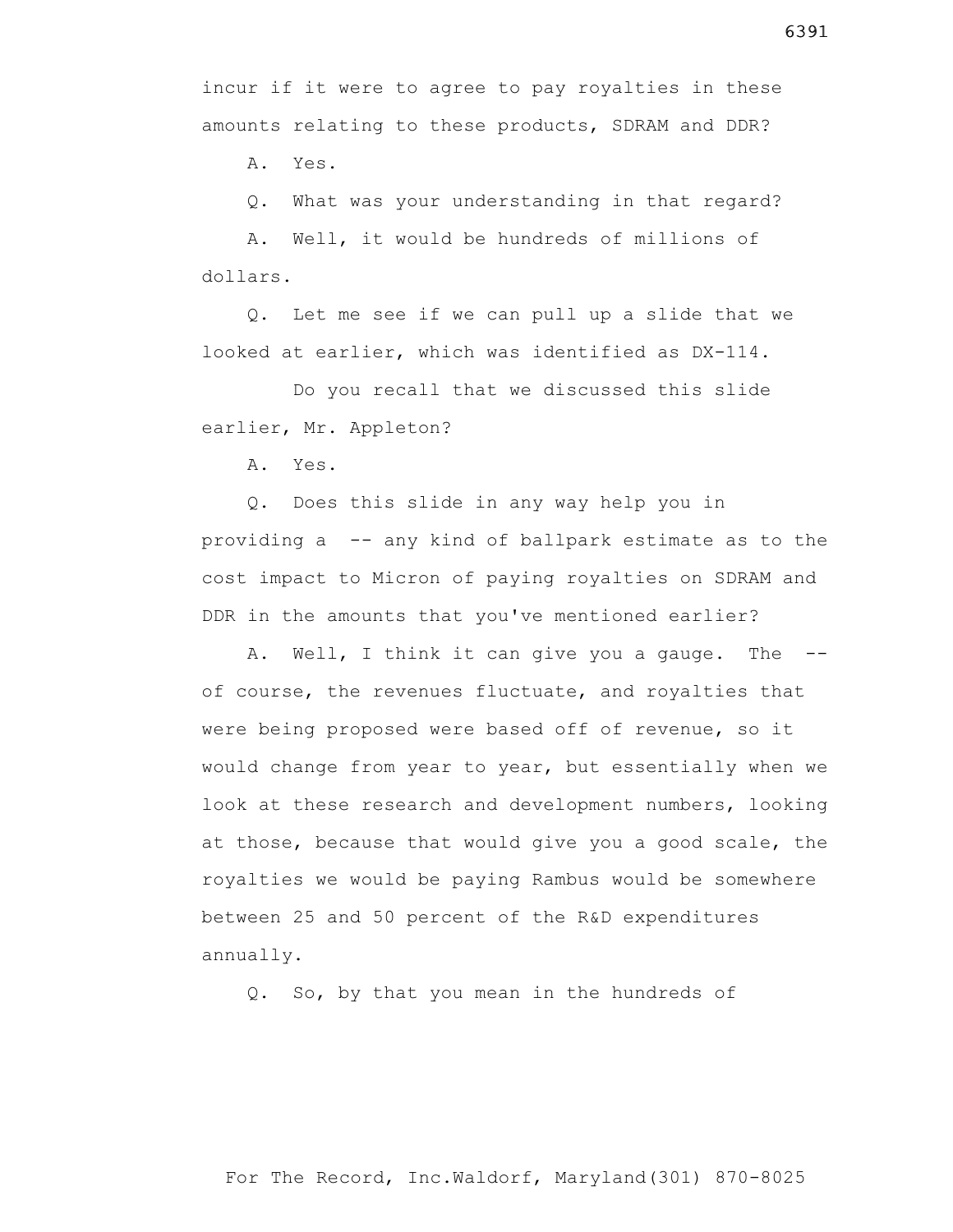A. Yes.

 Q. Did Micron agree to take a license from Rambus relating to SDRAM and DDR SDRAM?

A. No.

Q. Why not?

 A. Well, I think there comes a point in time when, you know, somebody has to stand up and do the right thing, and we thought that was Micron. We did not agree with what was being asked for. We thought the royalties were too high. We believed that there was a process in place that should have stopped this type of thing. And so we took the course of not taking a license.

 Q. Did you have any concern that by not taking a license from Rambus on these products, you might be putting your company at risk?

 A. Absolutely, we did. It's -- I mean, it was a big decision for us, and it was a tough thing to do.

 Q. In what ways were you putting your company at risk or might you have been putting your company at risk by not taking a license from Rambus relating to DDR SDRAM and SDRAM?

 A. Well, as I mentioned earlier, Rambus had claimed that they may not license companies on their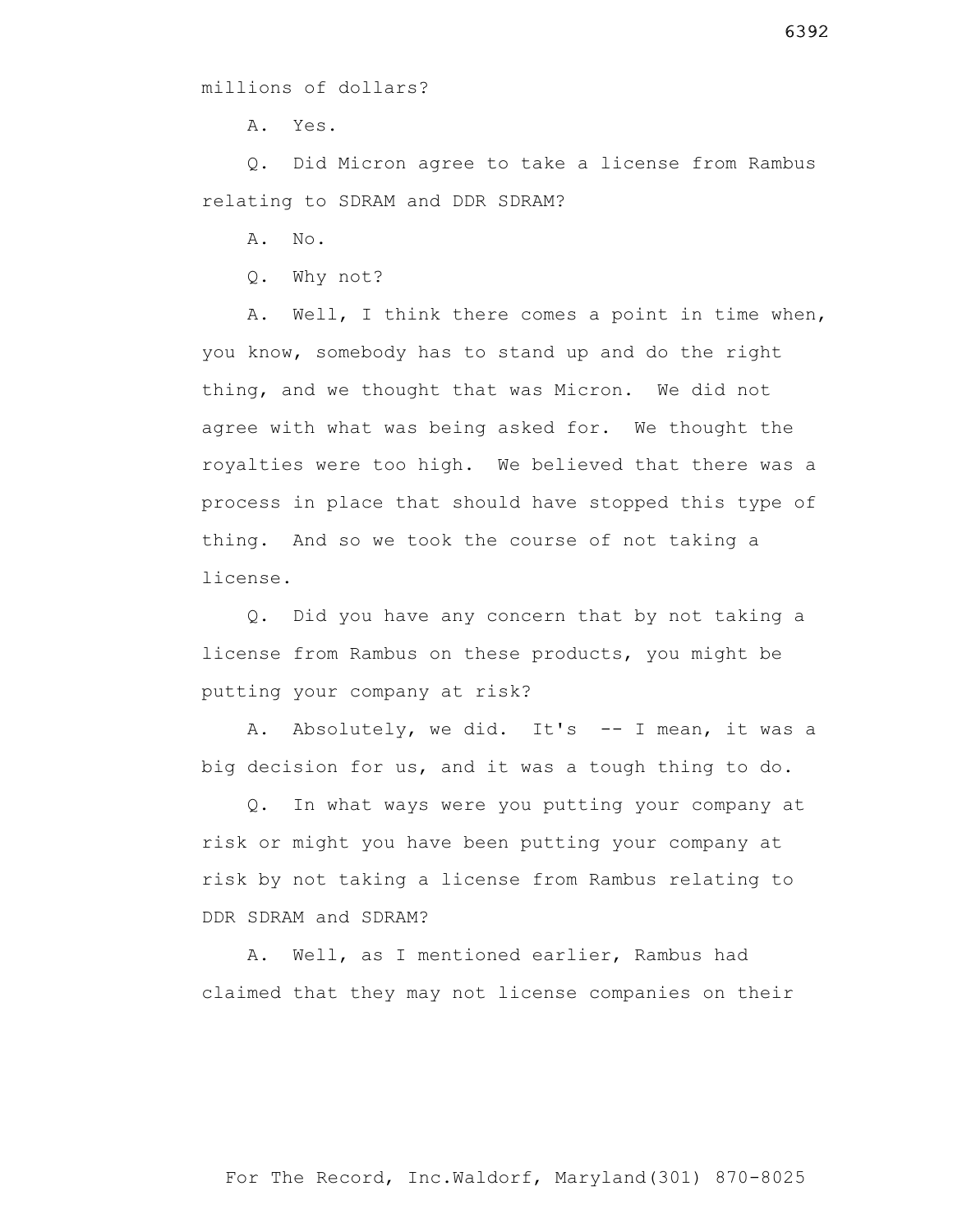patents, and that would greatly affect our ability to produce this product.

> MR. ROYALL: May I approach, Your Honor? JUDGE McGUIRE: Yes. BY MR. ROYALL:

 Q. Mr. Appleton, I've just handed you a document that's been marked for identification as Exhibit CX-1140. Do you recognize this?

A. Yes.

Q. What is it?

 A. This is an email that I received from Geoff Tate in the upper part of it, and the lower portion of it is an email that I had sent to Mr. Tate.

Q. And Mr. Tate is the CEO of Rambus?

A. Yes.

 Q. Your email to Mr. Tate, which I believe is on the -- it's on the bottom half of the first page of Exhibit CX-1140, refers in the first sentence to an August 24 email.

Do you see that in the first sentence?

A. Yes, I do.

 Q. And that's an email that you had received from Mr. Tate?

A. Yes.

Q. And is that the email that you were referring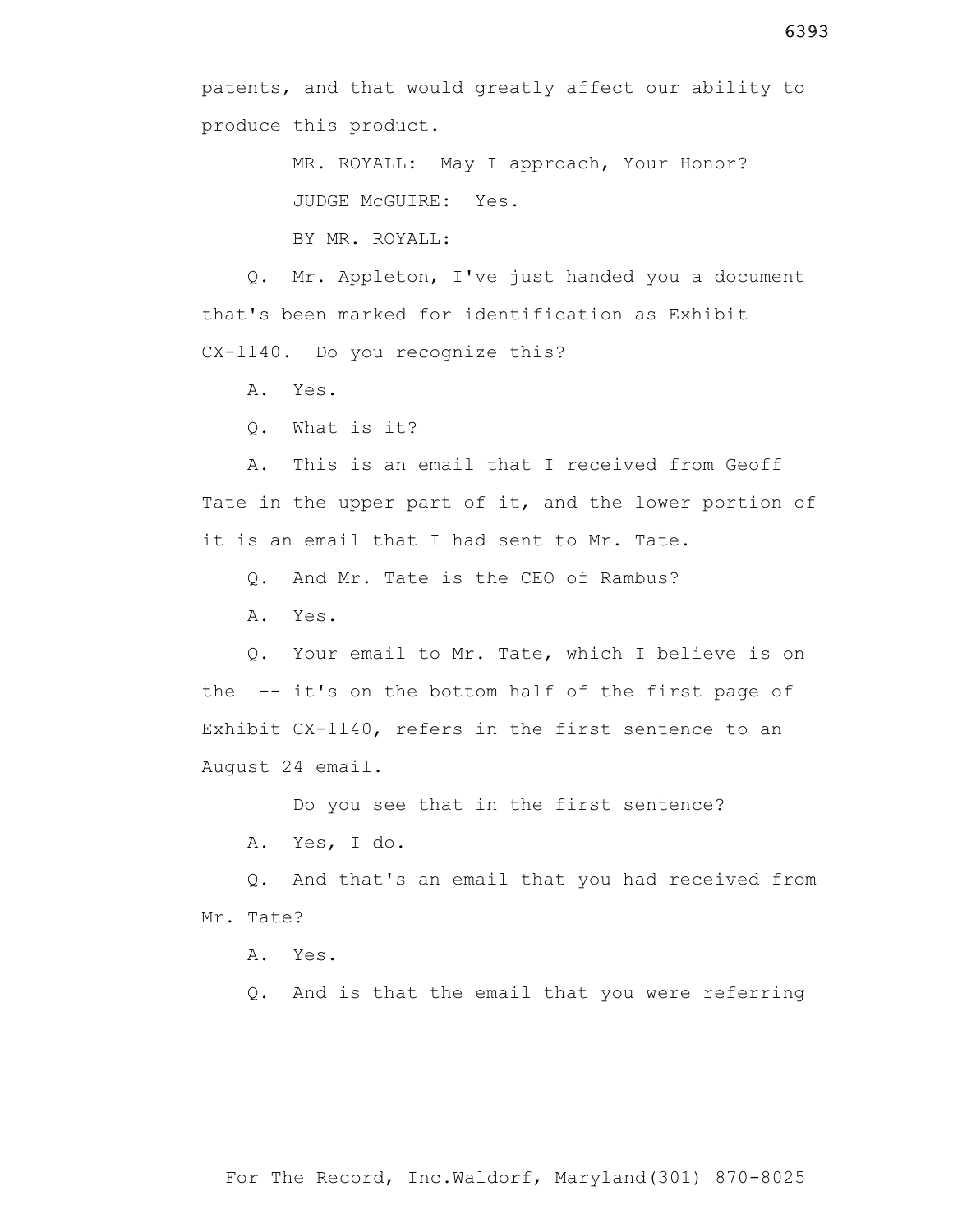to earlier when you say that you were contacted by Mr. Tate relating to the issue of licensing Rambus patents covering SDRAM and DDR or purportedly covering those products?

 A. This is in reference to it, of course, to the letter. This isn't the actual letter itself that I received, but this is in reference to that letter.

 Q. And what was your purpose in sending this email, this August 28th, 2000 email that's included on the first page of CX-1140? What was your purpose in sending that email to Mr. Tate?

 A. Well, I wanted to let Mr. Tate know that we were not going to take a license.

 Q. Now, in your email to Mr. Tate, you refer to - referring to language in the first paragraph, you refer in the second sentence to "Rambus' past and recent behavior."

Do you see that?

A. Yes.

 Q. Do you recall what you were referring to by that language?

 A. Well, Rambus in the ensuing time since they had sued Hitachi, and I think they filed suit against another company or two before this time frame, it became evident to us that there wasn't going to be any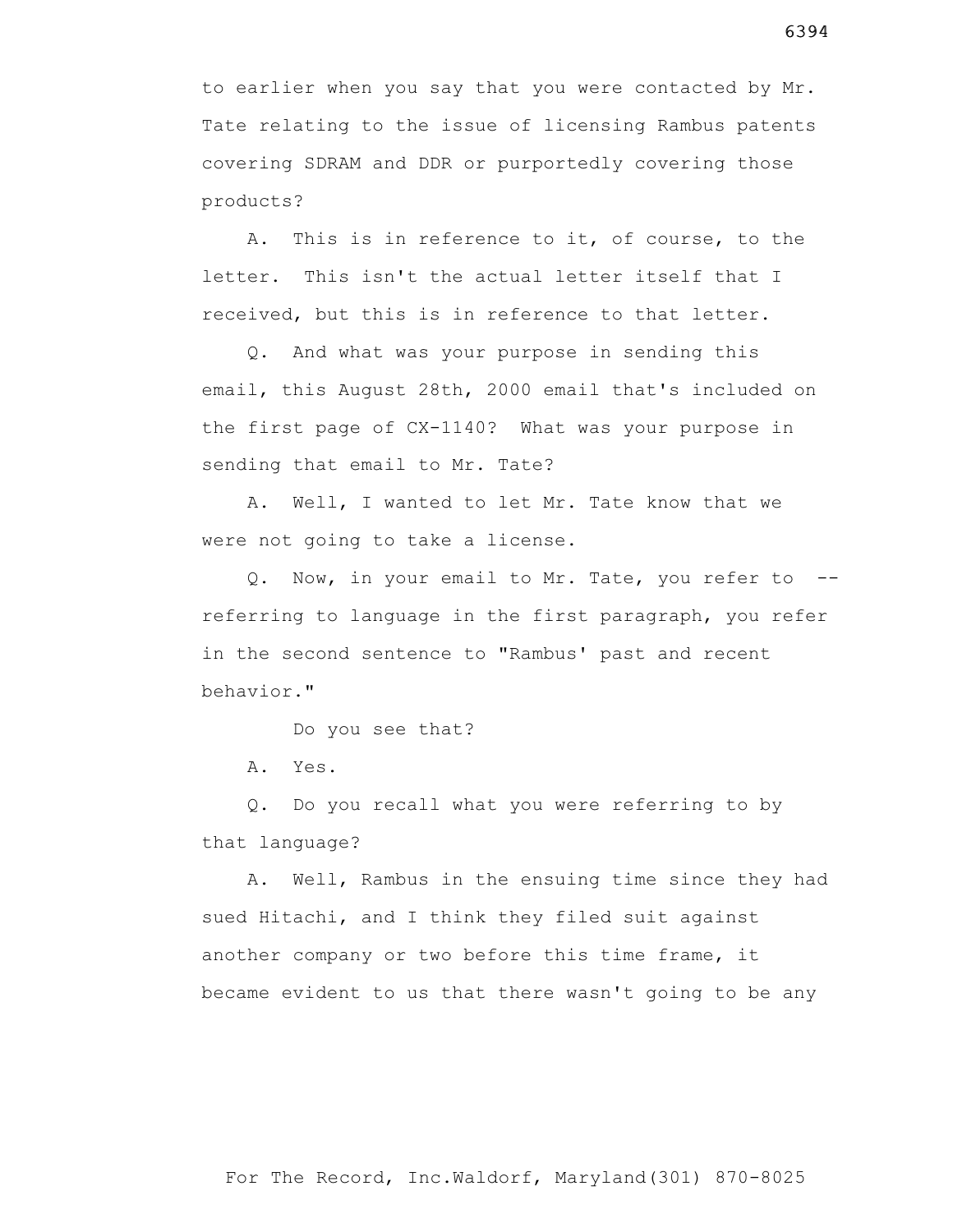flexibility on the license that they wanted us to take, that, you know, we thought this whole thing was in bad faith and that it -- it just wasn't going to get resolved any other way, and we decided that the most appropriate path would be to, you know, let the courts decide.

 Q. You say let the courts decide, and is that what you're referring to when you say in the same email that the only way to have a sensible resolution is through litigation?

 A. We thought it was -- we thought it was inevitable. We were convinced that Rambus was going to sue us anyways and that it was inevitable. So, we decided not to -- to, you know, pursue some other alternative.

 Q. Did Micron institute litigation against Rambus at this time?

A. Not at this time, but we did thereafter.

 Q. And generally speaking, what do you understand to be the nature of that litigation?

 A. Well, we filed a declaratory judgment with respect to the patents, which you can describe better than I can, I'm sure.

 Q. Well, the second paragraph of the same email, the first -- on the first page of CX-1140, refers to  $- -$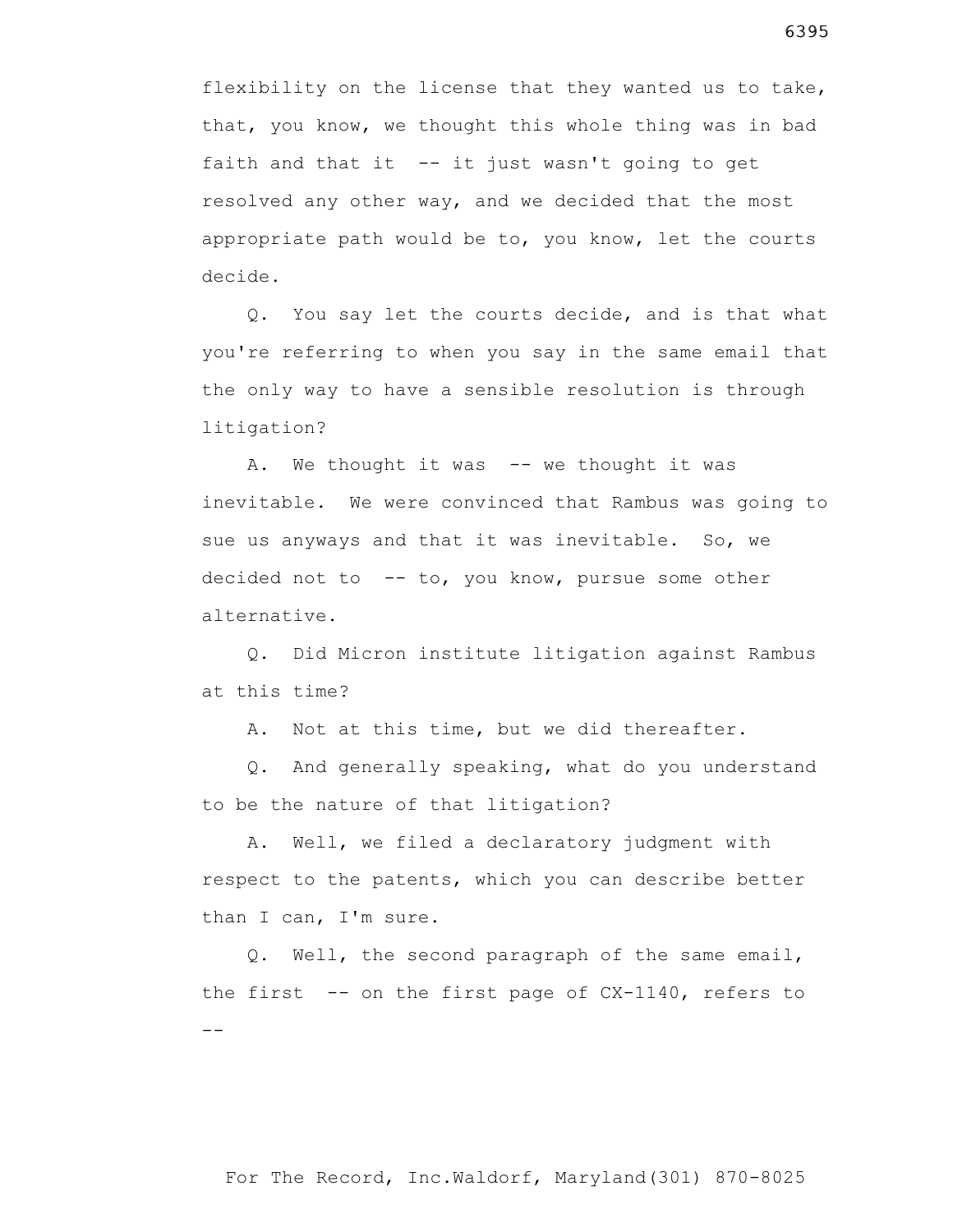Do you see that?

A. I'm sorry?

Q. It's in the second paragraph of your email.

A. Yes.

Q. What did you mean to refer to by that language?

A. Well, in our complaint, we are asserting

that -- that they were in violation of antitrust laws, that there was fraud and bad faith.

 Q. Is the litigation that you're referring to here that was instituted by Micron at some point after this email was sent, is that litigation still ongoing?

A. Yes.

 Q. Is that the only litigation presently ongoing between Rambus and Micron?

A. No.

 Q. What other litigation exists between Micron and Rambus?

 A. Rambus filed suit against us in many other countries in the same time frame.

Q. What other countries?

 A. Oh, they filed against us in France, in Germany, in the UK, in Italy.

Q. And what do you understand to be the nature of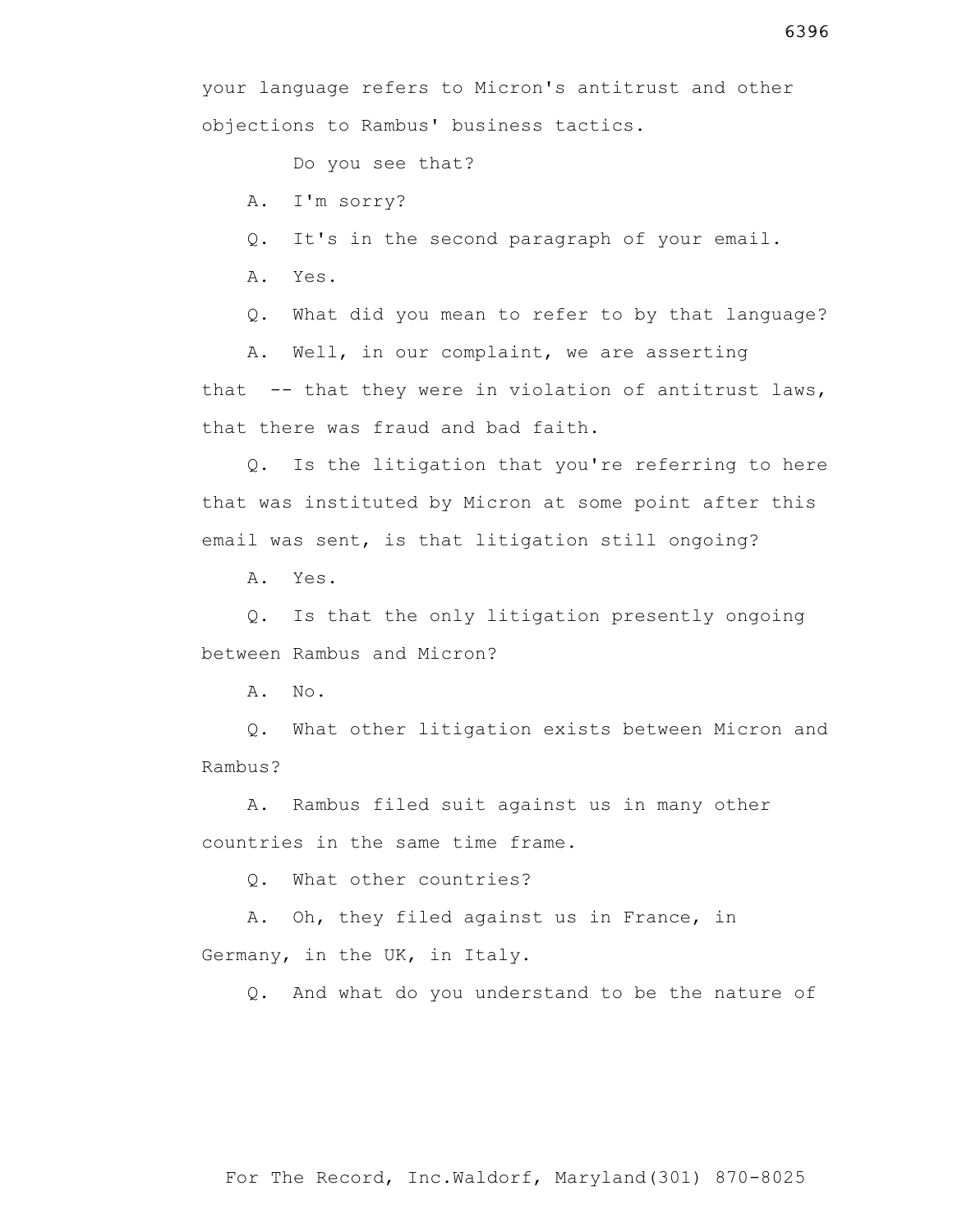those foreign lawsuits instituted by Rambus?

 A. Well, they're asserting foreign patents in those venues against us similar to this case.

 Q. Do those foreign suits in your view pose any risks to Micron?

A. There's no question they pose risks.

Q. And how do they put your company at risk?

 A. Well, if we take the lawsuit in Italy, for example, we have a large wafer manufacturing plant there. We employ 1500-2000 people, are producing lots of product, and in fact, Rambus even tried to get a preliminary injunction to shut us down there. Fortunately, that wasn't successful, but it would have a -- just a dramatic effect on the company.

 We've invested hundreds of millions of dollars in that operation, and to have it not operate would obviously be very detrimental to us.

 Q. If because of litigation with Rambus you were forced to shut down your operations in Italy, how would that impact your company?

 A. We'd have an operation that we had invested an incredible amount of money in that simply wouldn't be able to operate anymore. We would have tons of people out of a job, and we wouldn't be able to service our customer with the products that they're currently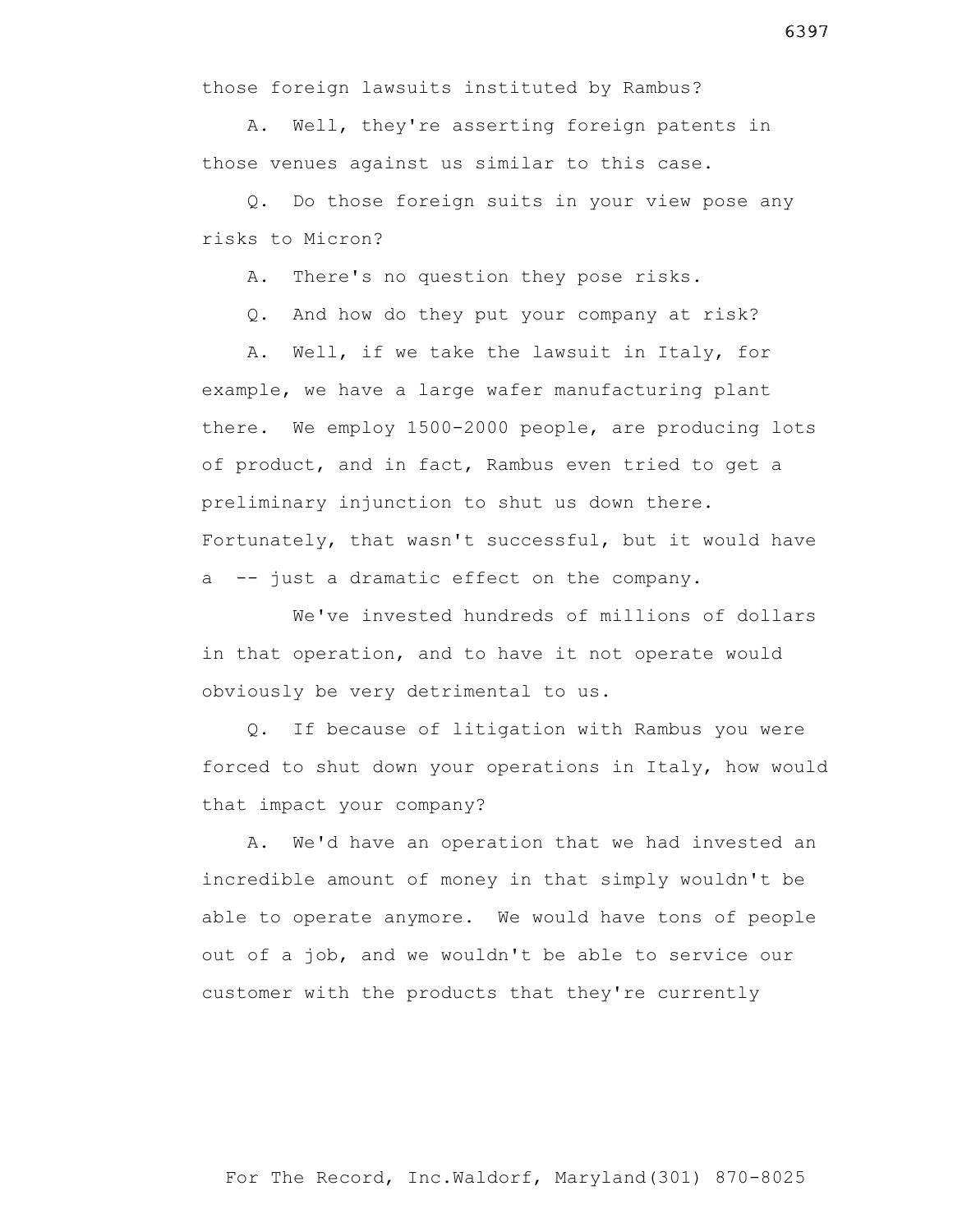buying from there.

 Q. Would that have impacts on Micron beyond the borders of Italy?

 A. Yeah, of course. That product that's made in that operation gets sold around the world.

 Q. What about the -- you mentioned that there's a lawsuit in Germany. Does that suit pose risks to your company?

 A. Yeah, it definitely poses a risk to the company.

 Q. Does it pose risks to your company beyond the borders of Germany?

A. Yes.

Q. And how is that?

 A. Well, we have several large customers that are in Germany, and we would no longer be able to sell product to them in Germany, and they would no longer be able to then to get that product that they manufacture in Germany and sell to somebody else outside of Germany.

 Q. I take it that the various forms of litigation that Micron has been involved in with Rambus have involved some amount of litigation costs?

A. Yes.

Q. Do you have any sense of what amount of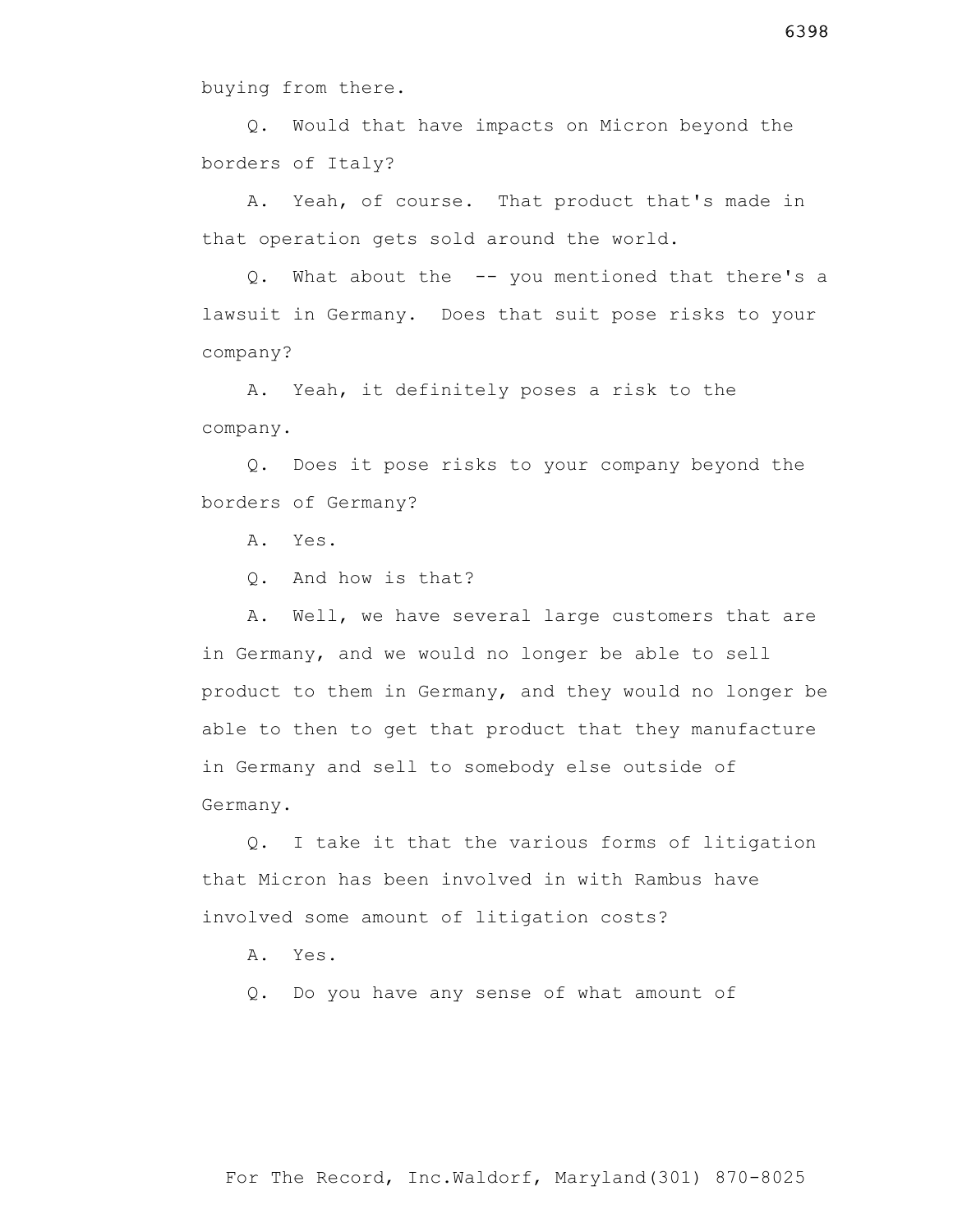litigation costs your company has incurred relating to that litigation?

 A. Well, there are two components to that. The litigation costs -- the direct litigation costs is in the tens of millions of dollars, but frankly, more importantly, the litigation costs associated with having all of our technical people and our administrative people and individuals like myself, all of us to focus and prepare for these trials and these cases is obviously a great deal of time and a great burden.

 Q. Now, I have one last topic I'd like to cover with you, and it won't take very long.

 Let me ask you this, Mr. Appleton: After you learned that Rambus was asserting patent rights against SDRAM and DDR SDRAM-related products, did Micron at that point start phasing out its own production of SDRAM and DDR SDRAM?

A. No.

Q. Why not?

 A. Well, it's virtually impossible to make that kind of a change after you go through the development and the investment. So, there's an issue related to the customer base, there's an issue related to the cost to do so, there's an issue related to the design and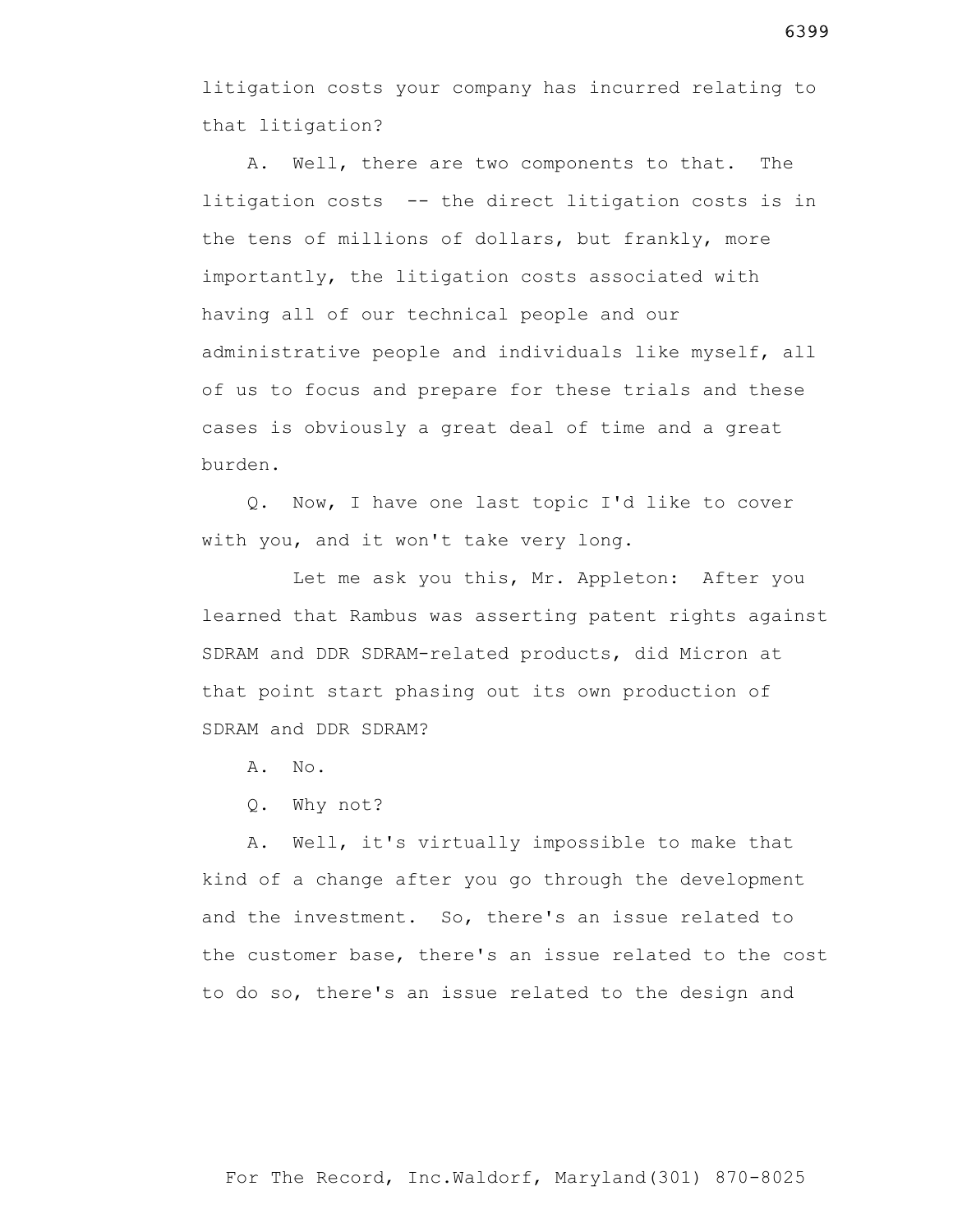And then finally, when you invest in technology, you don't simply want to move sideways, you want to move it forward, because there's a cost to make any advancements or changes in technology, and we want to move forward. We don't want to move sideways.

 Q. Let me follow up on a few things that you just said.

 First of all, you mentioned in response to my earlier question that despite knowing that Rambus has been asserting patent rights over DDR SDRAM and SDRAM-related devices, you haven't phased out your production of those devices in part because of the customer base?

A. Yes.

Q. What did you mean by that?

 A. Well, I've said many times during my testimony that the product that actually gets consumed in the marketplace is not determined by Micron, it's determined by the customer base. The customer has developed product platforms based on these standards, and the -- and until the customer decides that they're no longer going to buy this product, then Micron really cannot make a change in its product portfolio, and we have to continue just to provide the product that we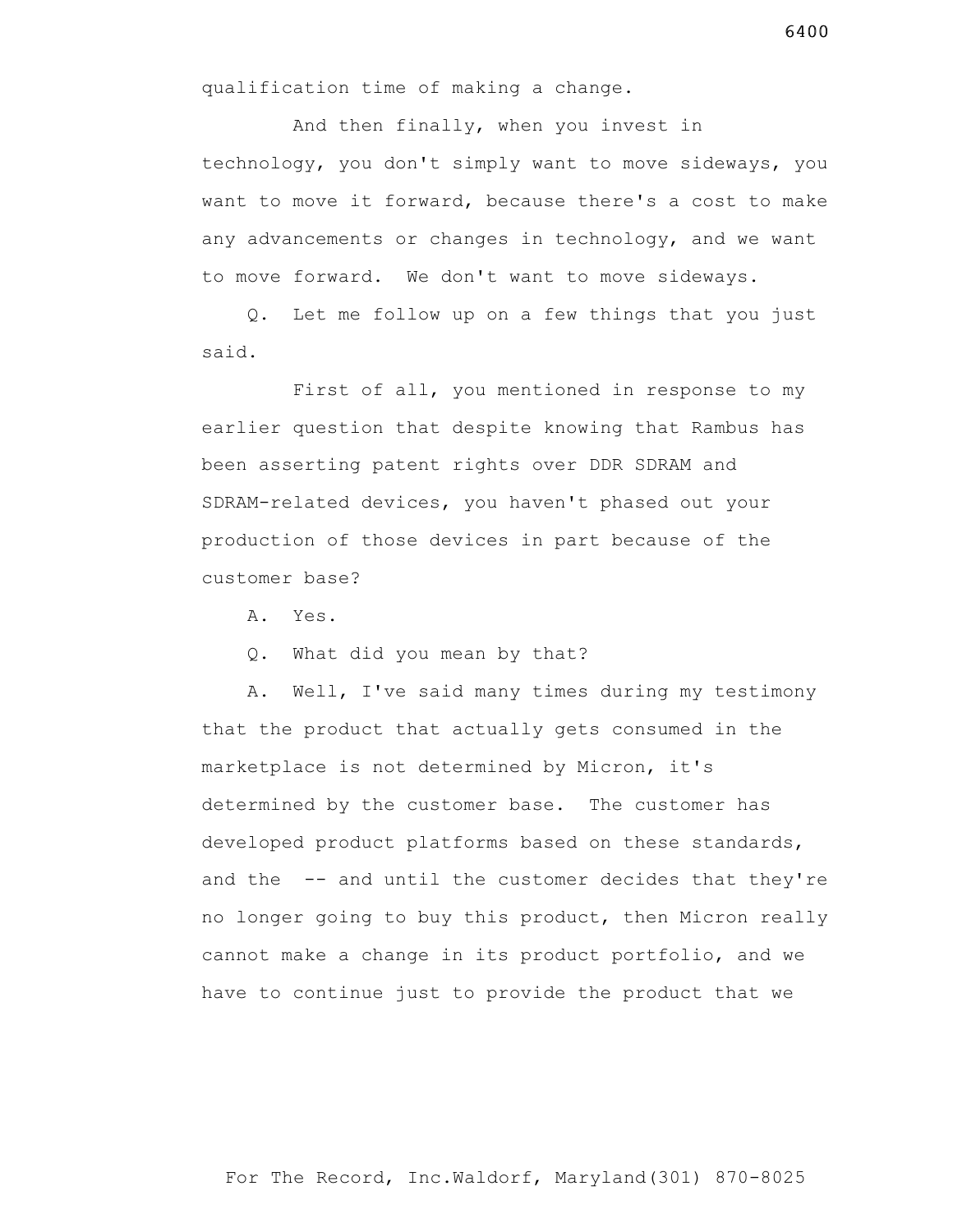have been providing for some time.

 Q. In response to my earlier question, you also made a comment about cost. How does Micron's cost factor into your decision to continue producing SDRAM and DDR SDRAM despite knowing that Rambus has asserted patents over those products?

 A. Well, there's an enormous cost to make a change in technology. When you consider the -- for example, if we take the cost to do a higher bandwidth DRAM, I mentioned earlier the cost in the testing arena. It costs hundreds of millions of dollars for Micron to make a change in the testing of those devices. It costs money in changing the packages. It costs money in changing the processes in order to make those kinds of changes.

We're not talking about a small amount of money. We're talking about hundreds of millions of dollars to make those kinds of changes.

 Q. What about design qualification? You mentioned that. Can you explain how that impacts your decision concerning going forward with production of these products?

 A. Even if we wanted to make a change today and go design some other device, the design times are going to run somewhere between one and two years in order to get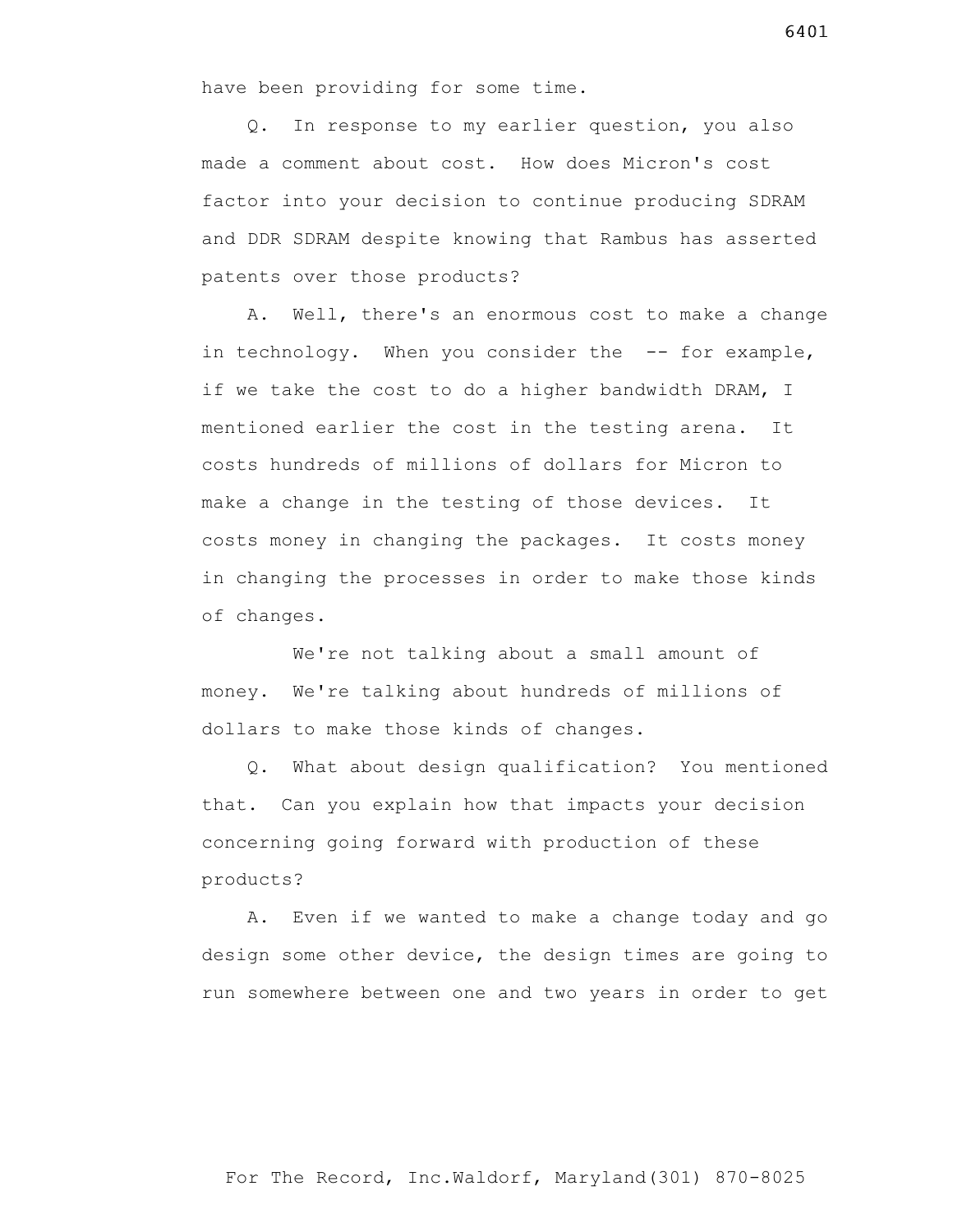a design change, and then after that, after they tape it out and get the design out, then we will have to run those devices in the manufacturing fab on a sampling basis, on a development basis, and that will take probably six to nine months, and then we have to get it qualified.

 A qualification procedure alone for a new device will take three to five months even once you get the device to the qualification state. And then, of course, we have to then get the customer to adopt the device once they can then put it in their platforms and start to test it and then ramp their product portfolio. We are talking about a many-year process to make that kind of change.

 Q. Finally, in response to my earlier question, you mentioned that going sideways -- something to the effect of going sideways was a consideration in your decision, Micron's decision to continue producing SDRAM and DDR SDRAM despite knowing that Rambus has asserted patent rights over those products.

 What did you mean when you referred to "going sideways"?

 A. All companies have limited resources, and we have to apply those resources to the most productive path that we can. Simply taking those resources and

6402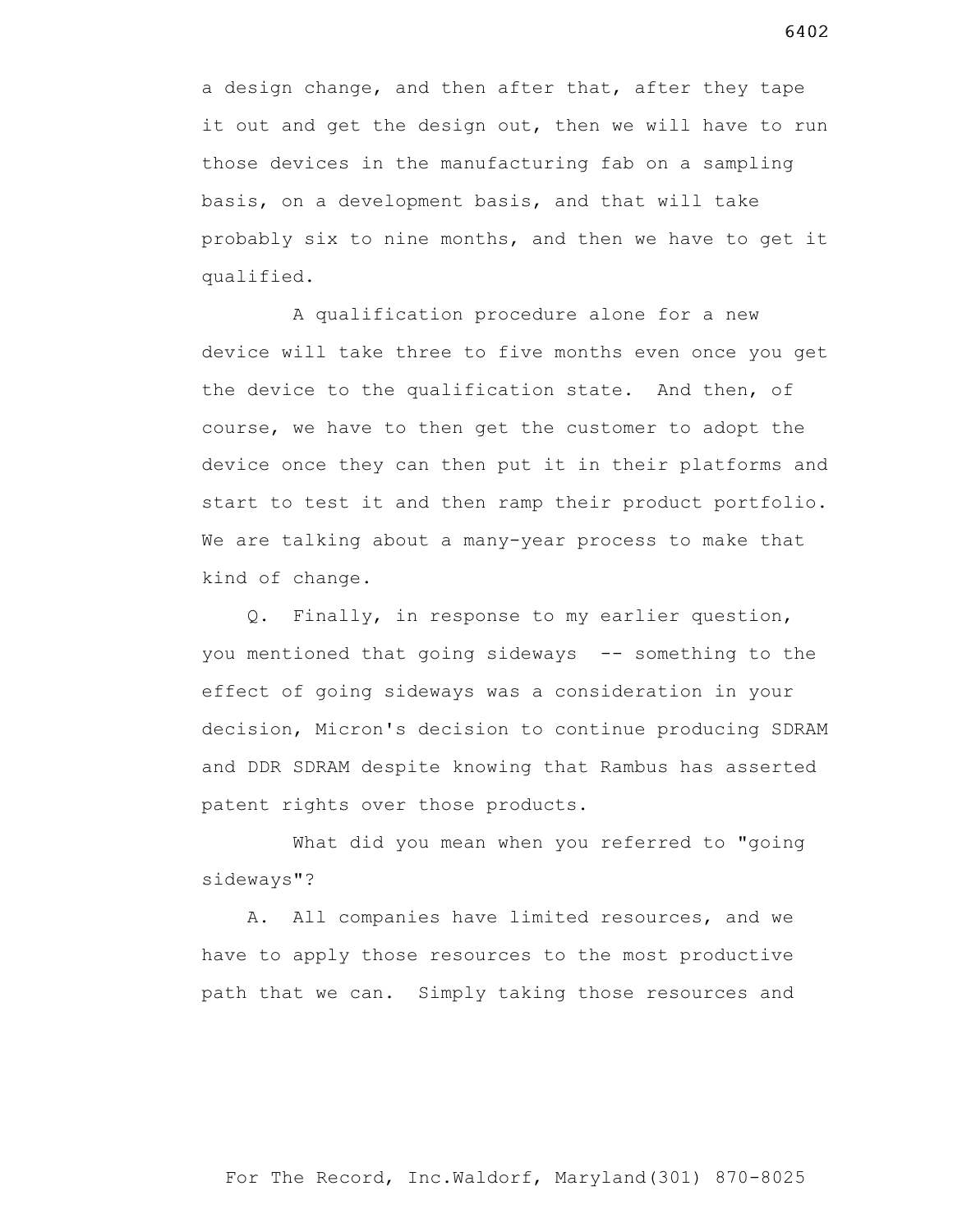applying them to do a technology that doesn't provide any additional advantage to the current technology that's being produced is an enormous cost. Not only does it mean that we have to apply dollars in that direction, but we then lose out on opportunity costs to actually advance the process and move the technology forward.

 Q. And what are you referring to by the term "opportunity costs"?

A. Well, to develop other new products.

 Q. And are you referring to the cost of having your design people diverted on one project as opposed to another?

 A. Well, yeah, when I talk about moving forward, there's an enormous cost that goes into getting a product designed, developed, qualified, and if it simply offers the same solution that's in the marketplace today, we have spent all that money, and that cost has to be reflected ultimately in what the cost is to the customer or the consumer, and it just makes us less competitive.

 MR. ROYALL: Your Honor, I don't have any further questions at this time.

 I would like to offer one of the documents that I discussed with the witness earlier, which is CX-1140.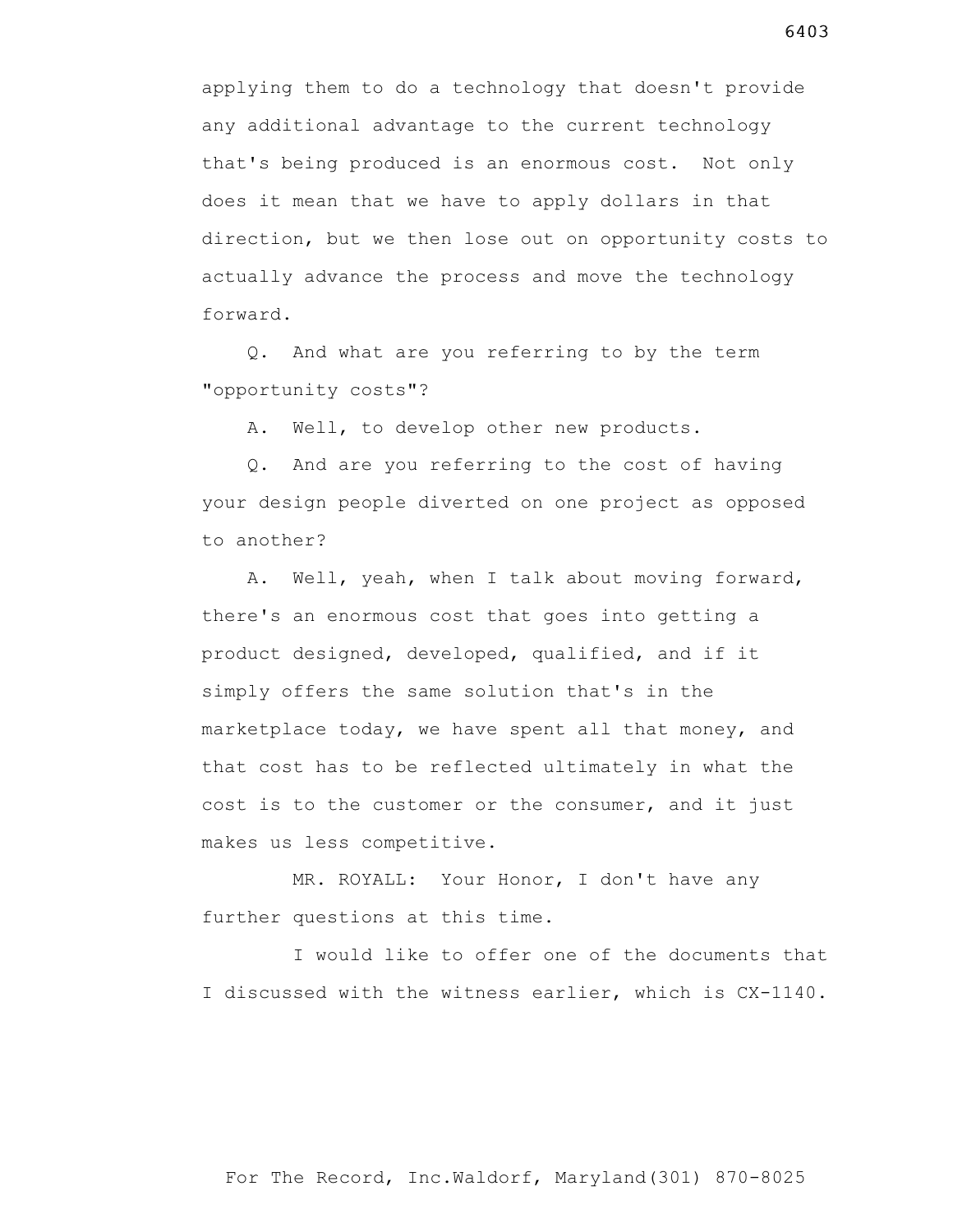JUDGE McGUIRE: Entered.

 **(CX Exhibit Number 1140 was admitted into evidence.)**

 MR. ROYALL: And I don't know what Your Honor's wishes are, but  $-$ 

 JUDGE McGUIRE: Well, we are going to take a break if you have concluded your examination.

MR. ROYALL: Yes, Your Honor, I have.

 JUDGE McGUIRE: Then let's take a ten-minute break, and we will come back and have cross.

#### **(A brief recess was taken.)**

 JUDGE McGUIRE: At this time, you may begin your cross examination of the witness.

# **CROSS EXAMINATION** BY MR. STONE:

Q. Good afternoon, Mr. Appleton. How are you?

A. Good afternoon.

 Q. Could we -- I'm going to point something out to you. The demonstratives you used earlier with Mr. Royall, those are ones you said you use in presentations regularly?

 A. Well, either that or I have been there when they were being used.

Q. Okay, let's bring up DX-110. Do you see there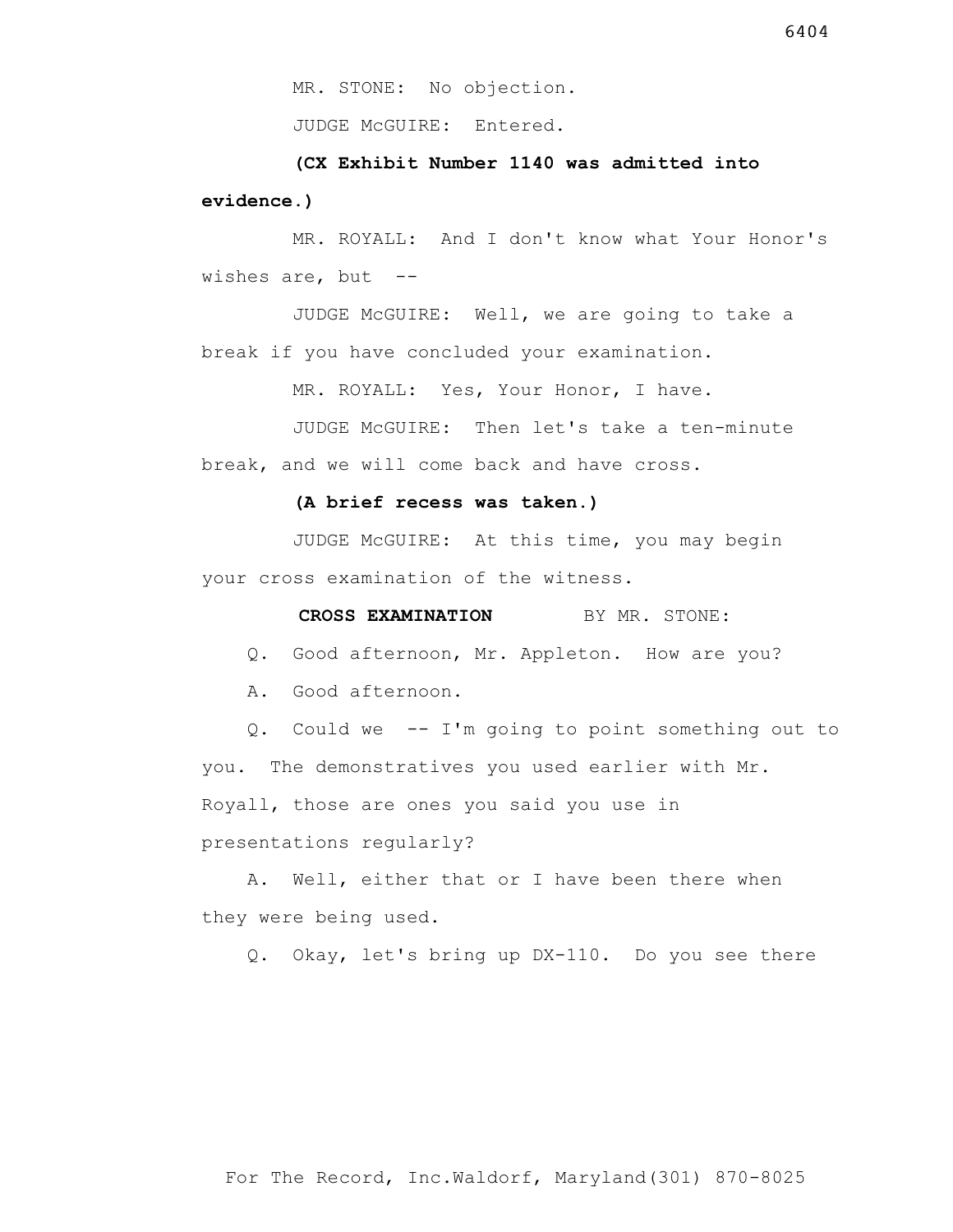on the right side of DRAM, it lists the various applications?

A. Yes.

 Q. And if we read from the end, it goes routers, graphics, and then it goes "game counsels." Do you see that, when it says "counsels"?

 Now, you didn't mean by that to refer to your lawyer, right? You mean consoles.

A. Yes, game consoles.

 Q. And that would be like Nintendo or X-Box or something like that.

A. That's correct.

 Q. And I just wanted to fix that before your next presentation so your lawyers don't seem under attack.

 Let me go back to where you finished with Mr. Royall. Sometime in 2000, you personally became aware that Rambus felt it had patents which covered SDRAM and DDR, correct?

A. Yes.

 Q. You don't know whether somebody at Micron was aware of that before you became aware of it or not, do you?

A. I'm not aware of that.

 Q. Okay. But your personal knowledge, as best you can recall it, it first came to you in 2000.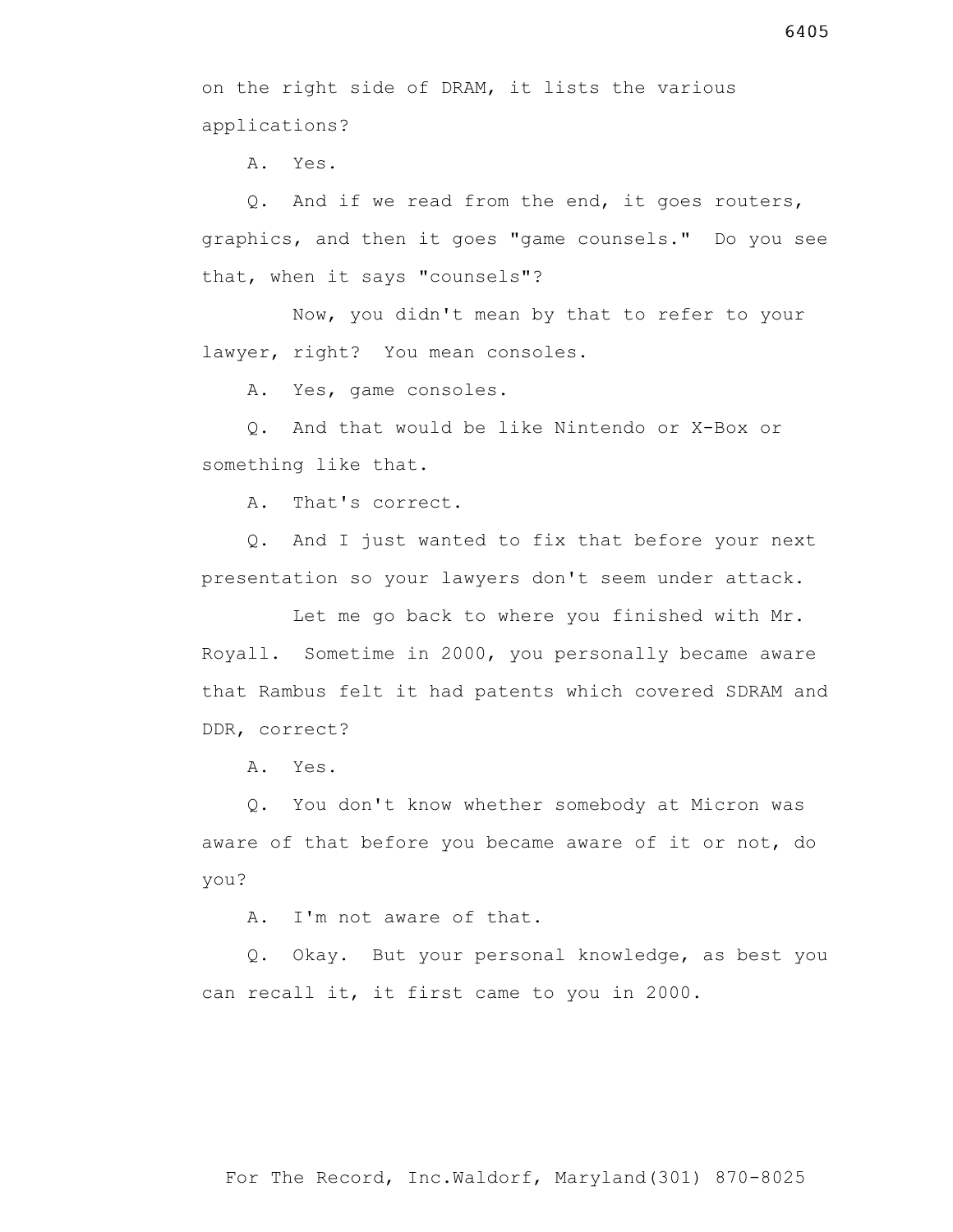A. Yes.

 Q. One of the courses of action you could have pursued was to take a license under those patents, correct?

A. Yes.

 Q. And one you could have pursued was litigation, correct?

A. Yes.

 Q. And you could have started to design products which didn't infringe, correct?

A. Yes.

 Q. Have you taken any steps since 2000 to design products that won't infringe?

 A. Well, there's an assumption there that there's an infringement. I don't know that --

Q. Let me back up. Let me back up.

 Have you taken any steps since 2000 to design products which will avoid any of the allegations that give rise to Rambus' claims of infringement?

 MR. POWERS: Your Honor, Matt Powers for Micron.

 I will object to the extent that the question invades the work product protection of this witness. The question is broad enough to encompass some actions that would invade that protection. It's also broad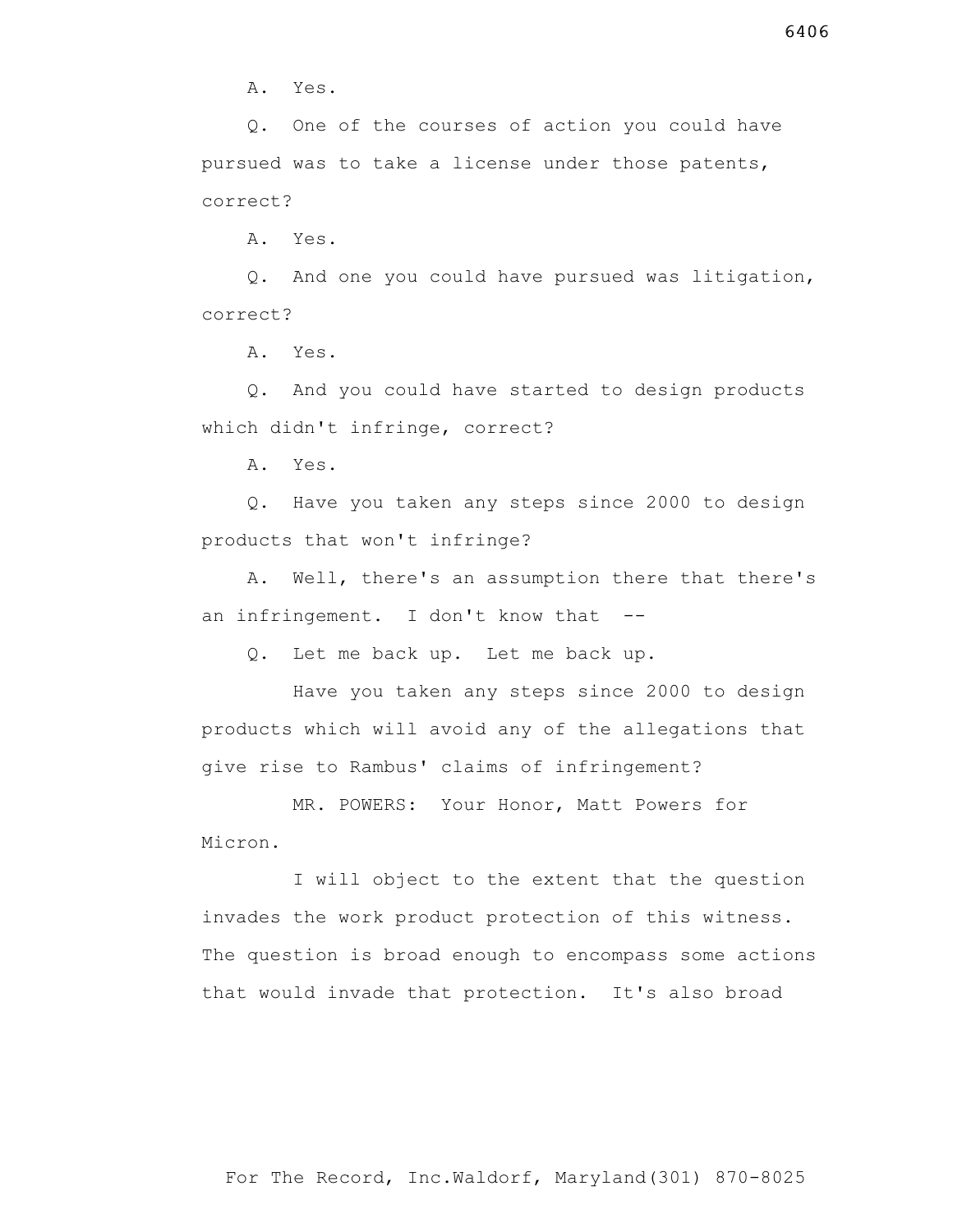JUDGE McGUIRE: Are you going to advise your client to not answer that portion, or do you object to the form of the question to the extent you've just noted?

 MR. POWERS: If Mr. Stone does not in response to the objection revise it, I will then instruct the witness not to waive privilege.

 JUDGE McGUIRE: Mr. Stone, any response to the objection?

 MR. STONE: I think if he wants to advise his client not to answer the question as framed, he should do so, because I think the question as framed is completely proper.

 JUDGE McGUIRE: All right, can we read back the question?

### **(The record was read as follows:)**

 "QUESTION: Have you taken any steps since 2000 to design products which will avoid any of the allegations that give rise to Rambus' claims of infringement?"

 JUDGE McGUIRE: All right, overruled. I will entertain the question.

THE WITNESS: Outside of discussion with my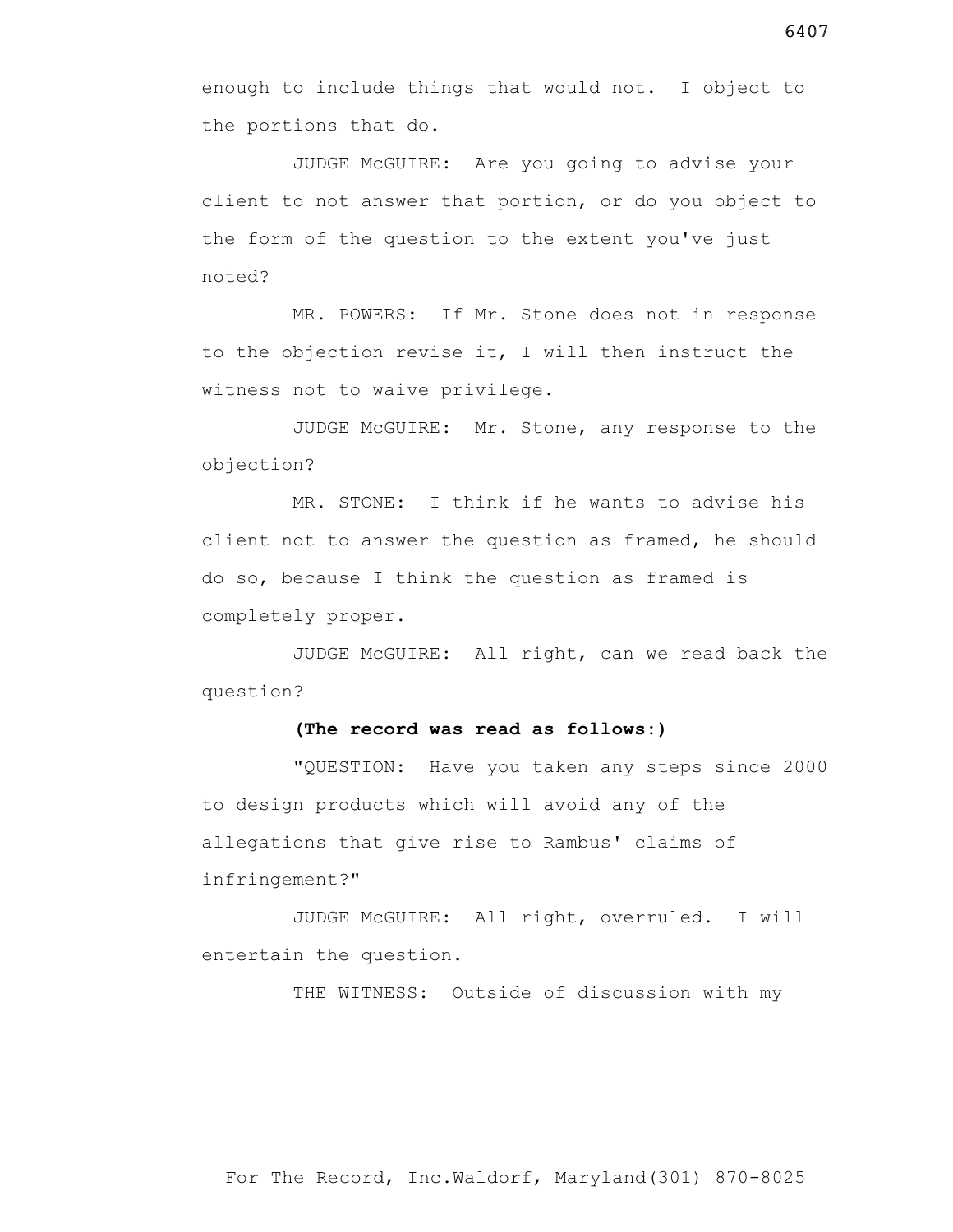BY MR. STONE:

 Q. I'm not asking about what your -- your lawyers aren't designing products for Micron to sell today, correct?

A. That is correct.

Q. Okay. Engineers design products, correct?

A. In general, yes.

 Q. Okay. Have you as the chairman, CEO and president of Micron said to any group of engineers at Micron, let's design some products that we can bring to market if we need to that we believe will be free of any claims of infringement by Rambus?

 A. I don't know what those claims are, so the answer is no, I haven't given that direction.

 Q. Okay. So, Micron has not pursued any efforts -- in the three years it's had since you personally became aware of the allegations has made no efforts to design products that it believes will not infringe, correct?

 A. We've continued to design new products. With reference to whether they might infringe the claims that you're referencing and which I don't know the details of those claims, I'm not aware of that.

6408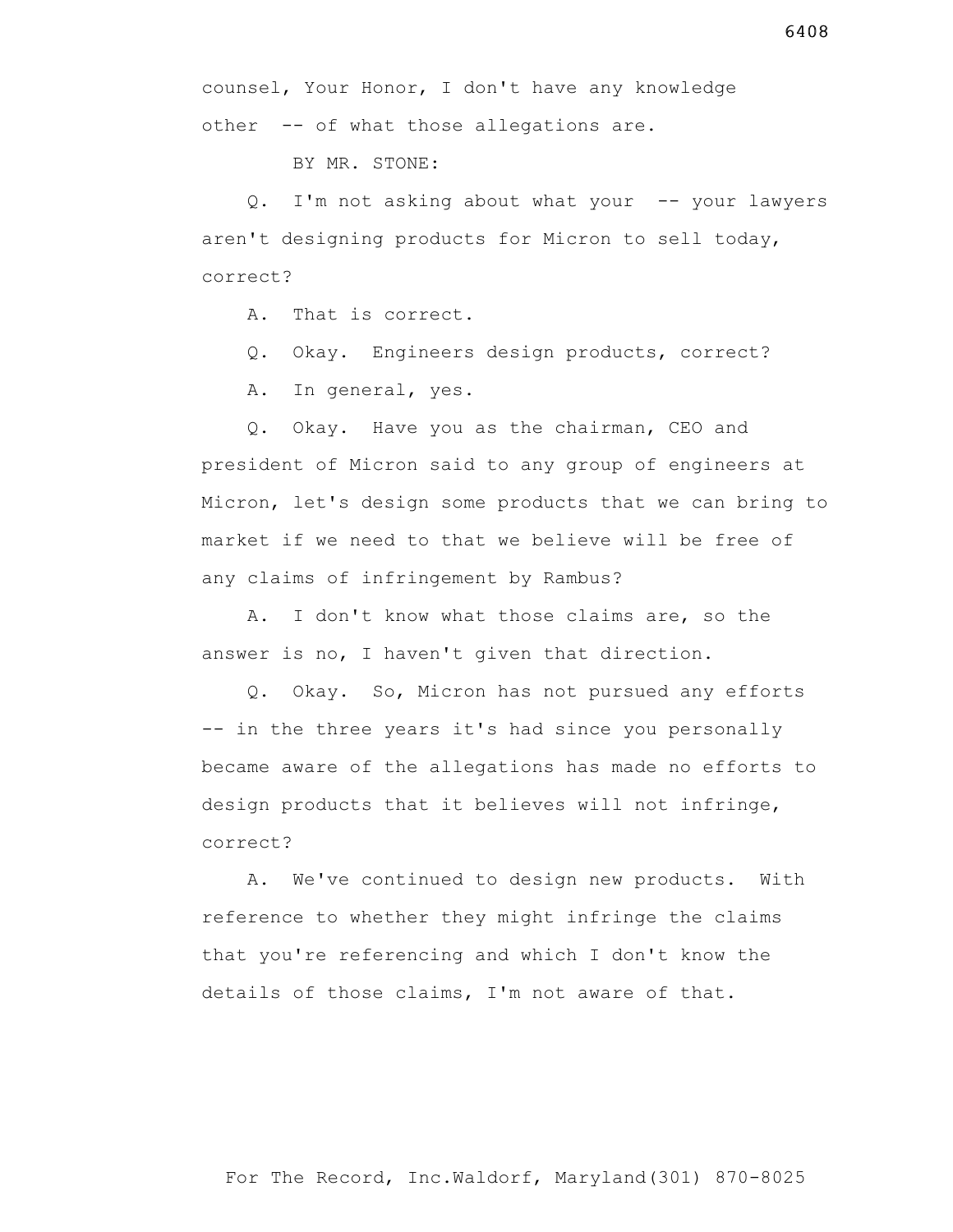A. I don't know the detail on that.

 Q. Well, you told us earlier there is a lot at stake for Micron if it should lose the patent infringement cases with Rambus, correct?

A. Yes.

 Q. I mean, 95 percent of your current production is at risk. Am I right?

A. Yes.

 Q. And you don't know whether Micron is capable of designing and manufacturing a product that will not infringe?

 A. You're making an assumption that we believe it will infringe.

Q. Well --

MR. POWERS: Your Honor --

JUDGE McGUIRE: Mr. Powers?

MR. POWERS: Thank you.

 The earlier question that you ruled on went to Mr. Appleton's directions and instructions. This one goes further and goes to his state of mind regarding infringement, which even more directly encroaches not only upon the work product doctrine but upon advice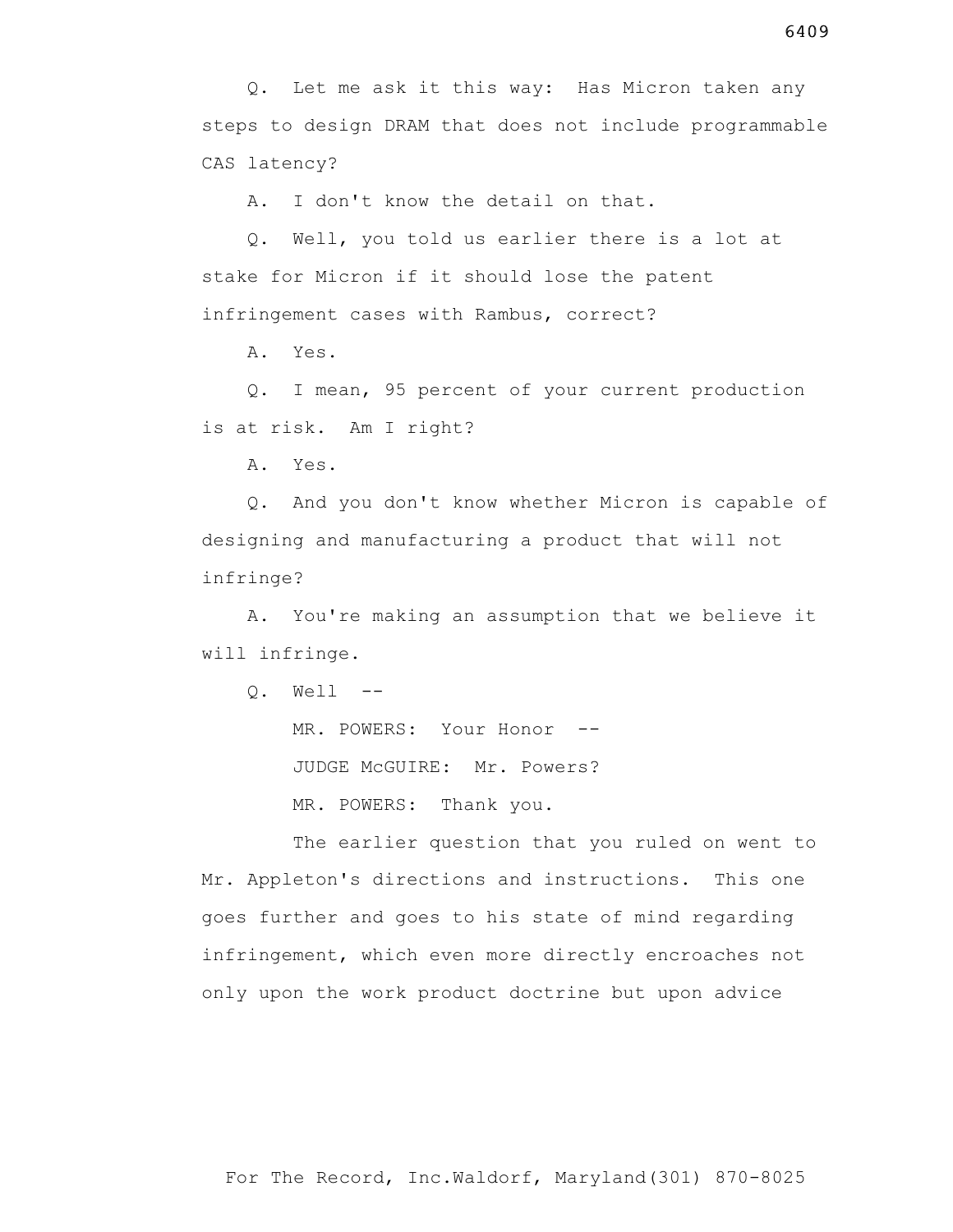believe crosses a very new line --

JUDGE McGUIRE: Sustained.

MR. POWERS: Thank you.

BY MR. STONE:

 Q. Let me ask it this way, Mr. Appleton: Have you assigned any group of engineers to develop products that will eliminate one or more of the four features at issue in this case, programmable CAS latency, programmable burst length, dual edge clock or the use of DLL or PLL on the chip?

 MR. ROYALL: Your Honor, I would object that the question lacks foundation. He's established no foundation --

JUDGE McGUIRE: Overruled.

THE WITNESS: Never in any of my responsibilities at Micron have I ever assigned engineers to do something of that detail. That would not be something that would be normal or typical for me to do.

BY MR. STONE:

 Q. Okay. Are there products that are being designed by Micron today that you understand do not have the four features that I just identified for you?

A. Please repeat the question.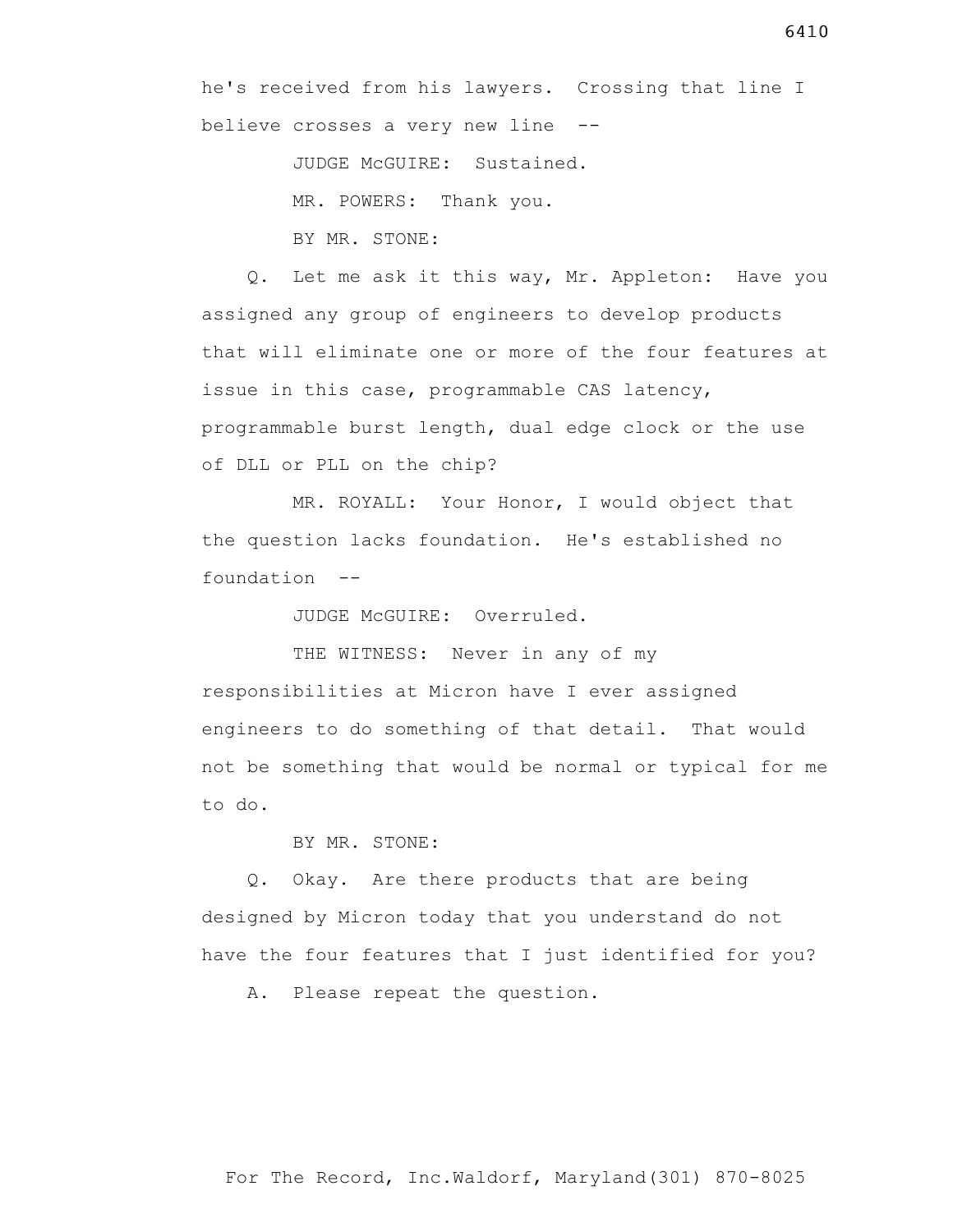Q. Certainly.

There are four features at issue in this case, and let me just name them for you again so we're clear. Programmable CAS latency, programmable burst length, the use of dual edge clocking, the use of DLL or PLL on a chip.

 With regard to those four features, have you assigned any group of engineers to try to design a product which eliminates those four features?

A. I have not nor would I have normally.

 Q. Okay. And is there any group of engineers at Rambus  $-$  I'm sorry, are there any group of engineers at Micron today who you understand have either designed or are working on a design of a product that would eliminate one or more of those four features?

 A. I'm pretty confident our CMOS imagers probably don't have any of those.

 Q. Okay. And the CMOS imagers we would not normally think of as a DRAM, correct?

 A. You specifically are referencing DRAM, okay. I just wanted to --

 Q. Let me reframe it, you're right, to be precise. I don't quibble with you for that.

 Is there any group of engineers at Micron today who are designing or have designed a product that is a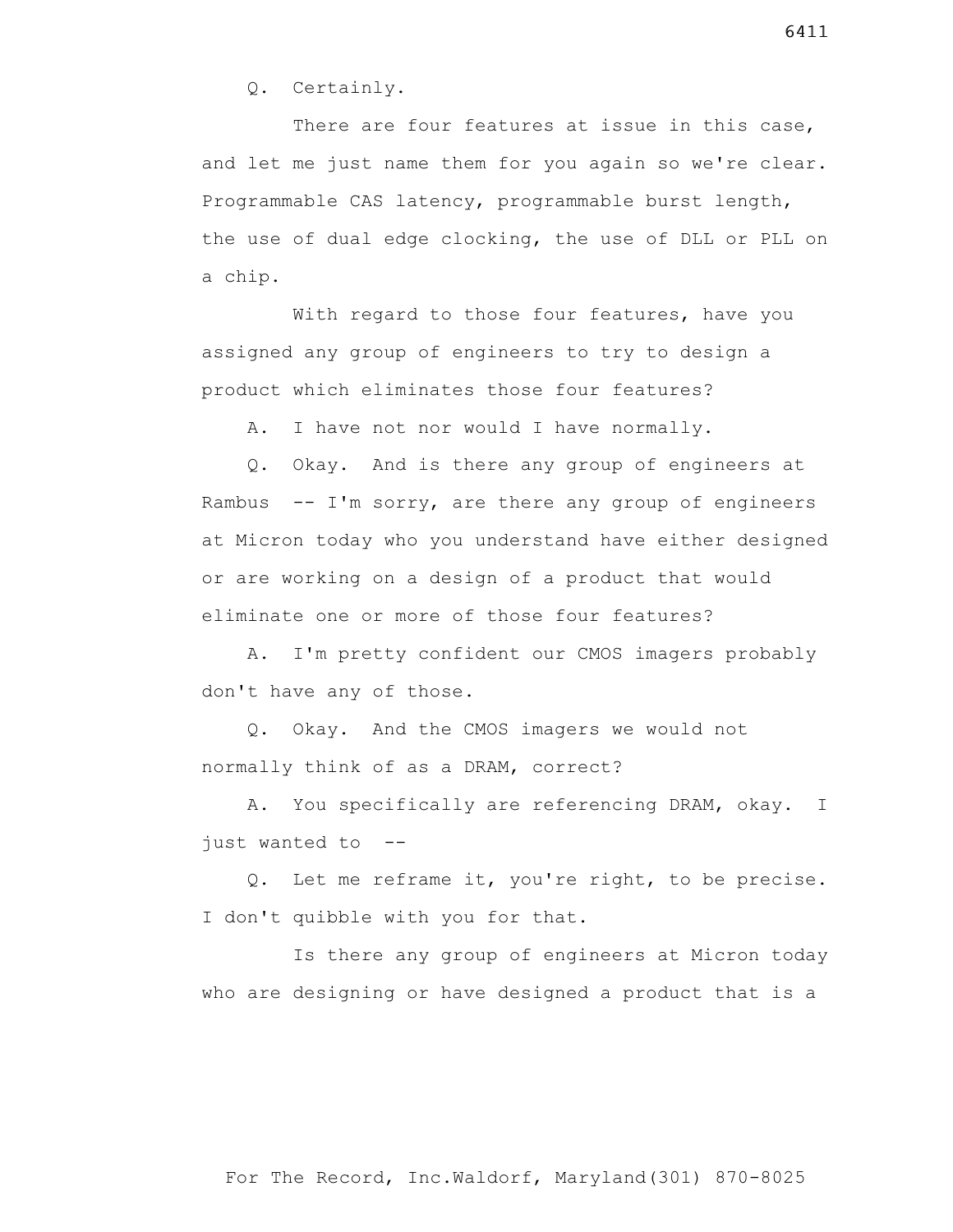6412

DRAM that would not include the four features that I just described to you or some subset of those four features?

A. I simply don't know.

 Q. Okay. The litigation that you mentioned that's occurring in foreign countries, that was filed after Micron sued Rambus, wasn't it?

A. Yes.

 Q. The first lawsuit was initiated by Rambus in Delaware Federal Court, correct?

A. Yes.

 Q. And that lawsuit was initiated according to Exhibit CX-1140, which we can bring up, on August 28th, correct, of 2000? If you could focus in on the email at the bottom half of the page.

 A. I don't recall the exact timing, but I believe it was then or right around then.

 Q. The first lawsuit was filed by Micron rather than Rambus, wasn't it? I misspoke in an earlier question, as Mr. Perry pointed out.

A. Yes.

 Q. Okay. And in Exhibit CX-1140, you wrote to Mr. Tate, "Accordingly, we filed today a complaint that sets forth our antitrust and other objections to Rambus' business tactics," correct?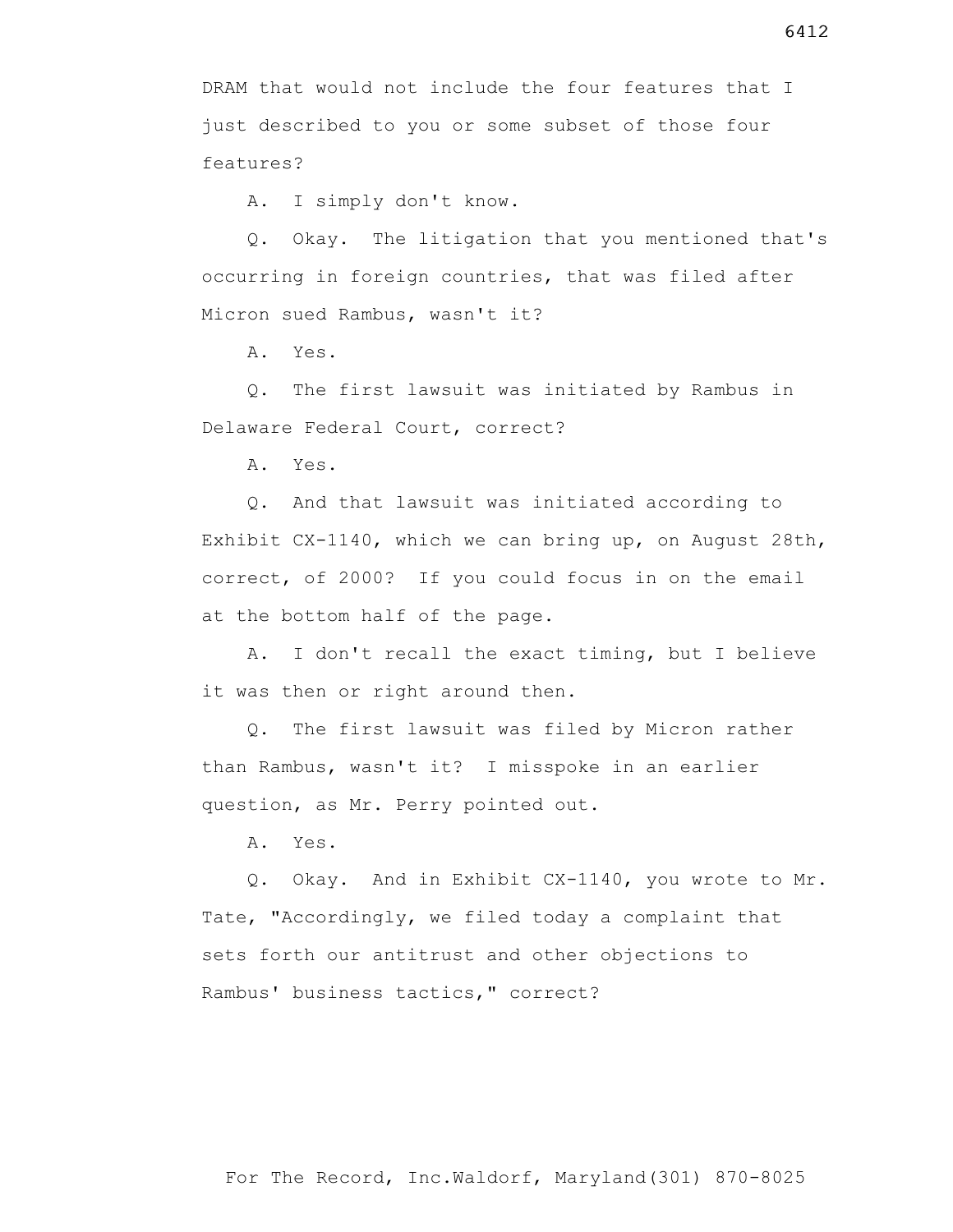A. Yes.

 Q. And you believed that statement to be true when you wrote it?

A. Yes.

Q. And you wrote it on August 28th of 2000.

A. That's what this indicates.

 Q. So, at least at that time you believed that Micron had filed the lawsuit on that date.

A. Yes.

 Q. Okay. And you wrote this email in response to an email you received from Mr. Tate on August 24th, correct?

A. No.

 Q. Okay, let me go back. In the first line it says, "In response to your August 24 email."

 A. Oh, I'm sorry, I thought you were referencing his email to me above it.

- Q. No.
- A. Okay.
- Q. I'll slow down. I may be going too fast.

 When you wrote Mr. Tate an email on August 28th of 2000, you were responding to his email to you of August 24th of 2000, correct?

A. Yes.

Q. Okay. Now, is that -- earlier in your

6413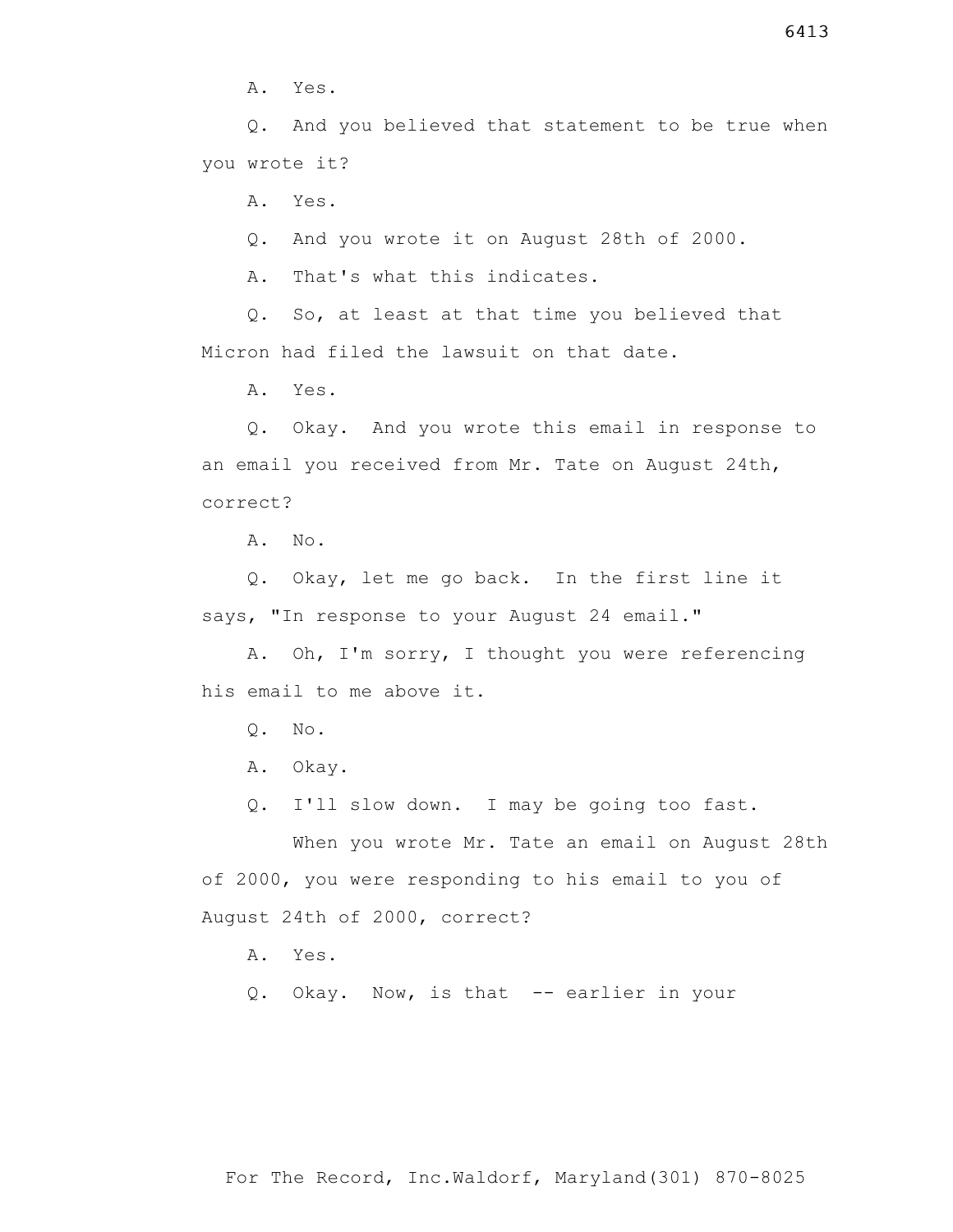testimony today you referred to a letter from Mr. Tate.

 A. It could have been a letter. It would be helpful if we actually had it or you could show it to me, it might refresh my memory as to the form.

Q. Do you -- and do you retain those emails?

A. No.

Q. How long do you retain emails?

 A. Well, our system I believe retains them for 90 days, and then it deletes them unless you do something special to keep the email.

 Q. So -- and do you keep a log of emails when they're deleted from the system?

A. I don't. I -- I don't know.

 Q. Okay. So, you received an email, according to this, from Mr. Tate on August 24th, Micron filed a lawsuit on August 28th, and presumably three months later the email you had received from Mr. Tate was deleted from the system, correct?

A. It could have been. You're saying the -- the general practice is three months, but that doesn't mean that it didn't end up in somebody's file somewhere. I certainly didn't have it any longer, but it may exist somewhere in the company in somebody's file.

 Q. Did you direct anyone at Micron to take any steps after the lawsuit was filed against Rambus to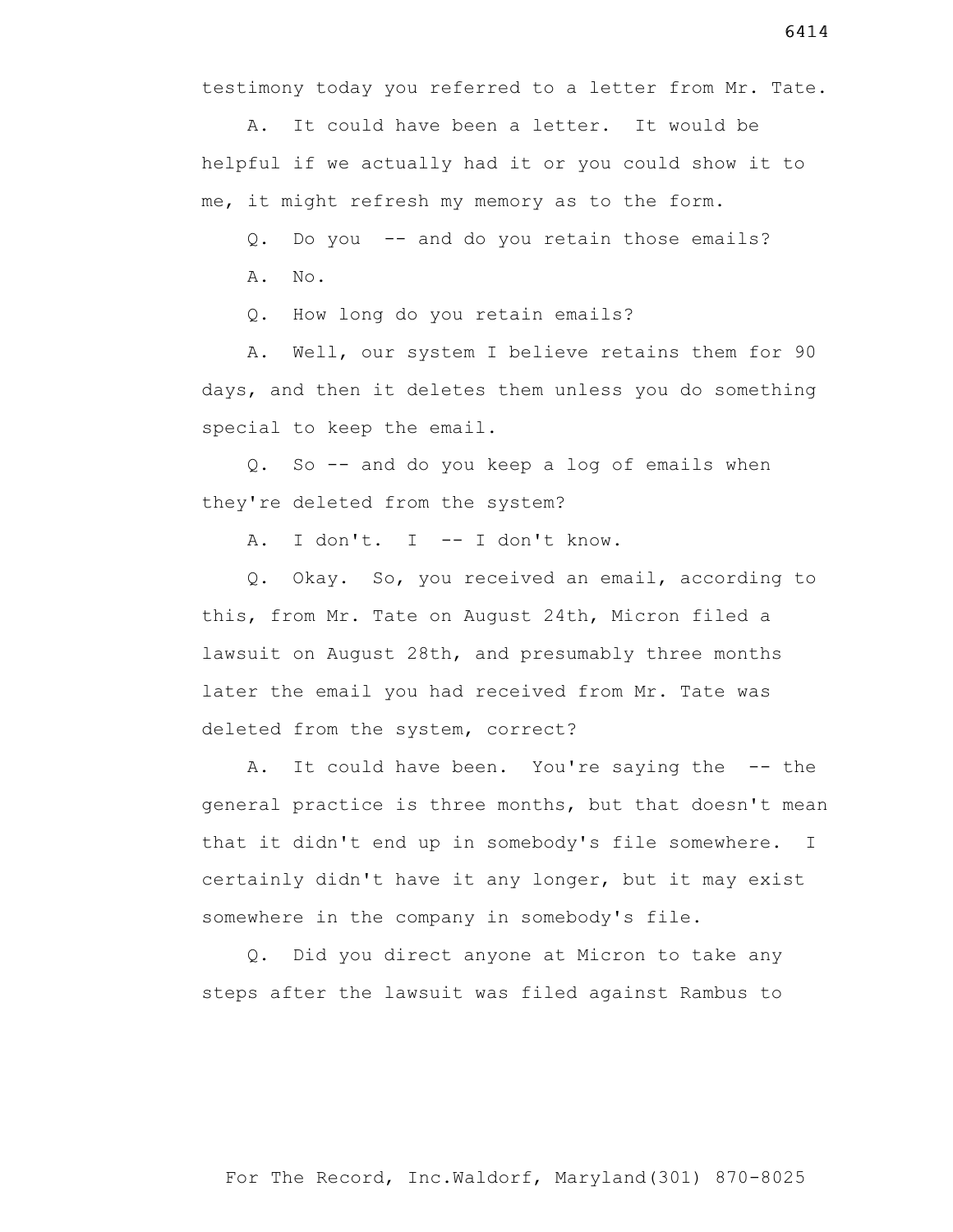preserve any emails that related to communications that you yourself were having with Mr. Tate or others at Rambus?

A. Well, our legal department gave that direction.

 Q. And so was your -- the email you received from Mr. Tate on August 24th retained?

A. The question as to when -- when are you asking about when they gave that direction?

 Q. After -- sometime after the lawsuit was filed on August 28th, was that direction given?

 A. It -- it -- I just don't recall. I don't recall the timing of when it would have been given, at the time, before that time or directly after the time.

 Q. Well, after the lawsuit was filed, did you take any steps to preserve your emails that related to the communications you were having in August of 2000 with Mr. Tate?

A. Well, the way it typically works -- because, of course, this isn't the only litigation -- is that once the legal department makes a determination that we need to preserve whatever's in place for the scope and what's being required, essentially the IS department will then take a picture, so to speak -- doesn't quite work that way, but they take essentially a snapshot of all of the data that's existing in the company on its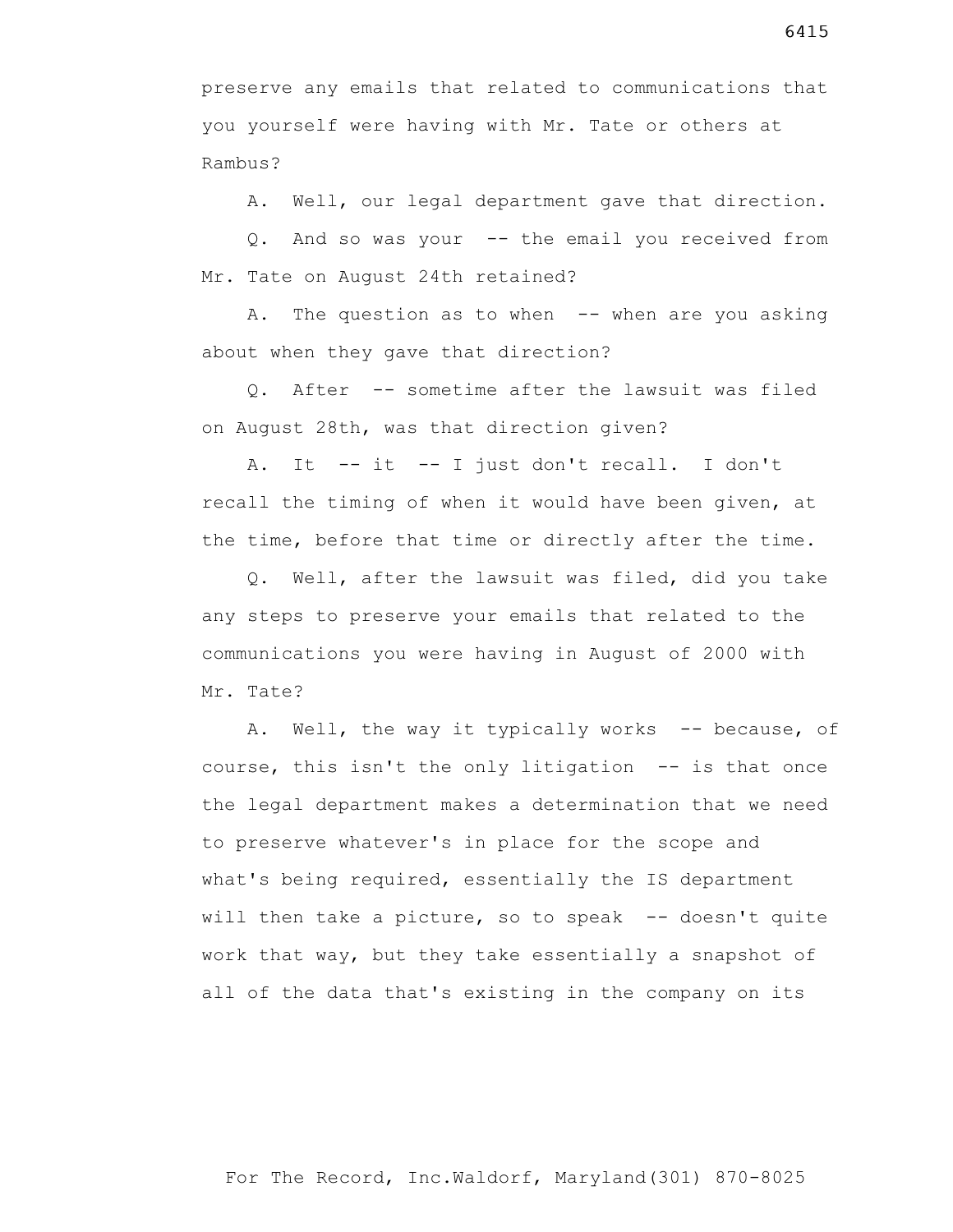systems and then preserves it.

 Q. And was the August 24 email from Mr. Tate preserved so far as you know?

A. I just -- I don't know.

 Q. Okay. In that email, is it your recollection that Mr. Tate proposed a royalty of 1 percent on current products that were then in production and 3 and a half percent on later products, follow-on products?

A. I'm sorry, repeat that question.

Q. Certainly.

 A. Caveat, by the way, I don't think I've ever determined in my mind whether it was an email or a letter.

Q. Fine, let me withdraw it.

 A. So, when you say "preserve it," I don't even know if it was an email to preserve it.

 Q. If it was a letter, would it have been preserved?

A. Again, the same -- you know, same process.

 Q. Three months and letters are gone, too, correct?

A. Ah, well, it depends on the individual.

Q. In your case, do you have a practice?

A. I generally don't keep materials.

Q. In the letter or email that you received from

6416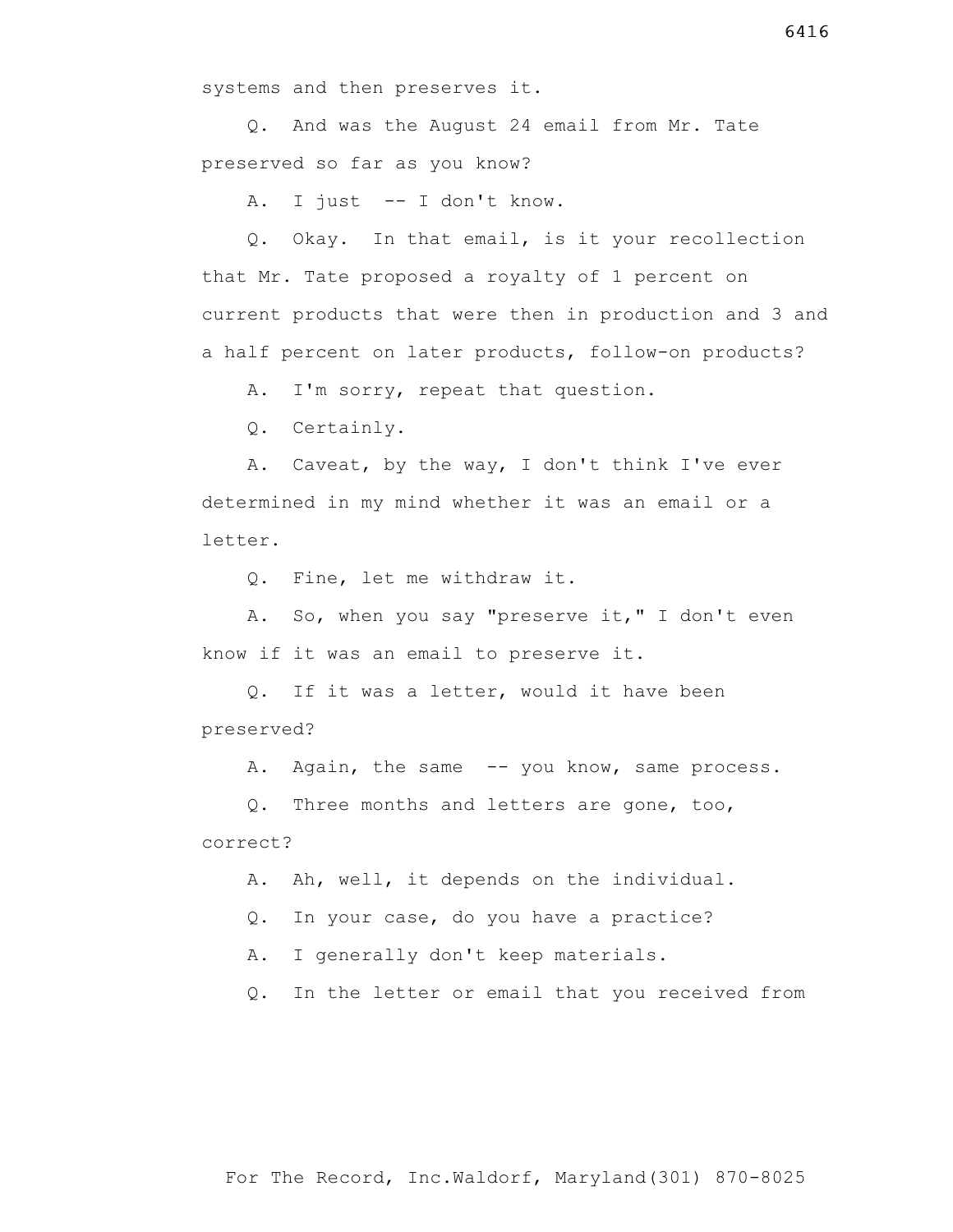Mr. Tate on August 24th that is referenced in your August 28th email, is it your testimony that he said the royalty rates would be 1 percent on current products then in production and 3 and a half percent on follow-on products?

 MR. ROYALL: Your Honor, can I interpose an objection here? The document that Mr. Stone is asking about is the same document that he objected to me asking questions about on grounds of the best evidence rule, and now he's seeking to probe questions about that same document with this witness.

 MR. STONE: Your Honor, I'm asking about the testimony the witness gave, which was -- I want to know the source of his understanding as to the numbers he testified to.

 JUDGE McGUIRE: I'll entertain it on that basis only.

THE WITNESS: I don't recall the -- whether it was in both public and communication where I came across that knowledge, because it was at that time well published in the media as to what was being requested, and I simply don't recall, you know, how I came to that understanding.

 MR. STONE: Okay. Your Honor, I'd like to mark as RX-2303 a document bearing production number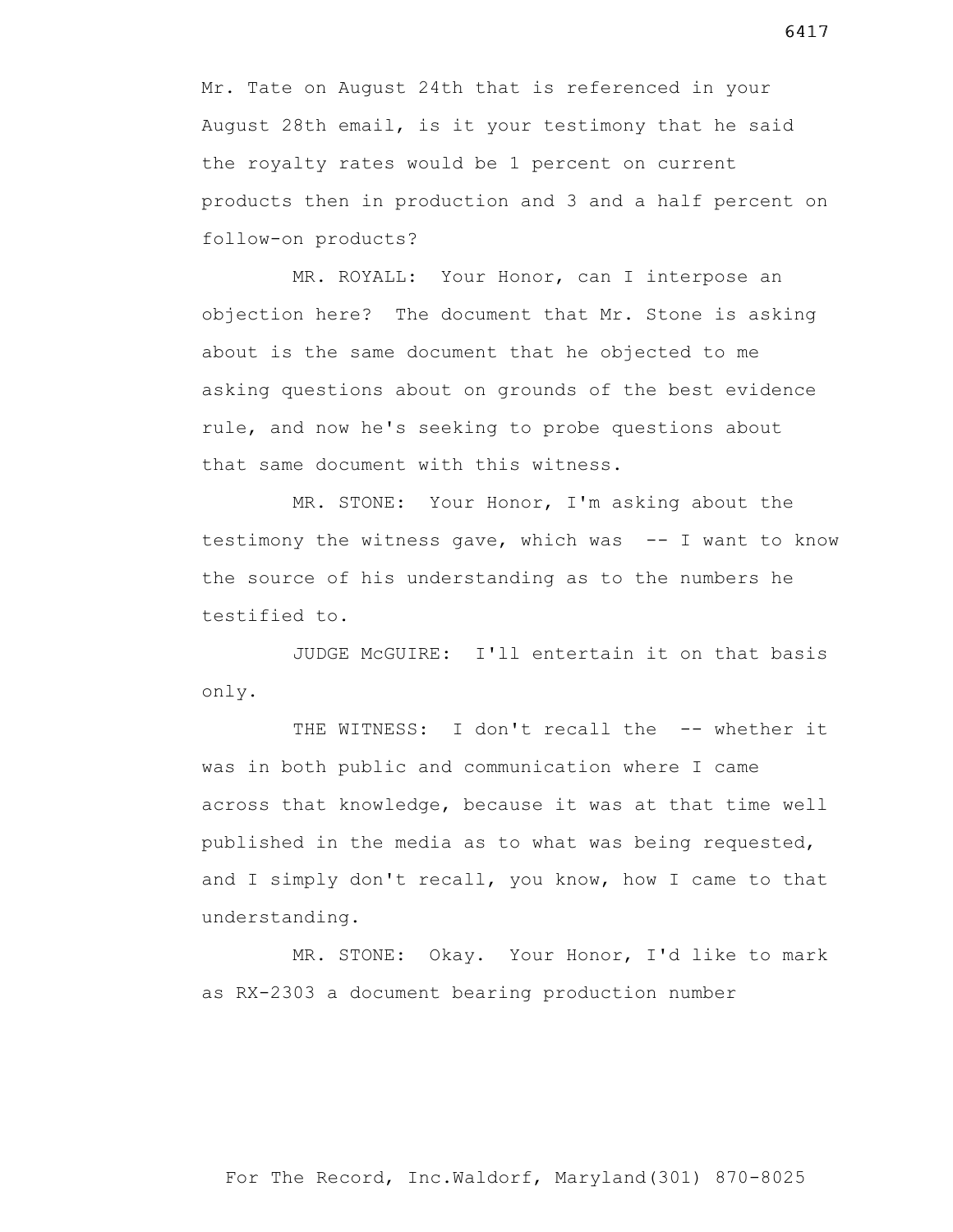RF0642951 through 52, if I might.

 If I may approach and hand a copy to the witness?

JUDGE McGUIRE: Yes.

 MR. STONE: And I will mark on the copy for the witness RX-2303.

 JUDGE McGUIRE: Is it being offered at this time?

 MR. STONE: No, I just want to mark it for identification.

# **(RX Exhibit Number 2303 was marked for identification.)**

 MR. STONE: And I don't have enough copies for everyone, Your Honor, I apologize.

JUDGE McGUIRE: That's all right.

MR. STONE: I brought down enough, but --

 JUDGE McGUIRE: I can always grab yours if I need to.

MR. STONE: You certainly can, Your Honor.

BY MR. STONE:

 Q. Let me do it this way. Will this give me the ELMO? Let me see if I can do this. I'm going to put my copy on there, and let me see if I can zoom in. I want to look first at the top part.

Do you see that the top part of this email is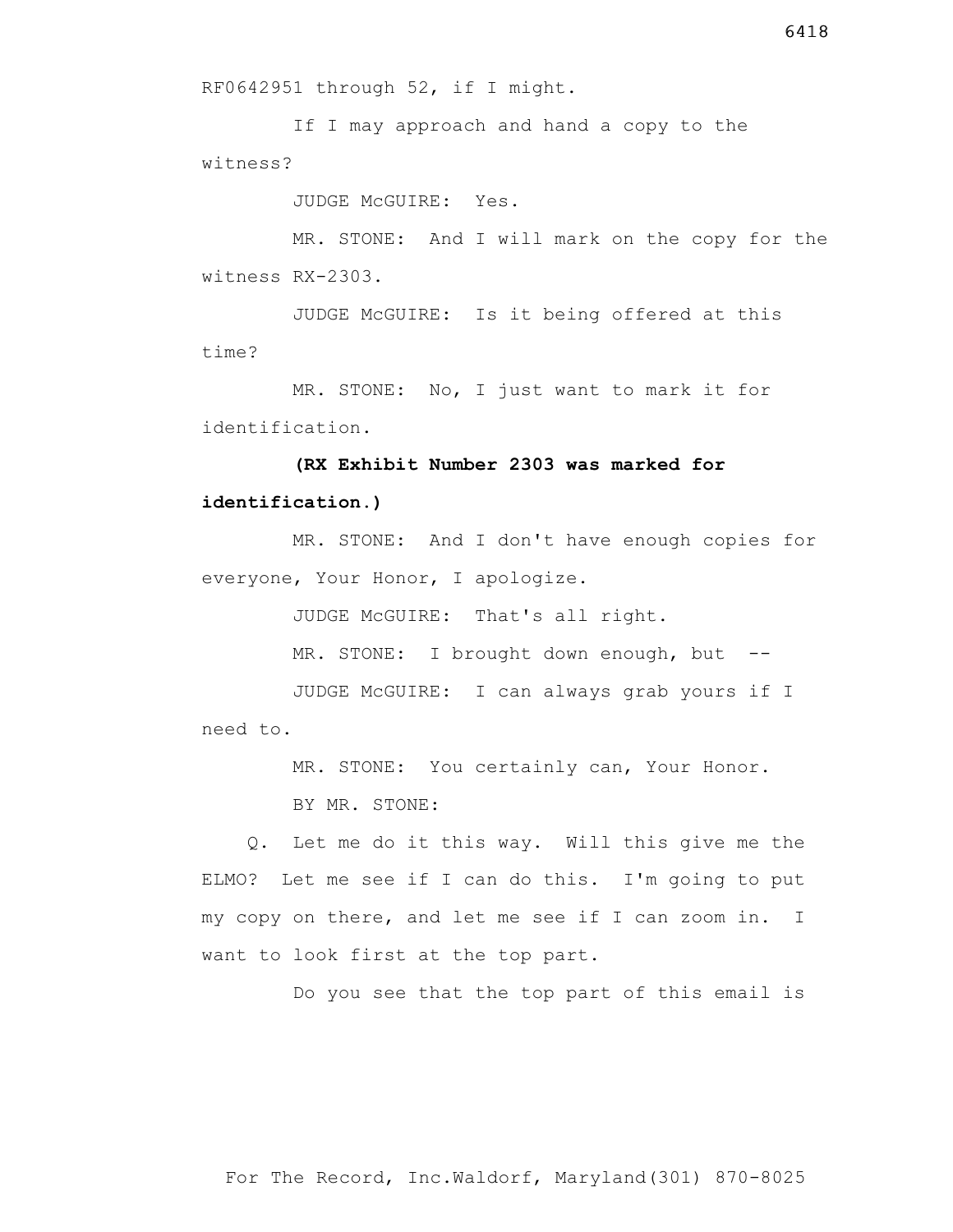an email to you --

 JUDGE McGUIRE: All right, now again, just so it's clear, this is an email dated August 24th, 2000 from Geoff Tate.

MR. STONE: Right.

BY MR. STONE:

 Q. I just want to direct your attention, Mr. Appleton, to the top portion of what I've marked for identification as RX-2303, an email from Geoff Tate to you dated August 24th.

Do you see that?

A. Yes.

 Q. Take a moment and read it to yourself. It's not very long, maybe you have already, but let me know when you've read it.

A. (Document review.) Okay.

 Q. Okay. Directing your attention just to the August 24th one, is that the email to which you were responding when you wrote your August 28th email that is part of CX-1140?

A. I don't remember.

 Q. Okay. Well, I want you -- this is an email you received, is it not?

A. Yes.

Q. And I am correct, am I not, that Mr. Tate had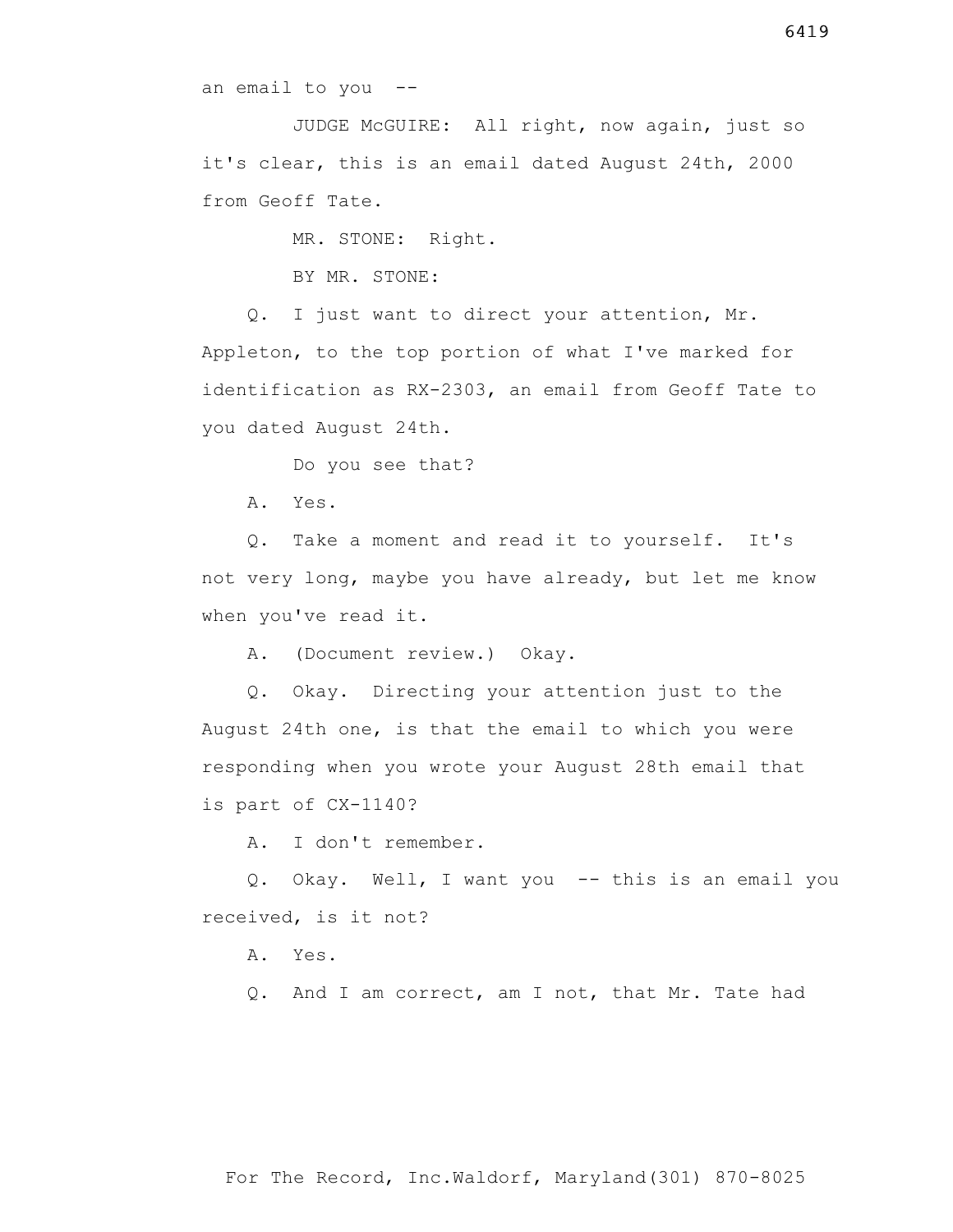offered to come to Boise to meet with you to discuss a license under the Rambus patents for Micron's continued manufacture of SDRAM and DDR SDRAM?

A. Yes.

 Q. And your response to his offer to come there to meet was to say four days after he made the offer, we have filed suit, correct?

A. Four days -- you mean --

Q. Weren't you on August --

A. You mean a week? I mean, it was about -- the 24th versus the --

 JUDGE McGUIRE: The date of the complaint, right?

MR. STONE: The 28th.

THE WITNESS: I'm just trying to look at the dates here.

BY MR. STONE:

- Q. Let me just direct you --
- A. The 23rd versus the -- okay.

Q. The 28th?

 A. Is it the 28th versus the 23rd, is that the question?

 Q. No, that's okay. I don't mean to make this so complicated.

You wrote to him, Mr. Appleton, on the 28th,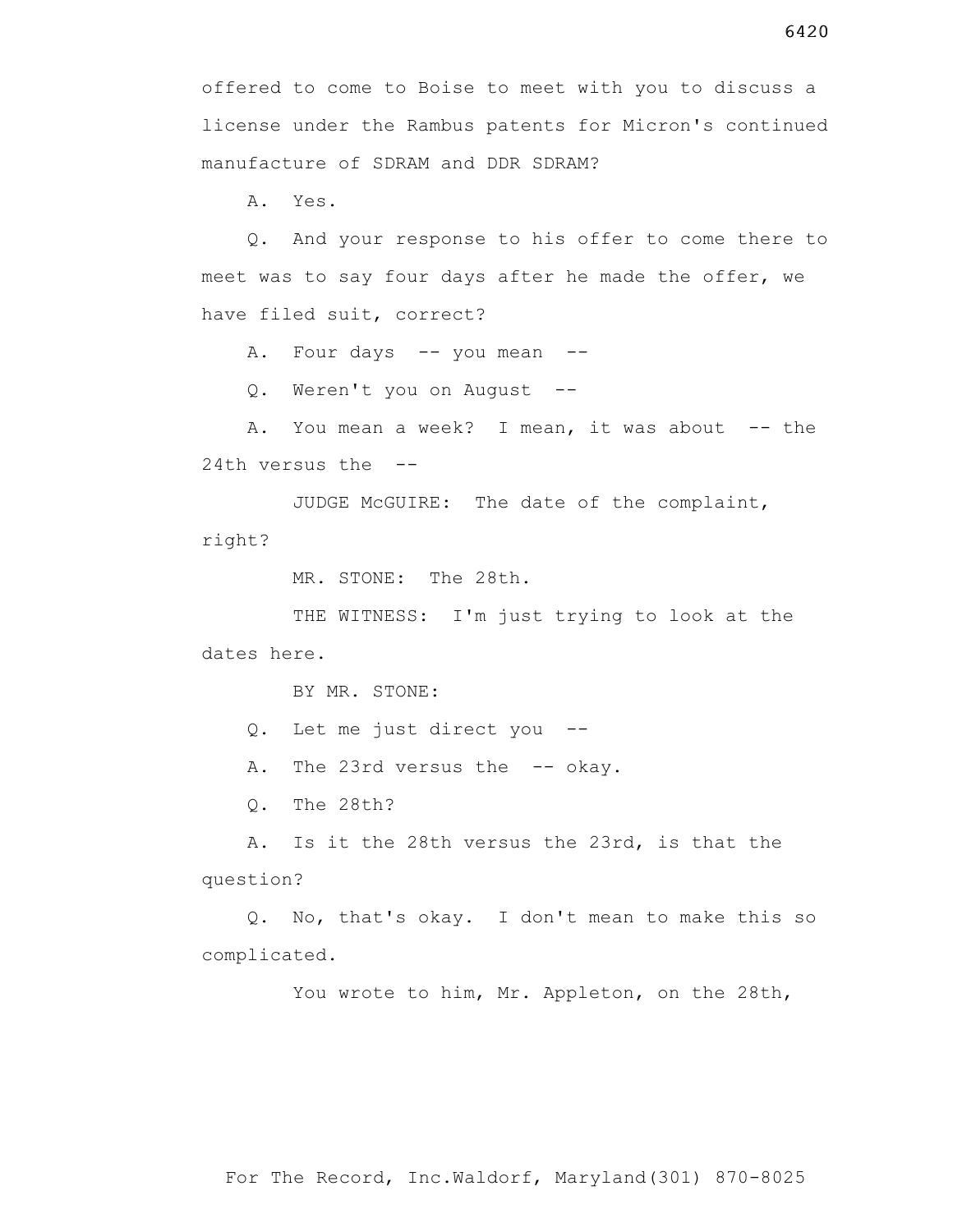and you said we filed today a complaint.

A. Yes, I see it.

 Q. Okay. On the 24th he had written you and said here's some dates we can come meet with you.

A. Yes.

 Q. Okay. Now, just prior to his giving you those dates, am I correct, as shown on this second email down on RX-2303, that on the 23rd of August, you had said to him I received your email about meeting. I'm getting married next month, I think referring to September, and have our international sales meeting before then. I should be back in the office and have time available after the 26th. Let me know which days work best for you the following -- following that date.

That's what you wrote to him, right?

A. Yes.

 Q. And you did get married, did you not, in September of 2000?

A. I did.

Q. That's a date you probably remember.

 And you asked him to set up some dates for meeting with you after September 26th of 2000, correct?

A. Yes.

 Q. And he wrote back to you and he proposed some dates after September 26th, right?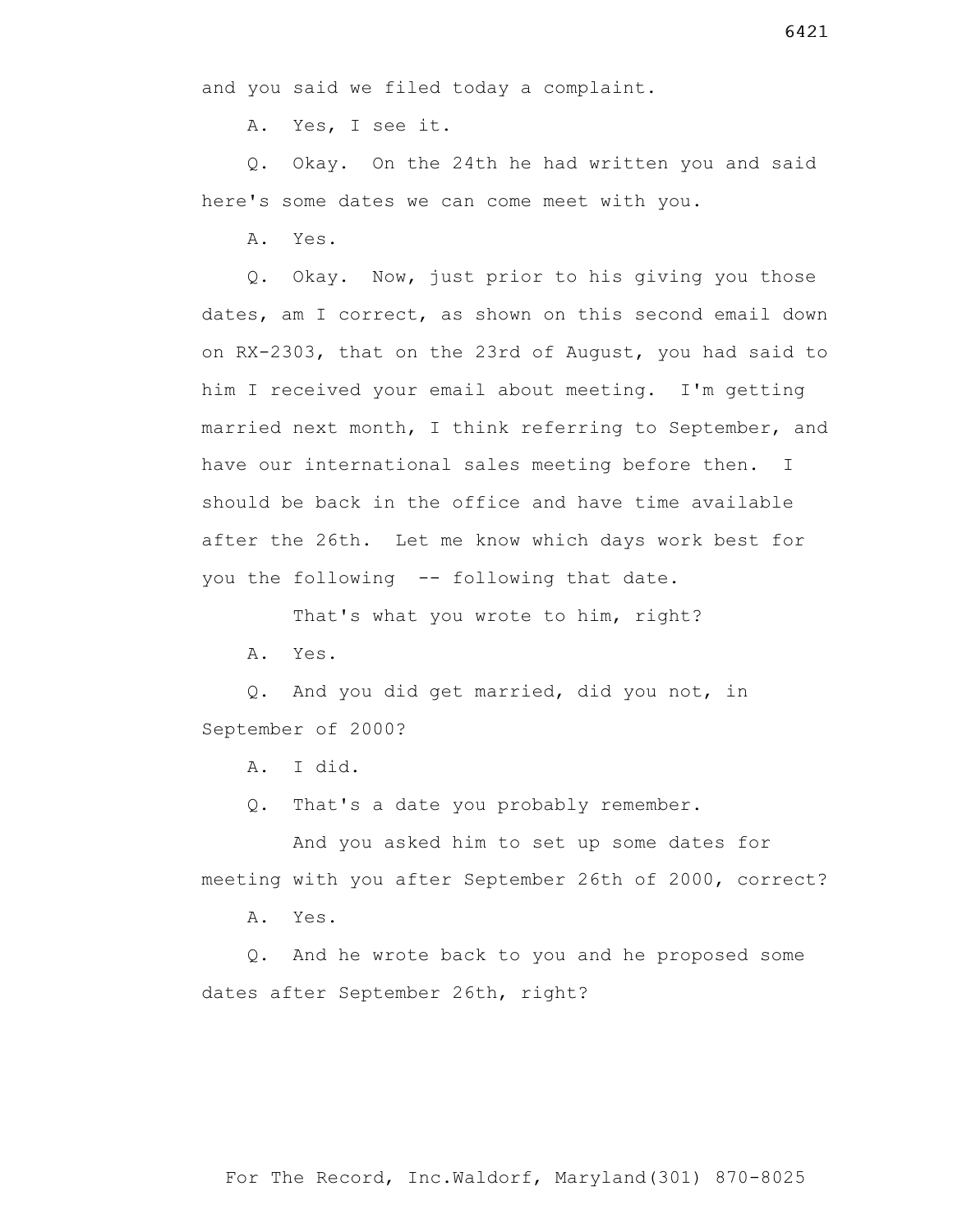A. Yes.

 Q. And you said, forget those dates, we've already sued you.

A. Yes.

 Q. And his earlier email to you is at the bottom of this document, and I have highlighting on mine, which says -- which is dated August 18th, correct?

A. Yes.

Q. And you received that email, didn't you?

A. Yes.

 Q. And he said then he wanted to give Micron the opportunity to license early and receive the best deal terms in return, correct?

A. Yes.

 Q. And he then went on to say, "As you may be aware we have already signed and announced licenses with 3 companies: Toshiba, Hitachi and OKI. We have more in the process of negotiation."

 Is that what your understanding was in August of 2000, that at the time you were contacted by Rambus, they had announced three licensing deals and were proposing a licensing deal with you on what were the best possible deal terms as they described them?

 A. Well, my frame of mind was they had already litigated and that there were settlements from that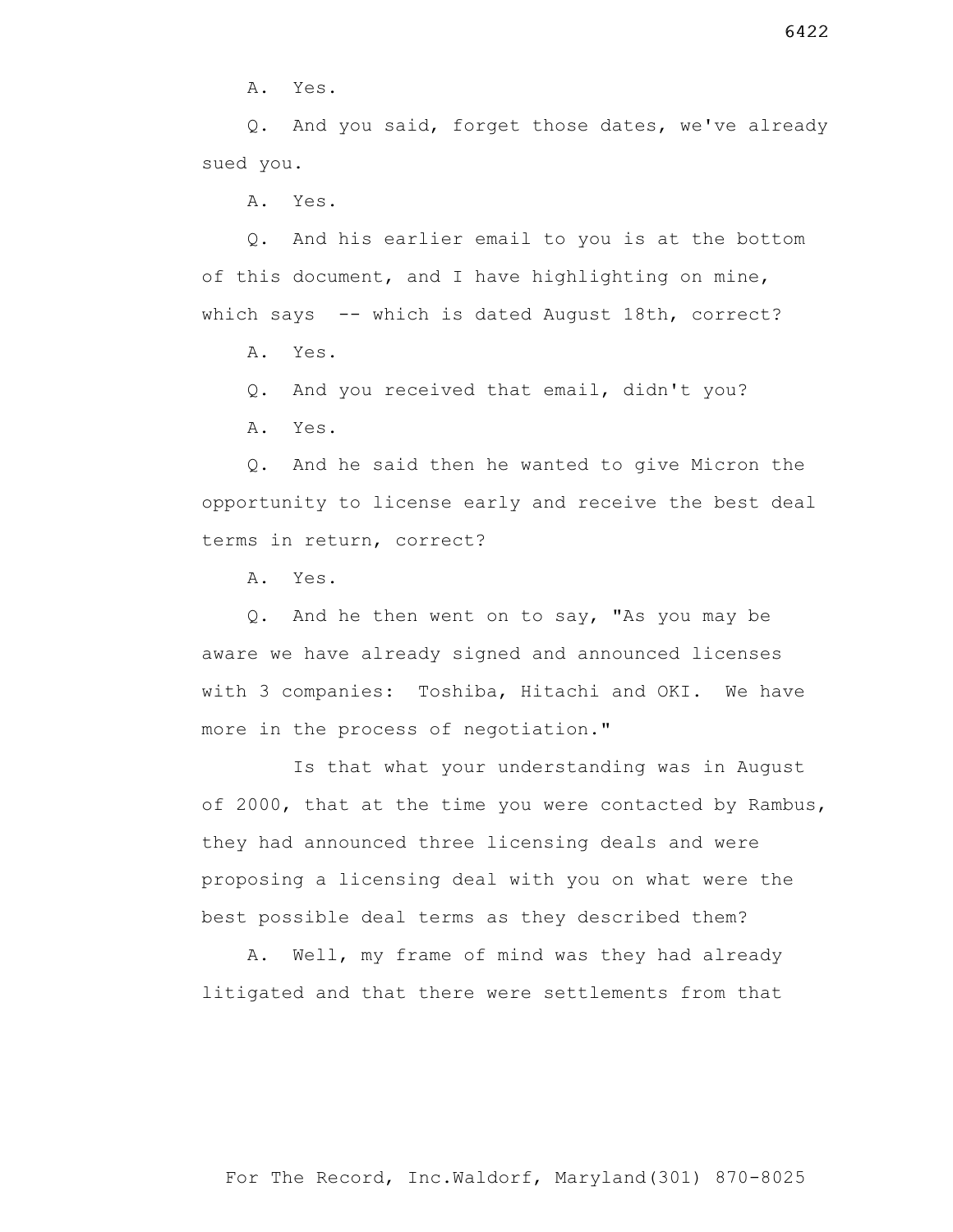litigation and that there were currently -- there was current litigation going on besides these companies and that we were likely next.

 Q. Well, he wrote you and offered a license on the terms that he described as the best possible deal terms, right?

 A. Well, he did the same on the RDRAM license as well and indicated the same types of things, and that didn't turn out to be the case either.

 Q. Well, I'll come back to the RDRAM license, but  $-$ - but when he wrote you and said, as you may be aware, we have signed and announced three license agreements, did you know the terms of those license agreements?

A. Only from what was in the press.

 Q. Okay. And did you make a determination from what you read in the press that those terms were unreasonable?

 A. I don't recall all the sorts of information I had regarding the terms.

 Q. Prior to filing the lawsuit, did you ever talk to Mr. Tate, either by phone, in person, by email, in which he told you the terms on which they were willing to license Micron?

A. I don't recall, but I didn't believe it was --

## For The Record, Inc.Waldorf, Maryland(301) 870-8025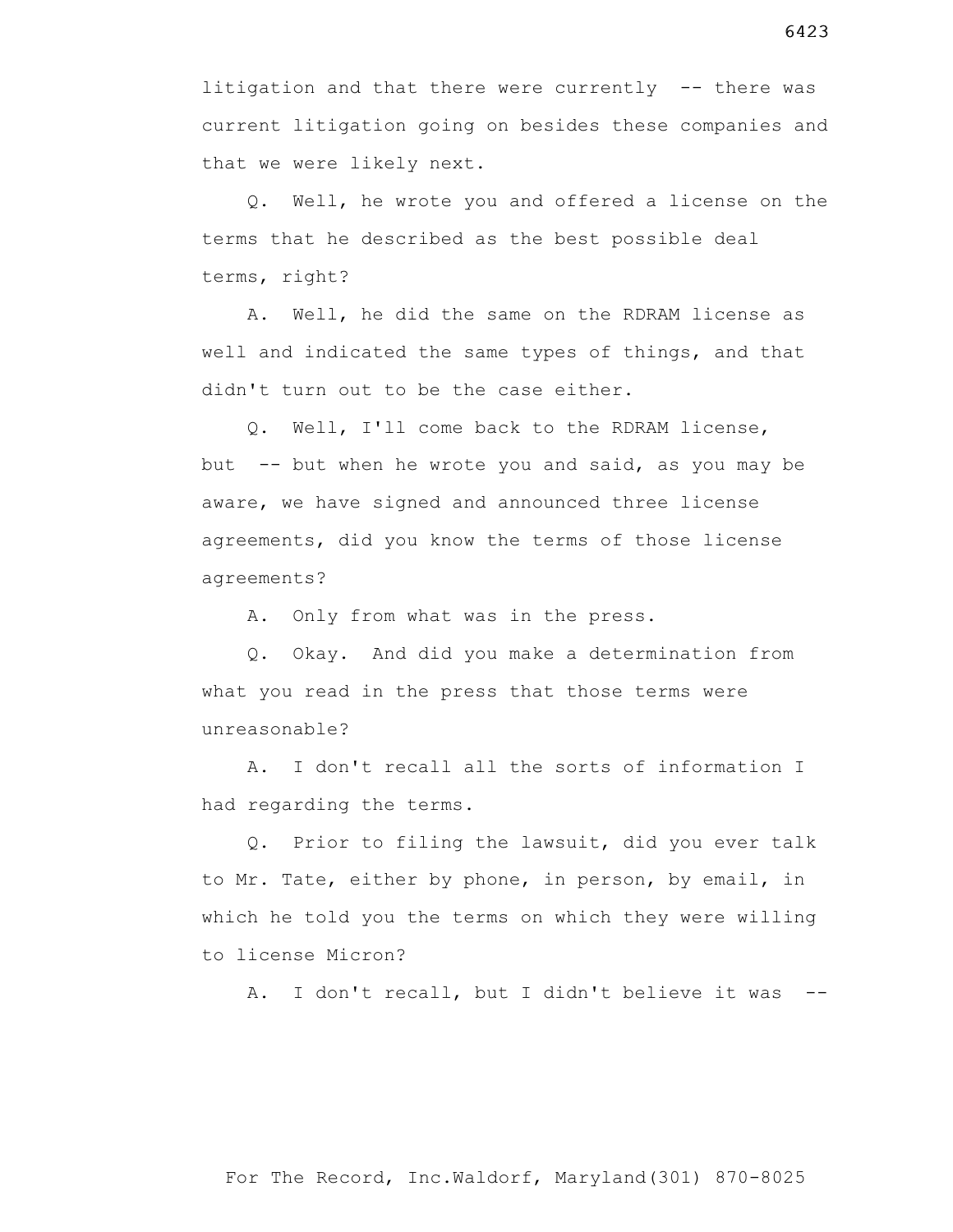would be productive based on the behavior that I have already described.

 Q. And my question was, did you have any conversation, if not with Mr. Tate with anyone else at Rambus, before you filed the lawsuit in which they told you the terms on which they were willing to license Micron?

A. I don't recall.

 Q. Okay. After you filed the lawsuit, some more license agreements were signed by other companies with Rambus, correct?

A. I -- I believe so.

 Q. Samsung agreed to a license with Rambus, didn't it?

A. Yes.

 Q. And you were called by a reporter and asked for your views on the Samsung license agreement, weren't you?

 A. I could have been. I don't recall. I talk to the media a fair amount.

 Q. Okay. Let me show you what's previously been marked as RX-1716.

May I approach, Your Honor?

JUDGE McGUIRE: Yes.

BY MR. STONE: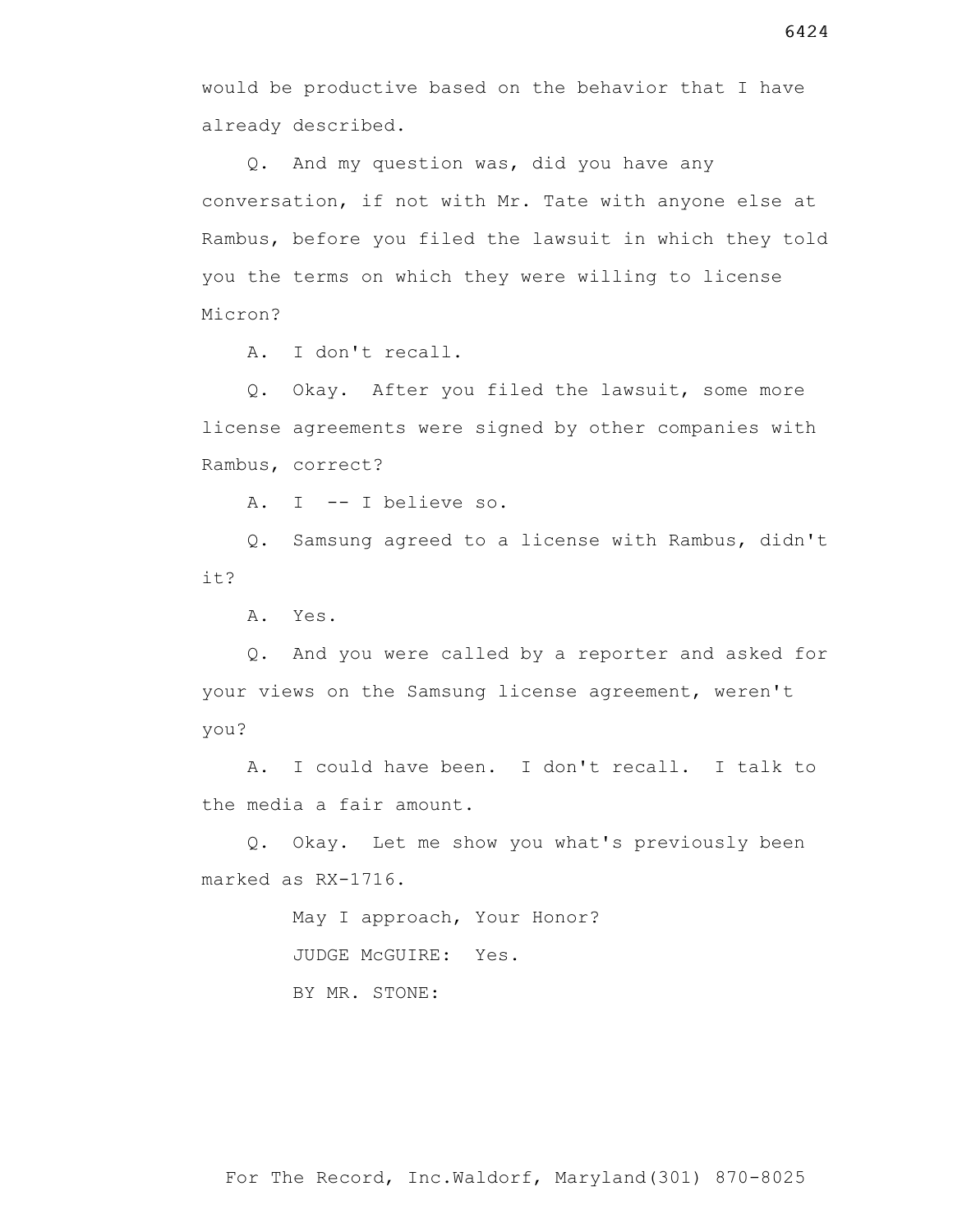A. Thank you.

 Q. This is a copy of an Electronic News online article that appeared November 6th of 2000, according to the date on it, and if you would, go down to the bottom two paragraphs and the heading right above it. Feel free to look at the entire article if you want, Mr. Appleton, I'm not going to rush you here, but I want to draw your attention to the quote that's attributed to you at the next to the last paragraph, where it says, "'We expected Samsung to settle with (Rambus) because they are weak. It's that simple,' said Steven Appleton, president and chief executive officer of Micron Technology. 'They don't want to stand up and assume a strategy that gets them into court in the United States. They want to avoid litigation. That has been their strategy all along.'"

 Is that a -- I know reporters don't always get it right, but is this a fair reflection of what you said to the reporter in November of 2000 about Samsung taking a license from Rambus?

 A. As we know, reporters often take liberty with words as they report the story, but I think that the  $-$ in general, the concept is reflective of what my opinion was.

6425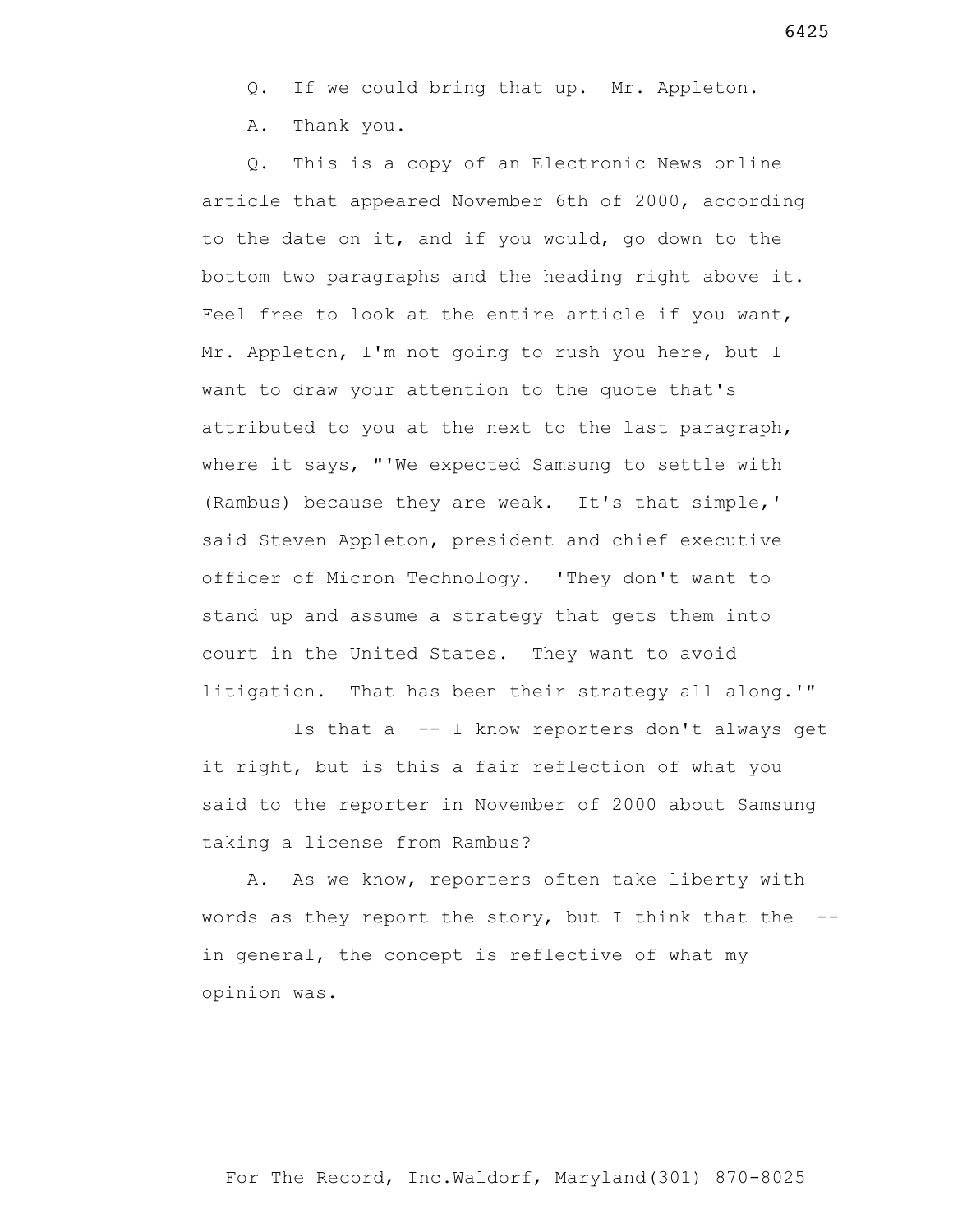Q. Let me ask you about a few of the documents and demonstratives that Mr. Royall showed you earlier. I don't have any more typos to pick out, but let me ask you about a couple of them, if I could.

 If we could bring up DX-115, this was the demonstrative that showed how Micron has obtained more and more patents over the course of time and risen in the U.S. patent rankings, correct?

A. Yes.

 Q. And is it a fair statement that the majority of the patents that Micron obtains relate to either the design or manufacturing of DRAM?

 A. Well, without reviewing the patent applications,  $I$  -- I can't say that, because we have --

obviously we have filed lots of patents in the flash arena previously and video RAMs, we have patents in our PC business and so forth. So, our patent portfolio, although a lot of it is DRAM, I know we have lots of other patents from other product categories.

 Q. Okay, well, let me ask you about 2002 when you no longer were in some of those businesses, correct?

A. Um-hum.

 Q. Would it be a fair statement to say that the majority of the patents obtained by Micron in 2002 related to either the design or manufacture of DRAM?

6426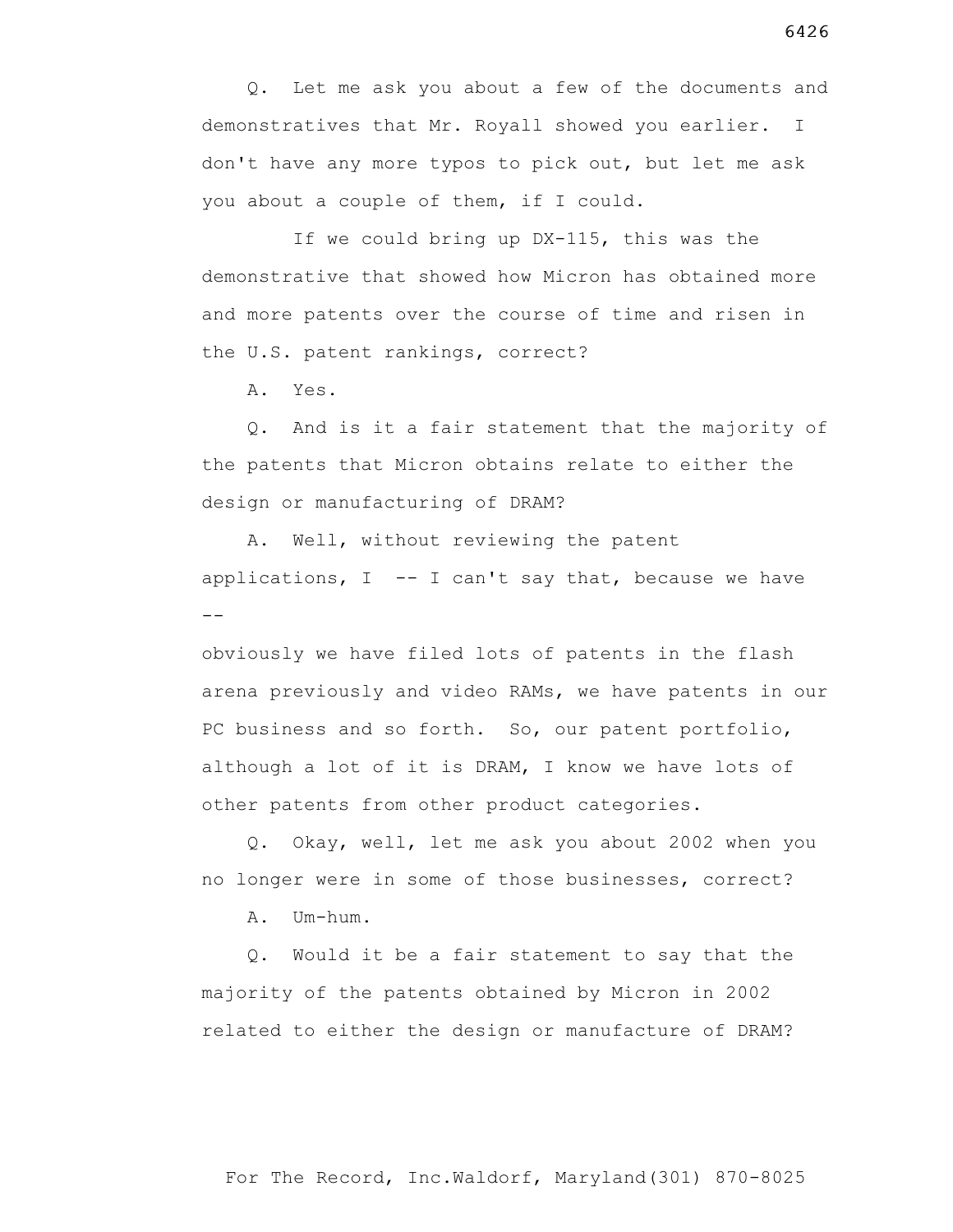Q. Okay. And am I correct from your testimony earlier today that the vast majority of the DRAM that Micron manufactures is manufactured in accordance with JEDEC specifications?

A. Yes.

 Q. Do you know how many -- one more question on that.

 Is it also then a fair statement to say that the vast majority -- that the majority of the patents that Micron obtained, for example, in 2002 relate to JEDEC-compliant DRAM, either its design or manufacture?

 A. Well, that may not be true, because JEDEC really doesn't deal with process and other things that are pretty specific to usually the circuitry or some type of function.

 Q. How many of the -- what was it, something over 1800 patents obtained last year?

 A. Well, it was over 1600 is what I said, but it probably will be that number this year.

 Q. How many of the 1600 patents were disclosed to JEDEC?

A. I don't know.

 Q. What steps did you take, if any, to ensure that all the patents were disclosed to JEDEC that you think,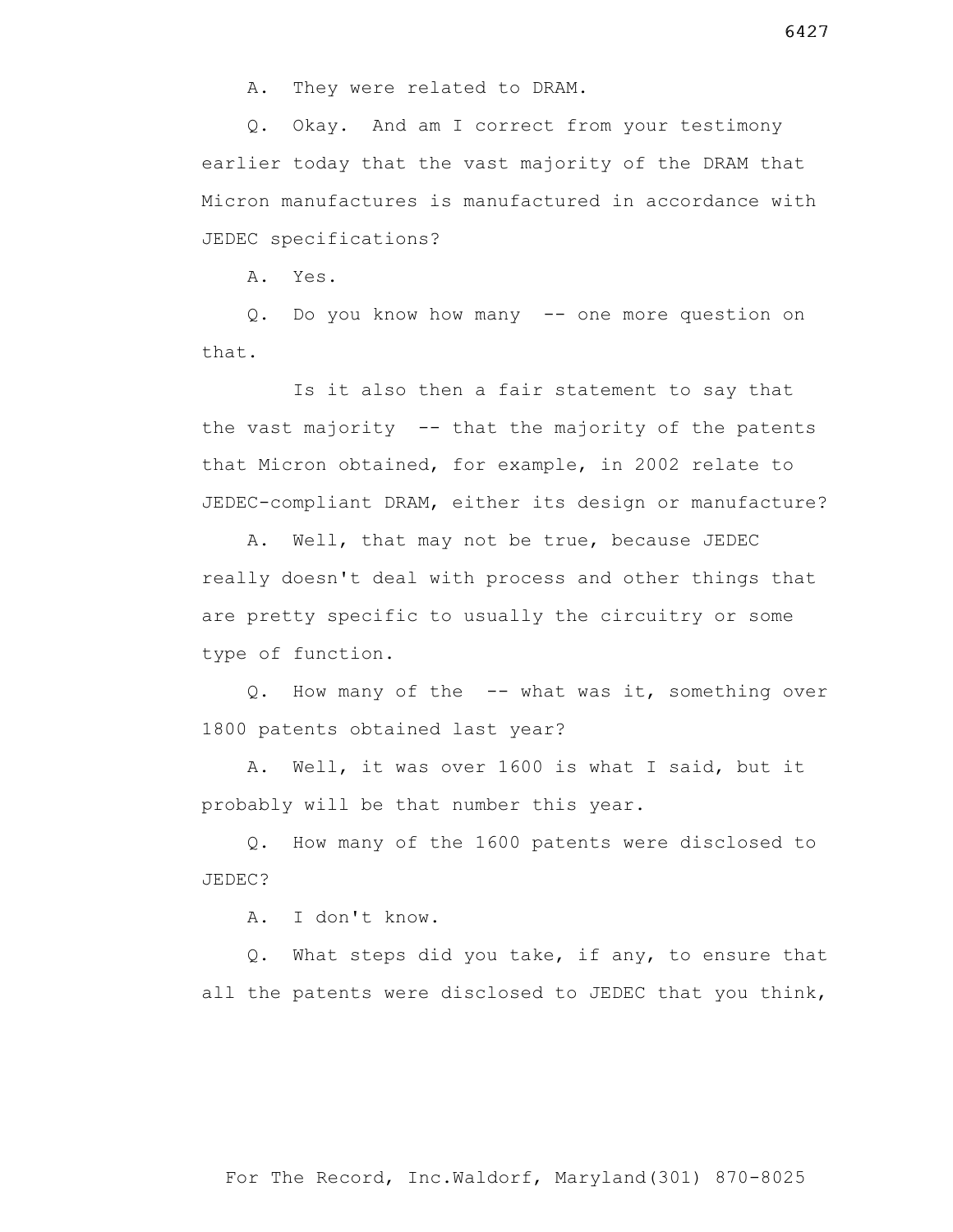as you described the policies and purposes of JEDEC, should be described -- should be disclosed?

A. I'm sorry, could you repeat that again?

Q. Sure.

 You told us earlier today that you had an understanding as to the purposes of JEDEC, correct?

A. Yes.

 Q. And that's based on what people at Micron have told you about JEDEC.

A. Yes.

 Q. And you have some understanding of what you think are the policies of JEDEC, correct?

A. Yes.

 Q. That's also based on what people at Micron have told you.

A. Yes.

Q. You've never attended a JEDEC meeting.

A. No.

 Q. And you've never read any of the manuals or procedures of JEDEC, correct?

A. No, correct.

 Q. Okay. So, based on what you've been told by people at Micron, you've formed some understanding as to what patents should or should not be disclosed to JEDEC, correct?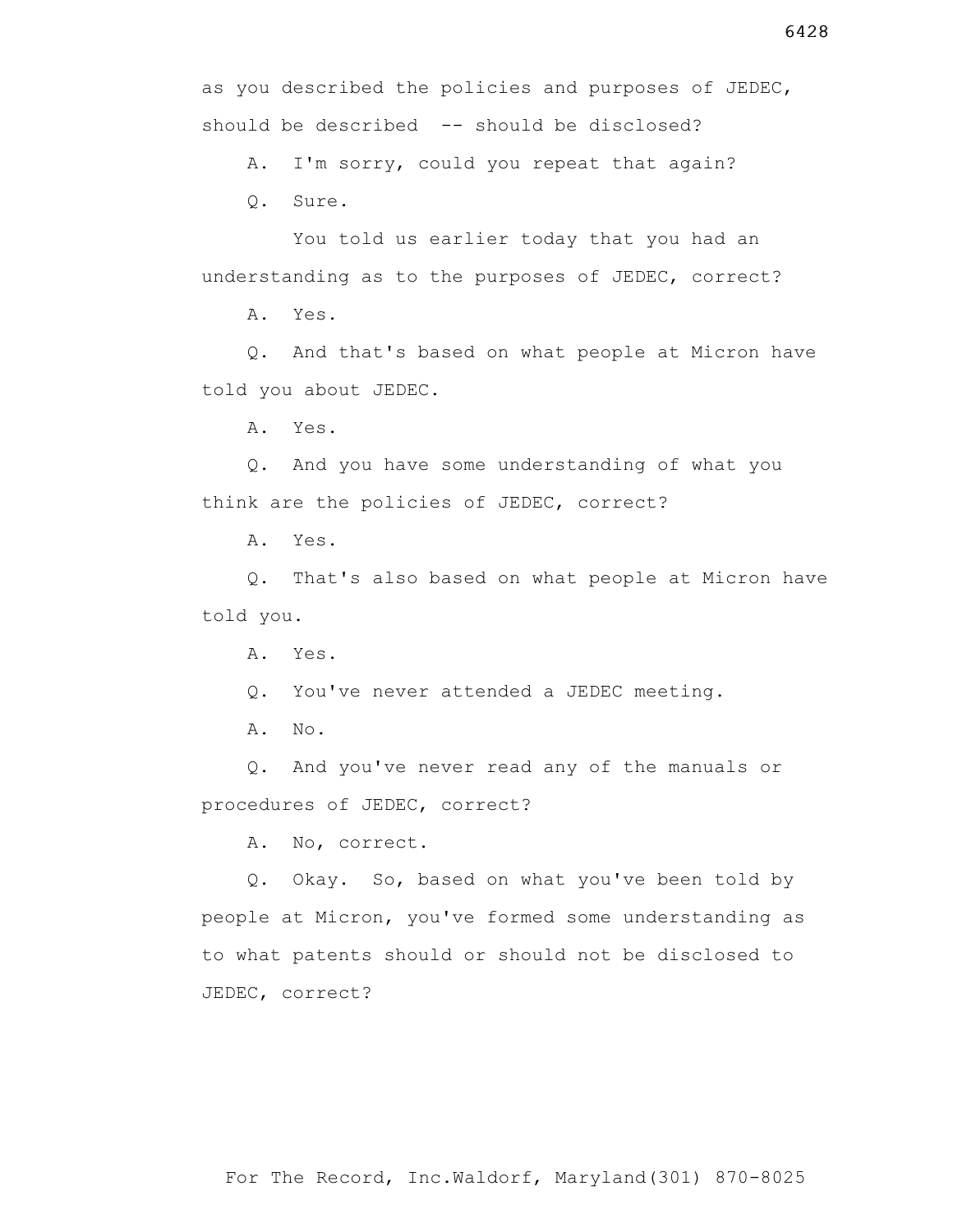Q. Based on what people at Micron have told you, you've formed some understanding as to what patents should or need not be disclosed at JEDEC.

 A. Well, with respect to being applicable against the standard that's being developed --

Q. Yes.

A. -- I think that general understanding is true.

 Q. Okay. And my question for you is what steps have you taken to make sure that whatever of those 1600 or more patents were received by Micron last year have been disclosed to JEDEC?

 A. Well, I'm not typically involved in that process, and again, the philosophy is that if we know to disclose it, we will. If we hadn't, we wouldn't try to enforce it against the standard.

 Q. But one of the four principles you told us of Micron is open standards, right?

A. To develop open standards products.

 Q. And the key thing -- one of the key things you told us about open standards was disclosure of patents, right?

 A. Disclosure of patents that would be used against the standard.

Q. Yes. And so if one of the four main principles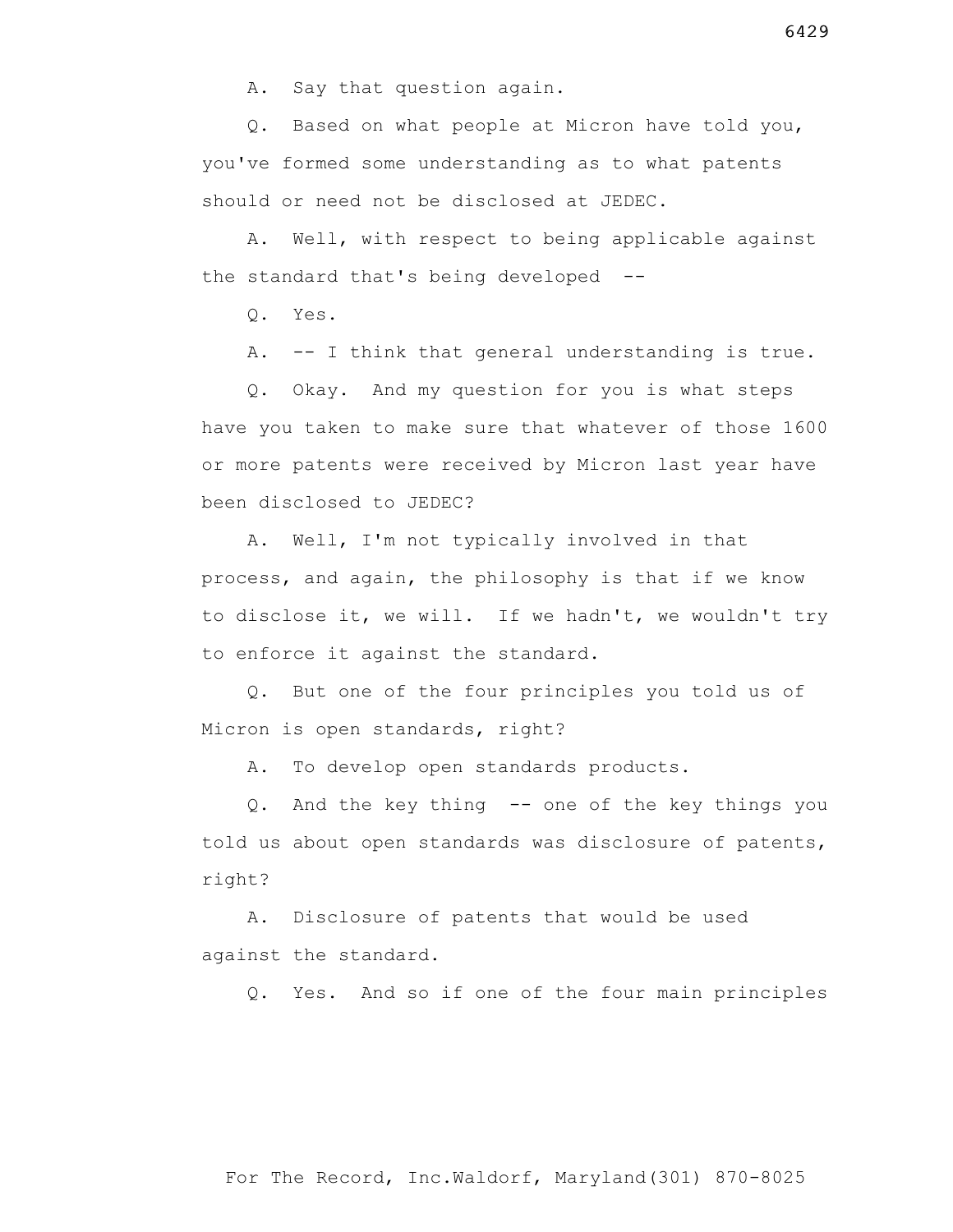of Micron is open standards and if one of the key things to open standards is disclosure of patents that could be used against the standard, my question to you is, what have you as the president, CEO and chairman done to ensure that Micron is living up to what you think it should do?

 A. Well, the interaction process is left up to the legal department and people that are representing us at JEDEC. I personally wouldn't be involved in trying to make those determinations.

 Q. Okay. Have you checked with anybody to ensure that there's written guidelines for Micron's representatives at JEDEC to make sure they know what they should do?

 A. I know that we would not enforce the patent against the standard.

 Q. My question is a slightly different one, Mr. Appleton.

What have you done to ensure that there's written guidelines for Micron's representatives who attend JEDEC meetings to ensure that they conduct themselves the way you think they should?

A. I am personally not involved in that process.

 Q. Is that consistent with, then answering my question, saying you haven't done anything in that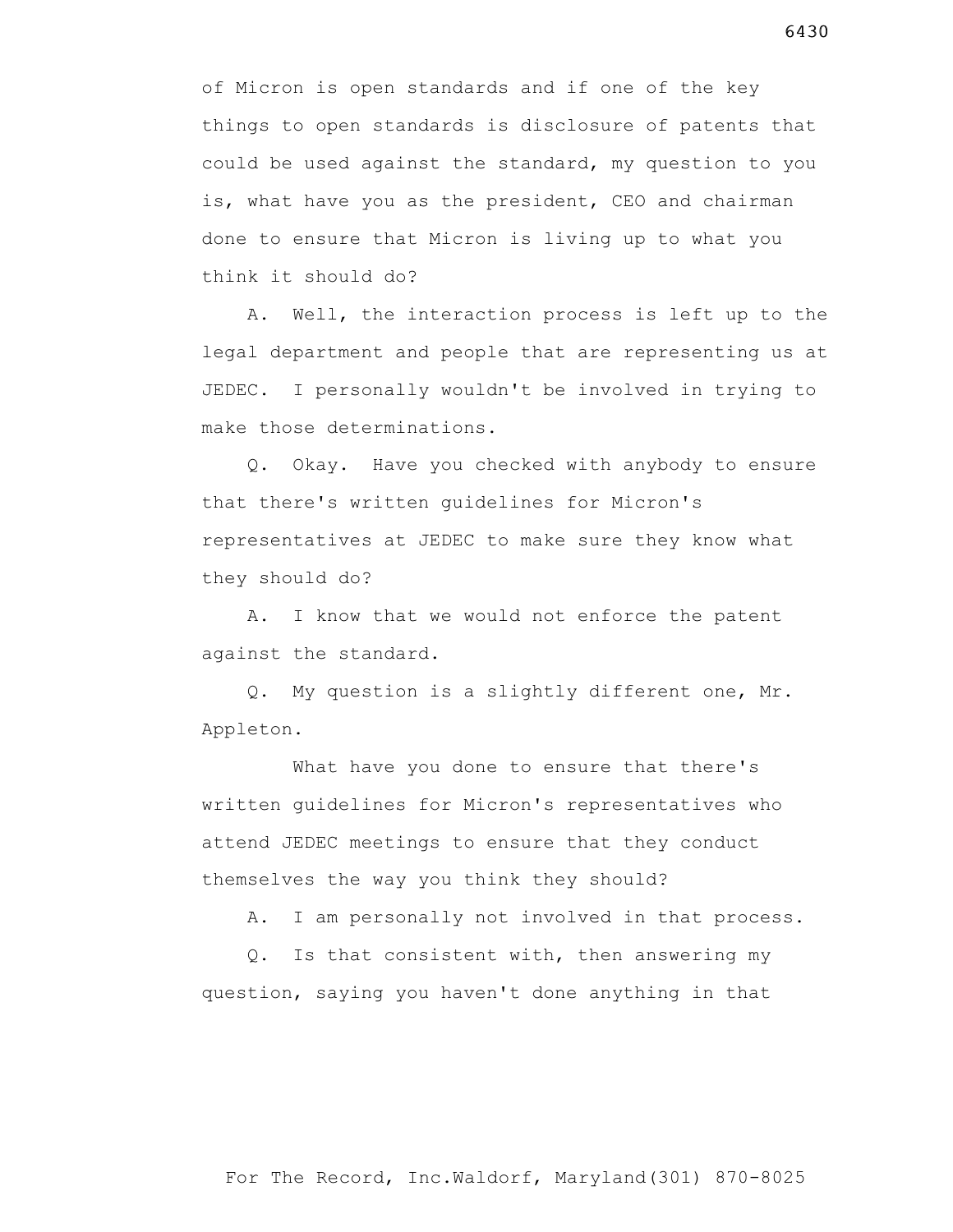regard?

A. Yes.

 Q. Okay. Let me ask you to look at DX-114, which was the financial results. Look, if you would, at the years 2000 and 2001.

A. Yes.

 Q. The net sales in 2000 were slightly more than \$6,300,000,000, correct?

 A. Yes. Just to clarify, it's a fiscal year basis, which really ends in August of 2000.

 Q. And it started in 1999, in September of '99, and ended at August 31 of 2000, correct?

A. Correct.

 Q. Then fiscal year 2001 begins in September of 2000 and ends in August of 2001.

A. Yes.

 Q. And the net sales for 2001 is just under \$4 billion.

A. Yes.

 Q. And the net sales number there is gross selling price less certain expense items, costs of manufacturing?

A. It -- no, net sales is a reflection of the gross revenues minus returns, refunds, those types of things.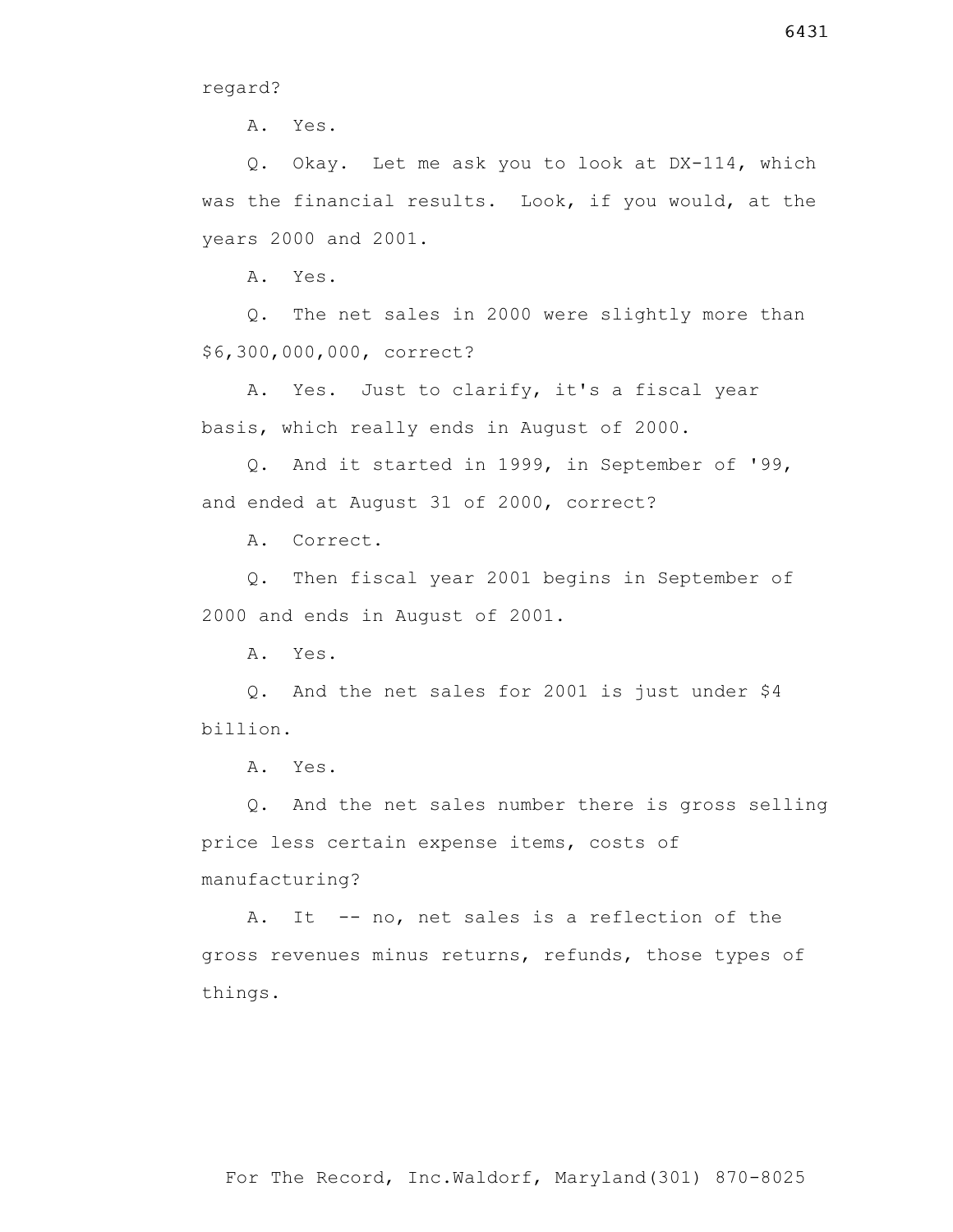Q. Discounts?

A. Discounts.

 Q. Okay. Now, what accounts for the \$2.3 billion difference in net sales between 2000 and 2001?

A. A decline in selling price.

 Q. Okay. Because by and large, you produced the same number of wafers in those two years, roughly speaking?

 A. Well, in this case that would not have been true, because in 2001, we acquired the operations that we were in partnership with, Kobe Steel, which came out of the Texas Instruments acquisition.

Q. So, in 2001, you produced even more parts?

 A. There would have been more wafers produced under Micron's umbrella than there were in 2000.

 Q. So, the difference between the \$6.3 billion and the \$3.9 billion being attributed to selling price, the difference due to the selling price would be even greater than the difference in numbers because the volume in 2001 was higher.

 A. I apologize for complicating this, but I just want to be clear so that you understand the data. We still sold product that was produced by Kobe Steel even though it wasn't being manufactured under Micron's umbrella, so we also had a partnership with respect to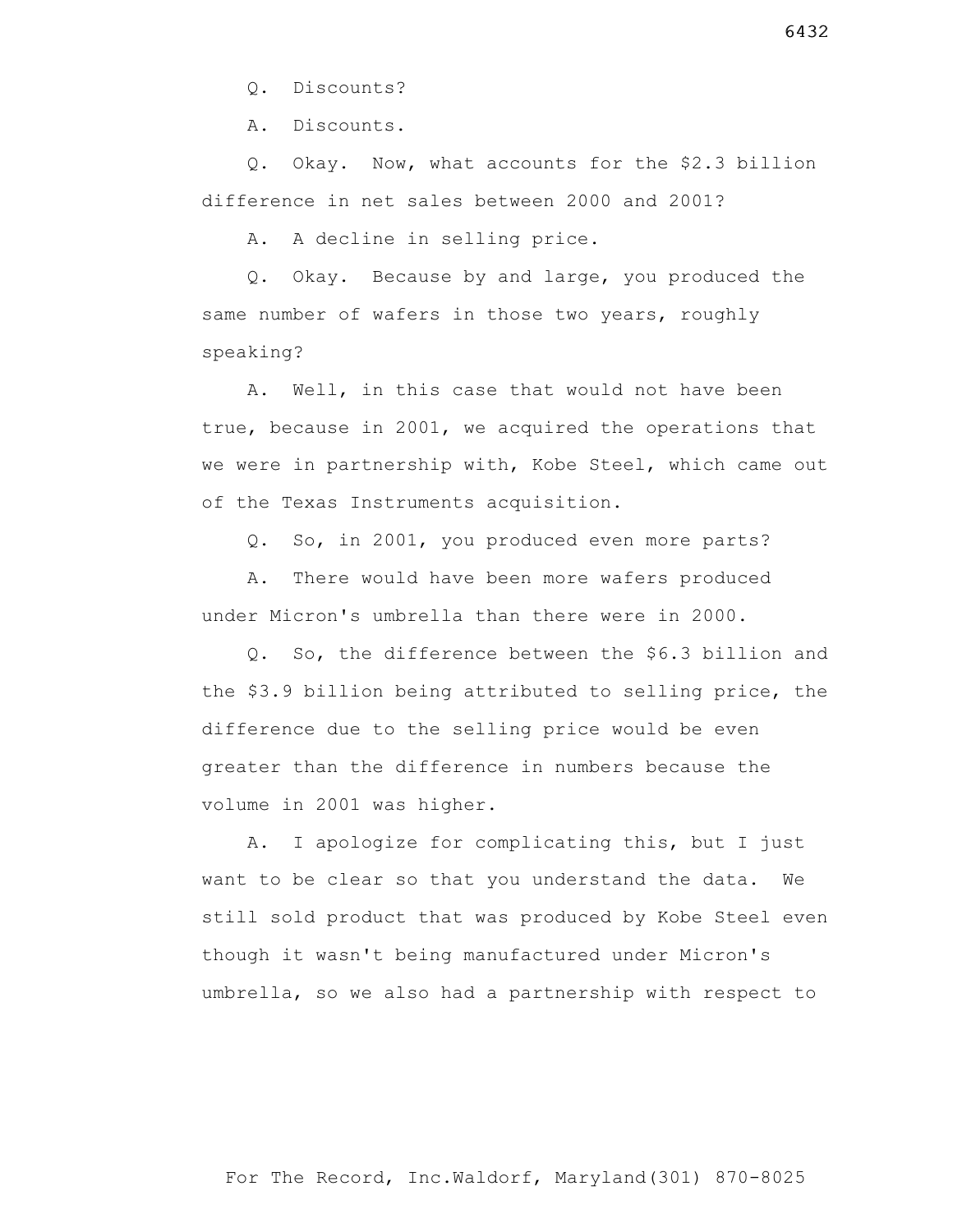other wafer manufacturing, and it will change these numbers. So, the fact that we sold it as opposed to manufactured it isn't completely indicative of the change in the numbers.

 Q. But in any event, a fair statement would be the number one factor accounting for the difference in net sales between those two years was the selling price of the products?

A. Yes.

 Q. And an increase in the selling price, as you had in the year 2000, is very lucrative for the company as opposed to a year like 2001 where the selling price wasn't as high, correct?

A. Yeah, I mean the numbers speak for themselves.

 Q. And it was very lucrative to you personally as well, was it not?

A. That is true.

 Q. Your own compensation in the year 2000, salary, options, stock, is reported in Micron's financial documents as being in excess of \$40 million, correct?

A. Yes.

 Q. You didn't make anywhere close to \$40 million in the year 2001, did you?

 A. Well, in fact, I have made it a personal policy that I have refused any salary since the company has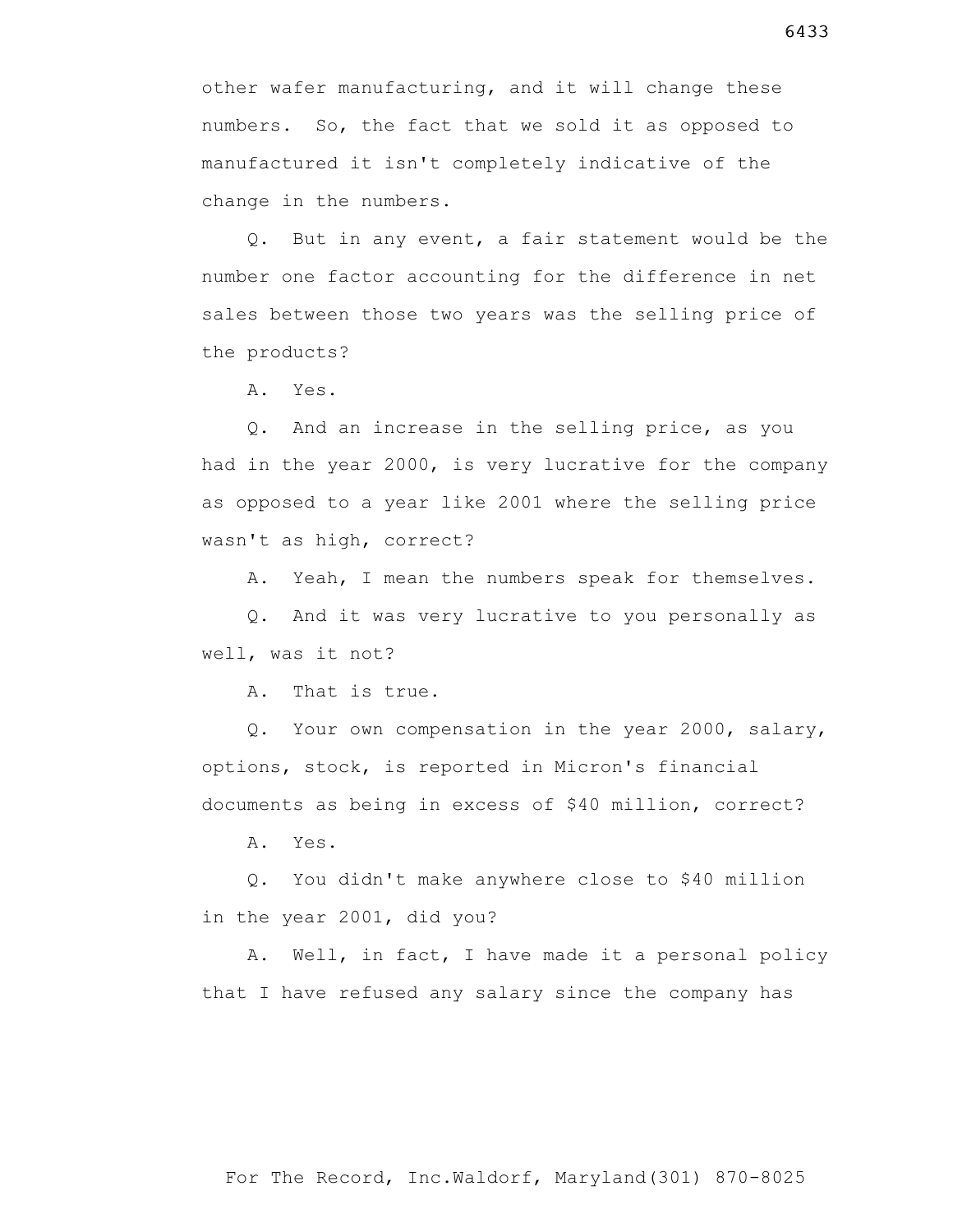Q. Did you -- I think you might have misspoke or maybe I misheard you, Mr. Appleton. Oh, you said has not been profitable. You've refused any salary since it has not been profitable?

 A. Well, shortly thereafter. It took a while for the board to approve it, of course, but...

 Q. So, for you personally as well as for the company, the difference between a year in which Micron makes a lot of money or a year in which it loses a lot of money is a big swing.

A. Yes.

 Q. There's a lot of incentive on your part and on Micron's part to do whatever it can do to make sure that the selling price of its products is as high as possible.

 A. Well, it's to get the greatest return for the shareholder. I mean, that's my responsibility as CEO.

 Q. And in the short term, the one factor you can most affect is the  $-$ - if you can affect it  $-$ - is the selling price that will impact the return to the investors, correct?

 A. We don't -- we can't control the selling price, so it would be nice if we could, but we can't, and I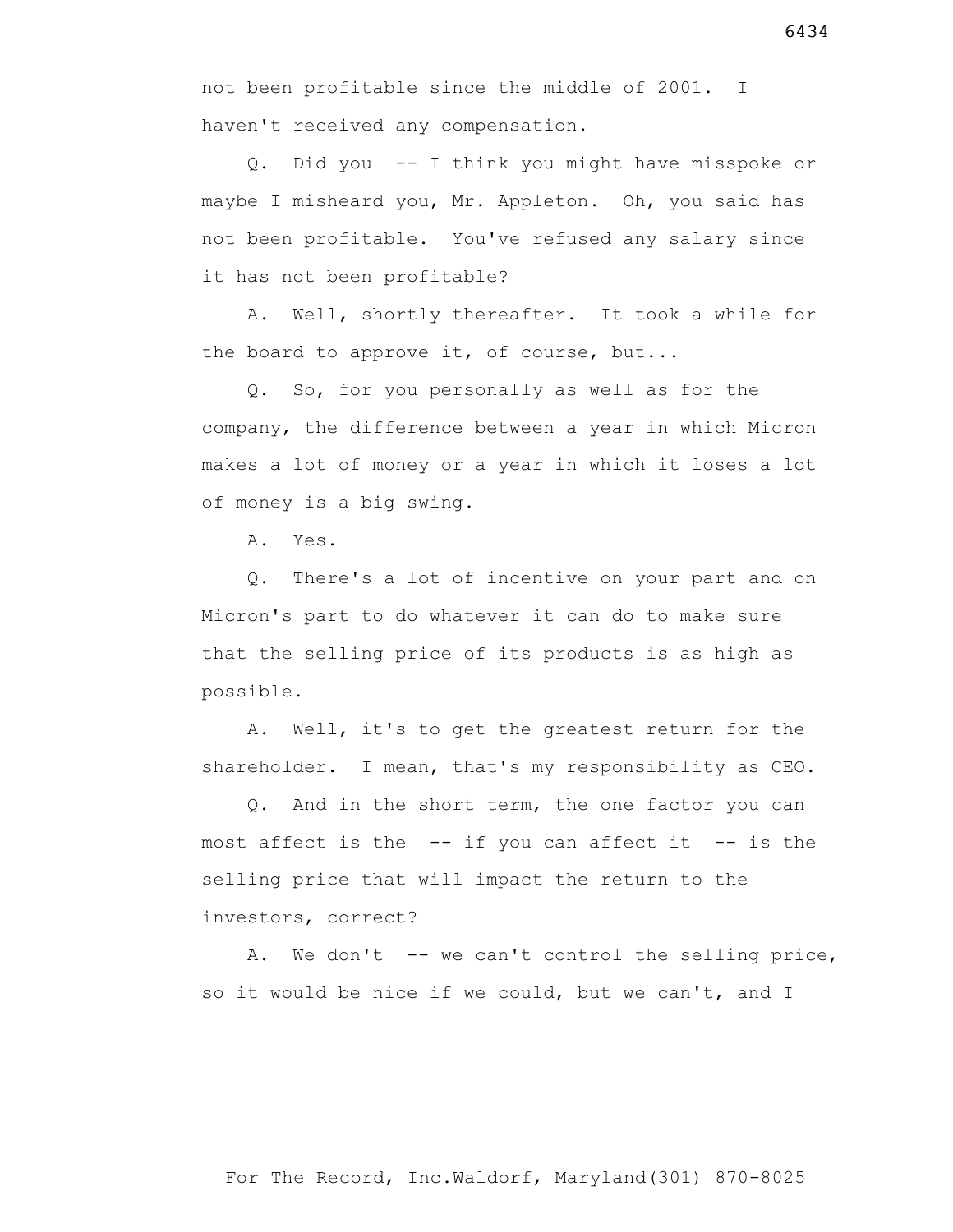suppose if we can, then yes, we would try to do what we could to get the profits of the company up.

 Q. Okay. One of the subjects you talked about with Mr. Royall was the cost of equipment. Do you recall that?

A. Yes.

 Q. And one of the issues you talked about I believe was the equipment lifetime, correct?

A. Yes.

 Q. Now, I'm correct, aren't I, that Micron has done a study of the average lifetime of processing equipment used in the manufacture of DRAMs?

A. That is not correct.

 Q. Did you testify before the International Trade Commission as to a study that had been done?

A. Yes.

Q. Who did the study?

 A. It was an independently assigned group that was actually engaged by the Semiconductor Industry Association to do that study.

 Q. Okay. And that study is something that you relied on for testimony that you gave to the ITC, correct?

 A. Well, it's not only that study. It's also experience in our own business.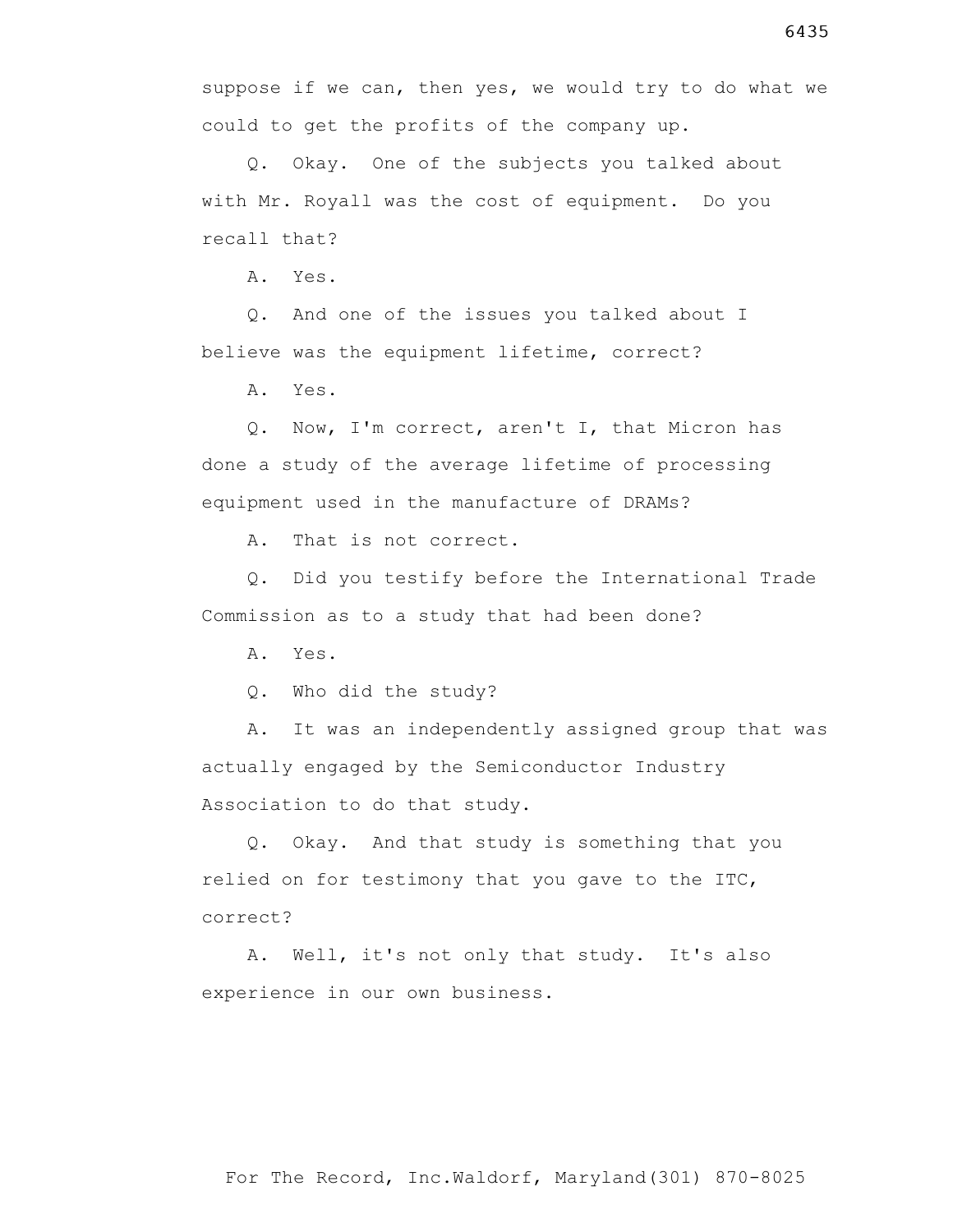Q. Okay. That study and your experience is something you relied on for the testimony you gave to the ITC.

A. Yes.

 Q. And that same study and your experience is something you've relied on in discussing the same subject with analysts on your quarterly conference calls, correct?

 A. For the average lifetime cycle of a piece of equipment.

 Q. Yes. And the average lifetime cycle for a piece of equipment used in DRAM manufacturing, according to your testimony to the ITC and the comments you've made to analysts in quarterly conference calls, is 3.7 years, correct?

A. For wafer fabrication.

Q. Yes.

 A. That's not inclusive of assembly and test, but that's the study that was done.

 Q. Okay. And that's the number that is also used by Micron in deciding what depreciation schedules to use for its equipment in connection with preparing its tax returns. Am I right?

 A. I wish it were, but the IRS will not allow us to do that.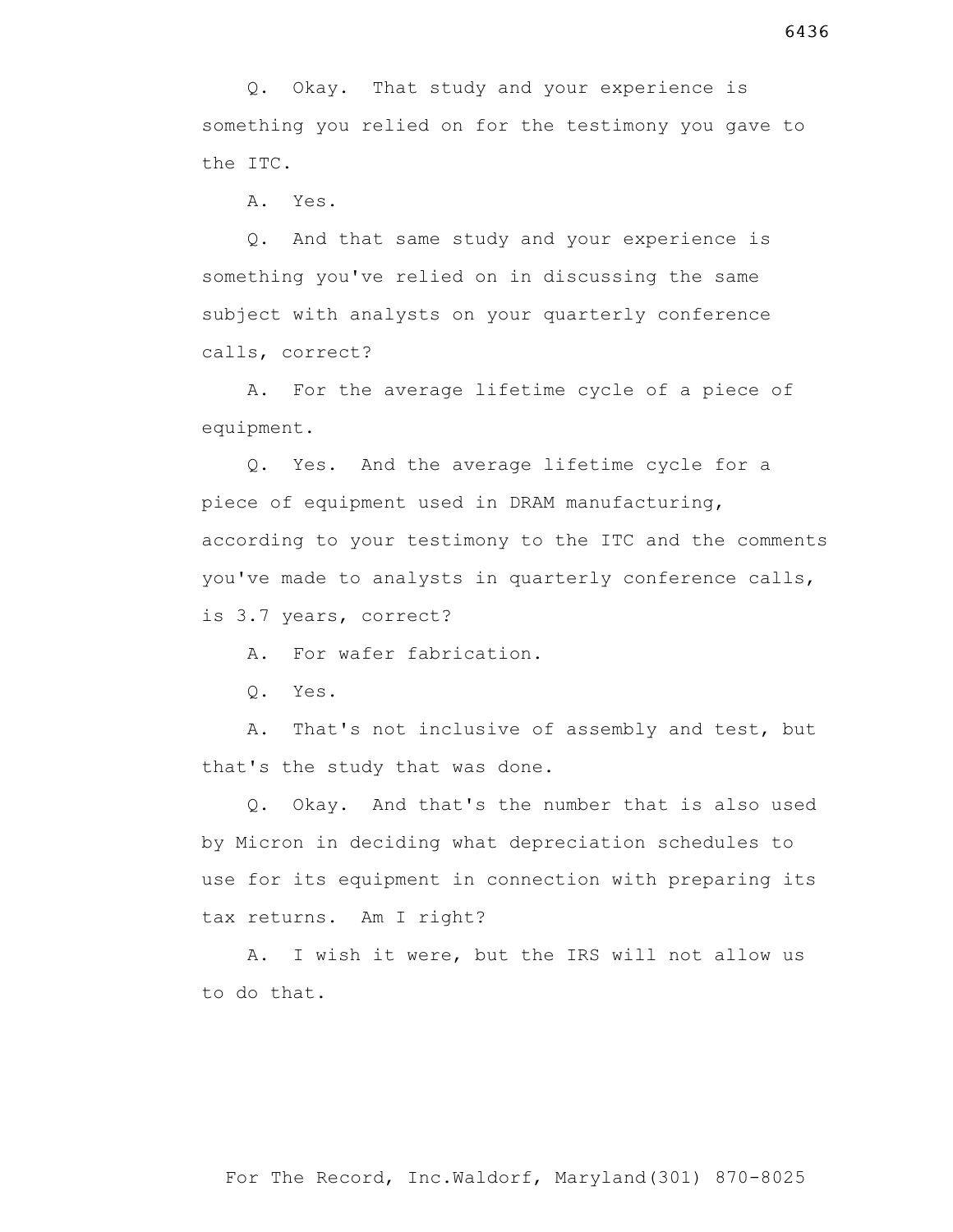Q. Ah. So, for the IRS, you use a longer term, right?

A. That is correct.

 Q. But for the sworn testimony you gave to the ITC, you used 3.7 years?

 A. I wasn't talking about depreciation at the ITC. I was talking about useful life of the equipment.

 Q. Okay. When you were describing to the ITC the useful life of the equipment, you said it's 3.7 years based on your experience and the study that was done.

A. The average.

Q. Yes. That was the average, right?

A. The average.

 Q. Okay. Now, look, if you would -- well, let me ask you about burst EDO.

 You told us earlier that you thought burst EDO had not been JEDEC standardized, correct?

 A. Well, I -- I didn't think it had ever become a standard. Because it never got really implemented in commercialization, obviously, the way I described it, so I didn't think it had. Maybe I didn't recall it correctly. I just don't know.

Q. Okay.

 A. In general, I'm sure, by the way, that we would have taken it to JEDEC. Whether they did a final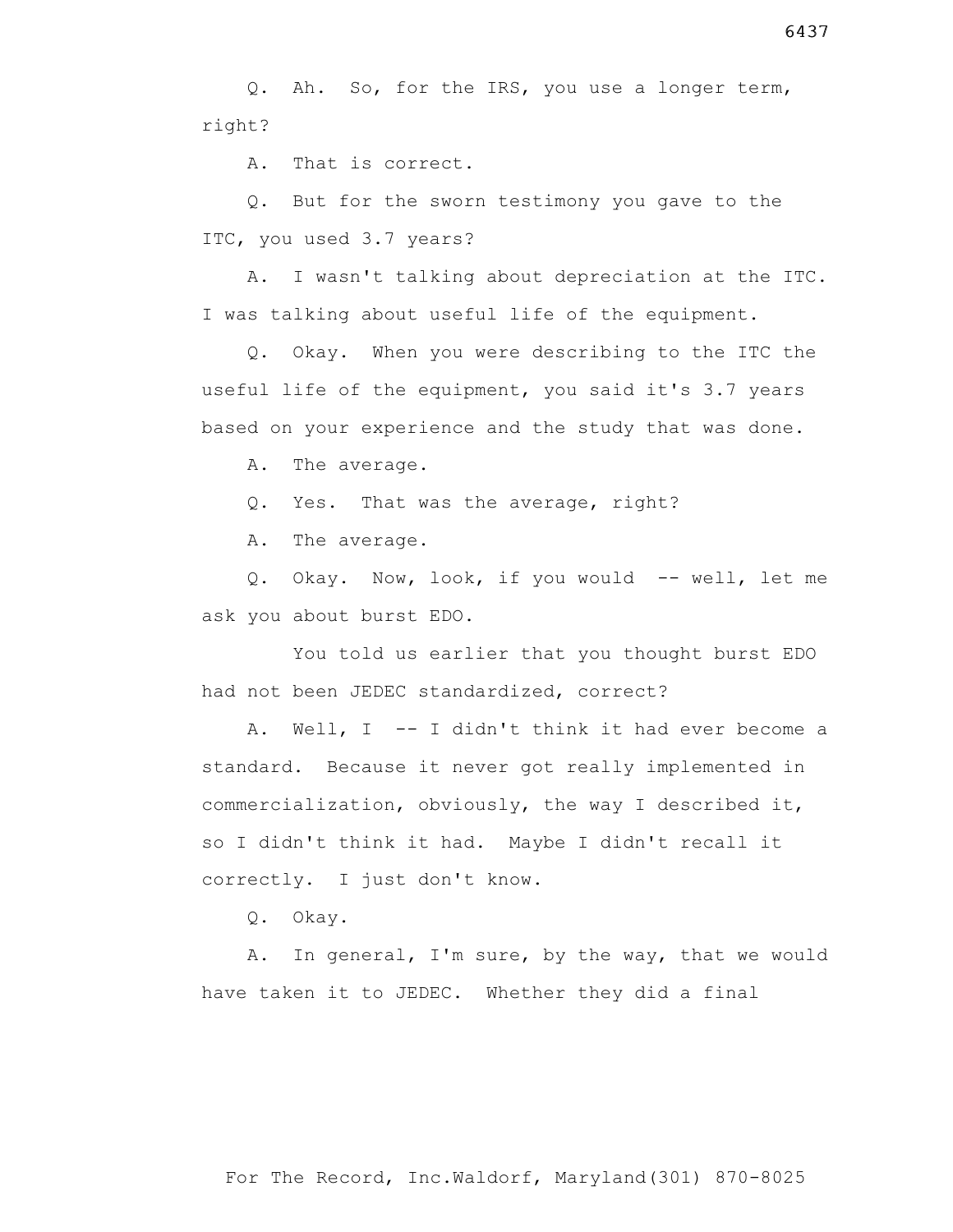specification or standard on it, I just don't recall.

 Q. Okay. So, if when Mr. Williams was here and testified, if he told us that JEDEC had standardized burst EDO, you wouldn't have any reason to disagree with his testimony, whatever it turns out to be in the record?

A. Which Mr. Williams are you referring to?

Q. Brett Williams of Micron.

 A. Oh, I'm sorry. No, I wouldn't have any reason to believe that wasn't true.

 Q. Okay. Let me ask you to pick up, if you would, Exhibit CX-2742. That's the Platform 99, Winning the DRAM Implementation Game.

A. Yes.

 Q. Turn, if you would, to the first page of this. Can you tell from looking at the first page of this where this document was used or presented?

A. From the first page?

Q. Yes.

A. I cannot.

 Q. Do you know whether this was a customer presentation?

 A. If you can just bear with me for a moment and I'll look at it.

Q. Certainly.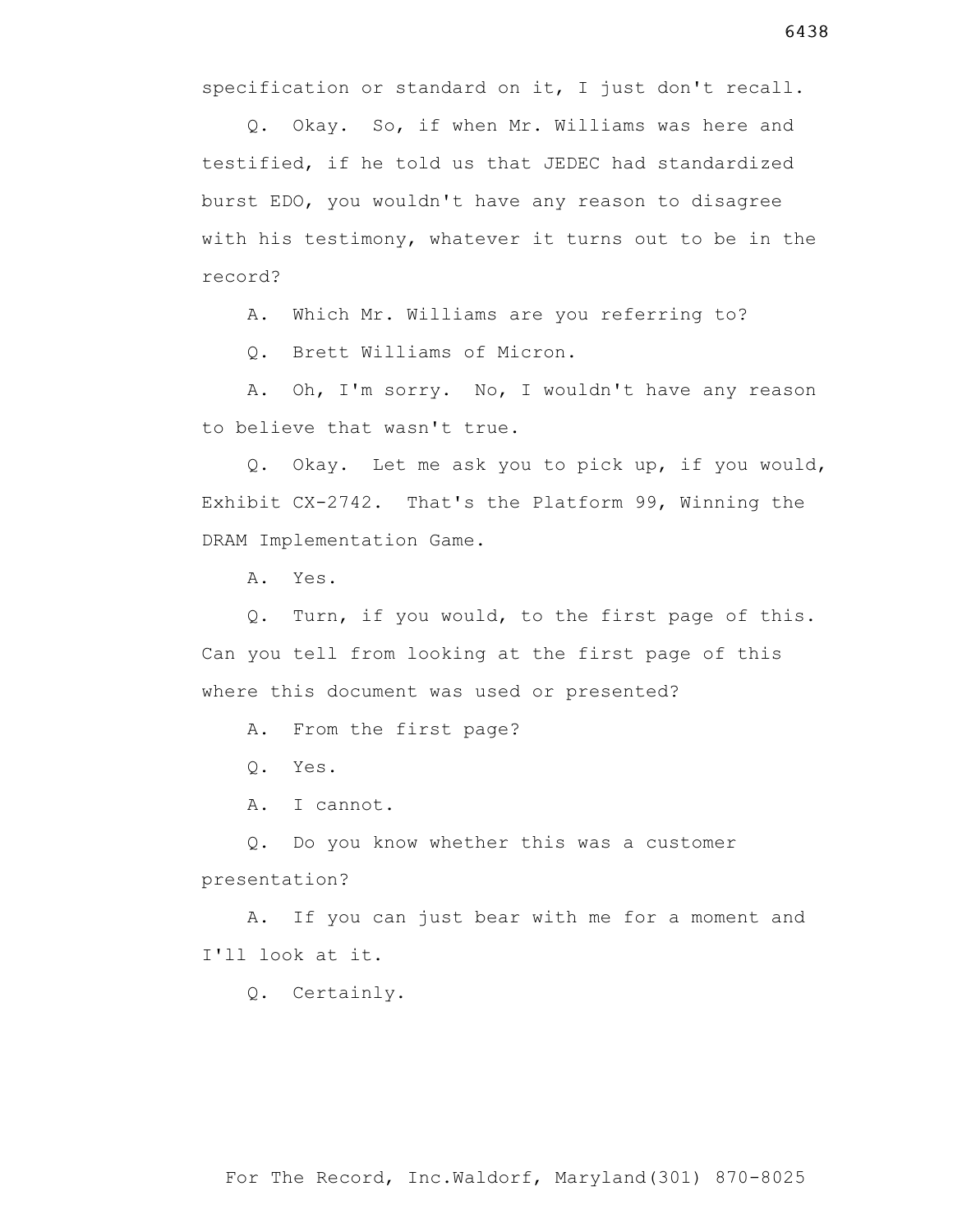document, I think a number of elements in here -- JUDGE McGUIRE: All right, now, there's -- wait

A. (Document review.) I -- after looking at this

a minute, you don't have to answer, because there's not a question on the floor, so --

THE WITNESS: Oh, I'm sorry.

BY MR. STONE:

 Q. Can you tell whether or not this was a customer presentation, that is, CX-2742?

A. I can't tell for sure.

 Q. Okay. Mike Seibert who's identified on the first page, what was his position at Micron in 1999?

A. He was in marketing.

 Q. And who was the -- and it says here, "DRAM Strategic Marketing," and then it says "DRAM Marketing" underneath that.

A. Yes.

 Q. Was there a department within Micron or a group that was the DRAM marketing group and then a subgroup within that that was strategic marketing, do you know?

 A. I just don't -- I don't recall. The organization has changed since that time period, and I don't recall where he was at in that organization.

 Q. And was Mr. Mailloux the head of DRAM marketing at this time?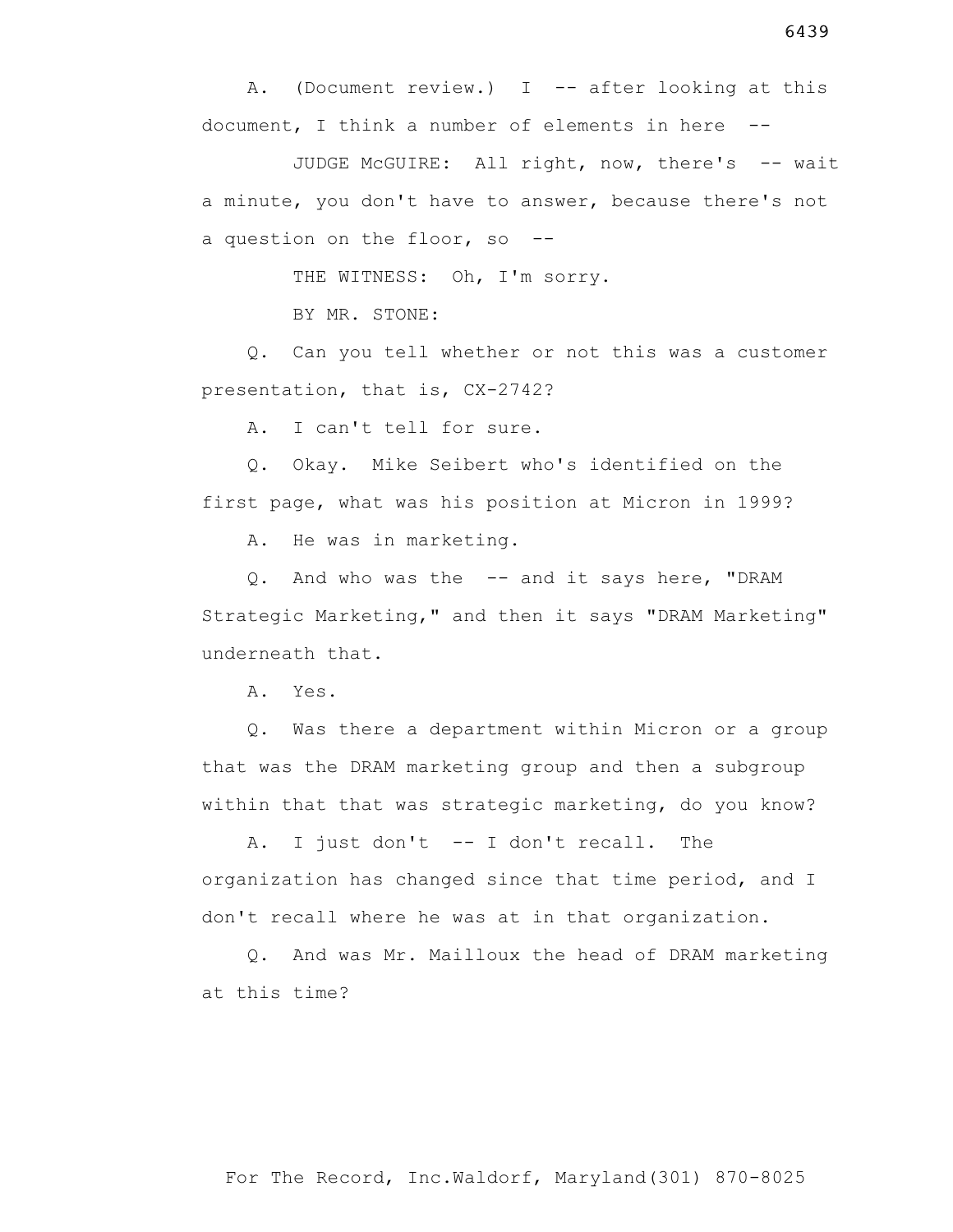Q. Okay. And that's M-A-I-L-L-O-U-X?

A. Yes.

 Q. Okay. Turn, if you would, to page 3 of this document. You'll notice by SDRAM specification, it says JEDEC 21-C Compliant.

A. Yes.

 Q. And then beneath that, on module design, it says PC100, and then beneath that, it has module reference Gerber, Intel PC100.

Do you see those references?

A. Yes.

 Q. Do you know whether, in fact, the SDRAM manufactured by Micron in 1999 was being manufactured in compliance with a PC100 or 133 specification developed by Intel, which was -- had provisions that were in addition to the JEDEC specifications?

A. I don't know.

 Q. Have you ever learned in the course of your work at Micron that the JEDEC specification for SDRAM was not adequate to ensure interoperability between different manufacturers?

A. I'm sorry, repeat the question.

Q. Certainly.

One of the reasons that standards are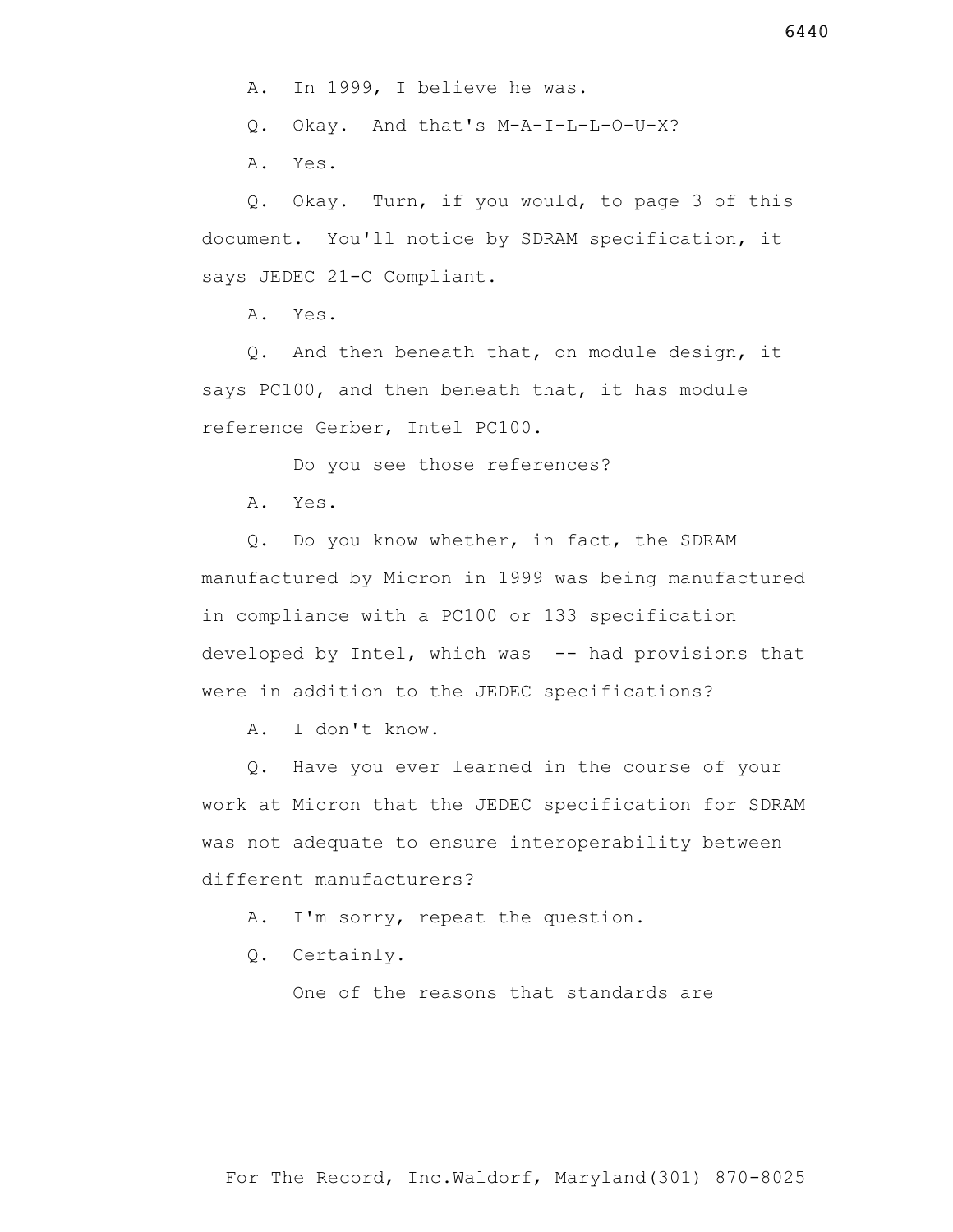attractive is that they allow everyone to manufacture parts which will be interoperable, so I can buy a part from Micron or I can buy a part from Samsung, and they should work interchangeably. Is that right?

A. In general, yes.

Q. I mean, that's the goal.

 Have you ever heard that the JEDEC standards for SDRAM were inadequate to ensure interchangeability or interoperability among different manufacturers and that Intel had to step in and develop their own specifications to ensure that?

 A. Well, often as the technology is being developed, the standard and the technology itself will often be being developed at the same time. In many cases something will be brought into JEDEC to be a standard even though a company has already thought of the idea or has already come up with something.

 Q. And I appreciate that completely. My question was slightly different, if I could try it one more time and see if we can get there.

 Have you ever learned in the course of your work at Micron that the specifications that JEDEC did develop for SDRAM were insufficient and that after those specifications were developed Intel had to come in and develop tighter or more detailed specifications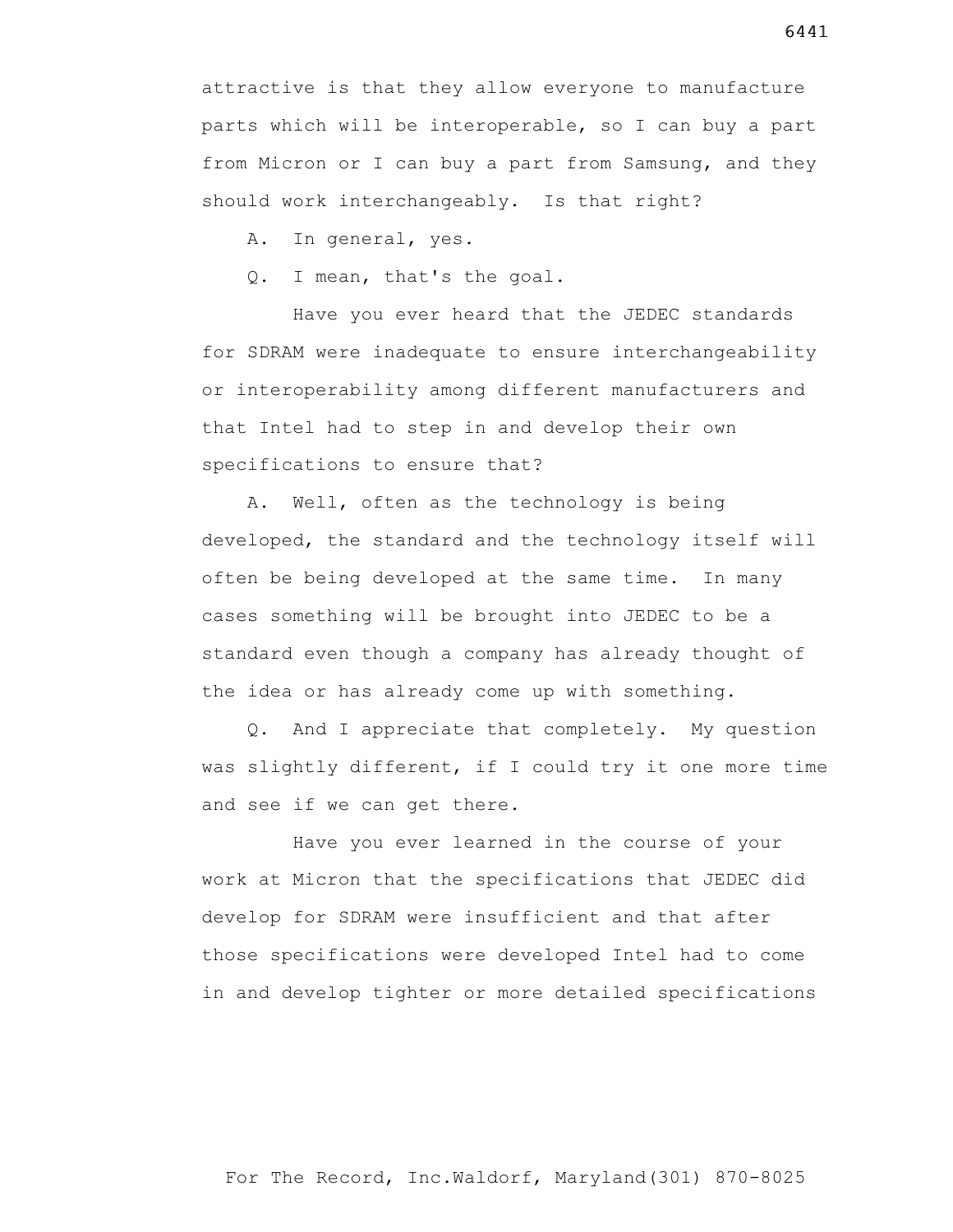to ensure interoperability?

A. I don't recall anything about that.

 Q. Okay. Earlier today, Mr. Royall showed you RX-828. That was the letter to you from Mr. Tate, if you could bring that up.

Do you have that document in front of you?

A. Yes, I do.

 Q. Okay. I want to draw your attention to the - a paragraph that you were asked about by Mr. Royall, which is the one that begins about middle way down the page, "But if Micron wants to increase."

A. I see it.

 Q. Now, isn't it correct that Rambus was proposing to Micron that we'll give you one deal or we'll give you a better deal, but in order to get the better deal, you have to commit that we will be your exclusive high bandwidth DRAM following EDO?

A. There was a difference between the two offers.

 Q. Okay. So, they said, here's one offer, but if you'll go with us exclusively for the high bandwidth DRAM following EDO, we can give you a better offer, correct?

A. Yes.

 Q. Ultimately, you elected not to take the better offer because you didn't want to commit resources to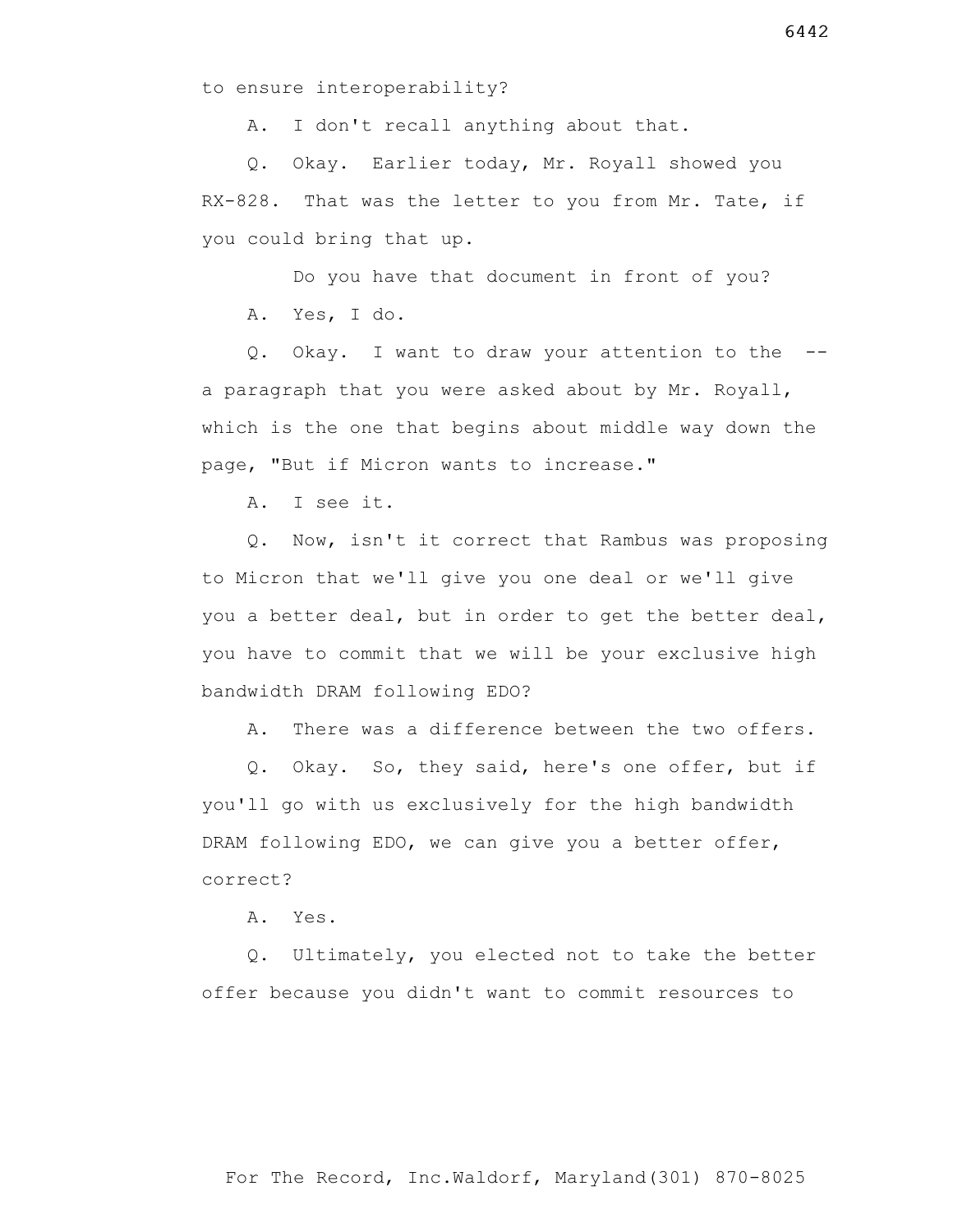that being your only high bandwidth DRAM, correct?

A. Yes.

 Q. Okay. Now, I looked through this roadmap that we looked at earlier to see if there was anything in it that was described as a high bandwidth DRAM other than Rambus, and I didn't see the words "high bandwidth" used anyplace except in reference to Rambus, but A, I might have missed it, and B, I suppose these other designs could be high bandwidth DRAMs and they just aren't called that in here.

 So, I wonder if you wouldn't mind going back and looking for a moment at CX-2742 and telling me which of the products in here you would characterize as high bandwidth DRAMs, other than the RDRAM.

 A. Well, will you define "high bandwidth" for me as to what your characterization is of that?

 Q. Okay. Well, when you got the letter from Mr. Tate and it talked about high bandwidth DRAMs, did you have an understanding of what that was referring to?

A. At that time, but I don't recall that today.

 Q. Okay. Do you have an understanding of what high bandwidth means in Exhibit CX-2742 when it refers on page 4 to RDRAM? Do you see there on the third bullet point where it says, "Benefit from high bandwidth"?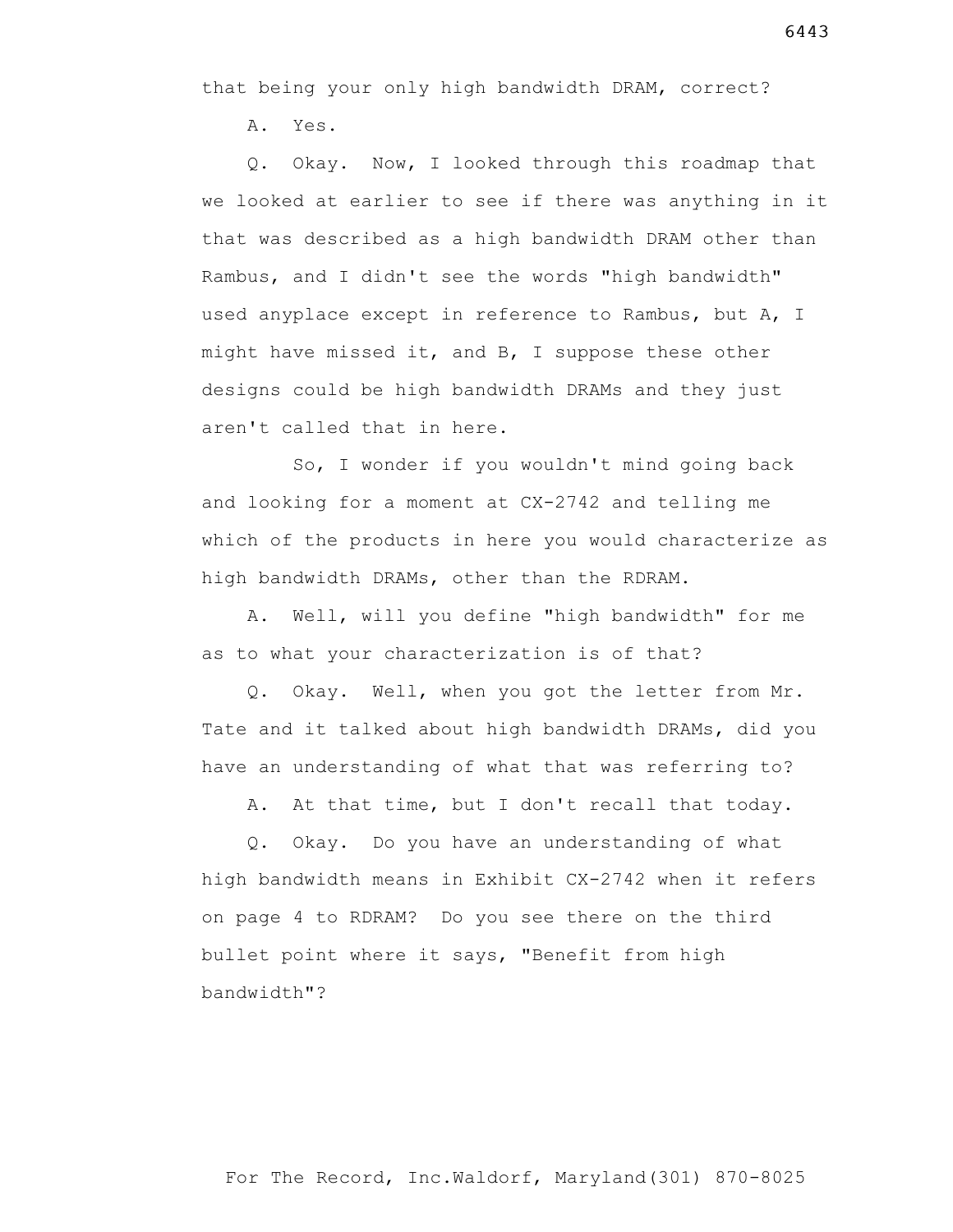A. I'm sorry, what page was that on?

Q. Page 4.

A. Four. Okay, I'm sorry, repeat the question.

 Q. Do you have an understanding of what is meant by "high bandwidth" in the context of the discussion of RDRAM on page 4 of CX-2742?

 A. Well, later in the same material it talks about 600 megahertz.

 Q. Okay. And if we use 600 megahertz as our definition of high bandwidth, were there any other products in 1999 that you would describe as high bandwidth manufactured by Micron?

 A. That were achieving 600 megahertz, is that the question?

Q. If that's what we use as our definition.

A. In 1999, did we have any products  $-$  I'm just trying to clarify the question, were we producing products that achieved 600 megahertz? I don't recall without looking at what SyncLink or -- was achieving at that time.

 Q. Is there some definition of high bandwidth that you normally use in your business?

 A. Well, we -- when you say our business, in the DRAM business, we don't often talk about it in terms of bandwidth. We talk about it in terms of access speeds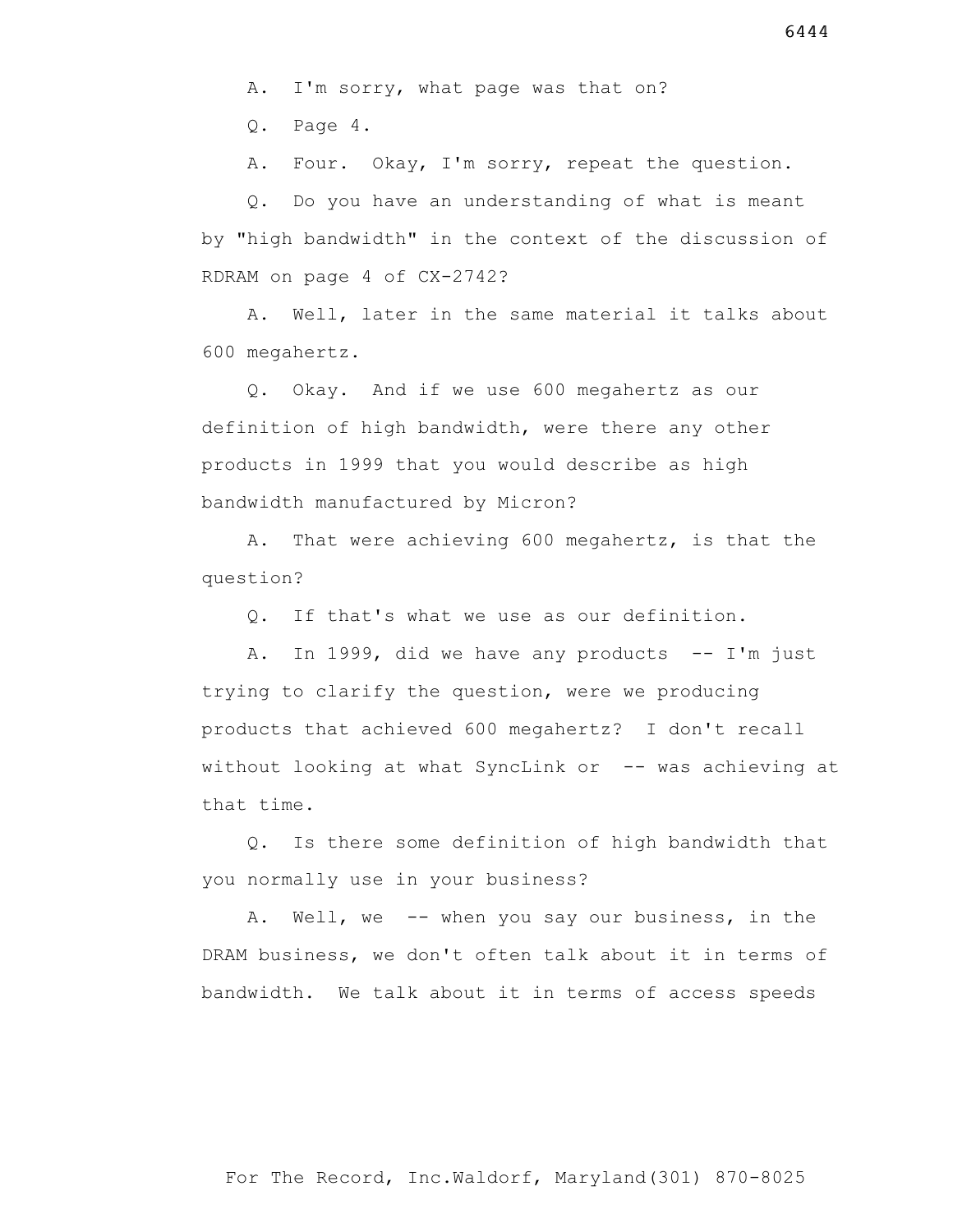and nanoseconds, et cetera. In the computing world, though, they talk about it in terms of bus speeds, and it's typically a megahertz on those speeds, and that's what's being referenced here.

 Q. Okay. And is there a cut-off that you use in deciding how many megahertz it is when it becomes a high bandwidth?

 A. No, because it's all relative to the current time frame.

 Q. Okay. Let's go back, then, to RX-828, and we'll go back to that same paragraph that we were looking at earlier, "But if Micron wants to increase the commitment a step further to 'put all your wood behind one arrow' with Rambus as your sole effort for high-bandwidth DRAMs following EDO/100 megahertz SDRAMs," then in return they will slash the fee and reduce the royalty.

Do you see that paragraph?

A. Yes.

 Q. Can you think back to December of 1996 and help me understand what you thought when you received this letter Rambus was asking you to do in terms of what development did they want you not to proceed with and go exclusively with Rambus?

A. Rambus was requesting us not to develop any

6445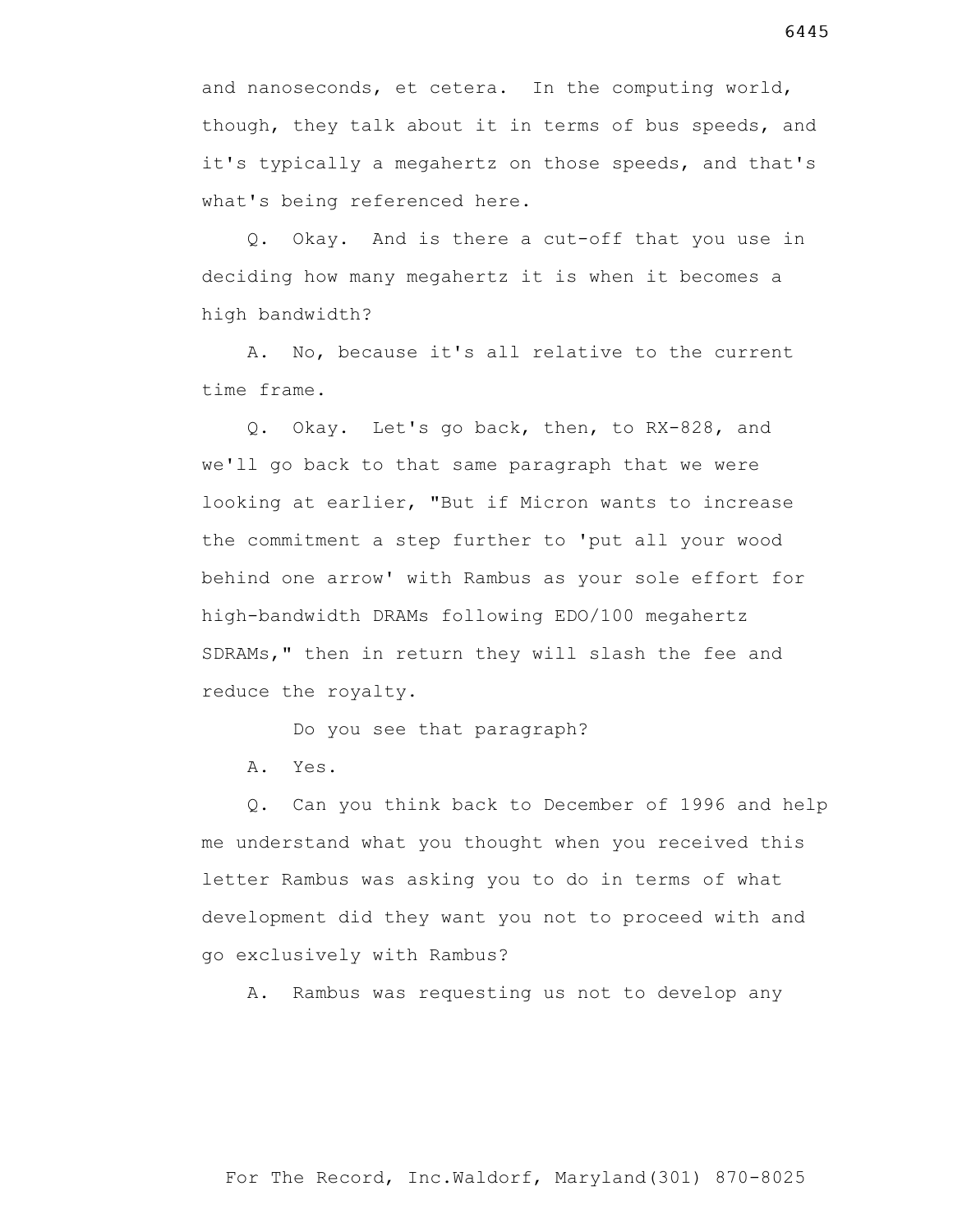Q. And did you at that time have in the works an SLDRAM product that was expected to reach over 100 megahertz?

 A. We could have. I don't recall the exact time frame on when the work was going on or what we expected of it.

 Q. Do you recall what products at all were in the works in December of 1996 that were intended to achieve over 100 megahertz?

 A. Well, there was quite a bit of discussion about synchronous DRAM achieving 133 megahertz, and then I think it went to 166, and discussion about possibly going to 200.

Q. And were those in production at the time?

A. I don't recall.

 Q. You ultimately signed a license agreement with Rambus, did you not?

A. Yes.

 Q. And you told us earlier today that was signed sometime in the spring of '97?

A. Yes.

 Q. Let me show you what's been marked as CX-1646. May I approach, Your Honor?

For The Record, Inc.Waldorf, Maryland(301) 870-8025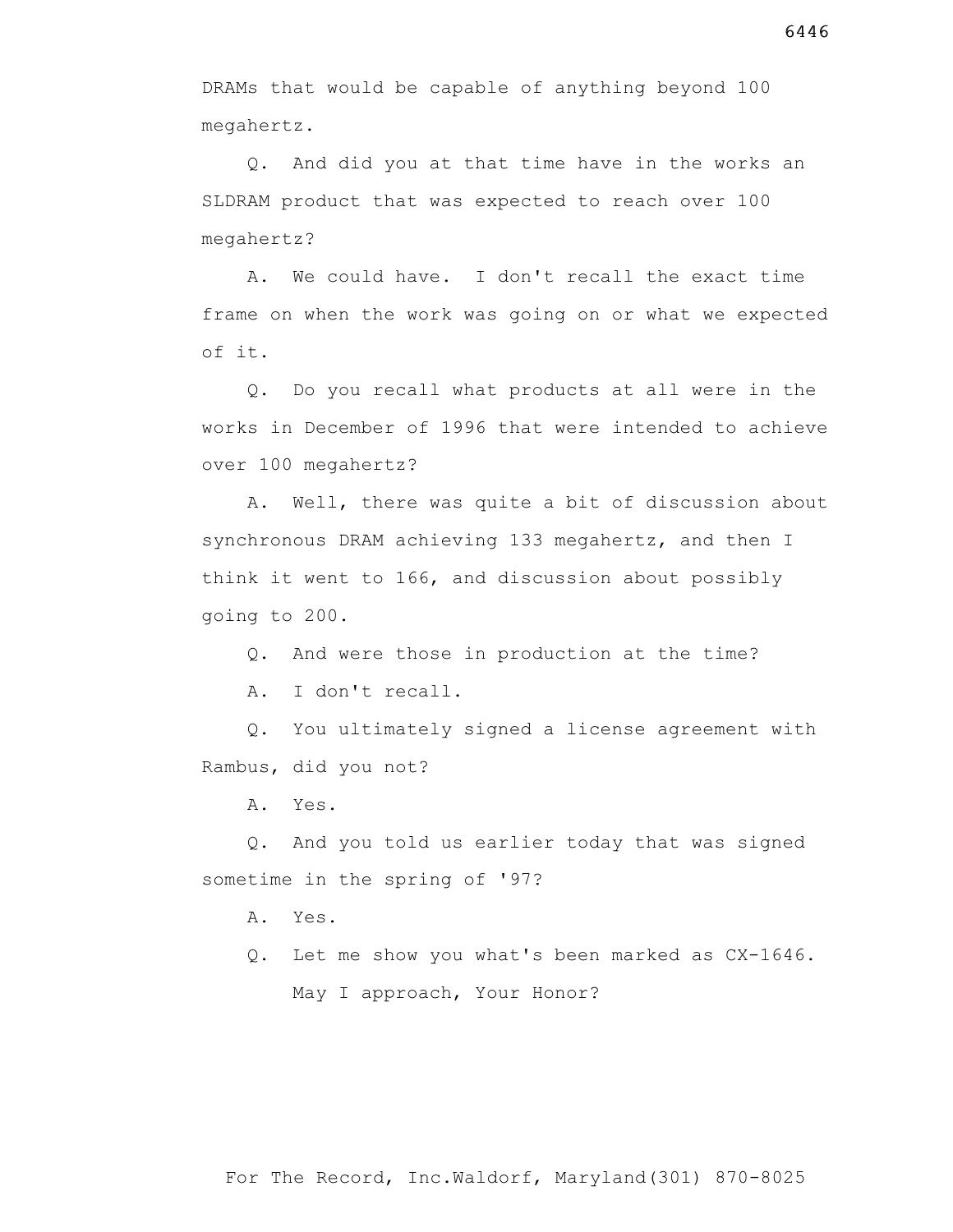BY MR. STONE:

Q. Mr. Appleton.

A. Thank you.

 Q. I'll give you as much time as you want to look at the contents before I ask you about the document, but let me draw your attention, if I could, first to page 19.

A. Okay.

 Q. Okay. Is that your signature in the lower right-hand corner?

A. I'm ashamed to admit it, but yes.

 Q. Okay. And then to the right of your signature, there's something else.

A. Yes.

Q. Is that part of your signature or --

A. No, it's not.

Q. What is that?

 A. We typically have a procedure where our legal documents are reviewed by the legal department, and they initial it when they have reviewed it.

 Q. And so these are the initials of one of Micron's lawyers?

 A. Yeah, it looks like it got cut off on the copy, so I'm not sure who it is.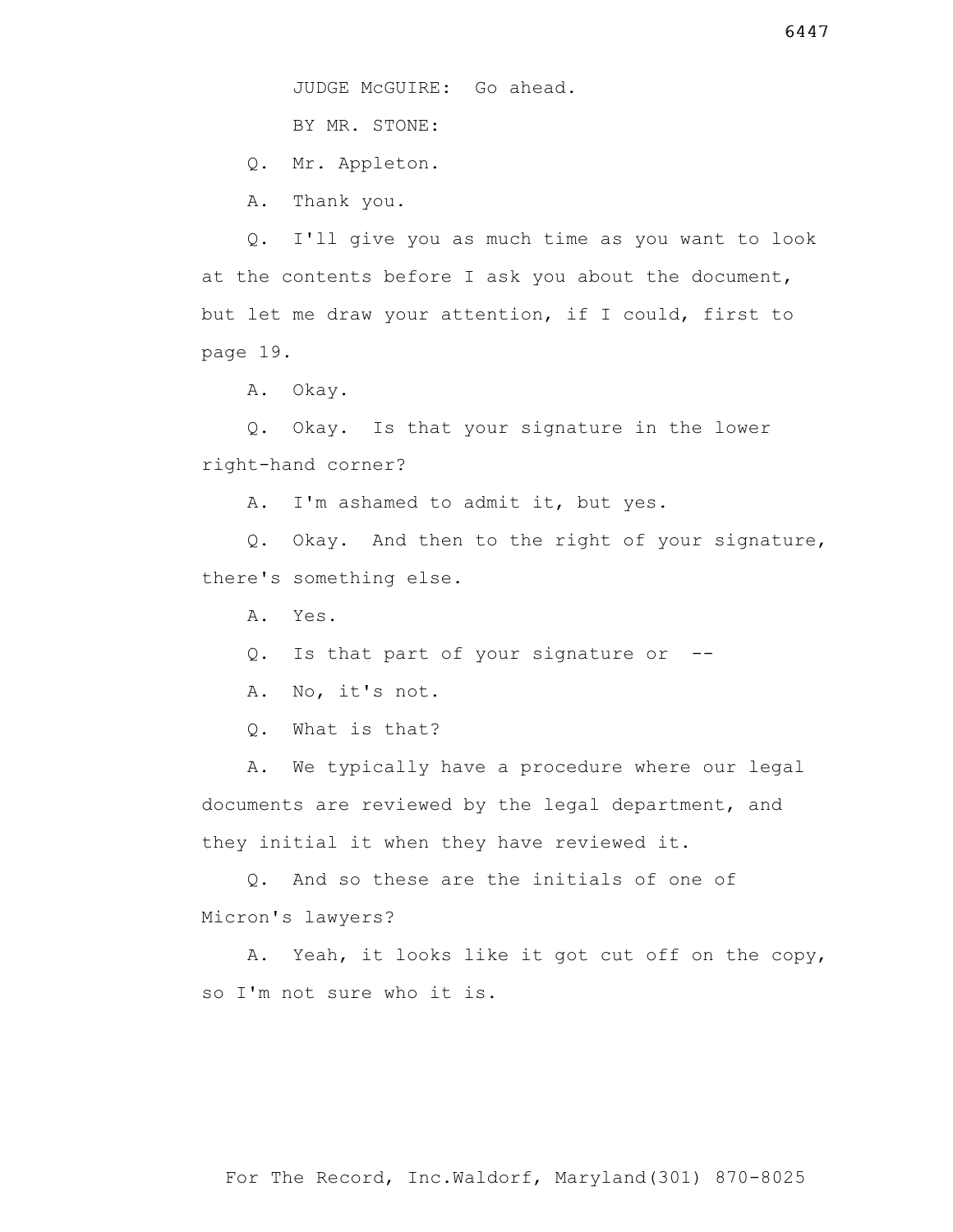A. Yes.

 Q. -- does this indicate that you signed it on March 24th of 1997, and Mr. Tate on March 21st of 1997?

A. Yes.

 Q. Okay. Then, if we could, let's go to page 10, and then we're going to take a look at page 11 of the document, but I invite you, if you feel the need at any point, to stop me and look at whatever portions you want to have context.

A. Okay.

 Q. Does paragraph 5.1 on page 10 set out the engineering fee that you agreed to pay Rambus pursuant to the terms of this license agreement?

A. Yes.

 Q. Okay. And then if you'd look at 5.2, which is at the bottom of page 10 and carries over, was there also an agreement to pay a license fee, a nonrefundable license fee?

A. I'm sorry, say that again.

Q. Certainly.

A. Which page are you on?

 Q. At the bottom of 10 and the top of 11, paragraph 5.2(a), does that reflect an agreement on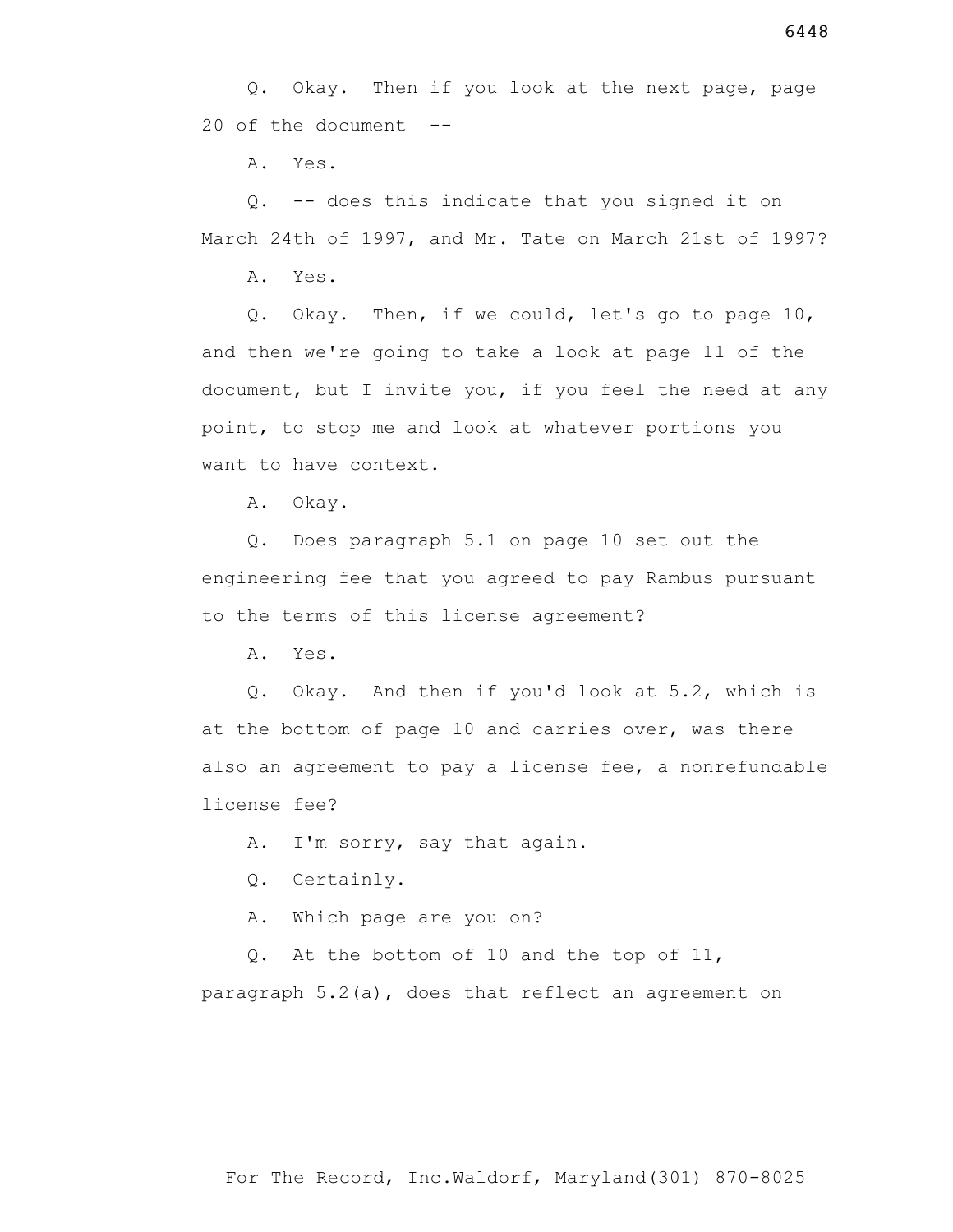Micron's part to pay a nonrefundable license agreement?

A. With respect to RDRAM.

Q. With respect to RDRAM.

 A. With respect to the use of RDRAM is what ended up being the case here, because there's other sections that talk about other amounts of money related to other uses of the technology, but -- I'm sorry, your question  $was$   $-$ 

 Q. Was this the provision as to what you would pay in terms of a nonrefundable license fee with respect to RDRAM?

 A. Yeah, that section (a) in its totality, because there are two different sections that are about the amount.

 Q. Okay. And then did you also agree to a royalty rate?

A. Yes.

 Q. And is that set forth on page 11 in paragraph 5.3?

A. Yes.

 Q. And did you agree to pay a 2 percent royalty which could be reduced to a 1.5 percent royalty in the event certain conditions were met?

A. Yes.

Q. And then did you take an option with respect to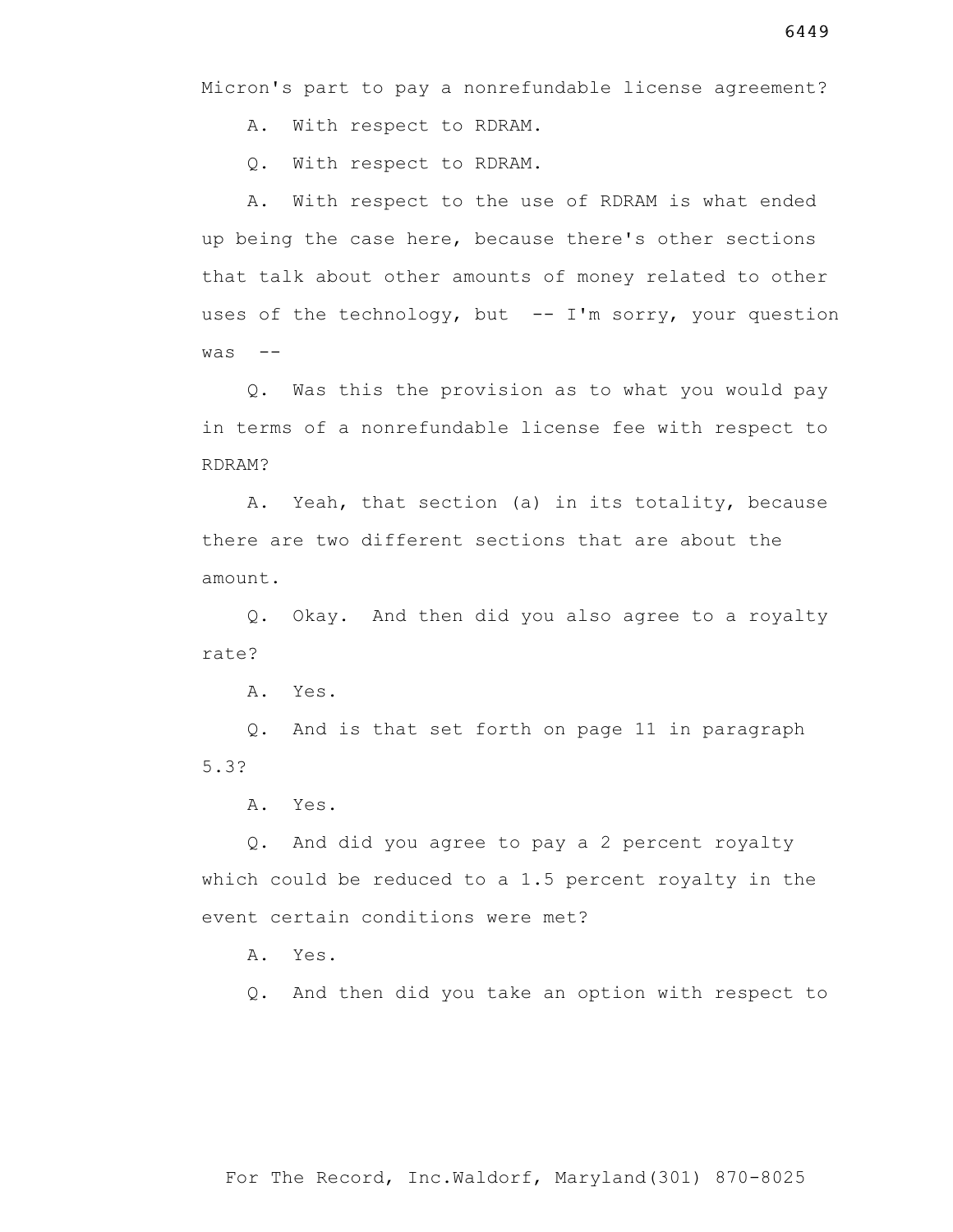later versions of the Rambus DRAMs where you would agree to negotiate in good faith over the royalty which would not exceed 5 percent? And that's paragraph (b) on page 11.

A. Yes.

 Q. Okay. Did you also agree, looking at paragraph 4.5 on page 9 and carrying over to page 10, to exercise certain best efforts in connection with the manufacture, marketing and sale of Rambus DRAM?

A. Yes.

 Q. And did you also agree that you would advertise, promote and distribute marketing collateral with respect to Rambus DRAMs to the same extent that those other DRAMs that were at similar levels of manufacture and/or development?

A. Yes.

 Q. And when it says "marketing collateral," does that mean, as you understood the term, advertising, marketing brochures, pamphlets and anything else that you would add to that list?

 A. I'm not -- I'm not sure that what I would have included in marketing collateral, I'm not sure that's a relevant point. Typically our marketing collateral is -- it is pamphlets and brochures and data sheets and specification books and so forth.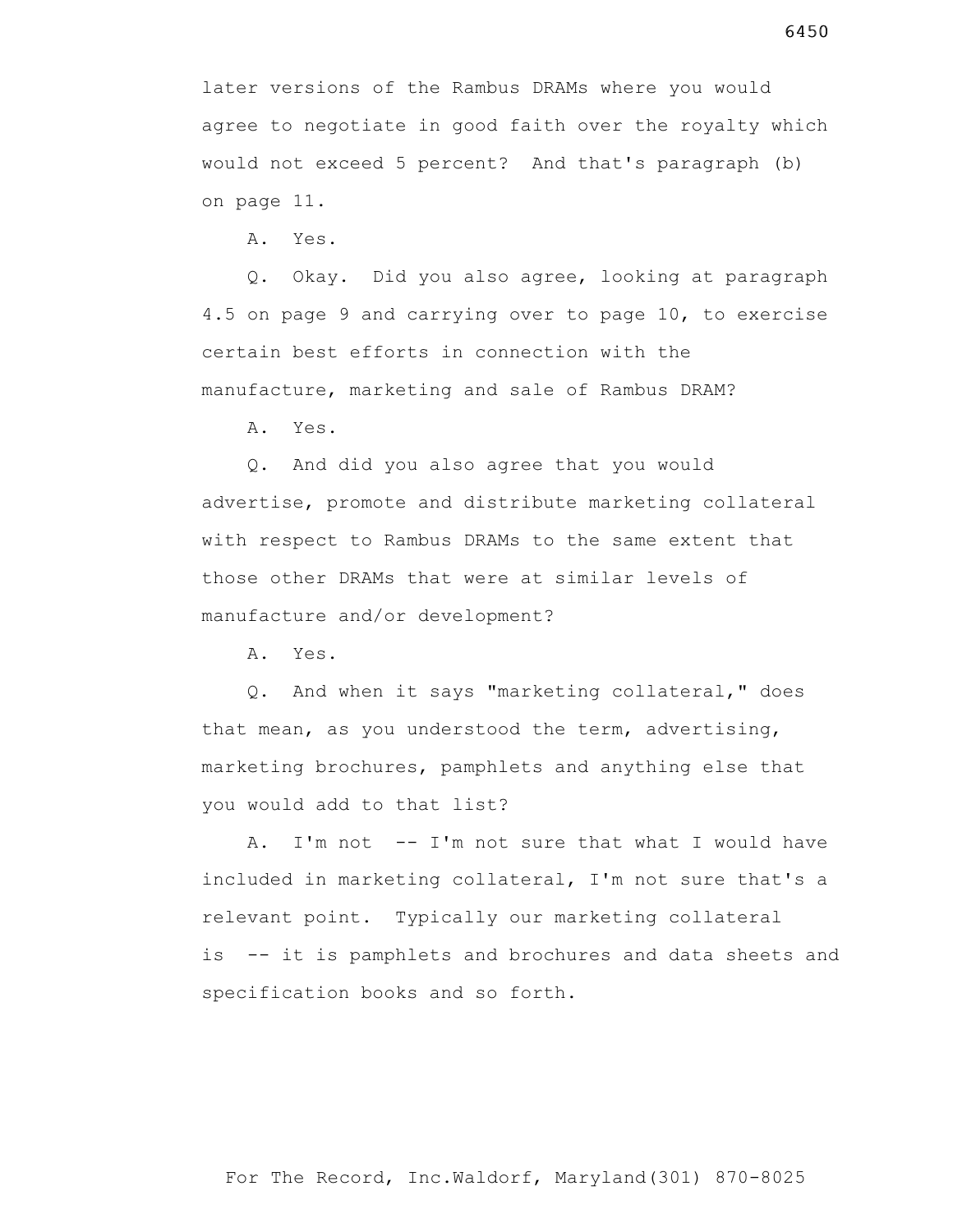Q. And then it says, "In addition, Micron will make positive representations about Rambus interface technology to Micron's customers, potential customers, press and analysts," correct?

A. Yes.

Q. And that's something you agreed to.

A. Yes.

 Q. Was there then a person in charge of marketing of Rambus DRAM?

A. Specific to marketing of Rambus DRAM? I -- I don't recall.

 Q. Was the marketing of Rambus DRAM in the marketing department for DRAM that we talked about earlier that was headed by Jeff Mailloux?

 A. Well, Jeff headed it for a period of time. I'm not sure if the leadership of that group changed at the same -- during the period of time that we were marketing RDRAM, but it was -- the responsibility was in the marketing group and as you described.

 Q. Okay. Well, in July of 1999, as we talked about in connection with the roadmap, Jeff Mailloux was the head of DRAM marketing, correct?

 A. I'm not sure, but I believe he was without going and looking.

Q. Okay. And was he also the head of DRAM

For The Record, Inc.Waldorf, Maryland(301) 870-8025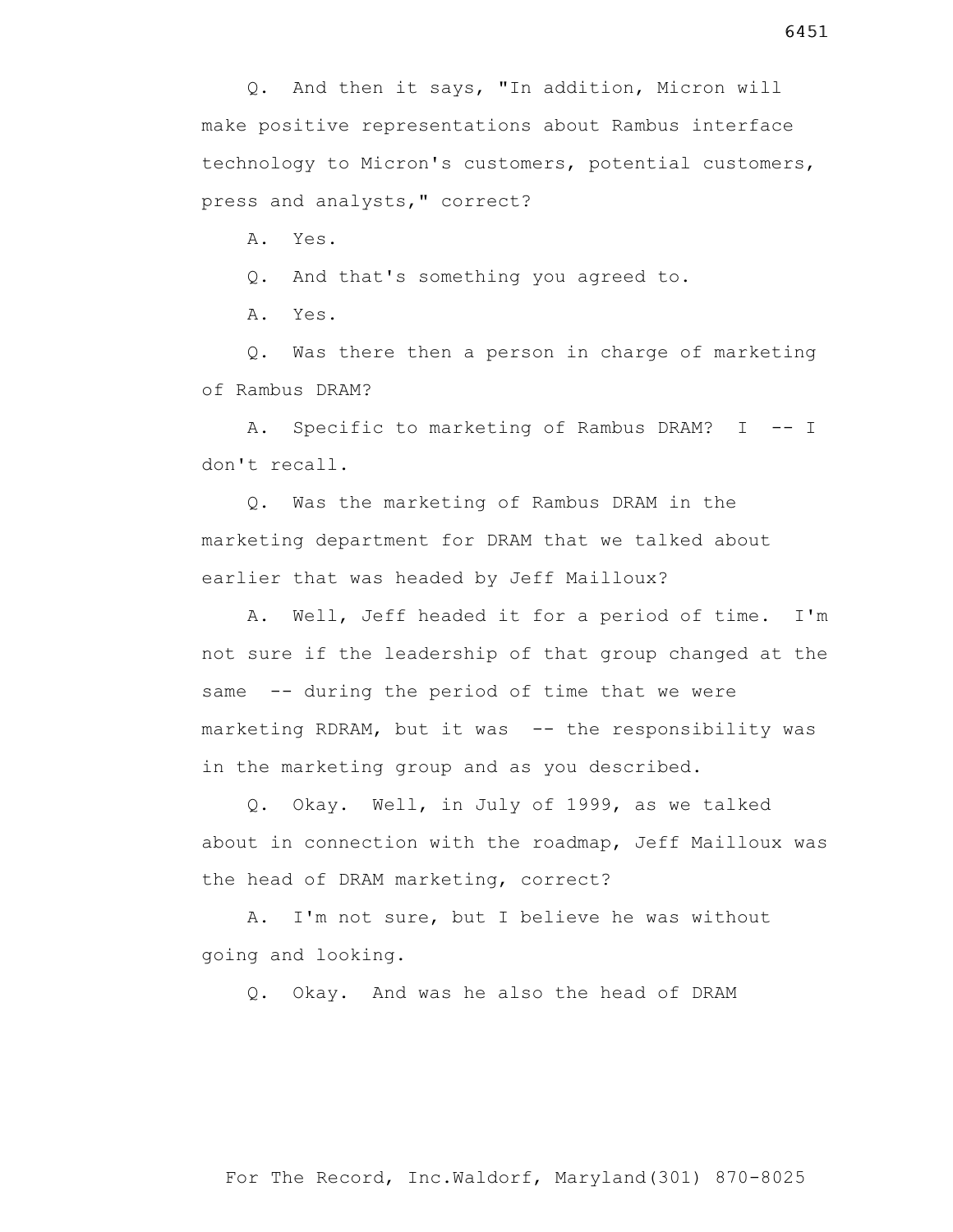A. I don't recall.

 Q. Okay. Let me show you a document, RX-1162, if I might.

May I approach, Your Honor?

JUDGE McGUIRE: Yes.

BY MR. STONE:

 Q. This is a document I showed you in your deposition, Mr. Appleton.

A. Yes.

 Q. And RX-1162 is an email that was sent by Mr. Jeff Mailloux to others at Micron, including yourself, correct?

A. Yes.

 Q. And the date on it is April 15th, 1998, correct?

A. Yes.

 Q. And so this would be about 13 months -- 12 and a half months after you signed the license agreement with Rambus. Am I right?

A. Yes.

 Q. And the email starts with a copy of what had appeared in the press where it says at the very bottom of that press release or that news item, "Investors are reacting to news that Micron has introduced a competing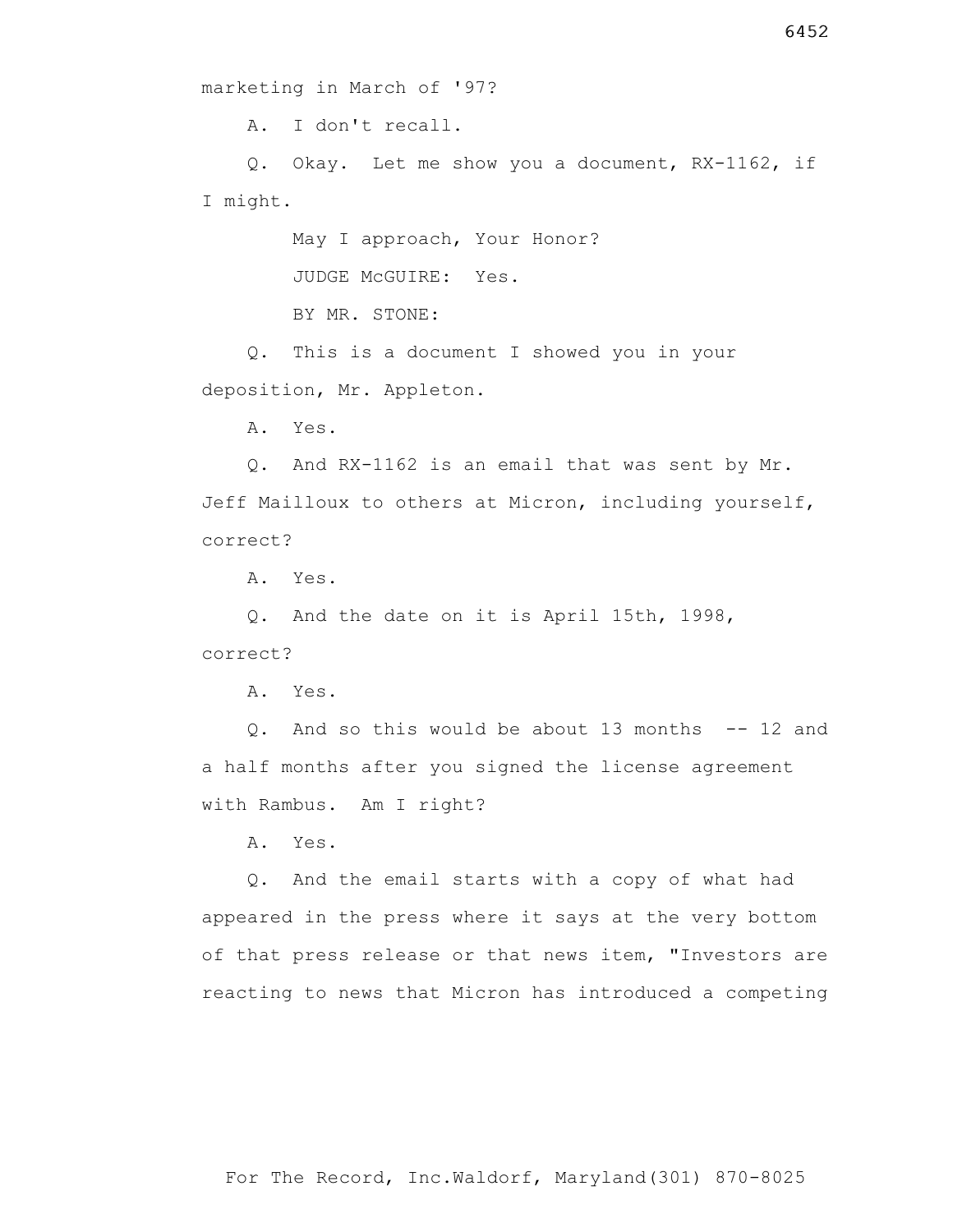DRAM chip."

Do you see that?

A. Yes.

 Q. And that's because in April of 1998, Micron did announce that it was introducing a chip to compete with the RDRAM, didn't it?

A. I don't remember.

 Q. Okay. And then at the top, what Mr. Mailloux says is, "Well if nothing else, I feel pretty good about reducing Geoff Tate's net worth."

Do you see that?

A. I see it.

 Q. You understood that to be the Geoff Tate who had signed the Rambus license agreement on behalf of Rambus who was the Rambus CEO, didn't you?

A. Yes.

 Q. So, the person who at least in 1999 was in charge of DRAM marketing with responsibility for marketing the RDRAM and living up to the marketing obligations we've looked at in the license agreement, CX-1646, was feeling pretty good in April of '98 about reducing Geoff Tate's net worth, according to what he says in the email.

 A. Well, I don't know how he was feeling, and I didn't speak with Jeff about this. I suppose an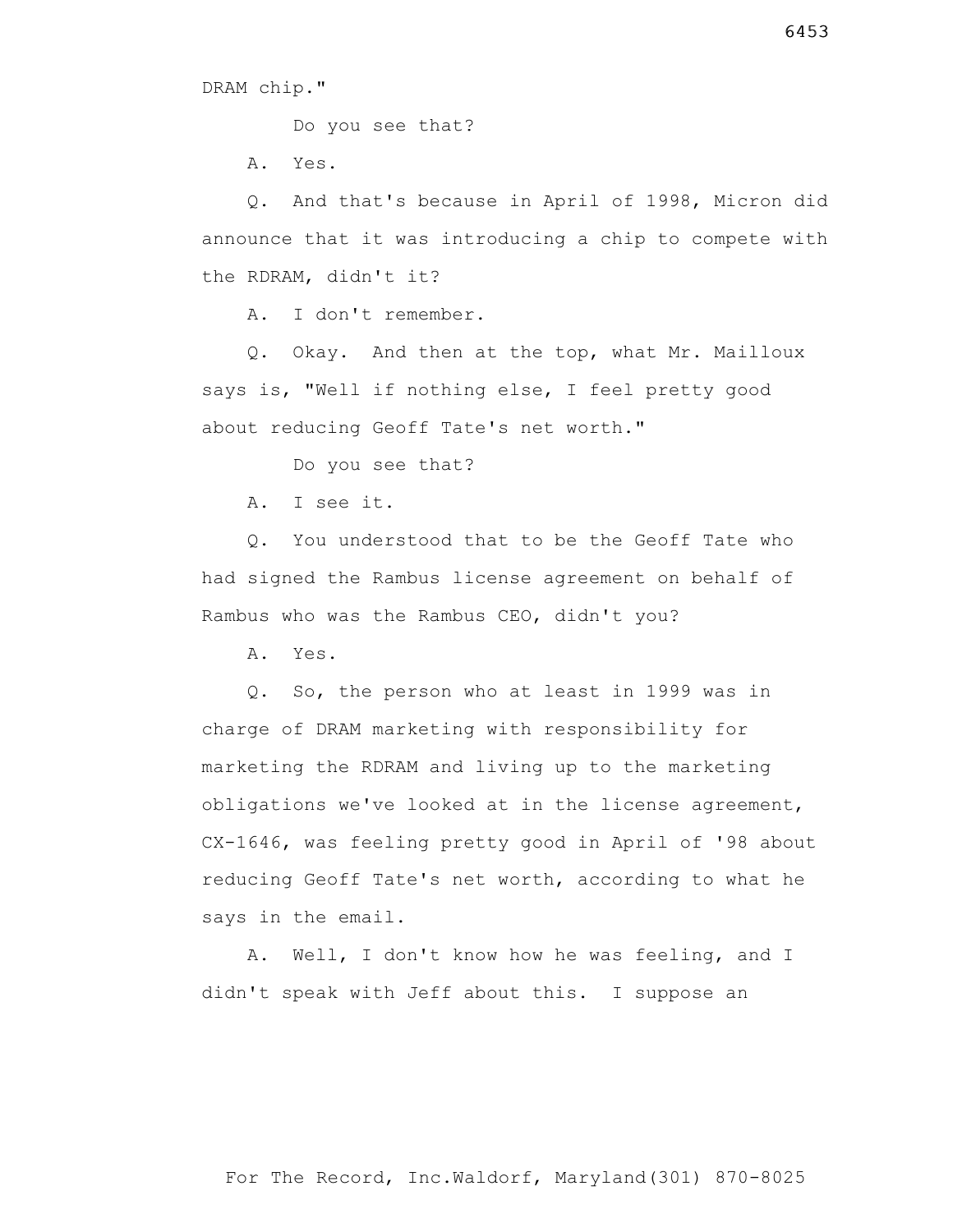interpretation could be he didn't like Geoff that well.

 Q. Well, I wanted to ask you about that. After you received this email and the person in charge of DRAM marketing at Micron, with responsibility to market RDRAM, writes you and says he feels pretty good about reducing Geoff Tate's net worth, did you communicate with him in any fashion to say, you know, we have contractual obligations to Rambus to market their product according to certain standards, and this attitude on your part is not appropriate?

 A. Well, this is chitchat. It didn't change the fact that we did market Rambus.

 Q. Well, I didn't ask you whether you did or didn't, I'm going to get to that issue, but I'm just asking you whether you said to him, you know, you have to show a different attitude about your commitment to the product consistent with what I, Steve Appleton, said we would do in the contract I signed.

 A. We were doing what we said we were going to do. I didn't ascribe any significance to this at all. I never even bothered to ask about it.

- Q. Never talked to him about it?
- A. Nope.

Q. Never talked to his direct superior about it?

A. Unfortunately, email has replaced kind of the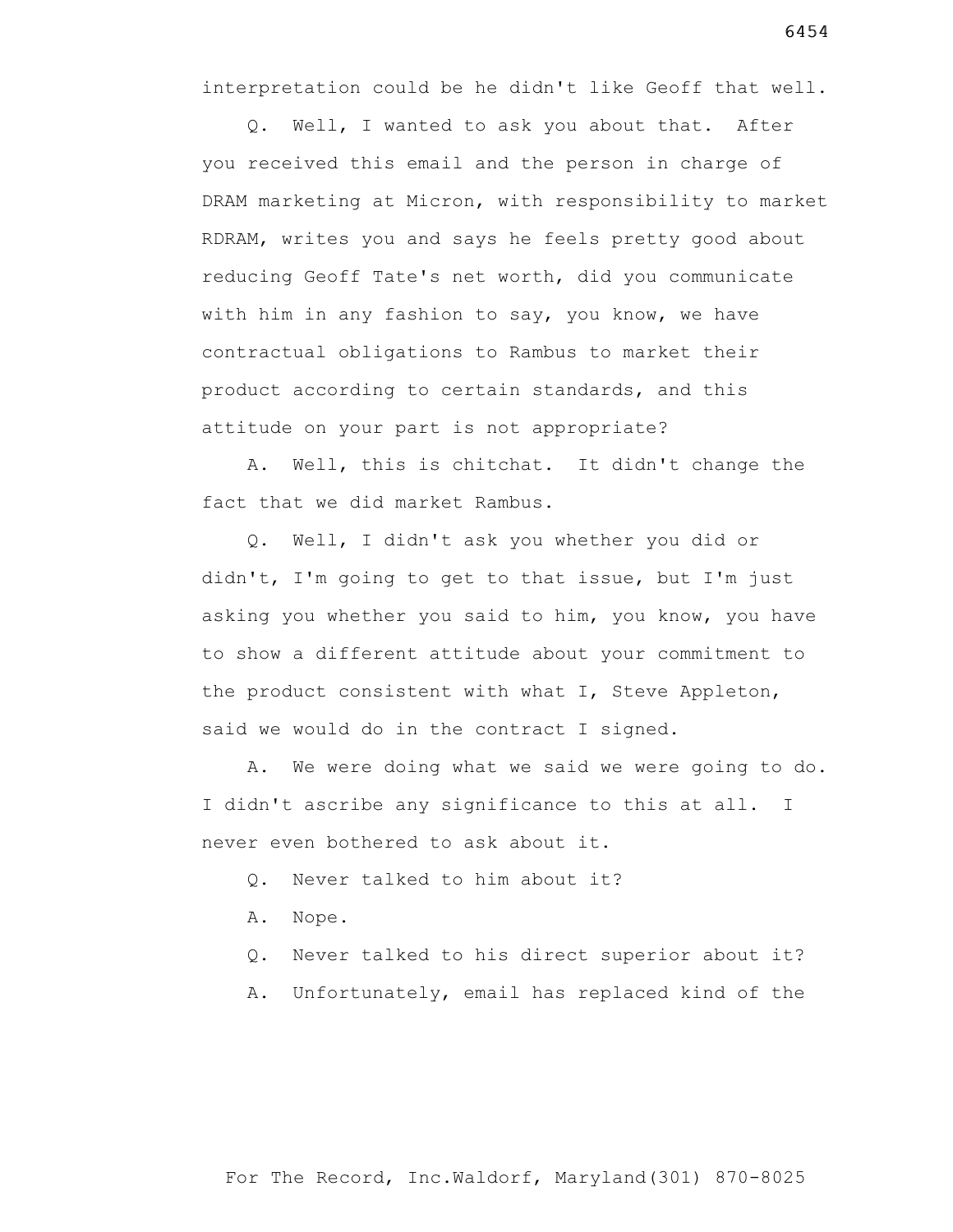chitchat that occurs in the hallways or on the phone, and I didn't ascribe any significance to it with respect to the behavior of Micron.

 Q. And you didn't take any action in response to it.

A. No.

 Q. Now, we looked earlier at a press release, which is -- was RX-1464. That was the announcement of delivering the samples. Do you remember that? Delivering the samples to Intel.

A. Yeah, I do remember it. Let me see if I can --

 Q. And the announcement of delivering the samples to Intel came after --

A. Can you hold just a second?

 Q. Yeah, I'm not going to ask you anything about the document.

 A. I just wanted to make sure I could hear you while I was looking for it. Okay, I have it.

 Q. Okay, the announcement of the shipment of these samples to Intel came after Intel had made the investment in Micron that you also talked about, correct?

A. Yes.

 Q. And do you recall independently when that investment was made by Intel?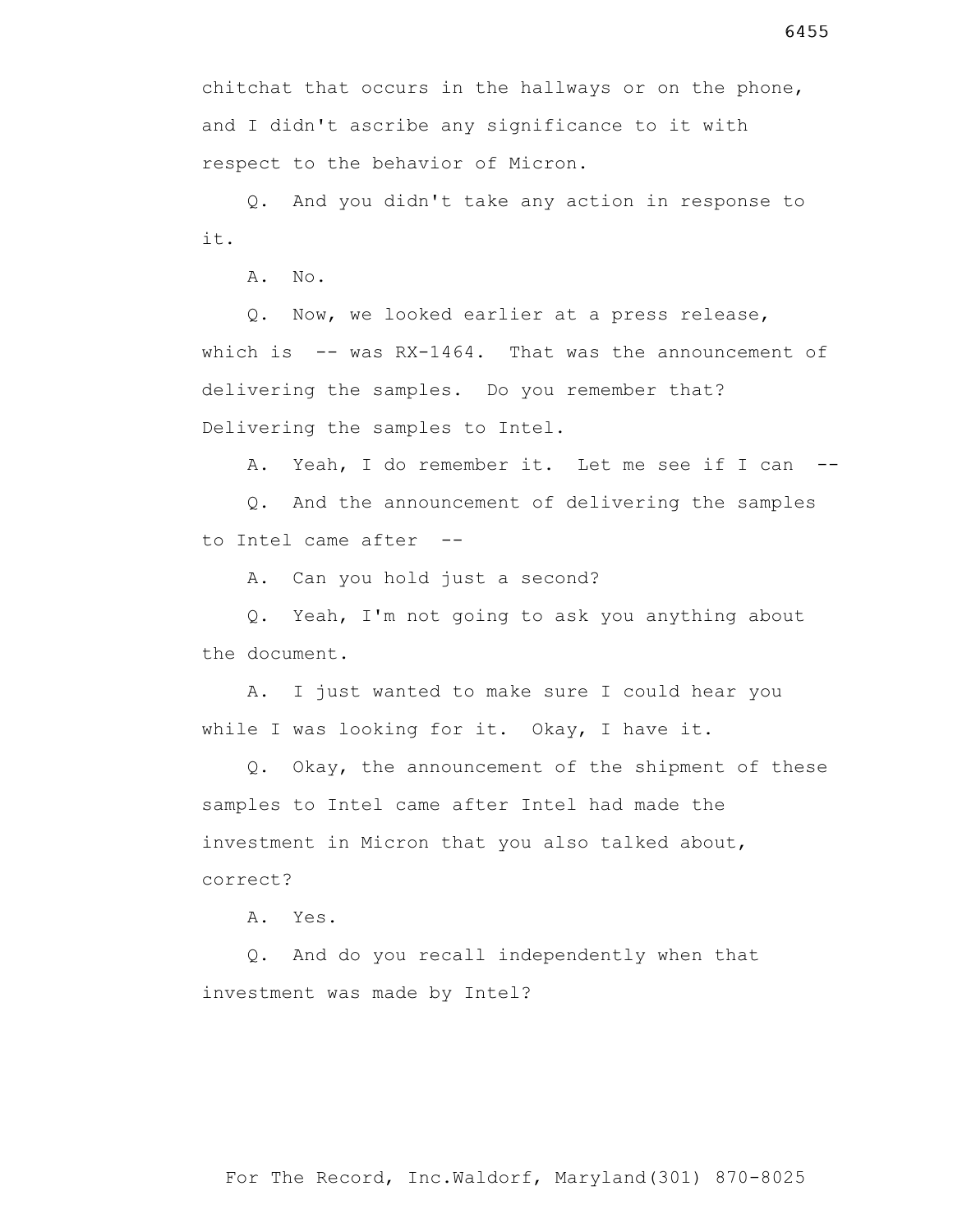A. Yes.

Q. When was it made?

A. It was in the fall of 19 -- I'm sorry, I believe it was in late 1998.

Q. Okay.

 A. I don't remember the time of when the actual investment occurred as to when we actually concluded the transaction.

Q. Let me show you a press release, RX-1294.

May I, Your Honor?

JUDGE McGUIRE: Yes.

BY MR. STONE:

 Q. Do you recognize RX-1294 as a Micron press release announcing the investment by Intel in Micron?

A. Yes.

 Q. Okay. And look, if you would, at the third paragraph, which again attributes certain statements to you.

A. Yes, I see that third paragraph.

 Q. Now, are these statements that you authorized be made and attributed to you at the time of this press release?

 A. Let me look here and read it. (Document review.) Yes.

Q. Okay. And then following that, about nine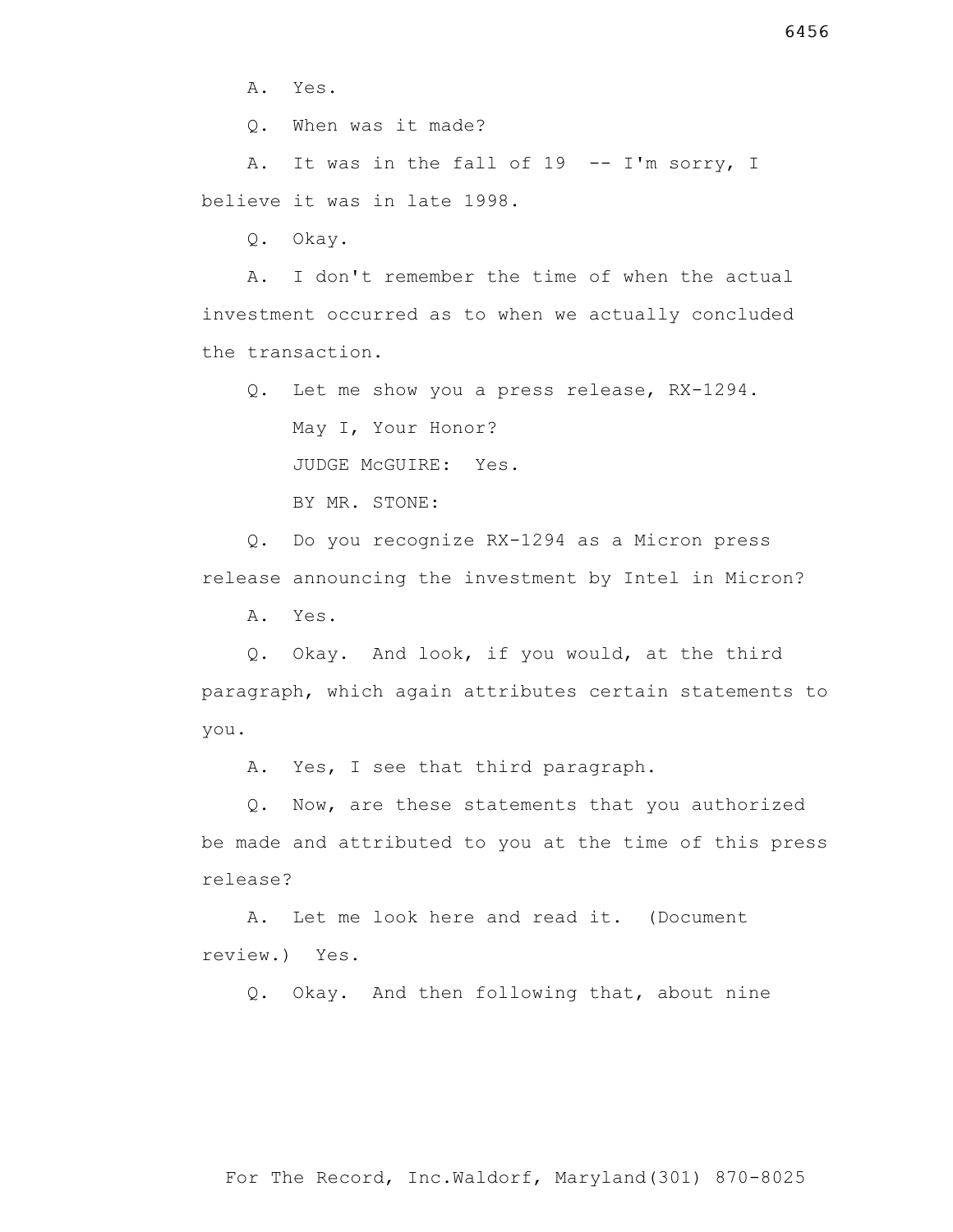months later I guess, in June of 1999, you shipped your first samples to Intel, which is reflected on the press release we looked at earlier, RX-1464, correct?

A. Yes.

 Q. And at that time, in June of 1999, you said that you expected to be in production with Rambus devices that fall, didn't you?

 A. I said the latter half of '99, which would, of course, include all the way up to December 31st.

 Q. Oh, okay. I'm -- maybe I misread it. If you look at the second paragraph of RX-1464, you'll see the second sentence, a quote attributed to you where you say, "By focusing RDRAM development on 0.18 micron process technology, Micron will deliver very competitive memory products for the introduction of Rambus-based systems this fall."

 A. Yeah, I apologize. There were two date references in that paragraph.

 Q. Okay. So -- and a Rambus-based system was going to have the RDRAM in it, right?

A. Yes.

 Q. So, in June of 1999, you were saying we are going to be delivering RDRAM in the fall of 1999, correct?

A. Yes.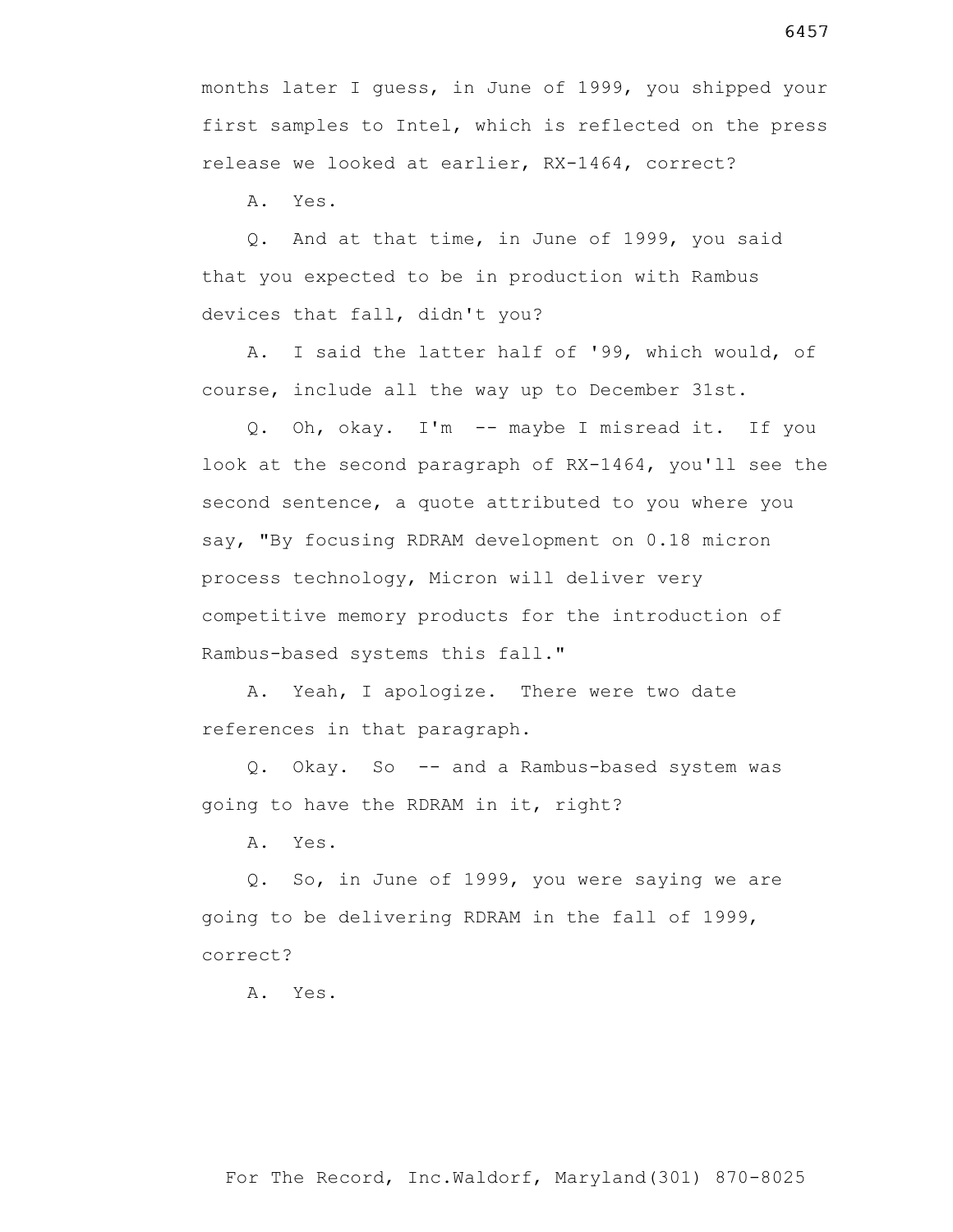Q. And the samples that you delivered to Intel had been tested at Micron before they left, hadn't they?

A. Yes.

Q. And they worked.

 A. They worked in the system that we had, but the way that Intel goes through their validation process is they don't give us the platform and the way that they necessarily do it, so it -- in fact, we have an issue today, by the way, where the fact that they may work in our system, we ship it to Intel for validation, and it may not work in their system. They have further - they have a different type of process that they use, and they just may not be the same.

 Q. But what you shipped to them worked in your system at least.

 A. For that -- well, that's not entirely true. Often we sample even though there may be errata data sheets. In other words, we may say we're sampling you, but this particular spec doesn't work or this particular refresh doesn't work, so that we give them notice that the whole thing may not work in totality, but customers often want the samples as soon as we can deliver them, what we call a functioning die, even though it may not be full spec.

Q. Well, at the time you issued the press release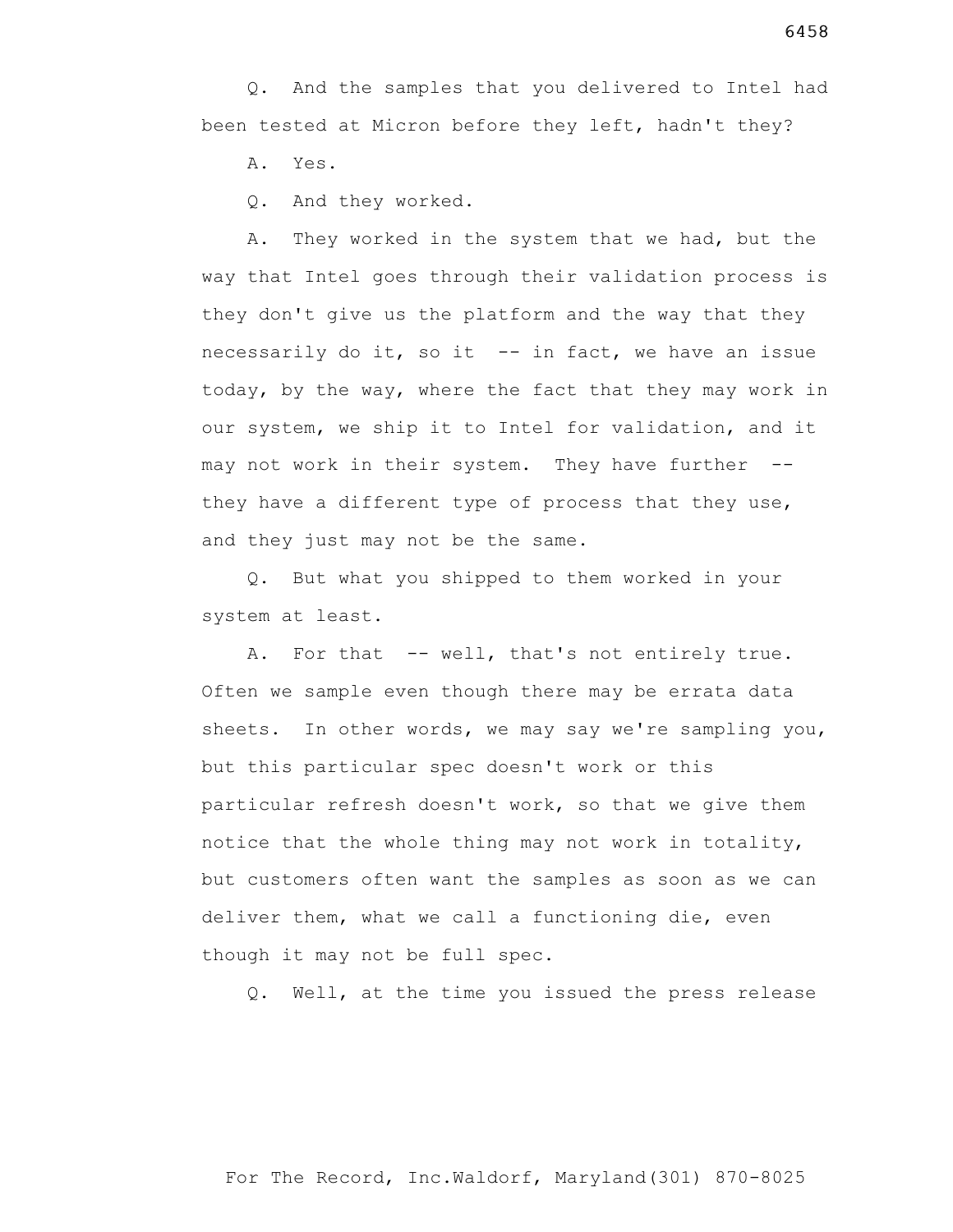A. Yes, we did.

 Q. Okay. Nothing in your testing or validation internally led you to think you weren't going to do that, did it?

 A. We believed at that time, whatever the difficulties were with the device, that we could overcome them at the time we made the statement.

 Q. Okay. The -- you ran some ads, didn't you, in addition to the Rambus ad that we were given copies of yesterday that you've seen recently?

A. Yes.

 Q. And those ads ran in the latter half of 1999, didn't they?

 A. I would have to look at it. There's a date on those ads that would actually tell you the approximate time that they were ran.

Q. Well --

A. I thought --

Q. Go ahead.

A. It varies over time, so...

 Q. I'm going to show you a document to see if I can jog your recollection, and I'm not suggesting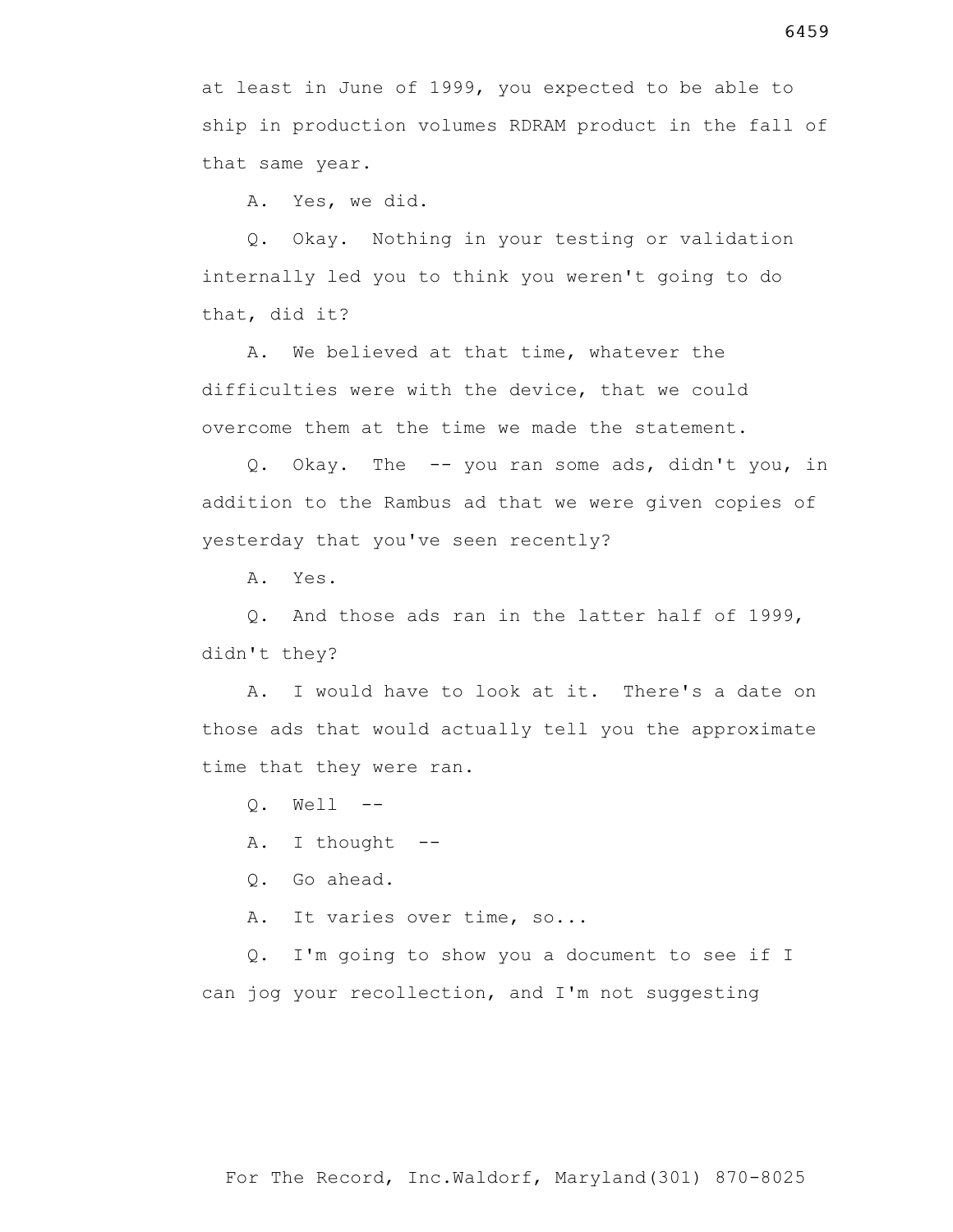May I approach, Your Honor? JUDGE McGUIRE: Yes. THE WITNESS: Thank you. BY MR. STONE:

 Q. Mr. Appleton, you know Pete MacWilliams at Intel, don't you?

 A. I have met him before. I wouldn't qualify it as knowing him, but I've met him before.

 Q. Okay. And we showed him this document when he was here to testify, and I just want to direct your attention to the second page of RX-1445.

 In the email in the middle of the page from Pete MacWilliams to several other people at Intel - just pick up the header information and then the first big paragraph there.

 I just want to -- do you see it talks about a date of April 19th, 1999, and then it talks about running ads for PC133 like the "wall" and "sheep" ads they ran for SyncLink and DDR.

Do you see that reference?

A. Yes.

 Q. Okay. Does the reference to "wall" and "sheep" ads for SyncLink and DDR ring a bell with you? Do you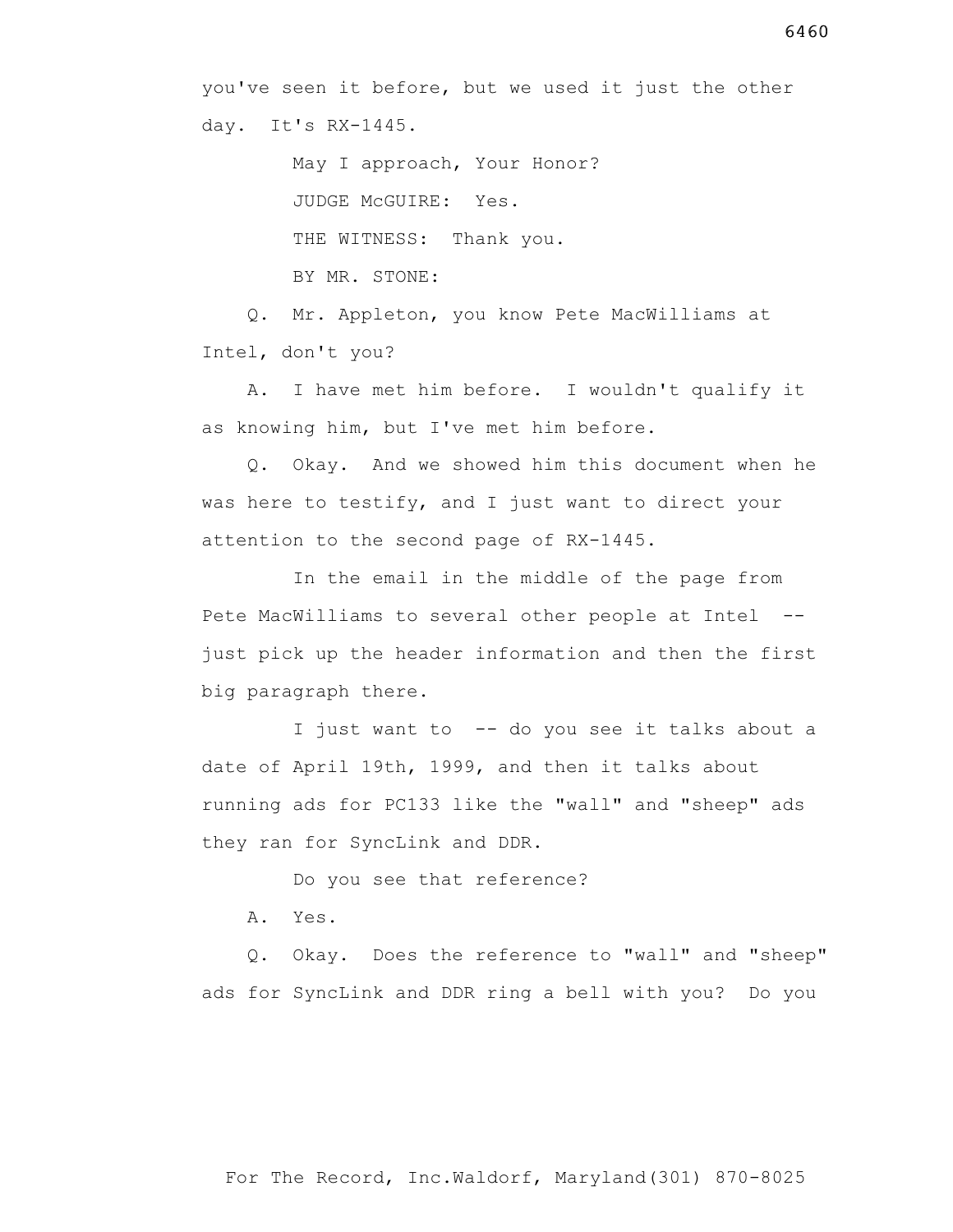know what ads that refers to?

A. Yeah, I looked at them earlier.

Q. Okay.

 MR. ROYALL: Your Honor, could I just interpose an objection here, that he's acknowledged that the witness -- the witness' name is not on this. He hasn't laid any foundation the witness has ever seen it. I don't have any problem if he's refreshing recollection, but it sounds like he's asking now about other ads than the prior question related to, which was the RDRAM ads. So, I'm not sure what the use of this document is being used for.

 JUDGE McGUIRE: All right, Mr. Stone, maybe you can clarify what you --

MR. STONE: Yeah, I just -- when it makes reference to the "sheep" and "wall" ads, Your Honor, I want to make sure that he knows -- that that means something to him, so when I show him these ads, I know I'm showing him the "sheep" and "wall" ads.

 MR. ROYALL: Well, I don't think that's a proper use of the document that he's laid no foundation with.

 JUDGE McGUIRE: I agree, sustained. Why don't you try to lay that foundation in some other way, Mr. Stone.

For The Record, Inc.Waldorf, Maryland(301) 870-8025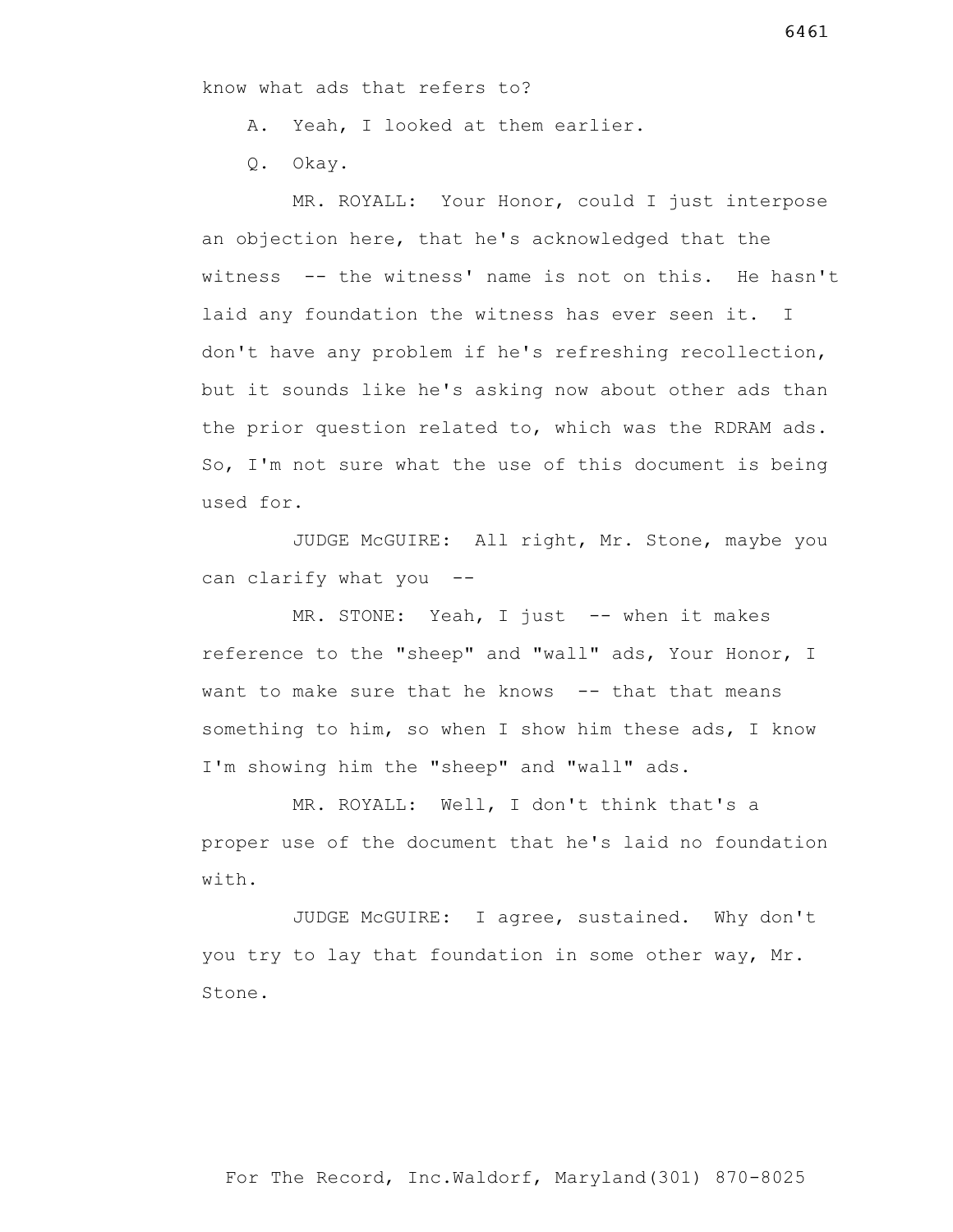MR. STONE: Sure, I'd be happy to, Your Honor. BY MR. STONE:

 Q. Let me show you three other ads, and we can bring them up, I think. Yeah, that's good. We'll - this one, which I'm going to refer to for the moment as RX-2304, if I might, Your Honor, just to mark it for identification.

JUDGE McGUIRE: Yes.

## **(RX Exhibit Number 2304 was marked for**

### **identification.)**

BY MR. STONE:

Q. Is RX-2304 a document that you saw recently?

 A. I'm sorry, I don't see -- oh, that's what's on the screen here.

Q. Well, do you want a hard copy?

 A. Well, I can't read any of the writing if you are going to ask me about any of that.

Q. That's okay, take mine.

A. Okay, thank you.

MR. STONE: Oh, may I belatedly request

permission to approach, Your Honor?

JUDGE McGUIRE: You may.

MR. STONE: I apologize.

 JUDGE McGUIRE: You get caught up, and I understand. Just don't make it a habit.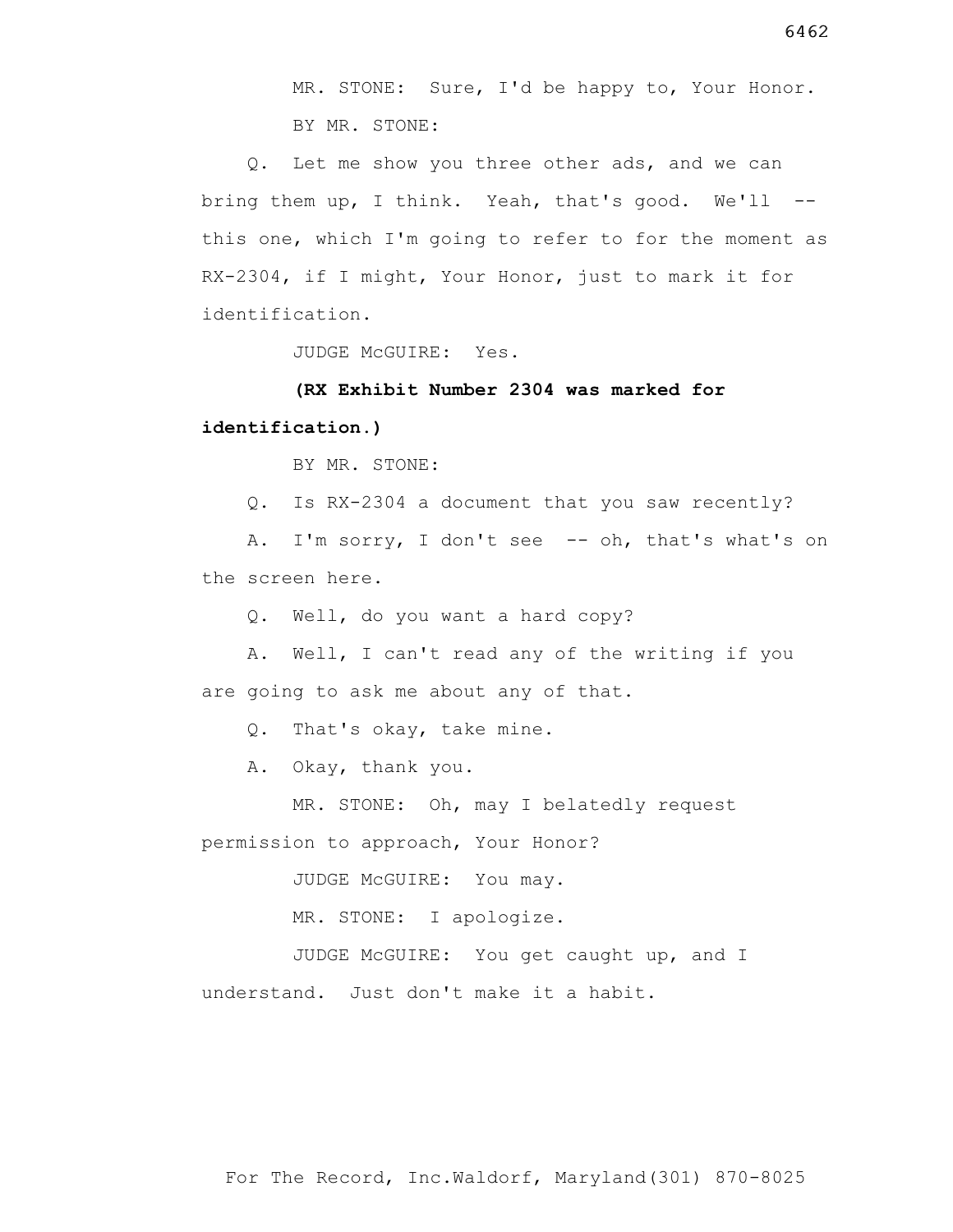MR. STONE: I won't.

BY MR. STONE:

 Q. Directing your attention to what I've marked for identification as RX-2304, do you recognize that to be an ad that was run by Micron?

A. Yes.

 Q. And can you tell us from either your recollection or anything else when this ad ran?

A. At the bottom of it, it says 1998.

 Q. Okay. And would that be consistent with your recollection?

 A. I -- I don't have that much specificity on when the ad ran.

Q. Is this an ad for SLDRAM?

A. Yes.

 Q. And did Micron ever manufacture in production quantities SLDRAM?

A. We never commercialized SLDRAM.

Q. Okay. Do you know as to this ad where it ran?

A. I don't.

 Q. Now -- and you were asked by Mr. Royall about the RDRAM ad, if you knew where it ran, and you said you didn't.

A. I didn't.

Q. Do you know how much money was spent to run the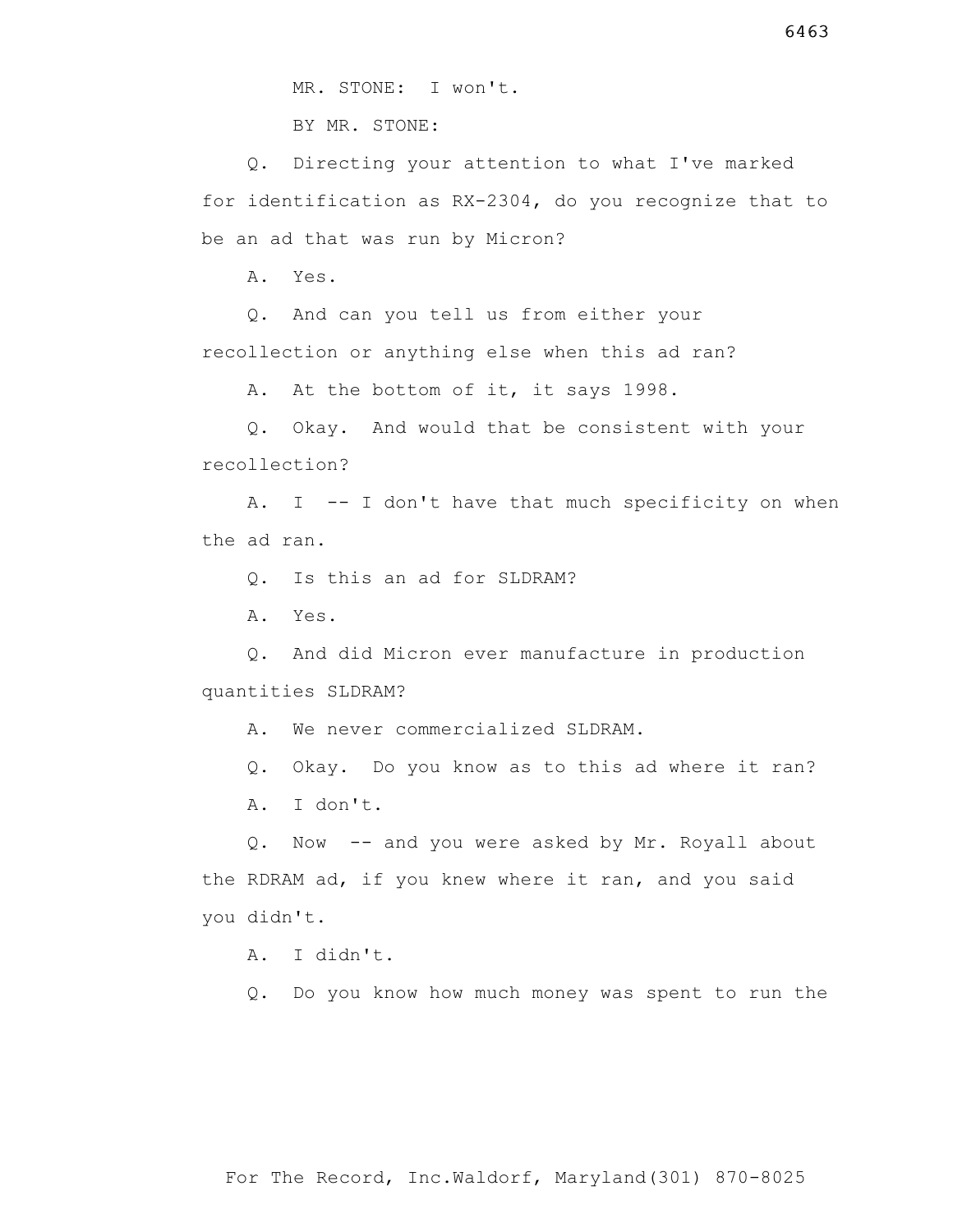RDRAM ad?

A. No.

Q. Or how much was spent on this ad?

A. I don't.

 Q. And is there an ad agency that was used by Micron in the 1998-1999 time frame?

A. I don't know. I don't recall.

 Q. Could we turn to the next ad in the sequence, which we will mark as RX-2305, if we can.

### **(RX Exhibit Number 2305 was marked for**

#### **identification.)**

 MR. STONE: May I approach, Your Honor, and hand the witness my copy?

JUDGE McGUIRE: Yes.

BY MR. STONE:

 Q. I've written RX-2305 in the upper right-hand corner, Mr. Appleton, to keep track of it.

A. Thank you.

 JUDGE McGUIRE: Now, that is a "RAM," I take it.

MR. STONE: That is a "RAM," Your Honor, but it's way up in front.

THE WITNESS: Your Honor, I don't actually see any horns on these, so I'm not sure.

JUDGE McGUIRE: Overruled.

For The Record, Inc.Waldorf, Maryland(301) 870-8025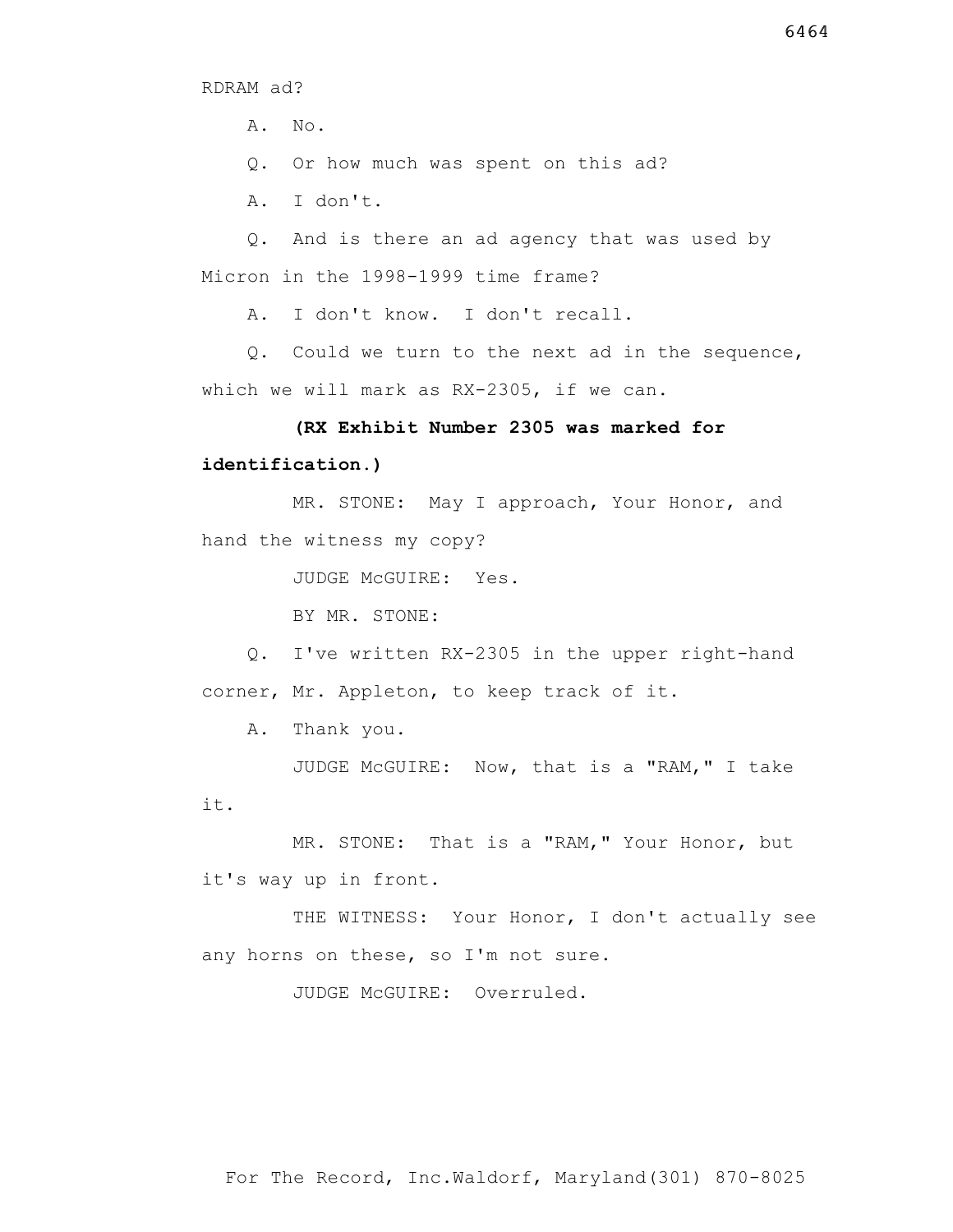BY MR. STONE:

 Q. And is what we've marked as RX-2305 a copy of an ad that Micron ran?

 MR. ROYALL: Your Honor, I'm not sure, is there a standing question at this point?

BY MR. STONE:

 Q. Yes, the question is, is this a copy of an ad that Micron ran?

A. I'm sorry, I couldn't hear you.

Q. Oh, I'm sorry.

Is this a copy of an ad that Micron ran?

A. I believe so.

Q. And when did it run?

A. At the bottom, it says sometime in 1998.

Q. And the very last line of the text says,

"Because nobody should decide where you're going, except you."

Do you see that?

A. Yes, I do.

 Q. Was there a reference intended in this ad that someone else was deciding where DRAM customers should go?

 A. I -- I didn't develop this ad, as I mentioned on the prior ad, so I -- I don't -- I mean, I don't know what the reference is there.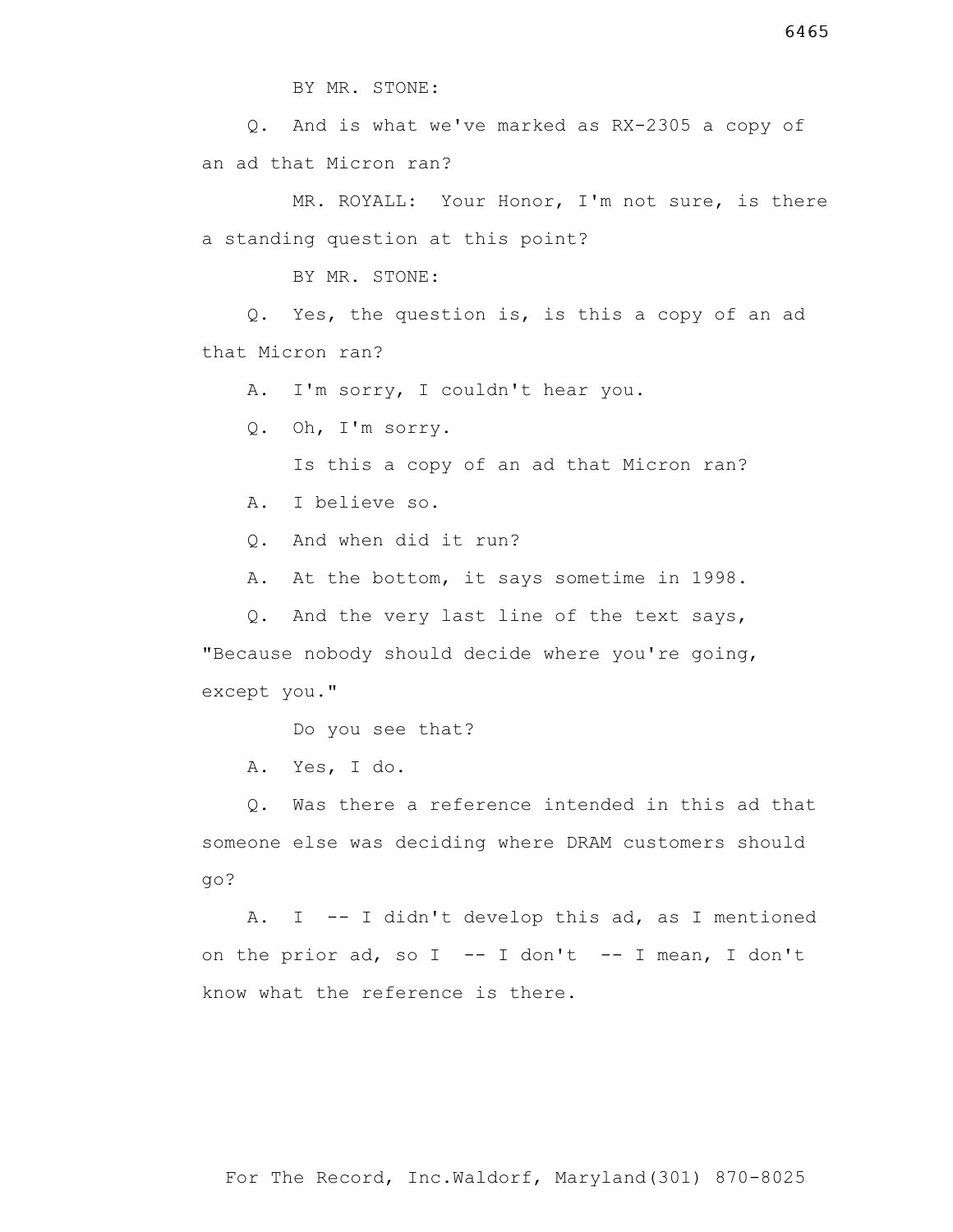I'm sorry, repeat the question.

Q. Sure.

Wasn't there an intent -- I'll just reframe it. Wasn't it the intent of this ad to communicate that customers should go with a choice other than one that had been announced as Intel's preference?

A. Well, that's not my interpretation.

Q. Okay, go back up to the full text.

 This was an ad that was announcing Micron's DDR SDRAM, correct?

A. Yes.

 Q. Was Micron running this ad to persuade customers not to buy single data rate SDRAM?

A. No.

 Q. Were they running this ad to persuade people to think for themselves about choosing DDR SDRAM?

 A. We were running this ad to let the customer know that we had DDR SDRAM available, as we did other products.

 Q. And what product was in the market at the time this ad, RX-2305, ran that was running at speeds similar or higher than DDR SDRAM?

 A. I would have to go look. The way that the speeds are categorized between Rambus and DDR are slightly different, because I believe there's a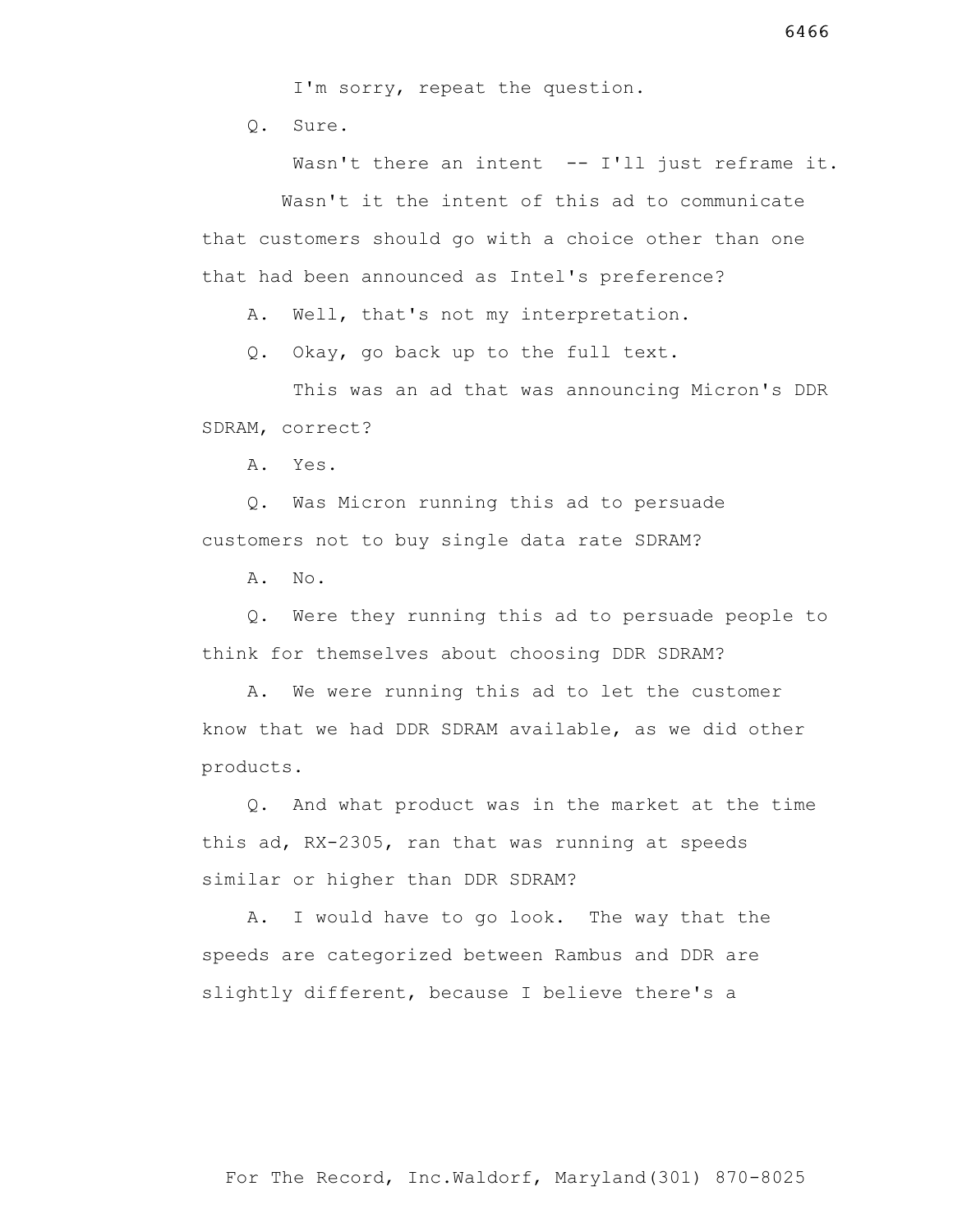doubling of the data path. I don't know if they call it dual channel or what they call it. So, when you say DDR running at, you know, 166 megahertz, that may mean that's the equivalent of 320 megahertz if you were to do it in the same way that Rambus was measuring it. So, I just don't know.

 Q. Okay, let me ask it differently, and if you don't know, we will just move on I suspect.

 Wasn't this ad intended to persuade customers to purchase DDR SDRAM rather than RDRAM?

A. No.

 Q. What was it intended to persuade them to purchase DDR SDRAM instead of?

 A. It wasn't intended as an "instead of." It was intended to let the customer know we had a variety of products, now including DDR SDRAM, and they could make the choice what they wanted to buy.

 Q. And was there any product at the time that was thought by Micron to be in competition with DDR SDRAM other than RDRAM which you were offering?

A. The -- well, the customer decides what they want to use for the application. We don't. We continued making EDO, we were making synchronous DRAM, we obviously were announcing the DDR. In fact, EDO is still used today by customers.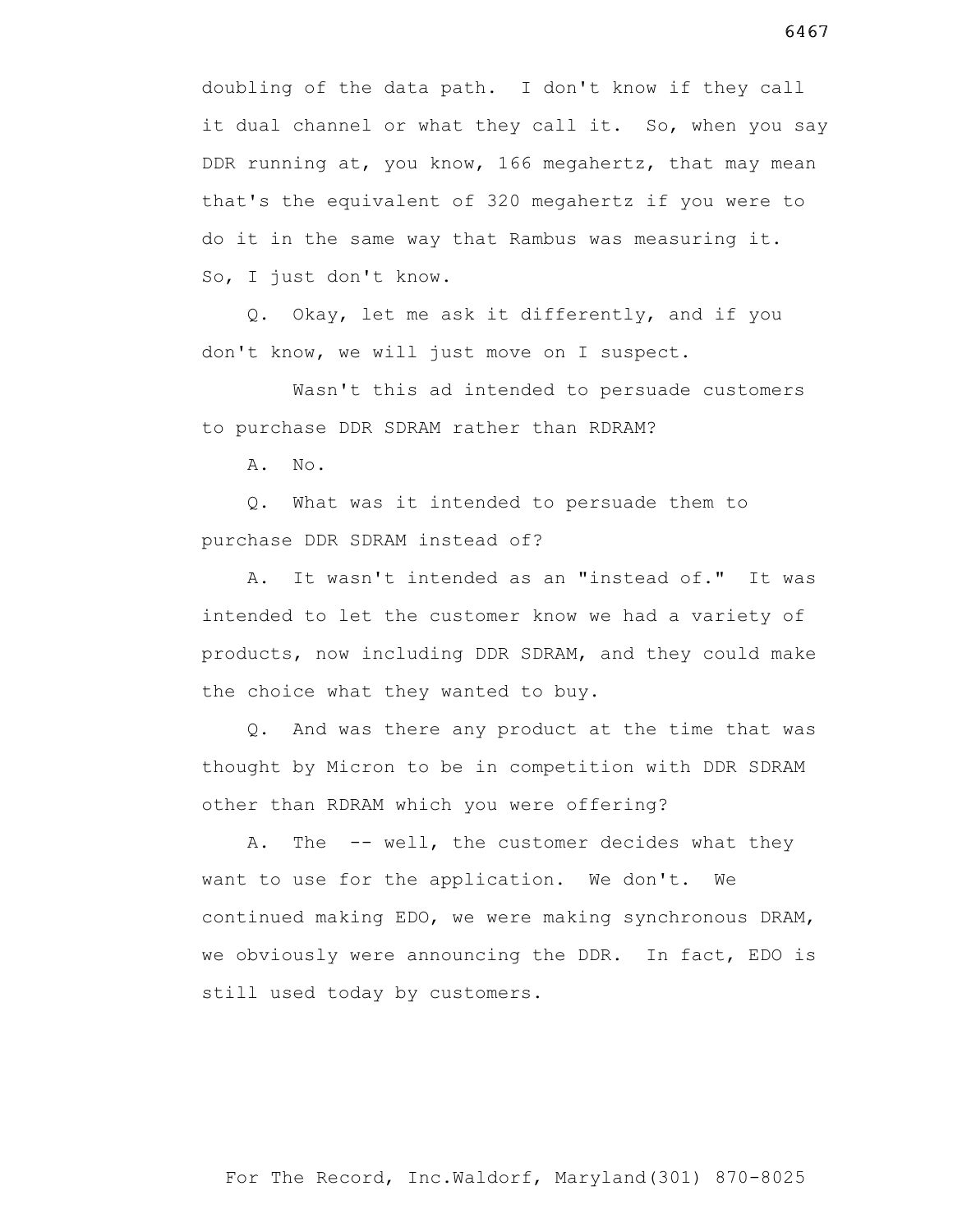Q. Maybe I misheard you earlier. I asked you, I said was this an effort by Micron to persuade customers to purchase DDR SDRAM as opposed to single data rate SDRAM, and you said no.

A. And I said no.

 Q. Okay. Was this an effort to purchase -- to persuade customers to purchase DDR SDRAM instead of EDO?

A. No.

 Q. Okay. One last ad which I'll mark as 23 -- RX-2306, which would be the next in order.

 May I approach and show the witness, Your Honor?

JUDGE McGUIRE: Yes.

**(RX Exhibit Number 2306 was marked for** 

#### **identification.)**

BY MR. STONE:

 Q. This is the picture of the dog chasing its tail. Is that your description, Mr. Appleton?

A. Yes, that would be right.

Q. And is this a Micron ad?

- A. Yes.
- Q. And is this a Micron ad for PC133 SDRAM?
- A. Yes.
- Q. And can you tell us the time frame in which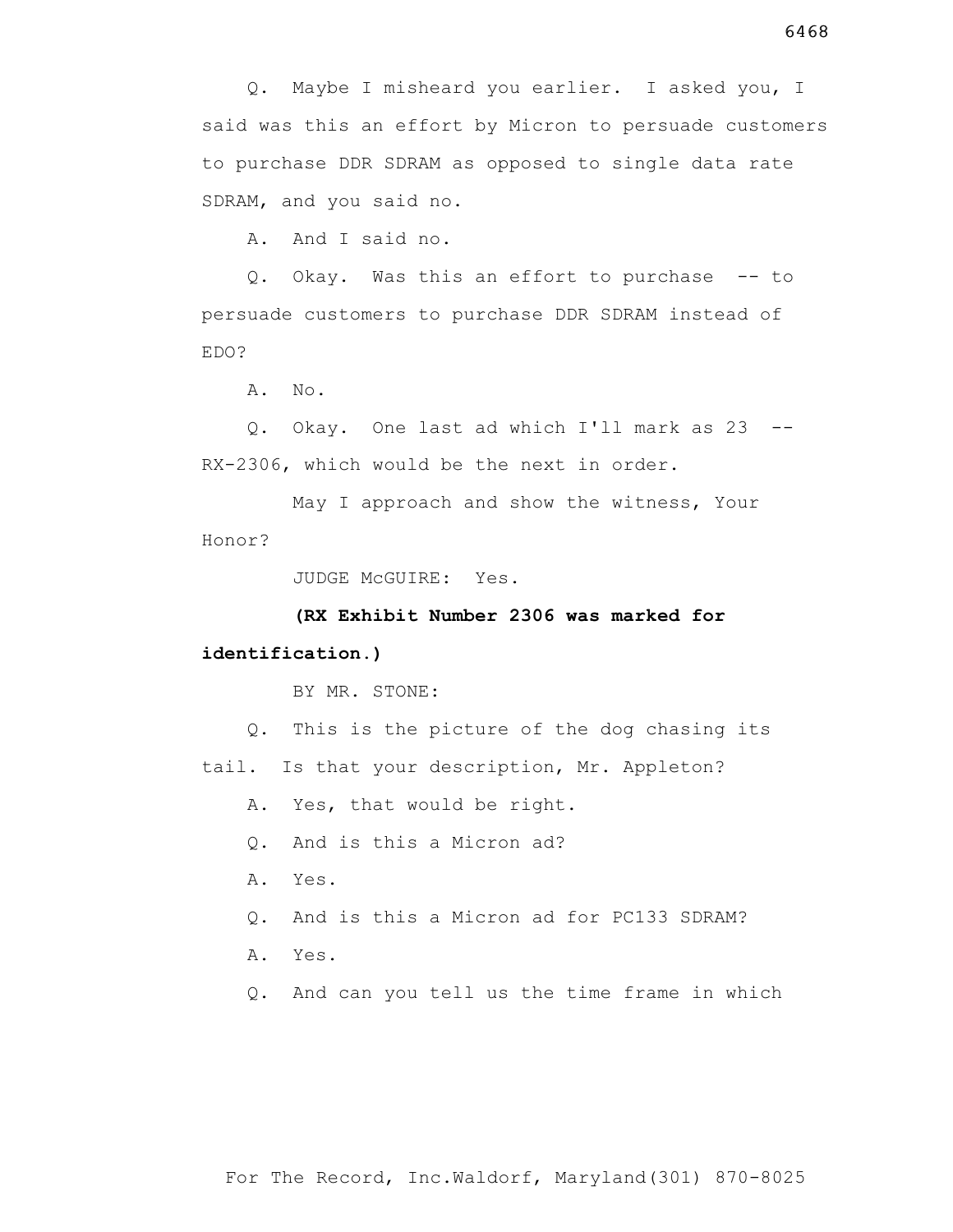this ad ran?

 A. At the bottom of this ad, it indicates it was sometime in 1999.

 Q. Okay. And again, you wouldn't know more about where this ad ran or how much you spent on it than you did with the others, would you?

A. No, I would not.

Q. Let me show you RX-1700.

May I approach, Your Honor?

JUDGE McGUIRE: Yes.

BY MR. STONE:

 Q. Directing your attention to RX-1700, which is an email dated September 1, 2000 from M. Sadler to a group, S/M Worldwide, do you see that?

A. Yes.

 Q. Do you know an M. Sadler at Micron who was employed there in September of 2000?

A. Yes.

 Q. And is his first name Mick or his nickname Mick?

A. His first name is Mike.

 Q. Okay. What was his position in September of 2000?

A. He was vice president of sales.

I'm sorry, Your Honor, can I just take a

For The Record, Inc.Waldorf, Maryland(301) 870-8025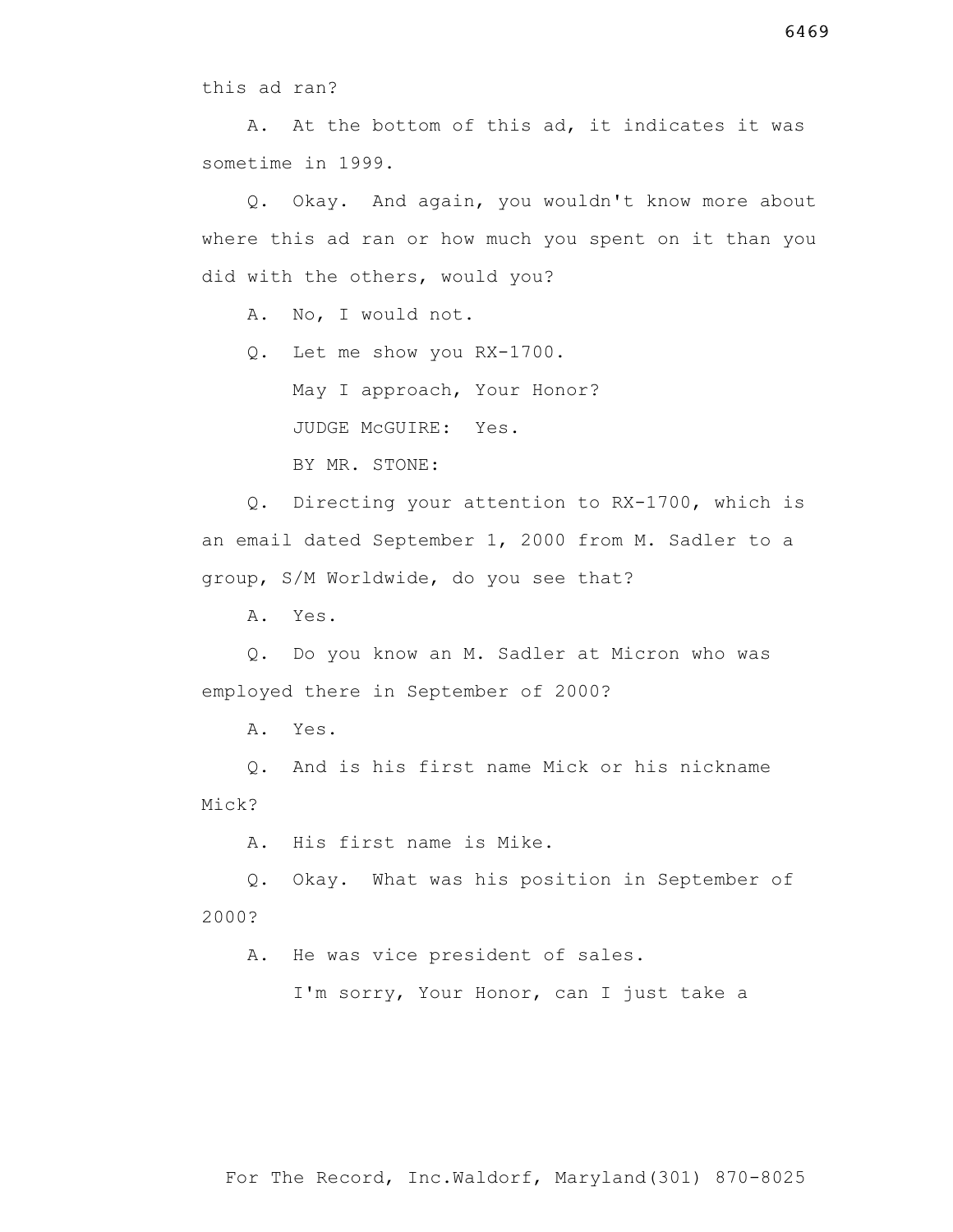JUDGE McGUIRE: I'm sorry, what's the --

 MR. ROYALL: The witness was asking for water, Your Honor. I was going to note that we've been going for a few hours. I don't know if it's a convenient time --

THE WITNESS: No, we have some water here if --

 MR. STONE: Maybe we should take a break, Your Honor.

 JUDGE McGUIRE: Well, you tell me when is a good breaking point.

 MR. STONE: Any time is convenient for me, Your Honor.

JUDGE McGUIRE: Well, let's take a break.

Everyone is already up. Let's take a ten-minute break.

THE WITNESS: I'm sorry.

JUDGE McGUIRE: No, that's all right.

 **(A brief recess was taken.)**

JUDGE McGUIRE: On the record.

 Mr. Stone, you may proceed with your examination.

MR. STONE: Thank you, Your Honor.

BY MR. STONE:

 Q. Mr. Appleton, directing your attention back to RX-1700, Mike Sadler in September of 2000 was Micron's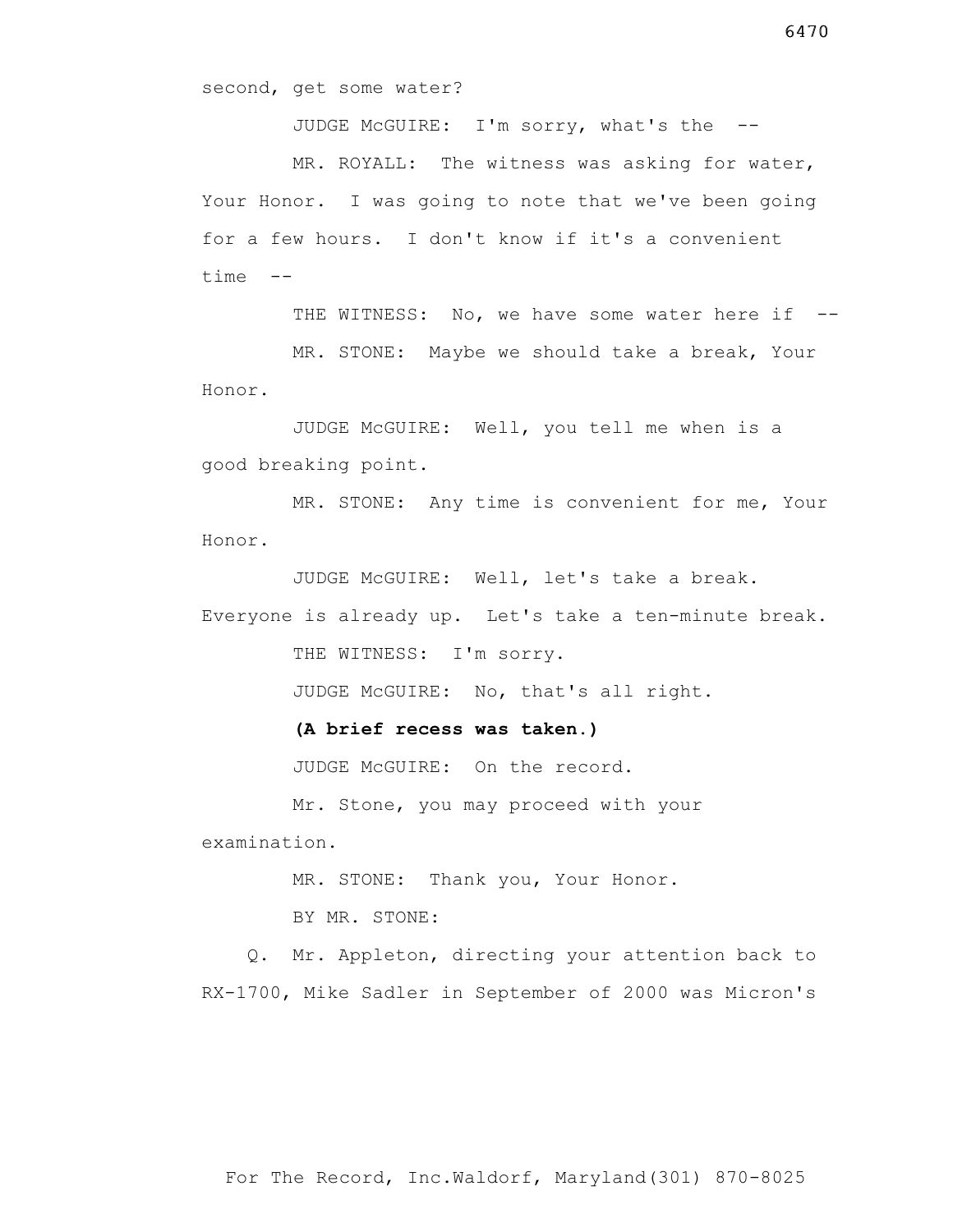vice president of sales, correct?

A. Yes.

 Q. And at the very top, before the first numbered paragraph, he says, "Another spectacular quarter in which there are too many accomplishments to list on 1 page but I'll give it a shot with the following," and he then goes on, and I direct you all the way down at the bottom to number 11. He says, "Finally, thanks largely to Micron's efforts, established PC133 and DDR as mainstream memory solutions for the PC industry in favor of another proposed solution, RDRAM."

Do you see that?

 MR. ROYALL: Your Honor, could I interpose an objection at this point? I don't think that Mr. Stone has laid any foundation that Mr. Appleton has ever -ever received this or has ever seen it before.

JUDGE McGUIRE: Sustained.

BY MR. STONE:

 Q. Was it Micron's position in September of 2000 that thanks largely to its efforts, PC133 and DDR had been established as mainstream memory solutions for the PC industry in favor of RDRAM?

A. In September of 2000?

Q. Yes, sir.

A. I don't think in general the company had that

6471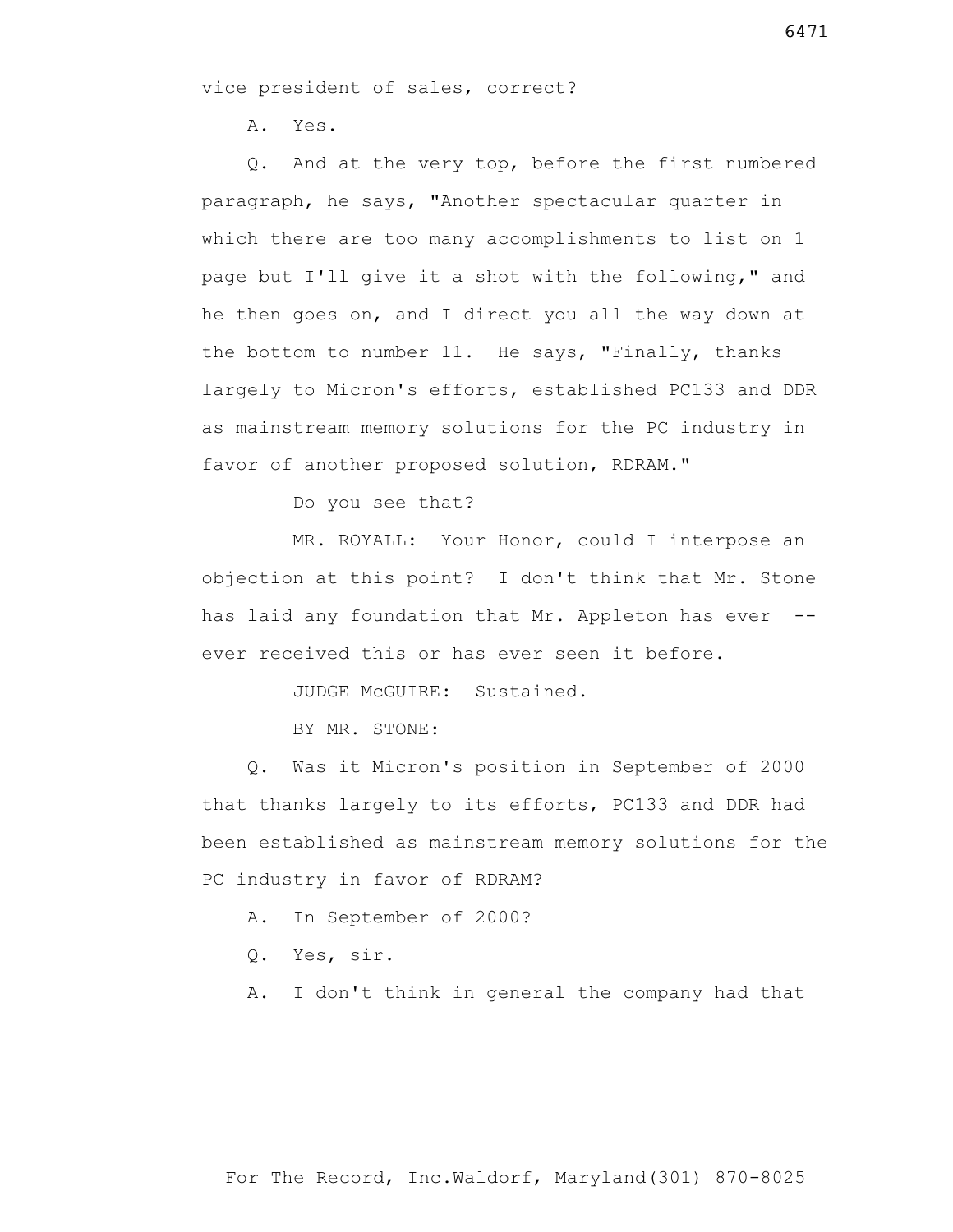perspective.

 Q. Did it come to your attention in September of 2000 that the vice president of sales had expressed that?

A. No.

 Q. "S/M Worldwide" means sales and marketing worldwide, correct?

A. It means the people who report up through him.

Q. Who are part of sales and marketing?

 A. I don't know about the marketing part, but for sure the sales.

 Q. And you showed us earlier on a map of the world, you showed us sales offices sprinkled all over the world. Do people in each of those offices report to Mr. Sadler?

A. In each of the sales offices?

Q. Yes.

 A. They may not report to Mr. Sadler, but they report in to his organization.

 Q. Okay. And was it your understanding that in September of 2000, an email that was sent to S/M Worldwide was going to go to people in each of those offices throughout the world, the sales offices?

A. If he sent this -- if this was an -- let me make sure I understand the question. If he sent an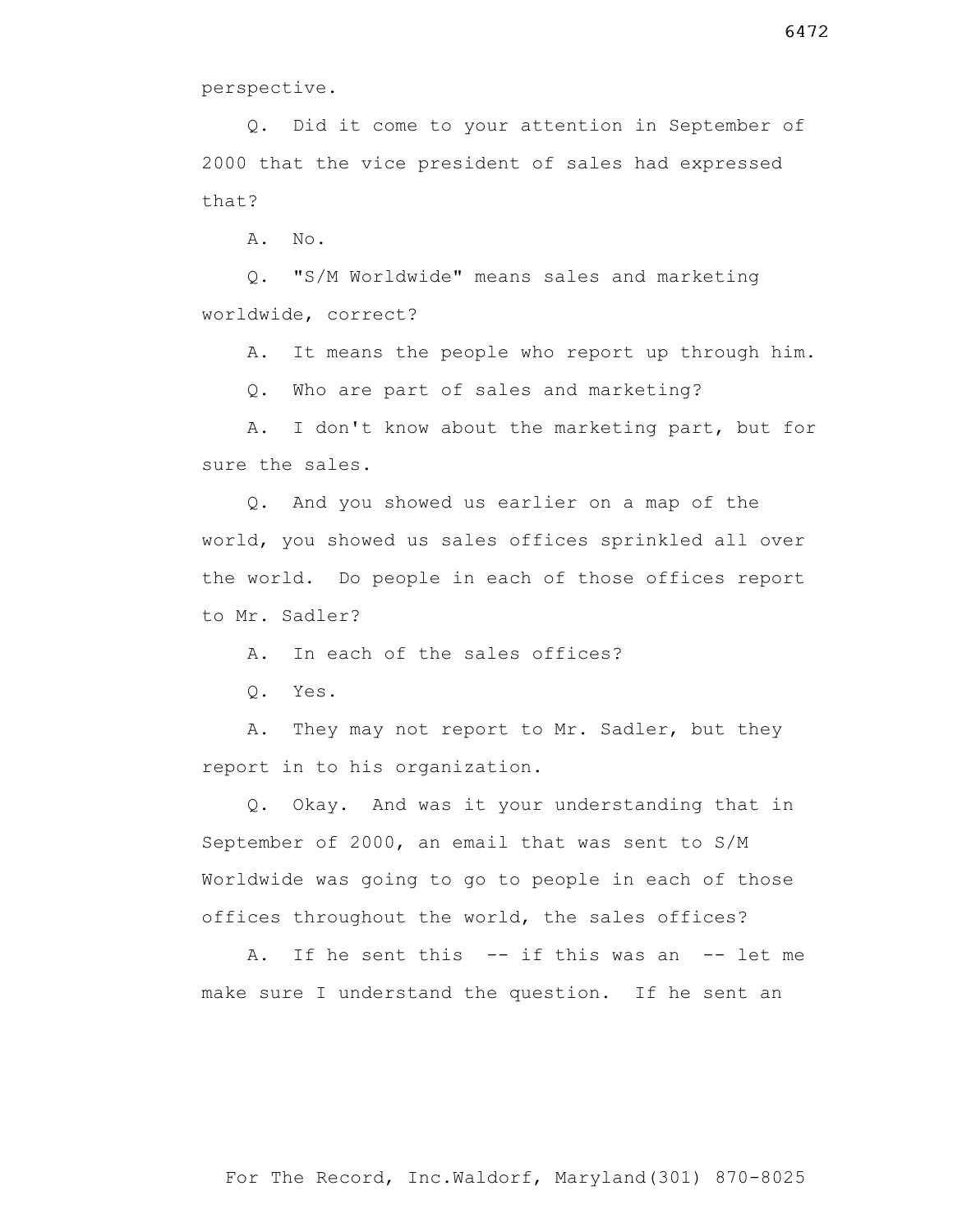email to his worldwide sales or sales and marketing organization, would it go to everybody in the world, is that the question, that reported through his organization?

Q. Yes.

A. Yes.

 Q. Okay. And in September of 2000, was Micron still a licensee under the terms of the license agreement we looked at earlier?

 A. Of the RDRAM license? Yes, litigation had already started at this point in time.

Q. Of the RDRAM license.

A. Yes, I believe so.

 Q. And was it still your direction to the company that the company live by the commitments in terms of marketing and not say anything bad about RDRAM that you had signed in that license agreement?

 A. Well, "not say anything bad" throws me a little, because that's not what was said in the RDRAM agreement.

Q. The RDRAM agreement said --

And Your Honor, could I put up  $-$  I have that language on a board. Would you mind?

JUDGE McGUIRE: Go ahead.

**(Discussion off the record.)**

6473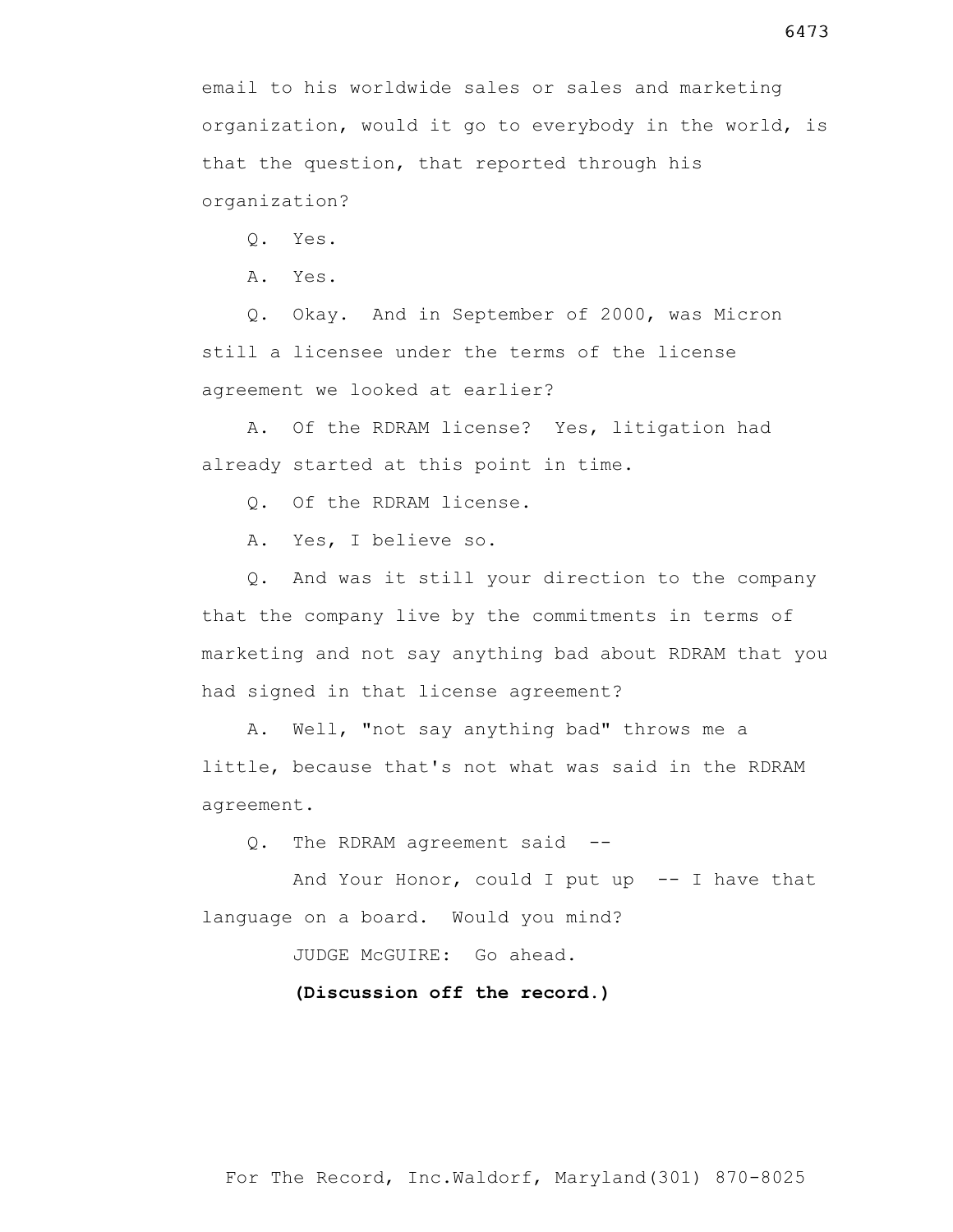BY MR. STONE:

 Q. Just so I don't have to keep referring to that document, the sentences I cared about or I wanted to ask you about here in paragraph 4.5 are on the board that I put up, which I think would be DX-116, I think  $-$ - I don't have the  $-$ -

 JUDGE McGUIRE: Yes, we will use 116, and if need be, we will correct it.

# **(DX Exhibit Number 116 was marked for identification.)**

BY MR. STONE:

 Q. Where it says in the last sentence, "Micron will make positive representations about Rambus Interface Technology to Micron's customers, potential customers, press and analysts," did you understand "Rambus interface technology" there to be a reference to the interface technology included in the RDRAM product?

A. Yes.

 Q. Okay. And was it still Micron's obligation, as you understood it, in September of 2000 to make positive representations to customers and potential customers about the interface technology in the RDRAM product?

A. Yes.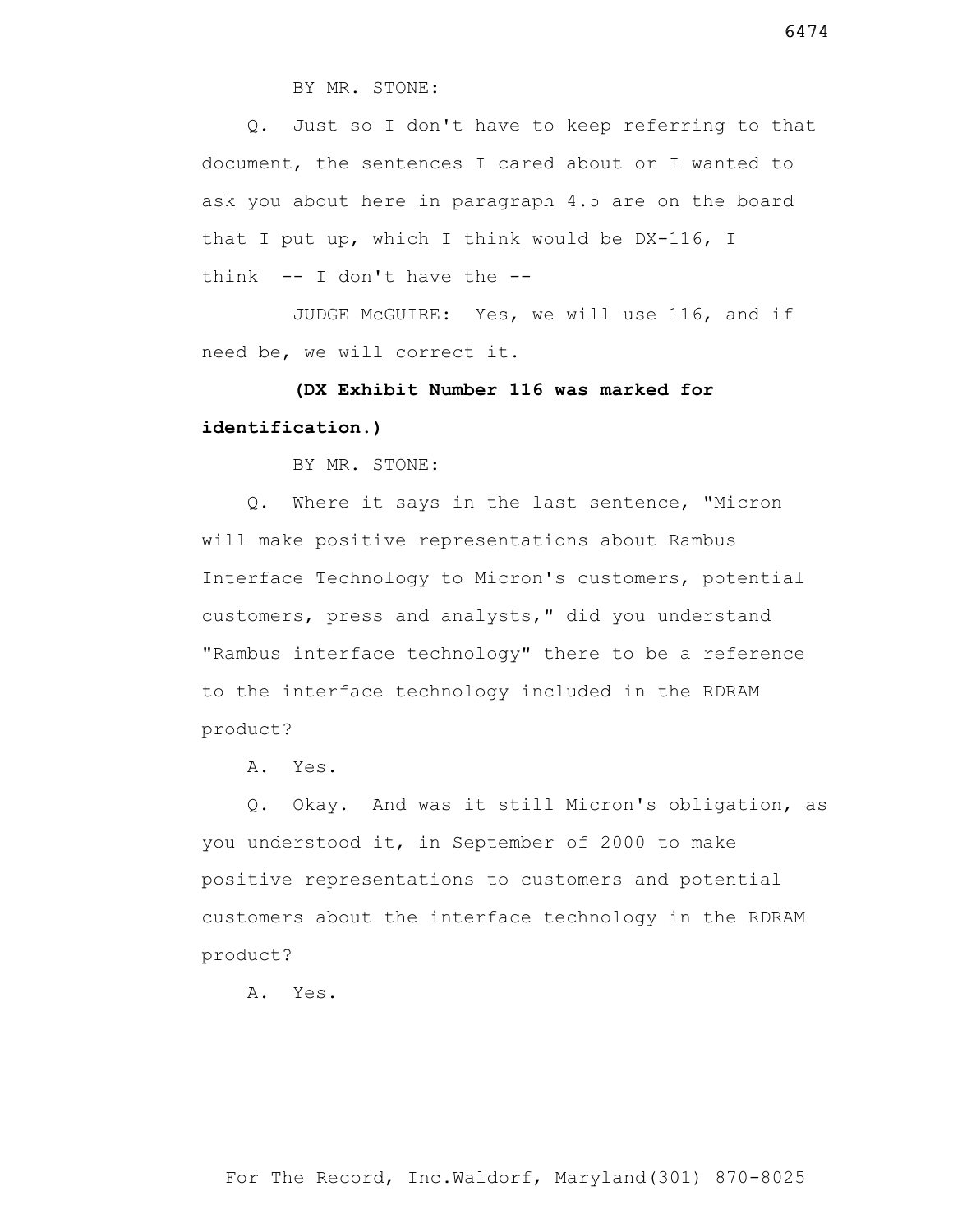Q. And was it your direction to the company that they do so?

 A. Well, at this point in time, I wasn't redirecting people in the company. The agreement had been in existence. We had obviously started litigation with Rambus, which was different from the Rambus interface technology that you're referencing here.

Q. Did you give --

 MR. ROYALL: I'm sorry, Your Honor, could I ask that the document that was noted -- there is no foundation that he's ever seen or received this document. Could I ask that that be pulled down from the screen?

 JUDGE McGUIRE: Could you ask that what, it be pulled --

 MR. ROYALL: This document be pulled down from the screen. They just did it, thank you.

 JUDGE McGUIRE: All right, Mr. Royall. Can we do that?

MR. ROYALL: They have done it.

JUDGE McGUIRE: Okay.

MR. ROYALL: Thank you.

BY MR. STONE:

 Q. In September of 2000, is it a true statement that Micron had prior to that time been exerting its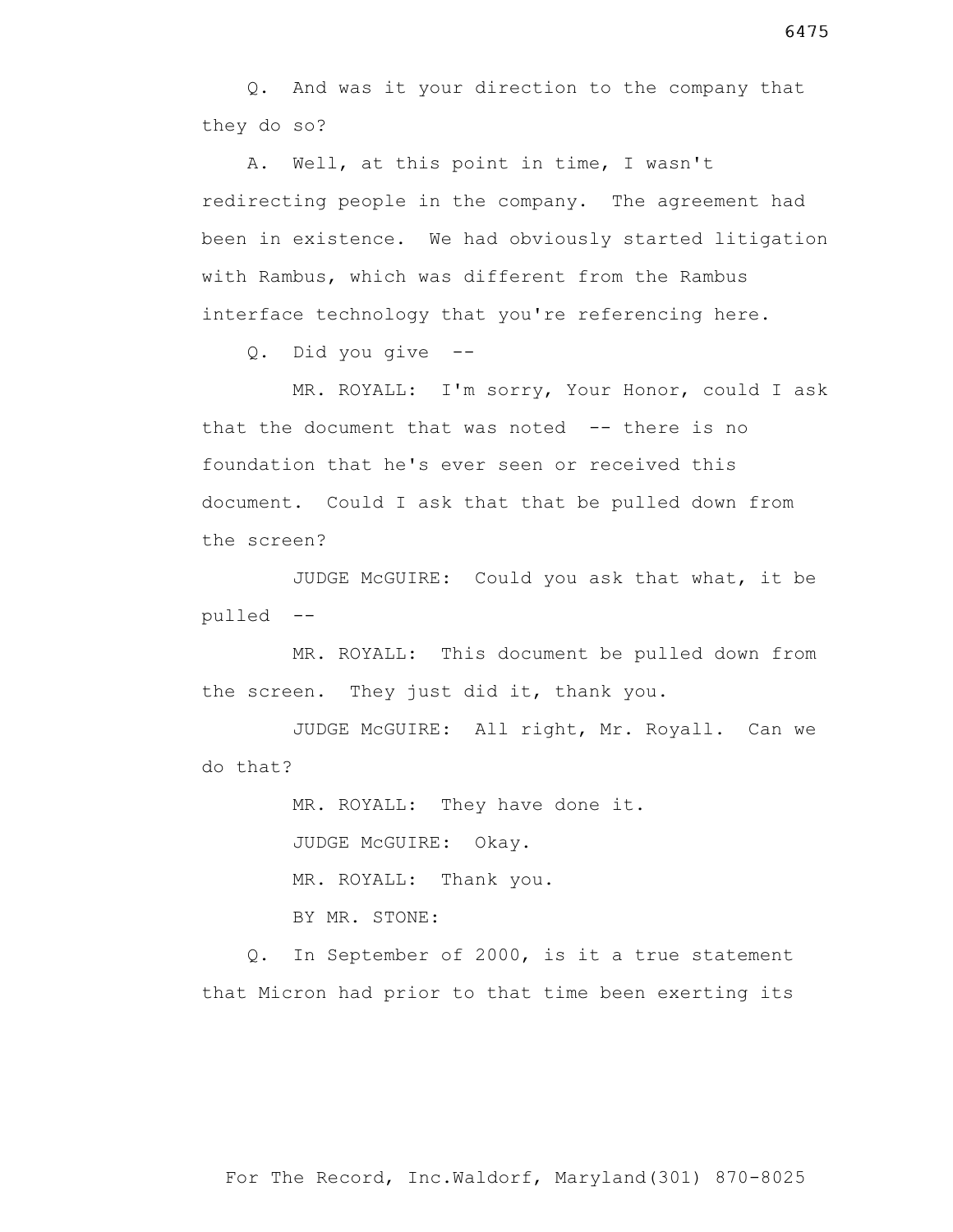efforts to establish PC133 and DDR as mainstream memory solutions over RDRAM?

 A. It wasn't over RDRAM. It was in addition to RDRAM.

 Q. Was it a true statement in September of 2000 that prior to that time, Micron had been exerting its efforts to establish PC133 and DDR as memory solutions in favor of RDRAM?

A. I'm sorry, say that again.

Q. Sure, certainly.

 In September of 2000, was it a true statement that prior to that time, Micron had been exerting its efforts to establish PC133 and DDR as memory solutions in favor of another proposed solution, RDRAM?

A. It was in addition to RDRAM.

 JUDGE McGUIRE: All right, let me clarify for myself. What does this -- what do you take that to mean when you say "in favor of"? Does that mean in lieu of?

MR. STONE: Yes.

 JUDGE McGUIRE: Is that your understanding? MR. STONE: It does.

 JUDGE McGUIRE: Is that the context of this question?

MR. STONE: That's what I understand it to

For The Record, Inc.Waldorf, Maryland(301) 870-8025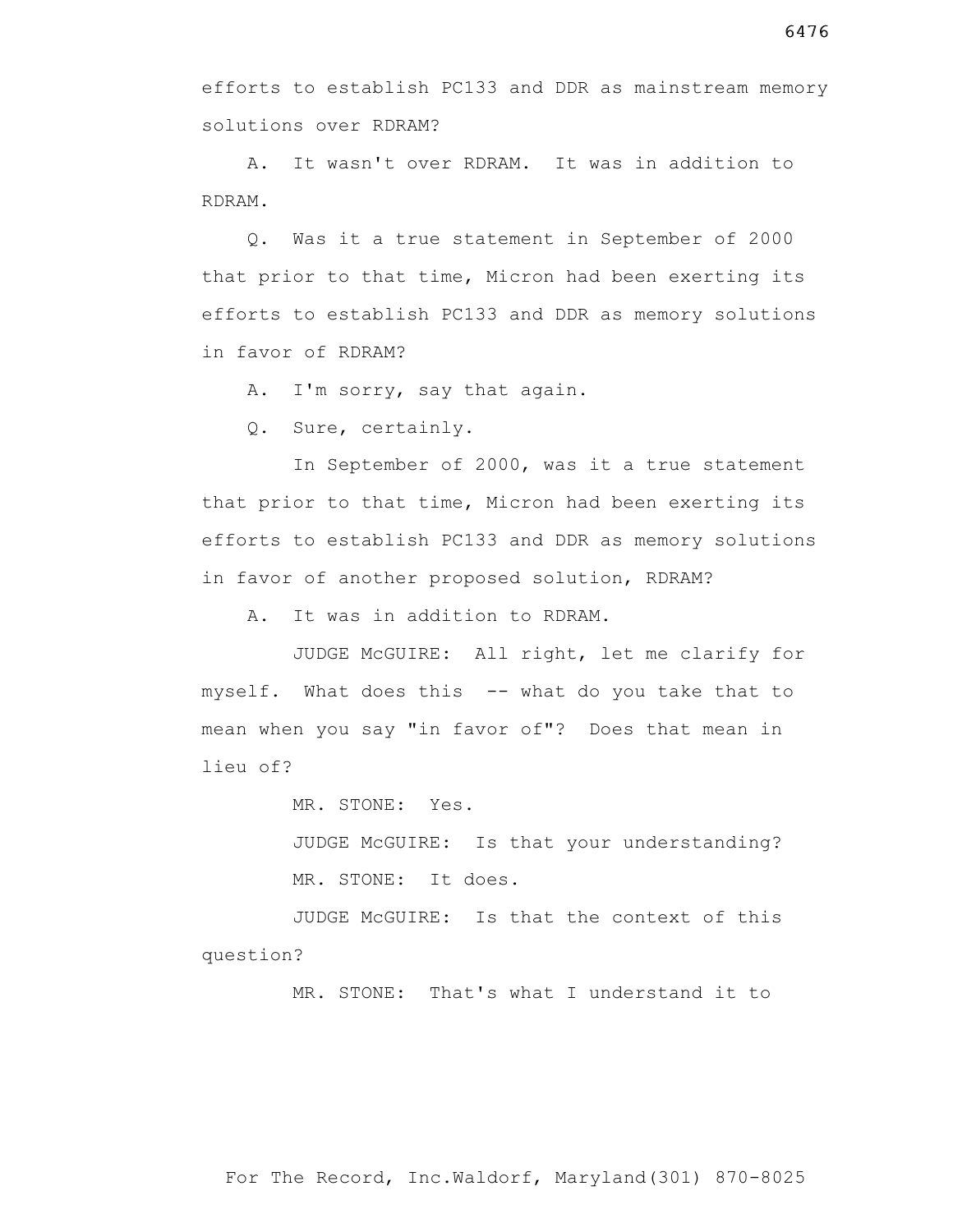JUDGE McGUIRE: All right.

BY MR. STONE:

Q. Did you understand my question in that --

A. Yes.

 Q. Okay. If Mr. Sadler was operating in September of 2000 and previously to try to exert his organization to establish PC133 and DDR as memory solutions for PCs in lieu of another proposed solution, RDRAM, was that something that you knew about?

A. Well, first of all, Mr. Sadler, to be clear -because you said prior to that time frame -- only became the vice president of sales -- I believe it was sometime in late '98 or '99. So, he wasn't responsible for it prior to that.

 Q. If in '98, '99 and the first three quarters of 2000 Mr. Sadler was instructing his organization to try to exert their efforts to establish PC133 and DDR as the memory solutions for PCs in lieu of another proposed solution, namely RDRAM, is that something that you were aware of?

A. I wasn't aware of that.

Q. Okay.

 A. But -- but Mike is simply -- I'm sorry, Mr. Sadler is selling the product. He's not marketing it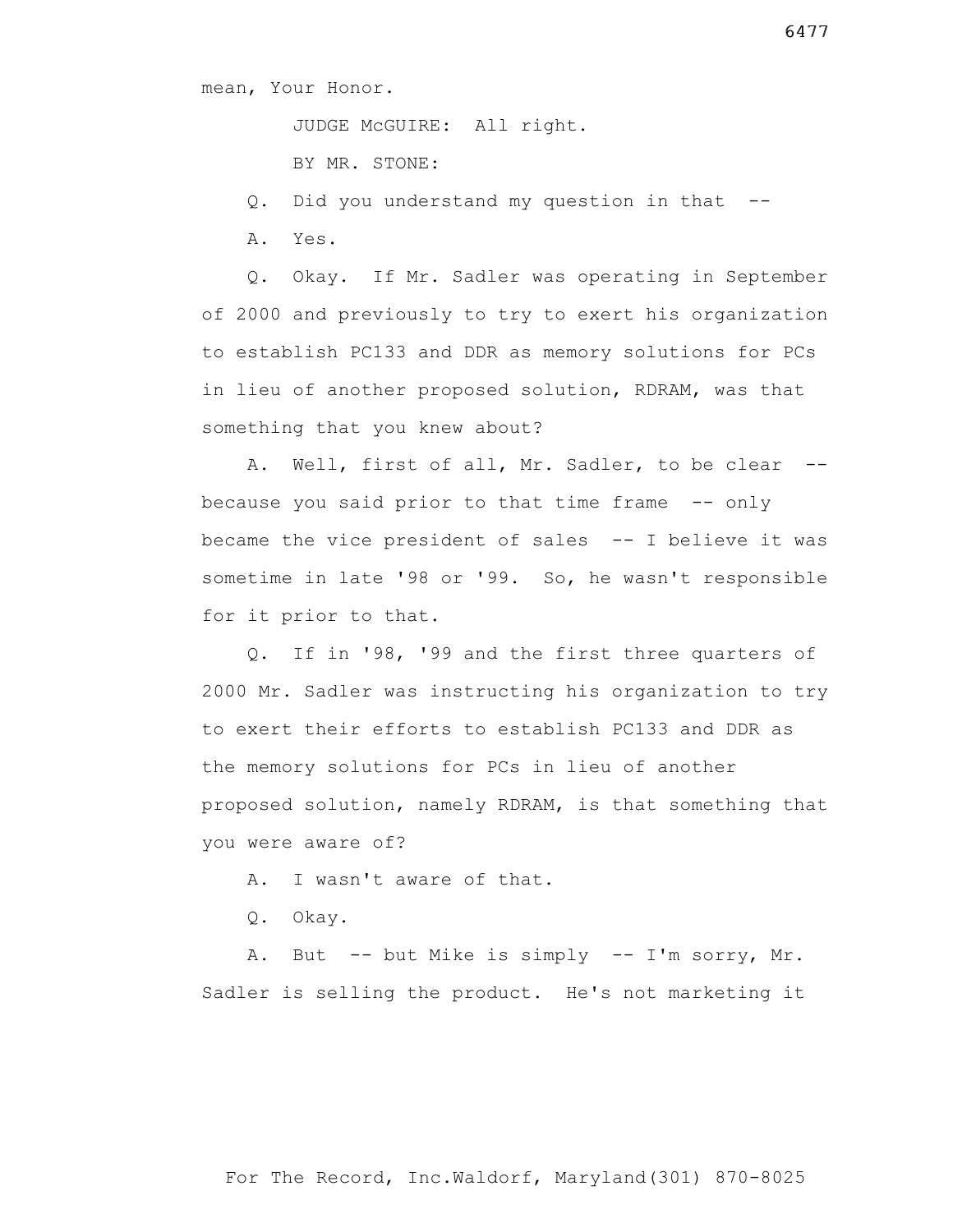Q. And as of September of 2000, Micron was not giving him any RDRAM to sell, was it?

A. That is correct.

 Q. In April of 1999, what was Mr. Donnelly's position?

 A. I believe, without going back and looking at the record, he's been a vice president of the company for I think over a decade. He at one time was responsible for vice president of DRAM products, and that has since changed, and there was a time in there when the organization changed and he became responsible -- as I described earlier to Mr. Royall, we changed the organization according to applications, and he then became responsible for vice president of computing and consumer.

 Q. And Mr. Mailloux you've talked about, and earlier you were asked about Mr. Walther and Mr. Lee who attended JEDEC meetings along with others from Micron, correct?

A. Yes.

 Q. Is there a Mr. Seibert who worked at Micron in April of 1999?

A. Yes.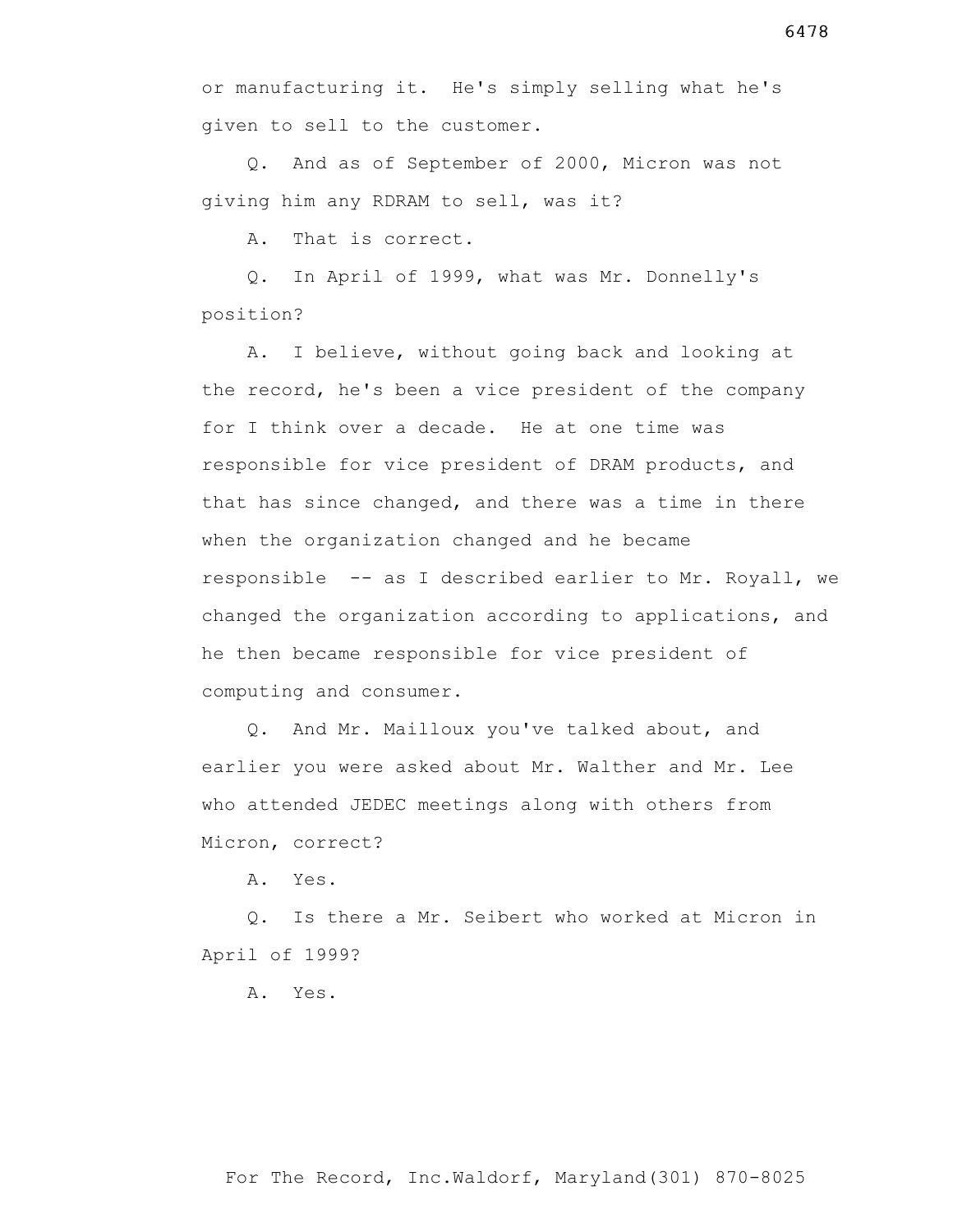Q. And was there a Mr. Ryan, Kevin Ryan, who worked at Micron in 1999?

A. I believe so.

 Q. Did any of those people, Donnelly, Seibert, Ryan, Mailloux, Walther, Lee, report to you in 1999?

A. Only -- only Mr. Donnelly.

Q. Okay.

 Maybe, Your Honor, I should move in evidence some of the documents I've covered earlier so I don't have a big stack at the end before I go into this next one, and let me see if I can do that. The document that I marked as RX-2303, the emails from Mr. Tate to Mr. Appleton and from Mr. Appleton back to Mr. Tate, I would like to move in at this time.

JUDGE McGUIRE: Objection?

 MR. ROYALL: Your Honor, I do not object to that. I would just note for the record that that is not a document that was on Rambus' exhibit list, but we don't object.

JUDGE McGUIRE: So noted and entered.

# **(RX Exhibit Number 2303 was admitted into evidence.)**

 MR. STONE: RX-1716, the article quoting Mr. Appleton, I'd like to move in.

MR. ROYALL: No objection.

For The Record, Inc.Waldorf, Maryland(301) 870-8025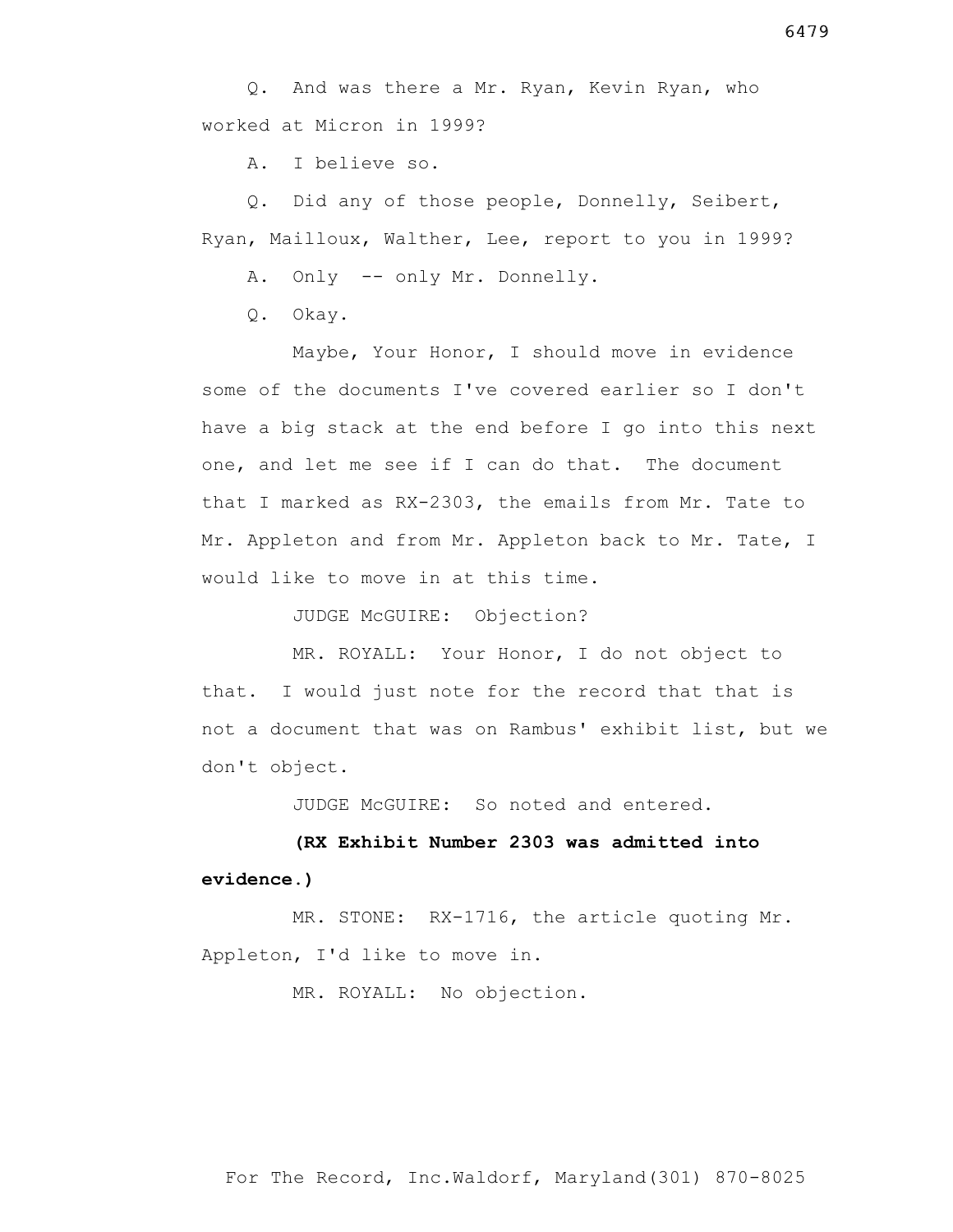**(RX Exhibit Number 1716 was admitted into evidence.)**

 MR. STONE: The Rambus-Micron license agreement, CX-1646, I would offer at this time.

MR. ROYALL: No objection.

JUDGE McGUIRE: Entered.

 **(CX Exhibit Number 1646 was admitted into evidence.)**

 MR. STONE: RX-1464, the press release I would offer at this time.

MR. ROYALL: No objection.

JUDGE McGUIRE: Entered.

 **(RX Exhibit Number 1464 was admitted into evidence.)**

 MR. STONE: And the three ads, RX-2304, 2305 and 2306, I would offer at this time.

MR. ROYALL: No objection, Your Honor.

JUDGE McGUIRE: All entered.

 **(RX Exhibit Number 2304 was admitted into evidence.)**

 **(RX Exhibit Number 2305 was admitted into evidence.)**

 **(RX Exhibit Number 2306 was admitted into evidence.)**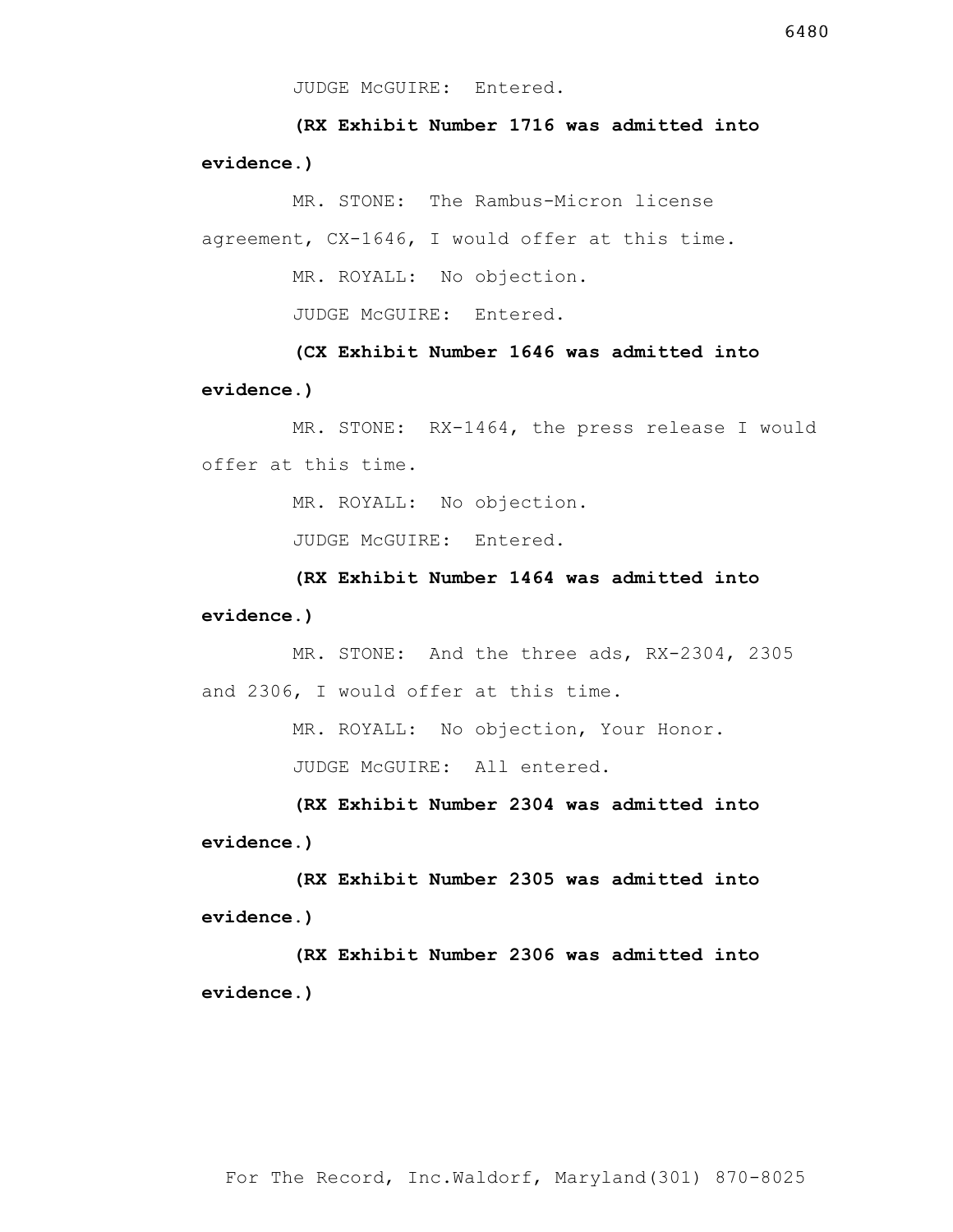MR. STONE: And I would like to offer, Your Honor, the Sadler email, RX-1700, as a business record of Micron.

> MR. ROYALL: No objection, Your Honor. JUDGE McGUIRE: Entered.

 **(RX Exhibit Number 1700 was admitted into evidence.)**

MR. STONE: Thank you.

BY MR. STONE:

 Q. Let me now ask you, Mr. Appleton, did you become aware in about April of 1999 that Samsung had announced that it was going to start manufacturing production volumes of RDRAM?

 A. I don't remember the time frame, but I do remember when they said that they were going to.

 Q. And was that the first of the DRAM manufacturers to announce production volume manufacturing of RDRAM?

A. I don't remember.

 Q. Do you remember any other ones who announced prior to that?

A. I don't remember in that time period.

 Q. Okay. Was it brought to your attention by someone in the Micron organization when Samsung made that announcement?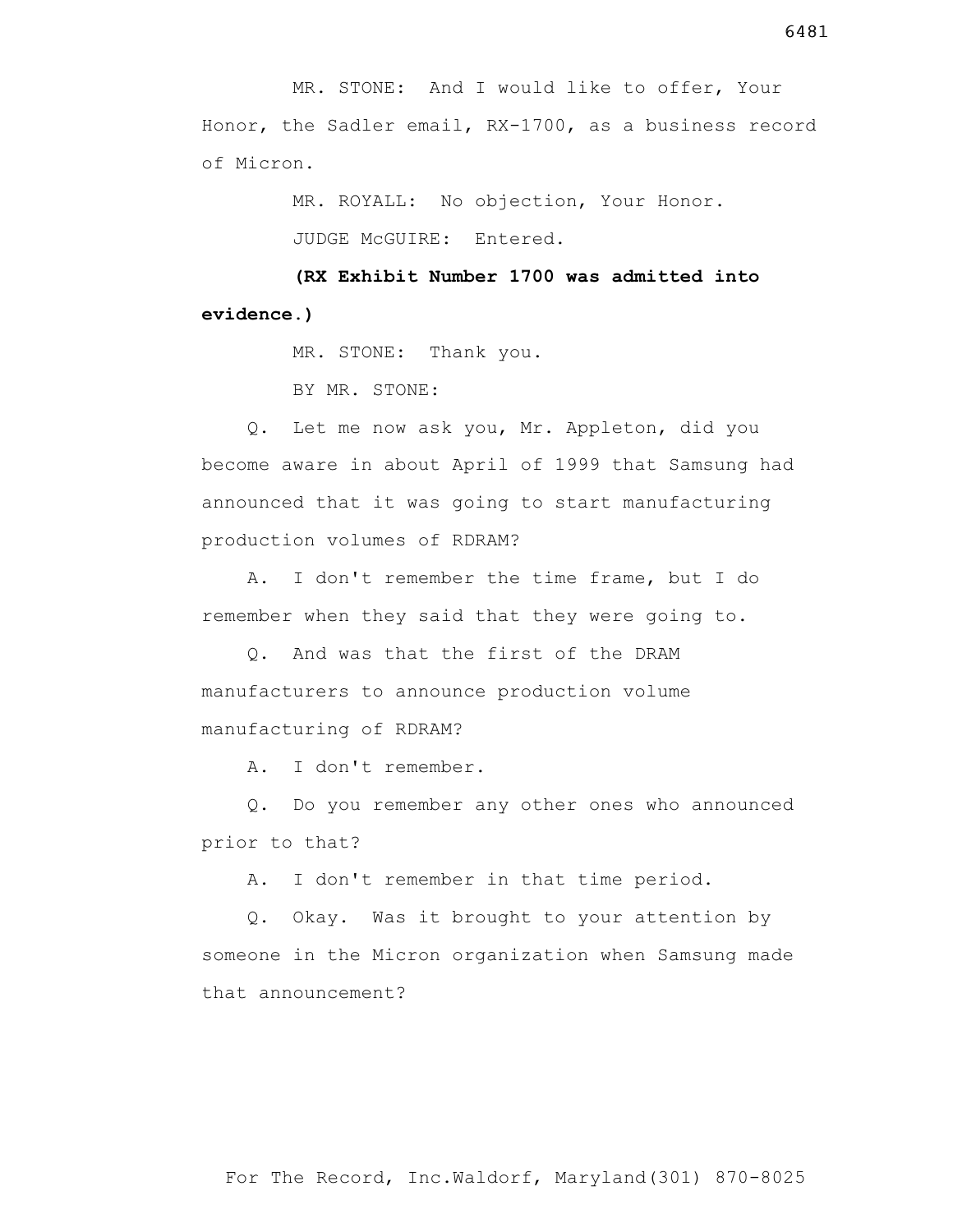Q. Okay. And then did you have conversations with anyone at Micron about that?

A. Oh, sure, I could have.

Q. Do you recall any of them?

A. I don't recall them.

 Q. Let me show you what's been marked as RX-1444 and see if it at all refreshes your recollection.

May I approach, Your Honor?

JUDGE McGUIRE: Yes.

BY MR. STONE:

 Q. Mr. Appleton, let me just give you a little context for the document, and then look at it as much as you want.

 Halfway down the first page of RX-1444 and then continuing throughout page 2 and page 3 is an article that appeared in, according to this, Electronic Buyers News on April 23 of 1999. So, that's a news article which you might look at. Then above that I believe are emails amongst various Micron employees.

A. (Document review.) Okay.

 Q. Do you recognize this as an article that you saw in April of 1999 about Samsung's announcement?

A. Not really. I mean, I read so many articles.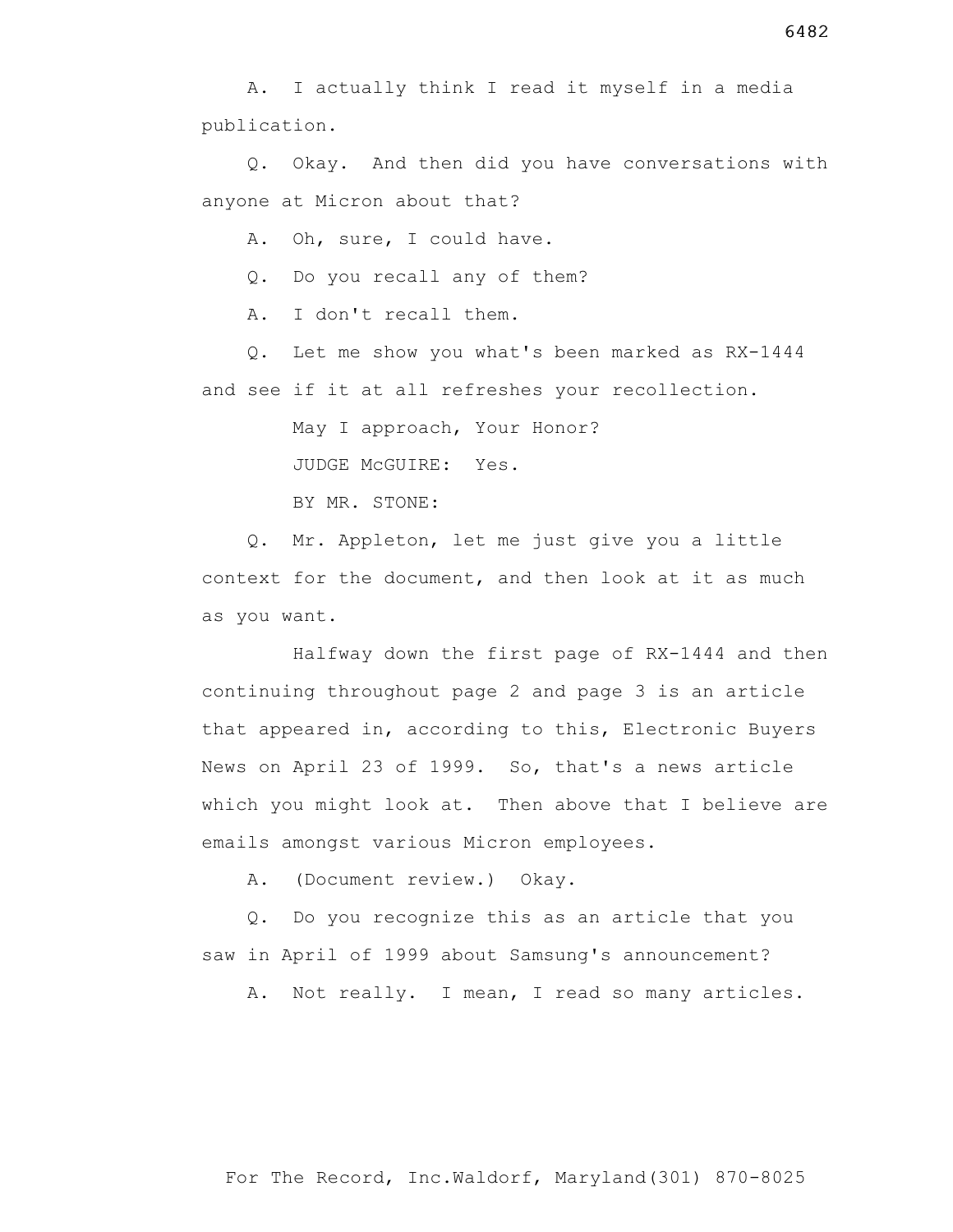Q. Does this at all jog your recollection as to the time frame that you read the article about Samsung's announcement?

A. No.

 Q. Did anyone within Micron come to you after the Samsung announcement was made and say words to the effect of what the first email here says, the one right above the article, that Samsung, by announcing it was going to produce RDRAM, had broken ranks with the other suppliers and sold their soul to the devil?

A. I don't recall anything.

 Q. It is true, is it not, that in April of 1999, Micron was not producing RDRAM in production volumes, correct?

A. That is true.

 Q. And you can't identify any other company that was producing RDRAM in production quantities at that time either, can you?

 A. Was or was not. I couldn't identify in either case.

 Q. Okay. Was it your view in April of 1999 that Samsung's commencement of production of RDRAM posed a risk to the DRAM industry?

A. What do you mean by that?

Q. Well, did -- let me ask it this way maybe: You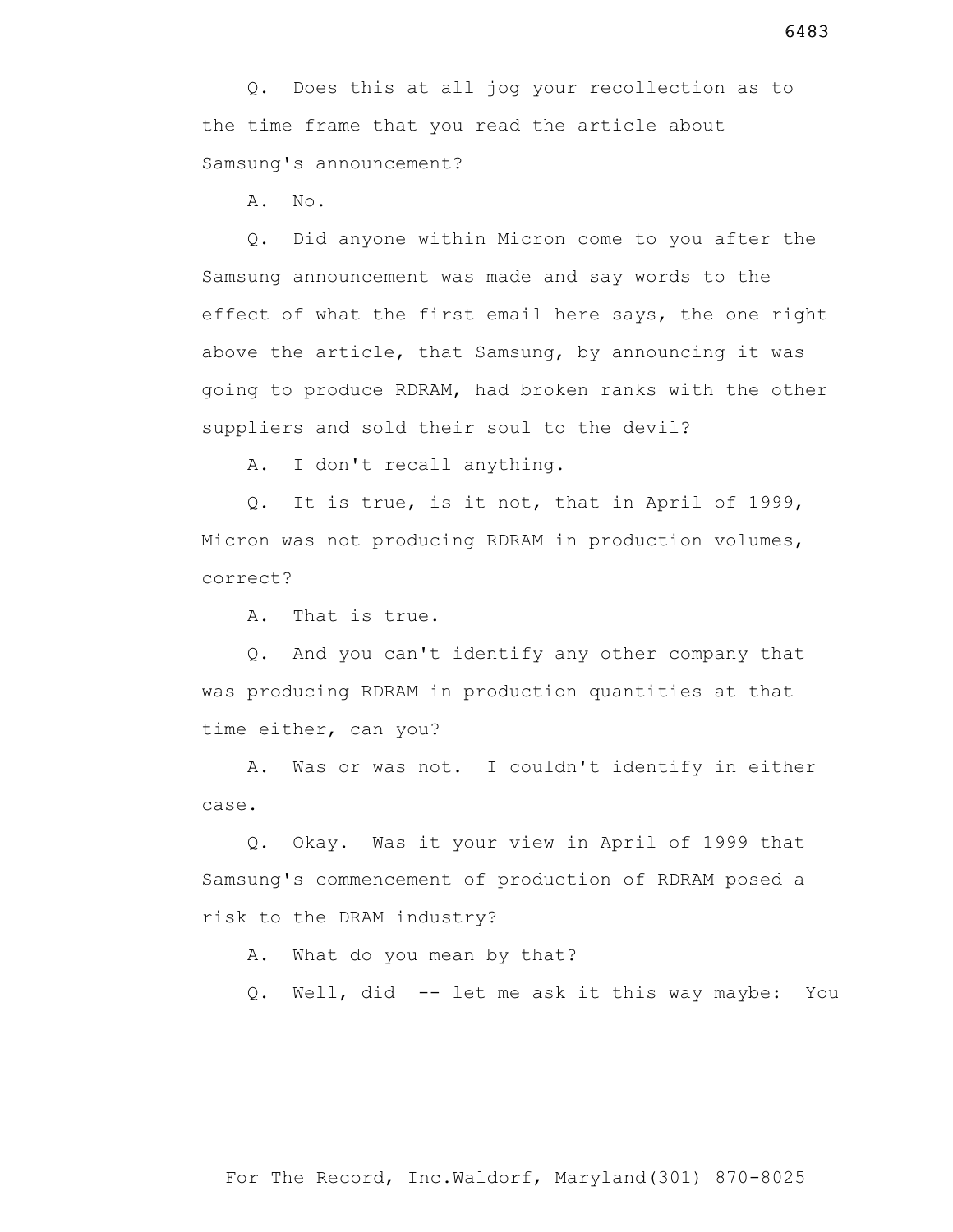were familiar with the Rambus business model, were you not?

A. At that time, yes, for the model that was at --I assumed what it was at that time, yes.

 Q. Did you have any concern in April of 1999 that if RDRAM was successful in the marketplace, that the autonomy of DRAM manufacturers such as Micron might be put at risk?

JUDGE McGUIRE: Mr. Royall?

 MR. ROYALL: Your Honor, we again have a situation in which no foundation has been laid that the witness has ever seen this document or that his name is on it, and I object to it being --

 JUDGE McGUIRE: Mr. Stone, I am going to ask that you lay a proper foundation.

 MR. STONE: I'll just take it off the screen. I'm not even asking about the document. I'll just take it off the screen.

MR. ROYALL: That would be better.

JUDGE McGUIRE: Oh, okay, all right.

 MR. STONE: There's no jury here. I'm not sure why we're so worried about what's on the screen, but --

 JUDGE McGUIRE: Well, I mean, if you want to comment just for the record, I'll give you that opportunity.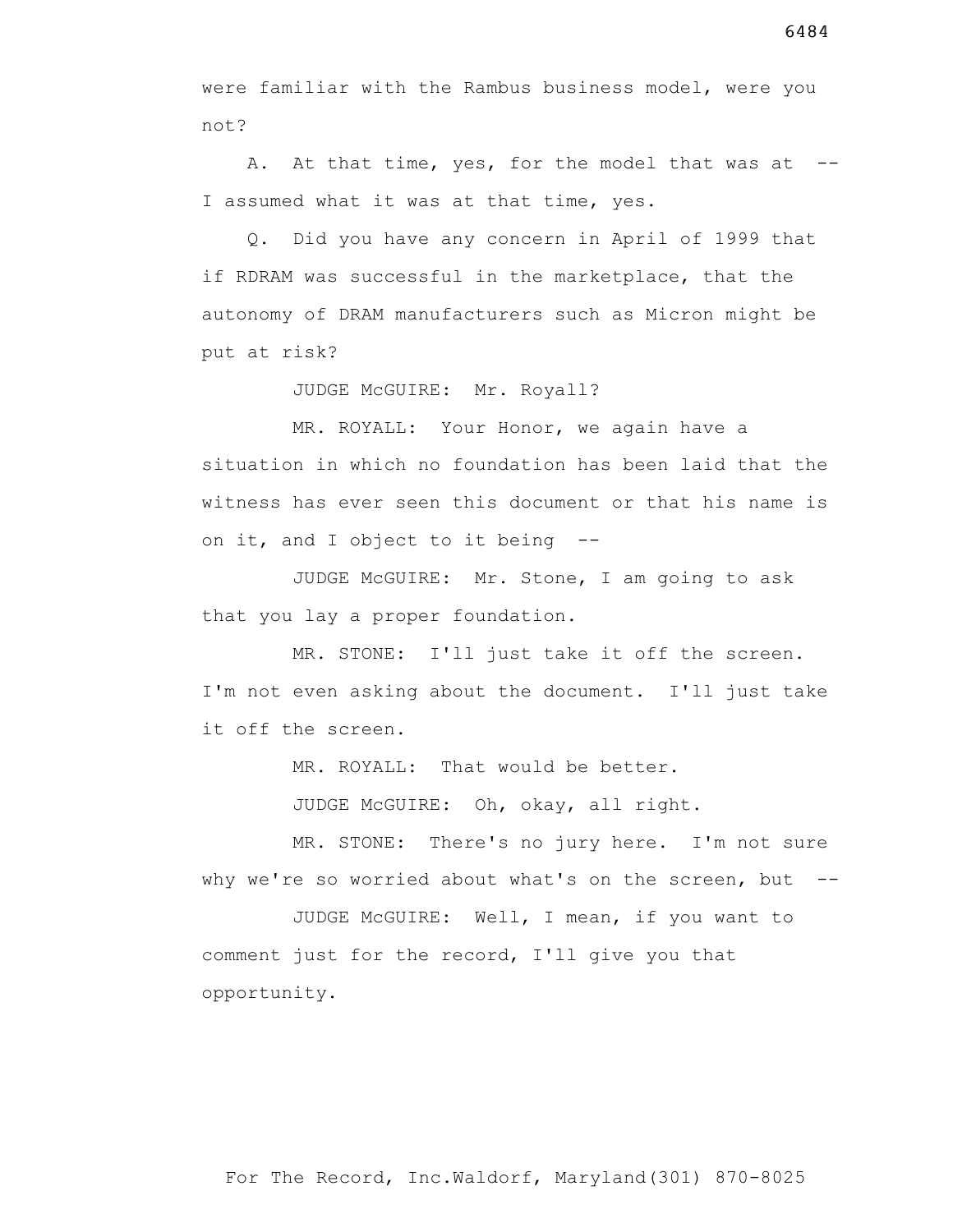MR. ROYALL: My only comment is my understanding is that the way the proceeding has proceeded previously is that if no foundation is laid, documents may be used to impeach, may be used to refresh recollection, but otherwise, it's not proper, and so that's all I was objecting to.

 JUDGE McGUIRE: So noted, but it is true, there is no jury here.

BY MR. STONE:

 Q. In any event, Mr. Appleton, going back to my question -- let me just rephrase it.

 Did anyone in the Micron ranks come to you and say in April of 1999 they thought Samsung's announcement that it was going to start manufacturing RDRAM in volume posed some risk to the autonomy of Micron or any other DRAM manufacturers?

A. Not that I recall.

 Q. Did Mr. Donnelly ever come to you in April of 1999 and say that he wanted to make the point that Intel was going to disable the marketing, applications and design of the DRAM manufacturers through its promotion of RDRAM?

A. Not that I recall.

 Q. Okay. Micron was active in SyncLink, was it not?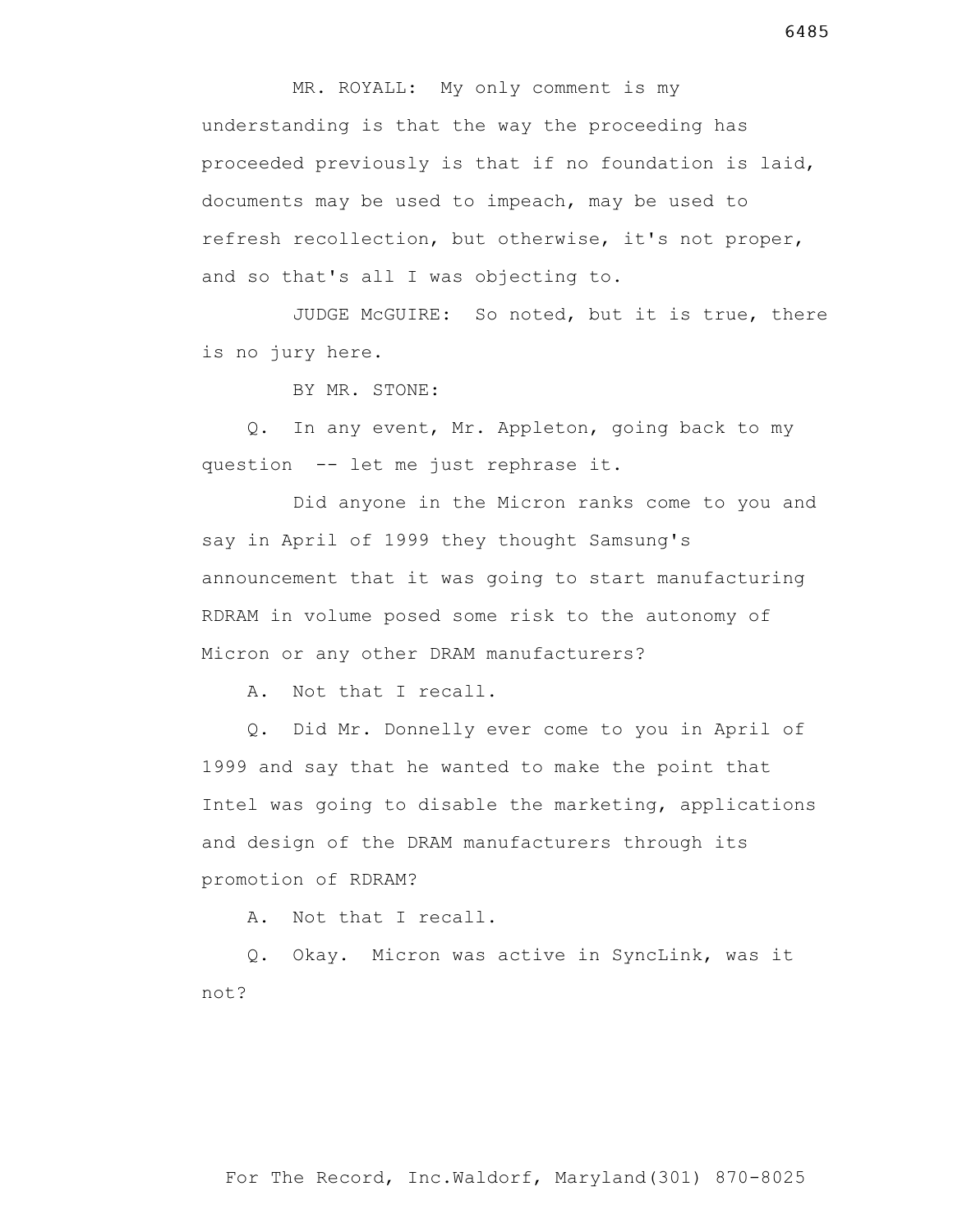A. Yes.

 Q. And you endorsed the efforts of SyncLink, didn't you?

A. Yes.

 Q. And we saw earlier an exhibit that Mr. Royall showed you which was an email that you wrote to Mr. Tabrizi, correct?

A. I -- was it an email or a letter?

Q. Well, that's a good question, one or the other.

 A. I believe what I sent to Mr. Tabrizi, although I can't remember with certainty, I think it was a letter and that this is simply an email somewhere where he included it.

 Q. Okay, so let's bring up RX-802. Is that the document you're referring to?

A. It's RX-801.

Q. Oh, bring up RX-801 then.

 If we look at the second page of RX-801, that is the letter that you wrote to Mr. Tabrizi at the request of one of the Micron marketing managers, correct?

A. Yes.

 Q. Do you recall which marketing manager asked you to send it?

A. I -- I don't. It was likely either Jeff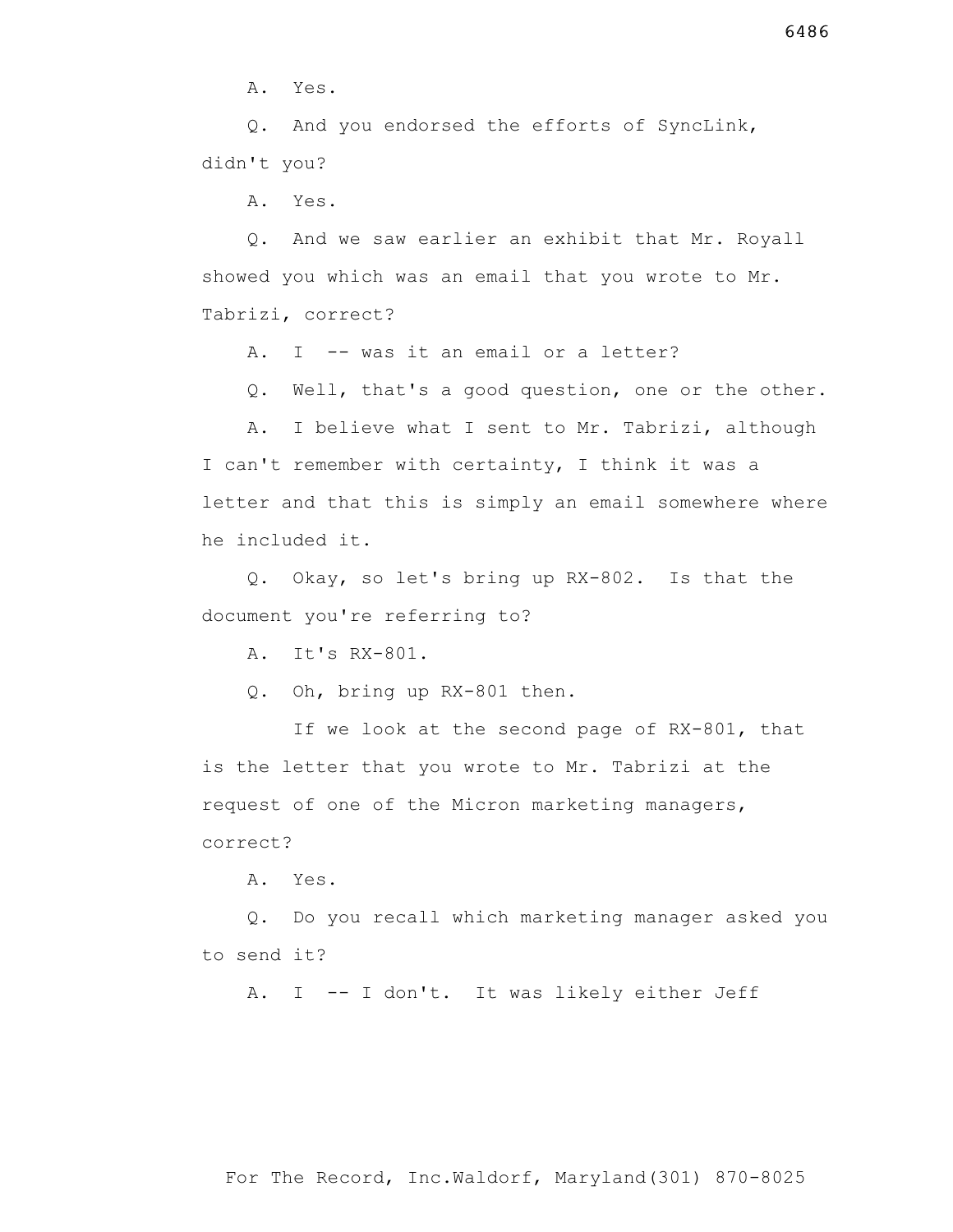Mailloux or Terry Lee.

 Q. Okay. And were either Jeff Mailloux or Terry Lee involved actively in SyncLink, if you know?

A. Yeah, I think they were.

 Q. Okay. Let me direct you, then, to the second page of RX-801 to this letter. When you said in the letter that the sharing of resources towards a common goal is probably unprecedented in the industry -- do you see that in the first paragraph?

A. I'm sorry -- oh, in the first paragraph?

Q. Do you see that line?

A. Hold on, please. Okay, I have it.

 Q. Were you referring to it being unprecedented even when compared to JEDEC?

A. Yes.

 Q. Okay. And in the second paragraph, when you said, the second sentence, "It is critical our industry continue to develop new expertise and intellectual property," do you see that?

A. Yes.

 Q. Were you including patents in your reference to intellectual property?

A. Yes.

 Q. And you felt it was important, did you not, in this time frame -- which I believe is November or so of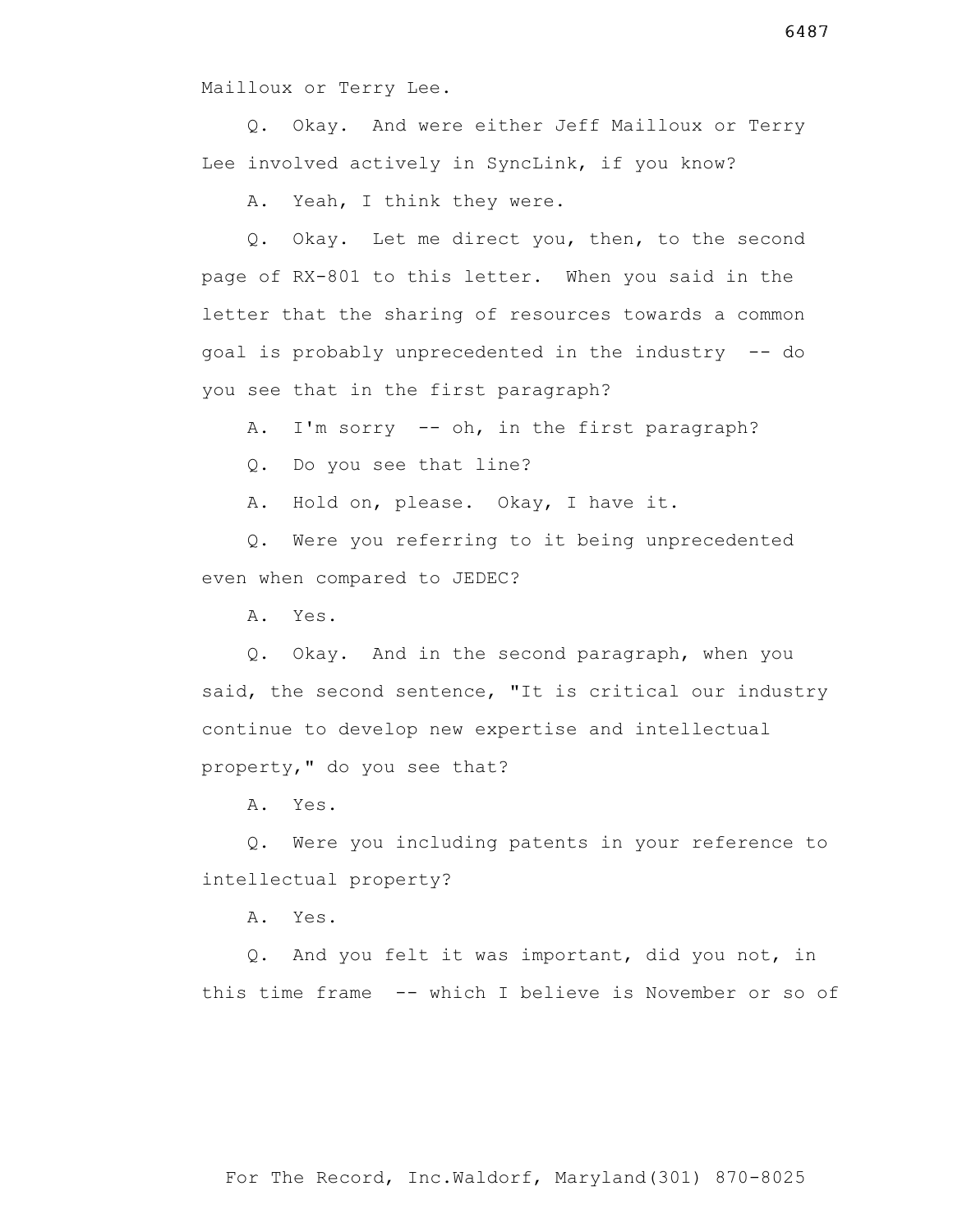1996 according to the first page of Exhibit 801 -- did you believe it was important for the DRAM industry to collectively get patents on DRAM developments?

 A. I don't think I thought it in terms of collectively.

 Q. Did you understand that the inventions and innovations that were being made on the part of the SyncLink Consortium would be held collectively or individually by each company or in some other fashion, that you recall?

 A. Well, my recollection is I'm differentiating between actually holding them as opposed to having access to them, and my understanding is the patents that actually got developed collectively would be held collectively. The patents that got developed individually but were applicable to the development effort would have access, open access, to.

I don't -- as I think about it, I'm not even sure how they would hold them collectively. Maybe they have ownership in their own companies on a partial basis.

 Q. In the third paragraph, was it your belief in November of 1996, as it states here, that the future health of the DRAM industry will rely on the suppliers' ability to generate new intellectual property for high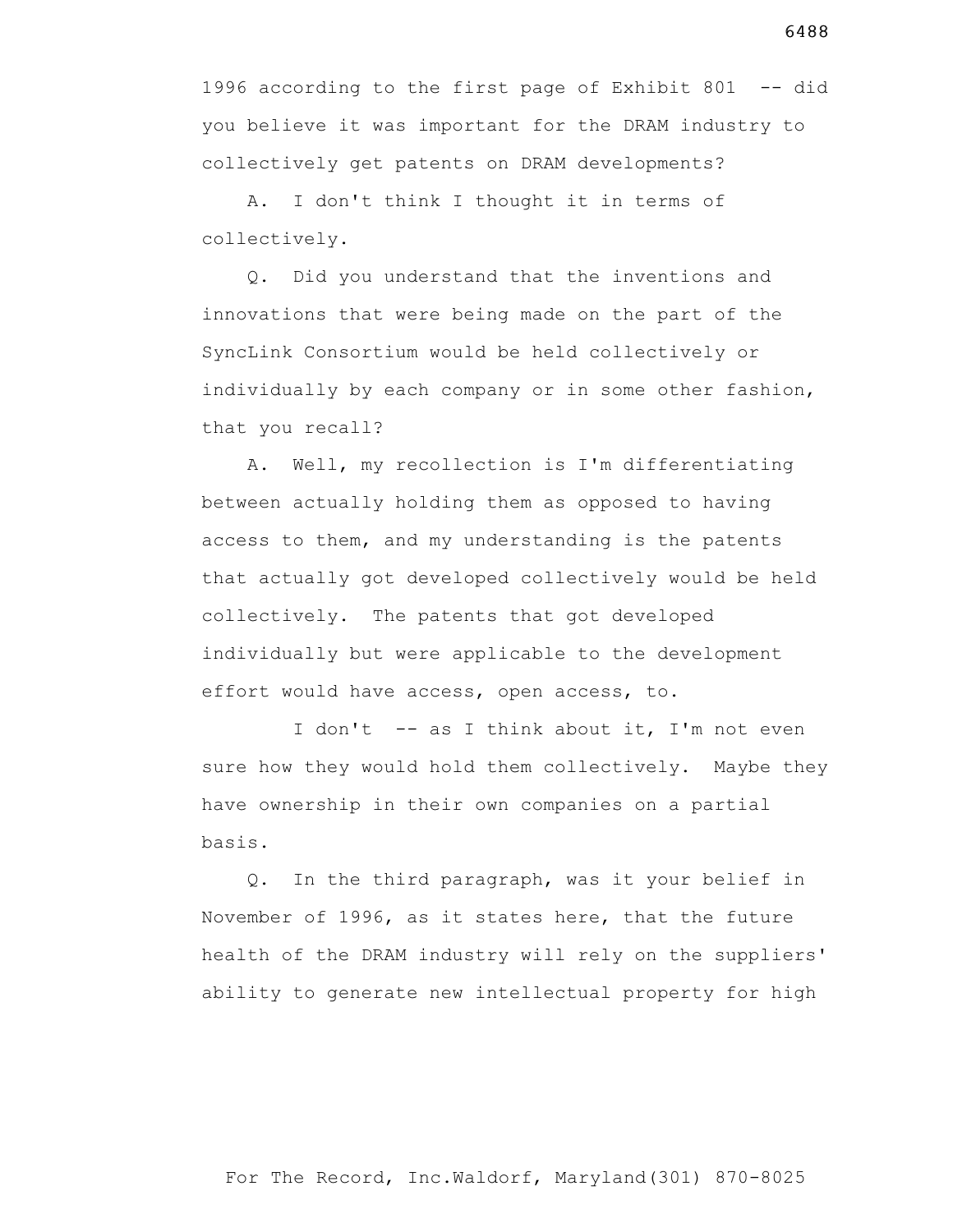frequency DRAMs?

 A. Well, I'm trying to think back to that time frame as to what I was thinking, knowing that the - that this was drafted in combination with whoever the marketing manager was that asked me to draft it. So, the thought process there clearly -- the future health of the DRAM industry needed to move to high frequency DRAMs as the platform moved in that direction, and that -- when I say generate new intellectual property, my perspective is that we continue to innovate and develop new types of technology.

 Q. Look, if you would, at the last paragraph, the next to the last sentence. Was it your belief in November of 1996 that there should be a meeting of DRAM supplier executives to discuss how the DRAM industry can provide uniform support for SyncLink?

A. Yes.

 Q. Did you ever call a meeting of the DRAM executives -- DRAM supplier executives to discuss how they could provide uniform support for RDRAM?

A. No, and we never did for SyncLink either.

Q. You did attend SyncLink meetings, did you not?

A. There were -- when you say "SyncLink meetings," the SyncLink meetings predominantly were -- I never achieved a SyncLink meeting where all the DRAM industry

For The Record, Inc.Waldorf, Maryland(301) 870-8025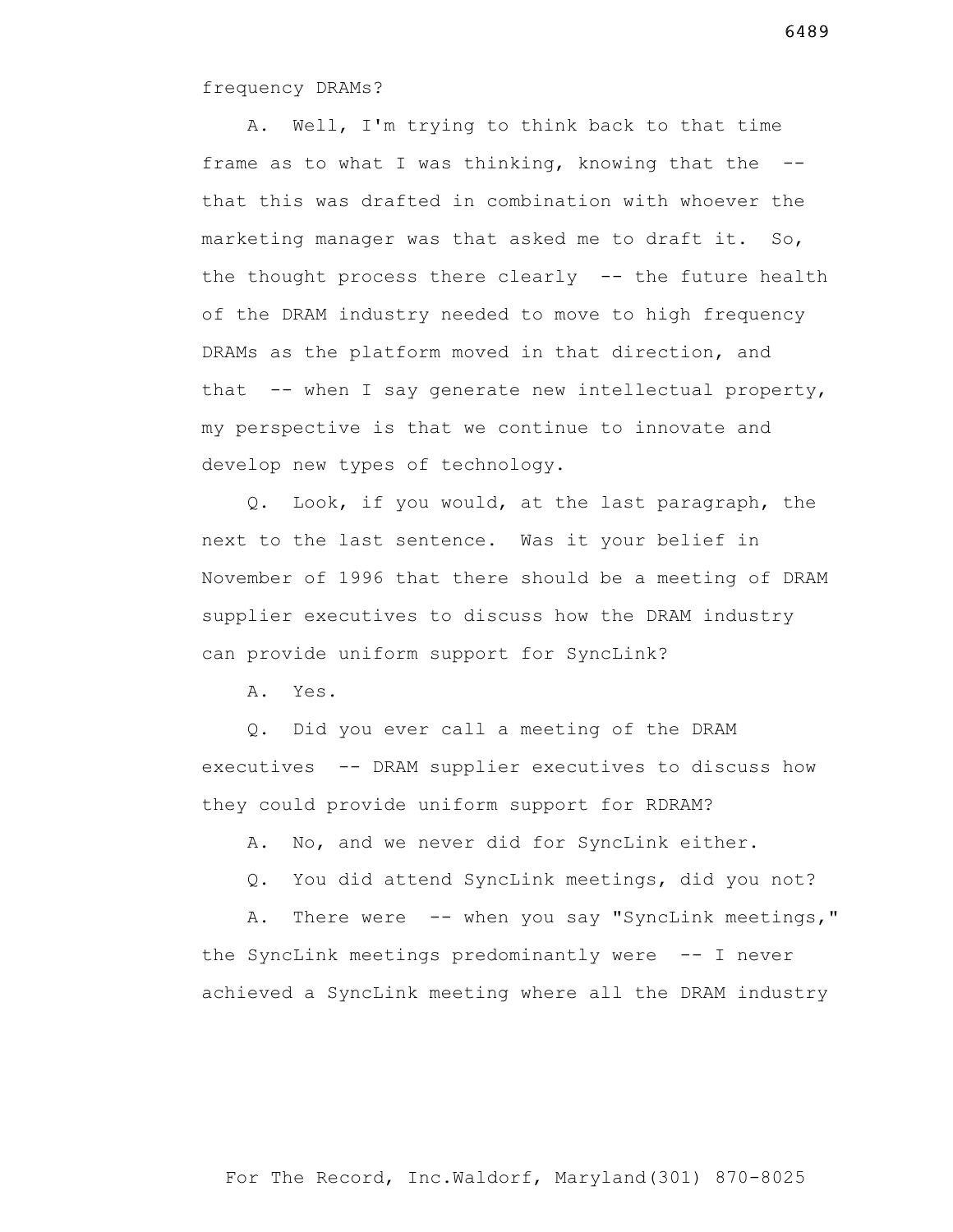came together, and the SyncLink meetings were generally done at the technical level, and there was occasionally a time period where some of us who were participating in SyncLink would be in the same location.

 Q. Let me not cut you off, but let me ask you, the shorter you keep your answers to be fully responsive, the better for all of us, I think. Let me just ask you again.

Did you attend SyncLink meetings yourself?

A. I think I may have attended a SyncLink meeting.

 Q. And was it attended by representatives of other DRAM suppliers?

 A. Yes, but I don't know how many of them were there.

 Q. And have you made any effort to review minutes of SyncLink meetings to refresh yourself as to which ones you attended?

A. No.

Q. Do you know a Mr. Pat Weber?

A. Yes.

 Q. And Mr. Weber for a time was employed at Texas Instruments?

A. Yes.

 Q. And was he a person at Texas Instruments with whom you negotiated?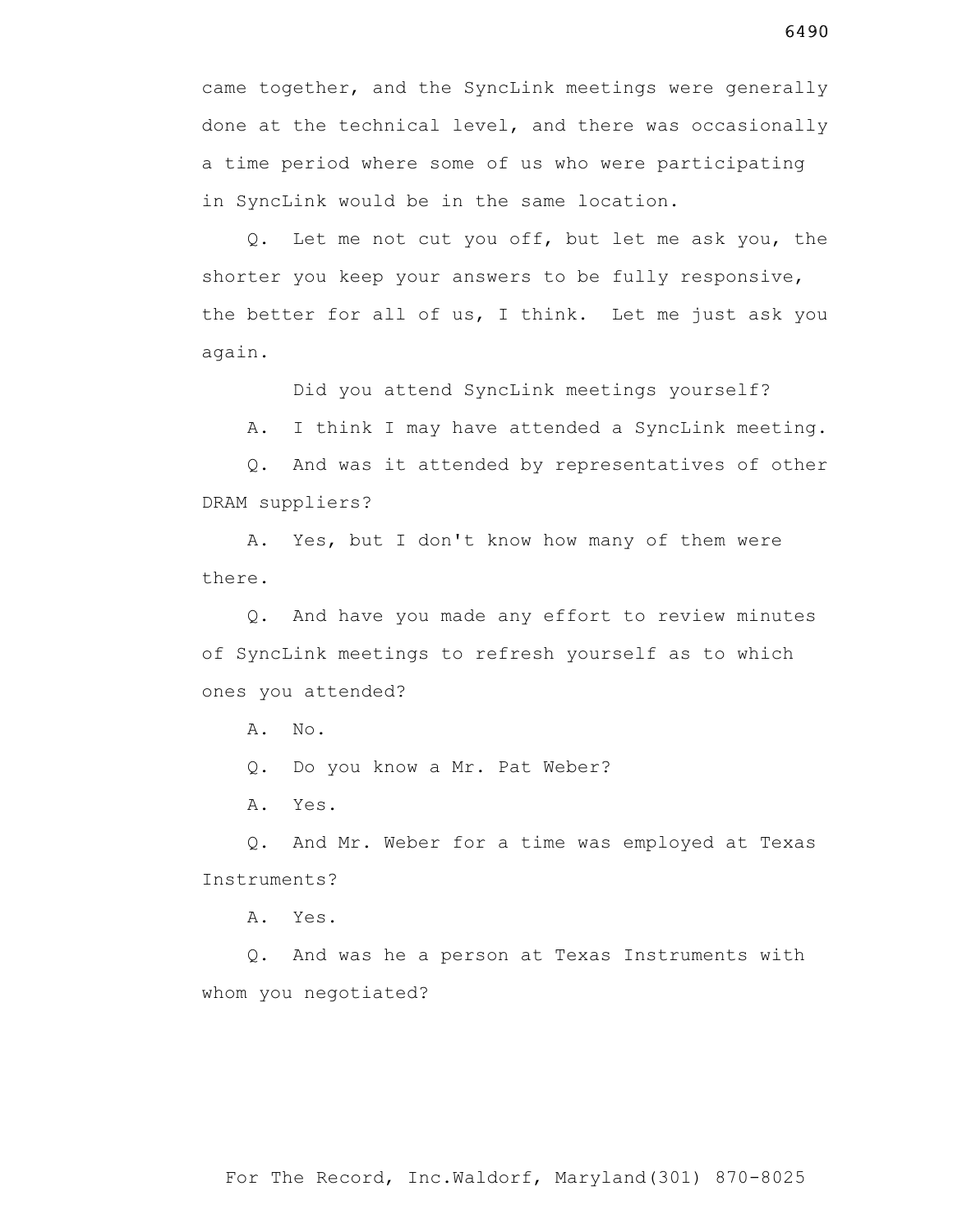A. With respect to what?

 Q. With respect to the acquisition of certain assets of Texas Instruments by Micron.

A. No, he was not.

Q. Did you negotiate with him on other issues?

 A. When you say "you," Micron did, but I never did.

 Q. Did you have any meetings with Mr. Weber in the early 1997 time frame?

A. I saw Mr. Weber at probably most of the SIA -the industry meetings that occurred, so I saw him, you know, on multiple occasions during whatever  $-$ - you know, on an annual basis, it was probably two or three times.

 Q. And didn't you in early 1997 have a discussion with Mr. Weber about Rambus at an SIA meeting?

A. I don't ever recall having that discussion.

Q. You don't recall?

A. I don't recall it.

 Q. Okay. I'm going to show you RX-1440, if I might.

> Your Honor, may I approach? JUDGE McGUIRE: Yes. BY MR. STONE:

Q. Directing your attention to what's been marked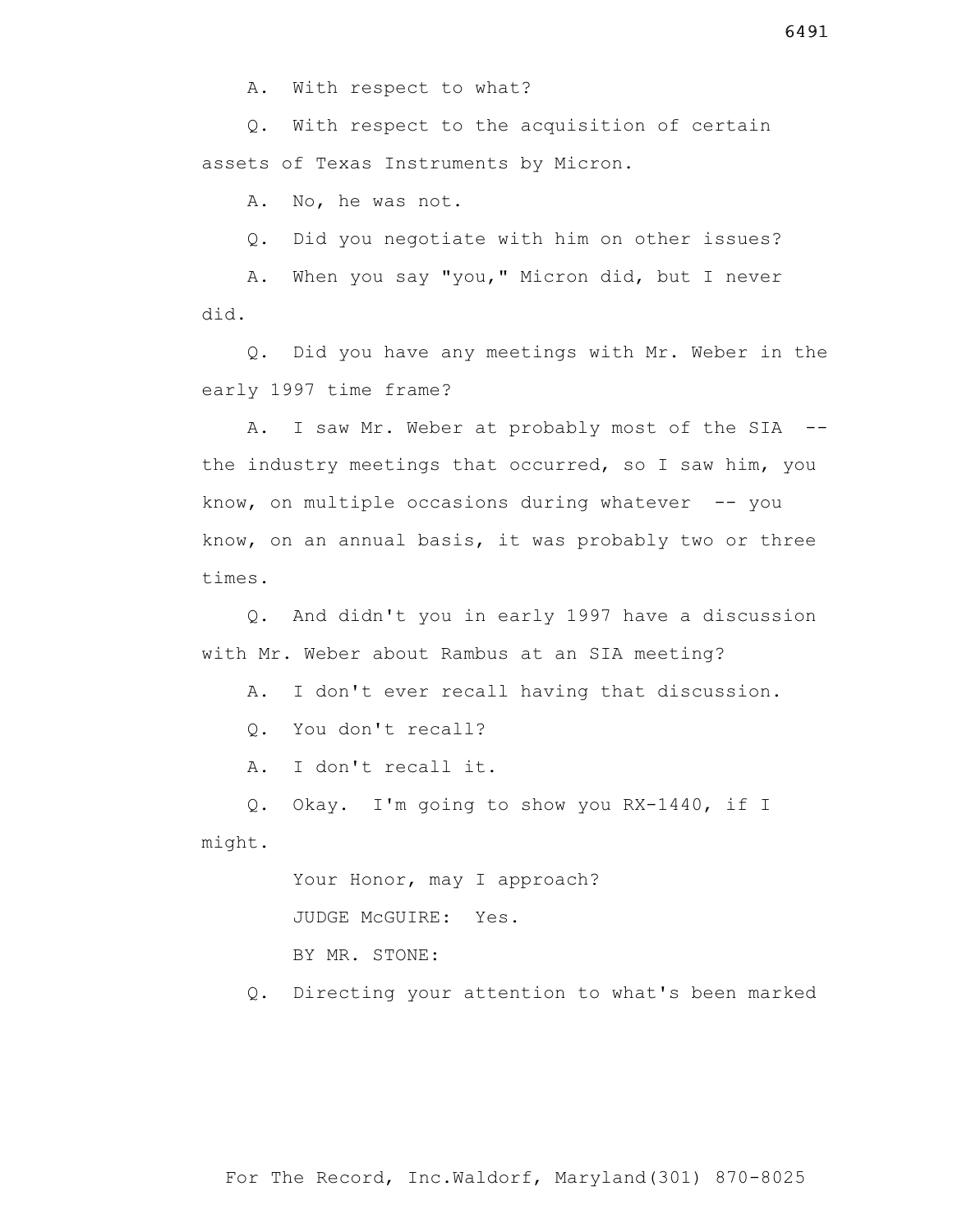A. Yeah, it certainly looks like it.

 Q. And the other addressee, Mr. Mailloux, is someone you've talked about earlier, correct?

A. Correct.

 Q. You were being asked to sign a letter, and a copy of the letter you were being asked to sign is attached. Is that right?

A. I can only assume so.

Q. Take a look.

A. I'm sorry.

Q. Take a look at the next page, if you would.

A. The second attachment, okay.

Q. Sure.

A. Yes, I see it.

 Q. And this -- could we bring back up for just a moment RX-1444?

 And this is the -- the article at the bottom is the article about Samsung making their announcement, just the date of that article, if you would.

 Do you recall we looked earlier, and it shows an April 23, 1999 date? Do you see that?

A. Yes.

Q. Okay. Now, you can take that down and come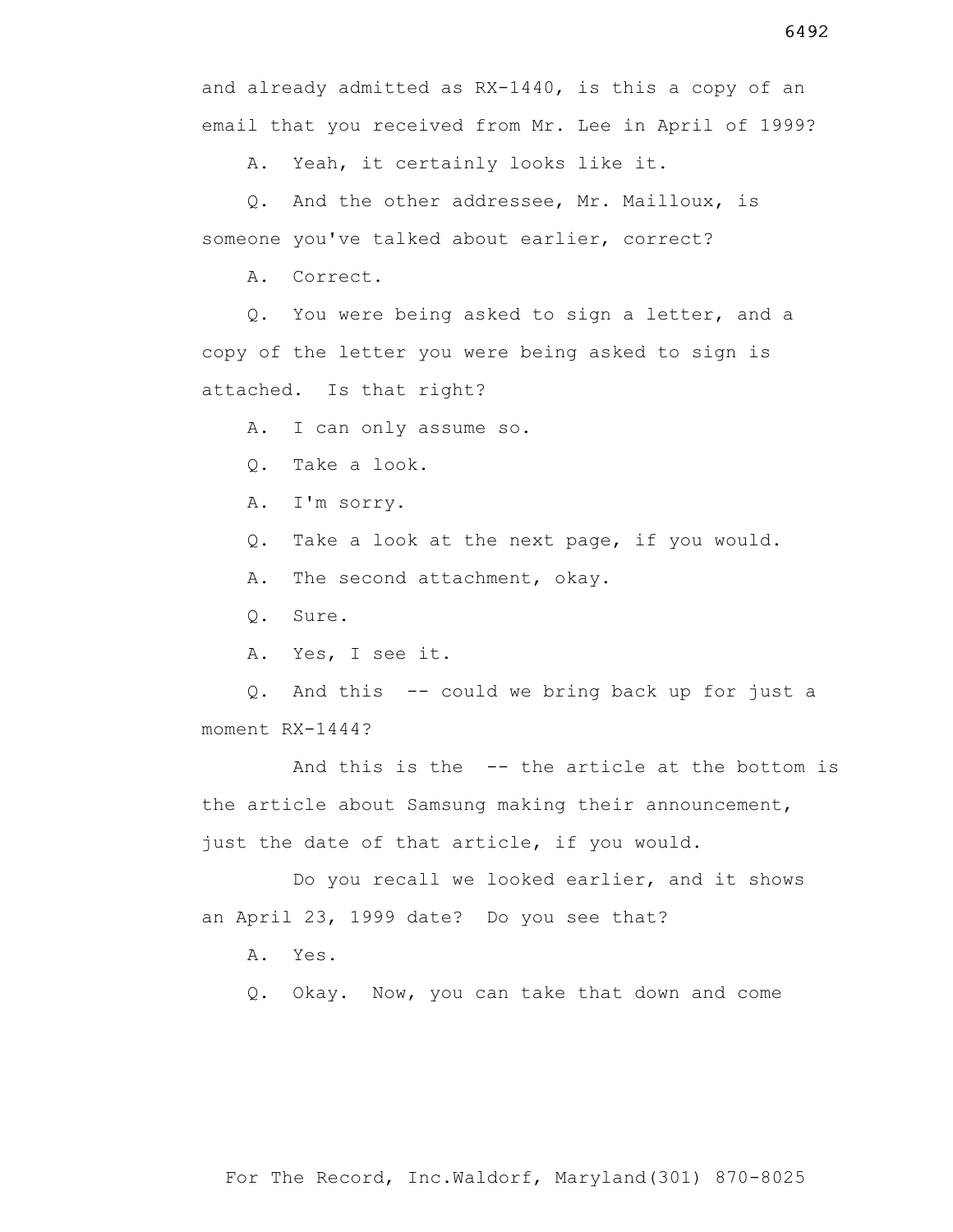back to RX-1440.

 Was the letter that's attached as the second page of RX-1440 ever sent?

 A. I don't know. I don't remember it being sent, but that doesn't mean it was or it wasn't.

 Q. Was the effort to get this letter and send it to Intel abandoned right when Samsung announced it was going to start manufacturing RDRAM?

 A. I'm sorry, repeat that first part of the question.

Q. Sure.

 Was the effort to have you send the letter that is the second page of RX-1440 an effort that was abandoned once Samsung announced they were going to start manufacturing RDRAM in production volume?

 A. Well, I don't -- I don't know. I don't know if the letter was ever sent.

 Q. If you look at the email, which is the first page of RX-1440.

A. Yes.

 Q. The second sentence says -- well, let me read the first two. It says, "Attached is a copy of a letter that the four companies were going to send to Intel, subject to everyone's approval. This is the point where NEC and Samsung pushed the delay button."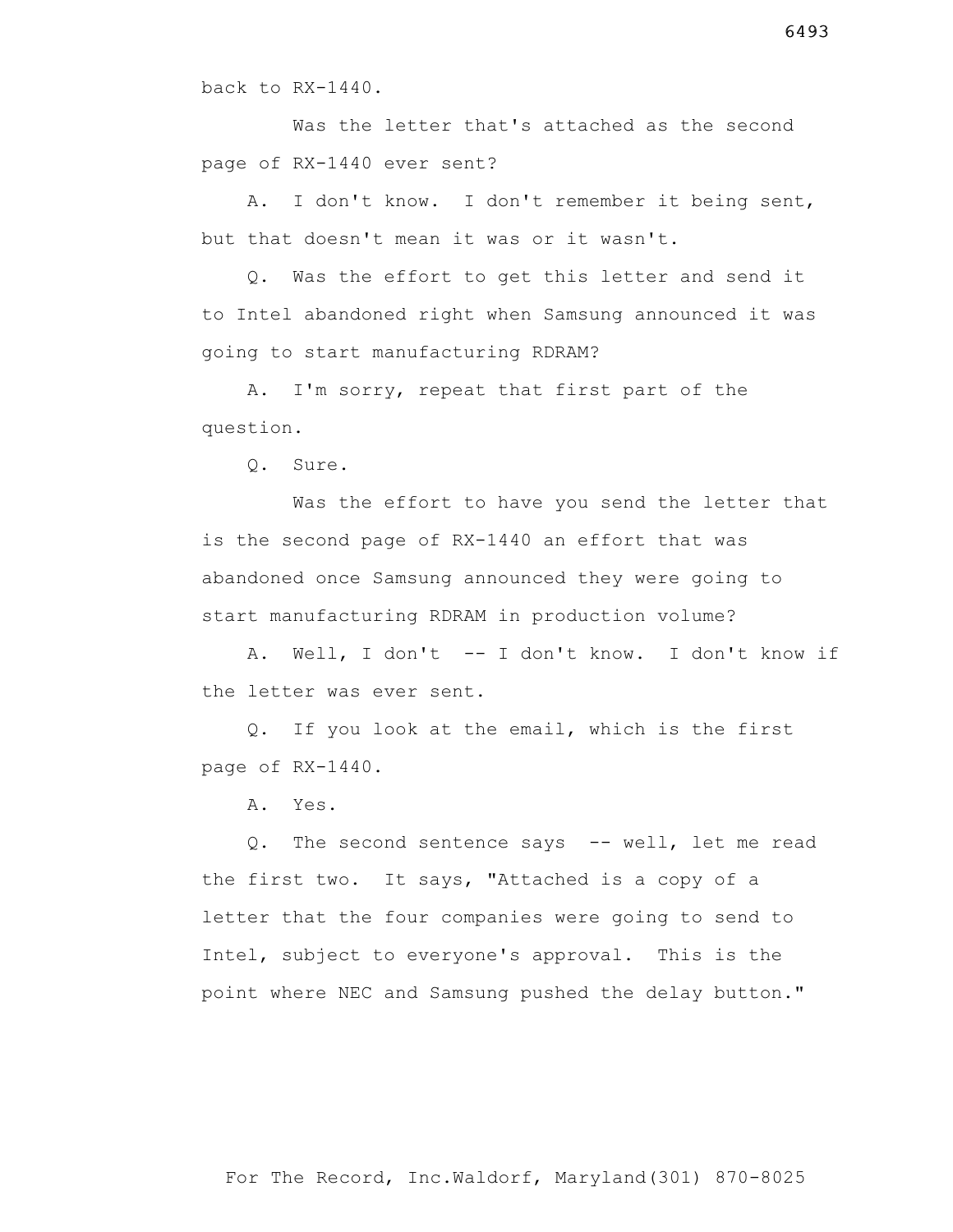Do you recall whether the delay button was pushed because Samsung was announcing that it was going to start manufacturing RDRAM in production volume?

A. I don't know.

 Q. Was there a discussion at Micron that they were going to make a presentation, Micron together with other manufacturers, to Intel, the point of which was going to be that the DRAM manufacturers had agreed to work together to develop a product that would compete with or replace RDRAM?

 A. Well, there was a point where we wanted to discuss with Intel that we wanted to work together, and it was all of the major producers of DRAM, with Intel, to work together to develop whatever the technology may be in the future, next generation DRAM technology.

 Q. Well, you'll notice the letter, the second page of Exhibit RX-1440, says, "Our companies (Hyundai, Micron, NEC and Samsung) have agreed to participate in the joint development of next-generation (after Rambus) main memory technology."

Do you see that?

A. Yes.

 Q. And is that consistent with the proposal that was being discussed at Micron and with you in April of 1999?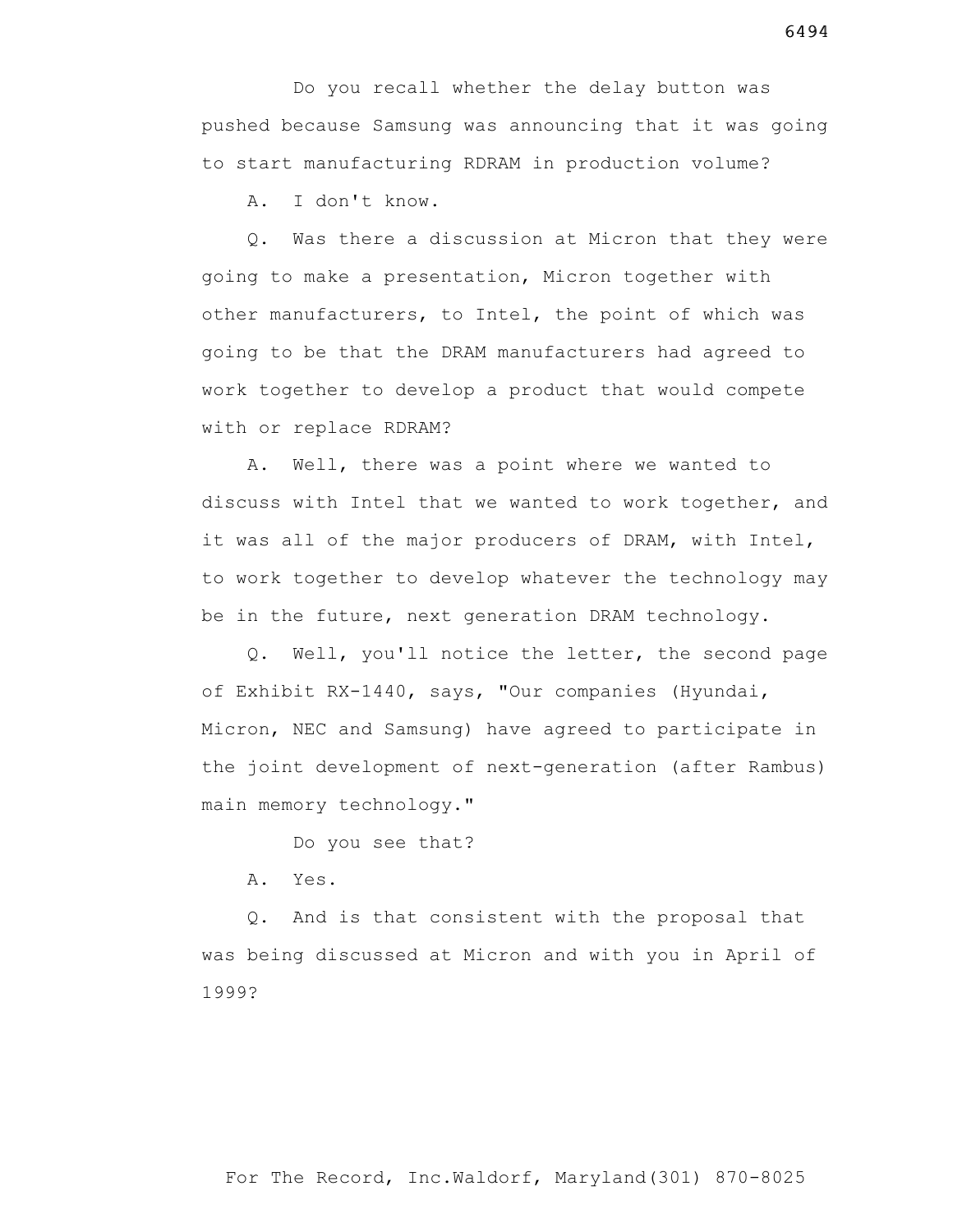Q. Okay, let me ask you about another organization.

Are you familiar with ADT?

A. Yes.

 Q. And does that stand for Advanced DRAM Technology?

 A. I think so, yeah. It's Advanced DRAM, and the T -- I think it was Technology.

 Q. And were you a member of the executive board of that organization?

A. Yes.

 Q. And did you attend meetings of that organization from time to time?

A. Yes.

 Q. When did you first get involved with that organization?

A. I -- I don't remember the time frame.

 Q. And were there other executives -- were there executives from other DRAM manufacturers who also served on that board with you?

A. Yes.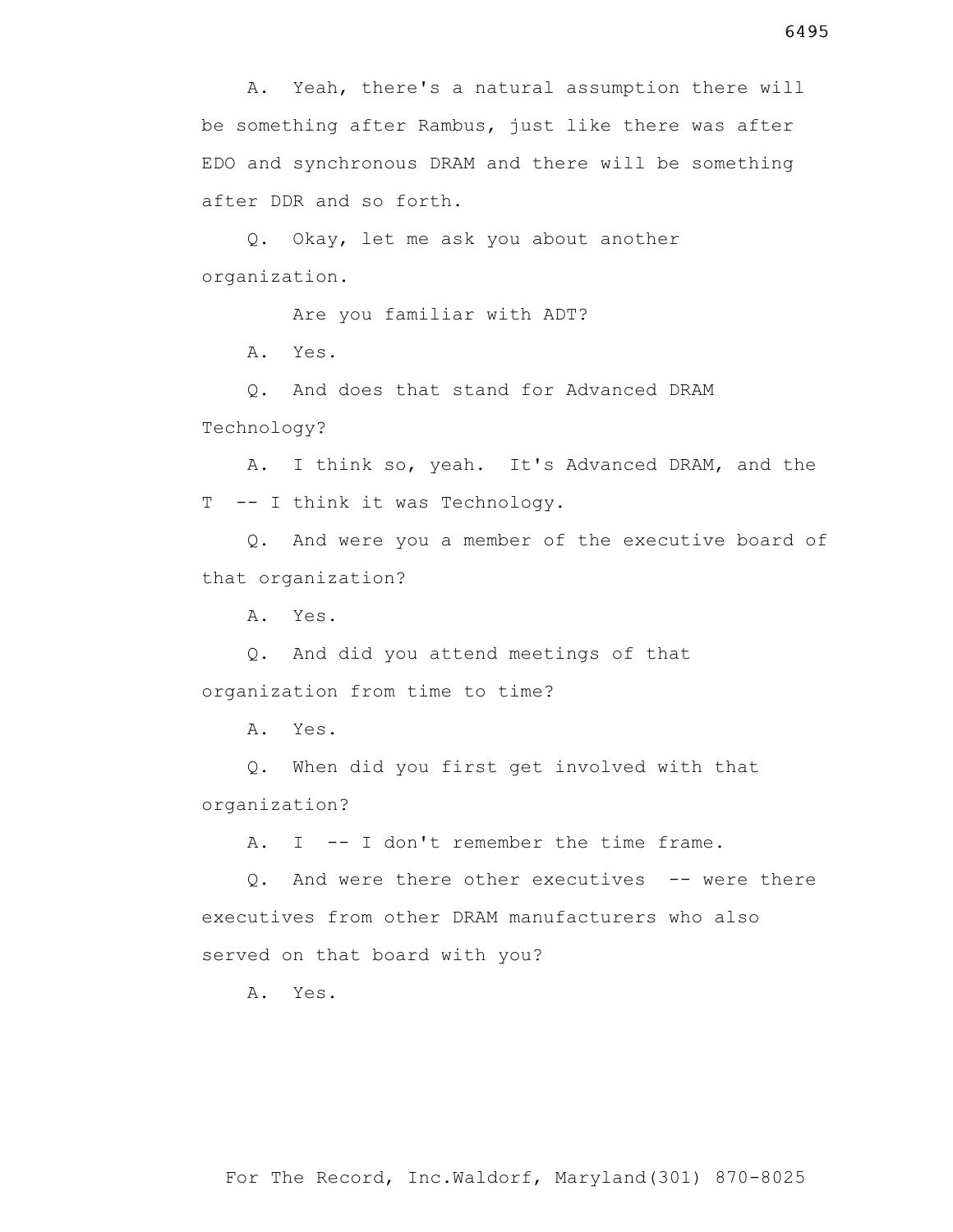Q. Okay, let me see if I can speed this along a little bit. One more question on that, if I might.

 Were you involved in any discussions at Micron as to whether or not to permit AMD to join ADT as a developer?

A. Yes.

 Q. And did you express the view that AMD should not be permitted to join as a developer?

A. I did not express that view.

 Q. Was that ultimately the way in which Micron voted on that issue?

A. I -- to distinguish, there were developers who were apparently founders of the organization and then there were participants, and of course, AMD was welcome to be a participant in the organization. I -- if I recall correctly, AMD wanted to be a developer, one of the founding developers, and they had come along afterwards, and so I think there was a -- there was a general concern that the -- the more that we widened the developers, the more difficulty we would have in trying to move the technology forward, and as a result, yes, we  $-$  I think  $-$  I don't recall exactly, but in the discussion that I had with our marketing people when they were presenting what AMD wanted, that ultimately we voted that they could be a participant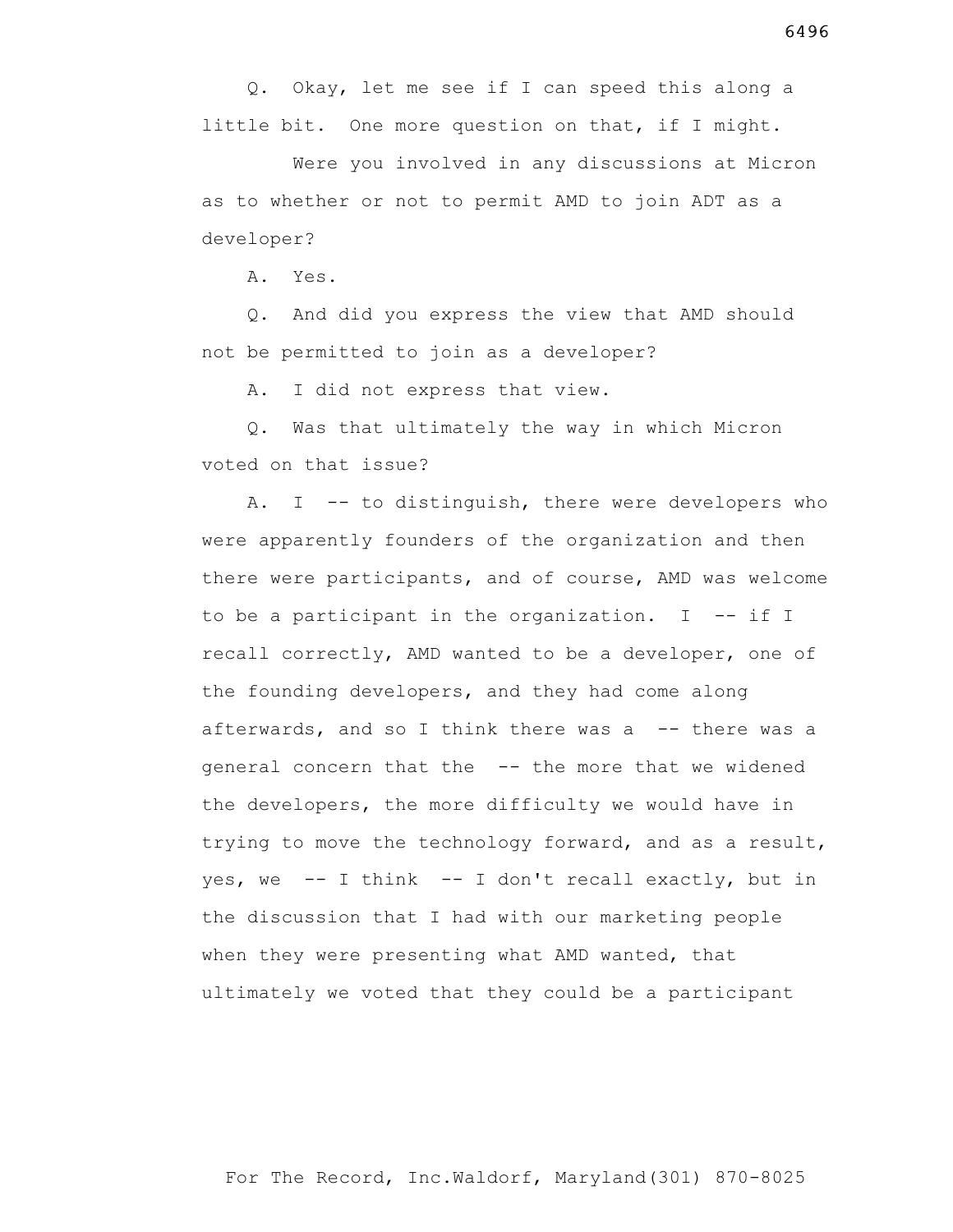but not a developer.

 Q. Okay. I'll take you to a different subject, if I might.

 In 1995, did Micron sign a letter of intent with Samsung?

A. For what purpose?

 Q. Well, for several purposes; to cooperate in the future development of technology, reflecting an agreement to negotiate a patent cross-license, and an agreement that Samsung would not locate a DRAM plant in Utah or Idaho.

A. In 1995?

Q. Yes.

 A. I remember something about that. I don't remember the details.

 Q. Okay. Let me show you, if I might, what's previously been marked as RX-2257.

May I approach, Your Honor?

JUDGE McGUIRE: Go ahead.

BY MR. STONE:

Q. Is RX-2257 a document you signed?

A. Yes, that's my signature again.

 Q. Okay. Do you recall the date or the time period in which you signed this?

A. I do not.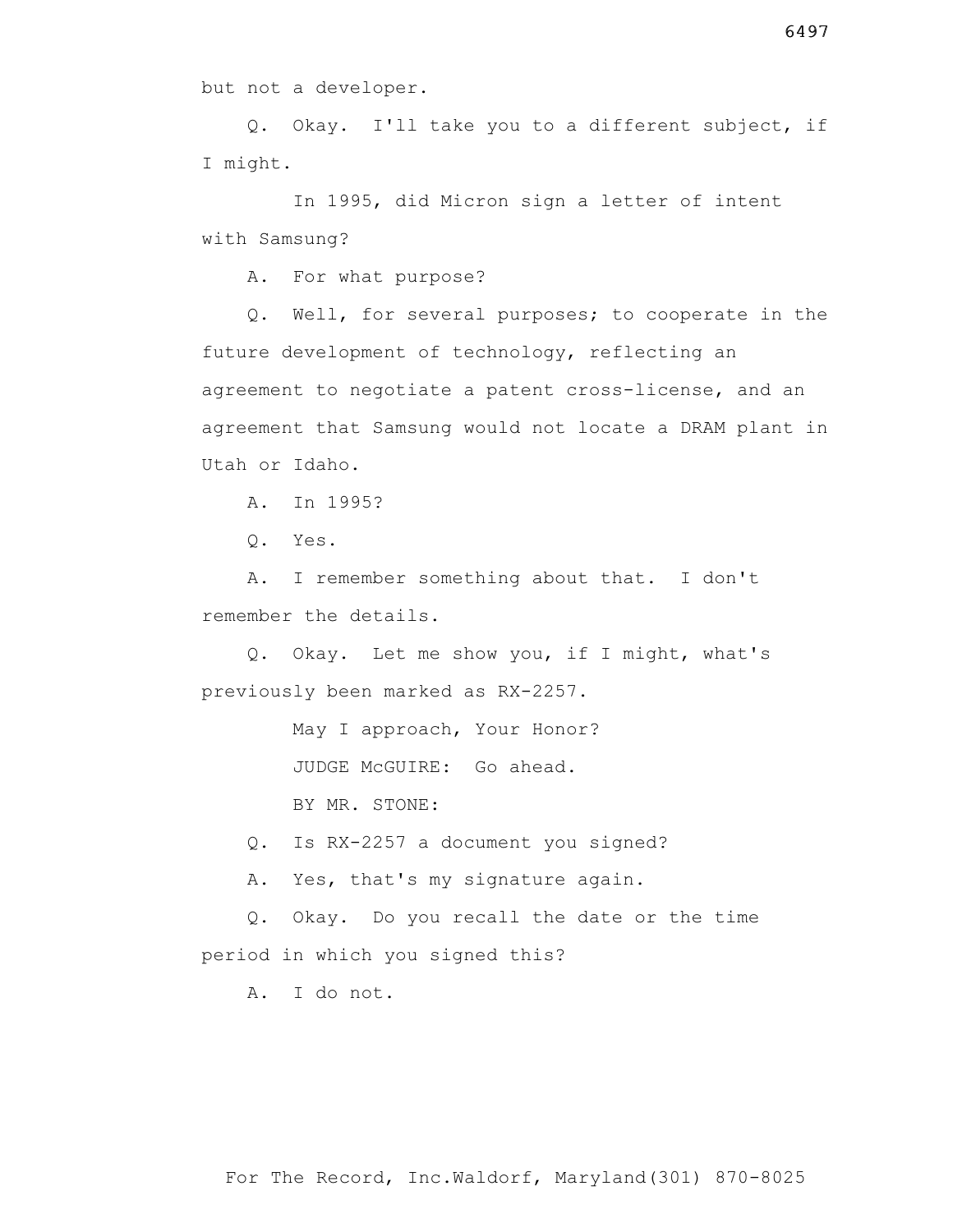Q. Okay. You'll notice in the fourth paragraph, the one that begins with the word "Third," I know that's confusing, but it refers to a press release, April 1995.

Do you see that?

A. Yes.

 Q. Does that help you at all in placing the time of -- that you signed this letter of intent?

 A. Well, not particularly, but obviously that would give a reference to about the timing of the document.

 Q. Do you have any reason to dispute that it was sometime in the 1995 time frame?

A. No.

 Q. Okay. Prior to the signing of this letter of intent, Micron and Samsung did not have any patent cross-licenses, did they?

 A. We actually -- I believe we did have a patent cross-license, but it's actually the reverse. We never did another cross-license -- or let me think about this for a second. We did have one, then we didn't have one, then we did have one. So, really, I'd have to go look at the dates that all those were in place.

 I know that we do not have one today. When that one expired, I absolutely just don't recall when

For The Record, Inc.Waldorf, Maryland(301) 870-8025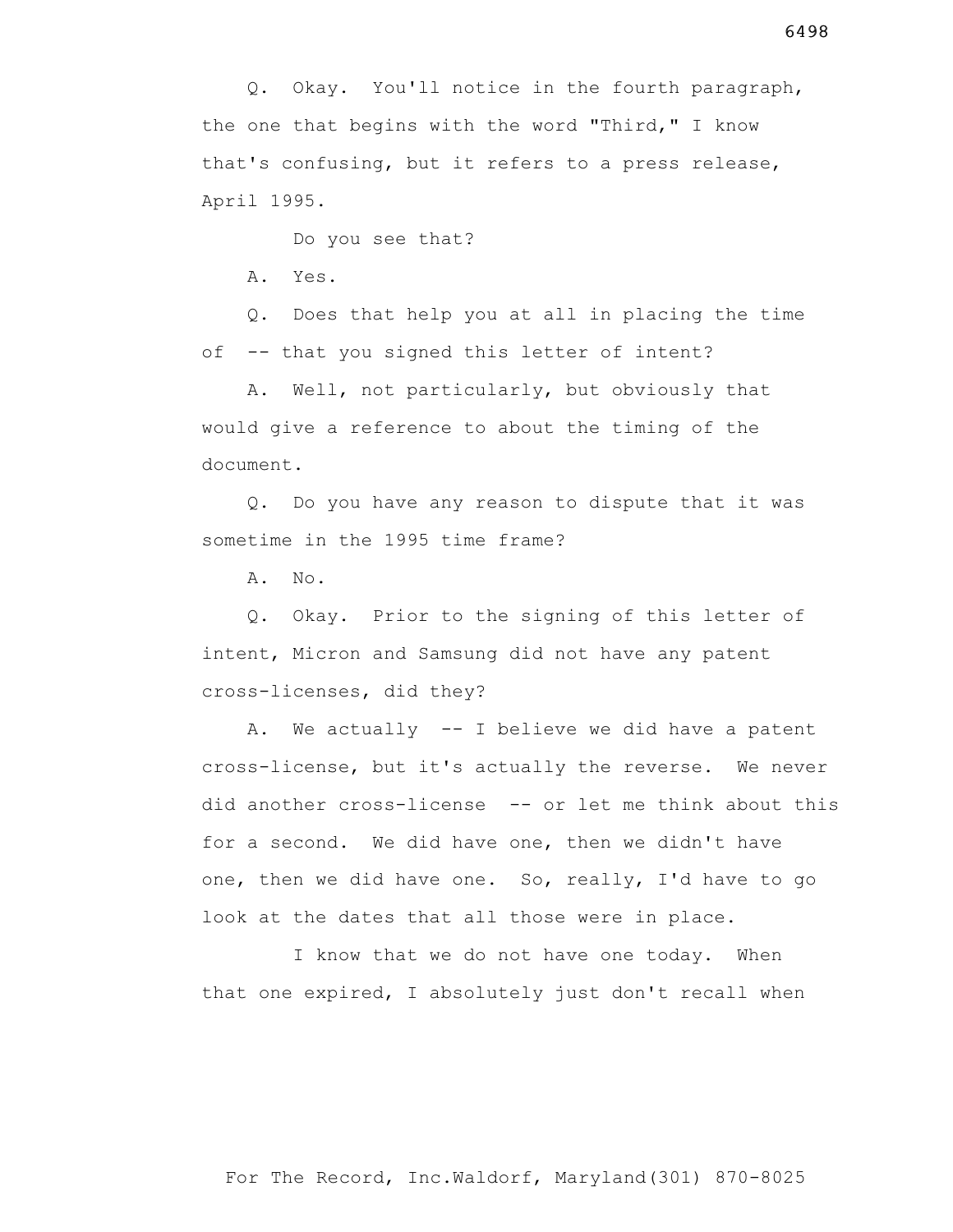that might have been. So, in '95, whether it was in effect or not in effect, I just don't recall.

 Q. Let me direct you to the second paragraph, the one that begins, "First," where it says, "To remove any future dispute over our respective intellectual property rights, we should enter into a patent cross license agreement."

Do you see that?

A. Sure.

 Q. And does that help you in recalling that at this time frame, you didn't have one, but you were going to negotiate one?

 A. Ah, well, it doesn't mean we did one. It just means that we had an intent to negotiate for one, and I just don't recall whether we came to agreement in this particular negotiation to have one.

 Q. Right, and I was only asking you whether at this time -- it's correct that you did not at this time have one.

A. I just don't --

Q. Do you agree with that?

A. I honestly just don't recall the timing.

 Q. Okay. Patent cross-licenses are of value to companies in your industry, aren't they?

A. They can be of value to both parties.

6499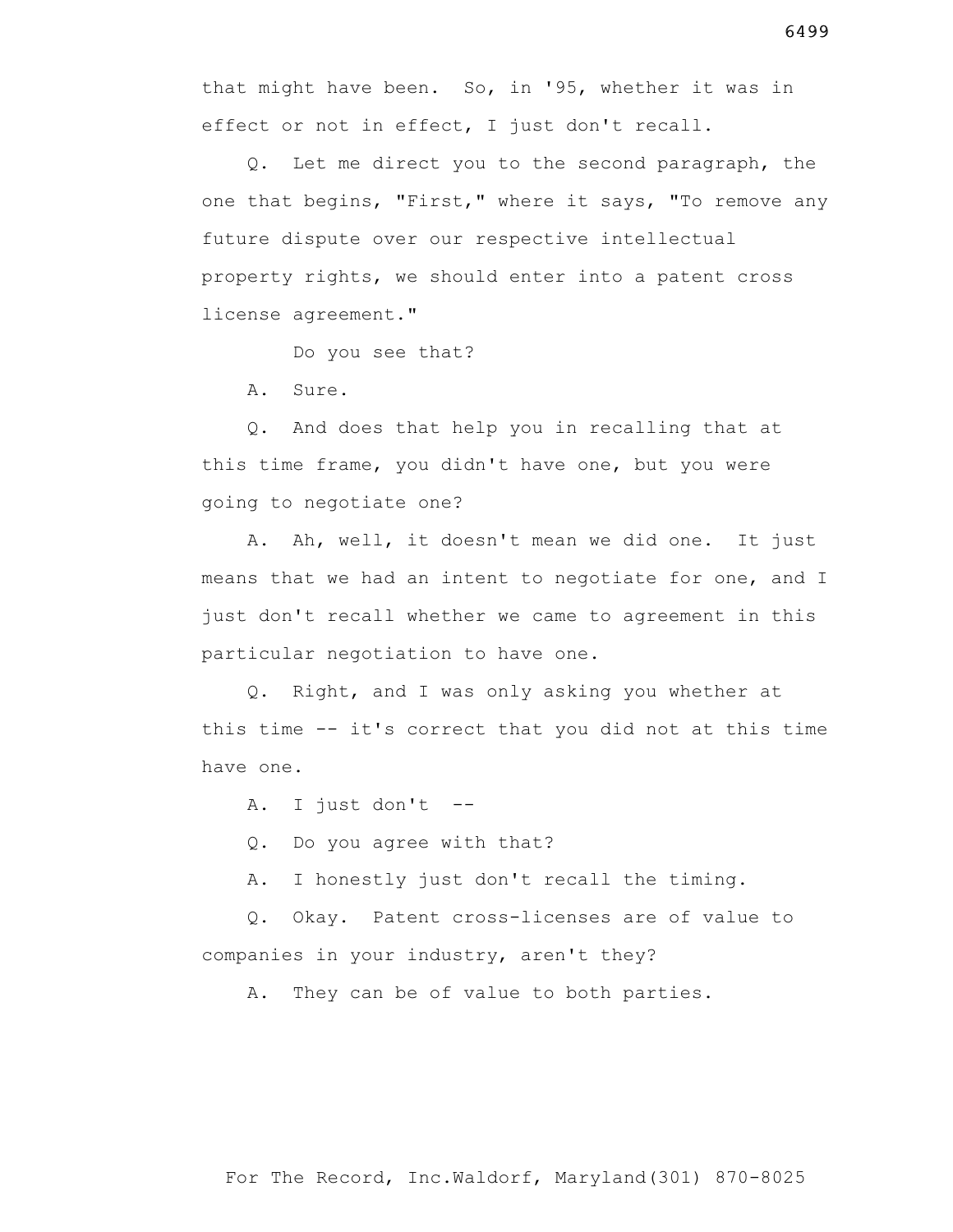products, correct?

A. That's one of the reasons.

 Q. And one of the reasons you have been intent on building the patent portfolio of Micron is because you want to have more patents so that you could negotiate from a position of strength when you negotiate cross-licenses, correct?

A. That is true.

 Q. And you also have wanted to build your patent portfolio so that you would have it as a defense against anyone who might think of suing Micron for patent infringement.

A. Yes.

 Q. And from time to time, is it not true that you've also used your patent portfolio to collect royalties from other companies?

 A. It's been pretty limited, but we have done that.

 Q. Okay. In 199 -- earlier today you were asked about the capacity to produce DRAMs in the United States. Do you recall that?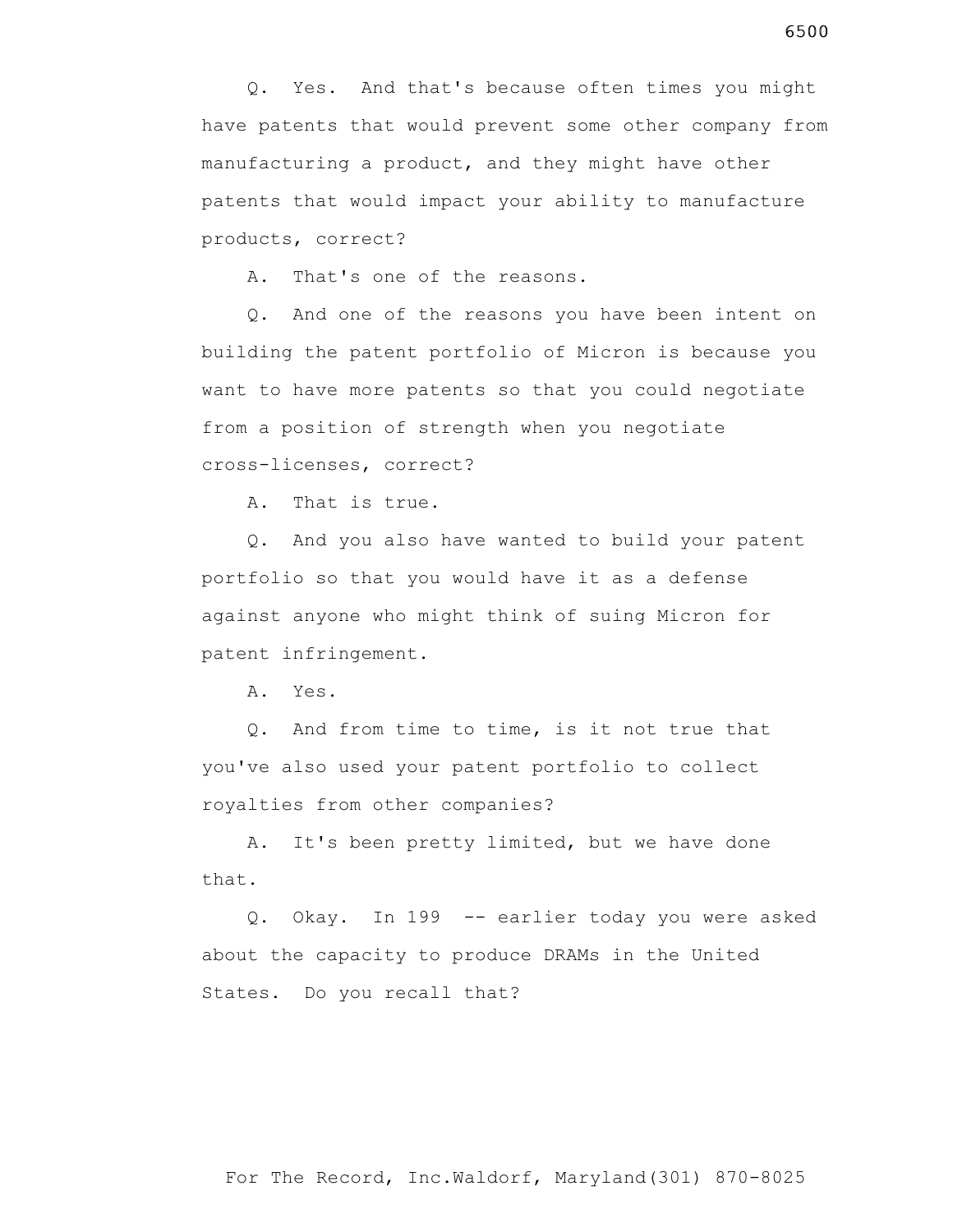A. Yes.

 Q. And today, the only company that has -- that is headquartered in the United States and produces DRAM in the United States is Micron, correct?

 A. Yeah. There's four companies that produce DRAM, but there's only one of us that happens to be headquartered here.

 Q. Now, some of the other companies produce DRAM in the United States; they're just headquartered elsewhere, right?

A. Yes.

Q. Infineon, for example, has a plant in Virginia.

A. Yes.

 Q. And in 1995, was it something that Micron was seeking from Samsung that Samsung would agree not to build a plant in Utah or Idaho?

 A. Yeah. I look at this now, and of course, we - in retrospect,  $I$  -- I didn't even remember the discussion at the time until it was raised in the document, but in retrospect, we -- I don't think they would have anyways, but independently of that, that's obviously what we -- we didn't want them to locate there because of the competition for talent.

 Q. Okay. And did Micron from time to time also acquire other DRAM manufacturing capacity in the United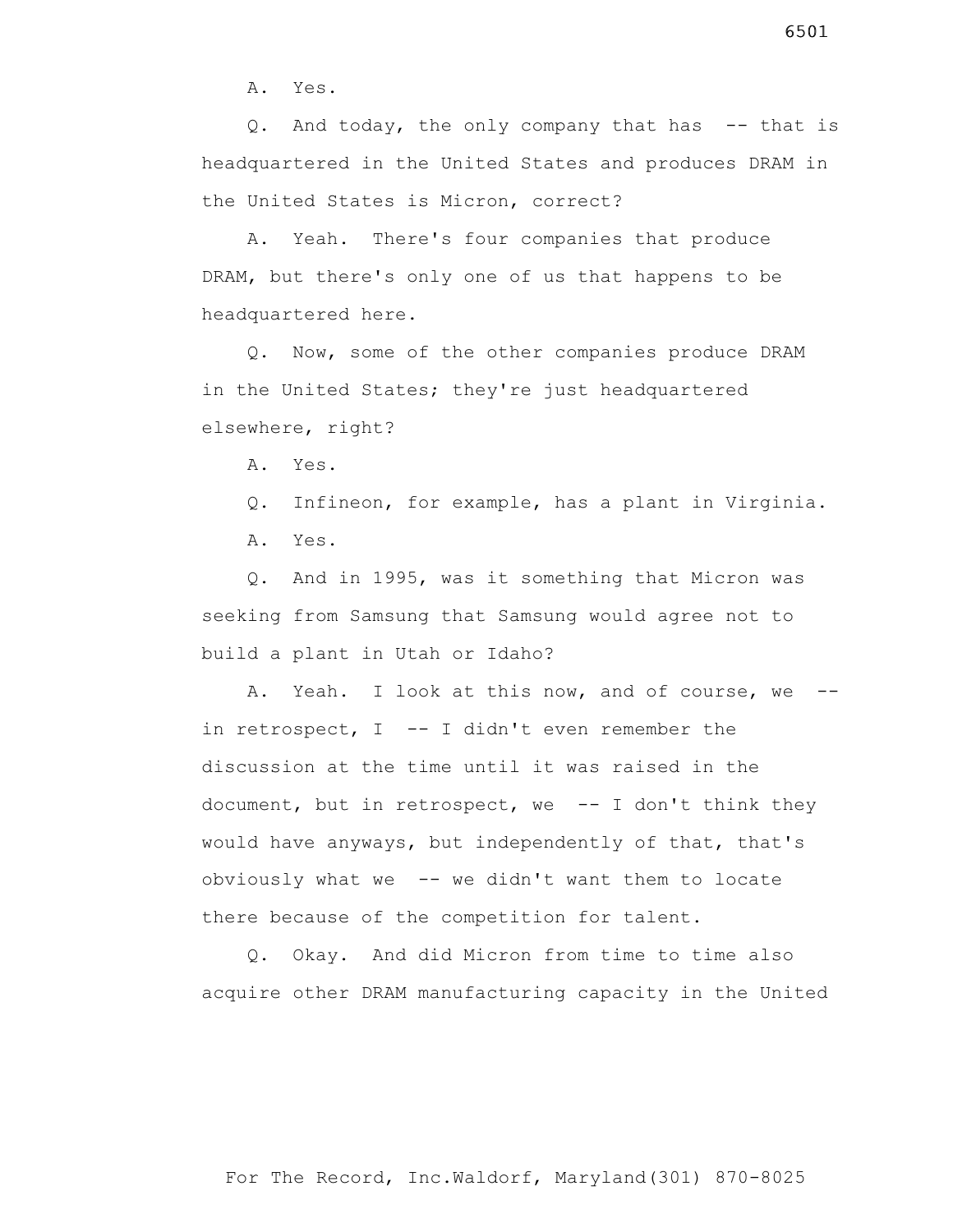States from other companies?

 A. There have been two occasions where we've done that.

 Q. And was the first one acquiring production capacity from Texas Instruments?

 A. It was, but we did not use that production capacity in the United States.

 Q. Right. You purchased the production capacity and then shut it down?

 A. Actually, we purchased the assets from Texas Instruments, but they had already shut it down by the time we reached the transaction.

 Q. And after you had entered into the contract with them but before you closed the deal, they shut it down. Is that right?

 A. Well, that was actually part of the agreement, that they would -- they had a partnership in the United States. It wasn't actually just a TI operation. They had a partnership with Hitachi, and so they, in order to consummate the transaction and not have Hitachi have to participate, they bought Hitachi out and then shut that -- when I say shut it down, the facility still remained. We ultimately later sold it, but they quit producing their own DRAM in that facility before we took possession of the assets.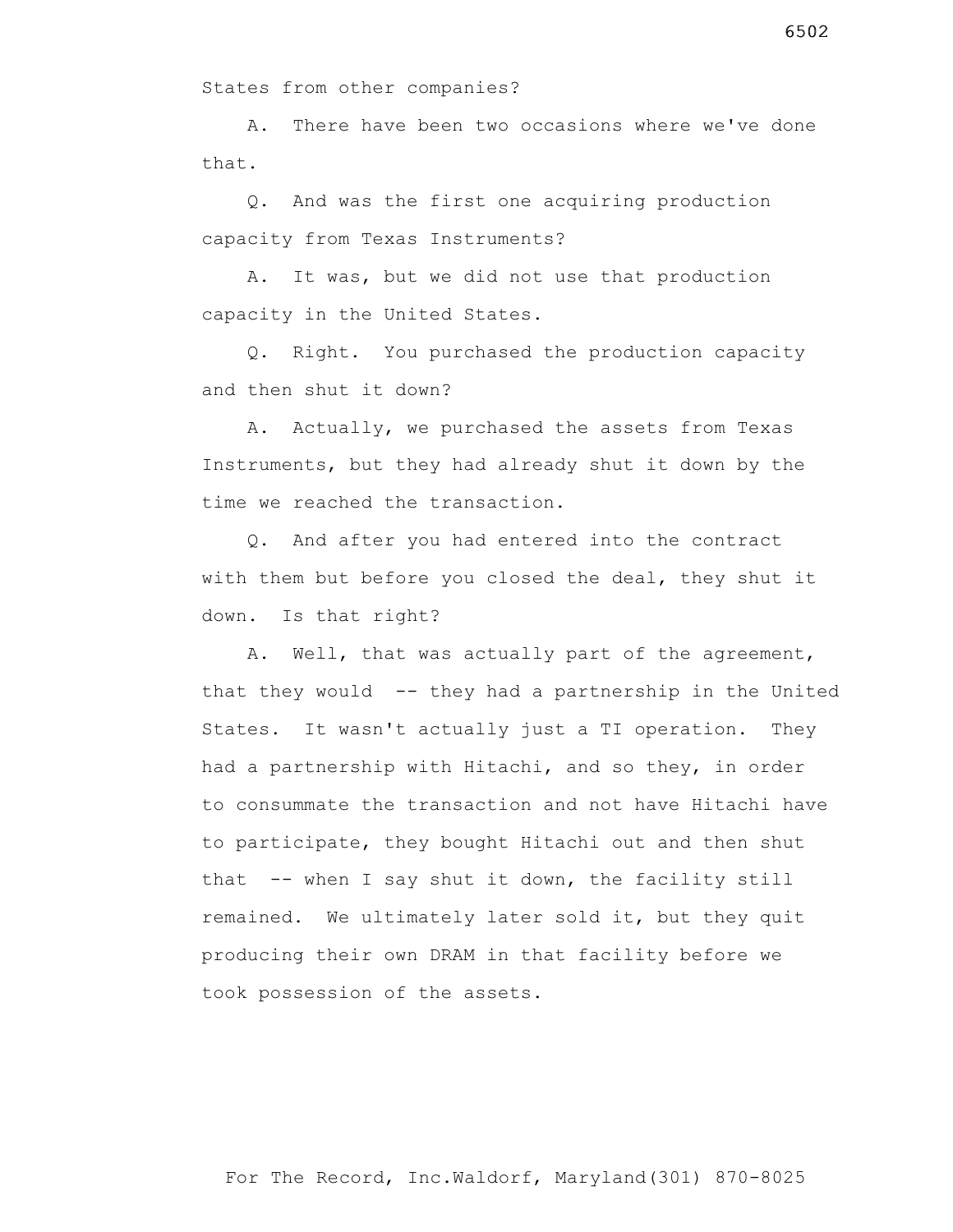Q. One of the operations that you purchased from Texas Instruments was an operation that was devoted to developing RDRAM, correct?

A. I -- I don't believe that's true.

 Q. Weren't they even manufacturing some RDRAM in those plants?

 A. I don't -- ah, well, I don't know about the Hitachi plant that they had partnership with, because we didn't  $-$  we weren't any part of that, and I don't know about the facility that they had in Taiwan, because that got excluded from the transaction. Whether they had produced RDRAM at any of the other locations, there were three other locations, and I just don't recall. If it was, I don't think it was much.

 Q. Okay. And you don't recall one way or the other as to whether they had a team devoted to developing and designing RDRAMs for high volume production. Is that right?

A. Yeah, I don't recall.

 Q. Okay. And the transaction with Texas Instruments also included an agreement that you would have a ten-year royalty-free license under TI's patents, correct?

A. Yes.

Q. And earlier today, you told us that between TI,

## For The Record, Inc.Waldorf, Maryland(301) 870-8025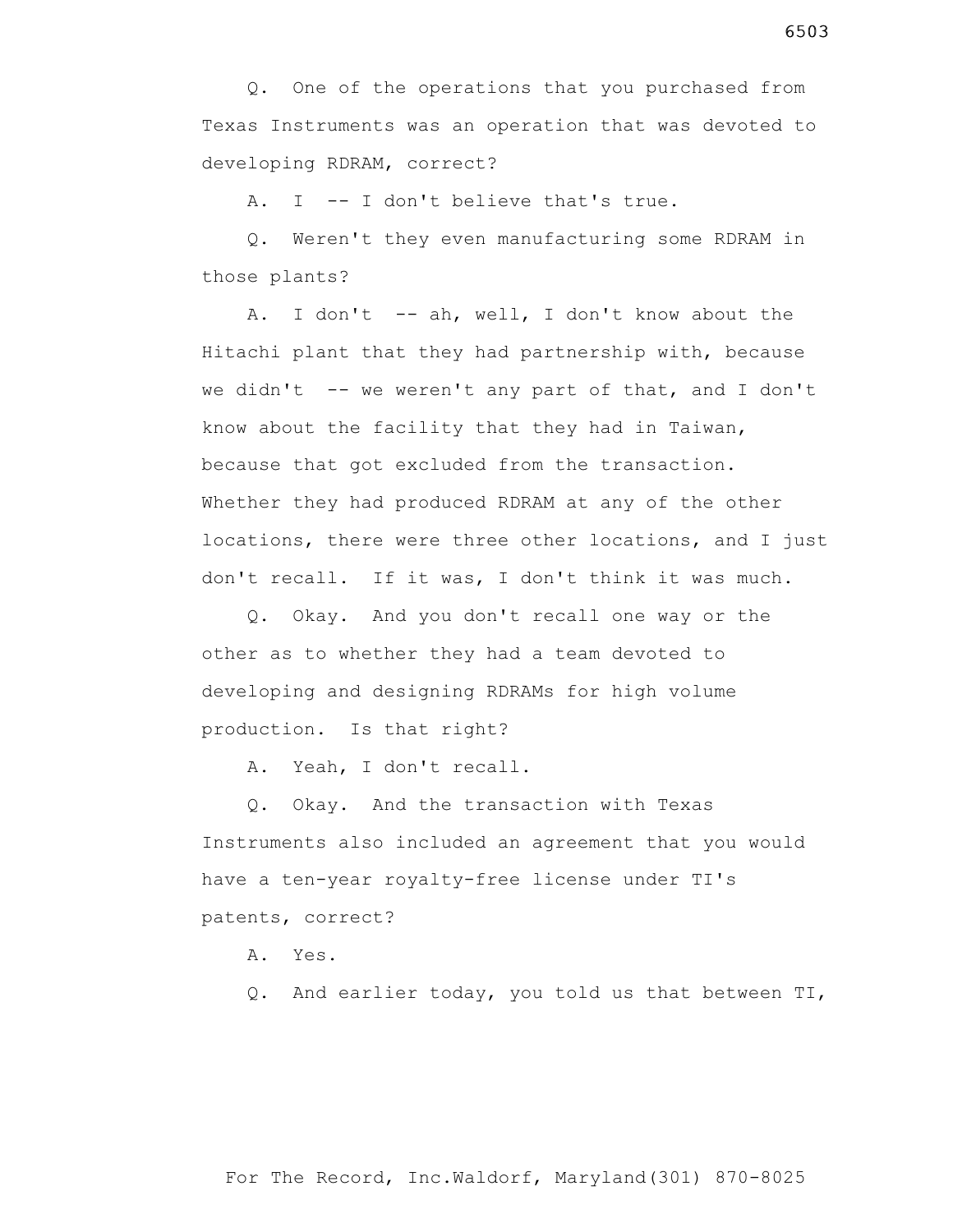AT&T and --

A. Hitachi.

 Q. -- Hitachi, you were paying about 10 percent royalties on the DRAMs that you were manufacturing and selling in the mid-nineties, correct?

A. That's not correct.

Q. Okay.

 A. Those were just examples of companies that we were paying royalties to.

Q. Fine.

 A. There was a list of companies beyond that. I just don't recall all of them that existed at the time.

 Q. The only names you recalled earlier were those three.

A. Yes.

Q. Right? Do you recall any more now?

A. Ah, no.

 Q. Okay. And do you recall how much you were paying to Texas Instruments alone?

A. In -- in dollar amount?

Q. No, in percentages.

 A. Percentage? I don't recall. It varied on a scale. It was lower based on volume and there was a cap and those kinds of things, and I just don't recall.

Q. You told me at your deposition, didn't you --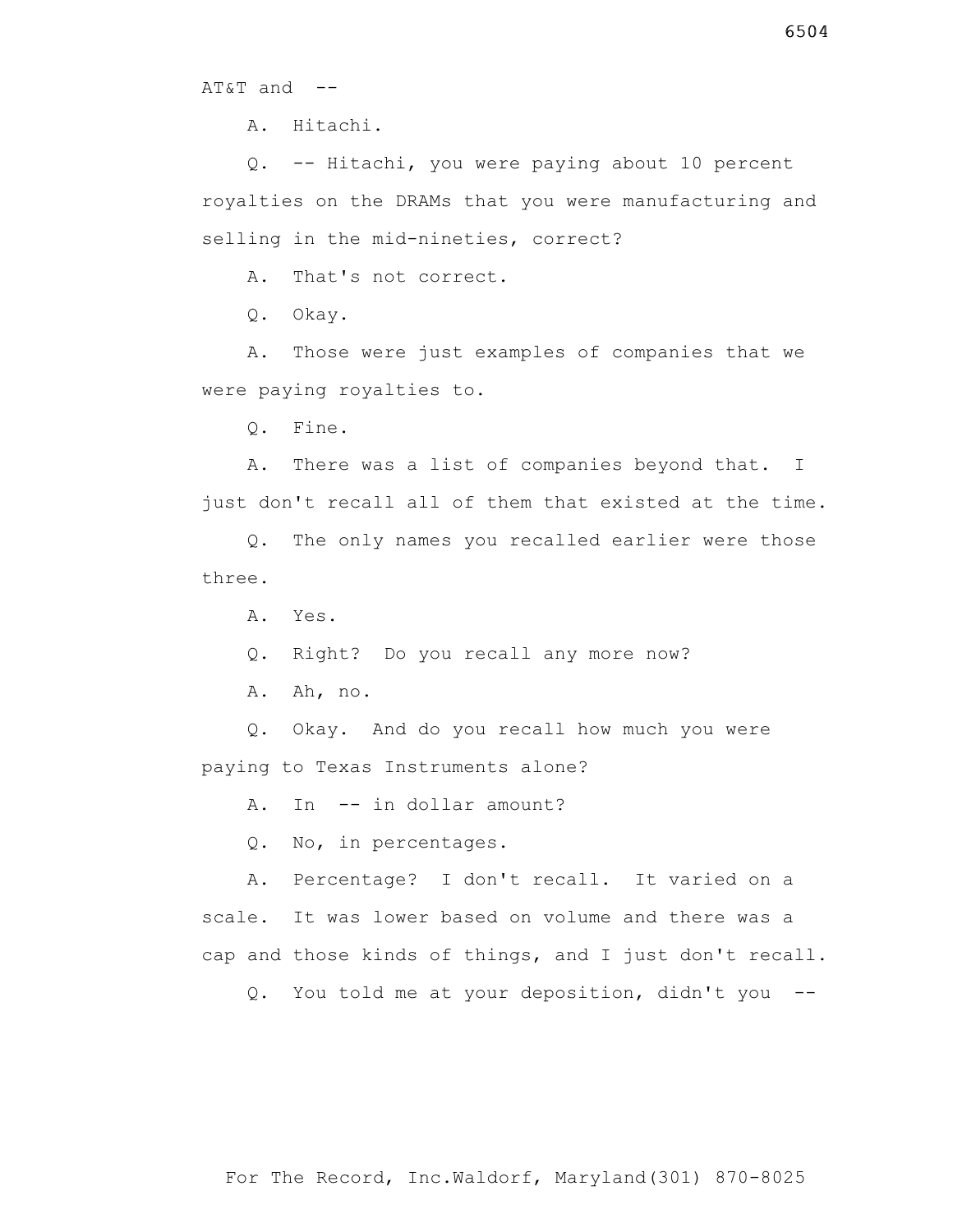I'm just trying to jog your recollection, not trying to impeach you -- that in the year preceding the acquisition of Texas Instruments' businesses that we talked about or assets that we talked about, you were paying Texas Instruments about \$30 to \$40 million a year?

A. Sure, it could have easily been.

 Q. Let me show you RX-1288, which is a press release relating to the Texas Instruments acquisition.

May I approach, Your Honor?

JUDGE McGUIRE: Yes.

BY MR. STONE:

 Q. Directing your attention to what is marked for identification as RX-1288, Mr. Appleton, can you identify that as a Micron press release --

A. Yes.

Q. -- and issued on October 1, 1998?

A. Yes.

 Q. And does this accurately describe in general terms the assets and the compensation being paid for those assets?

A. Yes.

Q. And did those assets consist of plants?

A. Yes.

Q. And personnel that moved over to work for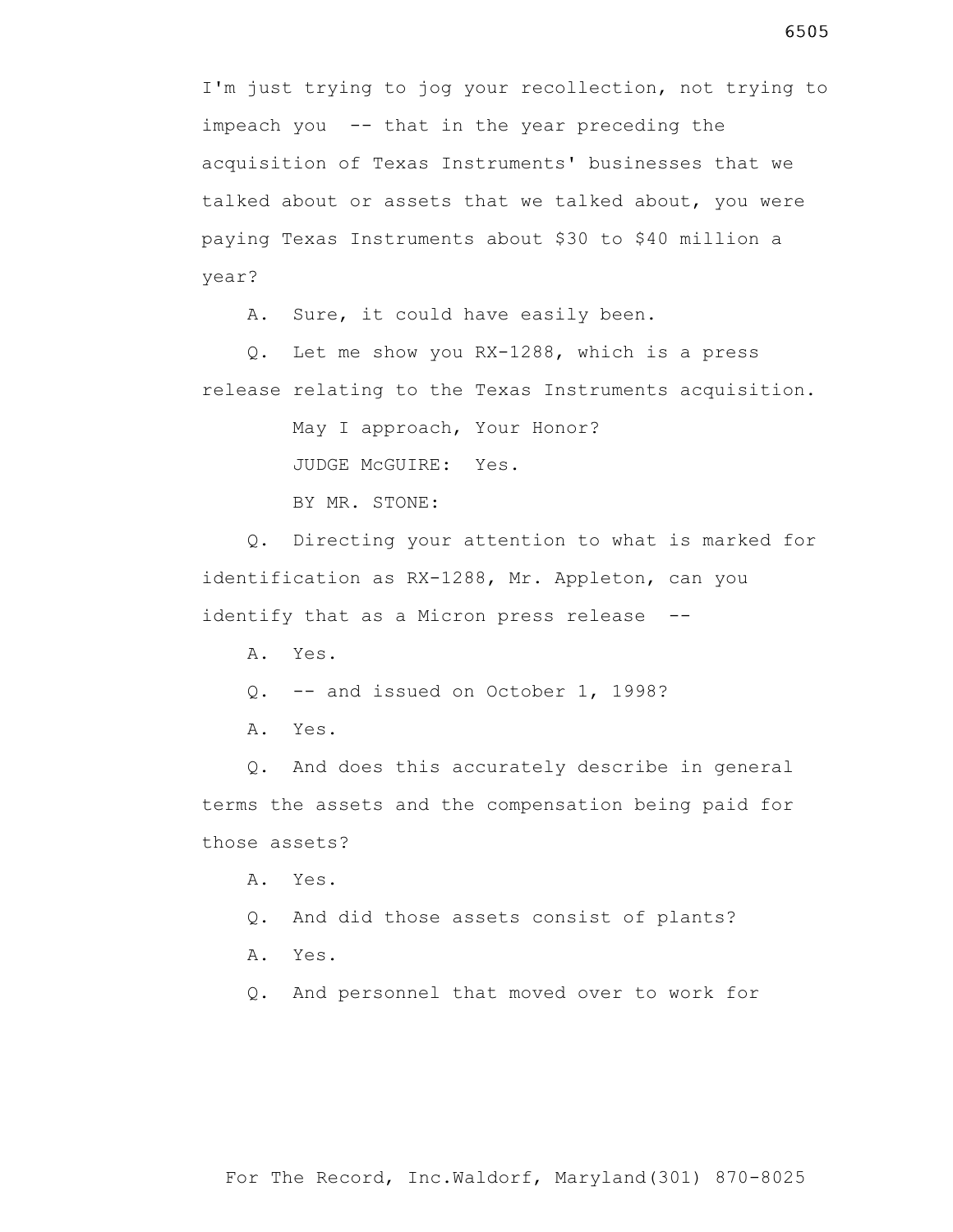Micron?

 A. It was not all of their memory personnel, but it was some reasonable portion of their memory personnel.

 Q. And after this acquisition closed, did Micron operate any of those plants that it acquired?

A. Yes, yes.

Q. Which ones did it operate?

 A. I need to differentiate between wholly owned and partnership, because there were two types of plants that Texas Instruments had.

Q. Sure.

A. They -- we operated -- they had a wholly owned plant in Italy that we continued to operate. They had a joint venture plant where they were a minority shareholder in Japan that we continued to operate. In fact, we now have 100 percent ownership of that today. They had an operation in Singapore which was really more of an equivalent type joint venture among a few parties where they weren't the minority and they weren't the majority, but they were an equal partner. We continue to operate that today under that same structure, although our ownership's a little bit higher.

Q. And the plant in Japan that you just mentioned,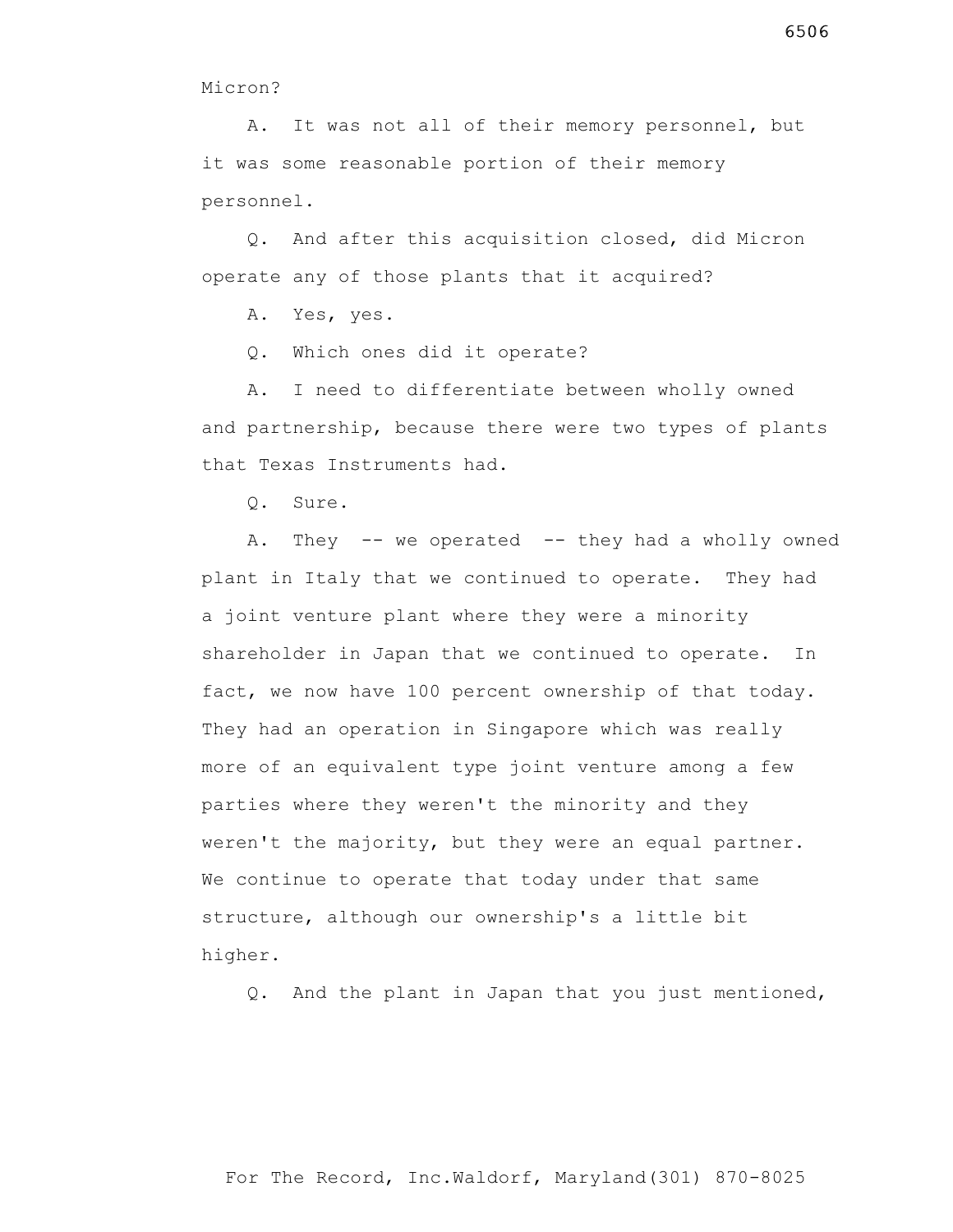A. Yes.

 Q. Okay. With respect to the plants that were in the United States, each of those you just told us was shut down?

 A. Well, we didn't shut down any. When we acquired the assets, they had already been shut down and had stopped operating.

Q. Let me withdraw that.

 As to the assets you acquired in the United States, you did not operate them, did you?

A. No, we did not.

 Q. And after this agreement was signed, Micron no longer paid \$30 or \$40 million a year to TI in royalties, because it got a royalty-free patent license, correct?

 A. Well, it's not solely because of that reason. The patent license that we had with Texas Instruments was, in fact, expiring in 1998, and we believed that, of course, our intellectual property had grown in strength, that we wouldn't pay them royalties going forward anyways.

 However, part of this agreement, in order to make sure that we had peace for operations that we were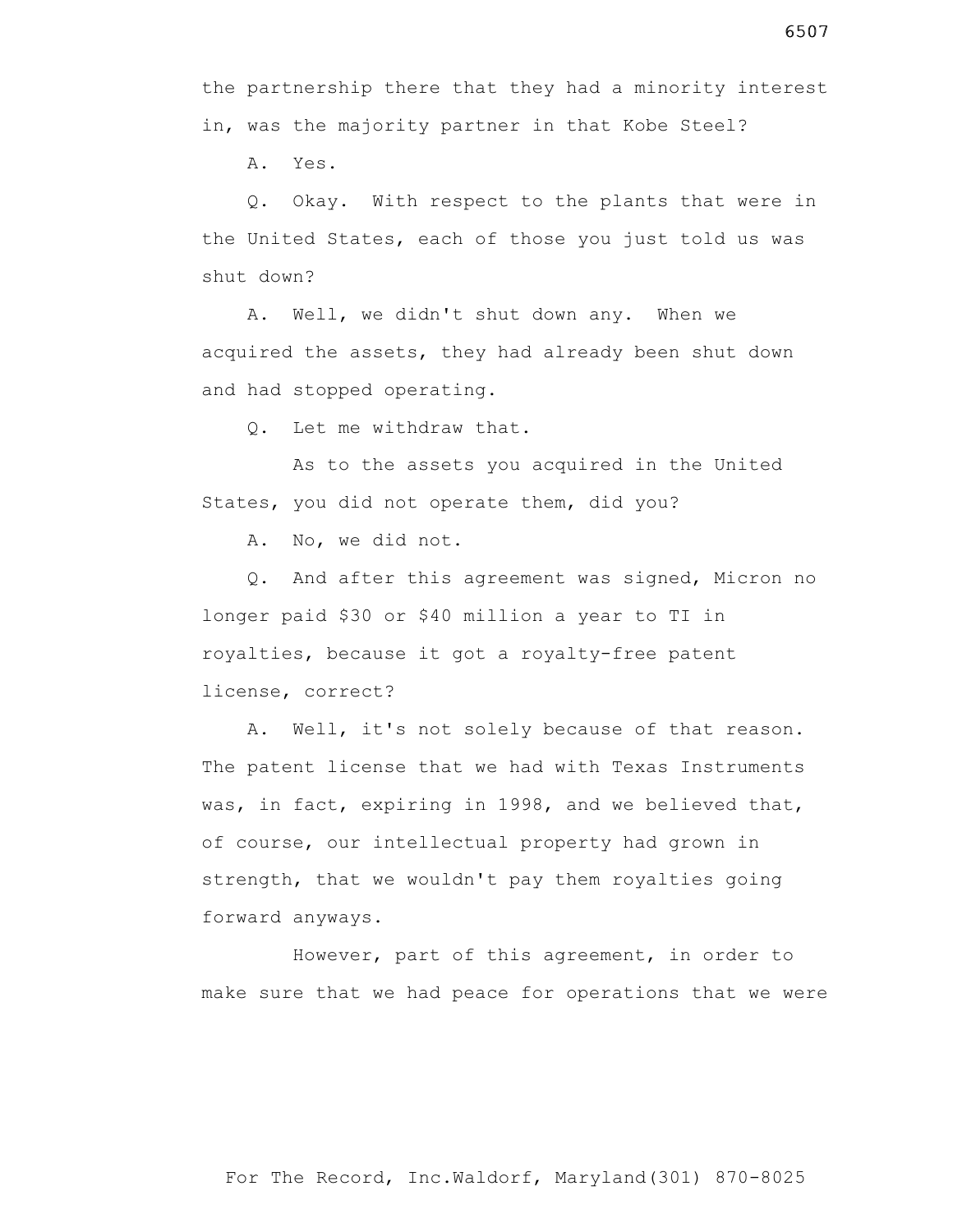acquiring from them and had the intellectual property that was sitting in it, was that we get a royalty-free cross-license.

 Q. Okay. And that royalty-free cross-license is described in this press release as being a ten-year royalty-free cross-license agreement. Do you see that in paragraph three?

 A. Yes, it is, and again, not to belabor the point, but the cross-license, to be clear as to what a cross-license means, it's for the life of the patents. So, any of the patents that got developed during that time frame and for the life of those patents we would have a royalty-free cross-license, as opposed to a term ten-year cross-license, which ends as to any of the patents that existed at the end of the term.

 Q. So, that means any patents that issued to TI during the ten-year time period, you would have a royalty-free license if it fit within the description of technology.

A. Yes.

 Q. And in return for the various assets you purchased, including this royalty-free cross-license, Micron gave stock, correct?

A. We -- no, we gave -- yes, that's true. That is

true. There were a couple components of stock. So,

6508

For The Record, Inc.Waldorf, Maryland(301) 870-8025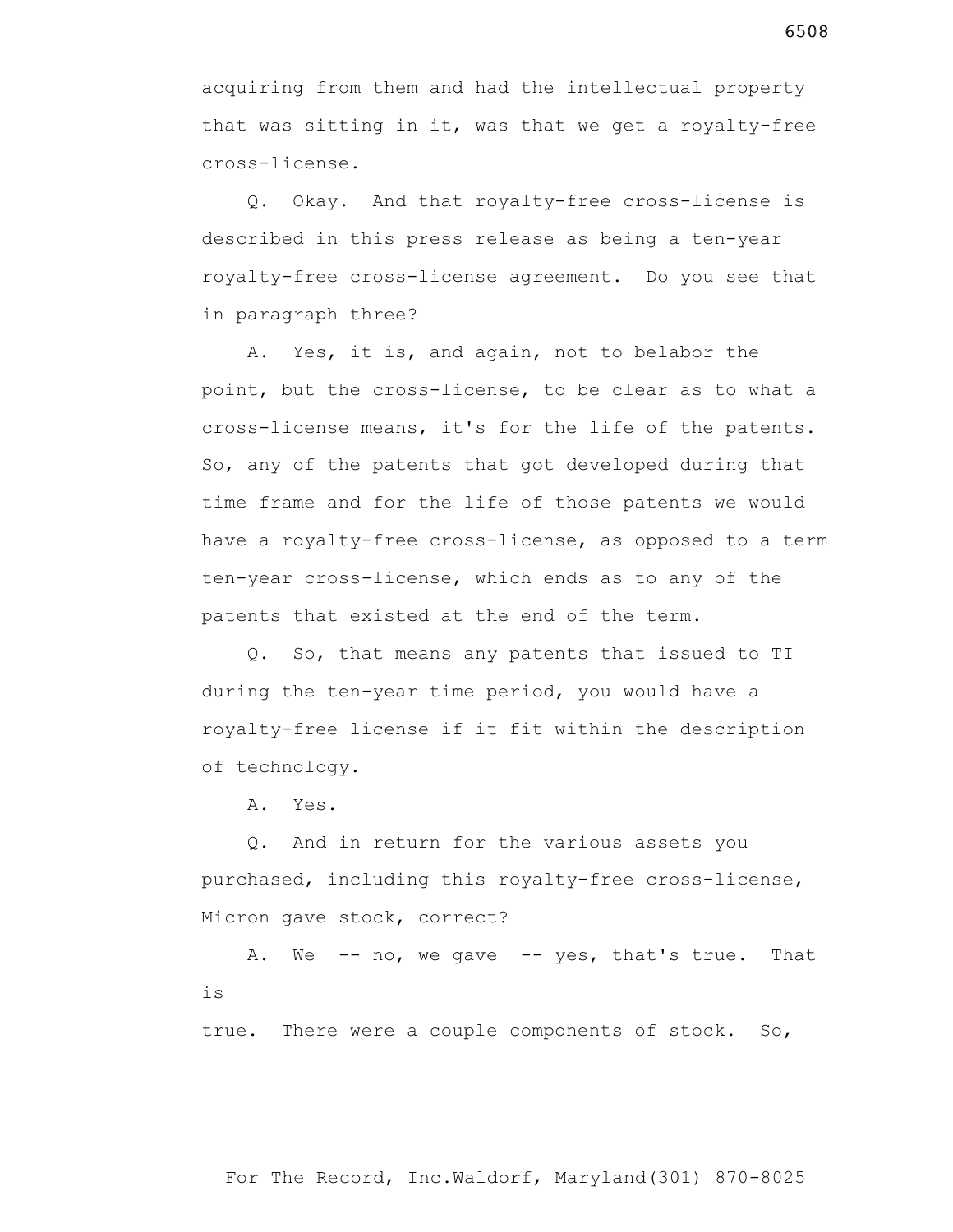yes.

 Q. And you gave them notes that were convertible into stock?

A. Yes.

Q. And you gave them subordinated notes?

A. Yes.

 Q. And the value of each of those is outlined in the second paragraph of this press release, and it's correctly summarized there as best you can recall, isn't it?

 A. Yes, except they wouldn't describe the value of the convertible notes or the value of what we considered to be convertible, because at a later date -- there will be a description here, but at a later date, we will determine the actual value that they received from those.

 Q. Well, if you would look at the last paragraph or the last sentence of the second paragraph, I'm sorry, it says, "The market value of the 6.5 percent convertible and subordinated notes is approximately \$836 million."

Do you see that?

 A. I'm sorry, give me a minute to find it here. Yes.

Q. Okay. And that's what you meant when you said

## For The Record, Inc.Waldorf, Maryland(301) 870-8025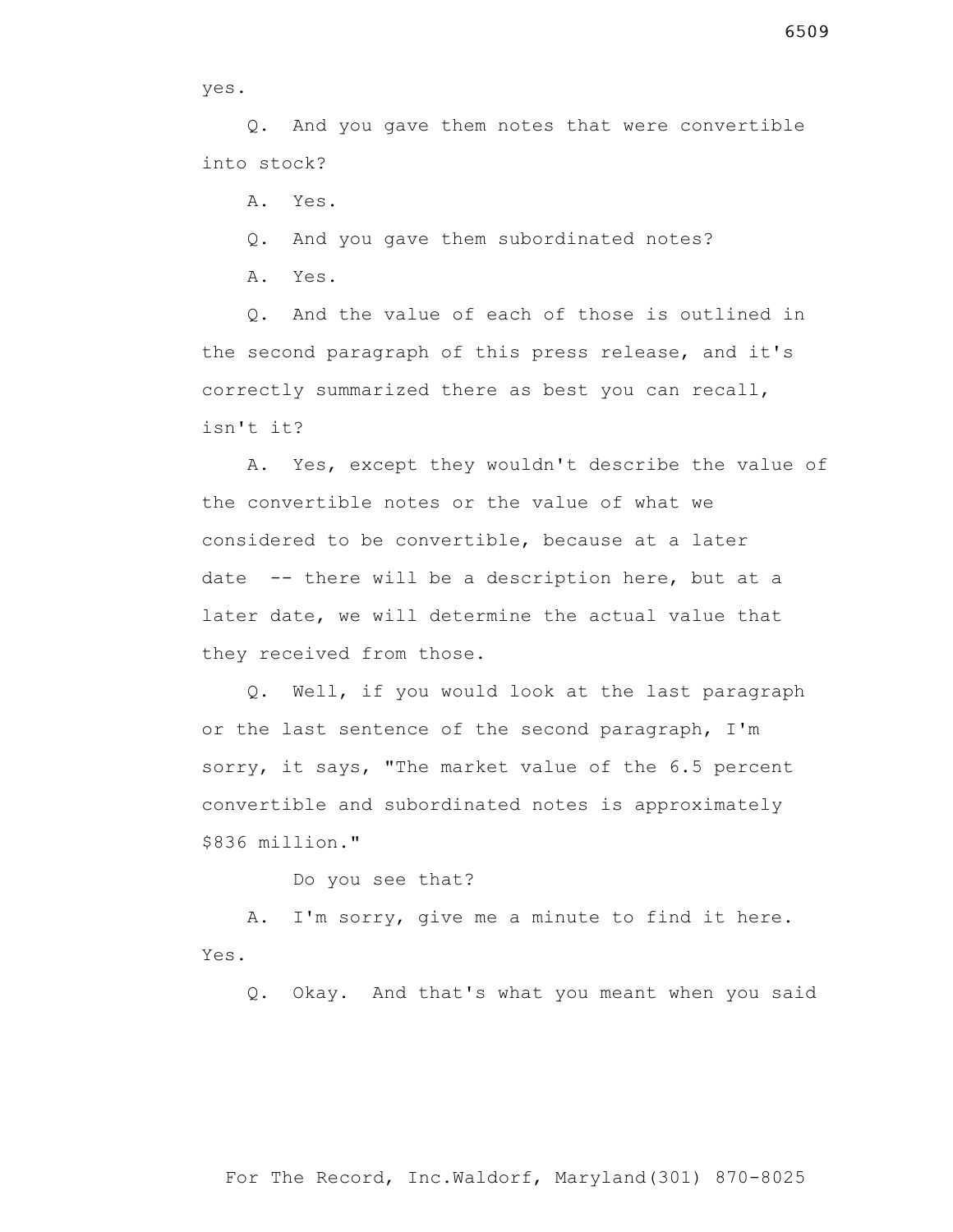earlier that the value of those convertible and subordinated notes would be described later, that's --

 A. Well, the actual value will occur when they really do the transaction, convert them and sell them, et cetera.

 Q. But at the time the transaction was done, for accounting purposes, you have to put your best estimate on the value.

 A. That's correct, we have to determine a value at that time for accounting purposes.

 Q. Okay. Now, the other acquisition of manufacturing capacity in the United States that Micron did was manufacturing capacity owned by Toshiba?

A. Yes.

 Q. And that transaction was done in the end of 2001. Am I correct?

 A. It was in 2001. I just don't recall when it got concluded. Yes, it was sometime, though, in 2001.

Q. And what were the assets acquired there?

 A. We acquired the assets that they had that were producing DRAM in the Virginia plant.

 Q. And was the Virginia plant at that time producing RDRAM?

A. Yes.

Q. And did you cease to produce RDRAM after you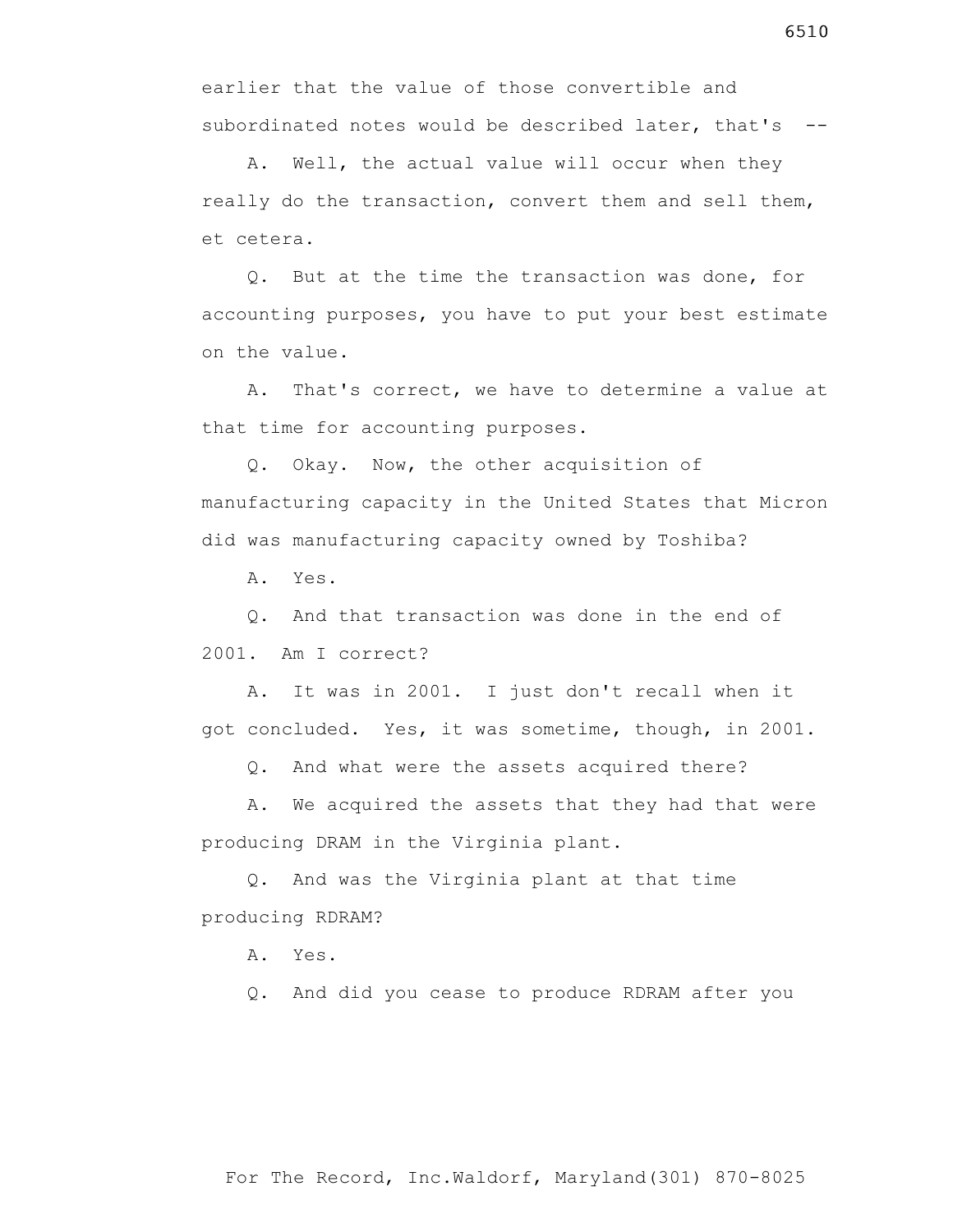acquired those assets?

A. Toshiba required us to cease producing RDRAM.

 Q. Part of the agreement was that you would cease producing RDRAM, correct?

 A. Well, Toshiba said that because their technology was developed out of the joint venture development between IBM, Infineon and Toshiba, that we had no rights to it, and as a result, we could not use it.

 Q. And they asked you, however, if they could continue to supply RDRAM that they produced in other plants to their customers in the United States, correct?

 A. And we signed an agreement to do that, and in fact, did it.

 Q. And the agreement provided that you had to approve any of those sales to customers, correct?

A. With respect to RDRAM?

Q. Yes.

 A. I don't recall that part of the agreement, but it -- it doesn't mean that we wouldn't try to make sure that we had some rights in terms of where the product flow went.

 Q. One of the big customers they had for RDRAM in the United States was Sony, correct?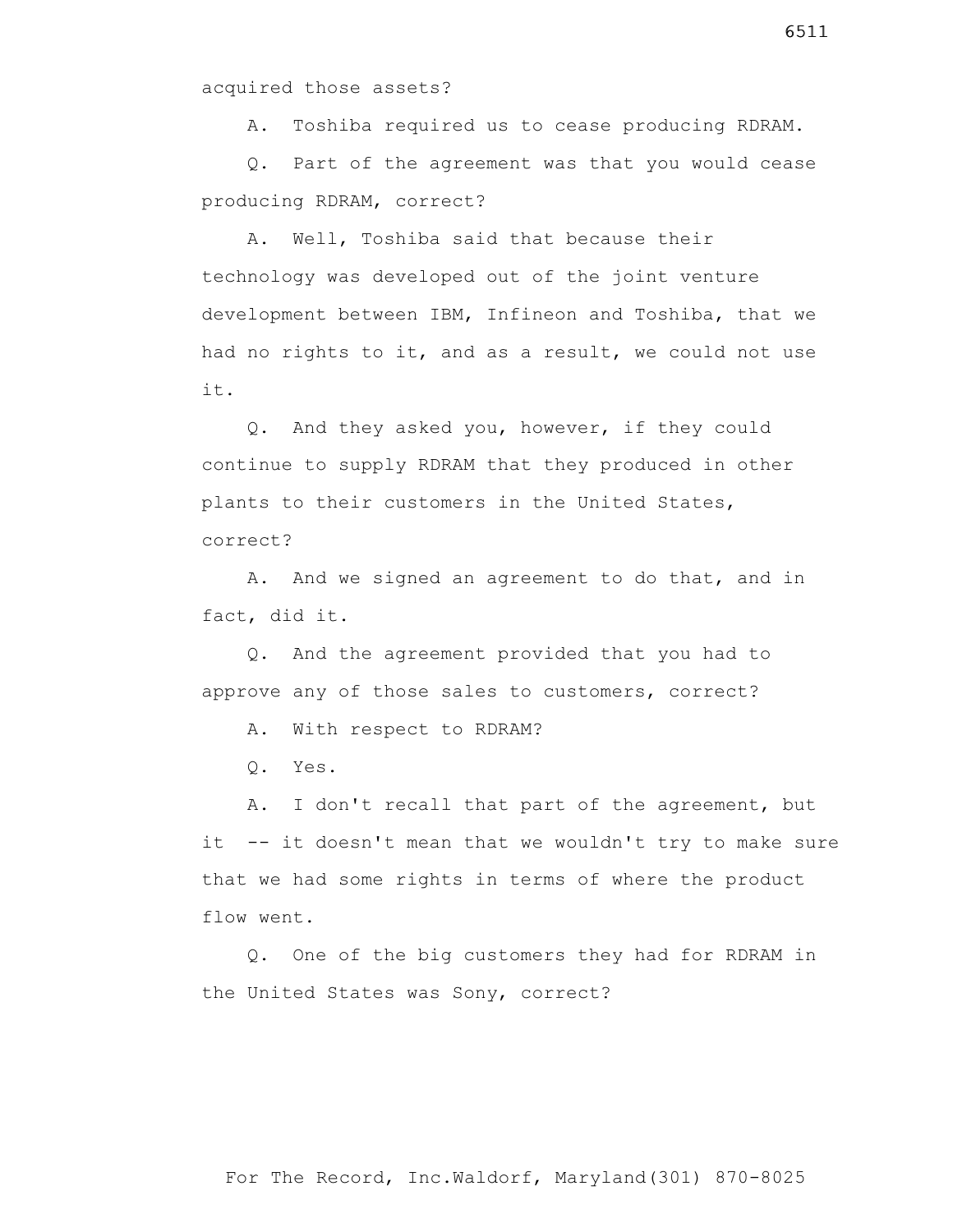Q. Well, isn't it also true that Texas Instruments wanted Toshiba to continue to supply it with RDRAM and that Micron refused to give that approval?

A. I don't know what you're talking about there.

 Q. You don't know? Okay, I'll find the document and come back to it.

 Was the largest producer of RDRAM in the United States Toshiba?

A. I really don't know. I --

Q. Okay.

 A. If I think about it, they probably were the only producer of RDRAM in the United States.

Q. Okay. And after --

A. Others manufactured it in other locations.

 JUDGE McGUIRE: That would make it then the largest.

THE WITNESS: Yeah, I think that would, wouldn't it?

BY MR. STONE:

 Q. Let me come back to that, because I lost that document, but let me continue on with a couple other documents.

 It was important to you, was it not, to do what you could to learn about the investment in plants and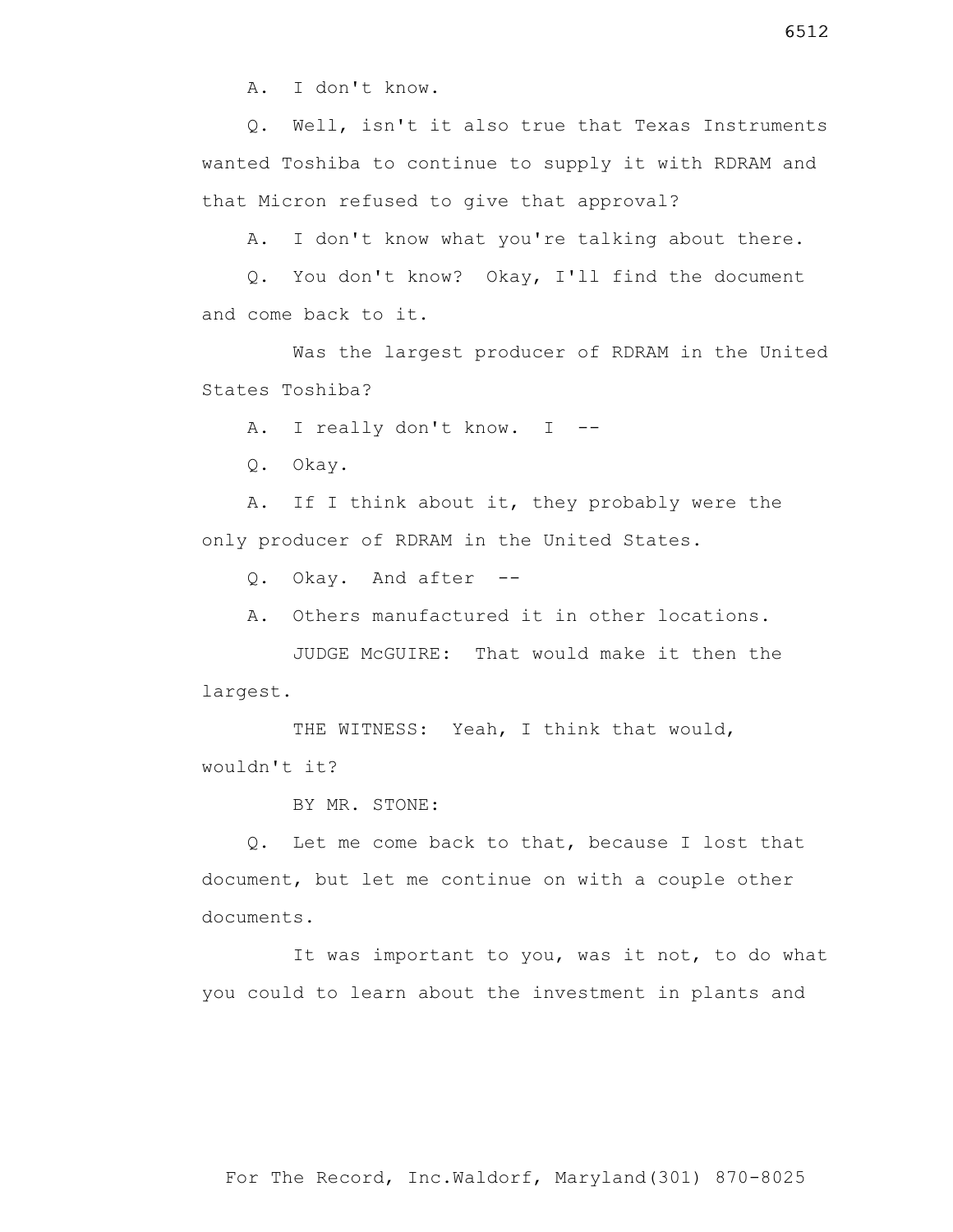equipment of your competitors?

 A. It's an important factor for their capital spending plans, because it affects supply.

 Q. Because in your business, most of the plants operate all year round, 24 hours a day, don't they?

 A. Yeah, in the DRAM industry, most operations are 24/7.

 Q. So, if somebody is investing in capital equipment and increasing their capacity, that's going to have an effect on how many DRAMs are produced, and that may have an effect on the price.

 A. Depending on the demand profile, that could have an effect.

 Q. Certainly if the amount being produced goes up, that will have some effect on the price as opposed to the amount being produced being less, although the demand also is part of the equation, right?

 A. Well, it depends. The demand could be greater than the supply, and of course, it would then continue to put upward pressure, or the reverse could happen and it would continue to put downward pressure.

 Q. Right. And that's something you tried to stay fairly current on, that is, the capital investments of your competitors, because at least an industry average, as we talked about earlier, for the lifetime, the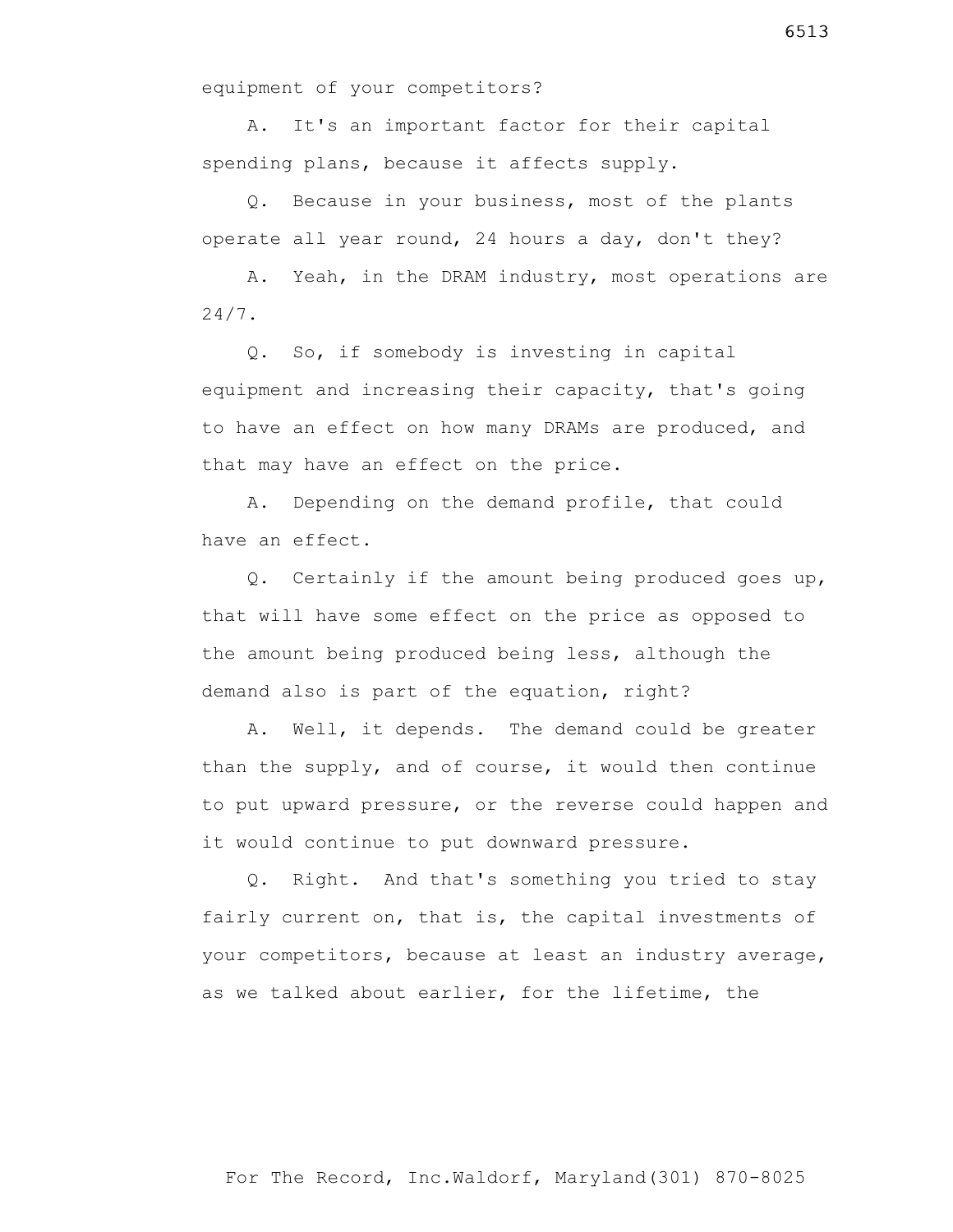useful lifetime of that equipment, is about 3.7 years.

 A. It is, but when you say "stay current," there is virtually little way to stay current with respect to the accuracy, because what happens is the equipment producers announce when they get a purchase order, and then the equipment may be delivered sometime nine to twelve months after that. So, we really don't have good granularity as to when any equipment is installed.

 And not to ramble, but to bear with me a second, then that equipment often takes a number of months to get up into production. So, it's pretty tough. When you say "stay current," it's all relative to the information that you have.

 Q. Let me ask it this way: You tried to get information from a variety of sources about the capital spending of your competitors.

 A. Actually, with the internet today, I don't try. It just gets sent. Media stuff comes out every day, look at articles. We have a group that filters articles around the world and sends on relevant information.

 Q. Well, let me show you a document from 1998, RX-1193.

> May I approach, Your Honor? JUDGE McGUIRE: Yes.

6514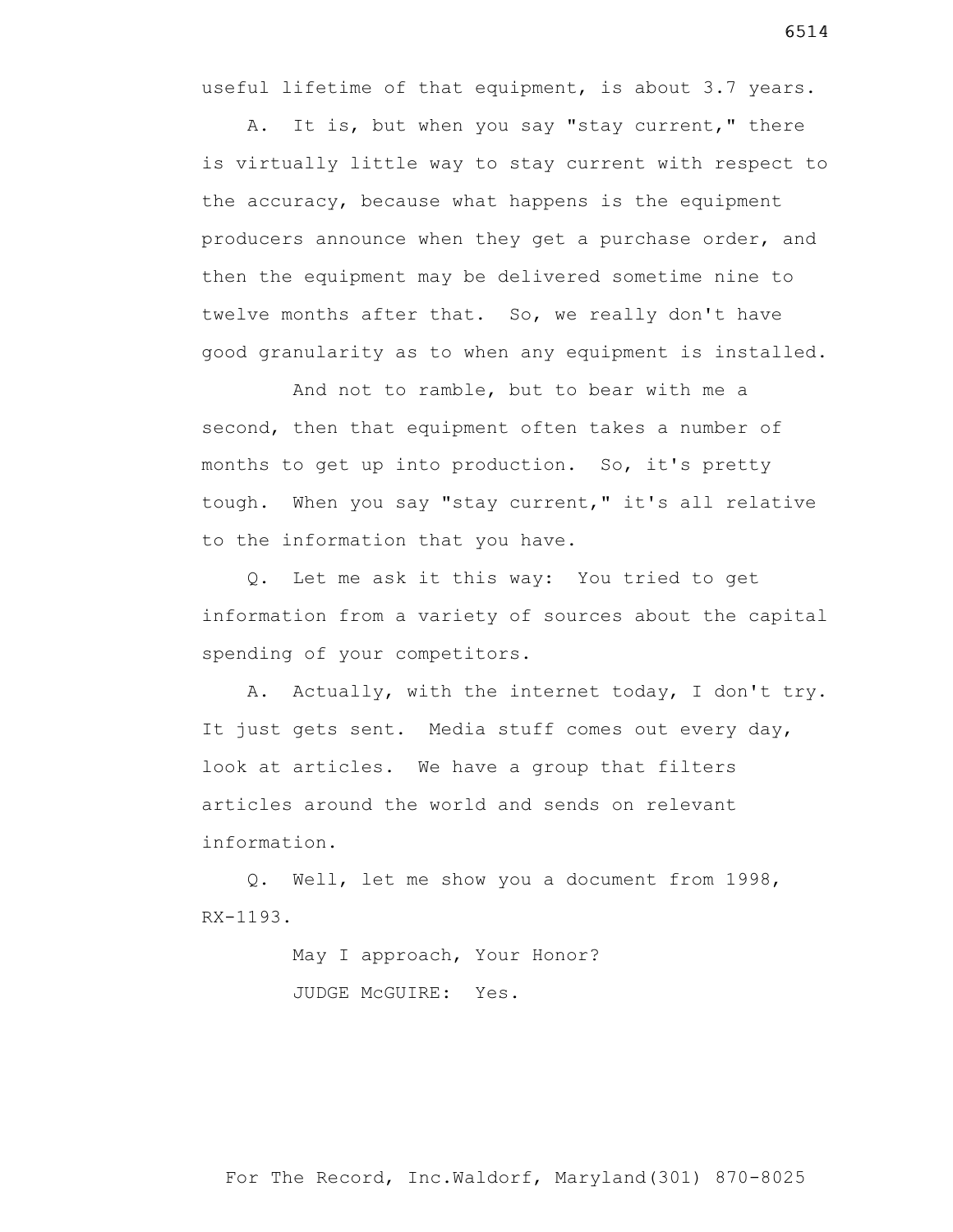Q. Do you recognize RX-1193 as an email that you sent to Mr. Sadler in June of 1998?

 A. I'm sorry -- oh, an email that I forwarded? Is that the question?

 Q. Well, you -- the first part, the very top, is an email you sent which says, "FYI."

A. Yeah, the only thing I sent was the FYI, yes.

 Q. You were forwarding an email you had received, correct?

A. Correct.

 Q. And the email you received provided you with some information from a Victor de Dios, correct?

 A. Yes, de Dios is an industry group that does research in the DRAM industry, and you can subscribe to them like you would other services.

 Q. And he provided you, as reflected in this email, with a breakdown of information by company, didn't he?

 A. Sure. Well, he does. I'd have to open it up. His reports come often. They still come often today. Sometimes it only talks about the consumption and demand profile and sometimes he includes capital expenditures that companies are doing and so forth.

Q. Okay. Generally he publishes his information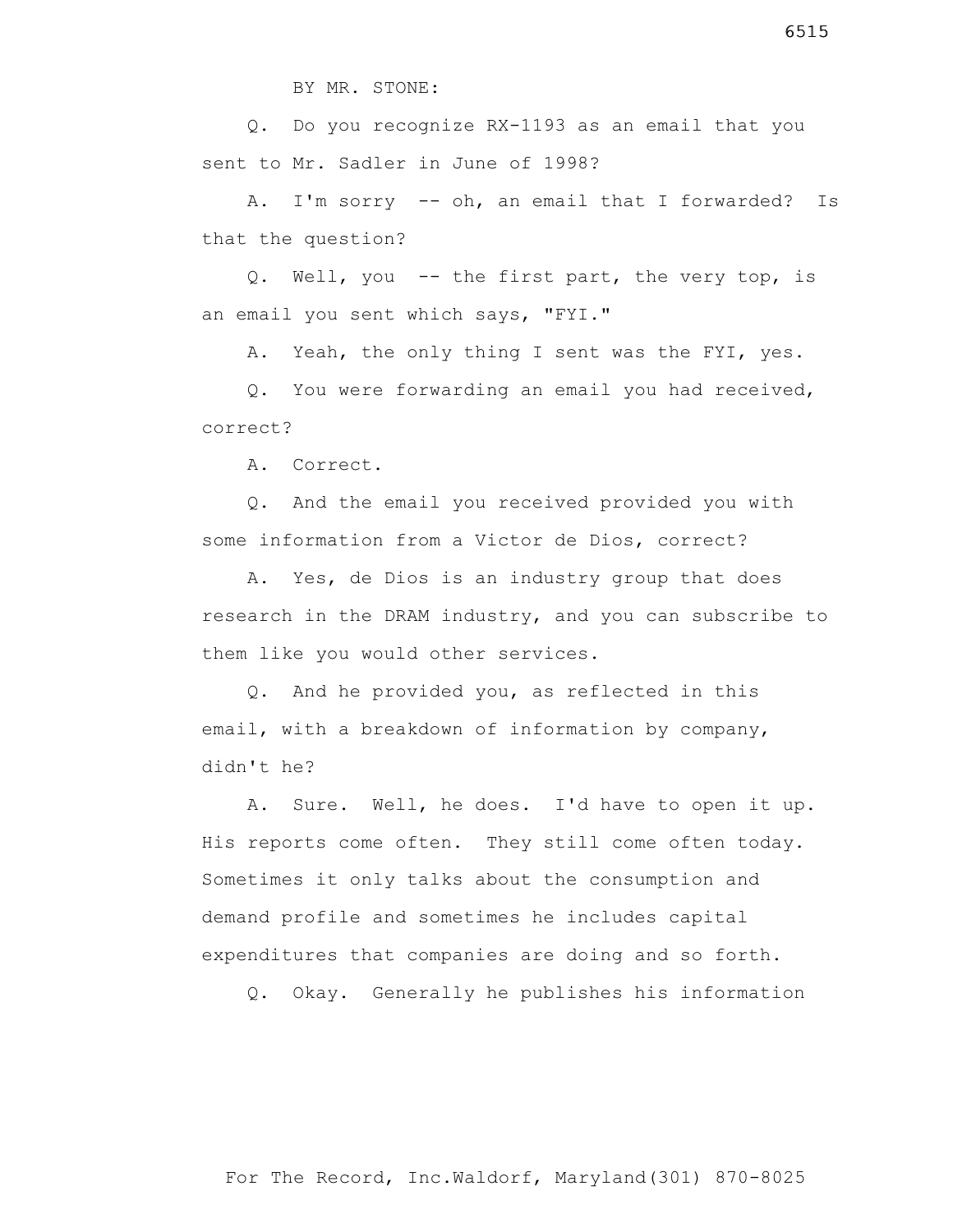on an industry-wide basis, correct?

A. Yes.

 Q. And this was an exception to his publication on an industry-wide basis where he gave you the information broken down by company, correct?

 A. It could have been a request we had of him, sure.

 Q. But that was not the only source you had for getting information about what your competitors were up to, was it?

 A. No, as I mentioned before, there were lots of sources in the media.

 Q. All right. And one of the sources of information you had about what your competitors were doing in terms of production and investment in production capacity was a Mr. Sakamoto, correct?

A. Yeah, there -- yes, he could have. I never asked for it, but he could have.

 Q. Okay. And Mr. Sakamoto sent you information about what was going on at other companies in terms of production capacity. Am I right?

JUDGE McGUIRE: Mr. Royall?

 MR. ROYALL: Your Honor, understanding your ruling earlier today, could I have a standing objection to the relevance of this line of questioning? I'm not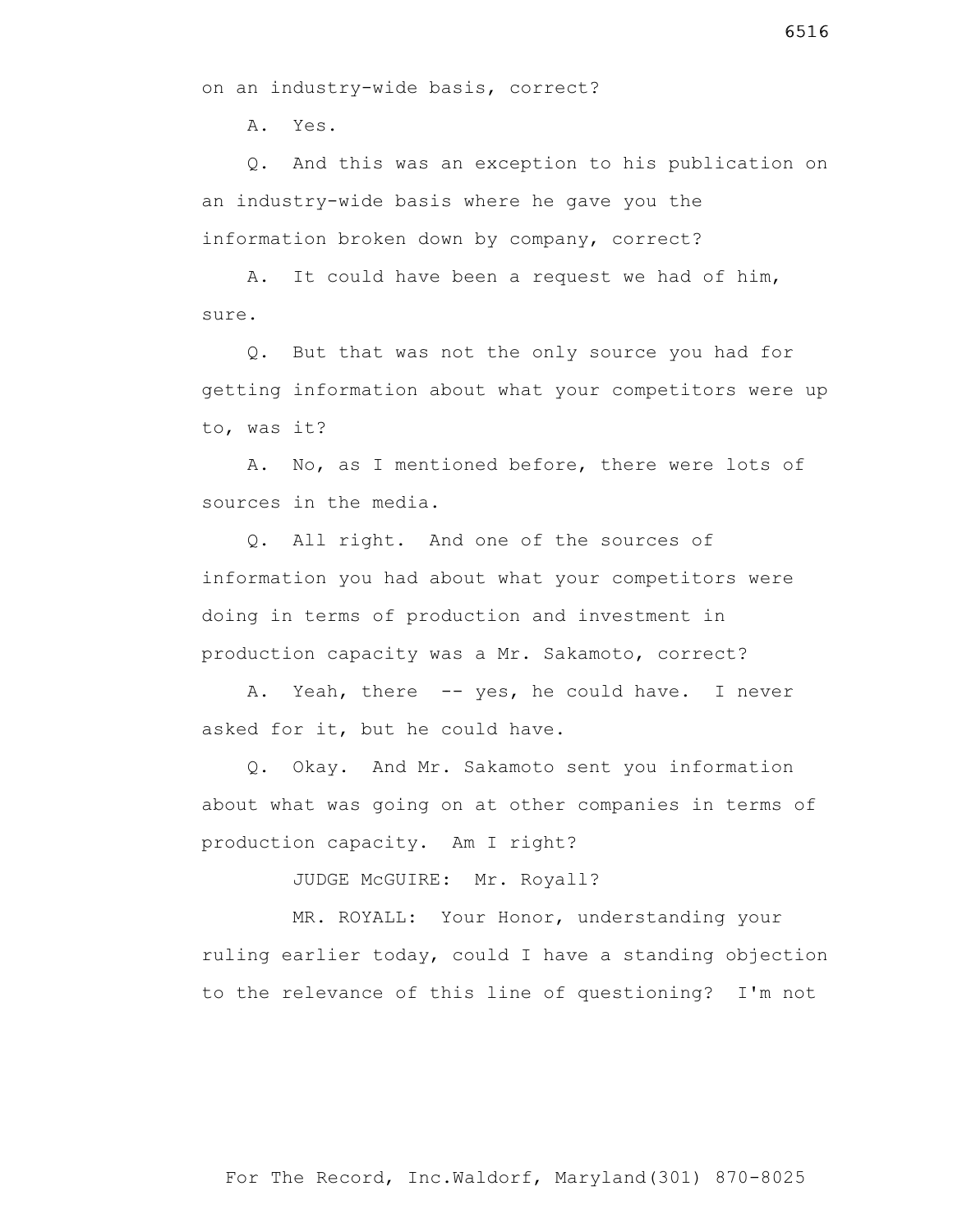JUDGE McGUIRE: Noted.

MR. ROYALL: Thank you.

BY MR. STONE:

 Q. Just as an example of that, let me show you RX-1177.

May I approach, Your Honor?

JUDGE McGUIRE: Yes.

BY MR. STONE:

 Q. Mr. Appleton, I'm showing you RX-1177, which is already in evidence -- oh, it's not. Is it really? I'm sorry, Your Honor -- don't put it on the screen, and  $I$  --

MR. PERRY: We did not put it on the screen.

MR. STONE: -- I have been just advised this document is in camera.

 JUDGE McGUIRE: Oh, yes, don't put it on the screen.

 MR. STONE: So, I need to ask if we could at this time clear the courtroom.

 JUDGE McGUIRE: Yes, we can. As we're in in camera session, is there anything else that we can take up to avoid and perhaps expedite --

MR. STONE: Yes, because the documents which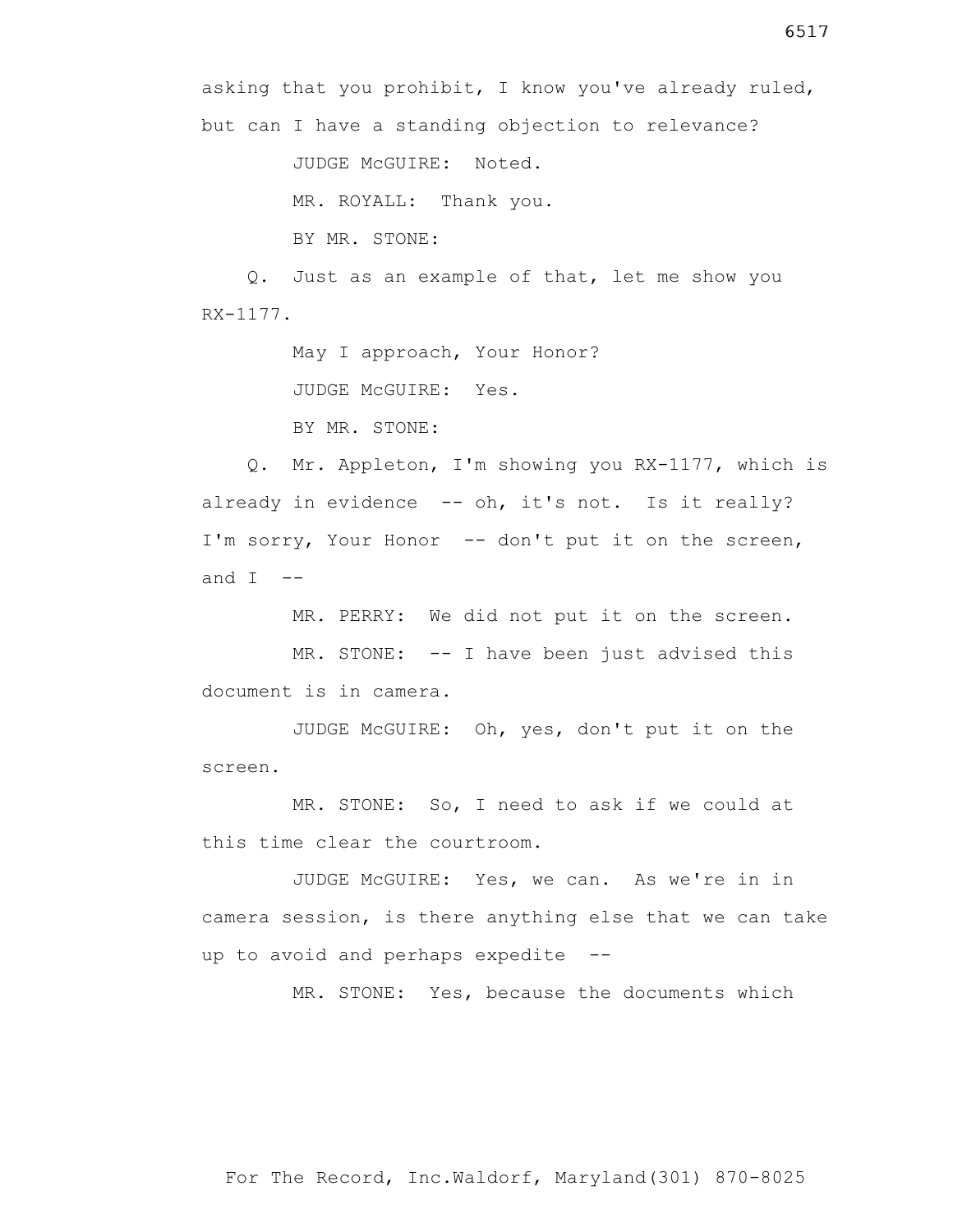follow this -- I thought I needed to go in camera with the next one. I think I have them all together in a set.

 JUDGE McGUIRE: Okay, then at this time let me advise the audience that due to a prior court order in this case, the testimony that is about to be offered is confidential, and thus, this portion of the hearing is closed to the public. So, at this time I'll ask all those that are not cleared to have access to this testimony to please clear the courtroom. After this is done, I'll have someone come outside and invite you back in.

 Do we have some idea how much time we'll be in in camera session?

MR. STONE: Your Honor, the -- I would guess 20 minutes.

 JUDGE McGUIRE: All right, about 20 minutes to the audience.

**(The in camera testimony continued in Volume 32, Part 2, Pages 6555 through 6575, then resumed as follows.)**

 JUDGE McGUIRE: This hearing is now in order, and we're back in public session.

> Mr. Stone, you may proceed. MR. STONE: Thank you, Your Honor.

6518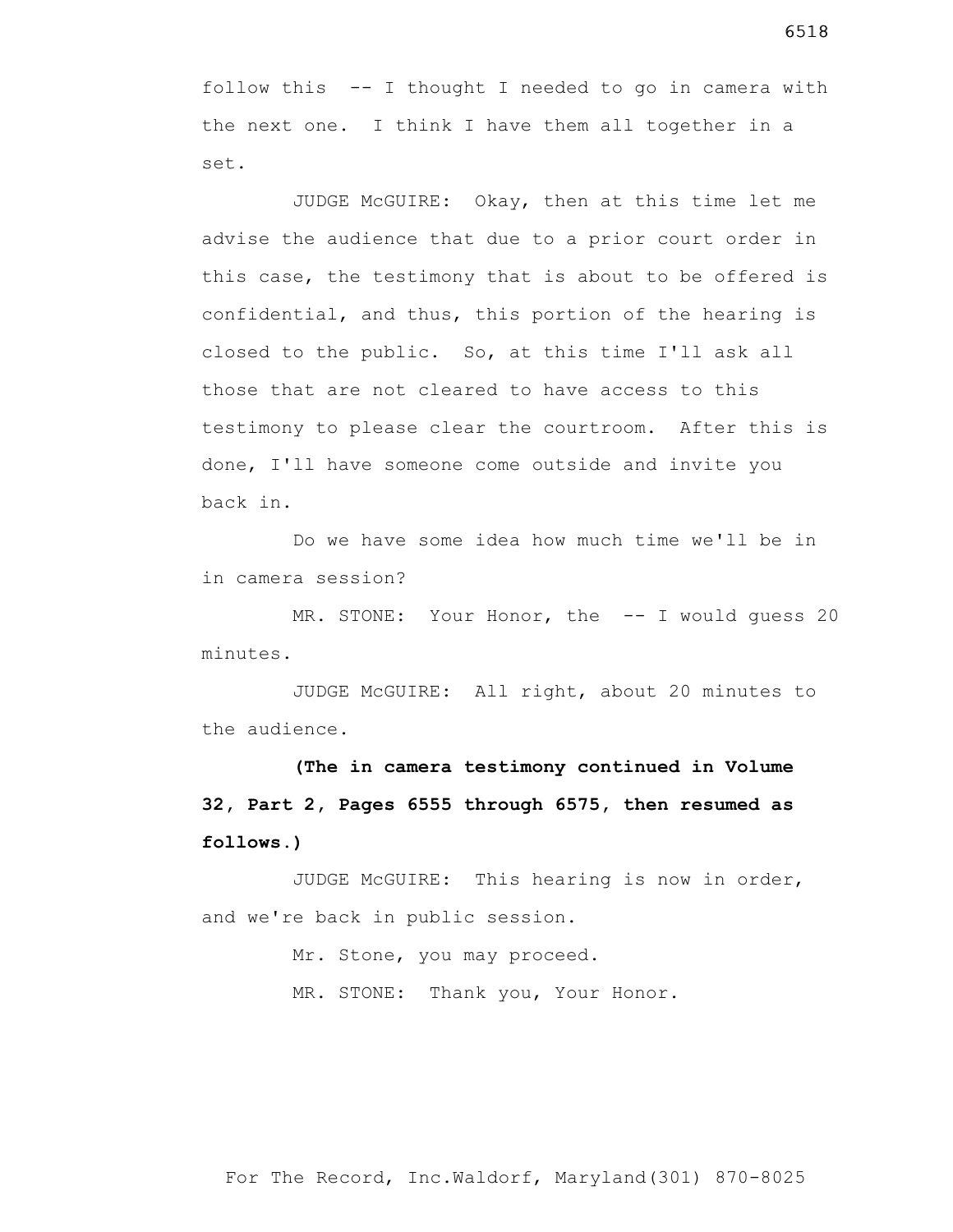BY MR. STONE:

 Q. Mr. Appleton, you've told us that the first time you became aware that Rambus felt it had any patents that might cover SDRAM or DDR SDRAM was sometime in 2000, correct?

A. Yes.

 Q. And your best recollection is no one at Micron ever told you that they had heard from anyone anything to the contrary prior to that time, correct?

A. That is my recollection.

 Q. So, no one who attended SyncLink meetings ever told you that at SyncLink  $-$  at a SyncLink meeting, Richard Crisp had said that Rambus had intellectual property that covered SyncLink.

A. Not that I remember.

 Q. And wouldn't you have expected a Micron employee to tell you that someone at Rambus felt that they had patent coverage that would apply to SyncLink if the Micron employee heard that?

 A. Not particularly. I mean, those kinds of rumors run around the industry a lot.

 Q. But if it wasn't a rumor, if Richard Crisp at a meeting said Rambus is going to get intellectual property that's going to cover SyncLink, would you have expected a Micron employee to come back and tell you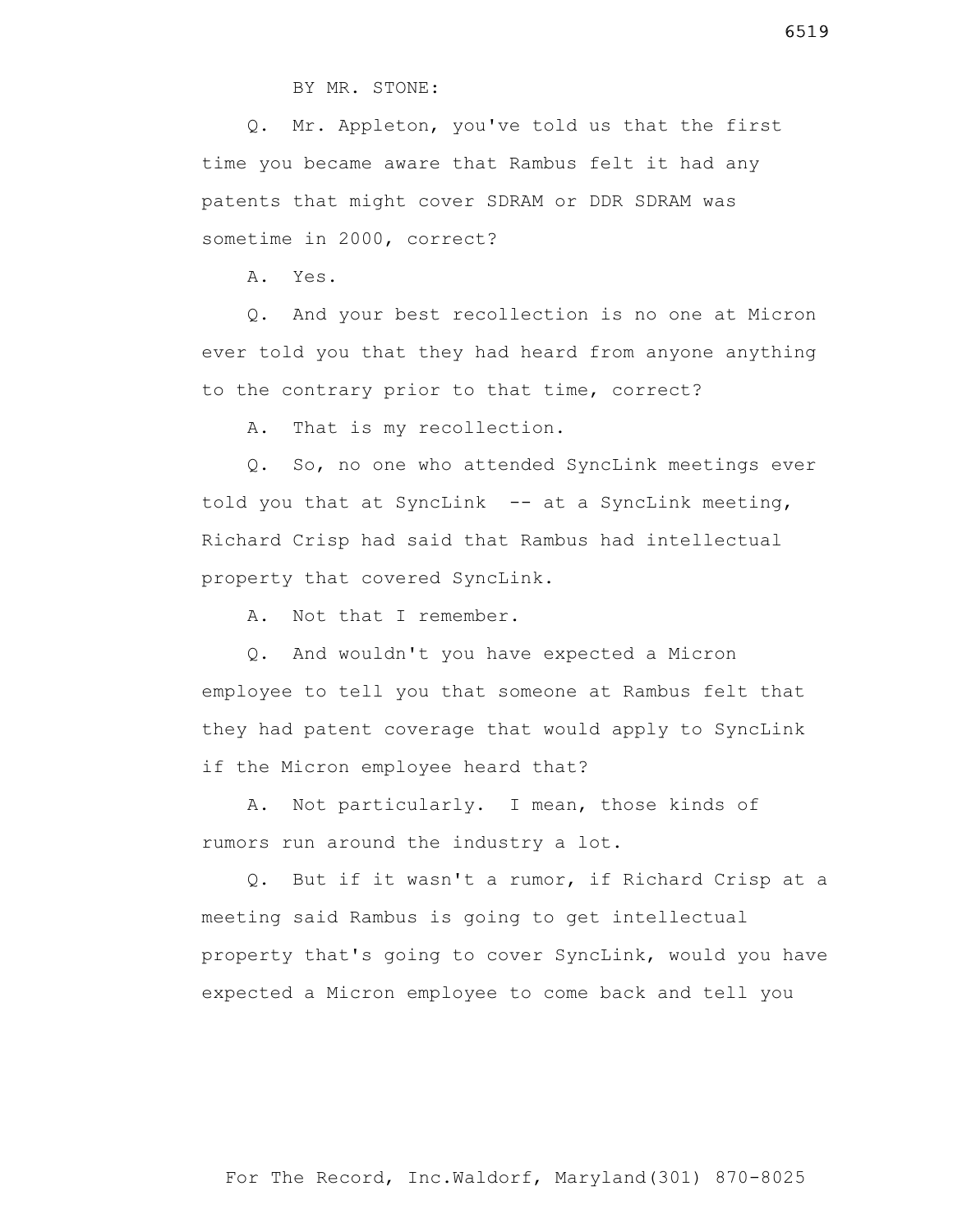that if they heard it?

 A. Not necessarily. The company receives notification, you know, I think commonly, and no one comes and tells me about it. It typically goes to the legal department.

 Q. Okay. So, it wouldn't surprise you in the least if other people at Micron had been told or had learned that Rambus had a belief that it had or might get patent coverage over SDRAM or DDR and they didn't mention it to you?

 A. Well, it would depend on the context, I suppose, but something of that nature, it wouldn't surprise me that they didn't come to me with it.

 Q. Okay. So, if Mr. Mooring in 1992 marked up a Micron sales presentation and gave it to a Micron employee and noted on it that Rambus felt it would ultimately get patents that covered DDR, you wouldn't have -- be surprised if a Micron employee did not bring that to your attention?

 MR. ROYALL: Your Honor, I would object for lack of foundation. For one thing, I don't think that he's established that the witness has an understanding of who Mr. Mooring is, but I'll also object -- and I have let a couple of these questions go -- in that they call for speculation, and there is no foundation.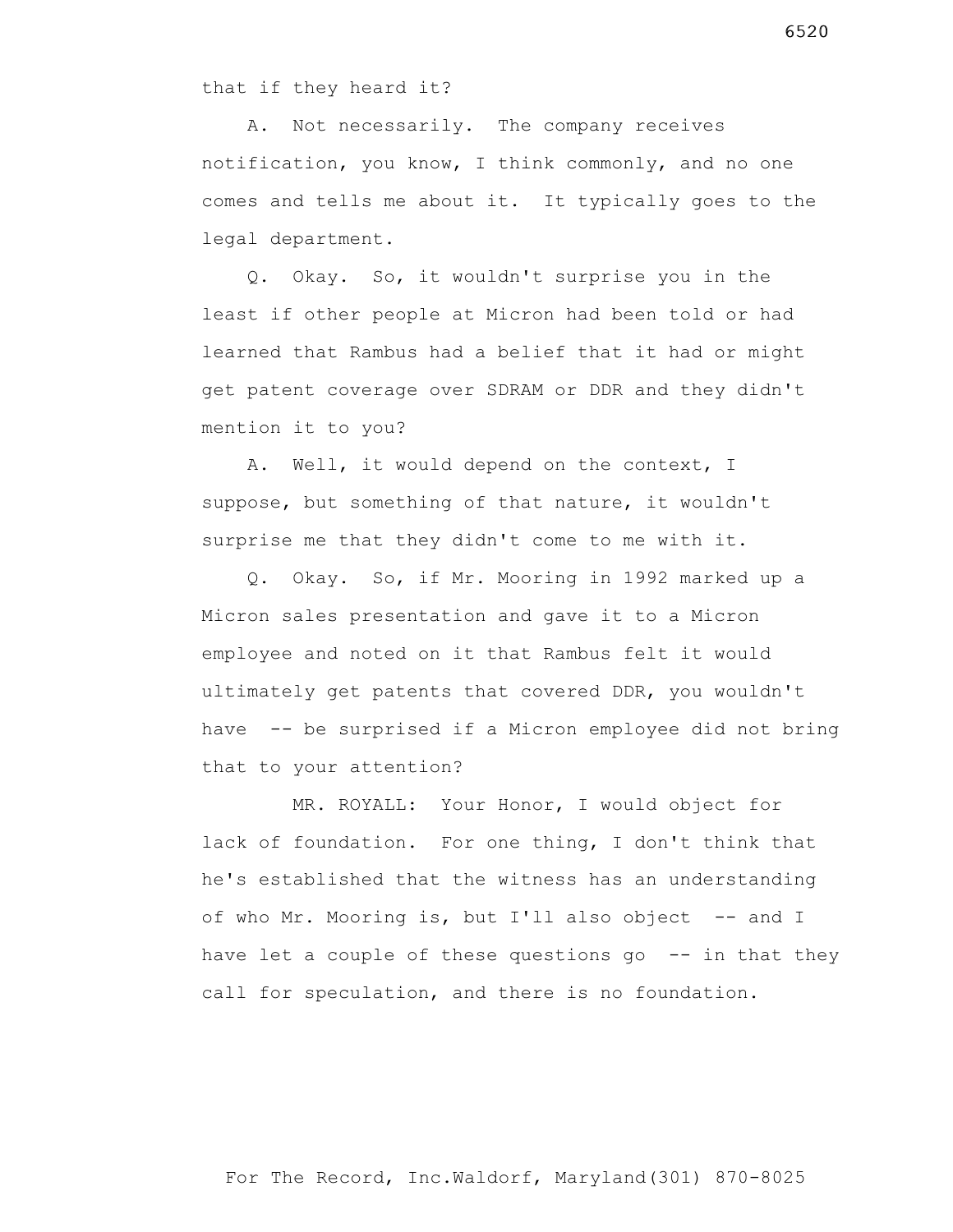BY MR. STONE:

- Q. Do you know Mr. Mooring?
- A. I do.

 Q. Okay. And do you know him to -- at the time that you were negotiating with Rambus to be an officer of Rambus?

- A. You mean during the license negotiation?
- Q. Yes.
- A. Yes.
- Q. To be a vice president at that time?
- A. Yes.

 Q. And did anyone at Micron ever bring to your attention that in 1992, Mr. Mooring marked up a Micron sales presentation and gave it back to a Micron employee?

 A. In 1992, I did not deal with that part of the company. Our founder, who was also an attorney by the way, would have naturally been the individual to handle that.

 Q. Okay. And did the founder of Micron who was also an attorney ever mention to you when you assumed broader responsibilities at the company that in 1992 someone had brought to his attention that Mr. Mooring had marked up a sales presentation and given it back to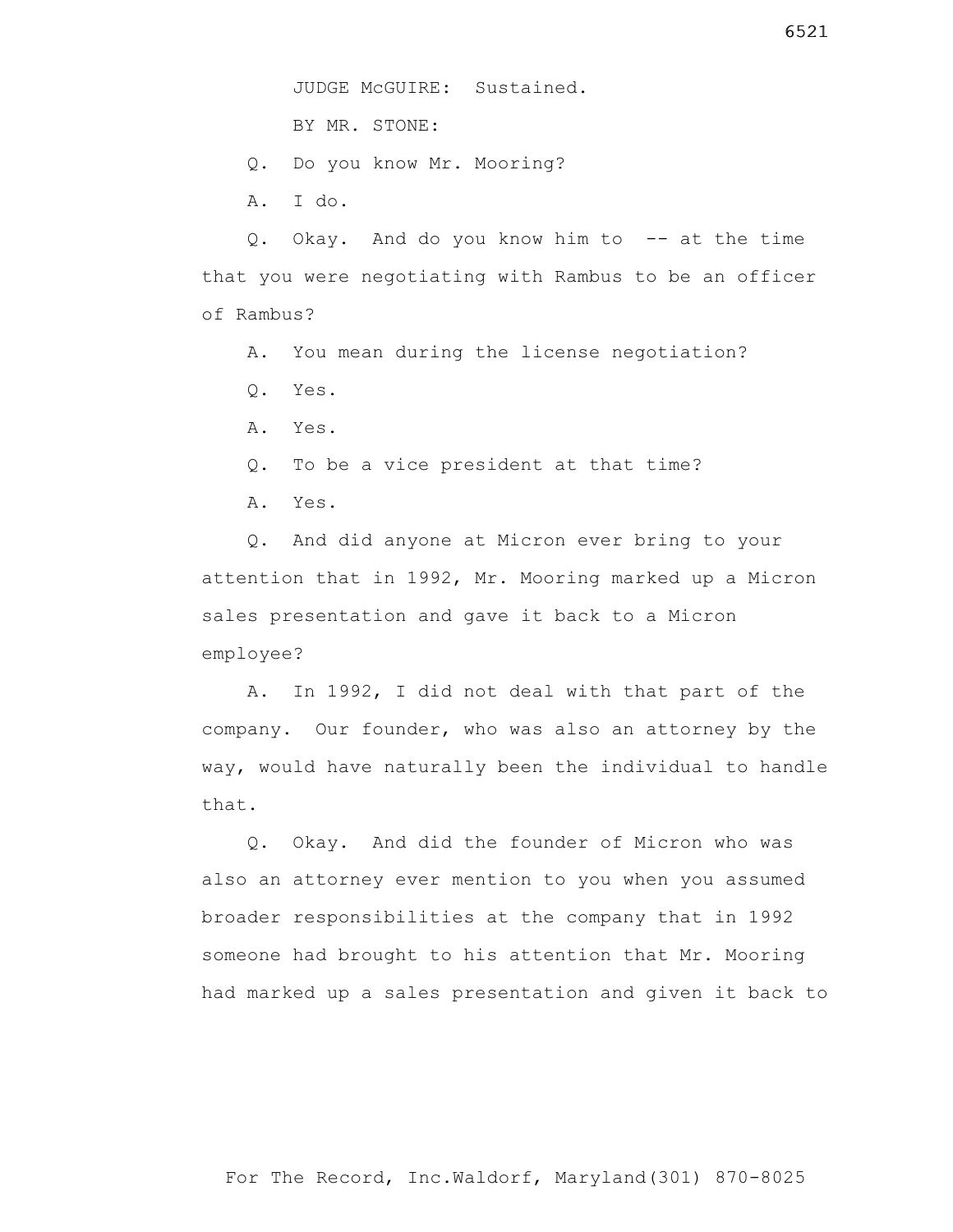a Micron employee?

 $A. NO.$ 

 Q. Did he tell you that in 1992 he had learned that Mr. Mooring felt that some day Rambus would have patent coverage over dual edge clocking?

 A. Again, I was responsible for running the operation, and so the answer is no.

 Q. But at some point in time you assumed broader responsibilities, correct?

A. When he left the company.

 Q. Yes. And did you have any transition period with him? Did he share anything with you?

 A. We had a transition period of about three minutes.

 Q. So, probably the Rambus patents, if he had any knowledge about them, didn't make it to the critical three-minute conversation, did they?

A. No, they did not.

 Q. Before you entered into the license with Rambus in the time period March of 1997, did you ask anyone to look at Rambus' patents?

 A. I'm sorry, I was thinking something else. Repeat the question, please.

Q. Sure.

We looked earlier at the license agreement that

6522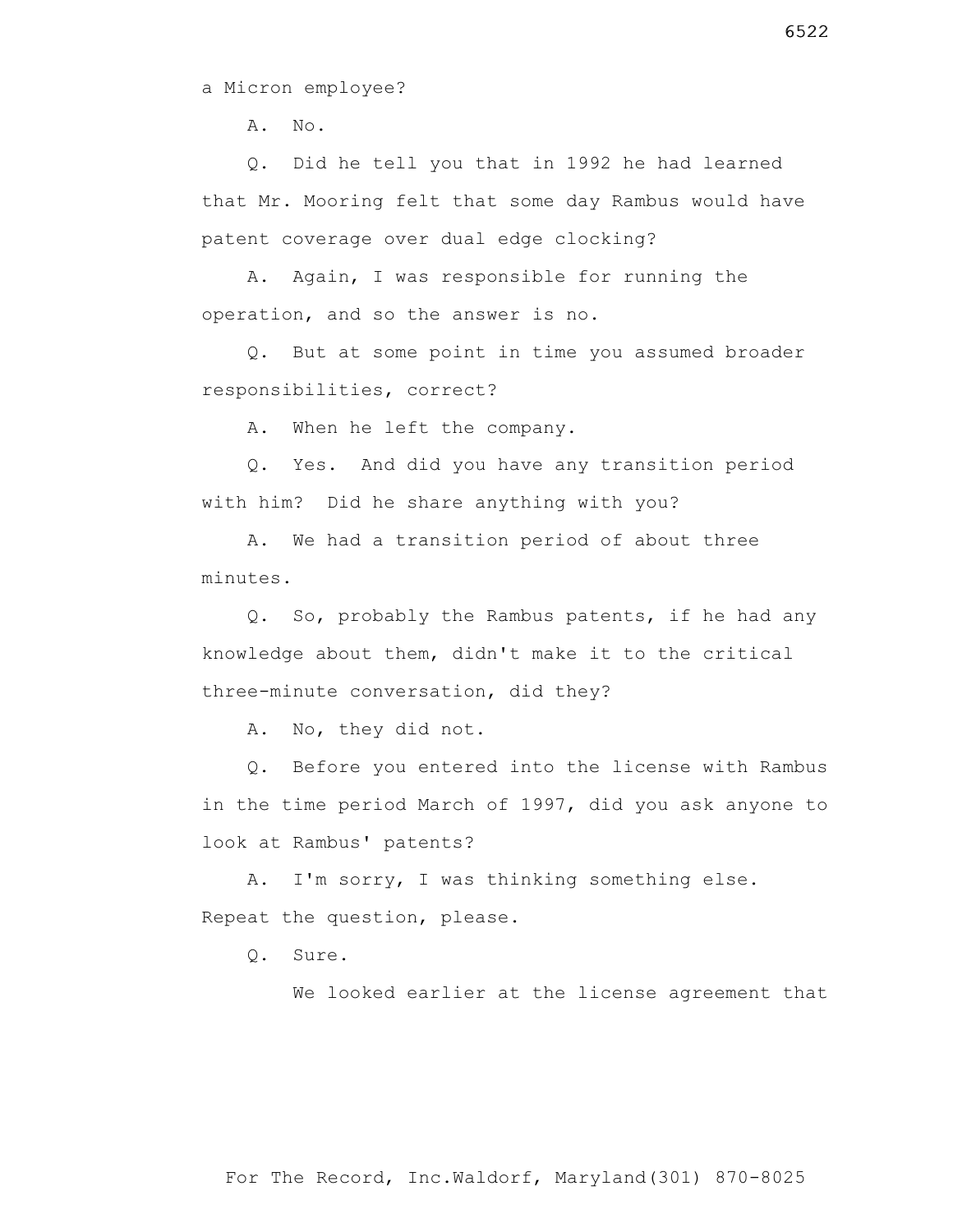A. Yes.

Q. We saw it was signed in March of '97.

A. Yes.

 Q. And you told us that negotiations started in December of '96.

A. Yes.

 Q. And at any time either prior to December of '96 or during the negotiations, did you ask anyone at Micron, look at the patents so we have some understanding of what it is we're taking a license on?

JUDGE McGUIRE: Mr. Powers?

MR. POWERS: Thank you, Your Honor.

 As phrased, that question is clearly broad enough to encompass attorney-client privileged communications, and on that ground I would object.

JUDGE McGUIRE: Sustained.

BY MR. STONE:

 Q. Did it come to your attention during the time you were negotiating the agreement with Rambus that Rambus had patents?

A. Yes.

Q. Okay. Did you look at them?

A. No.

Q. Did anybody tell you anything about them? Just

## For The Record, Inc.Waldorf, Maryland(301) 870-8025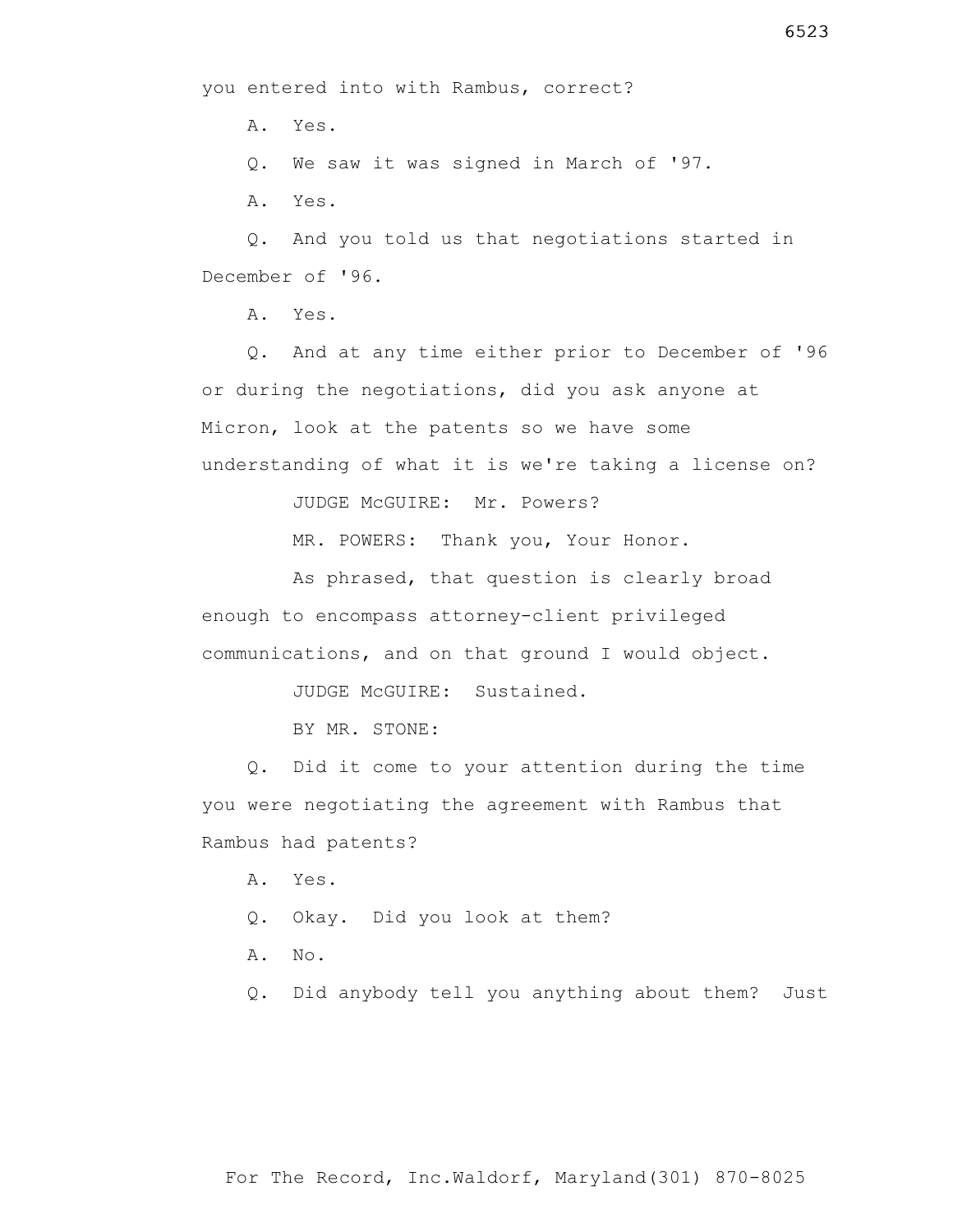A. No.

 Q. Did you ask anyone, not a lawyer, to look at them?

A. No.

 Q. And just so I can preserve my record here, and I don't think it's privileged, but did you ask a lawyer to look at the patents?

MR. POWERS: Same objection, Your Honor.

MR. STONE: Your Honor, a request --

JUDGE McGUIRE: You can ask that question.

MR. STONE: Thank you.

 JUDGE McGUIRE: Overruled. He can ask the question.

THE WITNESS: No.

BY MR. STONE:

 Q. In November of 1995, a year before you started the negotiations with Rambus, were you aware of an effort among other Micron employees to review Rambus' patents?

A. No.

 Q. Let me show you, if I can, Exhibit RX-629. May I approach, Your Honor? JUDGE McGUIRE: You may. BY MR. STONE: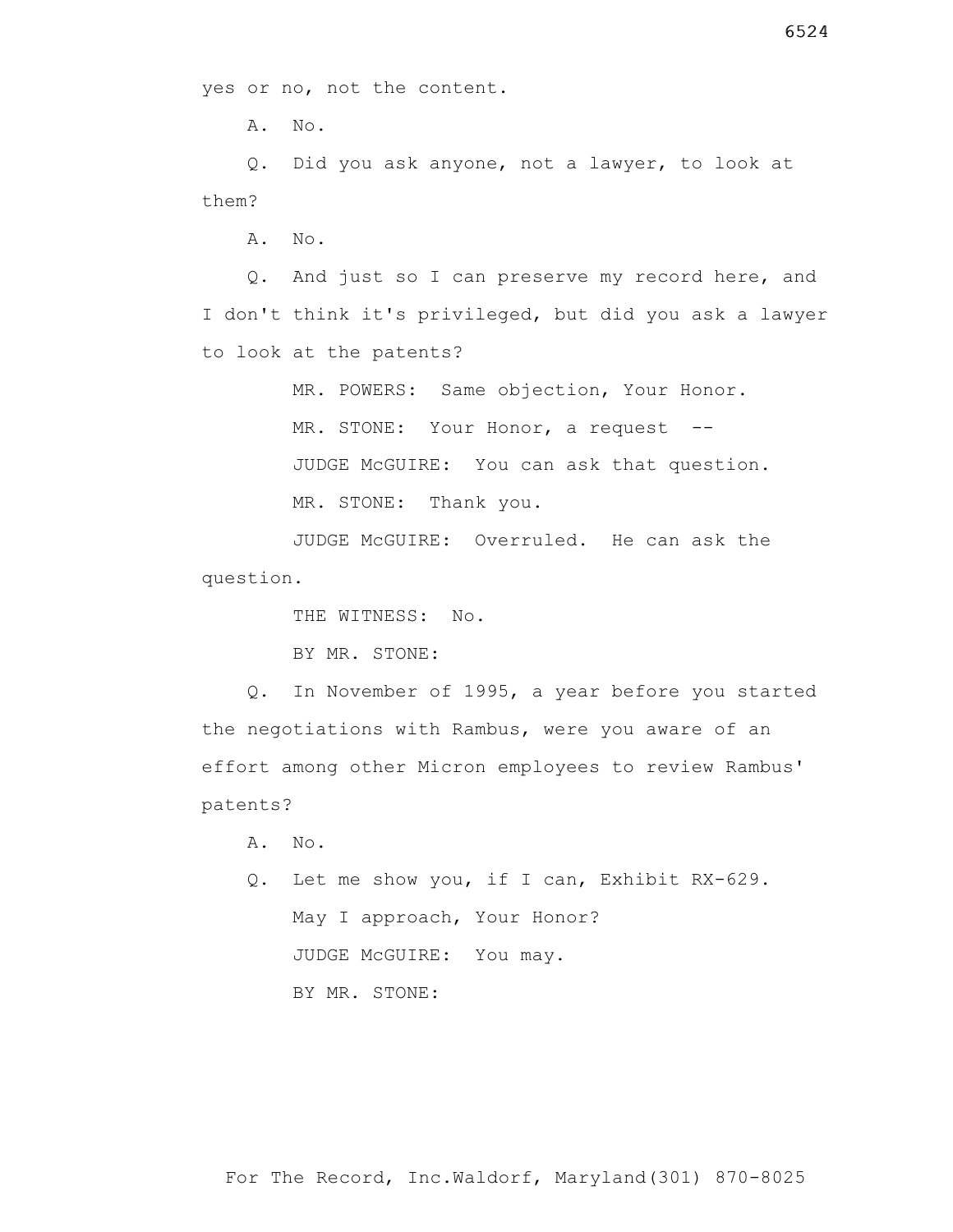Q. Earlier today we've identified many of the names on RX-629, and I won't go into the ones we haven't. I just want to ask you to look at RX-629 and tell me whether this document in any way refreshes your recollection that employees at Micron in the November 1995 time frame looked at Rambus patents.

 A. Well, it indicates that they would have, but I wasn't involved in any of that.

 Q. Okay. In either November of 1995 or at any time thereafter, did any of the individuals listed on Exhibit RX-629 bring to your attention the results of any review they might have done?

A. I don't recall anything.

 Q. Now, you've told us that Micron was active in SyncLink, correct?

A. Yes.

 Q. And let me show you a set of SyncLink minutes, if I might, RX-663.

May I, Your Honor?

JUDGE McGUIRE: Go ahead.

BY MR. STONE:

Q. Mr. Appleton.

 Now, I've handed you Exhibit RX-663, which are the SyncLink minutes for a meeting that was held, according to the minutes, on January 11th of 1996.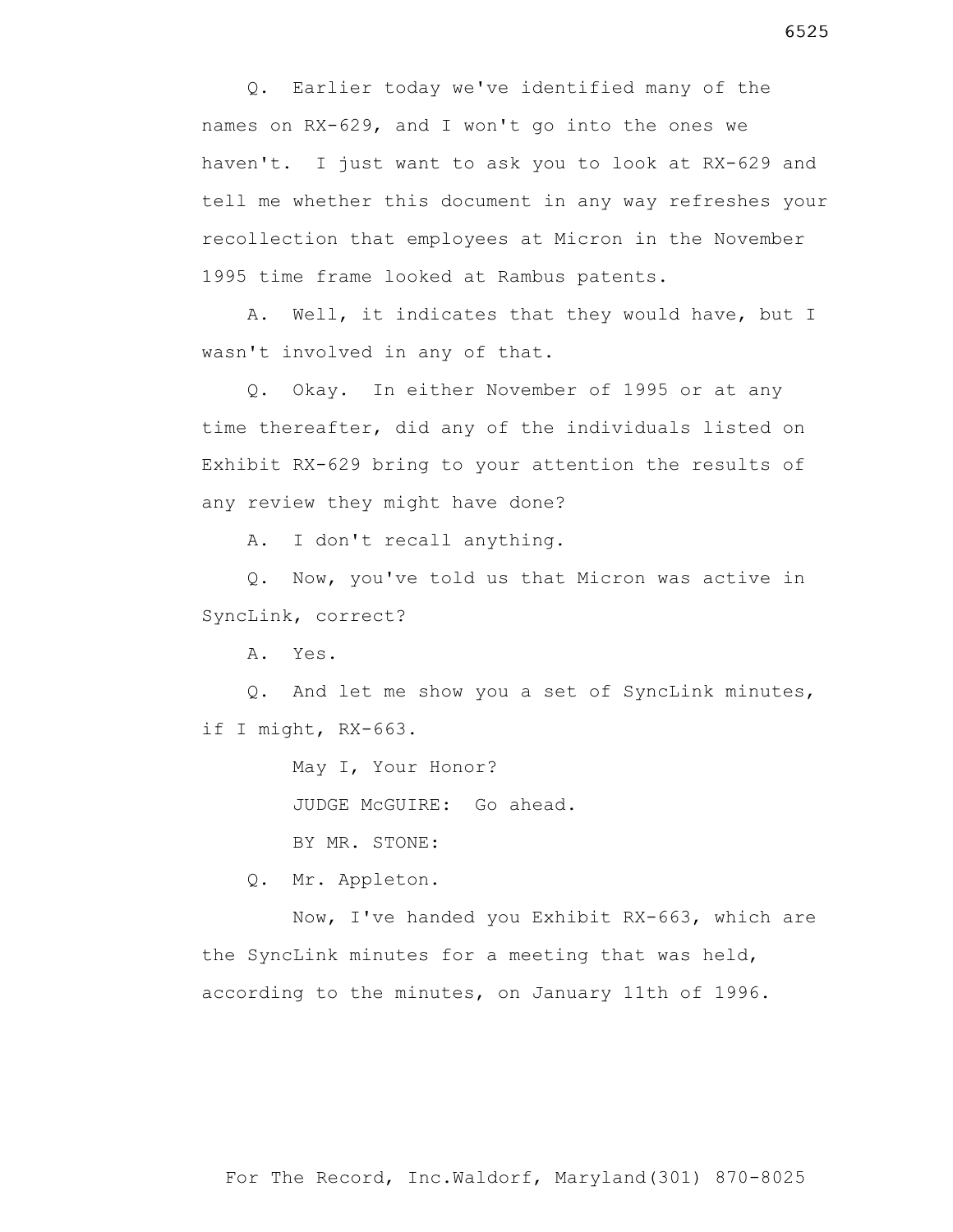A. I don't remember attending this meeting.

 Q. Okay. Do you recall at all which meeting you attended?

 A. I don't, but it wouldn't have been this type of meeting. I've never attended a SyncLink meeting with Kevin Ryan or somebody from Micron. So, I would have recalled if I was there.

 Q. You did tell us earlier you thought you attended one SyncLink meeting, am I right?

 A. Well, there are two types of meetings. One was kind of the executive level, and the other one was I think more along the lines of where you're going with this.

 Q. Stay with me. You did attend one SyncLink meeting.

- A. At least one, yes.
- Q. And do you recall where it was?
- A. I don't.
- Q. Do you recall when it was?
- A. I don't.

 Q. And do you recall anybody else who was in attendance?

A. I don't.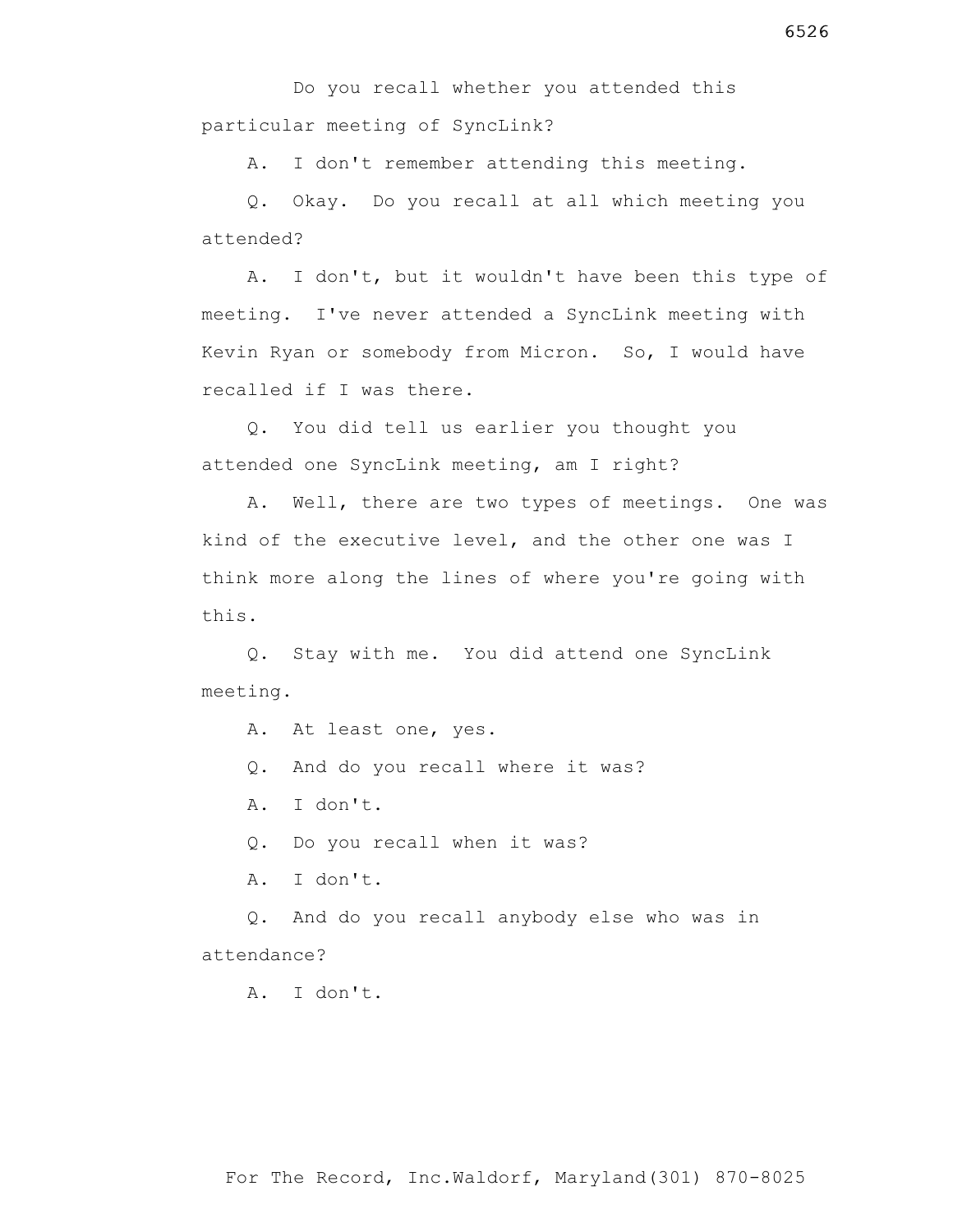Q. Do you recall if it was in Japan?

A. It could have been. I just don't recall.

 Q. Okay. And let me just try one more location and see if I can jog your memory. Do you recall attending a SyncLink executive meeting in Monterey, California?

 A. I definitely don't think it was Monterey, California. I don't even recall going to Monterey for a meeting.

 Q. You have attended meetings in Japan at which some of your competitors have been present, correct?

A. We have had SIA -- actually, we have had World SIA Council meetings in Japan, which is a derivative of a representation of SIA, and in other countries where these executives would be there, so I've been probably at meetings in most countries where there's at least somebody around from some of the other companies.

Q. Let me direct you -- one more question on that.

 The SyncLink meeting that you did attend, can you -- could you say for certain it wasn't in Japan?

 A. No, I can't even recall actually, you know, attending a particular meeting in any location.

 Q. Turn, if you would, to the second page of exhibit --

JUDGE McGUIRE: I'm sorry, Mr. Stone.

For The Record, Inc.Waldorf, Maryland(301) 870-8025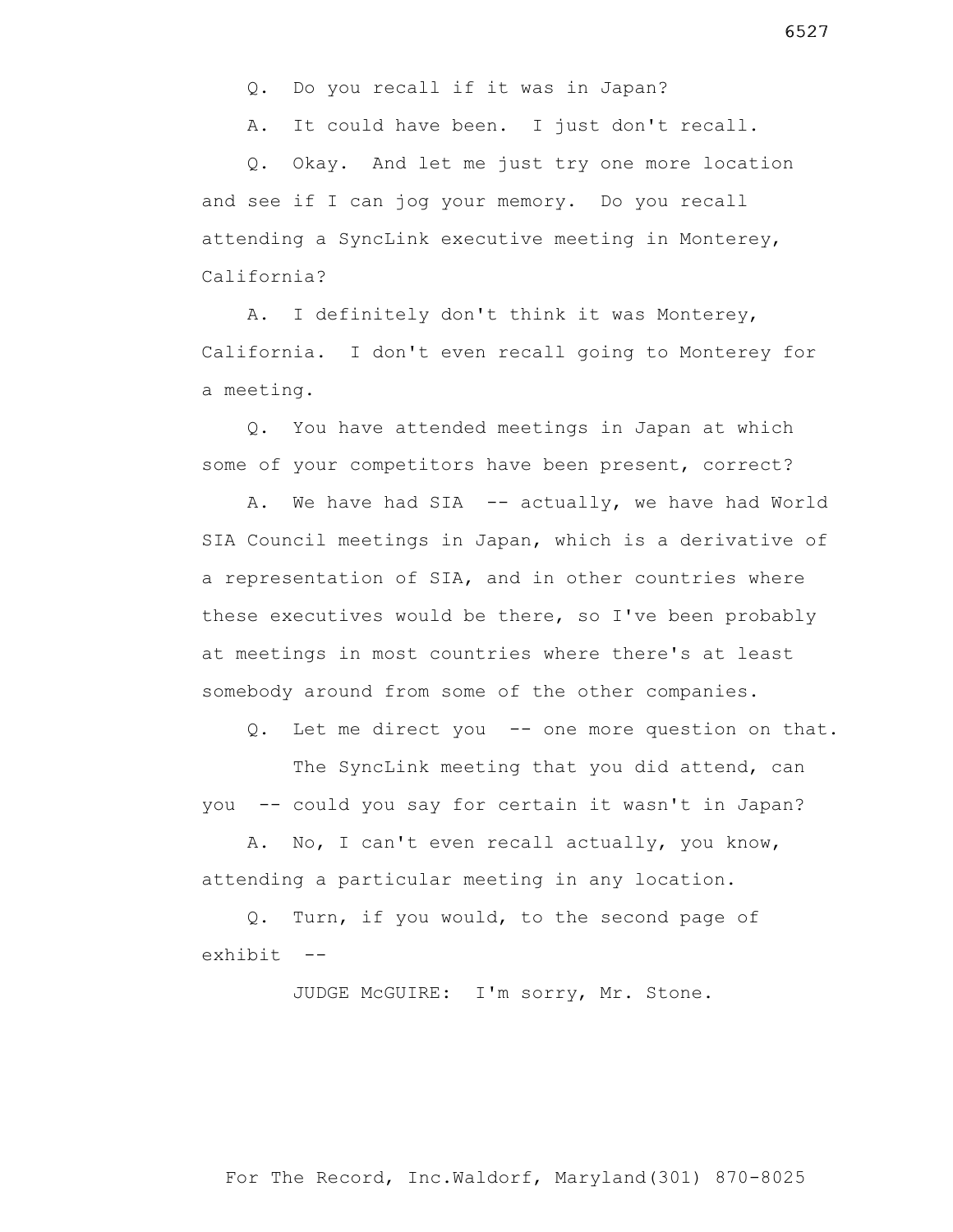MR. ROYALL: Your Honor, there has been no foundation laid that this witness has ever seen this document, that his name's on it or that he attended this meeting.

JUDGE McGUIRE: Wait, what document -- oh, we're talking about this document, all right.

 MR. ROYALL: The RX-663. So, I object to what I understand Mr. Stone is about to do, which is to ask questions of the witness about the substance of a document that he's never seen and as to which there's no foundation.

JUDGE McGUIRE: I'll hear your response.

MR. STONE: Yes, Your Honor, two responses.

 One, as you will recall, Richard Crisp was on the stand for a long time, many hours of which he was shown documents he had never seen before, notes of Lester Vincent. Our objection to that was overruled.

 Now, if the ground rules are as Mr. Royall describes them now, that you can't show a witness a document when they're on the stand if they have never seen it before, as long as that applies to our witnesses going forward, I guess I accept that. I accept the Court's rulings regardless of what they are.

I do think Mr. Royall is advocating a change in

6528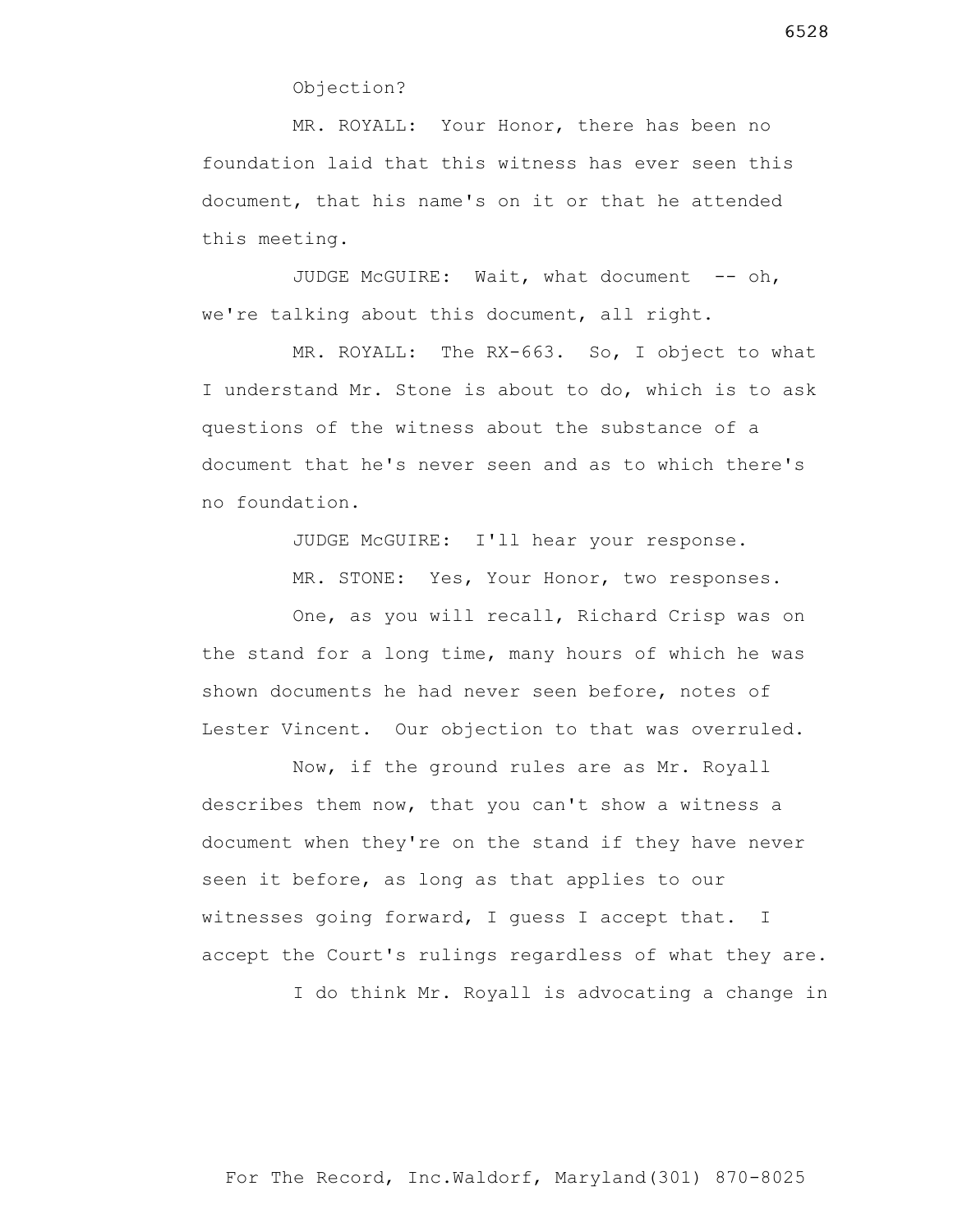procedure from what Mr. Oliver followed when he did Mr. Crisp, but --

 JUDGE McGUIRE: Is that true, Mr. Royall, that on the testimony of Mr. Crisp that, in fact, he was - he testified on items that he had not seen before?

 MR. ROYALL: No, I don't think what Mr. Stone has represented is true. In fact, my understanding - and this is the very clear representation that was made to me -- is that Your Honor has ruled that as to documents that there is no foundation that the witness has seen, they may be used for two purposes, impeachment and refreshing recollection.

 JUDGE McGUIRE: Well, that has been the standard I've tried to employ. Now, there may have been circumstances where that wasn't always the case. I don't recall them, but that's certainly how the Court intends to rule.

MR. STONE: That's fine.

 JUDGE McGUIRE: But I will give you the chance, Mr. Stone, to tell me otherwise if there is some, you know, extraordinary circumstance here.

 MR. STONE: There is nothing extraordinary about this, and I would like the opportunity to raise -- to lay a foundation for these documents.

JUDGE McGUIRE: All right, then I'll give you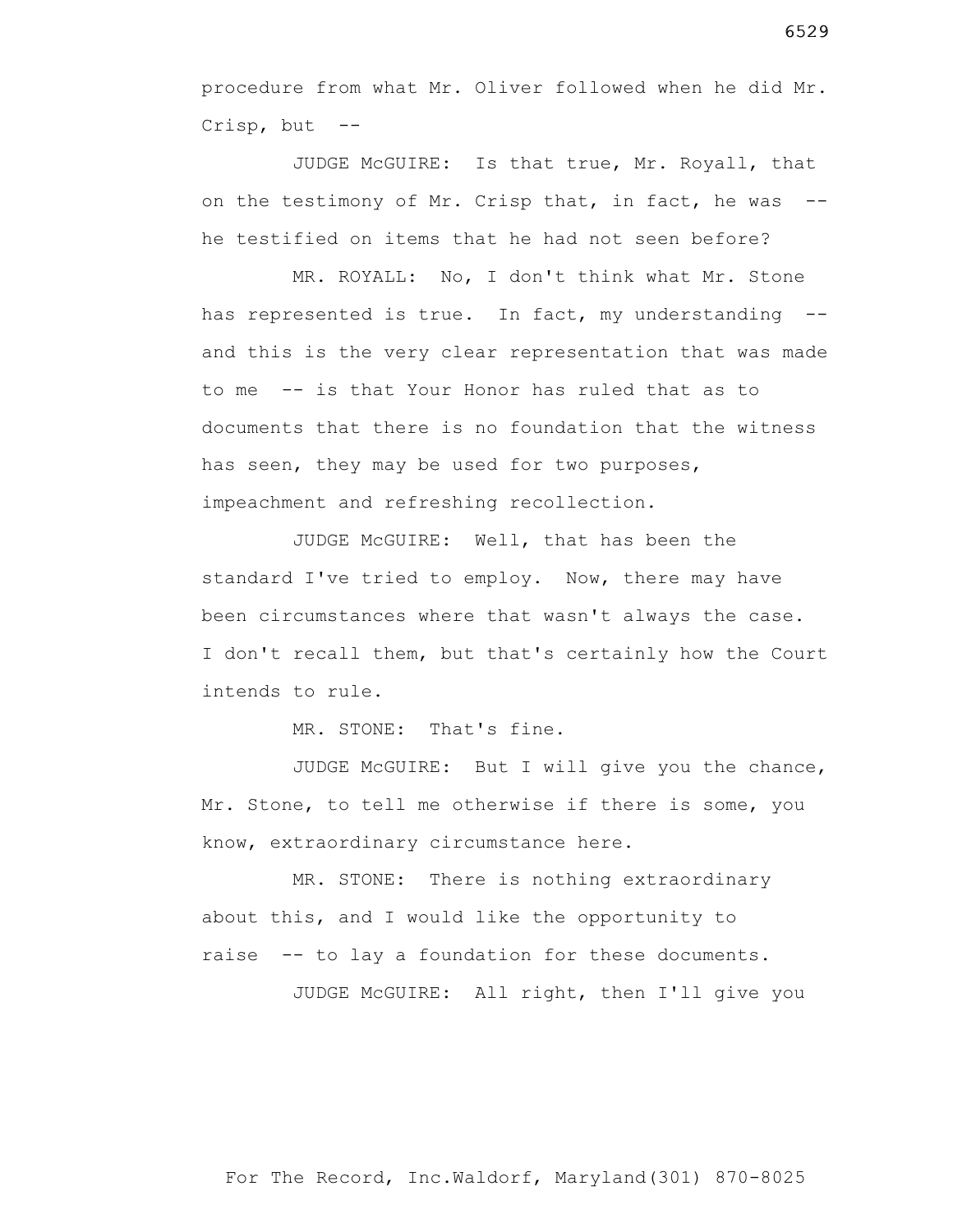then I'll entertain your objection.

BY MR. STONE:

 Q. Mr. Appleton, in your position as a member of the SyncLink executive group that you've described, were you sent SyncLink Consortium minutes?

A. No.

 Q. Were you reported to on SyncLink meetings by anyone who attended on behalf of Micron?

A. I don't recall that.

 Q. Do you recall ever getting a report on what happened at a SyncLink meeting?

A. I could have. I just don't recall it.

 Q. How much money did Micron invest in the SyncLink enterprise?

A. I don't know. I'd have to go look at the data.

 Q. Micron announced -- we saw the ad earlier today, Micron announced they were producing SLDRAM, correct?

A. We announced available samples of SLDRAM, yes.

 Q. The ad announced samples or the ad announced product?

A. The ad announced I believe -- which we can look at -- availability.

Q. And doesn't availability mean product you could

## For The Record, Inc.Waldorf, Maryland(301) 870-8025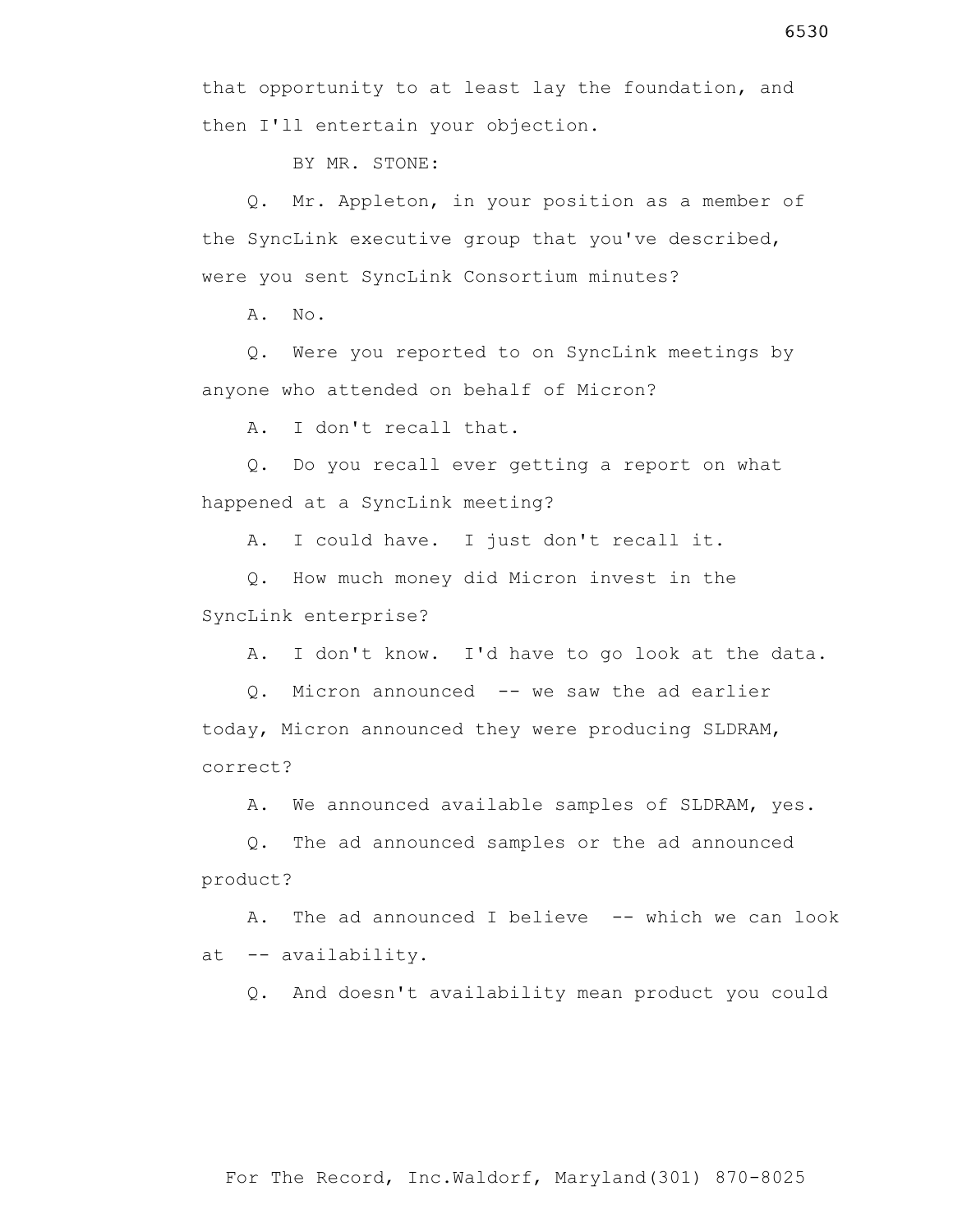A. Well, there's an interpretation there between the sampling and the production. It's obvious that nobody bought any commercialized volumes of SyncLink, because we didn't do that.

 Q. I'm not going to quibble over this point. To get to the point where you had samples available, you had to do a design.

A. Yes.

Q. And you had to go into limited production.

A. No.

Q. You had to produce it somehow.

 A. We had to produce at least some wafers in order to have devices to send to customers.

 Q. So, the engineers who did the design had to be employed to do it.

A. Yes.

Q. And the product had to be tested?

A. Yes.

 Q. Okay. And so -- and quite a bit of money was spent by Micron on the design of SLDRAM, correct?

A. Yes.

 Q. Okay. Did you receive any types of reports from anyone about the progress of the SyncLink project?

A. Well, not reports in this sense. I --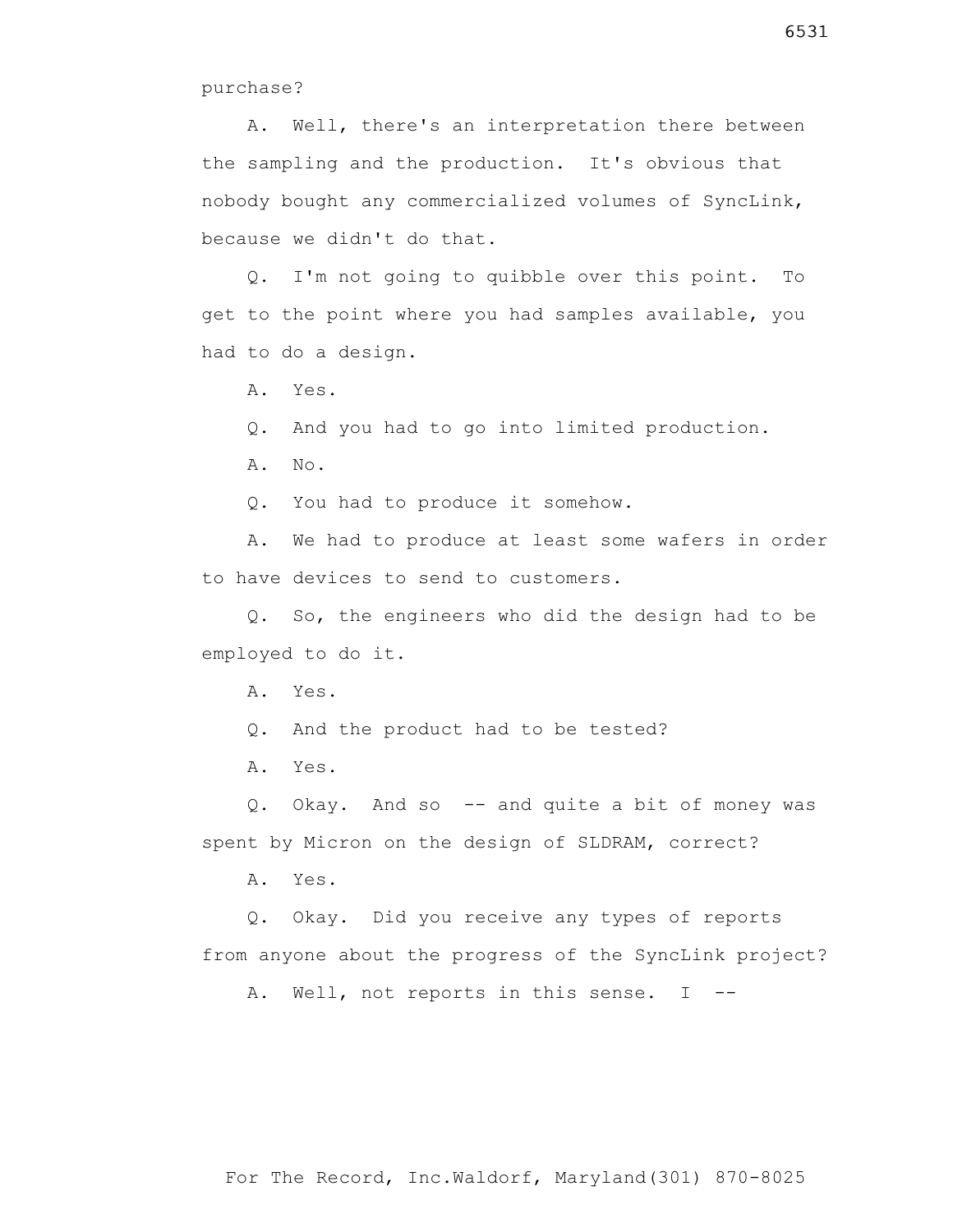Q. No, no, no, set aside -- I'm sorry, I didn't mean to interrupt you, but just set aside RX-663 for the moment.

 A. I don't recall any. I very well could have in that time frame. Somebody like a Terry Lee or a Jeff Mailloux could have come and said, hey, here's what happened at the SyncLink meeting.

 Q. Okay. Did anyone tell you that at a SyncLink meeting it was discussed that Rambus had 16 patents already and that they thought they might cover the SyncLink approach?

A. I don't remember anything like that.

 Q. Was it Micron's view in January of 1996, a year before or 11 months before it entered into the license agreement with Rambus, that Micron was particularly concerned about Rambus' patents?

A. I'm sorry, repeat that question.

Q. Certainly.

 In January of 1996, was Micron particularly concerned that the SyncLink design avoid the Rambus patents?

A. Not to my knowledge.

 Q. Did you ever speak with either Mr. Ryan or Mr. Walther about what was going on at SyncLink?

A. I did not.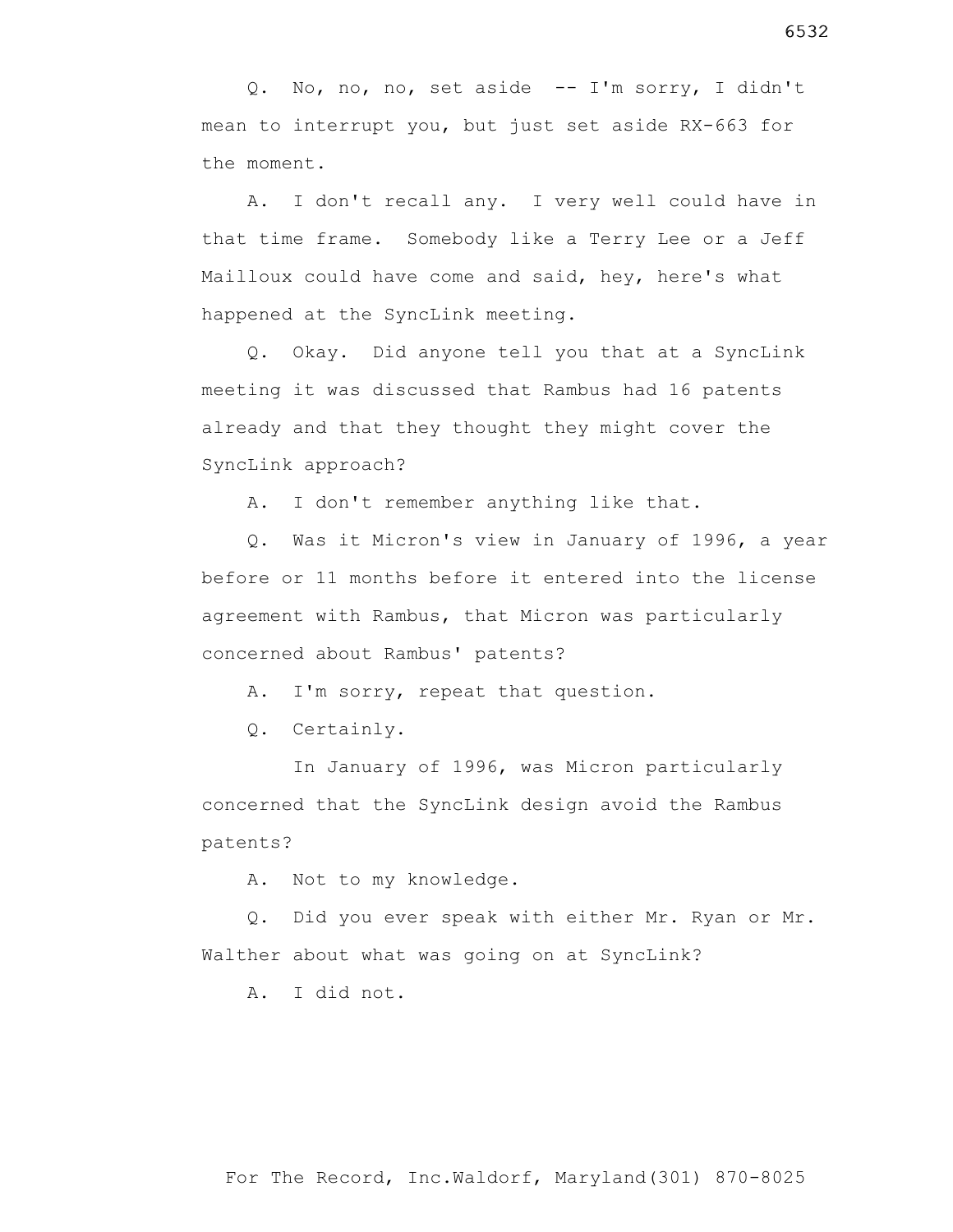Q. Okay. In April of 1997, just after you had signed the RDRAM license agreement, did anyone at Micron tell you that they had learned from Intel that Rambus felt it had patent coverage for DDR?

A. Nobody told me that.

 Q. Okay. And did you in the 1997 time frame talk from time to time with Terry Lee?

A. When you say "from time to time,"  $I$  -- I could have run into Terry Lee in the hallway or something like that, but I didn't have regular meetings with Terry Lee. He didn't report to me, and I don't think he reported to the person that reported to the person that reported to me, so I don't recall anything, but I easily could have run across Terry and had some kind of conversation.

 Q. And do you know whether anybody at Micron, after April of 1997 up until 2000 when you learned about the litigation, made any effort to look at, analyze, review Rambus patents?

A. I don't know.

 Q. And you're confident, aren't you, that no one told you anything about a review of Rambus patents prior to 2000, nobody at Micron.

 MR. ROYALL: Your Honor, I believe this is asked and answered. We've been over this a couple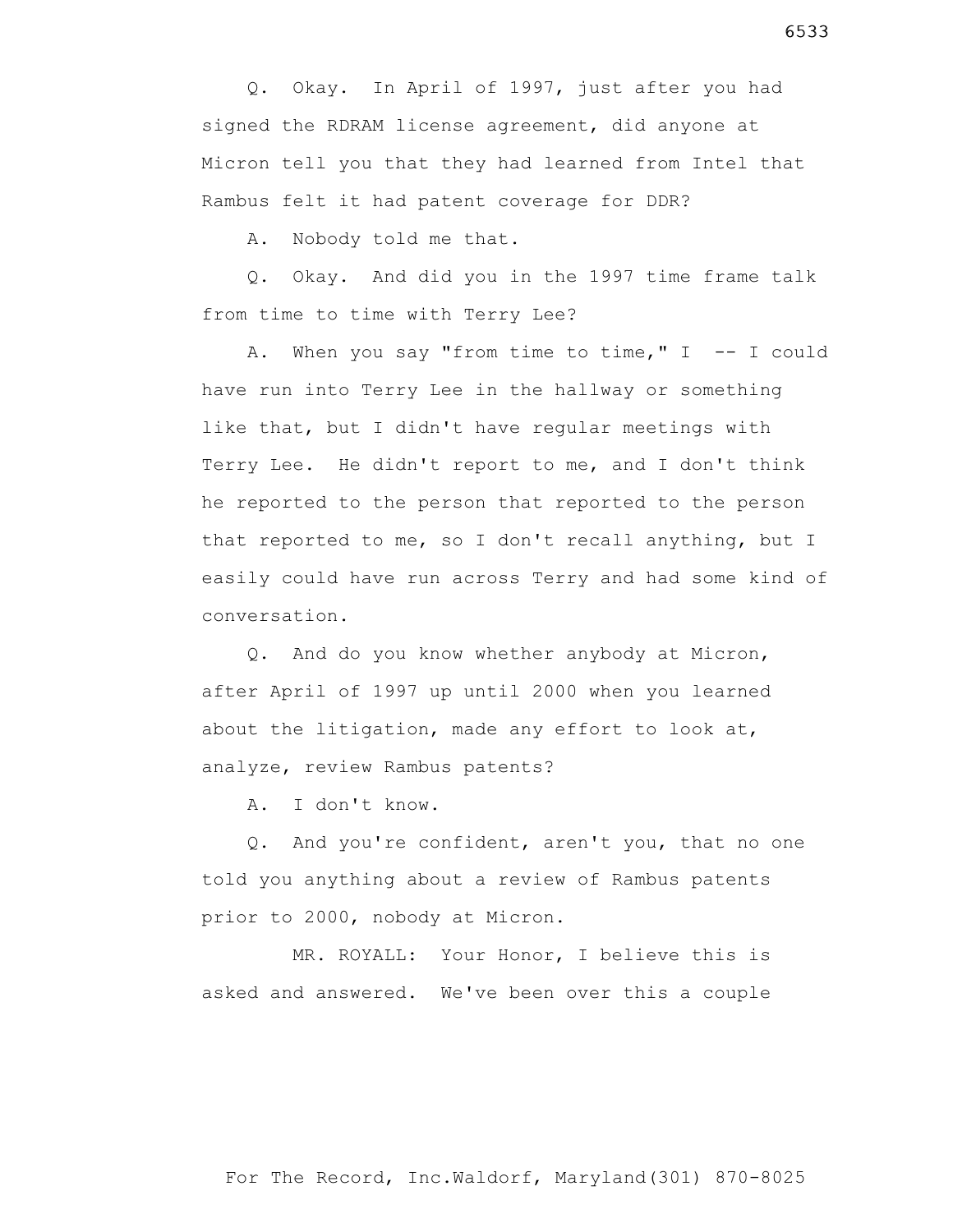times.

MR. STONE: I'll withdraw it. I'll withdraw it.

> JUDGE McGUIRE: All right. BY MR. STONE:

 Q. Let me show you, if I can, RX-829. May I approach, Your Honor? JUDGE McGUIRE: Yes.

BY MR. STONE:

 Q. Let's see if we can lay a little foundation here, Mr. Appleton.

A. Yes.

Q. Are you the person to whom this email was sent?

A. Yes.

Q. Okay. And it was sent on December 10th of

1996, correct?

A. Yes.

 Q. And it was sent to you in anticipation of your negotiations with Rambus over an RDRAM license agreement, correct?

A. Yes.

 Q. And you've seen this document before, haven't you?

A. I have.

Q. Okay.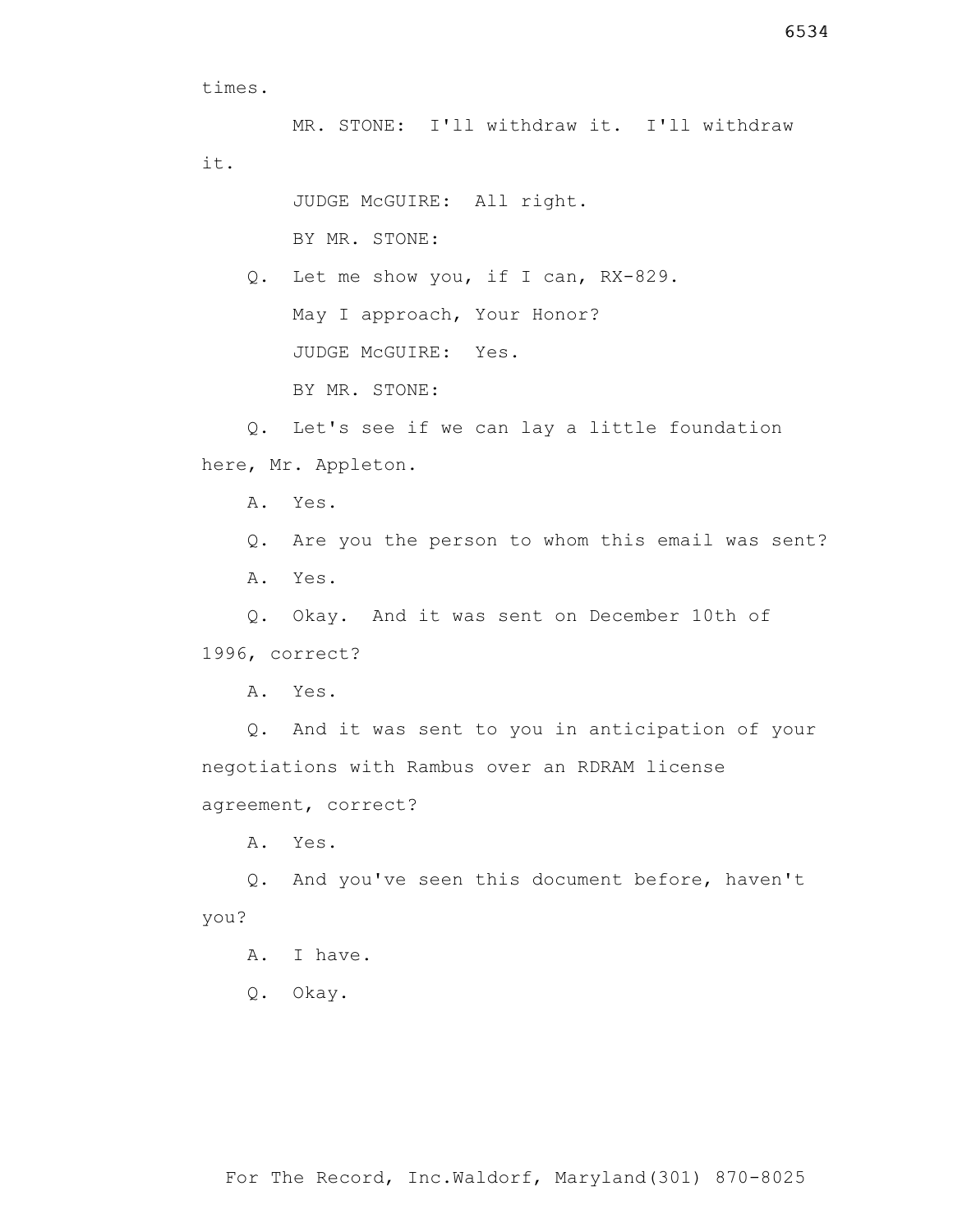JUDGE McGUIRE: Now, that's a foundation.

 MR. STONE: I'm trying. I'm learning. I'm learning.

BY MR. STONE:

 Q. Let me direct your attention to the second page of this document. We looked at this at your deposition, correct?

A. Yes.

 Q. And isn't it true that you were told in December of 1996 that Micron had been investigating high-speed DRAMs and the intellectual property associated with them for some time now?

A. Sure.

 Q. And in -- and did you inquire when you were told that, well, what did you find out about the Rambus intellectual property on high-speed DRAMs?

A. No, I didn't.

 Q. And you'll note that it says in this same paragraph, "From our research, we think many Rambus patents read on prior art or other patents."

Do you see that?

A. Yes.

 Q. So, in December of '96, you were told something about Rambus patents, weren't you?

A. But I didn't know what context they were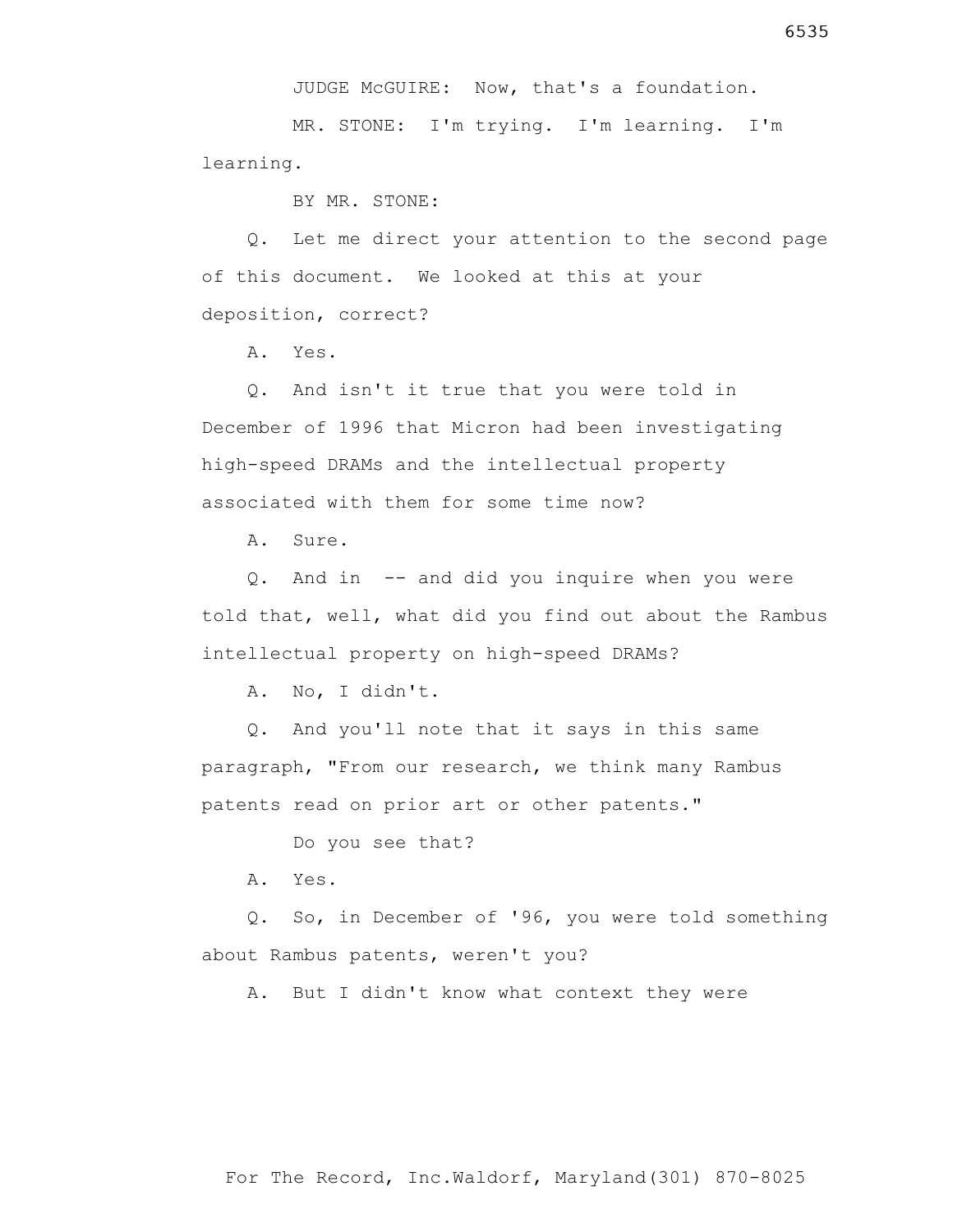talking about here. I already -- it said that Rambus had had patents. We knew that as a part of the negotiation for the RDRAM license.

 Q. You were told in December of 1996 that someone at Micron thought that the Rambus patents read on prior art, weren't you?

A. Yes, but I don't know, prior art of what?

Q. You don't know what prior art means?

 A. No, I know what prior art means, but my interpretation is with respect to the RDRAM itself.

 Q. Do you know that prior art is one of the things that will potentially invalidate a patent?

A. Yes, I do.

 Q. Okay. And when you were told in December of '96 that the Rambus patents read on prior art or other patents, did you understand that you were being told that the Rambus patents might not be valid?

 A. Yeah, that would have been my interpretation at this time.

 Q. Okay. So, in December of 1996, you were told by Mr. Mailloux that based upon an analysis that had been done at Micron, Micron thought the Rambus patents might not be valid, correct?

A. According to this, that's what he said.

Q. And you never, after being told that, you never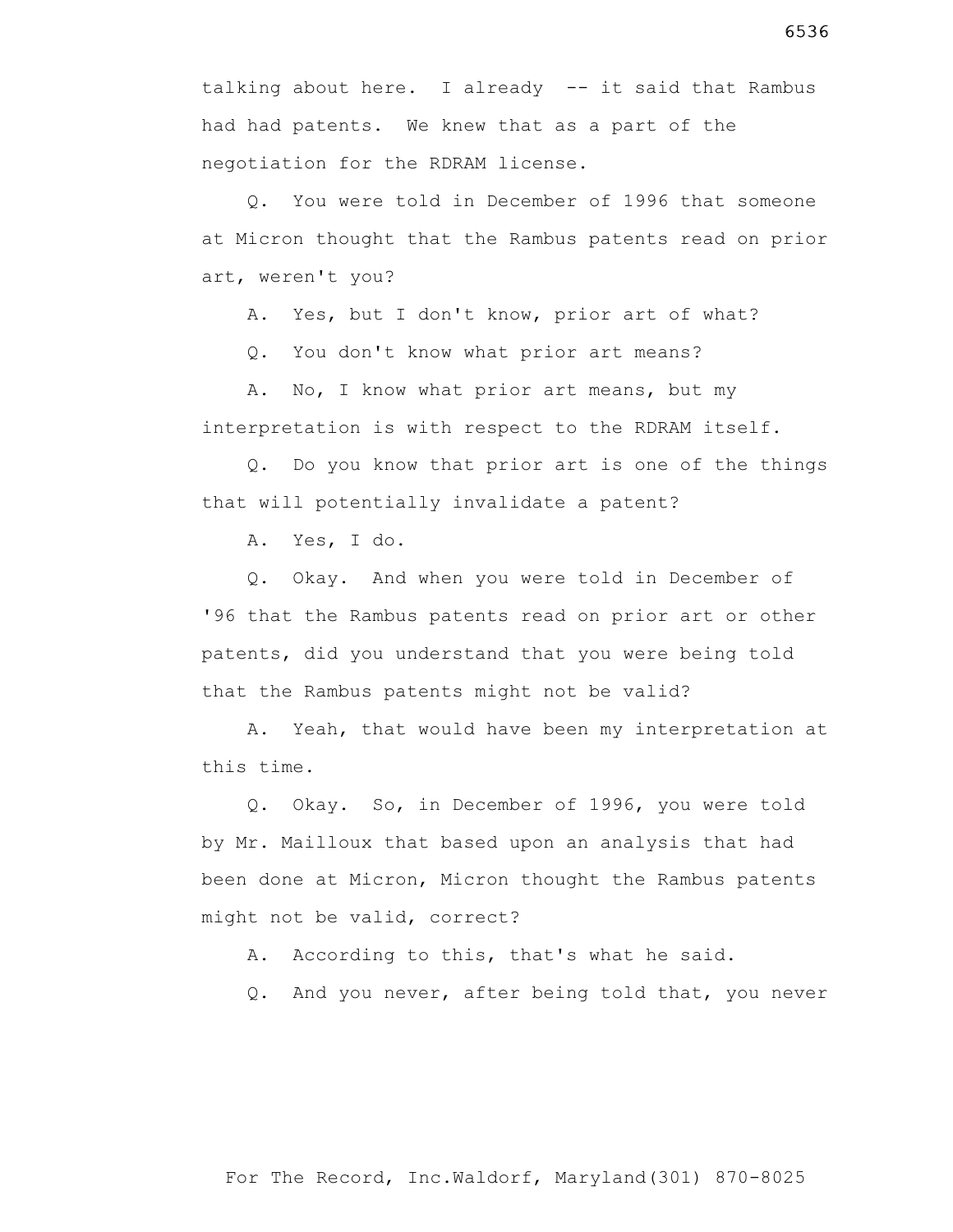A. No, I didn't.

Q. Correct?

A. No, I didn't.

 MR. STONE: I have no further questions, Your Honor. Thank you.

JUDGE McGUIRE: Okay, thank you, Mr. Stone.

MR. STONE: I do need to move in RX-1288, which

was one of the press releases we looked at.

JUDGE McGUIRE: Objection?

MR. ROYALL: No, Your Honor.

JUDGE McGUIRE: Entered.

 **(RX Exhibit Number 1288 was admitted into evidence.)**

MR. STONE: Thank you.

 JUDGE McGUIRE: Mr. Royall, any questions on redirect?

MR. ROYALL: Very limited, Your Honor.

JUDGE McGUIRE: Good.

 MR. ROYALL: Actually, the only questions I have relate to this last document.

JUDGE McGUIRE: Okay.

## **REDIRECT EXAMINATION**

For The Record, Inc.Waldorf, Maryland(301) 870-8025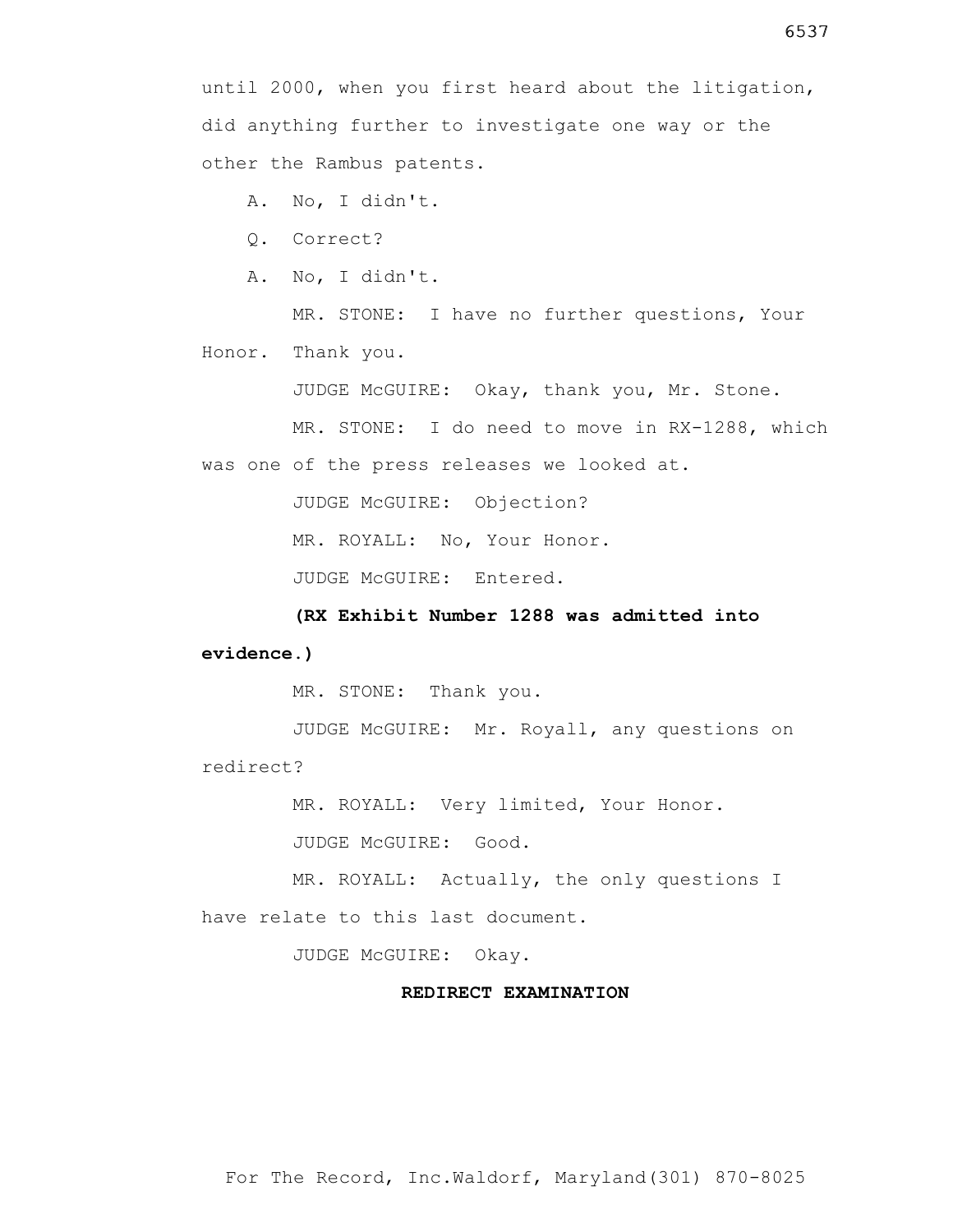Q. Do you have that in front of you, Mr. Appleton, RX-829?

A. Yes.

 Q. And this is an email that you were sent -- that was sent to you by Jeff Mailloux in December of 1996. Is that right?

A. Yes.

Q. Now, in the first paragraph -- actually, I think it's the second paragraph of the email, the first page of RX-829, do you see the -- the sentence beginning with the word "Also"? "Also makes us"?

 A. The second paragraph or the second section of the first -- the paragraph number one?

Q. Actually, let me --

A. Oh, you're up above that.

 Q. Let me come back to that. Let me ask you another question.

A. I see it now, by the way.

 Q. Do you recall -- if not, I could pull it out --

but -- actually, could you pull up RX-828? You should have it in front of you. This is the December 10 letter to you from Geoff Tate that we talked about earlier today.

A. I think it's at the bottom of the pile here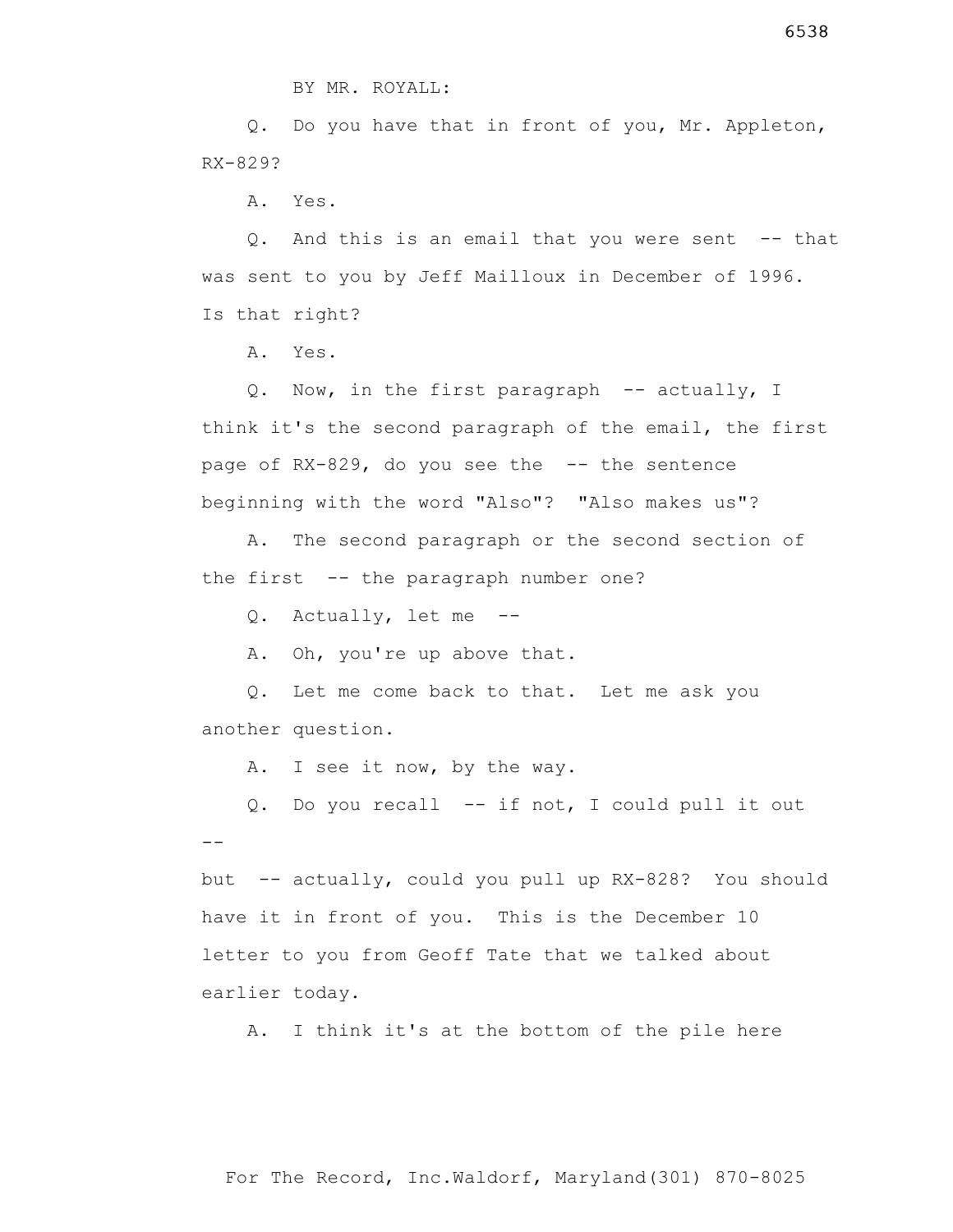Q. I assume it's on the bottom of the stack.

A. Here it is.

 Q. So, RX-828 is the December 10, 1996 letter that we talked about earlier that Mr. Tate sent to you seeking to interest you in taking a license to direct RDRAM.

A. Yes.

 Q. Okay. Now, the email that Mr. Stone just showed you is dated the same date, is it not?

A. Yes.

 Q. Okay, December 10, 1996. And did you understand that this email was an email that Mr. Mailloux was sending to you relating to Rambus' proposal that Micron take a license to direct RDRAM?

A. Yes.

 Q. Now, in the second paragraph of Mr. Mailloux's December 10 email to you, RX-829, do you see where he says -- in the middle of that paragraph, he refers to "kill SyncLink"?

- A. Yes.
- Q. Do you see that?
- A. Yes.
- Q. What do you understand that to refer to?
- A. Stop working on it whatsoever and make sure it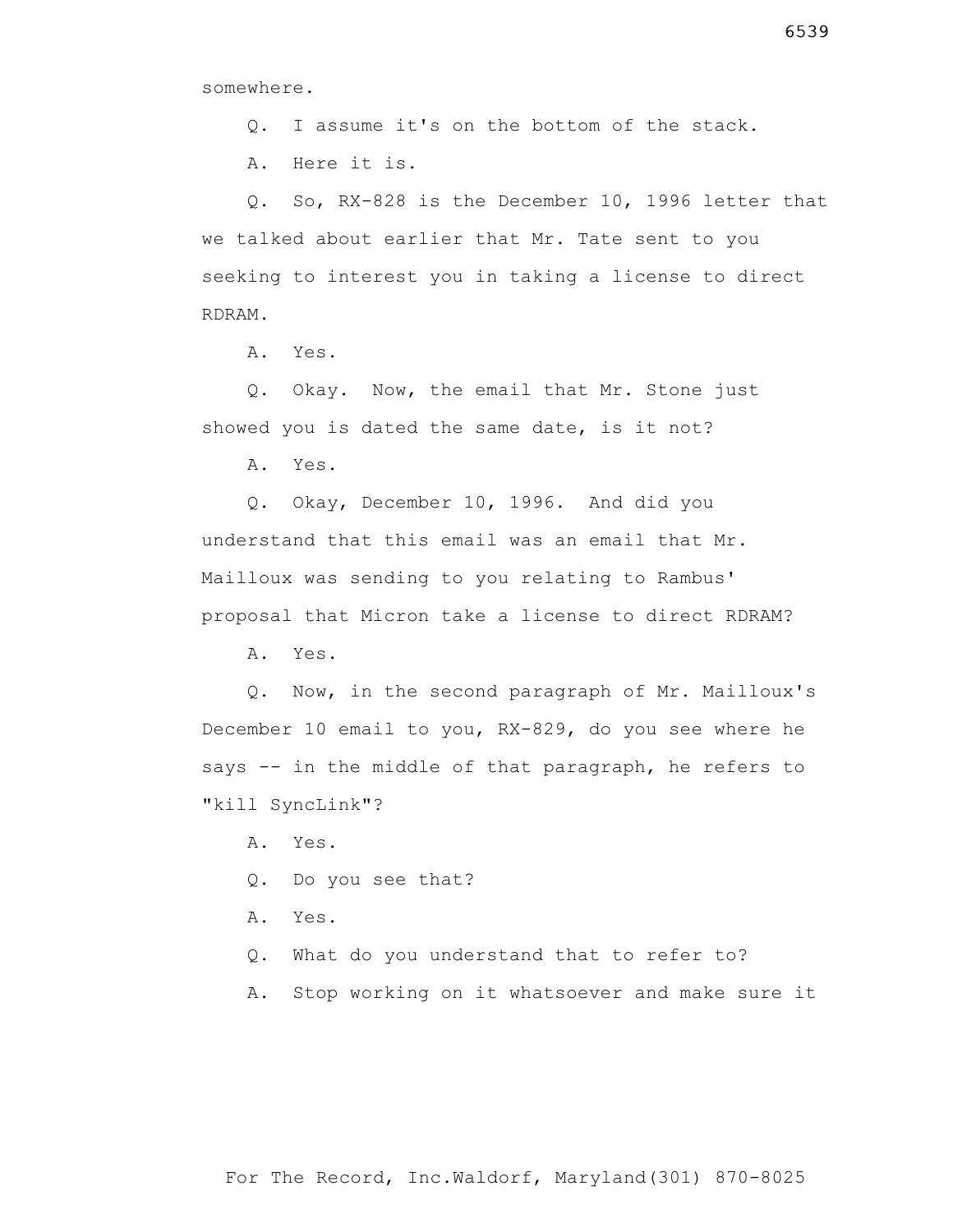Q. And did you understand that that's what Rambus was asking you to do in order to obtain preferential license terms on RDRAM?

A. Yes, that's what they wanted.

Q. They wanted to kill SyncLink?

A. Yes.

 Q. Okay. Now, on the second page of RX-829, Mr. Stone asked you about some reference to Rambus patents. Do you recall that?

A. Yes.

 Q. Now, do you see anything in this email that indicates that internally within Micron there was any understanding that Rambus at this time possessed or believed that it could obtain patent rights extending to either SDRAM or DDR SDRAM?

A. No, none whatsoever.

Q. Has anyone --

MR. STONE: Your Honor --

BY MR. ROYALL:

Q. -- ever communicated to --

JUDGE McGUIRE: Just a second, Mr. Royall.

 MR. STONE: The question as framed says was there any understanding anywhere within Micron, and I don't think this witness has foundation. It says do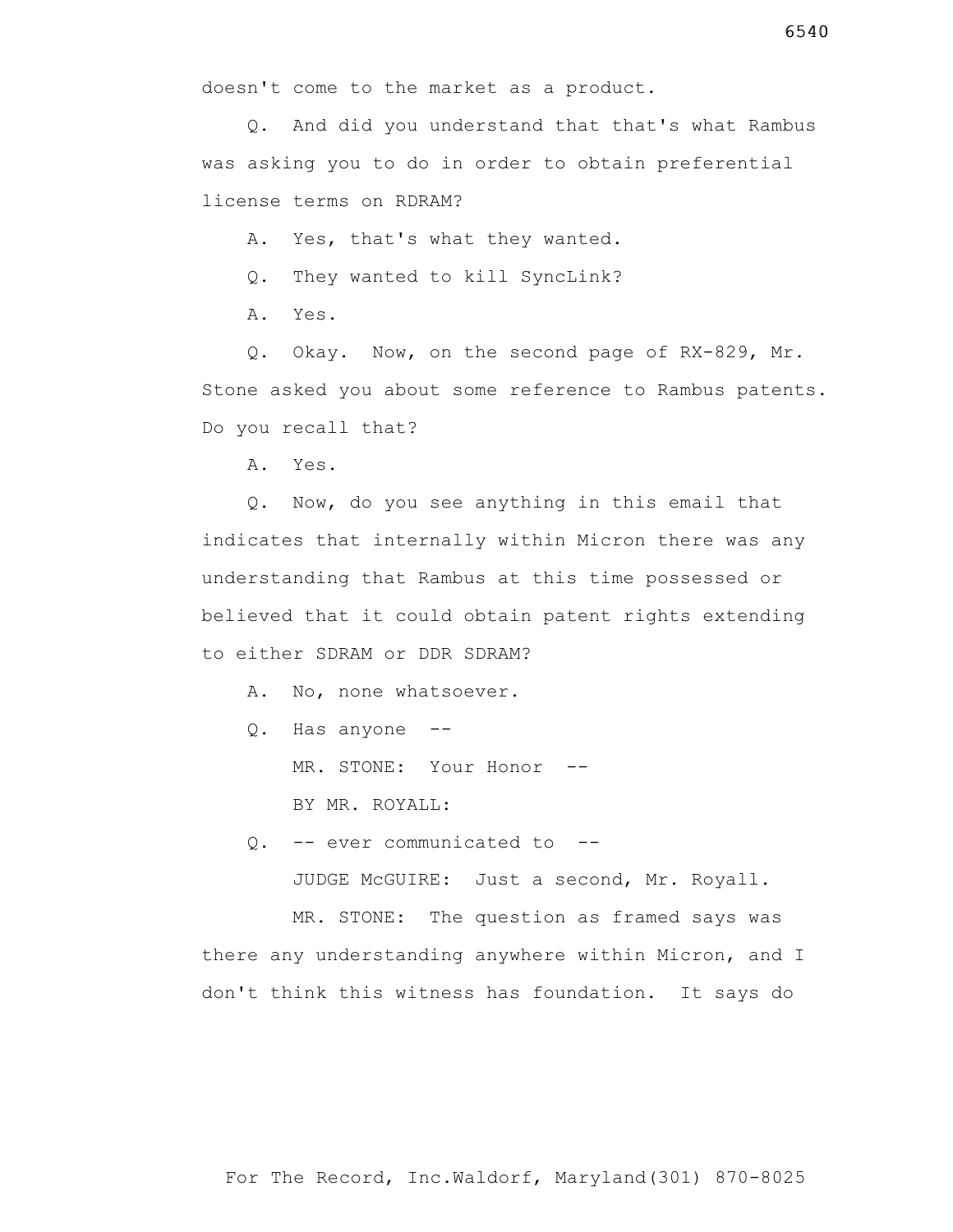you see anything in this email that indicates that internally within Micron there was any understanding. Now, all he's doing is reading the text of the email. I think we can all read that ourselves. If he's asking the witness for anything beyond how he reads the email, I think it lacks foundation.

JUDGE McGUIRE: Mr. Royall, any response?

 MR. ROYALL: Your Honor, I think the question quite literally asked, as Mr. Stone has just acknowledged, whether there's anything in the email. I see no basis for the objection.

 JUDGE McGUIRE: Well, in the email or internally within Micron?

 MR. ROYALL: The question was whether he saw anything in the email that suggests --

JUDGE McGUIRE: If he saw --

MR. ROYALL: -- that people within Micron had that view.

 JUDGE McGUIRE: Then if that's the question, the objection is overruled.

BY MR. ROYALL:

 Q. Now, putting aside this email, Mr. Appleton, did anyone within Micron ever tell you -- prior to the time that you learned about Rambus asserting patent rights over DDR and over SDRAM, did anybody ever tell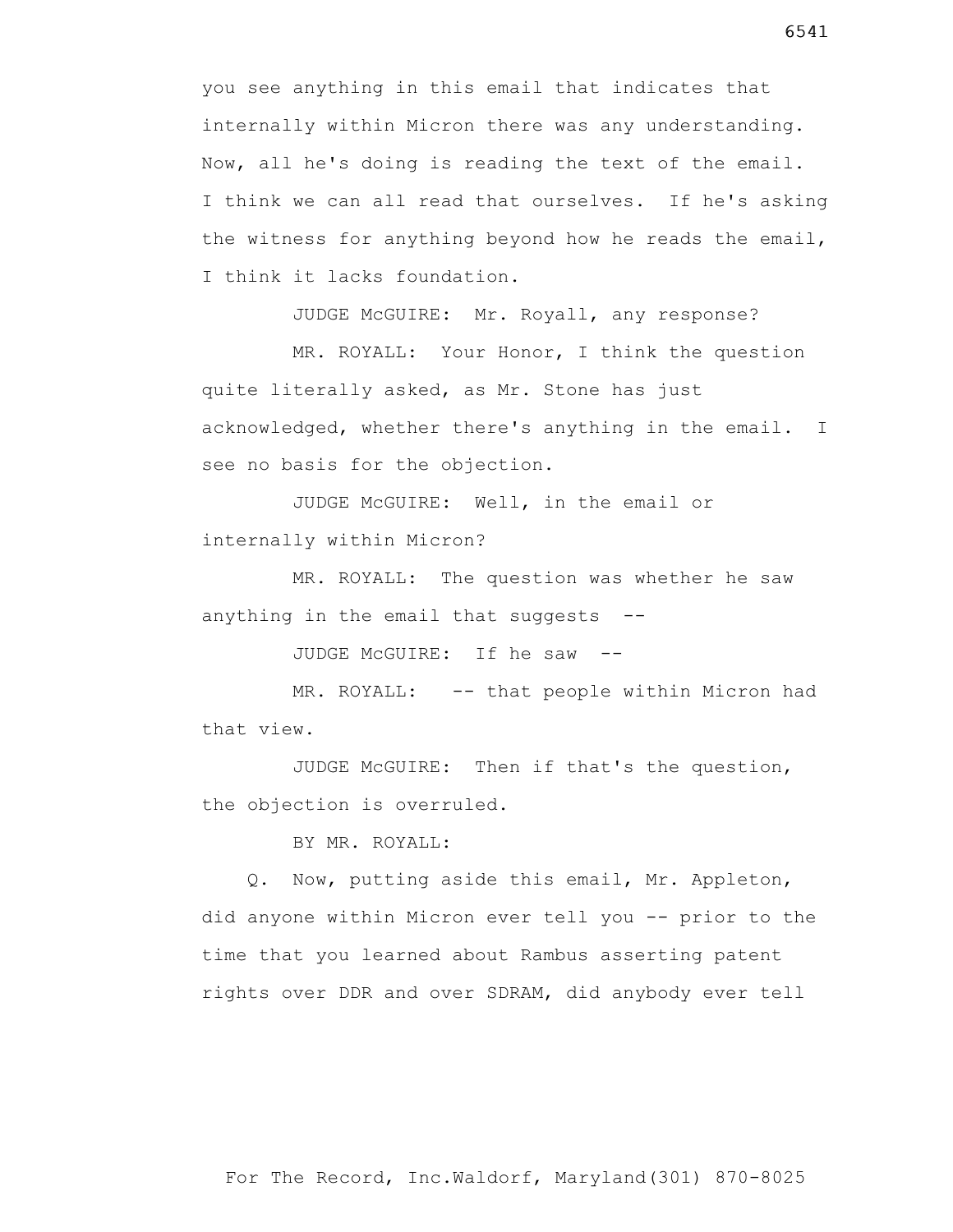A. No.

 Q. And Rambus itself, in the meetings that you had with Rambus in which you negotiated the direct RDRAM license, it never told you that either, did it?

A. They also never told me.

 MR. ROYALL: Thank you, no further questions. JUDGE McGUIRE: Mr. Stone, recross?

MR. STONE: Yes, Your Honor.

**RECROSS EXAMINATION** BY MR.

STONE:

 Q. Do you still have that letter in front of you, RX-828?

A. I do.

Q. Could we bring that up?

If we could go to the paragraph that begins, "But if Micron."

A. Yes.

 Q. And earlier today I asked you if you had an understanding of what the high bandwidth DRAMs following the EDO and 100-megahertz SDRAMs were that were referred to in this letter. Do you recall that?

A. Yes.

Q. And we talked about 600 megahertz and what's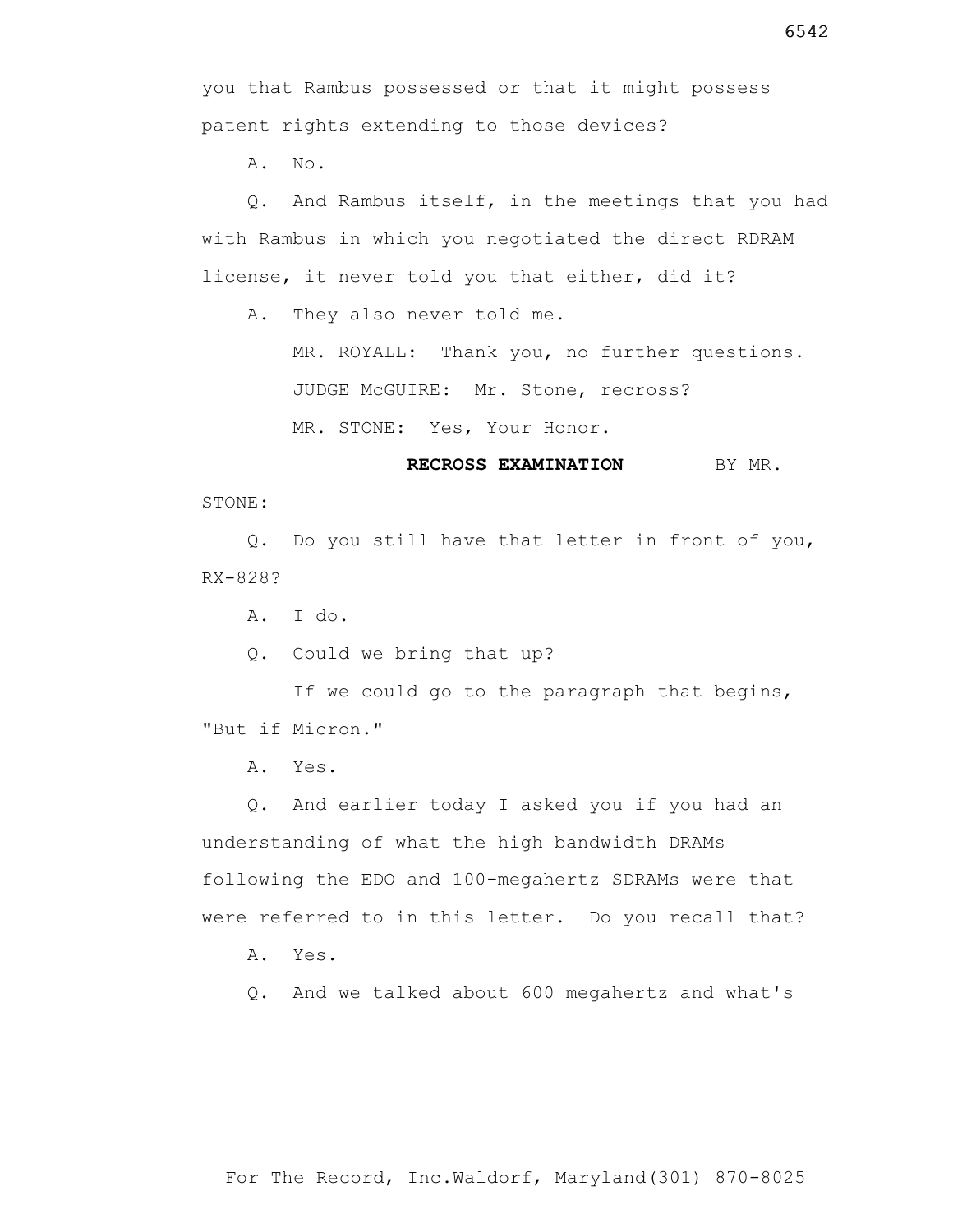After looking at Exhibit RX-829, where you saw the reference to "kill SyncLink," is it now your understanding that what Rambus wanted was to offer you an alternative, that if you would go exclusively with RDRAM and not support SyncLink, they would give you a better royalty?

 A. I didn't interpret it specifically with respect to SyncLink. That was certainly one of the efforts that I interpreted they wanted us to not work on, but the way that I interpreted the letter that was sent to me, Exhibit 828, was that we would not work on any alternatives moving forward, except Rambus, for higher speed bandwidth devices.

 Q. And did you understand when you received the letter from Mr. Tate, RX-828, that one of the high bandwidth alternatives that they offered you the opportunity to drop work on in return for a better royalty was SyncLink?

A. Yes.

 Q. And so when you got the note from Mr. Mailloux about the "kill SyncLink," was it your understanding then that he was referring to the offer to be exclusive RDRAM, not support SyncLink or other alternatives, in return for a better royalty?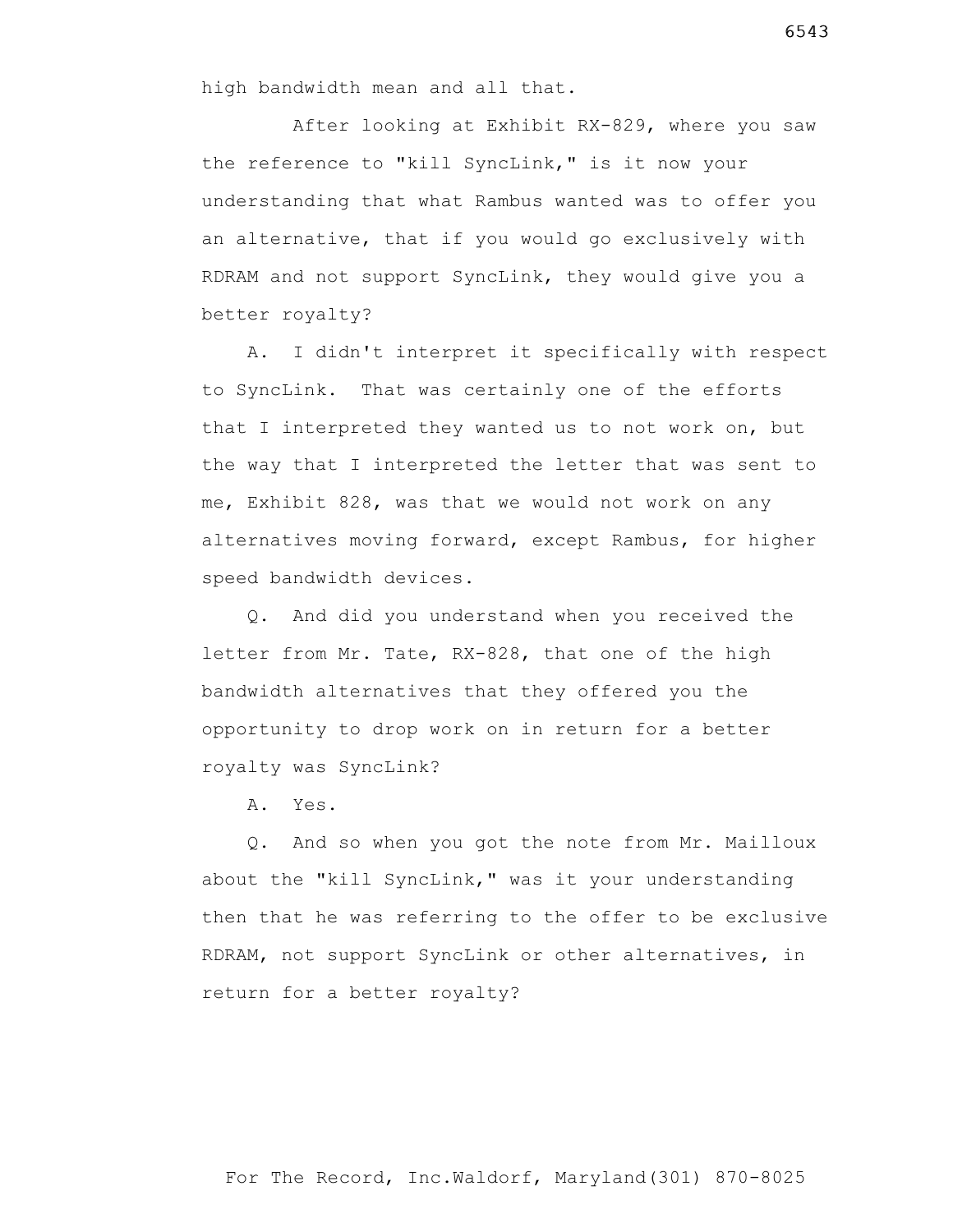A. Yes.

 Q. Mr. Royall asked you whether in that document you saw any reference to any Rambus patent coverage on products other than RDRAM. Do you recall that?

A. Yes.

 Q. And I guess in your role as the president, CEO and chairman of Micron, you're qualified to interpret what a document means to people within Micron, correct?

A. It depends on the document.

 Q. Well, pick up RX-663, which you said you hadn't seen before.

 MR. ROYALL: I will note for the record, Your Honor, this is the document that Mr. Stone has failed, despite considerable effort, to lay a foundation for.

 MR. STONE: And I am not trying to lay a foundation that he's seen it before. I'm going to approach this just the way Mr. Royall approached the last question.

BY MR. STONE:

Q. Do you see in this document --

JUDGE McGUIRE: Mr. Royall, if -- I'm sorry, Mr. Stone, if he hasn't seen the document, you can't ask him about it at this point.

 MR. STONE: Your Honor, if he's entitled to look at a document and say do you see anything in here

6544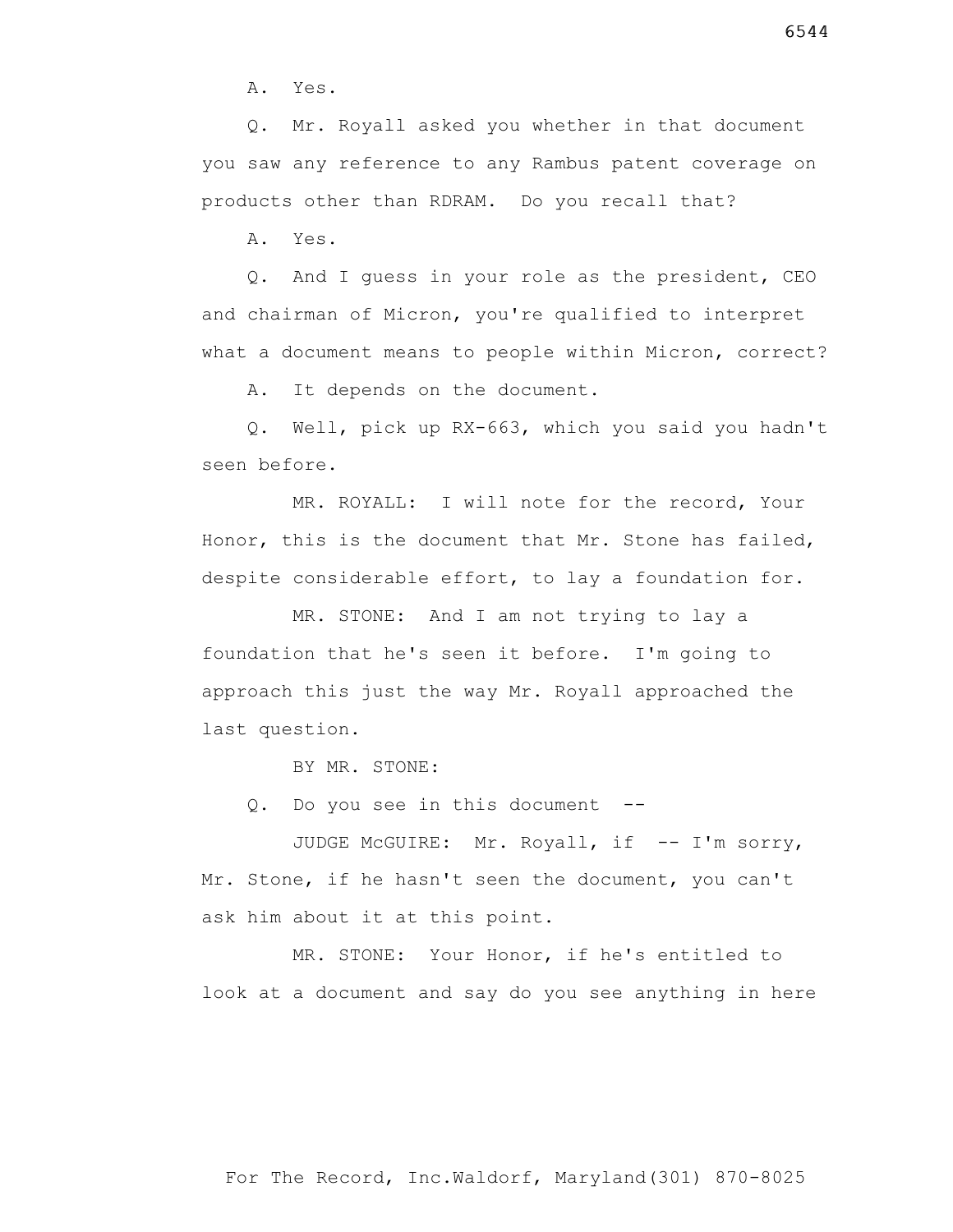that says it -- that was the question. He wasn't asked what did it mean to you when you got it at the time. He was asked by Mr. Royall, do you see anything in this document that says that anyone at Micron had knowledge. Now, that's trying to create an impression.

 JUDGE McGUIRE: Now, that seems to be what, in fact, was your question, Mr. Royall. Are you now saying that that was not the question?

MR. ROYALL: No, excuse me, Your Honor --

 JUDGE McGUIRE: That might be a little far afield here of where we're --

 MR. ROYALL: The issue here is not the nature of the question. The issue here is foundation, and as you noted, Your Honor, Mr. Stone did lay a foundation about the document I asked about. He noted that Mr. Appleton was the sole recipient of that document, and it was that foundation that was laid that I asked my question.

 The difference here is that the document he now wants to ask about is a document as to which there is no foundation, despite some several minutes of effort, without success, to lay a foundation. That is the distinction. It's not the question but the lack of foundation.

MR. STONE: Your Honor, may I be heard?

For The Record, Inc.Waldorf, Maryland(301) 870-8025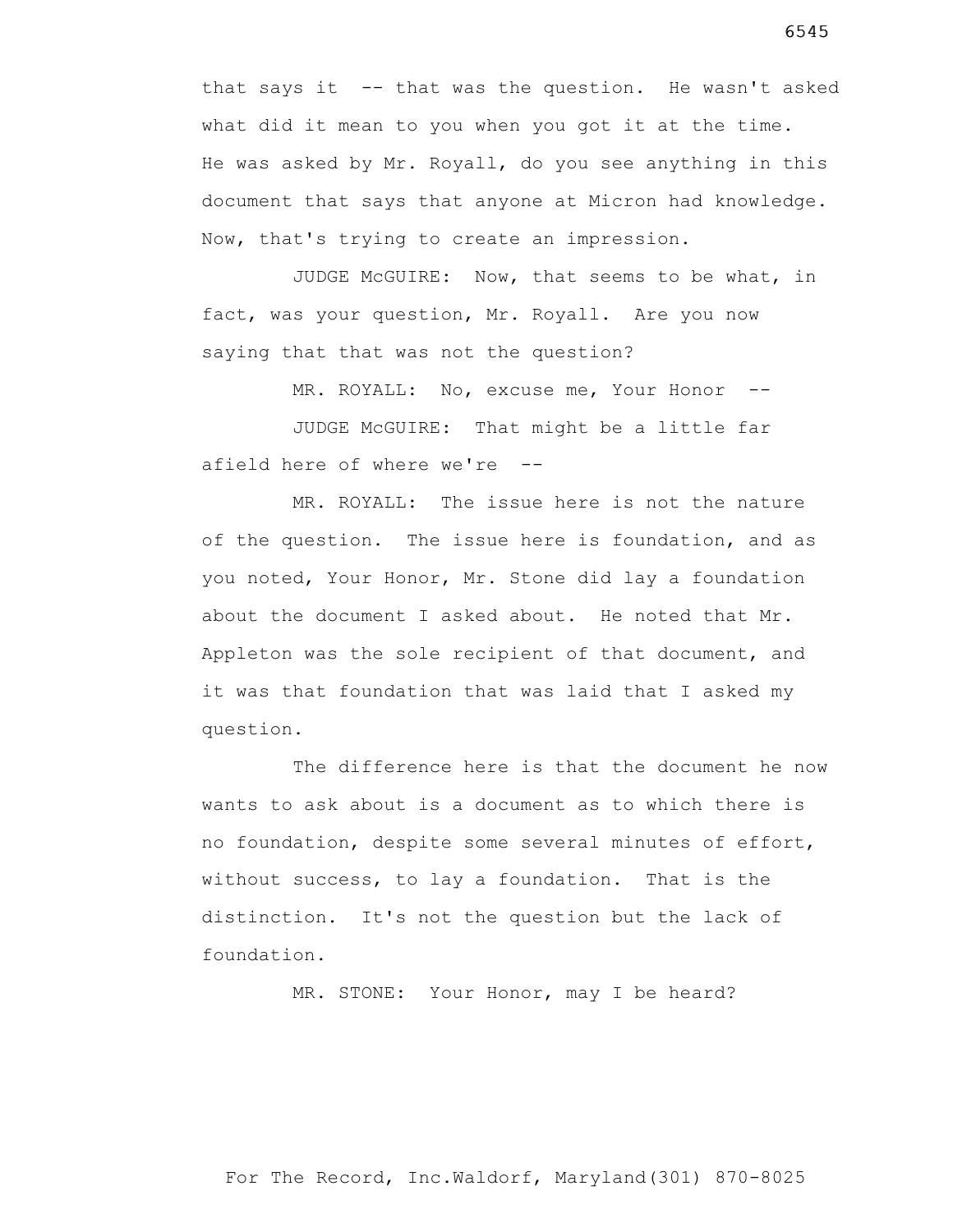JUDGE McGUIRE: Yes.

 MR. STONE: The question is, does this witness have a basis to say whether a document does or does not have certain information in it. That was the question Mr. Royall asked. That's not a question that depends upon having seen it before. He didn't ask him whether when you saw it before, did you think this, when you saw it before, did you conclude that? He asked him, read this document and tell me whether the information is in it.

 A Micron business document, circulated within Micron, is a document that I should be entitled, based on that, to ask him whether, in fact, there are Micron documents which show that Micron employees had knowledge and an understanding of Rambus' patent coverage as to SyncLink.

MR. ROYALL: Can I speak, Your Honor?

 My objection is not to his question. It's to the lack of foundation. He acknowledges he has not laid a foundation relating to this document, and that's the nature of the objection.

 JUDGE McGUIRE: All right, sustained. You may lay a foundation, Mr. Stone.

> MR. STONE: Okay. BY MR. STONE: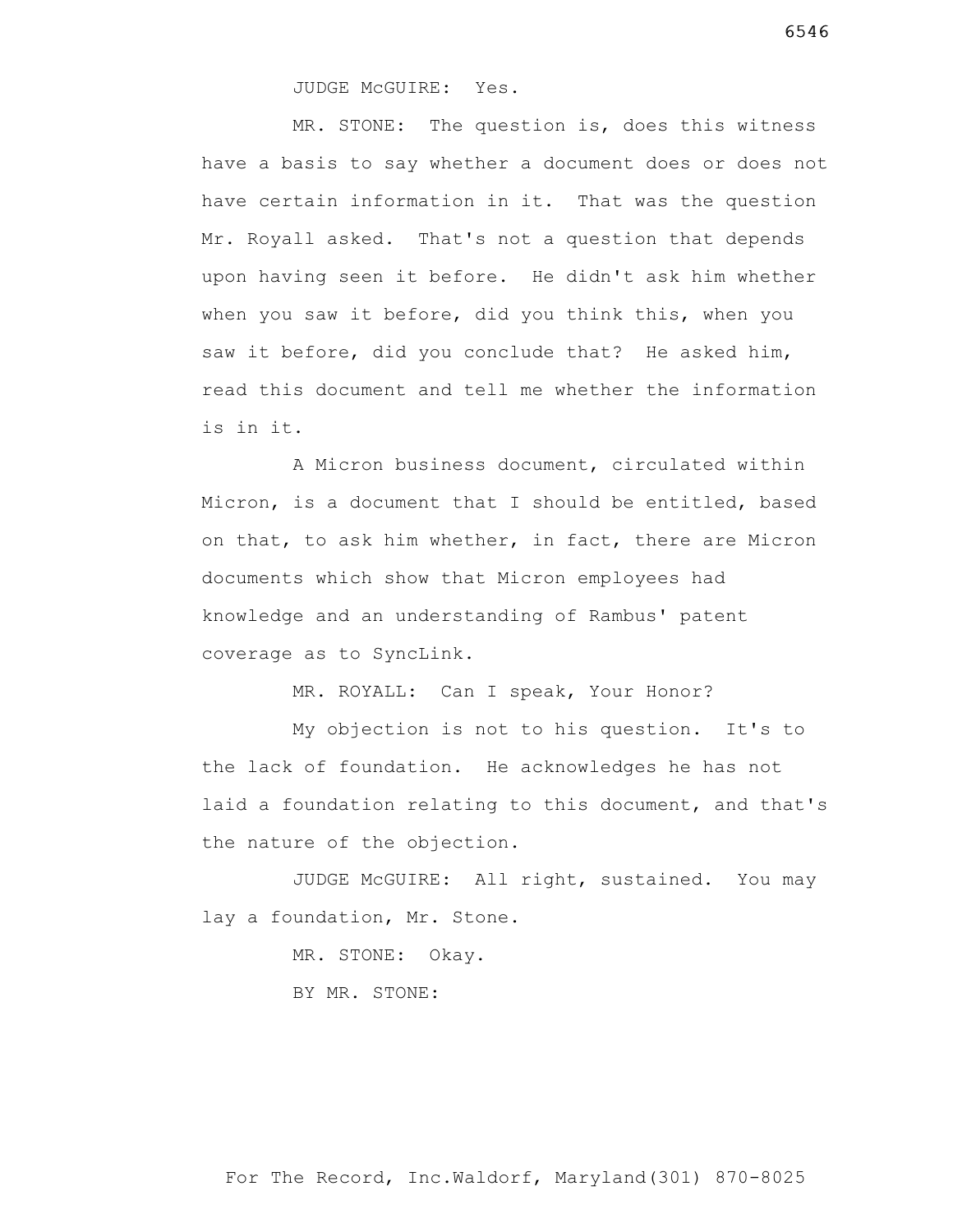Q. Could you look at documents, Mr. Appleton, and tell whether or not they reflect an understanding of other people at Micron as to knowledge about Rambus' patents?

A. Not necessarily.

 Q. And in some cases yes? If a document -- you picked it up, you looked at it, you say I understand that Rambus has patents that they think cover SyncLink, would you be able to understand that to mean that somebody at Micron was aware of that?

 MR. ROYALL: Your Honor, I object to that question now as lacking foundation and calling for speculation.

JUDGE McGUIRE: Sustained.

BY MR. STONE:

 Q. Do you know, Mr. Appleton, that there are not documents in Micron's files that reveal that Micron employees were well aware that Rambus believed it had or would get patents that covered SyncLink?

A. I do not know that.

 Q. Okay. Do you know whether or not there are documents in Micron's files that would reveal that Micron employees knew that Rambus believed that it would get patents that would cover DDR?

A. I don't know that.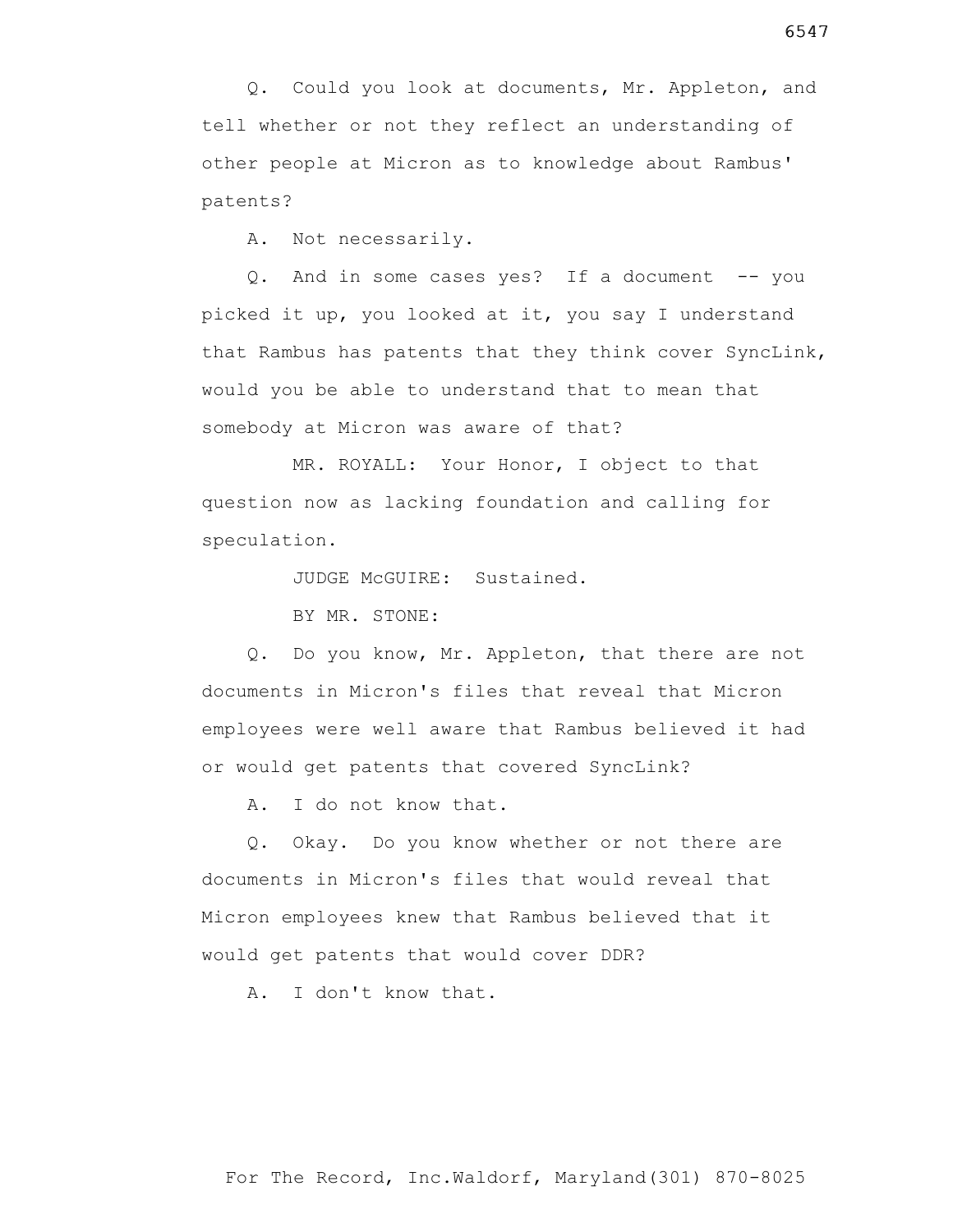Q. Have you ever asked to see the analysis, if any was done, by Micron of the Rambus patents in November of 1995?

A. I've never asked to see the analysis.

 MR. ROYALL: Your Honor, I object. It assumes facts not in evidence and lacks foundation.

 JUDGE McGUIRE: I'm going to let him answer that question.

BY MR. STONE:

Q. And your answer was?

A. I've never seen that analysis.

 Q. Have you ever asked anyone to gather together the documents from Micron's files that would reveal the full extent of Micron's knowledge of Rambus' patents and the scope of those patents?

A. No, I haven't done that.

 MR. STONE: Thank you. No further questions, Your Honor.

JUDGE McGUIRE: All right, very well.

 MR. ROYALL: I have nothing further, Your Honor.

 JUDGE McGUIRE: All right, Mr. Appleton, I want to thank you for your testimony here today. You are excused from this proceeding.

Counsel, it's been a long day. I appreciate

6548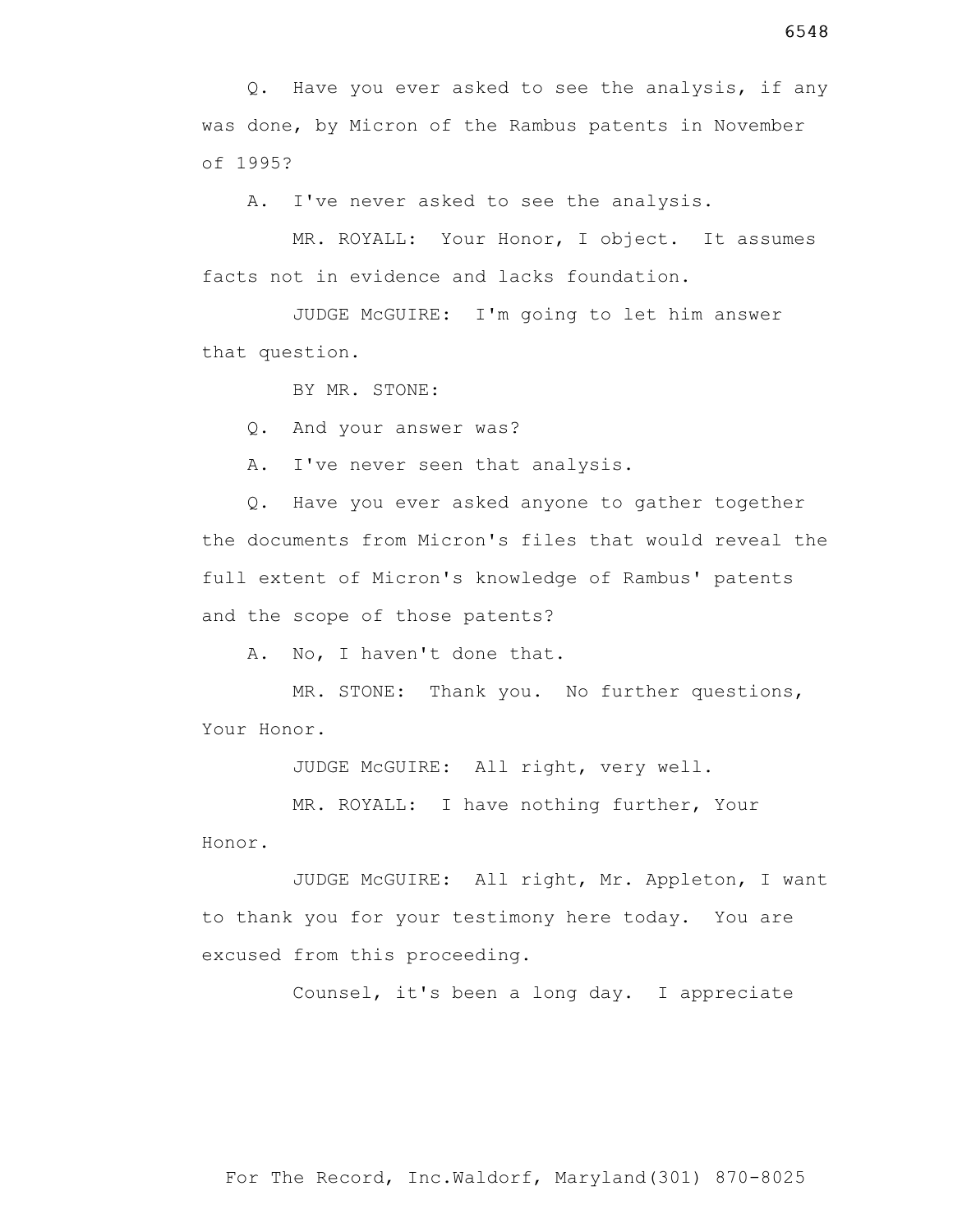**(Whereupon, at 6:25 p.m., the hearing was adjourned.)**